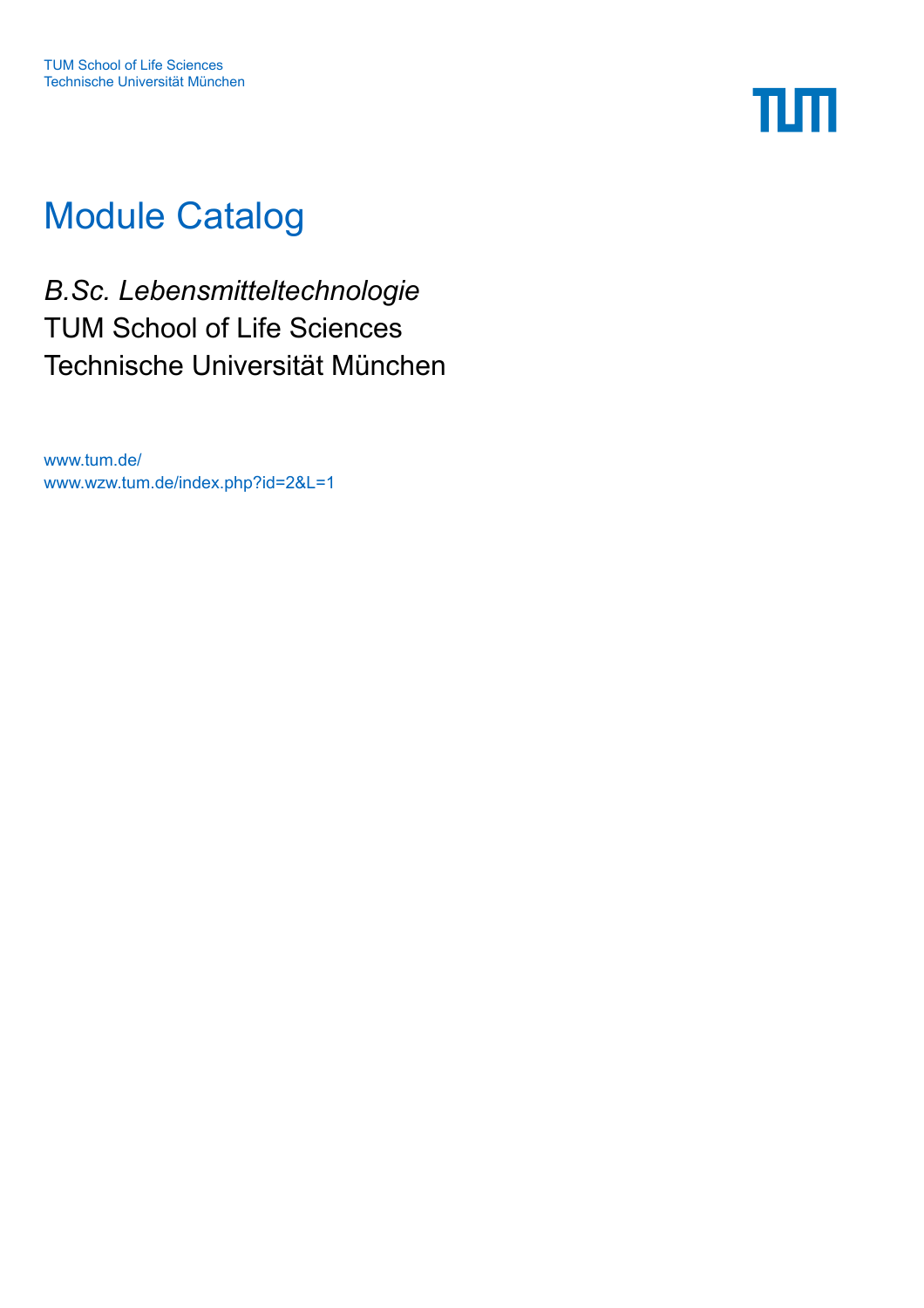# Module Catalog: General Information and Notes to the Reader

### **What is the module catalog?**

One of the central components of the Bologna Process consists in the modularization of university curricula, that is, the transition of universities away from earlier seminar/lecture systems to a modular system in which thematically-related courses are bundled together into blocks, or modules.

This module catalog contains descriptions of all modules offered in the course of study. Serving the goal of transparency in higher education, it provides students, potential students and other internal and external parties with information on the content of individual modules, the goals of academic qualification targeted in each module, as well as their qualitative and quantitative requirements.

### **Notes to the reader:**

### **Updated Information**

An updated module catalog reflecting the current status of module contents and requirements is published every semester. The date on which the module catalog was generated in TUMonline is printed in the footer.

### **Non-binding Information**

Module descriptions serve to increase transparency and improve student orientation with respect to course offerings. They are not legally-binding. Individual modifications of described contents may occur in praxis.

Legally-binding information on all questions concerning the study program and examinations can be found in the subject-specific academic and examination regulations (FPSO) of individual programs, as well as in the general academic and examination regulations of TUM (APSO).

### **Elective modules**

Please note that generally not all elective modules offered within the study program are listed in the module catalog.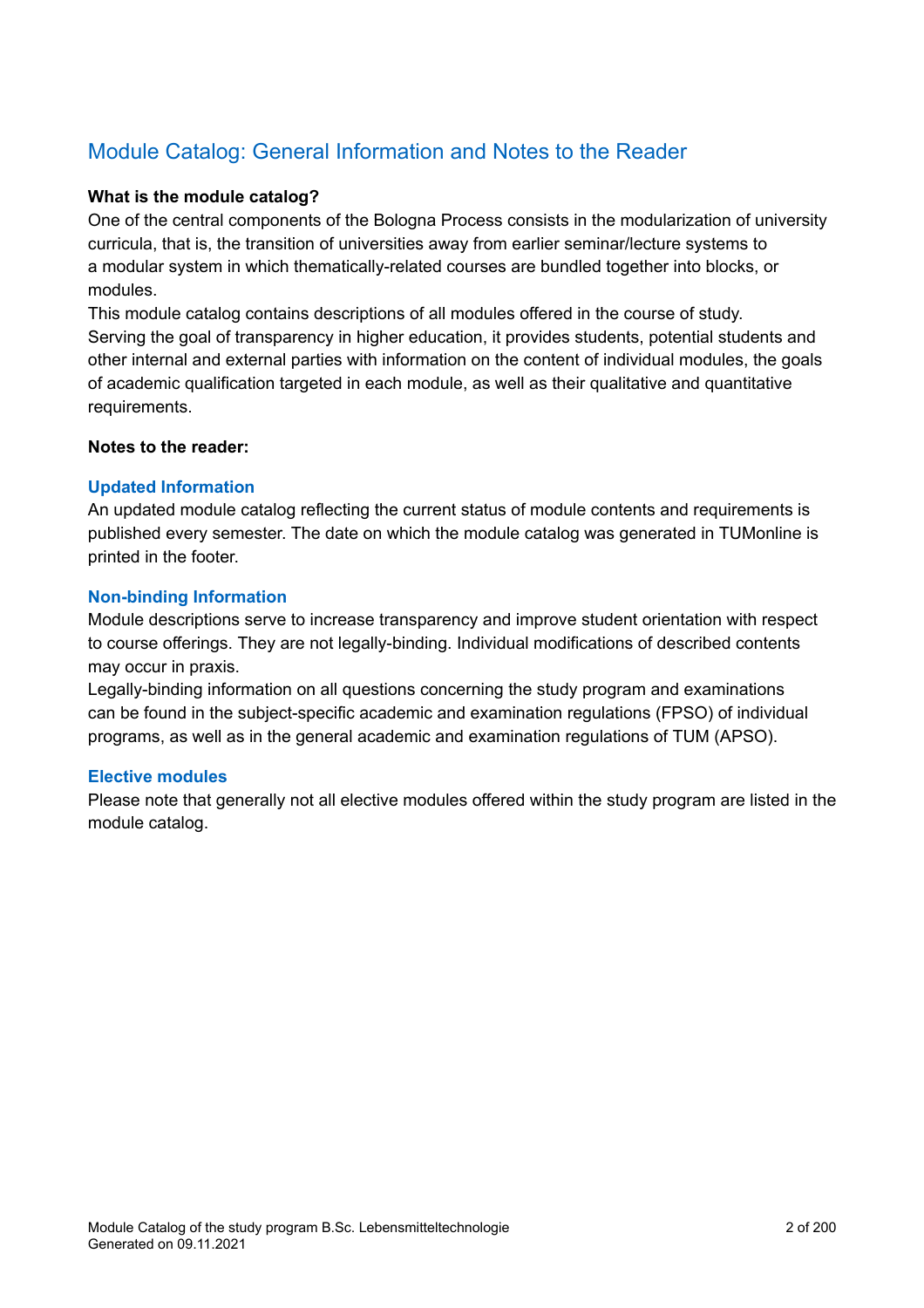# Index of module handbook descriptions (SPO tree)

[Alphabetical index can be found on page 195](#page-194-0)

| [20191] Lebensmitteltechnologie   Lebensmitteltechnologie                                     |           |
|-----------------------------------------------------------------------------------------------|-----------|
| [WZ5322] General and Inorganic Experimental Chemistry with Lab                                | $7 - 9$   |
| Course   Allgemeine und Anorganische Experimentalchemie inkl. Praktikum                       |           |
| [PH9035] Physics for Life Science Engineers 1   Physik für Life-Science-<br>Ingenieure 1      | $10 - 12$ |
| [MA9615] Calculus   Höhere Mathematik                                                         | $13 - 15$ |
| [WZ5425] Methods in Molecular Biology   Molekularbiologische Methoden                         | $16 - 18$ |
| [PH9036] Physics for Life Science Engineers 2   Physik für Life-Science-                      | $19 - 21$ |
| Ingenieure 2                                                                                  |           |
| Pflichtmodule                                                                                 | 22        |
| [WZ5290] Introduction to Bio- and Foodtechnology   Einführung in die                          | $22 - 23$ |
| Bio- und Lebensmitteltechnologie                                                              |           |
| [WZ5297] Accounting   Buchführung, Kosten- und Investitionsrechnung                           | $24 - 25$ |
| [WZ5329] Business Economics in Food Industry                                                  | $26 - 28$ |
| Betriebswirtschaftslehre der Lebensmittelindustrie                                            |           |
| [LS30000] Introduction to Microbiology   Grundlagen der Mikrobiologie                         | $29 - 31$ |
| [WZ5426] Organic and Biological Chemistry   Organische und biologische                        | $32 - 35$ |
| Chemie                                                                                        |           |
| [WZ5442] Applied Mechanics   Technische Mechanik                                              | $36 - 37$ |
| [WZ5438] Thermodynamics   Thermodynamik                                                       | $38 - 39$ |
| [WZ5437] Food Chemistry   Lebensmittelchemie                                                  | $40 - 41$ |
| [WZ5435] Machine and Plant Engineering   Ingenieurwissenschaftliche                           | $42 - 43$ |
| Grundlagen des Apparatebaus                                                                   |           |
| [WZ5015] Energy Supply   Energieversorgung technischer Prozesse                               | $44 - 45$ |
| [WZ5013] Fluid Mechanics   Strömungsmechanik                                                  | $46 - 48$ |
| [WZ5433] Food Analytics   Lebensmittelanalytik                                                | $49 - 51$ |
| [LS30003] Food Microbiology   Lebensmittelmikrobiologie                                       | $52 - 55$ |
| [WZ5299] Statistics   Statistik                                                               | $56 - 58$ |
| [WZ5298] Hygienic Design and Hygienic Processing   Hygienic Design<br>und Hygienic Processing | $59 - 60$ |
| [WZ5427] Seminar Good Scientific Practice   Seminar zur guten                                 | $61 - 63$ |
| wissenschaftlichen Praxis                                                                     |           |
| Studienleistungen                                                                             | 64        |
| [WZ5084] Practical Course in Food Technology   Praktikum                                      | $64 - 66$ |
| Lebensmitteltechnologie                                                                       |           |
| [WZ5429] professional orientation module: Part 1 (3 weeks)                                    | $67 - 68$ |
| Berufsorientierungsmodul: Teil 1 (3 Wochen)                                                   |           |
| [WZ5430] professional orientation module: Part 2 (3 weeks)                                    | $69 - 70$ |
| Berufsorientierungsmodul: Teil 2 (3 Wochen)                                                   |           |
| Elective Modules   Wahlmodule                                                                 | 71        |
| Rechts- und Wirtschaftswissenschaften                                                         | 71        |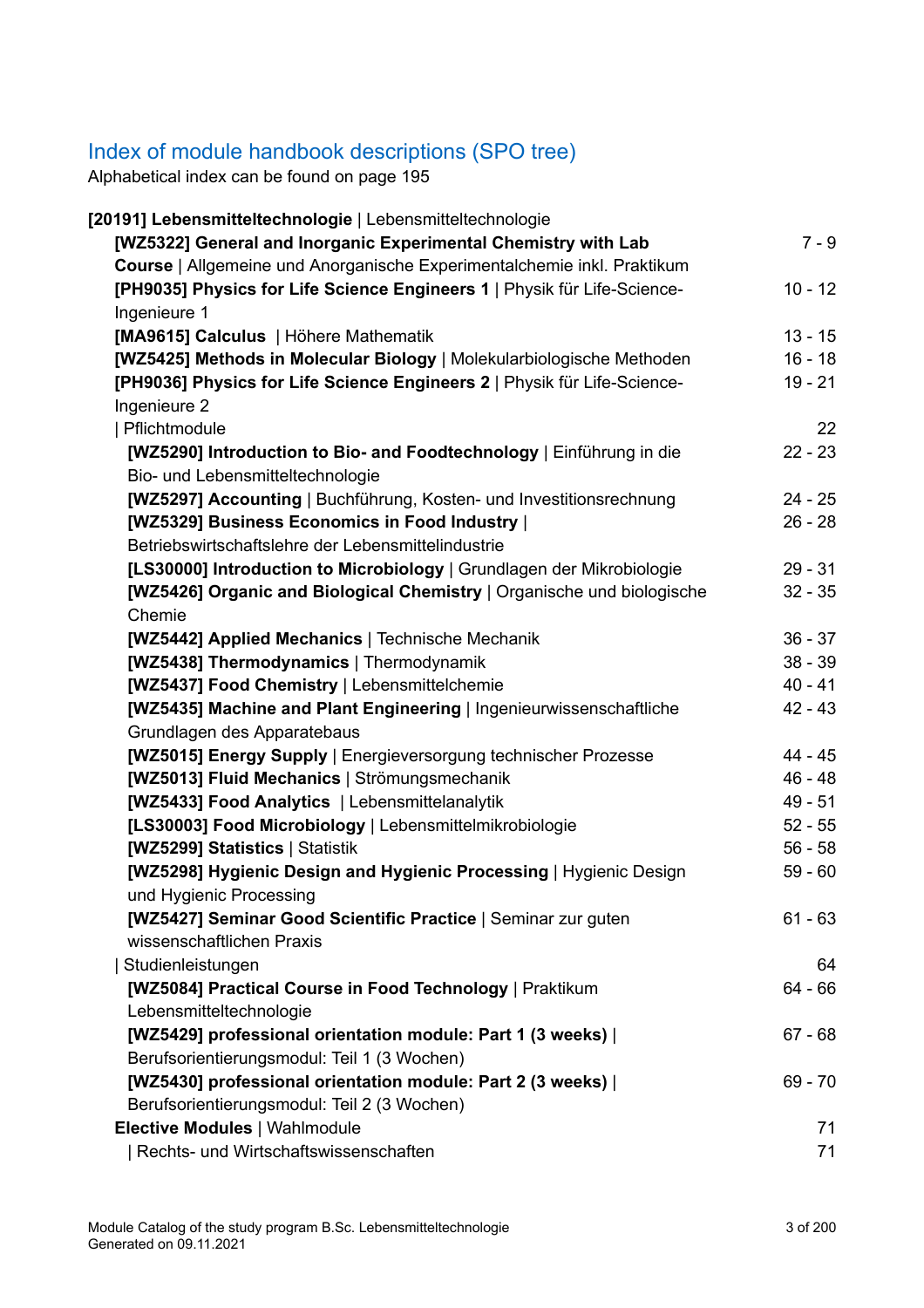| [WZ5499] Communicating Science and Engineering   Angewandte<br>technisch-naturwissenschaftliche Kommunikation | $71 - 72$   |
|---------------------------------------------------------------------------------------------------------------|-------------|
| [WZ2755] Introduction to Economics   Allgemeine Volkswirtschaftslehre                                         | $73 - 74$   |
| [WI000664] Introduction to Business Law   Einführung in das Zivilrecht                                        | $75 - 76$   |
| [WZ5196] Intellectual Property Law   Patente und Marken - Gewerblicher                                        | $77 - 78$   |
| Rechtsschutz                                                                                                  |             |
| Lebensmittel- und Getränketechnologie                                                                         | 79          |
| [WZ5428] Beverage Technology   Getränketechnologie                                                            | 79 - 81     |
|                                                                                                               | $82 - 83$   |
| [WZ5044] Chemistry and Technology of Flavours and Spices   Chemie                                             |             |
| und Technologie der Aromen und Gewürze                                                                        |             |
| [WZ5141] Meat Technology   Technologie der Fleischgewinnung und -<br>verarbeitung                             | $84 - 85$   |
| [WZ5133] Sensory Analysis of Food   Sensorische Analyse der<br>Lebensmittel                                   | $86 - 87$   |
| [WZ5142] Dairy Technology   Technologie der Milch und Milchprodukte                                           | $88 - 90$   |
| [WZ5143] Technology of Wine Making   Technologie des Weines                                                   | $91 - 92$   |
| [WZ5412] Plant-derived Food Products   Technologie pflanzlicher                                               | $93 - 94$   |
| Lebensmittel                                                                                                  |             |
| [WZ5150] Sugar, Sugar Products and Alkaloid Containing Food                                                   | $95 - 96$   |
| Zucker, Zuckererzeugnisse und alkaloidhaltige Lebensmittel                                                    |             |
| [WZ5445] Conformity of Foods   Konformität von Lebensmitteln                                                  | $97 - 98$   |
| Ingenieur- und Naturwissenschaften                                                                            | 99          |
| [WZ5047] Energetic Use of Biomass   Energetische Biomassenutzung                                              | $99 - 100$  |
| [WZ5046] Introduction to Electronics   Einführung in die Elektronik                                           | $101 - 102$ |
| [WZ5063] Programming Basics   Grundlagen des Programmierens                                                   | $103 - 104$ |
| [WZ2277] Biofunctionality of Food - Basics   Biofunktionalität der                                            | $105 - 106$ |
| Lebensmittel - Grundlagen                                                                                     |             |
| [WZ5005] Materials Engineering   Werkstoffkunde                                                               | $107 - 108$ |
| <b>General Education Subject   Allgemeinbildendes Fach</b>                                                    | 109         |
| [WZ4133] Information Literacy   Informationskompetenz                                                         | 109 - 111   |
| [ED0038] Technology, Economy, Society   Technik, Wirtschaft und                                               | $112 - 113$ |
| Gesellschaft                                                                                                  |             |
| [ED0039] History of Sciences and Technology, 20th and 21st Century                                            | $114 - 115$ |
| Geschichte der Technik im 20./21. Jahrhundert                                                                 |             |
| [WZ0193] Vocational and Industrial Education   Berufs- und                                                    | $116 - 118$ |
| Arbeitspädagogik                                                                                              |             |
| [ED0179] Technology, Nature and Society   Technik, Natur und                                                  | 119 - 120   |
| Gesellschaft                                                                                                  |             |
| [ED0180] Philosophy and Social Sciences of Technology   Philosophie                                           | 121 - 122   |
| und Sozialwissenschaft der Technik                                                                            |             |
| [WZ0186] Art of the World: Introduction to the Arts of Architecture                                           | 123 - 124   |
| Weltkunst                                                                                                     |             |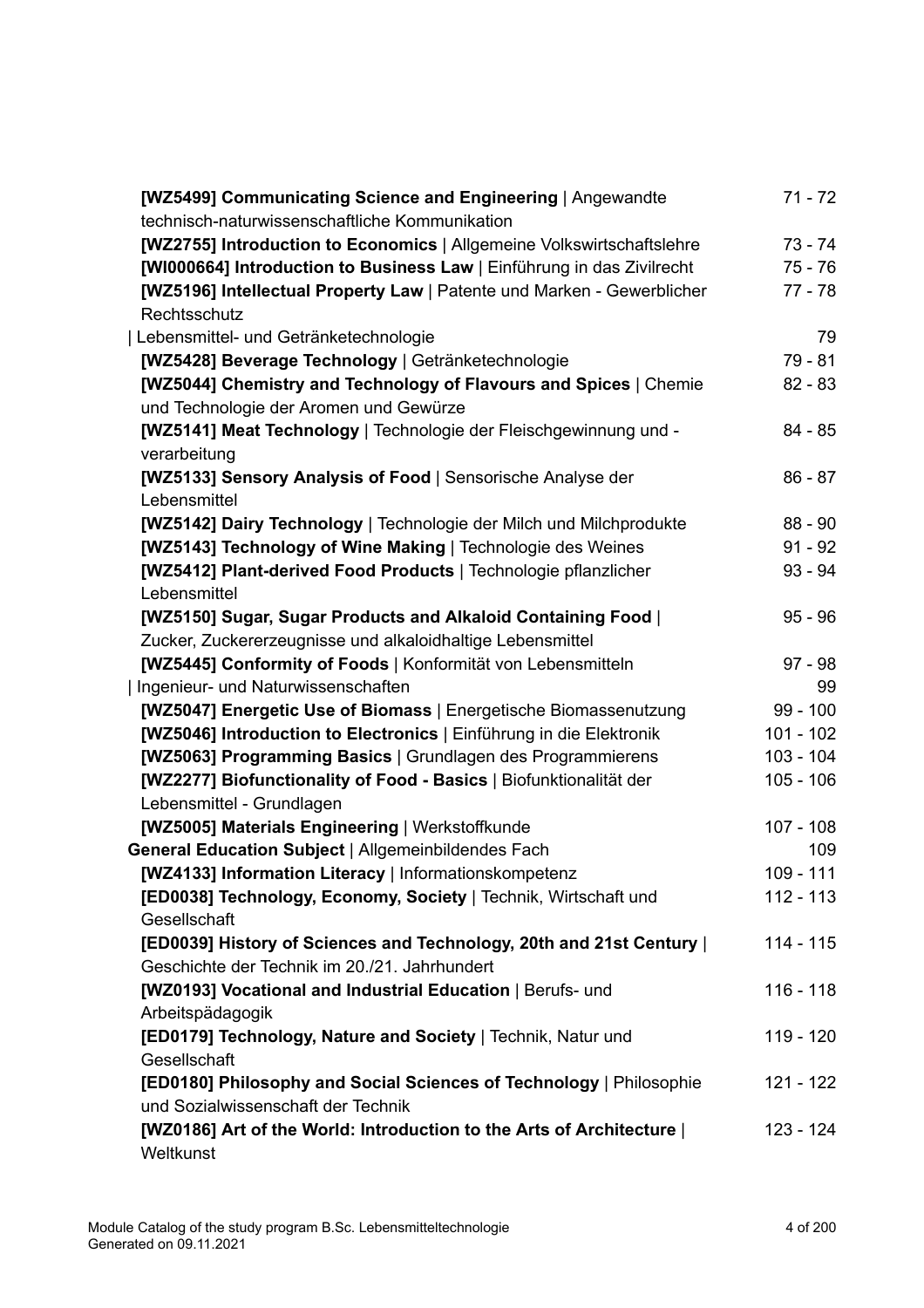| [WZ0812] Cultural Competence: Choir and Orchestra   Kulturelle           | 125 - 126   |
|--------------------------------------------------------------------------|-------------|
| Kompetenz: Chor- und Orchesterarbeit                                     |             |
| [WZ5443] Critical Philosophy of Science, Technology, and Society         | 127 - 128   |
| Kritische Philosophie der Wissenschaft, Technik und Gesellschaft         |             |
| Carl-von-Linde Akademie                                                  | 129         |
| [CLA10029] Writer's Lab   Writer's Lab                                   | 129 - 130   |
| [CLA10412] Technical Writing (Engineer Your Text!)   Technical           | 131 - 132   |
| Writing (Engineer Your Text!)                                            |             |
| [CLA20234] Human Rights Today   Menschenrechte in der Gegenwart          | 133 - 134   |
| [CLA30230] Ethics and Responsibility   Ethik und Verantwortung           | $135 - 136$ |
| [CLA30239] Interculturality   Interkulturalität                          | 137 - 138   |
| [CLA30257] Big Band   Big Band                                           | 139 - 140   |
| [CLA30258] Jazz Project   Jazzprojekt                                    | 141 - 142   |
| [CLA30267] Communication and Presentation   Kommunikation und            | 143 - 144   |
| Präsentation                                                             |             |
| [CLA31900] Lecture Series Environment - TUM   Vortragsreihe              | 145 - 146   |
| <b>Umwelt - TUM</b>                                                      |             |
| Sprachenzentrum                                                          | 147         |
| [SZ0118] Arabic A1.1   Arabisch A1.1                                     | 147 - 148   |
| [SZ0430] English - English in Science and Technology C1   Englisch -     | 149 - 150   |
| English in Science and Technology C1                                     |             |
| [SZ0431] English - English for Academic Purposes C1   Englisch -         | 151 - 152   |
| English for Academic Purposes C1                                         |             |
| [SZ0503] French A2.1   Französisch A2.1                                  | 153 - 154   |
| [SZ0504] French A2.2   Französisch A2.2                                  | 155 - 156   |
| [SZ0505] French B1.1   Französisch B1.1                                  | 157 - 158   |
| [SZ0518] French B2 Technical French   Französisch B2 Technisches         | 159 - 161   |
| Französisch                                                              |             |
| [SZ0606] Italian A2.1   Italienisch A2.1                                 | $162 - 163$ |
| [SZ0705] Japanese A1.1   Japanisch A1.1                                  | 164 - 165   |
| [SZ0706] Japanese A1.2   Japanisch A1.2                                  | 166 - 167   |
| [SZ0708] Japanese A2.1   Japanisch A2.1                                  | 168 - 169   |
| [SZ0710] Japanese A2.2   Japanisch A2.2                                  | 170 - 171   |
| [SZ0806] Portuguese A2.1   Portugiesisch A2.1                            | 172 - 173   |
| [SZ1002] Swedish A2   Schwedisch A2                                      | 174 - 175   |
| [SZ1003] Swedish B1   Schwedisch B1                                      | 176 - 178   |
| [SZ10031] Intensive Course Swedish B1   Blockkurs Schwedisch B1          | 179         |
| [SZ1004] Swedish B2   Schwedisch B2                                      | 180 - 181   |
| [SZ1005] Swedish A2 - Language and Profession (Intercultural             | 182 - 183   |
| <b>Communication)</b>   Schwedisch A2 - Sprache & Beruf (Interkulturelle |             |
| Kommunikation)                                                           |             |
| [SZ1202] Spanish A2.1   Spanisch A2.1                                    | 184 - 185   |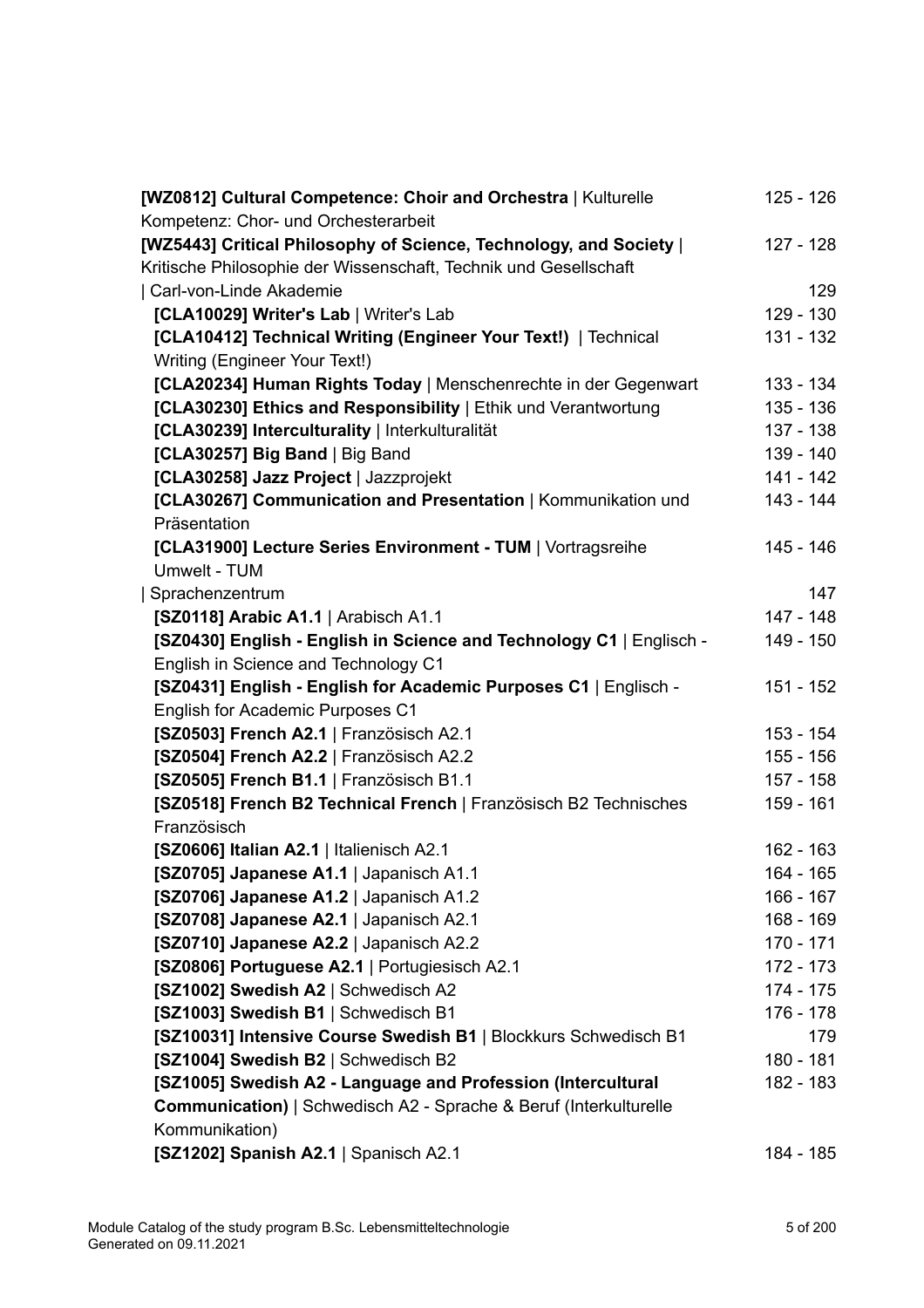| [SZ1203] Spanish A2.2   Spanisch A2.2                           | 186 - 187 |
|-----------------------------------------------------------------|-----------|
| [SZ1209] Spanish C1 - current issues in Spain and Latin America | 188 - 189 |
| Spanisch C1 - La actualidad en España y América Latina          |           |
| [SZ1804] Korean A2.1   Koreanisch A2.1                          | 190 - 191 |
| <b>Bachelor's Thesis   Bachelor's Thesis</b>                    | 192       |
| [WZ5323] Bachelor's Thesis   Bachelor's Thesis                  | 192 - 194 |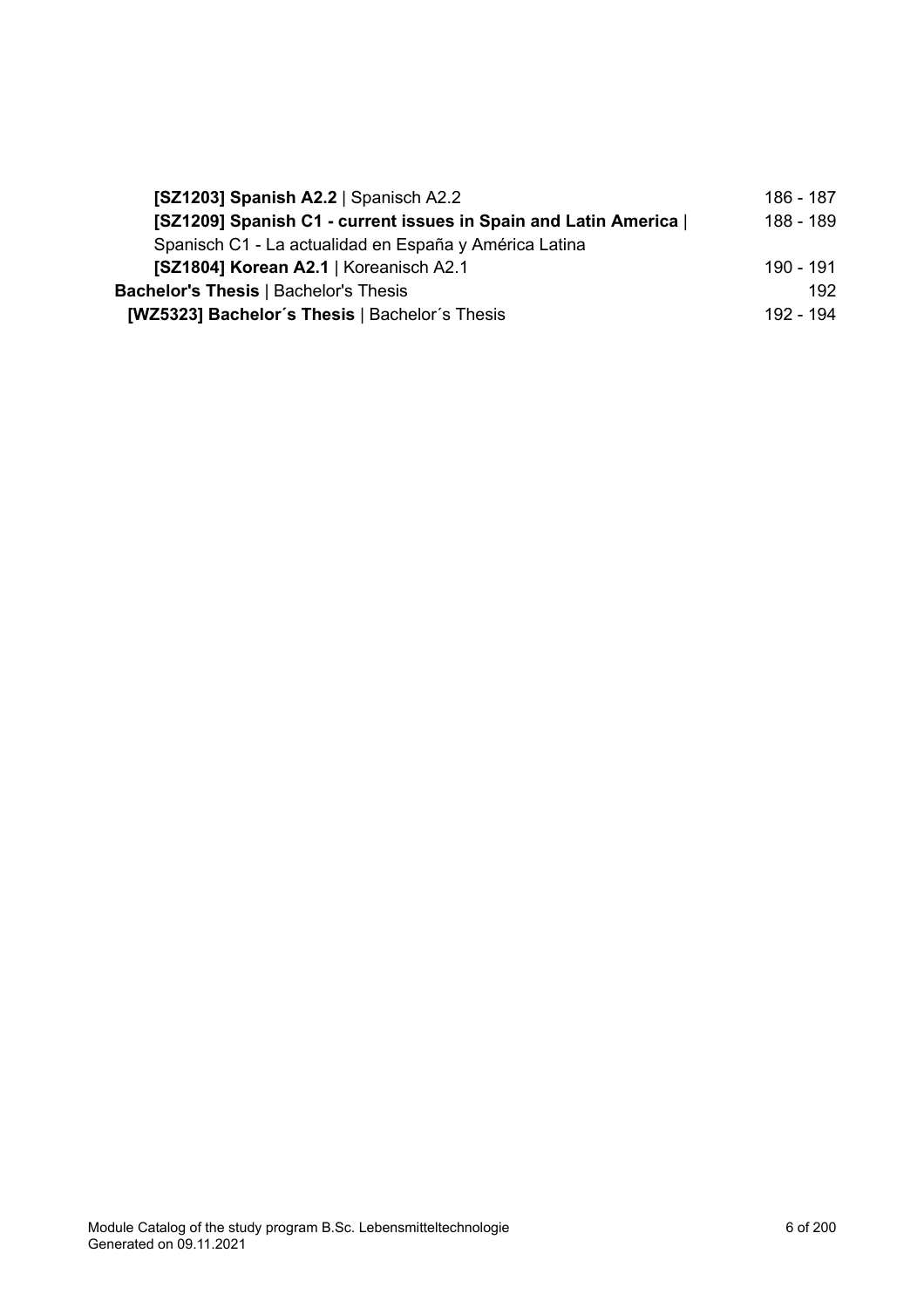### <span id="page-6-0"></span>**WZ5322: General and Inorganic Experimental Chemistry with Lab Course | Allgemeine und Anorganische Experimentalchemie inkl. Praktikum**

Version of module description: Gültig ab winterterm 2015/16

| <b>Module Level:</b><br><b>Bachelor</b> | Language:<br>German | <b>Duration:</b><br>two semesters | Frequency:<br>winter/summer<br>semester |
|-----------------------------------------|---------------------|-----------------------------------|-----------------------------------------|
| Credits:*                               | <b>Total Hours:</b> | <b>Self-study Hours:</b>          | <b>Contact Hours:</b>                   |
| 6                                       | 180                 | 120                               | 60                                      |

Number of credits may vary according to degree program. Please see Transcript of Records.

### **Description of Examination Method:**

Die Prüfungsleistung besteht aus einer schriftlichen Prüfung und einer Studienleistung (Laborpraktikum).

In der Prüfung soll nachgewiesen werden, dass einfache chemische Reaktionen verstanden werden. Einfache Gleichungen zur Elektrochemie werden aufgestellt und Berechnungen dazu durchgeführt.

Die praktischen Fertigkeiten werden anhand der Laborleistung überprüft. Zur Kontrolle des Verständnisses sowie der Fähigkeit zur Beschreibung, Auswertung und Interpretation der im Praktikum durchgeführten Experimente ist ein Protokoll zu führen. Die im Skript enthaltenen Beschreibungen der Vorgänge und die jeweiligen theoretischen Grundlagen müssen von den Studierenden ergänzt und mit den eigenen Ergebnissen verglichen werden. Die eigenen Versuche müssen hinsichtlich der notwendigen Vorbereitungen und der Durchführung exakt dokumentiert werden. Falls bei einem Versuch Berechnungen erforderlich sind, sind auch diese im Skript an vorgegebener Stelle einzutragen. Die eigenen Ergebnisse müssen von den Studierenden am Ende jedes Versuchstages basierend auf den Grundlagen im Skript ausgewertet und interpretiert werden. Das erworbene Wissen zu den im Praktikum behandelten Themengebieten wird anhand eines Testats überprüft. Testate und Protokolle werden mit den Betreuern des Praktikums besprochen und dabei das Verständnis der durchgeführten Versuche und der erhaltenen Ergebnisse überprüft und vertieft.

### **Repeat Examination:**

Next semester

### **(Recommended) Prerequisites:**

Zum Verständnis der Vorlesung sind gute Kenntnisse der Schulmathematik notwendig.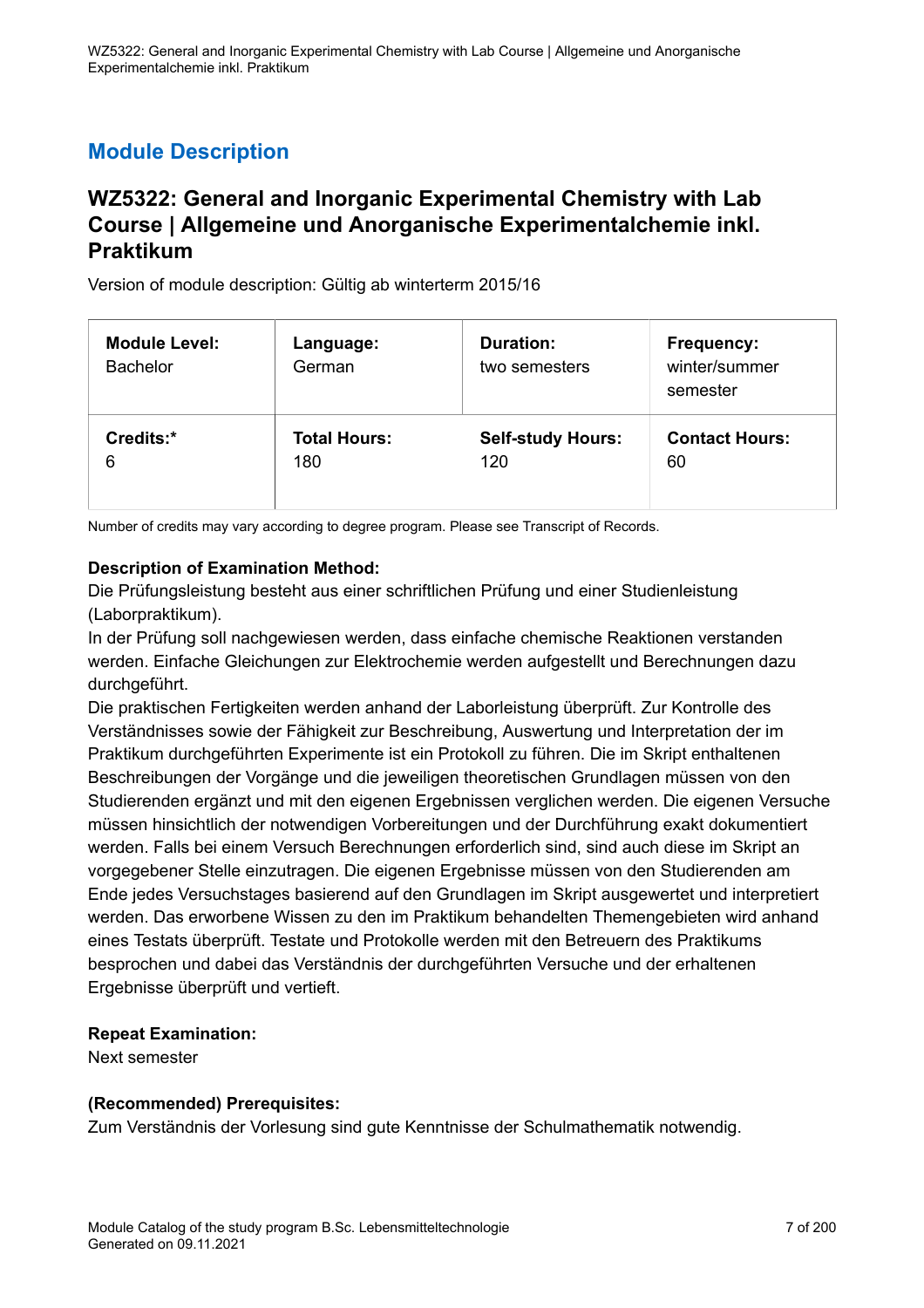### **Content:**

Die Modulveranstaltung "Allgemeine und anorganische Experimentalchemie" gibt einen Überblick über die grundlegenden Konzepte und Methoden der Chemie. Ausgehend vom Atomaufbau werden am Beispiel der anorganischen Chemie aktuelle Modellvorstellungen zur chemischen Bindung sowie zum molekularen Aufbau diskutiert. Besonderer Wert wird auf die Struktur-Eigenschaftsbeziehungen gelegt. Säure- und Base-Konzepte sowie Elektronentransfer-Reaktionen sind zentraler Bestandteil des Moduls. Qualitative und quantitative Reaktionen werden vorgestellt und durchgeführt. Sichere Arbeitsweise im Labor und Gefahrenquellen werden dabei erlernt.

### **Intended Learning Outcomes:**

Nach der Teilnahme an der Modulveranstaltung kennen die Studierenden die Vorschriften zur sicheren Arbeitsweise im Labor sowie die auftretenden Gefahrenquellen. Sie sind in der Lage einfache Versuche der allgemeinen und anorganischen Chemie zu verstehen, selbständig im Labor sicher durchzuführen und die Versuchsergebnisse zu interpretieren. Des Weiteren sind sie in der Lage einfache Problemstellungen aus den Bereichen Stöchiometrie, pH-Berechnungen und Elektrochemie selbständig zu analysieren und zu lösen. Sie sind in der Lage chemische Nachweise über Ionen durchzuführen und quantitative Reaktionen zu berechnen. Sie können ein Laborbuch führen und verstehen die Bedeutung sauberen und sicheren Arbeitens im Labor.

### **Teaching and Learning Methods:**

Während der Vorlesung werden die besprochenen Inhalte durch begleitende Experimente veranschaulicht. Studierende sollen zum Studium der Literatur und der inhaltlichen Auseinandersetzung mit dem Thema angeregt werden. Die Studienleistung erfolgt in einem Laborpraktikum, zu dem jeweils Versuchsprotokolle angefertigt und abgegeben werden müssen.

### **Media:**

Gemischte Präsentationsformen: PowerPoint Präsentation kombiniert mit Tablet PC, Experimentalvorlesung, moodle Kurs, Laborexperimente

### **Reading List:**

Charles E. Mortimer, Ulrich Müller: Chemie, 10. Auflage Thieme Verlag Theodore L. Brown, H. Eugene LeMay, Bruce E. Bursten: Chemie, 10. Auflage Pearson Verlag Foliensammlung

### **Responsible for Module:**

Prof. Dr. Peter Härter peter.haerter@tum.de

### **Courses (Type of course, Weekly hours per semester), Instructor:**

Anorganisch-chemisches Praktikum (für Life Science Biologie und Ernährungswissenschaften) (Praktikum, 4 SWS) Drees M ( Kubo T ), Raudaschl-Sieber G

Allgemeine und Anorganische Experimentalchemie (LV0321) (Vorlesung, 4 SWS) Kühn F ( Kubo T, Zambo G )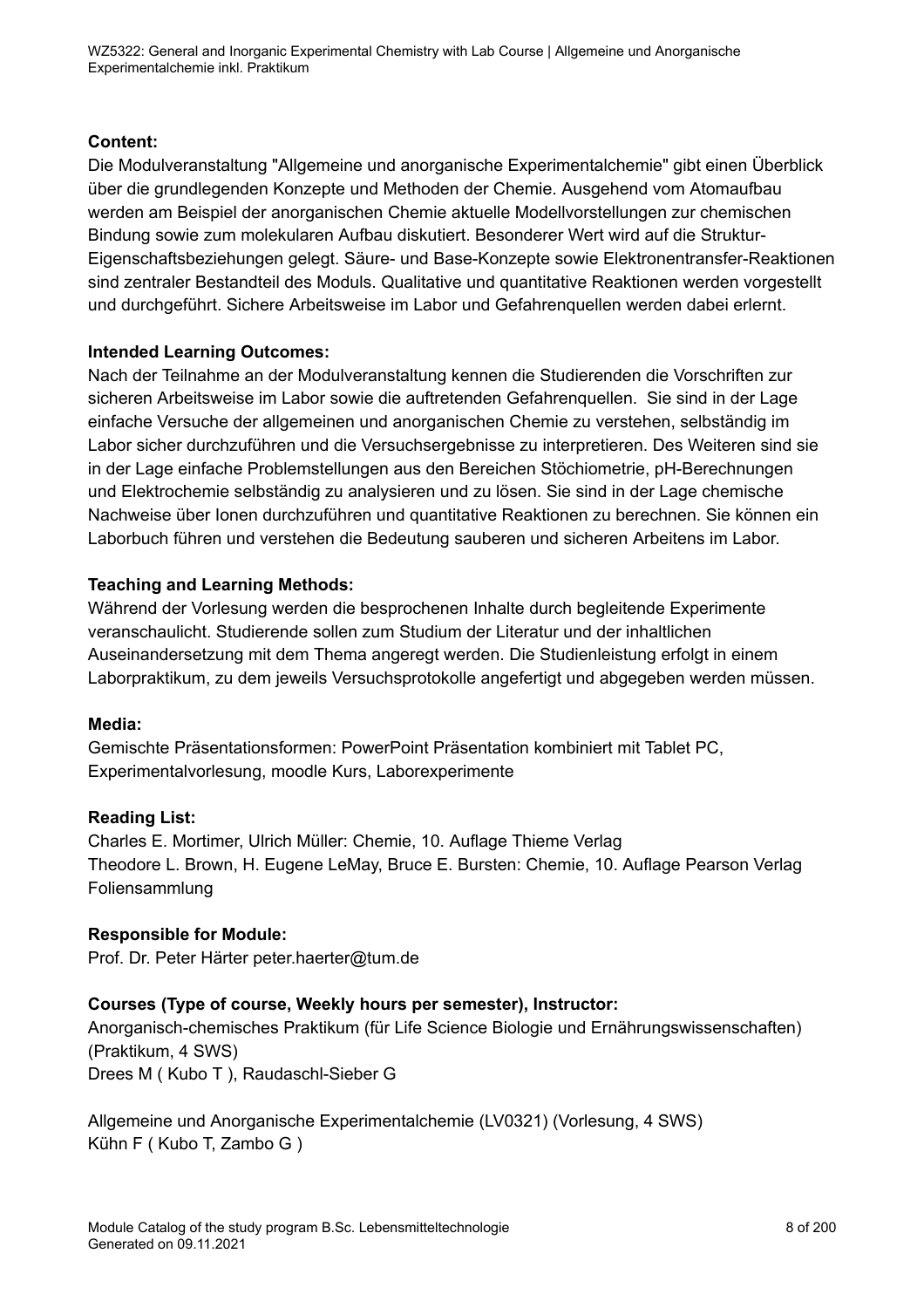For further information in this module, please click<campus.tum.de> or [here.](https://campus.tum.de/tumonline/WBMODHB.wbShowMHBReadOnly?pKnotenNr=1012351&pOrgNr=14190)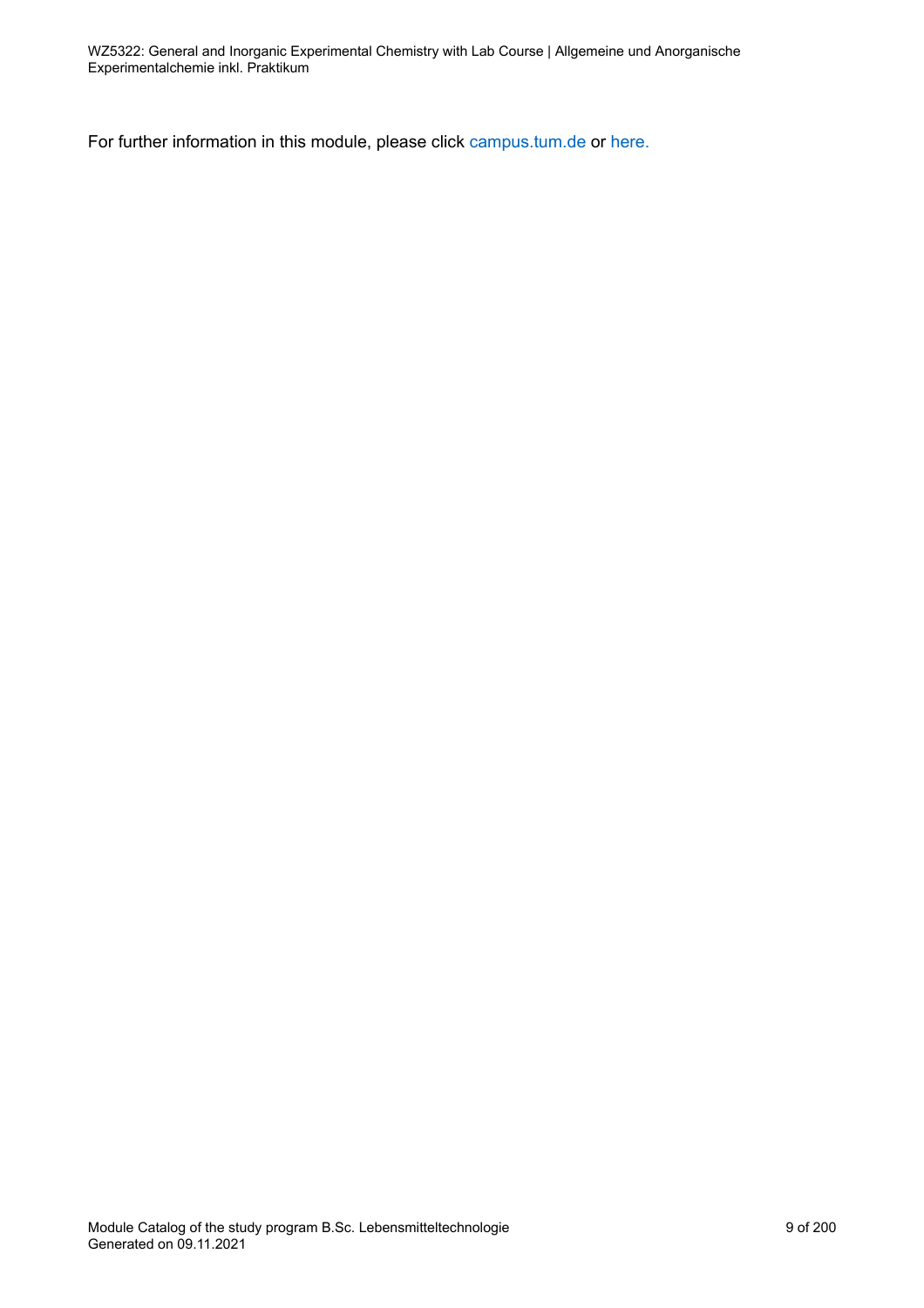### <span id="page-9-0"></span>**PH9035: Physics for Life Science Engineers 1 | Physik für Life-Science-Ingenieure 1**

Version of module description: Gültig ab winterterm 2021/22

| <b>Module Level:</b> | Language:           | <b>Duration:</b>         | Frequency:            |
|----------------------|---------------------|--------------------------|-----------------------|
| <b>Bachelor</b>      | German              | one semester             | winter semester       |
| Credits:*            | <b>Total Hours:</b> | <b>Self-study Hours:</b> | <b>Contact Hours:</b> |
|                      | 210                 | 105                      | 105                   |

Number of credits may vary according to degree program. Please see Transcript of Records.

### **Description of Examination Method:**

Die Modulprüfung besteht aus zwei Teilen. Die Lernergebnisse aus Vorlesung und Übung werden in einer 90-minütigen schriftlichen Klausur als Prüfungsleistung geprüft. Hierbei wird das Verständnis der grundlegenden Konzepte der Experimentalphysik durch offene Fragen und Fragen mit vorgegebenen Mehrfachantworten getestet. Die offenen Fragen zu Anwendungsbeispielen sind rechnerisch zu lösen. Die im Praktikum erworbenen Fähigkeiten und Kenntnisse werden in einer Laborleistung als Studienleistung geprüft, die mit der schriftlichen Erstellung eines Versuchsprotokolls abschließt. Diese Laborleistung dauert 240 Minuten und umfasst die Durchführung, Dokumentation, Auswertung und Diskussion eines Experimentes sowie die schriftliche Beantwortung von Fragen zu physikalischen Grundlagen, Durchführung und Versuchsaufbau. Die Note der Modulprüfung ergibt sich aus der Note der schriftlichen Klausur. Die Teilnahme am Übungsbetrieb wird dringend empfohlen. Auf die Note der Modulprüfung in der Prüfungsperiode direkt im Anschluss an die Vorlesung (nicht auf die Wiederholungsprüfung) wird ein Bonus (eine Zwischennotenstufe "0,3" besser) gewährt, wenn die/der Studierende mindestens zweimal korrekt eine Aufgabe in den Übungen vorgerechnet hat.

In der schriftlichen Klausur sind folgende Hilfsmittel zugelassen: Taschenrechner, handschriftliche Formelsammlung (maximal 1 A4-Blatt, handschriftlich beidseitig beschrieben).

### **Repeat Examination:**

Next semester

### **(Recommended) Prerequisites:**

Grundwissen der Physik und Mathematik auf Abiturniveau ist wünschenswert.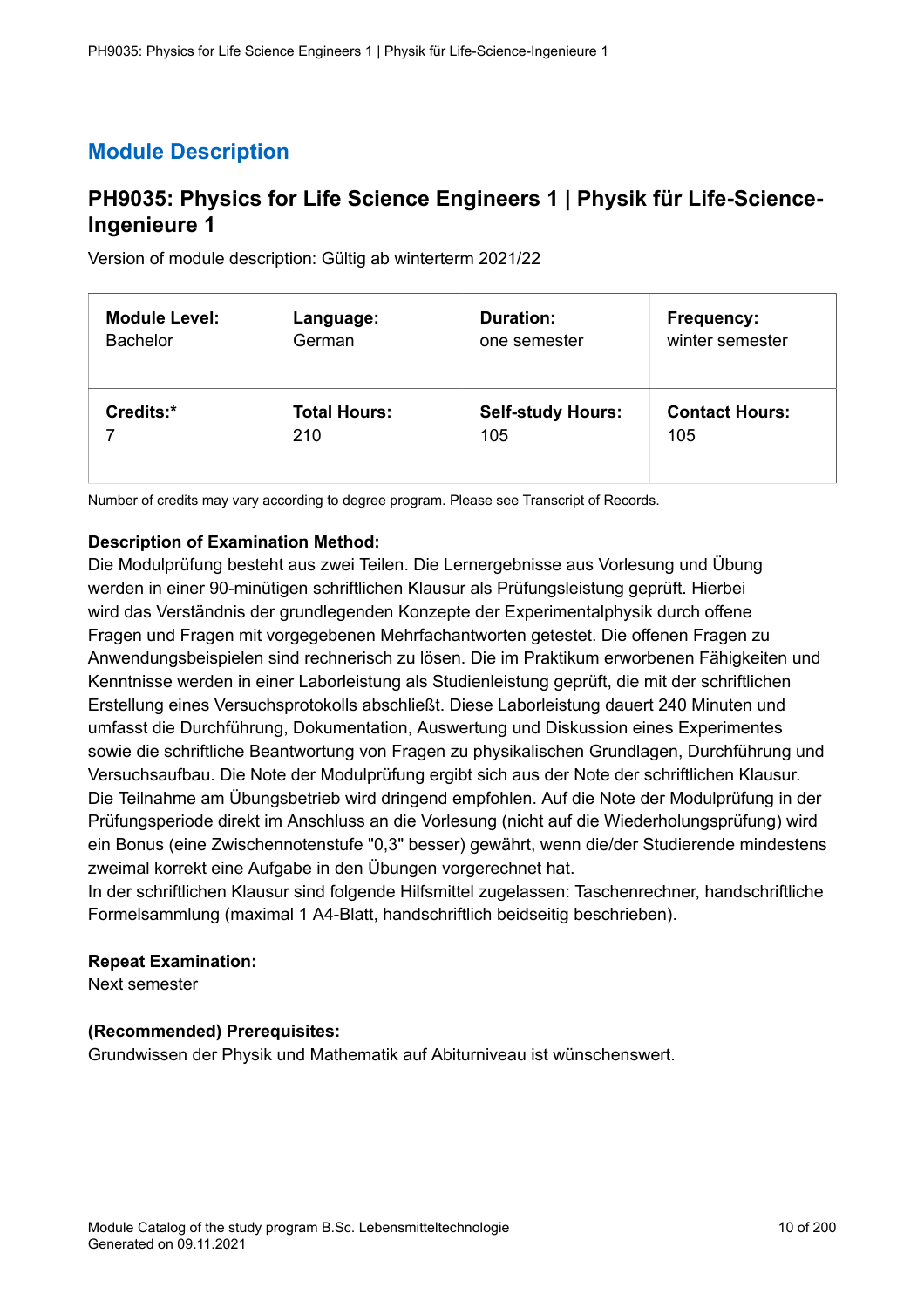### **Content:**

Das Modul Physik für Life-Science-Ingenieure vermittelt die Grundlagen der Experimentalphysik und gehört somit zur naturwissenschaftlichen Grundausbildung in das Bioingenieurwessen. Die Vorlesung ist zweisemestrig. Physik für Life-Science-Ingenieure 1 beinhaltet folgende Themengebiete:

- 1. Einheiten, Messgenauigkeit und Messfehler
- 2. Bewegungslehre, Newton-Bewegungsgesetze, Reibungs- und Scheinkräfte
- 3. Arbeit, Energie und Leistung, Energieumwandlung und Energieerhaltung
- 4. Elastische und plastische Stöße
- 5. Drehmoment, Trägheitsmoment und Drehimpuls, Rotationsenergie, Kreiselbewegungen.
- 6. Elastische und plastische Deformationen

7. Harmonische Schwingungen, Überlagerung von Schwingungen, gedämpfte und erzwungene **Schwingungen** 

- 7. Mechanische Wellen, Wellengleichung, stehende Wellen, Interferenz und Beugung
- 8. Akustik und Doppler-Effekt
- 9. Hydrostatik und Hydrodynamik

Inhalt des Praktikums:

- Messen, statistische Theorie der Messunsicherheiten
- Mechanik (Waage, Schwingung und Resonanz)
- Wärmelehre (Zustandsgleichung realer Gase, Wärmeleitung, Brennstoffzelle)
- Optik (Spektralphotometrie, Mikroskop)
- Elektrizitätslehre (Elektrische Grundschaltungen, Wechselstrom, Elektrolyse)

### **Intended Learning Outcomes:**

Nach der Teilnahme an der Modulveranstaltung können die Studierenden:

- die eingeführten Begriffe aus Mechanik, Hydrostatik und Hydrodynamik definieren.
- die Bedeutung und die Aussagen der behandelnden mathematischen Gleichungen erklären.

- diese zur Lösung neuer physikalischer Fragestellungen in Stile der Übungsaufgaben anwenden. Sie haben sich dabei ein vertieftes Wissen und Verständnis der grundlegenden Konzepte in der Experimentalphysik angeeignet, das sowohl auf theoretischen Betrachtungen als auch auf experimentellen Beobachtungen beruht.

### **Teaching and Learning Methods:**

Das Modul beinhaltet eine Vorlesung mit Demonstrationsexperimenten in der die grundlegenden Konzepte der Physik theoretisch vermittelt und praktisch veranschaulicht werden. In der damit einhergehenden Übung werden die Vorlesungsinhalte anhand von Problemlösungen und Anwendungsbeispielen vertieft. Die Studierenden haben dabei die Möglichkeit, die Aufgaben mit Hilfestellung eines Tutors in der ersten Übungsstunde zu bearbeiten oder die Aufgaben vollständig selbstständig zu Hause zu lösen. Danach werden die Aufgaben in der Gruppe vorgerechnet und diskutiert.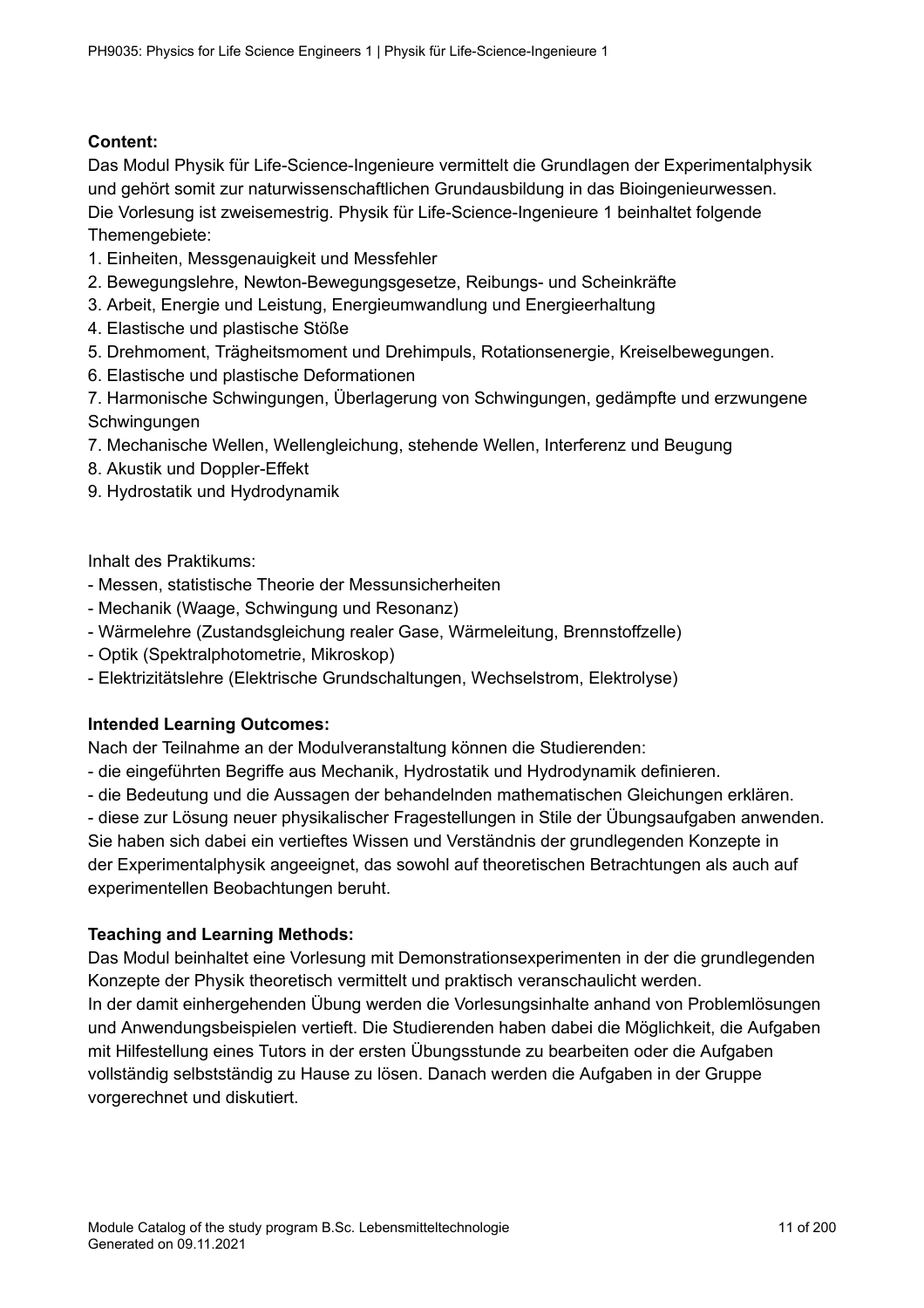Im Praktikum werden die theoretischen Grundlagen durch die Durchführung und Auswertung von Versuchen in Zweiergruppen vertieft, technische und labortechnische Arbeitsweisen geübt und die Messergebnisse kritisch bewertet.

### **Media:**

Folgende Medienformaten finden Verwendung:

- Präsentationen und handschriftliche Herleitungen (Vorlesung)
- Unterstützende Experimente (Vorlesung)
- E-learning Tools (Vorlesung)

- Vorlesungsunterlagen sowie Aufgaben und Lösungen werden online zu Verfügung gestellt (Vorlesung und Übung)

- Übungsstunden mit Tafelanschrieb (Übung)
- Praktikumsanleitungen werden online zu Verfügung gestellt (Praktikum)

- Durchführung, Dokumentation, Auswertung und Diskussion verschiedenen Experimenten (Praktikum)

### **Reading List:**

- Notizen zur Vorlesung
- Versuchsbeschreibungen
- Olaf Frutsche: Physik für Biologen und Mediziner, Springer Spektrum 2013
- Paul A. Tipler: Physik. Spektrum Lehrbuch, 3. korr. Nachdruck 2000
- D. Giancoli: Physik, Pearson Verlag, 1. Auflage 2011
- Halliday, Resnick, Walker: Physik, Wiley-VCH, 1. Nachdruck 2005

- Ulrich Haas: Physik für Pharmazeuten und Mediziner. Wissenschaftliche Verlagsgesellschaft WVG, 6. bearb. U. erw. Auflage 2002

### **Responsible for Module:**

Iglev, Hristo; PD Dr. rer. nat.

### **Courses (Type of course, Weekly hours per semester), Instructor:**

Dozentensprechstunde zu Physik für Life-Science-Ingenieure 1 (Repetitorium, 1 SWS) Iglev H

Physik für Life-Science-Ingenieure 1 (Vorlesung, 2 SWS) Iglev H

Physikalisches Praktikum für WZW (Semesterpraktikum) (Praktikum, 3 SWS) Iglev H [L], Fierlinger K

Übung zu Physik für Life-Science-Ingenieure 1 (Übung, 3 SWS) Iglev H [L], Reichert J For further information in this module, please click<campus.tum.de> or [here.](https://campus.tum.de/tumonline/WBMODHB.wbShowMHBReadOnly?pKnotenNr=1697903&pOrgNr=14179)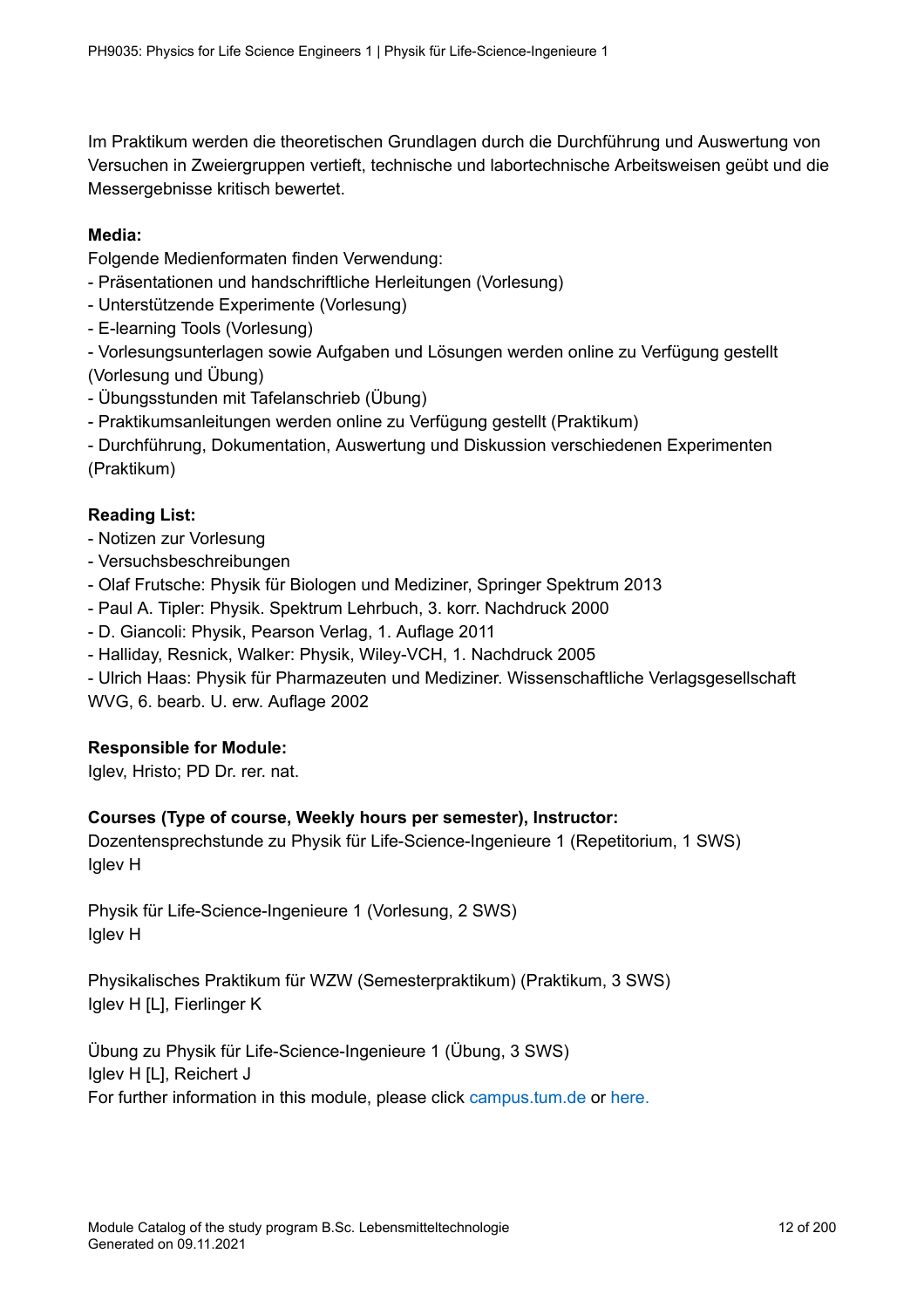### <span id="page-12-0"></span>**MA9615: Calculus | Höhere Mathematik**

Version of module description: Gültig ab summerterm 2021

| <b>Module Level:</b><br><b>Bachelor</b> | Language:<br>German | <b>Duration:</b><br>two semesters | Frequency:<br>winter/summer<br>semester |
|-----------------------------------------|---------------------|-----------------------------------|-----------------------------------------|
| Credits:*                               | <b>Total Hours:</b> | <b>Self-study Hours:</b>          | <b>Contact Hours:</b>                   |
| 8                                       | 240                 | 135                               | 105                                     |

Number of credits may vary according to degree program. Please see Transcript of Records.

### **Description of Examination Method:**

Die Prüfung ist schriftlich (120 Minuten) und findet nach dem zweiten Semester statt. Die Lernergebnisse werden exemplarisch überprüft. Zu ausgewählten Inhalten der Lehrveranstaltung bearbeiten die Studierenden Aufgaben. Die Lösung der Aufgaben erfordert die Anwendung der erlernten und eingeübten Rechenschritte und Lösungsstrategien. Die Studierenden müssen Problemstellungen erkennen und einordnen, um dann geeignete Verfahren auszuwählen und anzuwenden.

### **Repeat Examination:**

Next semester

### **(Recommended) Prerequisites:**

Keine Voraussetzungen erforderlich, da Grundkurs im ersten und zweiten Fachsemester.

### **Content:**

Komplexe Zahlen

Folgen und Reihen

- Differentialrechnung und Anwendungen
- Elementare Funktionen und Anwendungen, Wachstum
- Grundidee der qualitativen Theorie dynamischer Systeme
- Integralrechnung und Anwendungen
- Kurvenintegrale und Integrale mehrerer Veränderlicher mit Anwendungen
- Lineare Gleichungssysteme und Matrizen
- Vektorräume, Basis
- Lineare Abbildungen, Determinante, Eigenwerte, Eigenvektoren, Singulärwertzerlegung
- Klassifizierung und analytische Lösungsverfahren gewöhnlicher Differentialgleichungen
- Numerik gewöhnlicher Differentialgleichungen
- Modellierung in den Lebenswissenschaften mit gewöhnlichen Differentialgleichungen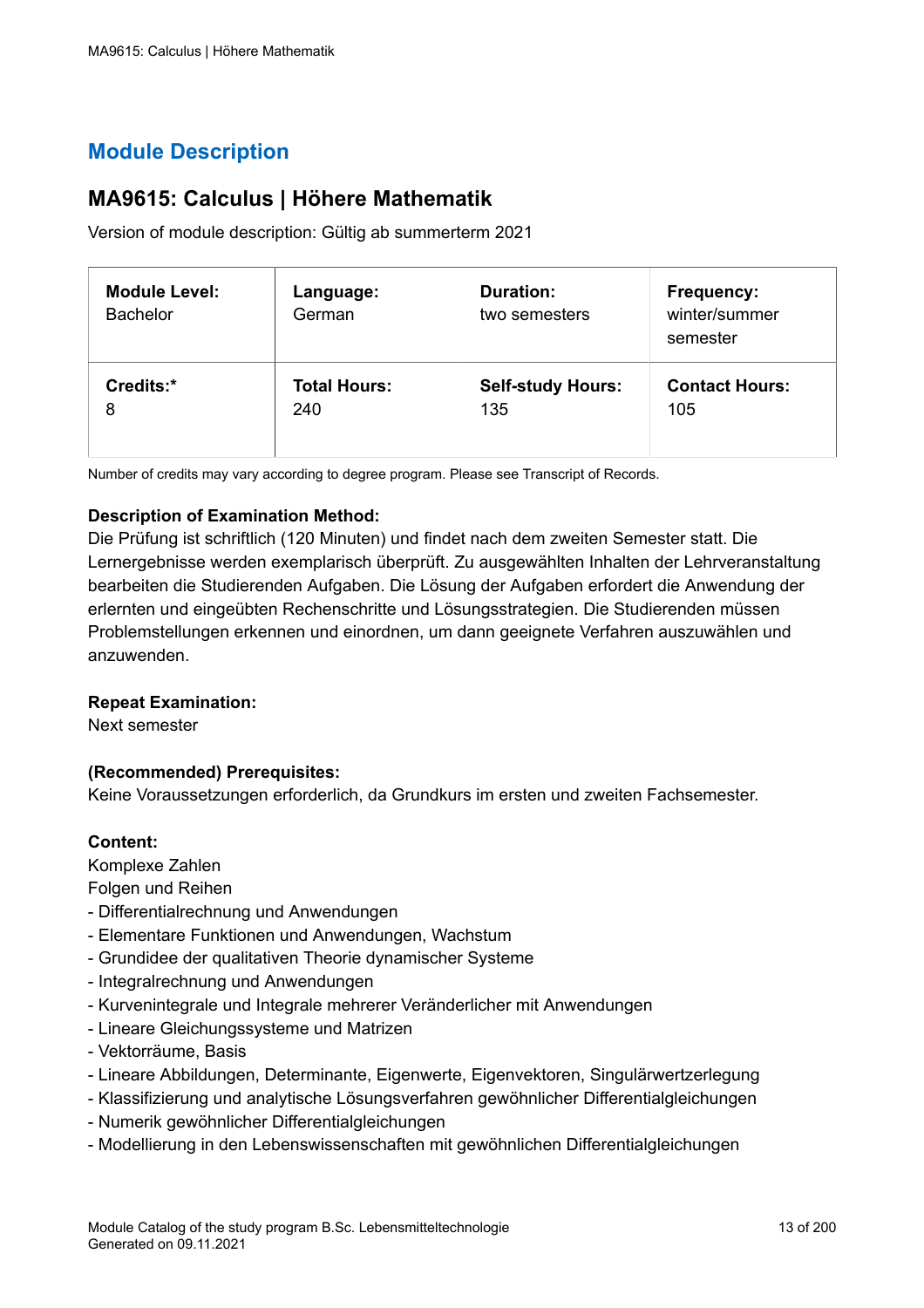- Grundlagen der Vektoranalysis
- Grundlagen partieller Differentialgleichungen mit Bezug zur Navier-Stokes-Gleichung

#### **Intended Learning Outcomes:**

Übergeordnetes Ziel der Lehrveranstaltung ist es, dass die Studierenden mathematisch formulierte Problemstellungen der Lebenswissenschaften erkennen und verstehen und selbst im Rahmen der vermittelten Kompetenzen formulieren können.

Nach der Teilnahme an dem Modul kennen die Studierenden die komplexe Zahlenebene und können mit komplexen Zahlen rechnen. Sie sind in der Lage, komplexe Zahlen in kartesischer und polarer Darstellung darzustellen und anzuwenden. Die Studierenden können zwischen Folgen und Reihen unterscheiden, sie kennen die geometrische Reihe, können ein Kriterium für die Konvergenz angeben und den Grenzwert typischer Folgen ermitteln. Die Studierenden kennen elementare Funktionen und ihre Eigenschaften und ihre Anwendung als mathematische Modelle in den Lebenswissenschaften und können diese anwenden und interpretieren. Die Studierenden kennen die Differentiationsregeln und sind in der Lage, diese anzuwenden. Sie kennen das Taylorpolynom und das Newtonverfahren als Anwendung der Differentialrechnung. Es ist der Zusammenhang zwischen Differential- und Integralrechnung bekannt und kann angewendet werden. Die Studierenden kennen die Integrale elementarer Funktionen und können die Substitutionsregel und die partielle Integration anwenden. Die Studierenden können Kurvenintegrale berechnen und mehrfache Integrale, wie sie z. B. für die Berechnung von Schwerpunkten und Trägheitsmomenten benötigt werden, bestimmen, in dem sie gegebenenfalls zwischen kartesischen Koordinaten, Zylinderkoordinaten und Kugelkoordinaten wechseln. Die Studierenden kennen die Rechenregeln für Matrizen und Vektoren und können diese anwenden. Sie sind in der Lage, lineare Gleichungssysteme mit dem Gaußschen Eliminationsverfahren zu lösen und den Rang einer Matrix bestimmen und interpretieren. Die Studierenden können den Begriff der Basis richtig anwenden und gegebene Vektoren auf die Eignung als Basis untersuchen und das Gram-Schmidt-Orthogonalisierungsverfahren anwenden. Sie können die Determinante einer Matrix bestimmen und kennen den Zusammenhang zwischen Determinante und dem Lösungsverhalten eines linearen Gleichungssystems. Sie können Eigenwerte und Eigenvektoren berechnen und in der Singulärwertzerlegung anwenden. Die Studierenden sind in der Lage, gewöhnliche Differentialgleichungen zu klassifizieren und können trennbare, lineare autonome und ausgewählte nichtautonome Differentialgleichungen lösen. Die Studierenden kennen die Grundidee der Stabilitätstheorie dynamischer Systeme und können einfache Systeme hinsichtlich der Stabilität beurteilen. Die Studierenden kennen das Grundprinzip der Numerik gewöhnlicher Differentialgleichungen und können es beschreiben und Grenzen der Vorgehensweise benennen. Sie sind in der Lage, gewöhnliche Differentialgleichungen als Modellierungswerkzeug in den Lebenswissenschaften in der Populationsdynamik und Reaktionskinetik anzuwenden. Sie können die Grundzüge der Vektoranalysis erläutern und die hergeleiteten Formeln anwenden. Die Studierenden besitzen Kenntnisse der Grundlagen partieller Differentialgleichungen und können diese benennen und klassifizieren. Sie können die Terme partieller Differentialgleichungen, insbesondere der Navier-Stokes-Gleichung, hinsichtlich ihrer physikalischen Bedeutung interpretieren.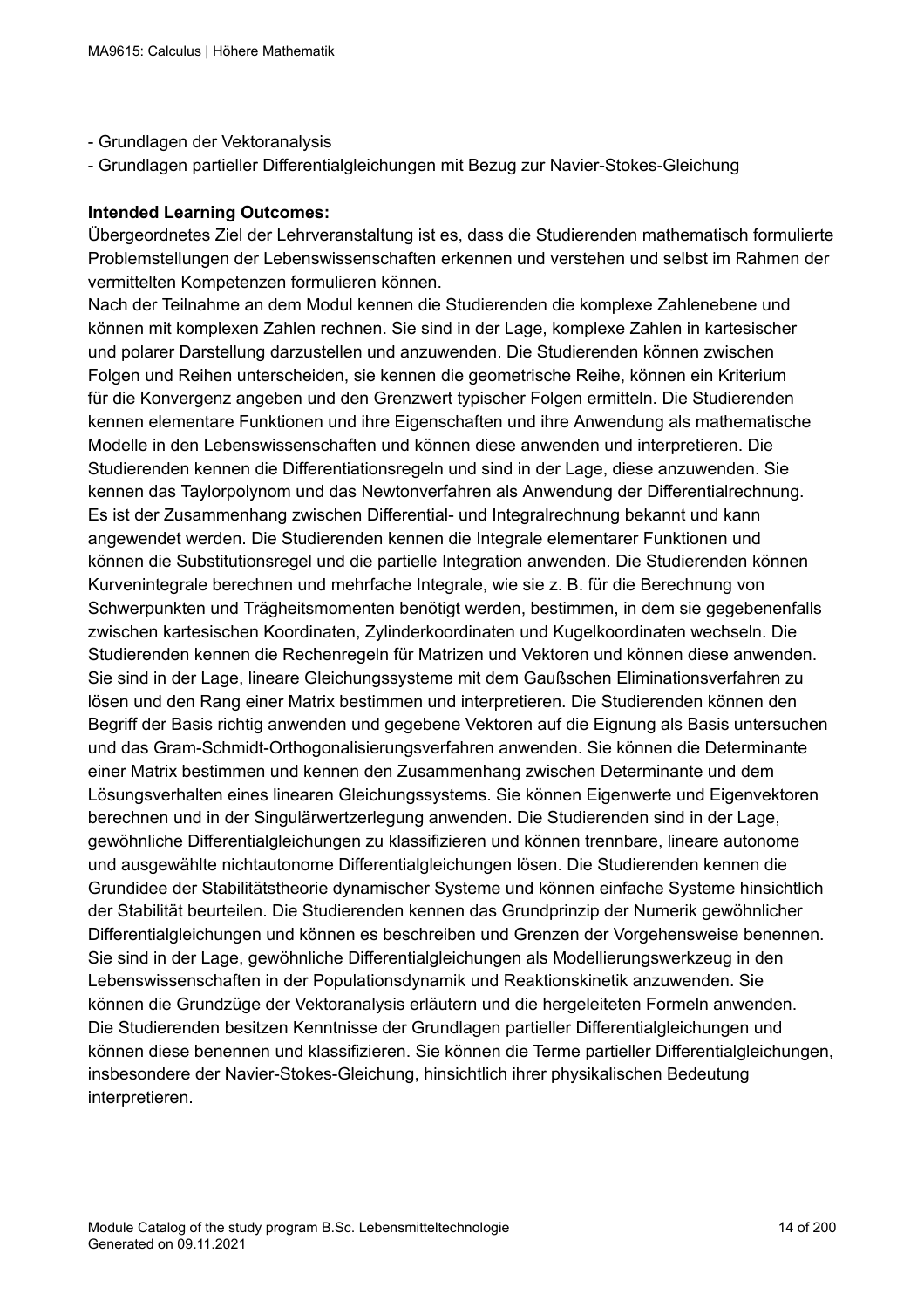### **Teaching and Learning Methods:**

Es werden Vorlesungen und Übungen angeboten. Sowohl in den Vorlesungen als auch den Übungen werden anhand von Beispielen aus den Lebenswissenschaften die erarbeiteten Inhalte angewandt und geübt. Begleitend findet eine freie Übungsstunde statt, in der die Studierenden in kleinen Gruppen gemeinschaftlich Aufgaben lösen und auf Anfrage eine Hilfestellung erhalten. Es finden Selbstkontrollen statt, die den Studierenden die Möglichkeit der Reflektion des Gelernten geben.

### **Media:**

Tafelvortrag und rechnergestützte Simulationen

### **Reading List:**

Ausgearbeitetes Skript für Vorlesung und Übungsbetrieb. Zusätzliches Material über eLearning-Plattform.

### **Responsible for Module:**

Müller, Johannes

### **Courses (Type of course, Weekly hours per semester), Instructor:**

Höhere Mathematik 1 Wissenschaftszentrum Weihenstephan [MA9601] (Vorlesung, 2 SWS) Müller J, Petermeier J

Zentralübung zur Höheren Mathematik 1 Wissenschaftszentrum Weihenstephan [MA9601] (Übung, 2 SWS) Müller J, Petermeier J, Neumair M For further information in this module, please click<campus.tum.de> or [here.](https://campus.tum.de/tumonline/WBMODHB.wbShowMHBReadOnly?pKnotenNr=1698007&pOrgNr=14178)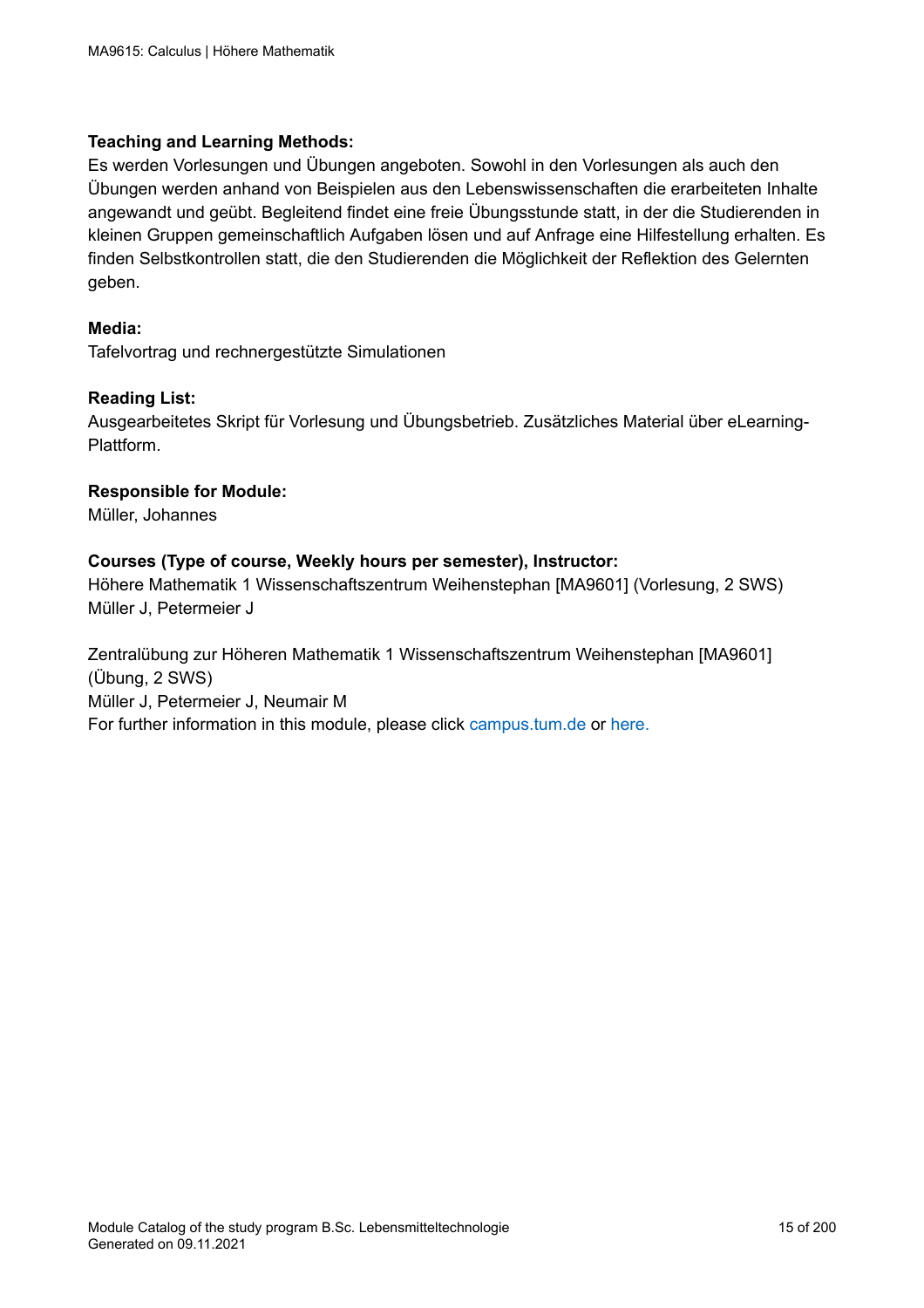### <span id="page-15-0"></span>**WZ5425: Methods in Molecular Biology | Molekularbiologische Methoden**

Version of module description: Gültig ab winterterm 2021/22

| <b>Module Level:</b> | Language:           | <b>Duration:</b>         | <b>Frequency:</b>     |
|----------------------|---------------------|--------------------------|-----------------------|
| <b>Bachelor</b>      | German              | one semester             | winter semester       |
| Credits:*            | <b>Total Hours:</b> | <b>Self-study Hours:</b> | <b>Contact Hours:</b> |
| 6                    | 180                 | 105                      | 75                    |

Number of credits may vary according to degree program. Please see Transcript of Records.

### **Description of Examination Method:**

Die Prüfungsleistung für das Modul wird im Rahmen einer schriftlichen, benoteten Klausur (90 min.) und einer Studienleistung in Form einer Übung erbracht. Die Klausurnote entspricht der Modulnote. Die Studienleistung muss erfolgreich abgelegt werden, fließt aber nicht in die Modulnote ein.

In der Klausur müssen die Studierenden anhand von Verständnisfragen darlegen, dass sie die biologischen Grundlagen von zellulären Systemen beherrschen. Das umfasst insbesondere Aufbau und Funktion von Membranen, Organellen, sowie das Zusammenspiel der einzelnen Stoffwechselprozesse.

Sie müssen zeigen, dass sie die genetischen Grundlagen in Zellen, z.B. Genstruktur, Replikation, Transkription und Translation verstanden haben und auf Beispielaufgaben anwenden können.

Die Studienleistung in der Übung umfasst die Durchführung der eingeübten Techniken und Labormethoden und das Erstellen eines Laborprotokolls. Die Studierenden müssen die Versuche aufbauen, durchführen, wissenschaftlich sauber dokumentieren, auswerten und die Ergebnisse diskutieren.

#### **Repeat Examination:**

Next semester

#### **(Recommended) Prerequisites:**

keine

### **Content:**

Die Vorlesung gliedert sich in die Teile Zellbiologie und Genetik.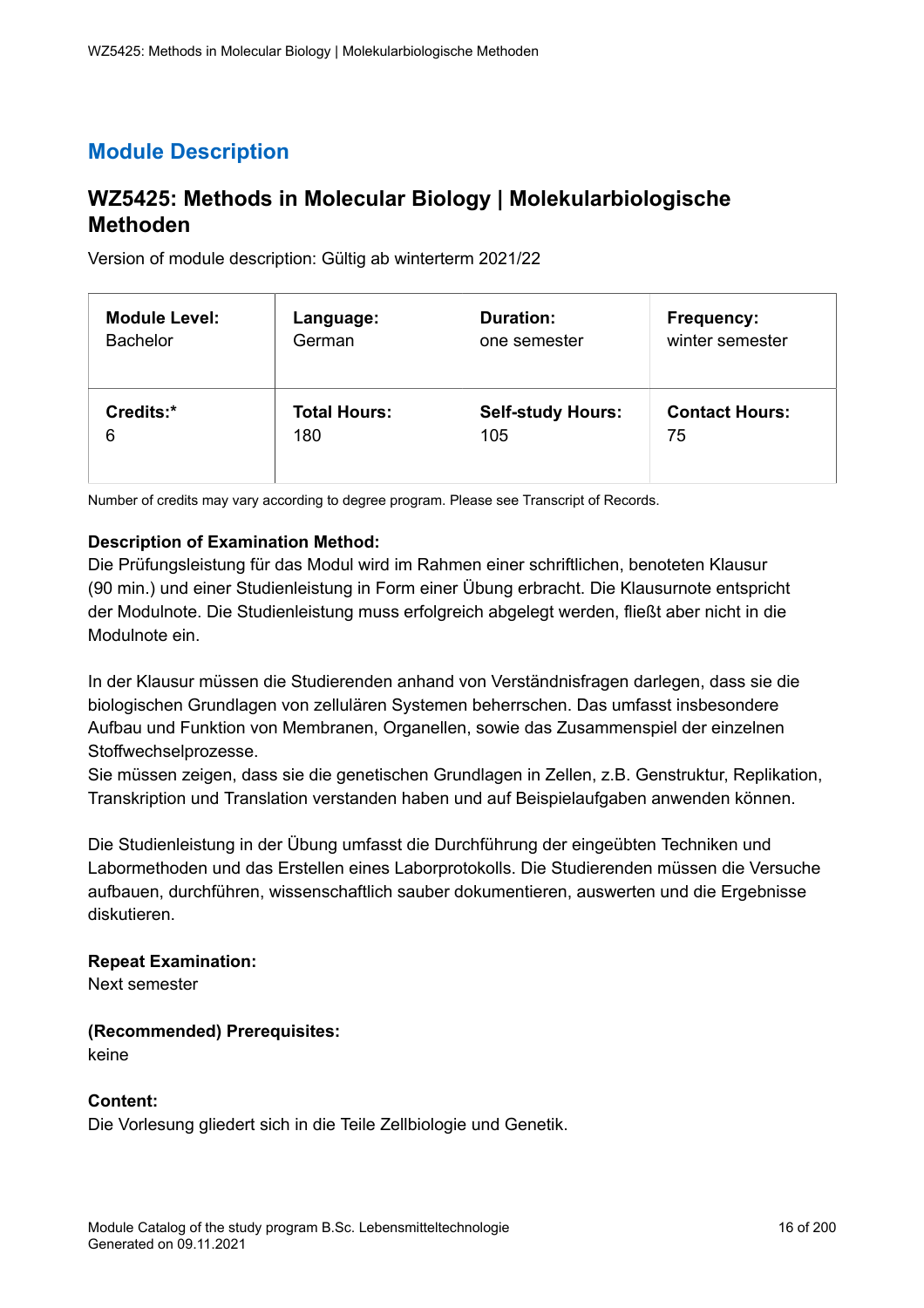Die Zellbiologie umfasst die wichtigsten Grundlagen, die für ein Verständnis lebendiger Systeme und deren biotechnologische Anwendung notwendig sind. Die Vorlesung beinhaltet insbesondere:

- Aufbau von Pro- und eukaryotische Zellen
- Aufbau und Funktion von Membranen und Zellorganellen
- Grundlagen des Stoffwechsels
- Proteinsortierung
- Vesikeltransport
- Signaltransduktion
- Zellteilung

Die genetischen Grundlagen werden in biochemischen und zellbiologischen Kontext gestellt, wobei der Schwerpunkt auf Prozessen liegt, die bei der biotechnologischen Herstellung von Getränken, Pharmazeutika oder Lebensmitteln relevant sind:

- Struktur von Genen und Genomen
- Genexpression: Transkription und Translation
- Weitergabe der genetischen Information
- Genetische Rekombination in Pro- und Eukaryonten
- Rekombinante DNA und Gentechnik
- Genomik und biotechnologische Methoden
- Regulation der Genexpression

In der Übung lernen die Studierenden Grundlagen der Laborarbeit und Arbeitstechniken molekularbiologischer Experimente kennen. Themen umfassen z.B.:

- Sicherheitsaspekte und Umgang mit Gefahrstoffen
- Pipettieren, Arbeiten mit Flüssigkeiten, Volumenmessung
- Herstellung von Pufferlösungen, Messung des pH-Werts
- Mikrobiologisches Arbeiten
- DNA Isolierung

### **Intended Learning Outcomes:**

Nach der erfolgreichen Teilnahme an diesem Modul sind die Studierenden in der Lage:

- die molekularen Grundlagen der Genetik und Zellbiologie in Bezug auf ihre Studienrichtung zu verstehen

- die Möglichkeiten der modernen Molekularbiologie für die Herstellung von gewünschten Produkten (z.B. rekombinantes Insulin) zu erkennen und kritisch zu bewerten

- Eingriffe in den Stoffwechsel von Pro- und Eukaryonten zu verstehen, die das Ziel haben, rekombinante Produkte zu erzeugen

- grundlegende Laborarbeitsweisen entsprechend den gängigen Sicherheitsstandards durchzuführen

- ein Mikroskop zu bedienen und exakte Skizzen von Präparaten anzufertigen

- Versuche nach wissenschaftlichen Maßstäben durchzuführen, zu protokollieren, Daten zu sammeln, auszuwerten und zu diskutieren

### **Teaching and Learning Methods:**

Das Modul besteht aus einer Vorlesung (4SWS) und einem Übungsteil (1SWS).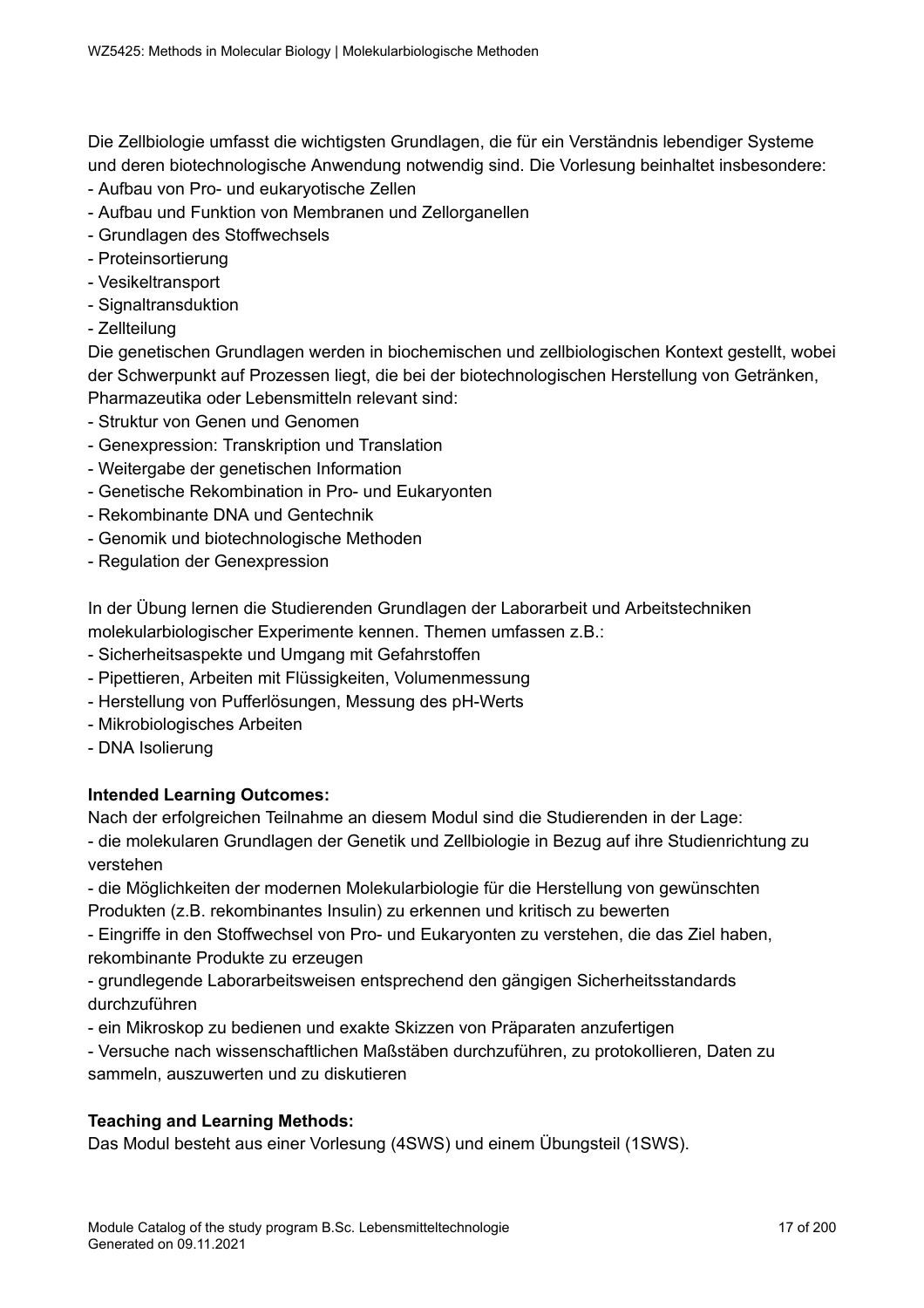In den Vorlesungen werden die Grundlagen der Zellbiologie und der Genetik im Dialog mit den Studierenden mittels Tafelanschrieb erarbeitet. PowerPoint-Präsentationen werden unterstützend genutzt, um schwierige Sachverhalte visuell aufzubereiten. Die Vorlesung wird durch selbstverantwortliches, Literaturstudium begleitet. Regelmäßig werden Übungsaufgaben gelöst um theoretische Grundlagen zu vertiefen.

Die Übung findet semesterbegleitend während der Vorlesungszeit statt. In der Übung werden labortechnischen Fähigkeiten in Zusammenarbeit mit anderen Studierenden geübt und auf konkrete Fragestellungen angewendet. Kurzen theoretischen Einführungen folgen praktische Übungen in Kleingruppen (2-3 Studierende). Da es sich für die meisten Studierenden um die ersten praktischen Laborerfahrungen überhaupt handelt, wird der Schwerpunkt auf Laborsicherheit und intensive Betreuung gelegt. Zu der Übung werden alle Studierenden in 30er-Gruppen aufgeteilt; jede Gruppe absolviert die Versuche innerhalb von 4 Wochen während des Semesters.

### **Media:**

Ein Vorlesungsskript wird den Studierenden zur Verfügung gestellt. Zusätzlich gibt es eine Sammlung aller gezeigten Präsentationsfolien. Aktuelle Literatur (Originalarbeiten) wird zur Verfügung gestellt, ebenso Übungsaufgaben mit Musterlösungen.

### **Reading List:**

Aktuelle Lehrbücher der Zellbiologie und Genetik, z.B.:

- Griffiths, A. J. F. et al., Modern Genetic Analysis, W.H. Freeman and Company
- Alberts, Bray, Hopkin, Johnson, Lewis, Raff, Roberts, Walter: "Lehrbuch der Molekularen Zellbiologie"
- Alberts, Johnson, Lewis, Raff, Roberts, Walter: "Molekularbiologie der Zelle"

### **Responsible for Module:**

Hammes, Ulrich; PD Dr. rer. nat. habil.

### **Courses (Type of course, Weekly hours per semester), Instructor:**

Molekularbiologische Methoden (Übung, 1 SWS) Bauer E [L], Bauer E

Molekularbiologische Grundlagen (Vorlesung, 4 SWS) Hammes U [L], Hammes U, Kramer K For further information in this module, please click<campus.tum.de> or [here.](https://campus.tum.de/tumonline/WBMODHB.wbShowMHBReadOnly?pKnotenNr=1520817&pOrgNr=25178)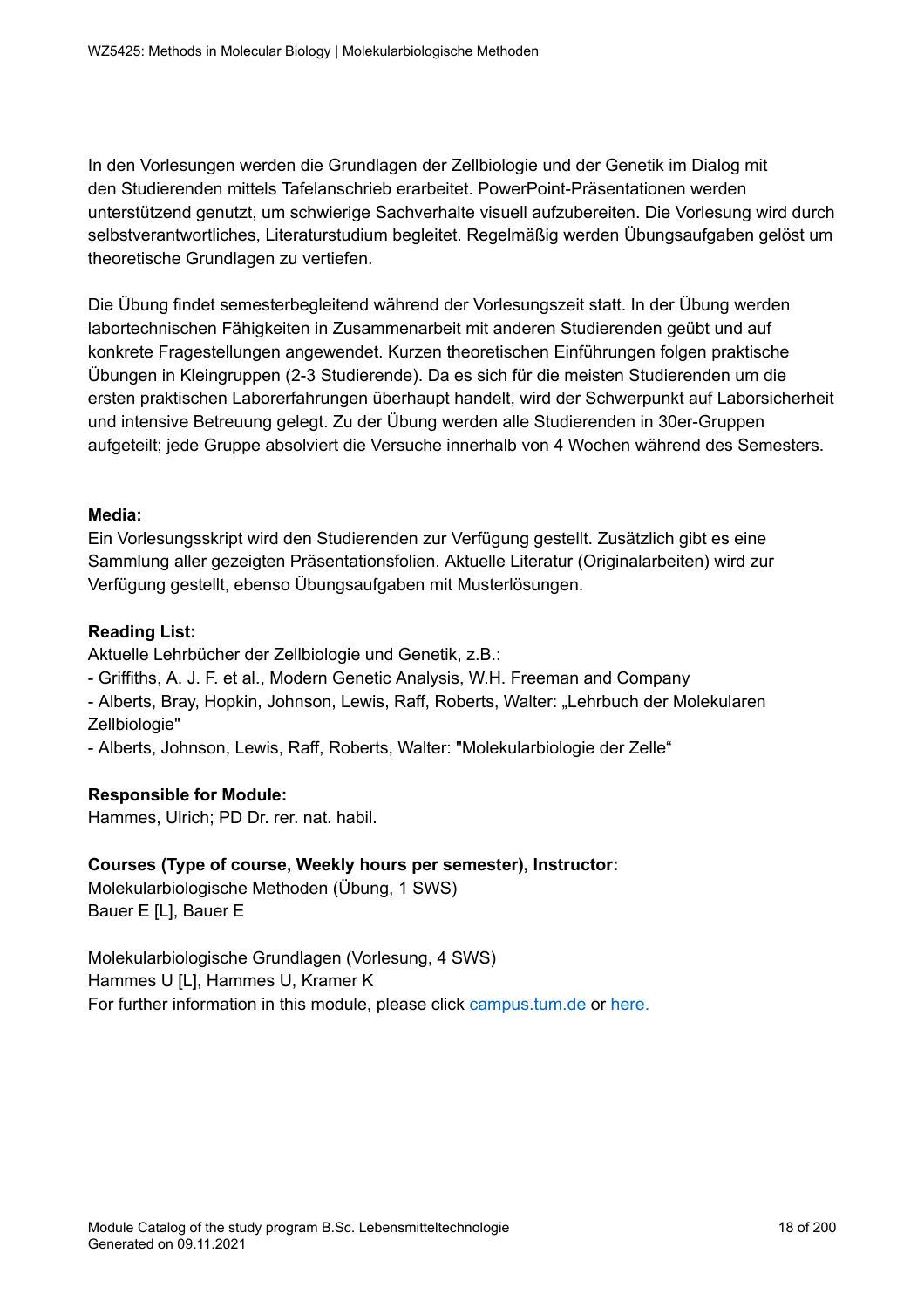### <span id="page-18-0"></span>**PH9036: Physics for Life Science Engineers 2 | Physik für Life-Science-Ingenieure 2**

Version of module description: Gültig ab summerterm 2021

| <b>Module Level:</b> | Language:           | <b>Duration:</b>         | Frequency:            |
|----------------------|---------------------|--------------------------|-----------------------|
| <b>Bachelor</b>      | German              | one semester             | summer semester       |
| Credits:*            | <b>Total Hours:</b> | <b>Self-study Hours:</b> | <b>Contact Hours:</b> |
| 5                    | 150                 | 75                       | 75                    |

Number of credits may vary according to degree program. Please see Transcript of Records.

### **Description of Examination Method:**

Die Lernergebnisse des Moduls werden mit einer 90-minutigen schriftlichen Klausur geprüft. Das Verständnis der grundlegenden Konzepte der Experimentalphysik wird hier durch offene Fragen und Fragen mit vorgegebenen Mehrfachantworten getestet. Die offenen Fragen zu Anwendungsbeispielen sind rechnerisch zu lösen.

Die Teilnahme am Übungsbetrieb wird dringend empfohlen. Auf die Note der Modulprüfung in der Prüfungsperiode direkt im Anschluss an die Vorlesung (nicht auf die Wiederholungsprüfung) wird ein Bonus (eine Zwischennotenstufe "0,3" besser) gewährt, wenn die/der Studierende mindestens zweimal korrekt eine Aufgabe in den Übungen vorgerechnet hat.

Es sind folgende Hilfsmittel zugelassen: Taschenrechner, handschriftliche Formelsammlung (maximal 1 A4-Blatt, handschriftlich beidseitig beschrieben).

### **Repeat Examination:**

Next semester

### **(Recommended) Prerequisites:**

Grundwissen der Physik und Mathematik auf Abiturniveau, sowie Grundlagen aus der Vorlesung Physik für Life-Science-Ingenieure 1 sind wünschenswert.

### **Content:**

Das Modul Physik für Life-Science-Ingenieure vermittelt die Grundlagen der Experimentalphysik und gehört somit zur naturwissenschaftlichen Grundausbildung in das Bioingenieurwessen. Die Vorlesung ist zweisemestrig. Physik für Life-Science-Ingenieure 2 beinhaltet folgende Themengebiete:

- 1. Grundlagen der Thermodynamik, ideales Gas, Hauptsätze der Thermodynamik
- 2. Zustandsänderungen, Wärmekraftmaschinen und Wärmepumpen
- 3. Reale Gase, Aggregatszustände, Wärmetransportmechanismen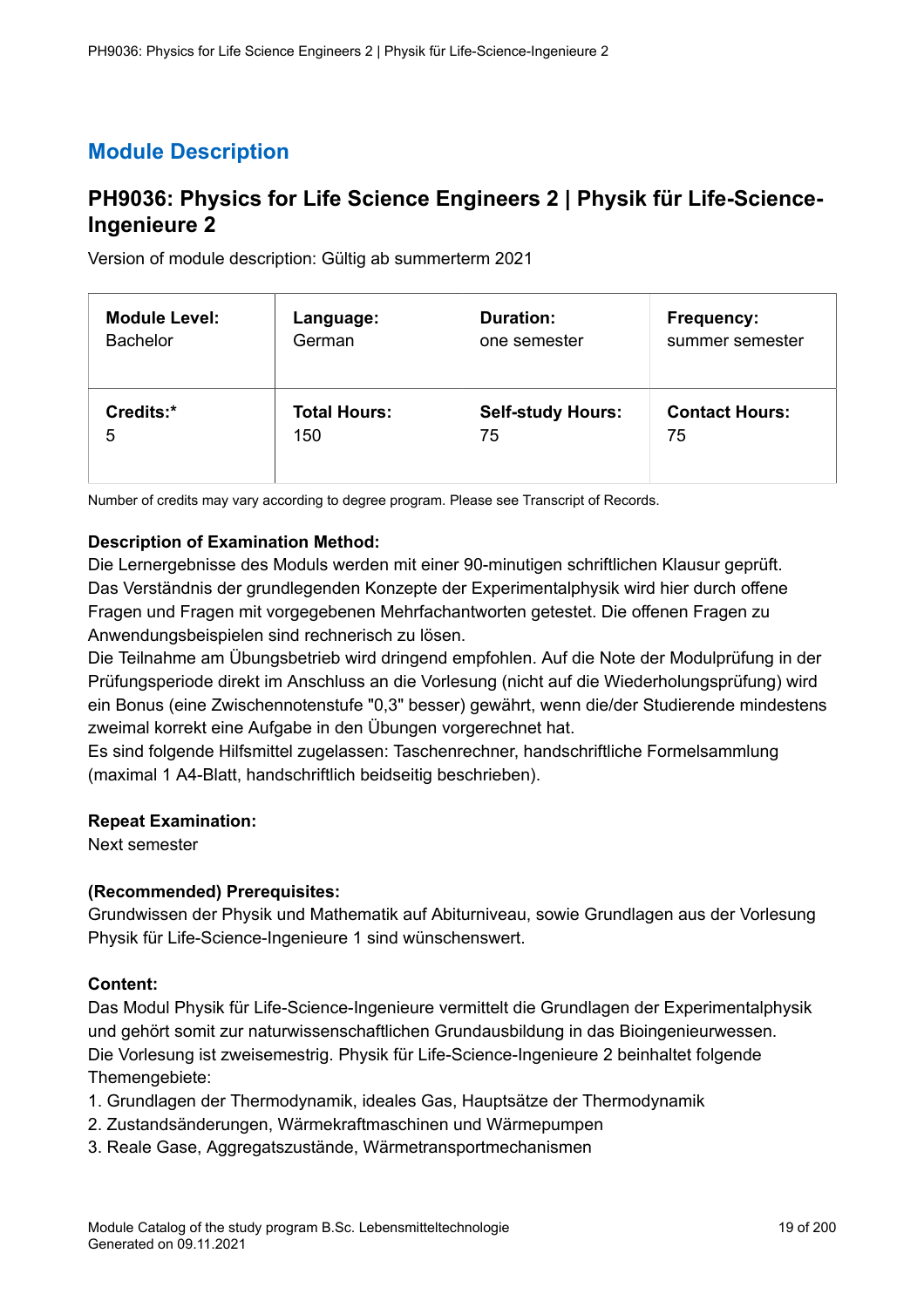- 4. Elektrostatik, Coulomb-Gesetz, elektrische Felder, Gaußscher Satz, Influenz
- 5. Kondensatoren und Widerstände, Arbeit und Leistung, Schaltungen
- 6. Magnetismus, magnetische Kräfte, Spulen, Lorentz-Kraft, Magnetisierung
- 7. Induktionsgesetz, Motor, Generator und Transformator, Maxwell-Gleichungen
- 8. Stahlenoptik, Brechung und Reflexion, Linsen und Spiegel, optische Instrumente
- 9. Wellenoptik, Interferenz und Beugung von Licht, Polarisation und Streuung
- 10. Grundlagen der Quanten- und Kernphysik

### **Intended Learning Outcomes:**

Nach der Teilnahme an der Modulveranstaltung können die Studierenden:

- die eingeführten Begriffe aus Thermodynamik, Elektrodynamik, Optik, Kern- und Quantenphysik definieren.

- die Bedeutung und die Aussagen der behandelnden mathematischen Gleichungen erklären.

- diese zur Lösung neuer physikalischer Fragestellungen in Stile der Übungsaufgaben anwenden. Sie haben sich dabei ein vertieftes Wissen und Verständnis der grundlegenden Konzepte in der Experimentalphysik angeeignet, das sowohl auf theoretischen Betrachtungen als auch auf experimentellen Beobachtungen beruht.

### **Teaching and Learning Methods:**

Das Modul beinhaltet eine Vorlesung mit Demonstrationsexperimenten in der die grundlegenden Konzepte der Physik theoretisch vermittelt und praktisch veranschaulicht werden. In der damit einhergehenden Übung werden die Vorlesungsinhalte anhand von Problemlösungen und Anwendungsbeispielen vertieft. Die Studierenden haben dabei die Möglichkeit, die Aufgaben mit Hilfestellung eines Tutors in der ersten Übungsstunde zu bearbeiten oder die Aufgaben vollständig selbstständig zu Hause zu lösen. Danach werden die Aufgaben in der Gruppe vorgerechnet und diskutiert.

### **Media:**

Folgende Medienformaten finden Verwendung:

- Präsentationen und handschriftliche Herleitungen (Vorlesung)
- Unterstützende Experimente (Vorlesung)
- E-learning Tools (Vorlesung)
- Vorlesungsunterlagen sowie Aufgaben und Lösungen werden online zu Verfügung gestellt
- Übungsstunden mit Tafelanschrieb

### **Reading List:**

- Notizen zur Vorlesung
- Versuchsbeschreibungen
- Olaf Frutsche: Physik für Biologen und Mediziner, Springer Spektrum 2013
- Paul A. Tipler: Physik. Spektrum Lehrbuch, 3. korr. Nachdruck 2000
- D. Giancoli: Physik, Pearson Verlag, 1. Auflage 2011
- Halliday, Resnick, Walker: Physik, Wiley-VCH, 1. Nachdruck 2005

- Ulrich Haas: Physik für Pharmazeuten und Mediziner. Wissenschaftliche Verlagsgesellschaft WVG, 6. bearb. U. erw. Auflage 2002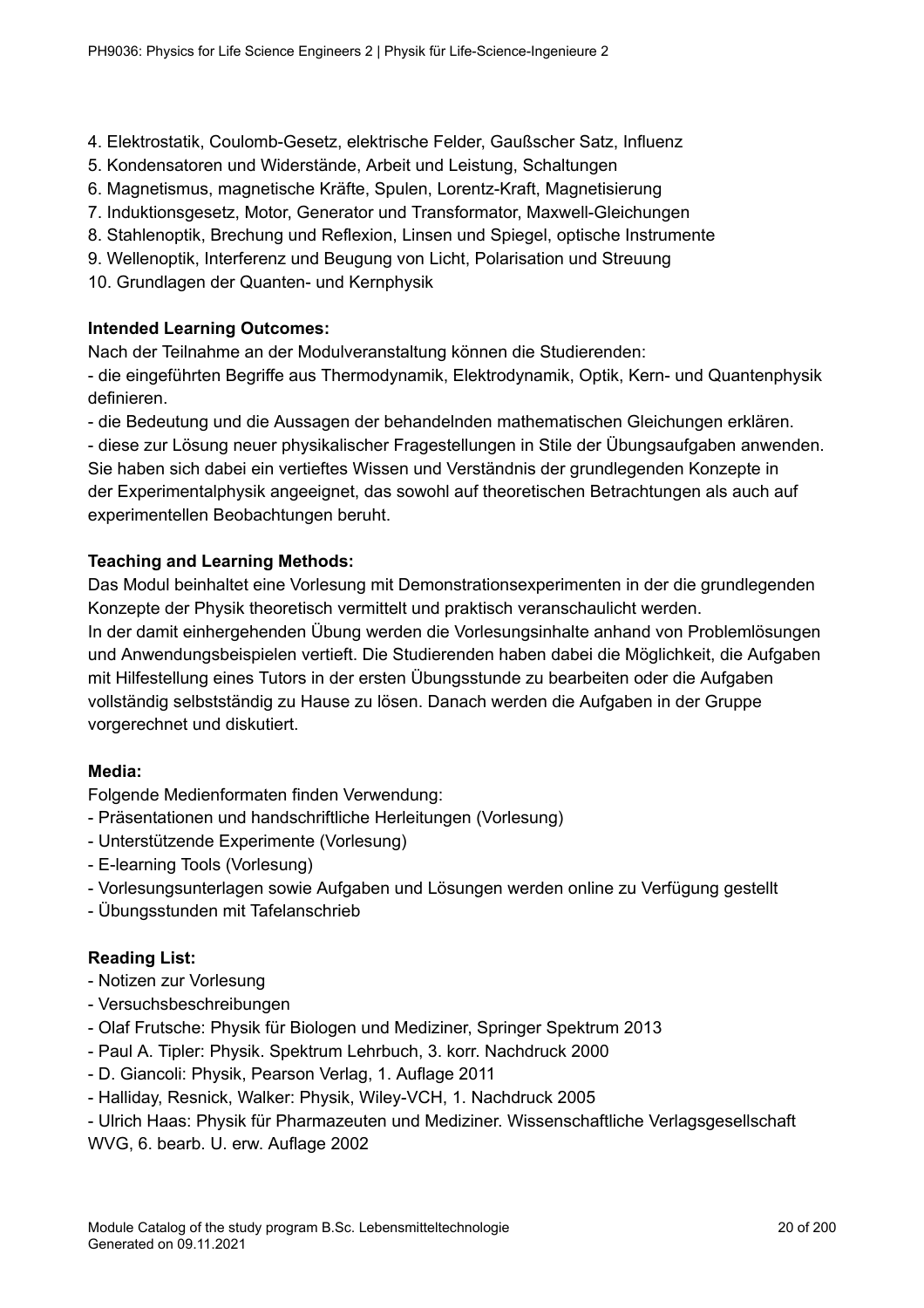### **Responsible for Module:**

Iglev, Hristo; PD Dr. rer. nat.

### **Courses (Type of course, Weekly hours per semester), Instructor:**

For further information in this module, please click<campus.tum.de> or [here.](https://campus.tum.de/tumonline/WBMODHB.wbShowMHBReadOnly?pKnotenNr=1660644&pOrgNr=14179)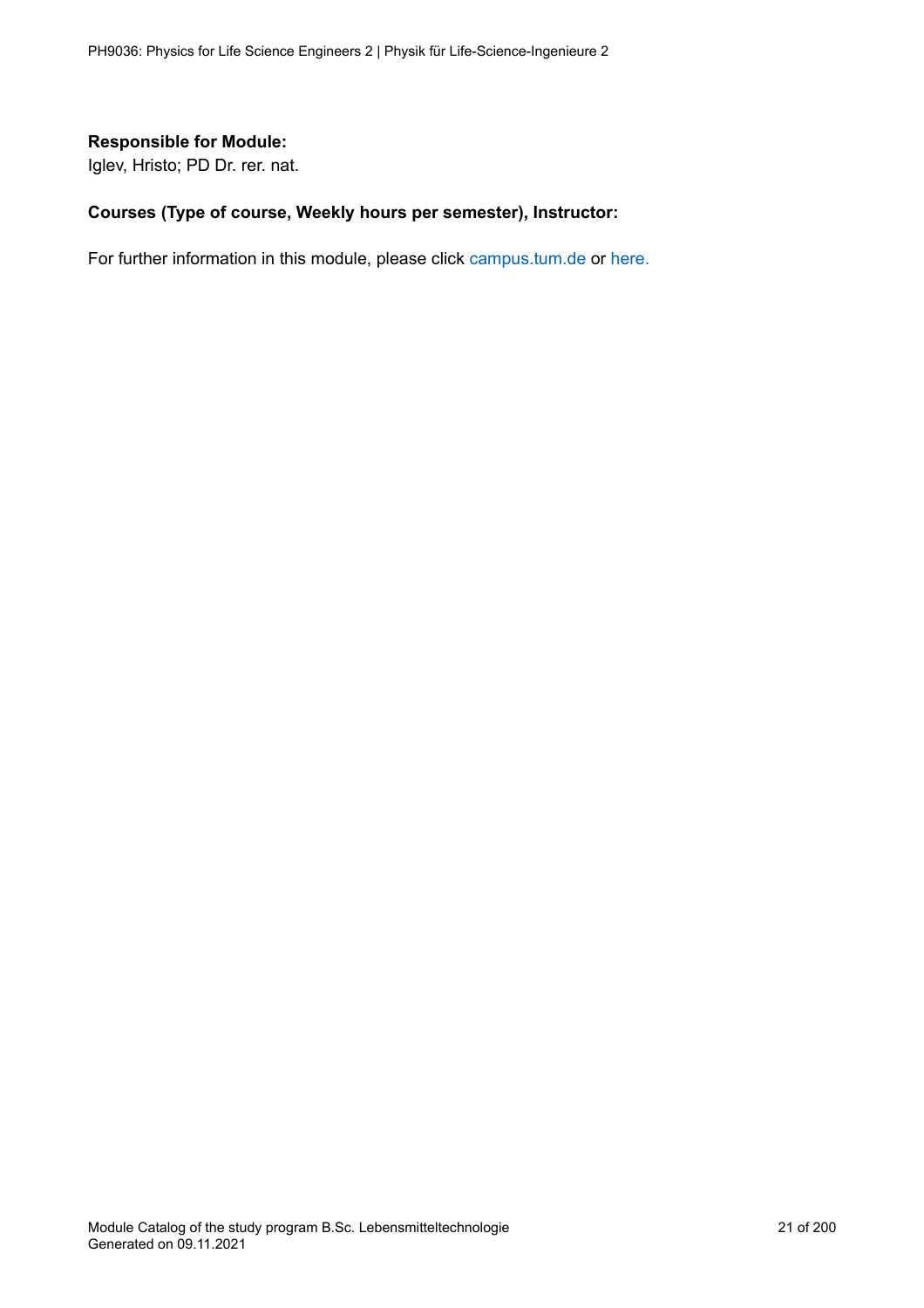### <span id="page-21-1"></span><span id="page-21-0"></span>**WZ5290: Introduction to Bio- and Foodtechnology | Einführung in die Bio- und Lebensmitteltechnologie**

Version of module description: Gültig ab summerterm 2019

| <b>Module Level:</b> | Language:           | <b>Duration:</b>         | Frequency:            |
|----------------------|---------------------|--------------------------|-----------------------|
| Credits:*<br>6       | <b>Total Hours:</b> | <b>Self-study Hours:</b> | <b>Contact Hours:</b> |

Number of credits may vary according to degree program. Please see Transcript of Records.

### **Description of Examination Method:**

### **Repeat Examination:**

**(Recommended) Prerequisites:**

**Content:**

**Intended Learning Outcomes:**

**Teaching and Learning Methods:**

**Media:**

**Reading List:**

**Responsible for Module:**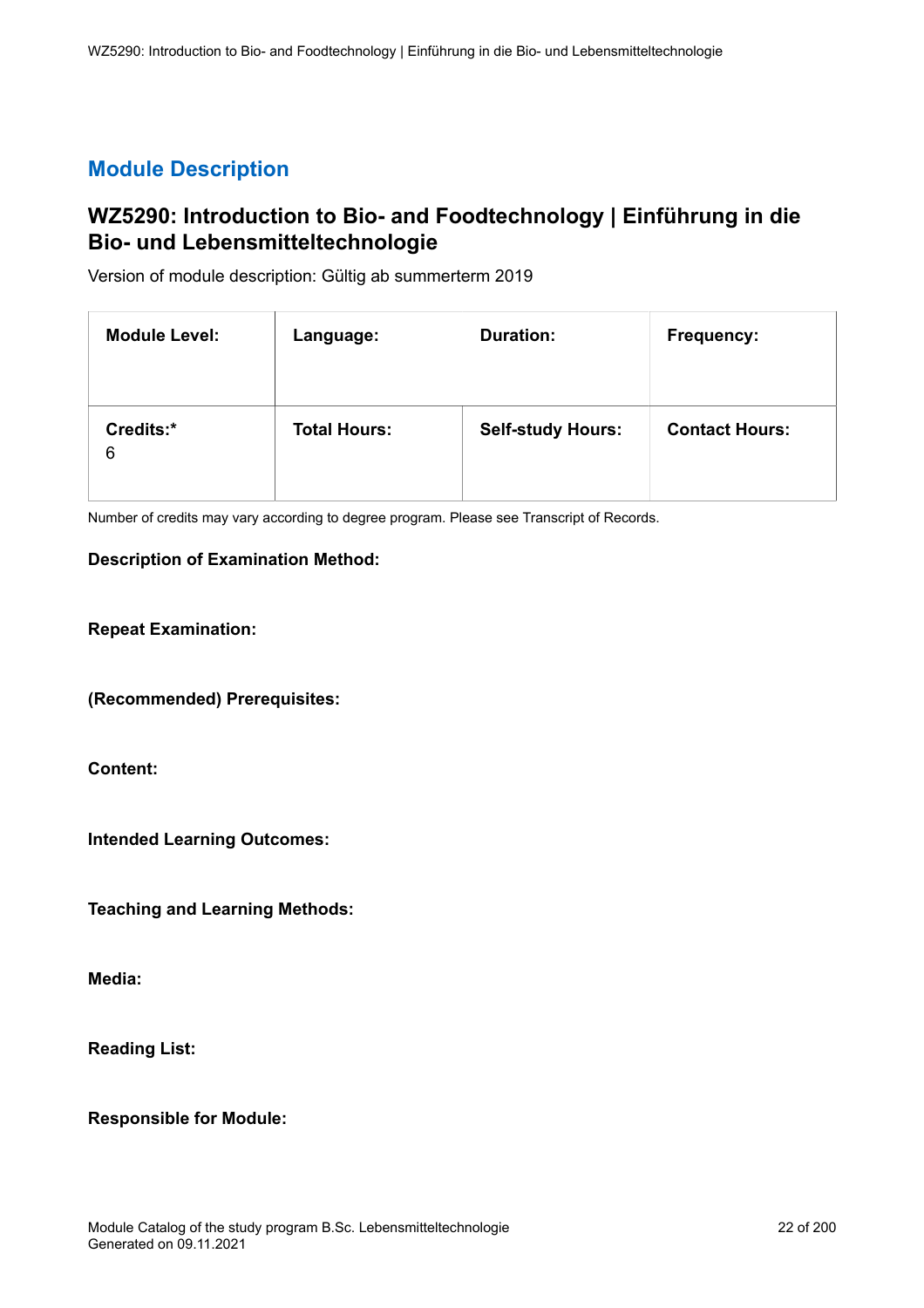### **Courses (Type of course, Weekly hours per semester), Instructor:**

Prozessorientierte Bio- und Lebensmitteltechnologie (Vorlesung, 2 SWS) Ambros S, Haindl R, Kalinke I, Kürzl C, Reiter M

Allgemeine Lebensmitteltechnologie (Vorlesung, 2 SWS) Eisner P For further information in this module, please click<campus.tum.de> or [here.](https://campus.tum.de/tumonline/WBMODHB.wbShowMHBReadOnly?pKnotenNr=1756395&pOrgNr=15645)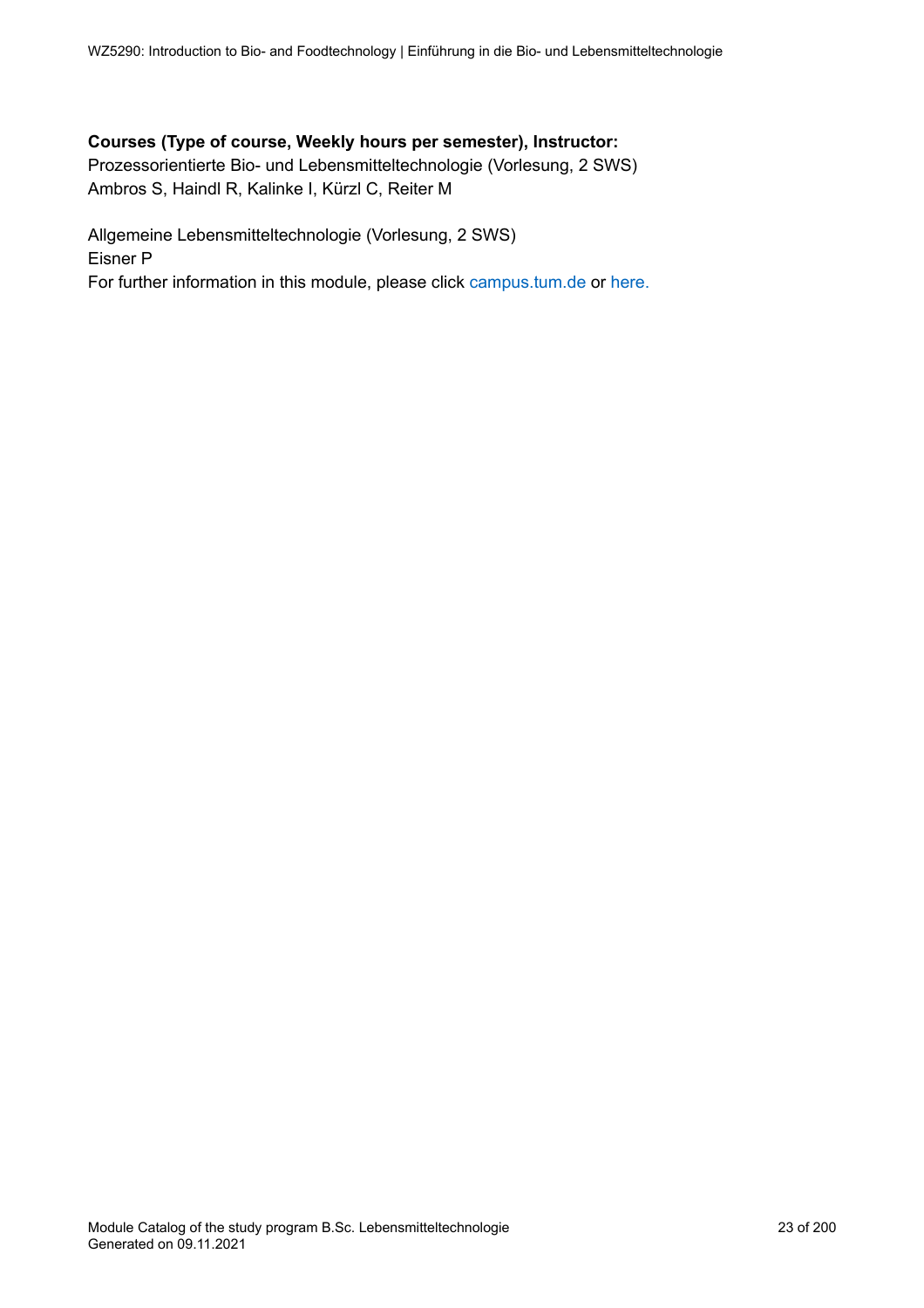### <span id="page-23-0"></span>**WZ5297: Accounting | Buchführung, Kosten- und Investitionsrechnung**

Version of module description: Gültig ab winterterm 2015/16

| <b>Module Level:</b> | Language:           | <b>Duration:</b>         | Frequency:            |
|----------------------|---------------------|--------------------------|-----------------------|
| <b>Bachelor</b>      | German              | one semester             | summer semester       |
| Credits:*            | <b>Total Hours:</b> | <b>Self-study Hours:</b> | <b>Contact Hours:</b> |
| 5                    | 150                 | 75                       | 75                    |

Number of credits may vary according to degree program. Please see Transcript of Records.

### **Description of Examination Method:**

Schriftliche Prüfung (Klausur, 120 min)

In der Prüfung, die Prüfungselemente aus der Buchführung und der Kosten- und Investitionsrechnung enthält, müssen die Studierenden darlegen, dass sie einfache Buchungssätze aus der Finanzbuchhaltung durchführen können und Grundbegrifflichkeiten aus der Kosten- und Investitionsrechnung verstehen. Sie sollen bestehende Rechnungssysteme und vorgänge anhand von Beispielen beschreiben.

### **Repeat Examination:**

Next semester

### **(Recommended) Prerequisites:**

keine

### **Content:**

Folgende Themen werden behandelt:

-- Eröffnungsbilanz (Verzeichnis und Bewertung der Vermögensgegenstände und Schulden, Bewertungsprinzipien, Erstellung der Bilanz)

- -- Laufende Buchführung (Geschäftsvorfälle, Auflösung der Bilanz in Konten, Buchungssatz)
- -- Schlussbilanz (Abschluss der verschiedenen Buchungskonten)
- -- Besondere Buchungsfälle (Mehrwertsteuer, Warenverkehr, Privatentnahmen, Privateinlagen,
- Löhne und Gehälter, Abschreibungen, Rücklagen)
- -- Abschlussauswertung (Bilanzanalyse, Erfolgsanalyse
- -- Grundlagen und Grundbegriffe der Kostenrechnung (Definition und Abgrenzung ausgewählter Begriffe, Gliederungsmögllichkeiten von Kosten, Kostenrechnunge

-- Rechnungssysteme auf der Basis von Vollkosten (Merkmale der Vollkostenrechnung, Ausgewählte Rechnungssysteme)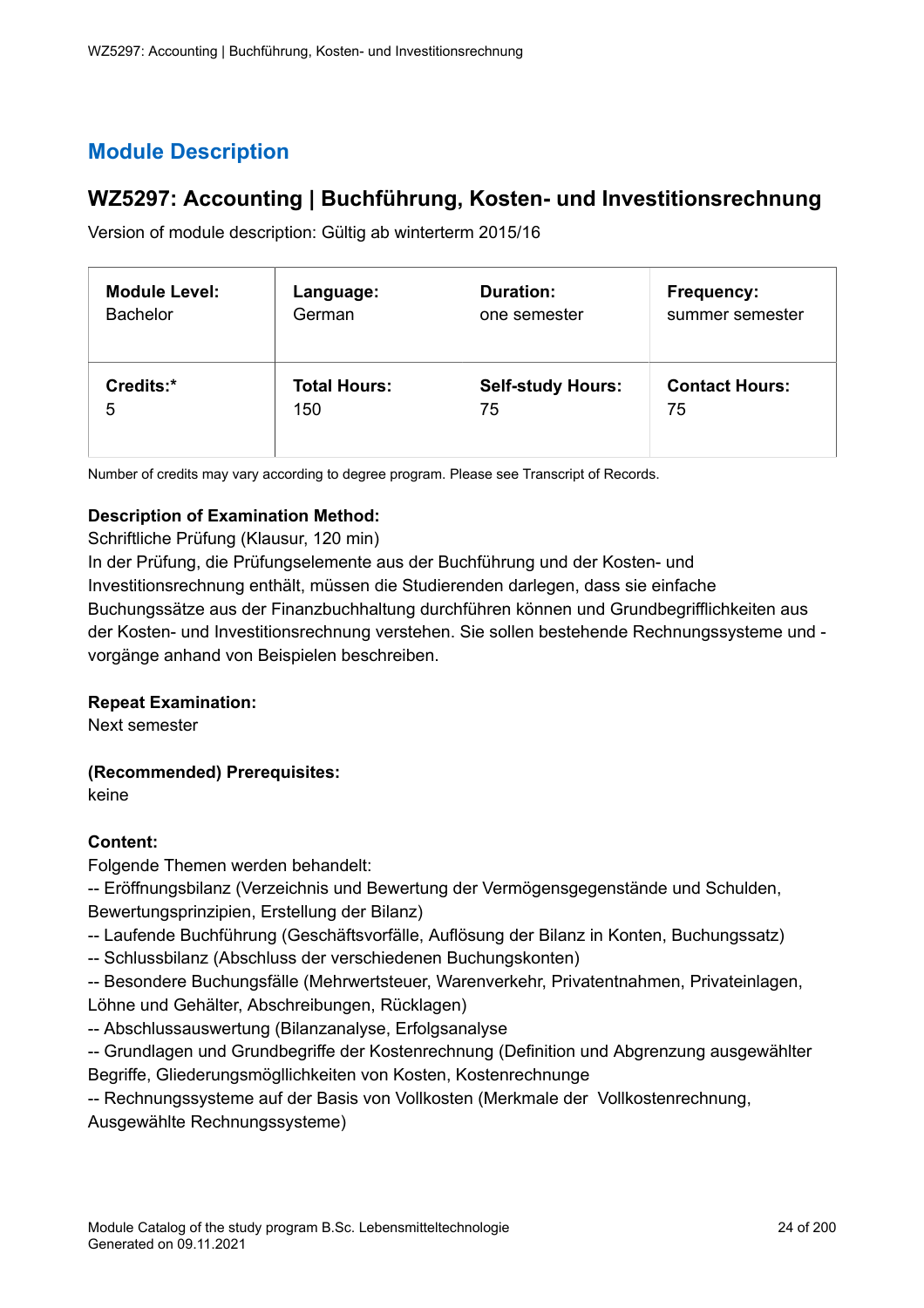- Rechnungssysteme auf der Basis von Teilkosten (Merkmale der Teilkostenrechnung,

Entscheidungsunterstützung durch Teilkosten- bzw. Deckungsbeitragsrechnungen

-- Weiterentwicklungen in der Kostenrechnung (Prozesskostenrechnung, Target Costing, Lifecycle Costing)

-- Investitionsrechnung (Grundlagen, Methoden, Anwendung)

### **Intended Learning Outcomes:**

Nach der erfolgreichen Teilnahme am Modul Buchführung, Kosten- und Investitionsrechnung sind die Studierenden in der Lage, eine einfache Unternehmensbilanz zu diskutieren und mit Hilfe der Bewertungsprinzipien zu beschreiben. Desweiteren verstehen sie die Grundlagen und Grundbegriffe der Kostenrechnung. Sie sind in der Lage, Rechnungssysteme auf der Basis von Teil- oder Vollkosten und Weiterentwicklungen in der Kostenrechnung zu veranschaulichen. Desweiteren können sie mit Hilfe der erlernten Grundlagen, Methoden und Anwendungbeispiele einfache Investitionsrechnungen durchführen.

### **Teaching and Learning Methods:**

Vorlesung: Vortrag, unterstützt durch Folien und ppt-Präsentationen Übung: Gruppenarbeit/Fallstudien Lernaktivitäten: Bearbeiten von Problemen und deren Lösungsfindung, Fallstudien

### **Media:**

Ein Skriptum für Buchführung und Kosten- und Investitionsrechnung ist digital verfügbar.

### **Reading List:**

- DÖRING, U. und R. BUCHHOLZ: Buchhaltung und Jahresabschluss. 10. Auflage. Erich Schmidt Verlag, Berlin 2007

-- FALTERBAUM, H. U. H. BECKMANN: Buchführung und Bilanz. Fleischer Verlag, 20. Aufl.,Achim 2007

### **Responsible for Module:**

Pahl, Hubert; Dr. agr.

### **Courses (Type of course, Weekly hours per semester), Instructor:**

For further information in this module, please click<campus.tum.de> or [here.](https://campus.tum.de/tumonline/WBMODHB.wbShowMHBReadOnly?pKnotenNr=1207537&pOrgNr=15459)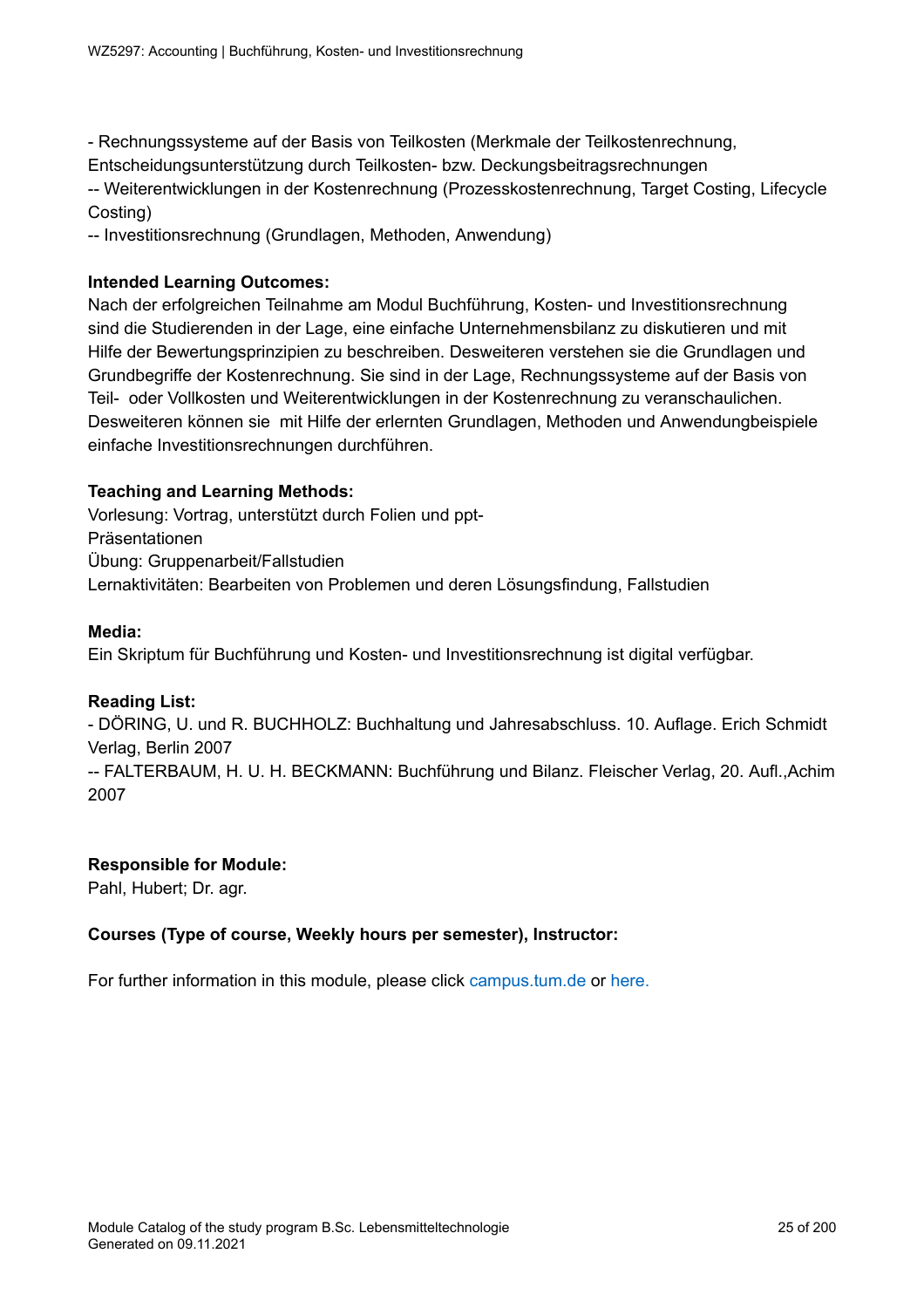### <span id="page-25-0"></span>**WZ5329: Business Economics in Food Industry | Betriebswirtschaftslehre der Lebensmittelindustrie**

Version of module description: Gültig ab summerterm 2017

| <b>Module Level:</b> | Language:           | <b>Duration:</b>         | <b>Frequency:</b>     |
|----------------------|---------------------|--------------------------|-----------------------|
| <b>Bachelor</b>      | German              | one semester             | summer semester       |
| Credits:*            | <b>Total Hours:</b> | <b>Self-study Hours:</b> | <b>Contact Hours:</b> |
| 5                    | 150                 | 90                       | 60                    |

Number of credits may vary according to degree program. Please see Transcript of Records.

### **Description of Examination Method:**

Die Modulprüfung besteht aus einer schriftlichen, benoteten Klausur (120 min). In der Klausur müssen die Studierenden zeigen, dass sie ein betriebswirtschaftliches Grundverständnis erworben haben und einfache Rechenaufgaben zu betriebswirtschaftlichen Themen selbstständig durchführen können. Sie müssen beispielsweise betriebswirtschaftliche Berechnungen durchführen Kennzahlen berechnen sowie offenen Fragen u.a. zu den Themen: Gegenstand der Betriebswirtschaftslehre; Betriebswirtschaftslehre als Wissenschaft; Grundkonzepte der Betriebswirtschaftslehre; Subsysteme eines Betriebes; Leitbilder, Grundsätze und Ziele in Betrieben; Führung und Management des Betriebs; Konstitutive Entscheidungsfelder sowie weiteren Teilgebieten der Betriebswirtschaftslehre beantworten. Darüber hinaus beantworten die Studierenden Rechenaufgaben im Hinblick auf unternehmerische Entscheidungen. Sie geben Definitionen wieder und beantworten Verständnisfragen zur ökonomischen Theorie unternehmerischen Handelns und den entsprechenden Marketingstrategien.

### **Repeat Examination:**

Next semester

### **(Recommended) Prerequisites:**

### **Content:**

In der Lehrveranstaltung "Allgemeine Betriebswirtschaftslehre" wird ein Überblick über die Betriebswirtschaftslehre gegeben. Zu Beginn wird die Betriebswirtschaftslehre als wissenschaftliche Disziplin mit verschiedenen Basiskonzepten (bspw. Preis-Mengen Modelle, Ausrichtungsstrategien, Homo oeconomicus) vorgestellt. Dann werden die Subsysteme von Betrieben, die Ziele sowie Techniken des Managements behandelt. Anschließend werden die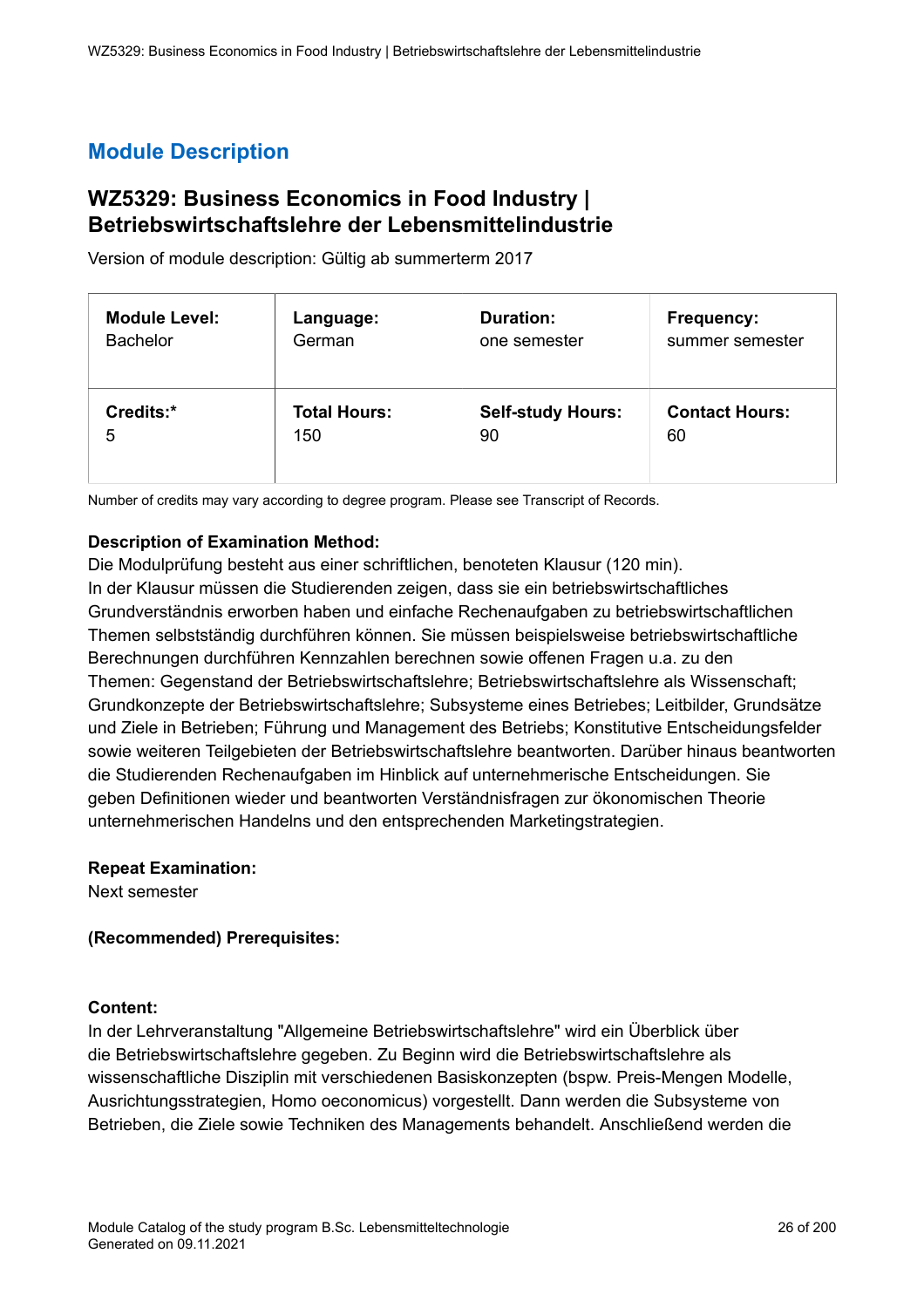sogenannten konstitutiven Entscheidungsfehler dargestellt sowie die wichtigsten Teilgebiete der Betriebswirtschaftslehre.

Die Veranstaltung "Produktions- und Absatzwirtschaft" vermittelt im ersten Teil die ökonomische Analyse individueller Entscheidungen, die insbesondere Unternehmen betreffen. Die Tatsache, dass unternehmerische Entscheidungen stark vom Absatzmarkt abhängen, wird im zweiten Teil der Veranstaltung behandelt. Die Veranstaltung wird durch Übungen ergänzt. Fragestellungen und Themen sind u.a.:

1. Theorie der Unternehmensentscheidungen: Wovon ist abhängig, was Unternehmen produzieren können? Wie verändern sich die Kosten der Produktion mit der Produktionshöhe? Welche Ziele verfolgen Unternehmen? Wie entscheidet ein Unternehmen bei vollständiger Konkurrenz über die Höhe seiner Produktion? Was ist ein Monopol? Wie trifft ein Monopolist seine Produktionsentscheidung?

Auf eine Einführung in die Theorie des Konsumentenverhaltens wird in dieser Veranstaltung bewusst verzichtet. Allerdings stellt sich die Frage, welches Ziel Konsumenten verfolgen und wie sie mit beschränkten Mitteln zwischen verschiedenen Konsumalternativen entscheiden? Wovon ist es abhängig, was und wie viel ein Verbraucher konsumiert?

Inwieweit diese Entscheidungen durch Marketing mitbeeinflusst werden können, wird im zweiten Teil der Veranstaltung behandelt.

2. Marketing: Was sind Käufermärkte und wie funktionieren sie? Wie kann der Absatzmarkt durch Marketing erschlossen werden? In der kurzen Einführung in das Marketing stellt sich die Frage, inwiefern Marketingentscheidungen den potentiellen Kunden und seine Nutzenansprüche im Blick haben und wie unter Käufermarktbedingungen, der Erfolg und die Existenz des Unternehmens gesichert werden kann. Im Rahmen des sogenannten Marketing-Mix, werden die sogenannte Leistungspolitik, die Preis- und Konditionenpolitik, die Kommunikationspolitik sowie die Distributionspolitik erläutert.

### **Intended Learning Outcomes:**

Nach erfolgreichem Abschluss der Teilleistung "Allgemeine Betriebswirtschaftlehre" sind die Studierenden in der Lage, Inhalte nachfolgender Lehrveranstaltungen leichter zu verstehen und einzuordnen. Sie können beispielsweise wichtige Kennzahlen wie die Produktivität und Wirtschaftlichkeit errechnen sowie Rechtsformen, verschiedene entscheidungstheoretische Ansätze, unterschiedliche Managementtechniken und die Begriffe der Organisationslehre wiedergeben und erläutern. Darüber hinaus sind sie in der Lage, verschiedene Basiskonzepte (bspw. Preis-Mengen Modelle, Ausrichtungsstrategien, Homo oeconomicus) zu erklären. Die Studierenden können wirtschaftliche Probleme von Unternehmen, besonders aus dem Bereich des Agrarsektors i.w.S., erkennen. Sie können betriebswirtschaftliche Analysemethoden und Entscheidungsunterstützungsansätze skizzieren.

Nach der erfolgreichen Teilnahme an der Lehrveranstaltung "Produktions- und Absatzwirtschaft" sind die Studierenden in der Lage, wichtige Begriffe der Produktions- und Absatzwirtschaft zu definieren. Die Studierenden können rechnerisch herleiten, welche unternehmerische Entscheidung unter bestimmten Beschränkungen optimal wäre. Darüber hinaus können sie die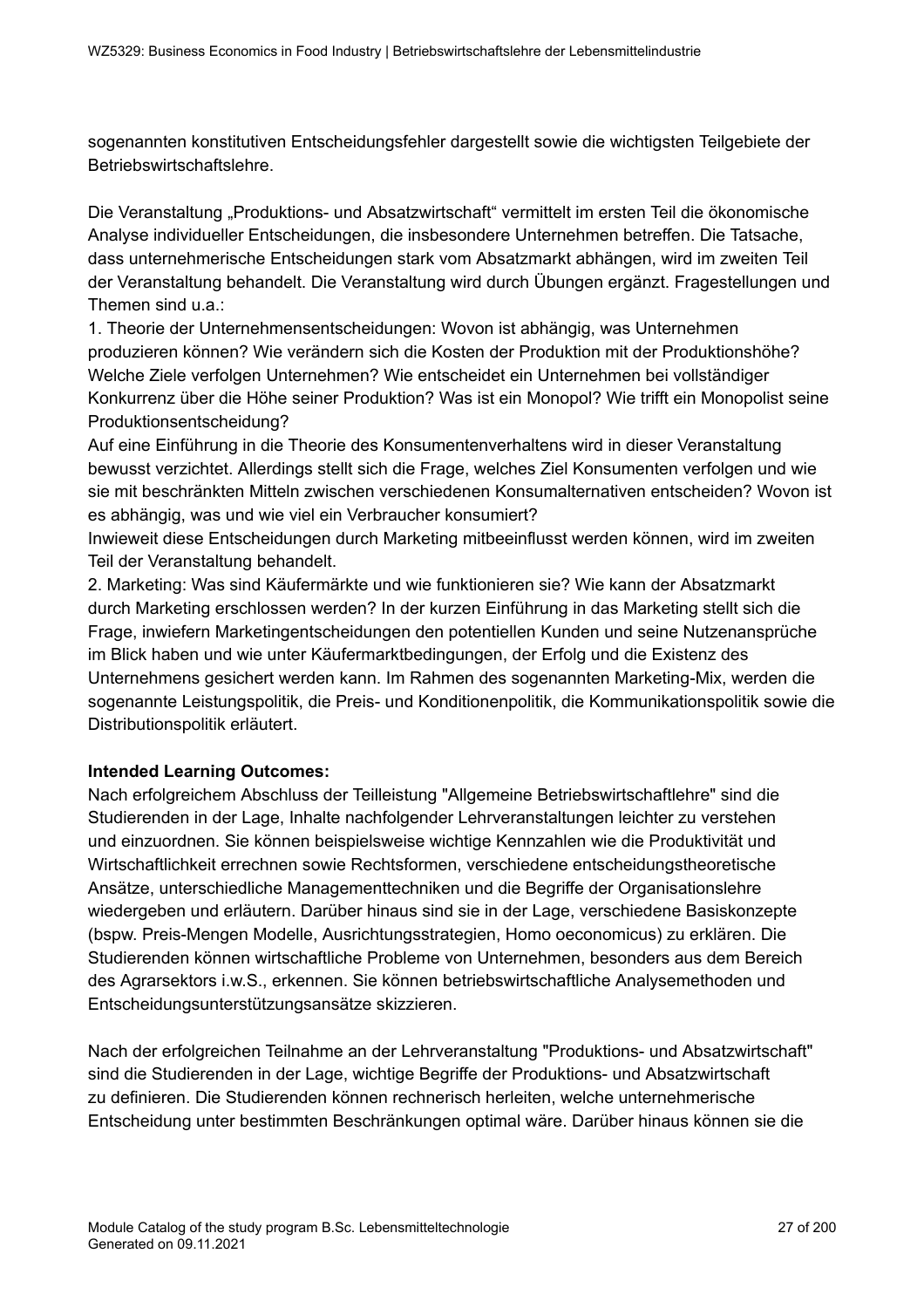Unternehmensentscheidungen im Kontext eines Käufermarktes analysieren und entsprechende Marketingstrategien benennen und auswählen.

### **Teaching and Learning Methods:**

Die Vorlesungsunterlagen der Lehrveranstaltung "Allgemeine Betriebswirtschaftslehre" werden in Form von PDF-Dateien auf der Lernplattform Moodle zur Verfügung gestellt. Des Weiteren stehen Übungsaufgaben im Moodle-Portal bereit. Die Lehrveranstaltung besteht aus einer Vorlesung, in der das notwendige Wissen von dem Dozenten in Form von Vorträgen und Präsentationen vermittelt wird. Darüber hinaus sollen die Studierenden mittels Pflichtlektüre zur selbstständigen inhaltlichen Auseinandersetzung mit den Themen angeregt werden.

Die Inhalte der Lehrveranstaltung "Produktions- und Absatzwirtschaft" werden in einer wöchentlich stattfindenden Vorlesung vermittelt und erklärt. Vorlesungsbegleitend findet eine Übung statt. In der Übung werden die Inhalte der Vorlesung an praktischen Rechenbeispielen veranschaulicht und vertieft. Es werden teilweise Aufgaben vorgerechnet und ausführlich erklärt.

### **Media:**

Es stehen digital abrufbare Foliensammlungen über die Inhalte des Moduls zur Verfügung. Für die Lehrveranstaltung "Allgemeine Betriebswirtschaftlehre" stehen Fachliteratur und Übungsaufgaben in Moodle zur Verfügung. Bei der Vorlesung "Produktions- und Absatzwirtschaft" steht zum Ende der Veranstaltung eine Sammlung von Übungsaufgaben mit Musterlösungen zum Download bereit.

### **Reading List:**

Thommen, J.-P./Achleitner, A.-K. (2005). Allgemeine Betriebswirtschaftslehre. Umfassende Einführung aus managementorientierter Sicht, 5. Aufl.;

Mankiw, N. (2004): Grundzüge der VWL, 3. Auflage, Verlag Schäffer-Poeschel; Balderjahn, I./ Specht, G. (2008): Einführung in die Betriebswirtschaftslehre, 5. Aufl., Verlag Schäffer-Poeschel Varian, Hal R. (2007: Kapitel 16, 19, 20, 22): Grundzüge der Mikroökonomik. München, D: Oldenbourg Verlag. Freter, Herman (2004: Kapitel 1-8): Marketing. Die Einführung mit Übungen. Pearson Verlag.

### **Responsible for Module:**

Prof. Dr. Martin Moog moog@mytum.de

### **Courses (Type of course, Weekly hours per semester), Instructor:**

Allgemeine Betriebswirtschaftslehre (WI000190, WI001062, WZ5327, WZ5329) (Vorlesung, 2 SWS)

Moog M [L], Miladinov T, Moog M

For further information in this module, please click<campus.tum.de> or [here.](https://campus.tum.de/tumonline/WBMODHB.wbShowMHBReadOnly?pKnotenNr=1033638&pOrgNr=14190)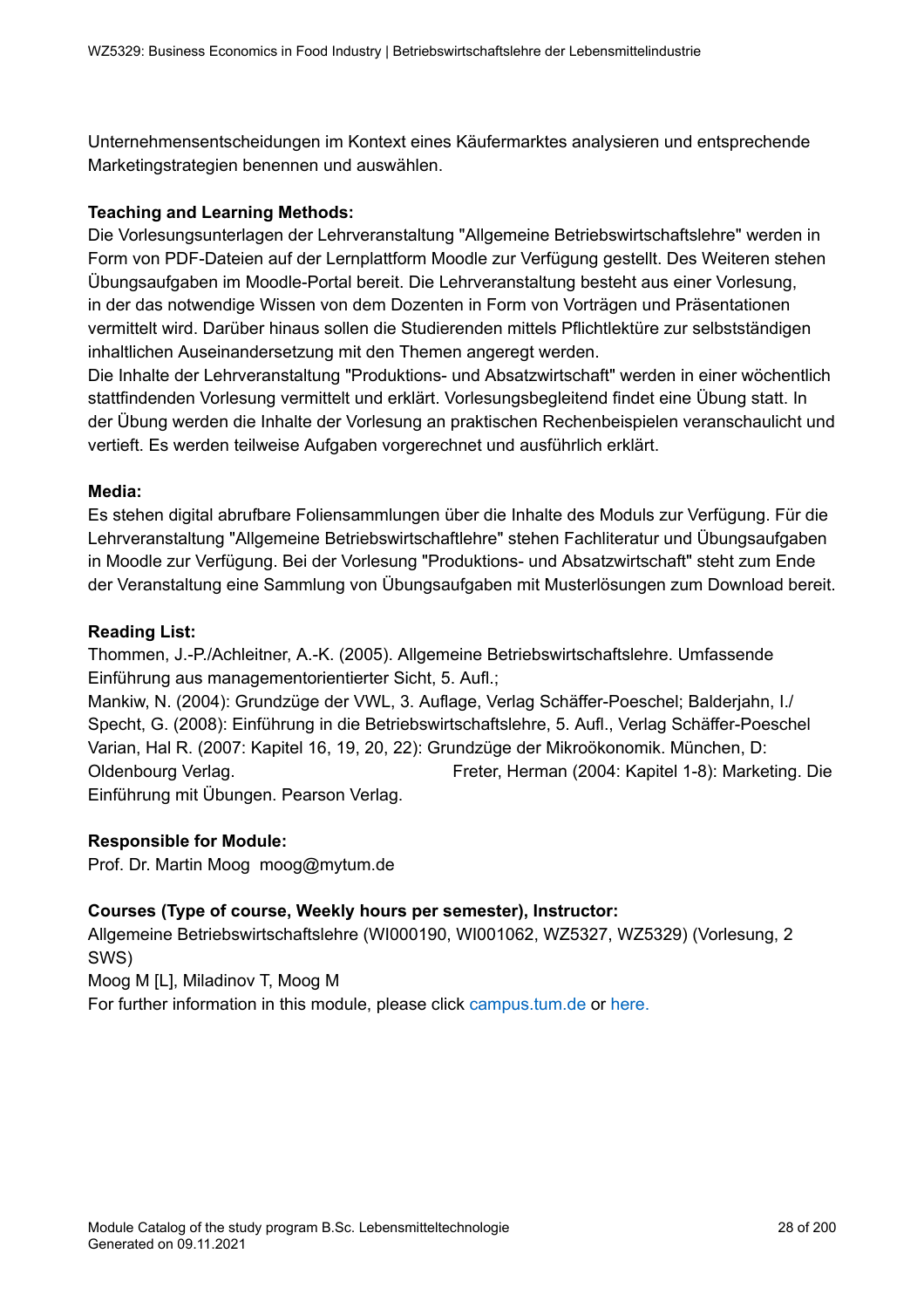### <span id="page-28-0"></span>**LS30000: Introduction to Microbiology | Grundlagen der Mikrobiologie**

Version of module description: Gültig ab winterterm 2021/22

| <b>Module Level:</b><br><b>Bachelor</b> | Language:<br>German | <b>Duration:</b><br>two semesters | Frequency:<br>winter/summer<br>semester |
|-----------------------------------------|---------------------|-----------------------------------|-----------------------------------------|
| Credits:*                               | <b>Total Hours:</b> | <b>Self-study Hours:</b>          | <b>Contact Hours:</b>                   |
| 5                                       | 150                 | 75                                | 75                                      |

Number of credits may vary according to degree program. Please see Transcript of Records.

### **Description of Examination Method:**

Eine Klausur (90 Minuten) dient der Überprüfung der erworbenen Kompetenzen. Die Studentinnen und Studenten zeigen in der Klausur, ob sie die erarbeiteten Informationen beschreiben, interpretieren und auf ähnliche Sachverhalte übertragen können sowie die unterschiedlichen Informationen zu einem neuartigen Ganzen verknüpfen können. Die Beantwortung der Prüfungsfragen erfordert auch in den Übungen erarbeitete Kompetenzen, so dass hier theoretisches Wissen mit praktischen Kenntnissen vernetzt wird.

In der Laborleistung (Studienleistung, unbenotet) identifizieren die Studierenden mithilfe von mikroskopischen und physiologischen Methoden eine Auswahl verschiedener Mikroorganismen und zeigen die erlernten Fertigkeiten im sicheren Umgang mit Mikroorganismen. In einem zu den Übungen erstellten Protokoll zeigen die Studierenden, ob sie in der Lage sind, die die wesentlichen Aspekte der von ihnen durchgeführten praktischen Arbeiten darzustellen und zu interpretieren. Für den erfolgreichen Abschluss des Moduls muss die Laborleistung bestanden werden. Die Modulnote entspricht der Klausurnote.

### **Repeat Examination:**

Next semester

### **(Recommended) Prerequisites:**

Grundlagenkenntnisse in Biologie (v.a. Zellbiologie und Genetik) werden erwartet. Drüber hinaus sind Vorkenntnisse in anorganischer und organischer Chemie und Biochemie erforderlich. Voraussetzung für die Teilnahme an den Übungen (Laborleistung) ist die vorherige Absolvierung der Vorlesung Allgemeine Mikrobiologie.

### **Content:**

Im Rahmen der Vorlesung Allgemeine Mikrobiologie werden Grundkenntnisse über Mikroorganismen, im Besonderen über prokaryotische Mikroorganismen, vermittelt. Im Vergleich zu den Eukaryoten werden die Vielfalt und besonderen Eigenschaften der Bakterien und Archaeen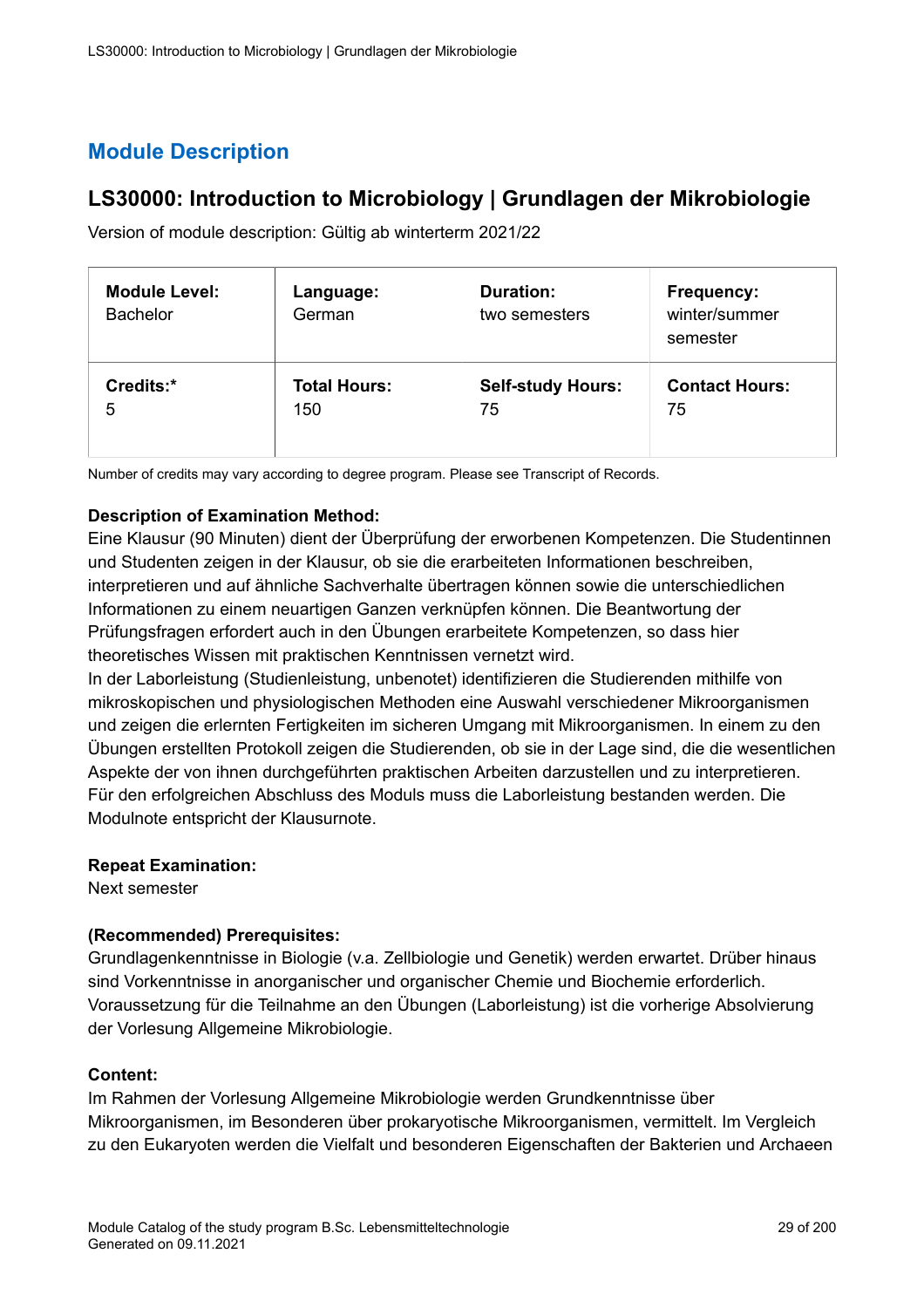herausgearbeitet. Schwerpunkte liegen im Bereich der Zytologie, Wachstums-, Ernährungs- und Stoffwechselphysiologie. Die Vielfalt der Mikroorganismen, ihre zentrale Bedeutung für globale Stoffkreisläufe, ihre Wechselwirkung mit anderen Lebewesen (Symbiosen, Pathogenität) und ihre Anwendung in biotechnologischen Verfahren werden anhand von Beispielen ebenfalls behandelt. In der Vorlesung zu den Mikrobiologischen Übungen werden insbesondere die Hintergründe und theoretischen Kenntnisse zu den durchgeführten Experimenten vermittelt. Die theoretischen Anteile werden durch einen praktischen Anteil ergänzt. Hier werden v.a. einfache Laborfertigkeiten geübt, z. B. steriles Arbeiten, Anzucht in Nährmedien (aerob, anaerob), Mikroskopieren und mikroskopische Färbetechniken, Identifizierung von Bakterien, Hefen und Schimmelpilzen mit Hilfe mikroskopischer und phänotypischer Methoden, Verfahren zur quantitativen Erfassung von Mikroorganismen, Versuche zur Wachstums- und Stoffwechselphysiologie von Bakterien und Hefen, Anreicherung und Isolierung von Mikroorganismen aus Umweltproben mit Hilfe von Verdünnungsreihen und geeigneter Nährmedien.

### **Intended Learning Outcomes:**

Nach der Teilnahme an dem Modul besitzen die Studierenden das grundlegende theoretische Verständnis und Fachwissen über prokaryotische und eukaryotische Mikroorganismen. Sie haben grundlegende Einblicke in mikrobiologische Techniken und die Fähigkeit, die Bedeutung von Mikroorganismen für Mensch und Umwelt abzuschätzen.

Sie sind in der Lage,

- grundlegende mikrobiologische Arbeitstechniken verlässlich anzuwenden

- mikrobiologische Fragestellungen zu verstehen und fachliche Fragen selbst zu entwickeln.

- Zusammenhänge zwischen Stoffwechselwegen und Stoffumsetzungen durch Mikroorganismen zu verstehen.

- das erworbene Wissen auf vertiefte Fragestellungen anzuwenden.

Das Modul soll den Studierenden weiterhin helfen, Fähigkeiten zum Lösen von Problemen zu entwickeln, sowie das Interesse an Mikrobiologie und die Fähigkeit zur Beurteilung von mikrobiologischen Problemen fördern.

### **Teaching and Learning Methods:**

Veranstaltungsform/Lehrtechnik: Vorlesung mit Präsentation, Tafelarbeit. Lehrmethode: Vortrag; in den Übungen Anleitung und Führung durch Tutoren, Demonstrationen, Experimente, Partnerarbeit, Ergebnisbesprechungen.

Lernaktivitäten: Studium von Vorlesungsskript und -mitschrift, Übungsskript; Üben von labortechnischen Fertigkeiten und mikrobiologischen Arbeitstechniken; Zusammenarbeit mit Übungspartnern. Protokollführung zur Kontrolle des Verständnisses sowie der Fähigkeit zur Beschreibung, Auswertung und Interpretation der in den Übungen durchgeführten Experimente.

### **Media:**

Präsentationen mittels PowerPoint Skript (Downloadmöglichkeit für Vorlesungsmaterial)

### **Reading List:**

Das Modul ist nicht an ein einzelnes Lehrbuch angelehnt. Als Ergänzungsliteratur sind geeignet: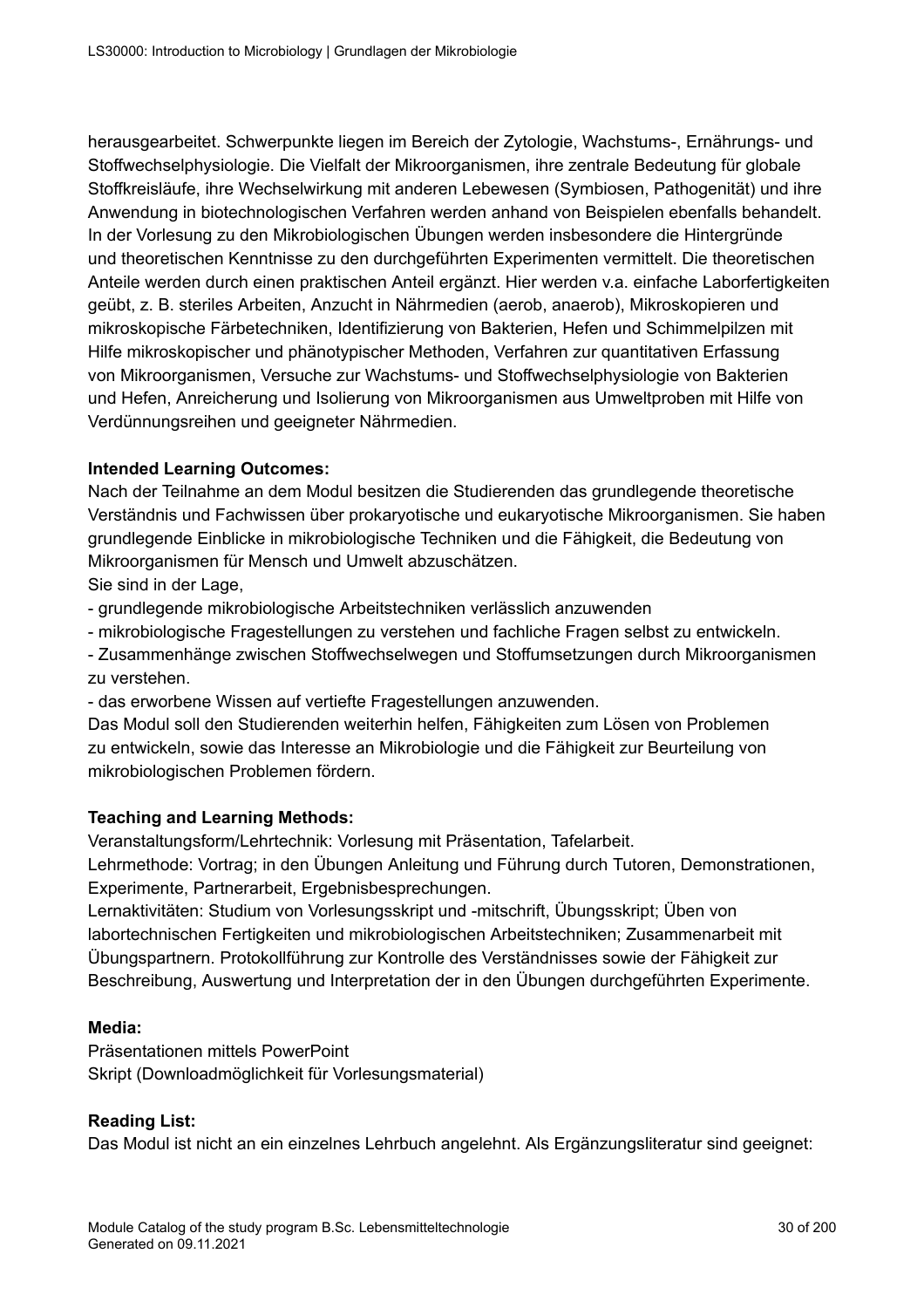K. Munk (Hsg.) Mikrobiologie, Georg Thieme Verlag, Stuttgart, 2. Aufl. 2018. Madigan, M.T., J.M. Martinko, P. Dunlap, D. Clark. Brock Biology of Microorganisms, Pearson Education, 15. Edition, 2017

### **Responsible for Module:**

Niessen, Martin Ludwig; Apl. Prof. Dr.

### **Courses (Type of course, Weekly hours per semester), Instructor:**

Allgemeine Mikrobiologie (Vorlesung, 2 SWS) Liebl W For further information in this module, please click<campus.tum.de> or [here.](https://campus.tum.de/tumonline/WBMODHB.wbShowMHBReadOnly?pKnotenNr=2938792&pOrgNr=15558)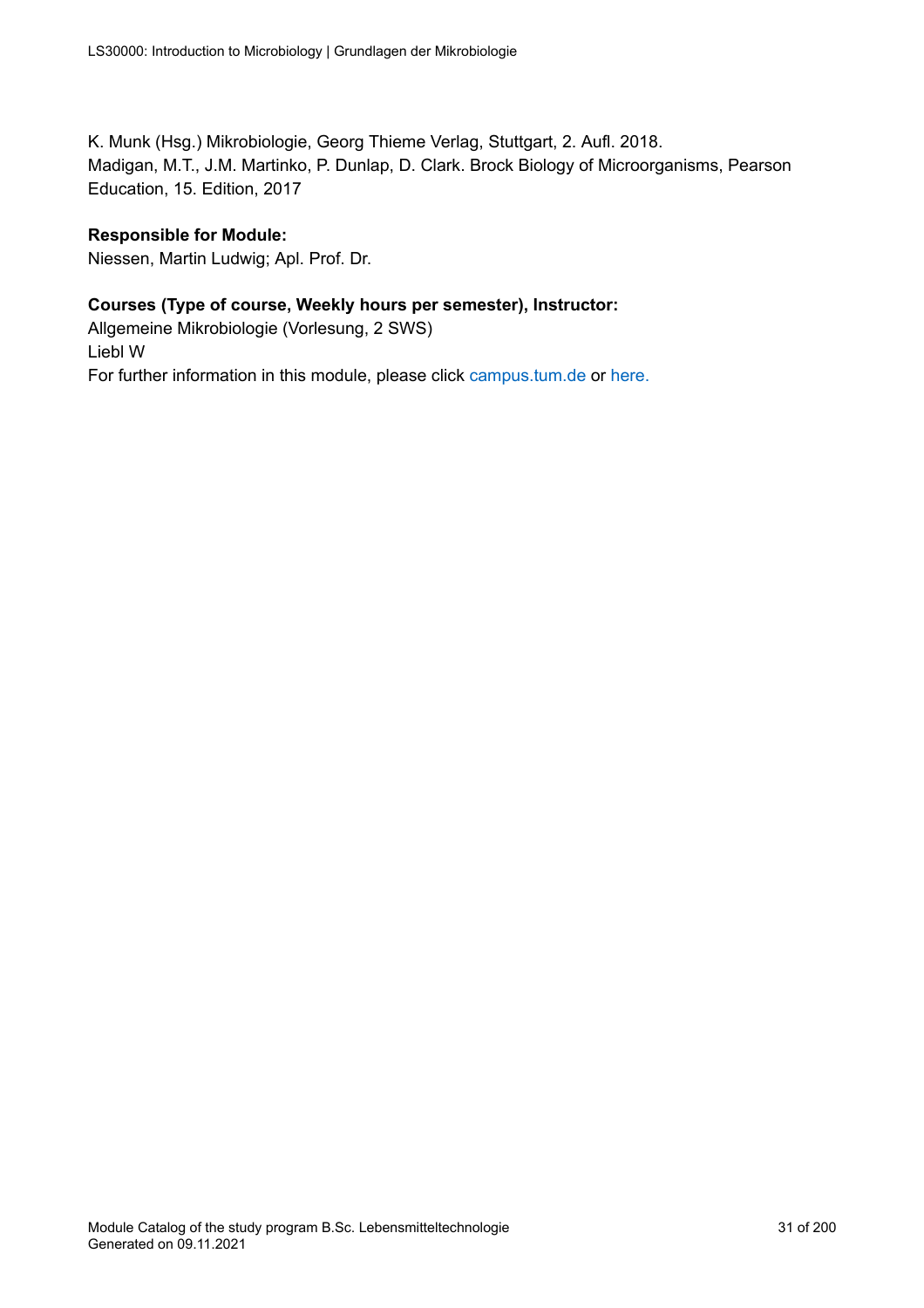### <span id="page-31-0"></span>**WZ5426: Organic and Biological Chemistry | Organische und biologische Chemie**

Version of module description: Gültig ab winterterm 2019/20

| <b>Module Level:</b><br><b>Bachelor</b> | Language:<br>German | <b>Duration:</b><br>two semesters | <b>Frequency:</b><br>winter/summer<br>semester |
|-----------------------------------------|---------------------|-----------------------------------|------------------------------------------------|
| Credits:*                               | <b>Total Hours:</b> | <b>Self-study Hours:</b>          | <b>Contact Hours:</b>                          |
| 9                                       | 270                 | 150                               | 120                                            |

Number of credits may vary according to degree program. Please see Transcript of Records.

### **Description of Examination Method:**

Die Prüfungsleistung für das Modul wird im Rahmen einer schriftlichen, benoteten Klausur (120 min.) und einer Studienleistung in Form eines Praktikums erbracht. Die Klausurnote entspricht der Modulnote. Die Studienleistung muss erfolgreich abgelegt werden fließt aber nicht in die Modulnote ein.

In der Klausur müssen die Studierenden anhand von Wissens- und Verständnisfragen darlegen, dass sie die Grundlagen der Organischen Chemie verstehen insbesondere auch solche, die für biologische Systeme wichtig sind.

Dafür müssen sie funktionelle Gruppen erkennen, die Nomenklatur organisch-chemischer Verbindungen, Struktur und Eigenschaften wichtiger Stoffklassen und wichtige

Reaktionsmechanismen beherrschen und die wichtigsten Reaktionen abrufen können. Darüber hinaus müssen Sie anhand von Verständnisfragen darlegen, dass sie die chemischen Grundlagen in biologischen Systemen beherrschen. Das umfasst insbesondere funktionelle Gruppen, Reaktionsmechanismen, biochemische Grundstrukturen wichtiger Stoffklassen und Prinzipien des Stoffwechsels.

Die Studienleistung im Praktikum umfasst die Durchführung der üblichen Techniken und Labormethoden der Biochemie zur Analyse von Proteinen, Kohlenhydraten und Lipiden. Die Studierenden müssen die Versuche aufbauen, durchführen, wissenschaftlich sauber dokumentieren, auswerten und die Ergebnisse diskutieren.

### **Repeat Examination:**

Next semester

### **(Recommended) Prerequisites:**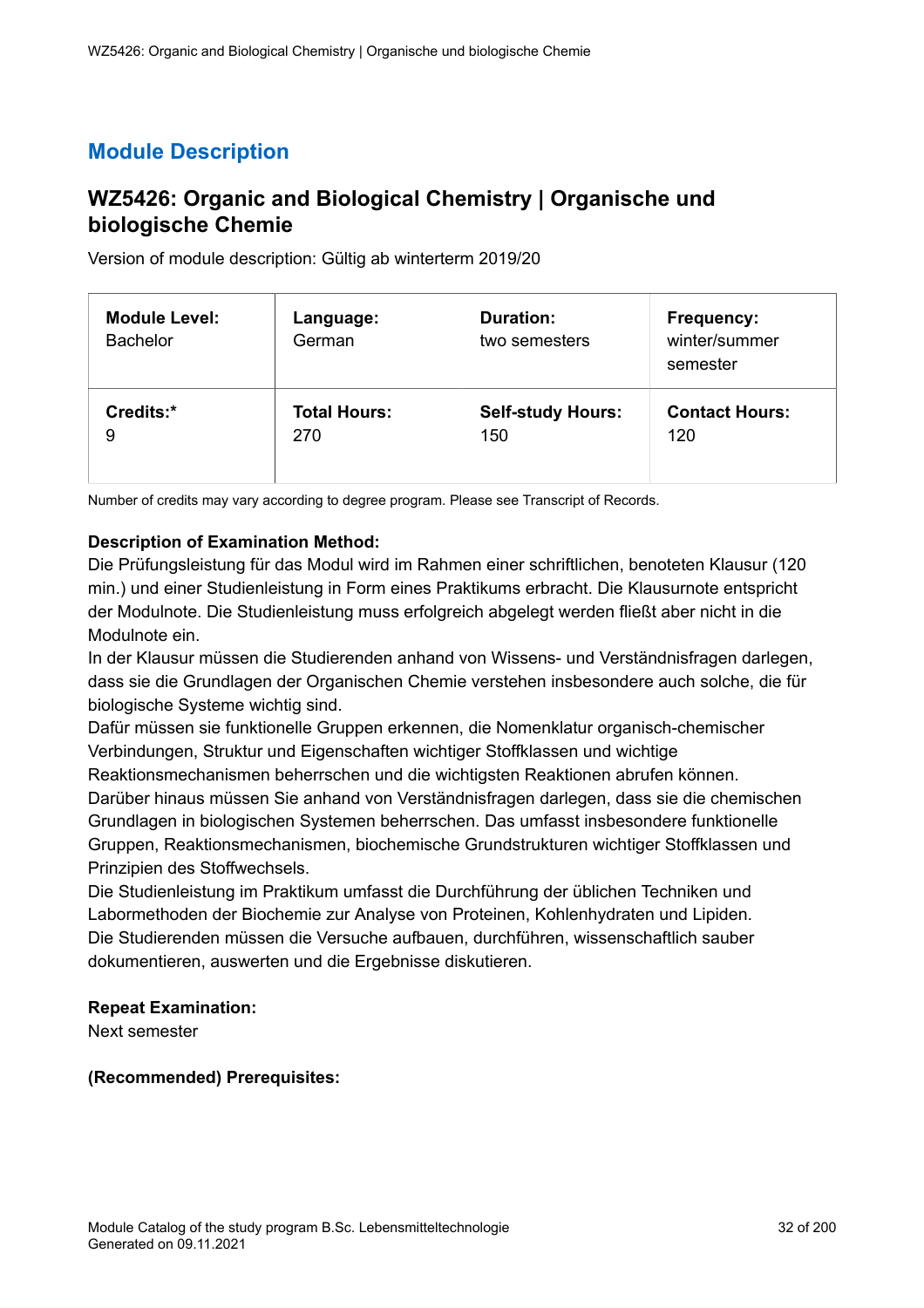### **Content:**

Die organische Chemie bildet die Grundlage der chemischen Prozesse (z.B. Stoffwechsel) in biologischen Systemen. Inhalte der Vorlesung "Organische Chemie" sind insbesondere:

- Bindung und Isomerie (Atomaufbau/Bindungsarten/Isomerie/Mesomerie/Orbitaltheorie)

¬- Alkane/Cycloalkane (IUPAC Regeln/Konformation/Oxidationen und Verbrennung/ Halogenierung)

¬- Alkene/Alkine (IUPAC Regeln/Orbitalmodell/polare Addition/Markownikow Regel/Diels-Alder Reaktion/Acidität/Additionsreaktionen)

¬- Aromatische Verbindungen (Nomenklatur/Reaktionsmechanismen)

¬- Stereoisomerie (Chiralität/Optische Aktivität/Enantiomere/ Fischer Projektion/Diastereommere)

- ¬- Organische Halogenverbindungen/Substitution/Eliminierung
- ¬- Alkohole/Phenole/Thiole (Nomenklatur/Reaktionen/Wasserstoffbrückenbindungen/Acidität)
- ¬- Ether/Epoxide

¬- Aldehyde und Ketone (Nomenklatur/Nucleophile Addition/Keto-Enol Tautomerie/ Aldolkondensation)

- Carbonsäuren und Derivate (Acidität/Ester/Lactone/Säurehalogenide/Säureanhydride/Amide/ Amidbindung)

¬- Amine und verwandte Stickstoffverbindungen

Die Biochemie bildet die Basis aller zellbiologischen und physiologischen Vorgänge in der Biologie. Inhalte der Vorlesung "Biochemie" sind insbesondere:

¬- Struktur-Funktionsprinzipen der biomakromolekularen Stoffklassen sowie Grundzüge des Stoffwechsels: Biomoleküle, Struktur und Funktion – Aminosäuren, Proteine, Kohlenhydrate, Lipide und biologische Membranen, Nukleinsäuren

¬- Einführung in die biochemische Thermodynamik und Kinetik; Enzymkatalyse und Metabolismus; Glycolyse, Citratzyklus, oxidative Phosphorylierung; DNA-Replikation, Transkription und Translation/Proteinbiosynthese.

¬- Aminosäure- und Peptidanalytik, Dünnschicht- und Ionenaustauschchromatographie, Kohlenhydrate, Mutarotation, Inversion, Lipide, Gaschromatographie, Bestimmung der Zahl an Mercaptogruppen der Alkoholdehydrogenase, Ellman-Assay, Trennverfahren für Proteine, Gelfiltrations-Chromatographie und SDS-Polyacrylamidgelelektrophorese (PAGE), Allosterische Regulation von Enzymen, Pasteur-Effekt bei der Hefe, Ionenaustauschchromatographie und Methoden zur Proteinbestimmung, Einfluss von pH und Temperatur auf Enzymaktivitäten am Beispiel von Amylasen, Charakterisierung der Lactat-Dehydrogenase, Enzymatische Analyse von Pyruvat, Kopplung enzymatischer Reaktionen, Glycerinaldehydphosphat-Dehydrogenase, Alkoholdehydrogenase-Reaktion, Michaelis-Menten-Kinetik, Enzyminhibition, Urease

### **Intended Learning Outcomes:**

Nach der erfolgreichen Teilnahme an diesem Modul sind die Studierenden in der Lage, organische Moleküle nach der IUPAC-Nomenklatur zu benennen. Sie verstehen die Grundlagen ihres räumlichen Baus, können wichtige funktionelle Gruppen in organischen Verbindungen erkennen, verstehen daraus resultierende grundlegende Reaktionsmechanismen und können diese Grundlagen auf biochemische Prozesse übertragen.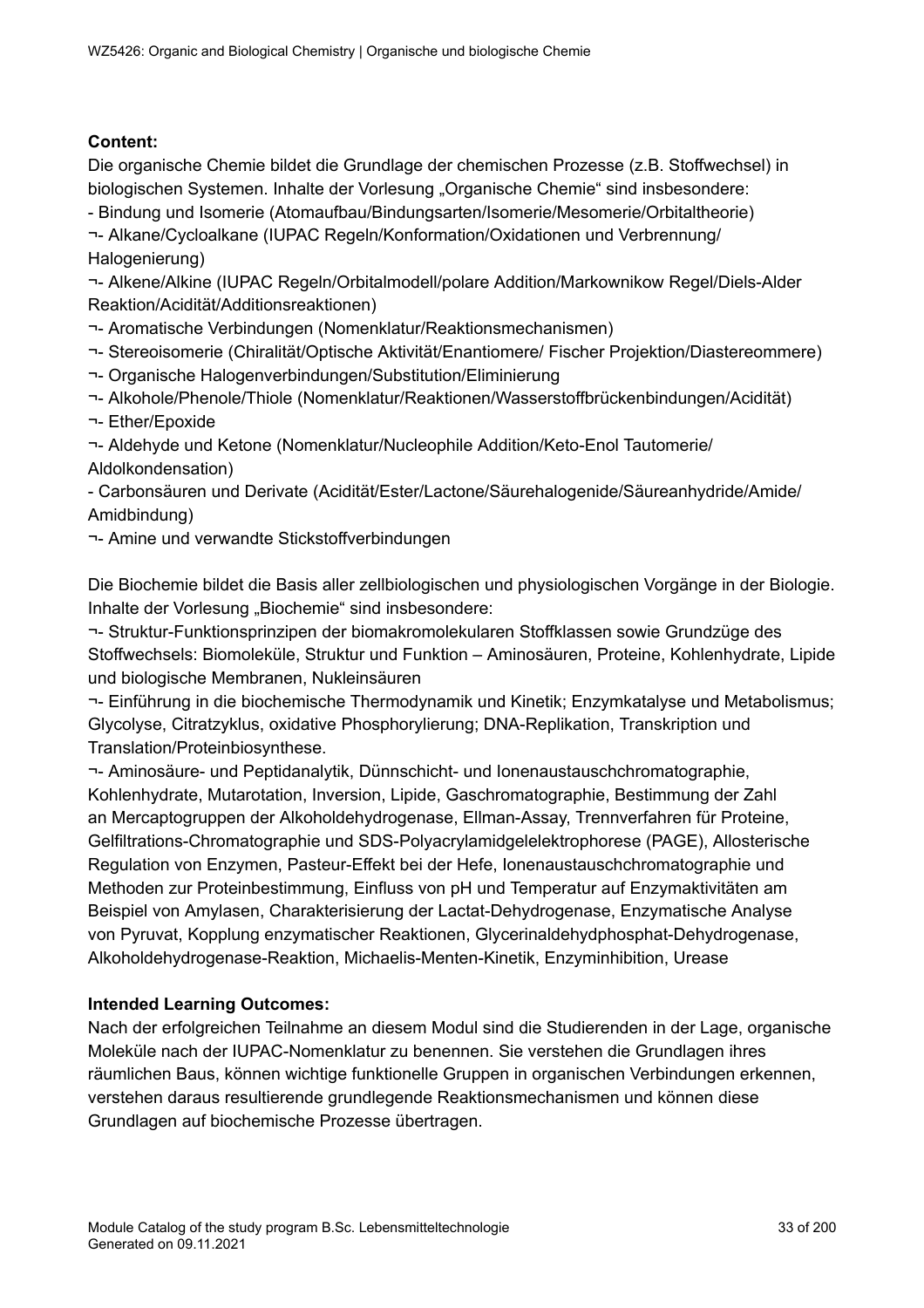Sie verstehen biochemische Grundstrukturen wichtiger Stoffklassen und die Prinzipien des Stoffwechsels. Darüber hinaus verfügen sie über Kenntnisse und Fertigkeiten in der Durchführung wichtiger, in der Biochemie gebräuchlicher, Techniken und Labormethoden zur Analyse von Proteinen, Kohlenhydraten und Lipiden. Dies umfasst insbesondere enzymatische, chromatographische, elektrophoretische, spektroskopische und immunochemische Verfahren.

### **Teaching and Learning Methods:**

Das Modul besteht aus zwei Vorlesungen und einem Praktikumsteil.

In der Vorlesung Organische Chemie werden die Grundlagen der organischen Chemie vorwiegend mittels PowerPoint-Präsentationen vermittelt; darüber hinaus werden regelmäßig und interaktiv Übungen mittels Tafelanschrieb durchführt, um theoretische Grundlagen zu vertiefen. In der Vorlesung "Biochemie" werden die Grundlagen der Biochemie im Dialog mit den Studierenden mittels Tafelanschrieb erarbeitet. PowerPoint-Präsentationen werden unterstützend genutzt, um schwierige Sachverhalte visuell aufzubereiten. Die Vorlesung wird durch intensives, selbstverantwortliches, Literaturstudium begleitet. Regelmäßig werden Übungsaufgaben gelöst um theoretische Grundlagen zu vertiefen.

Im Praktikum werden labortechnischen Fähigkeiten in Zusammenarbeit mit anderen Studierenden geübt und auf konkrete Fragestellungen angewendet.

### **Media:**

Die gesamten Vorlesungsfolien sowie Vorlesungsskripten sind für die Studierenden online verfügbar.

### **Reading List:**

Hart,H., Craine, L.E., Hart, D.J., Hadad, C.M., Organische Chemie, Wiley-VCH, 3. Auflage, 2007 Berg, J.M., Tymoczko, J.L., Stryer, L., Biochemie. Spektrum Akademischer Verlag; Auflage: 5. Auflage, (2003), ISBN-10: 3827413036

Lehninger, A.L., Nelson, D.L, Cox, M.M., Lehninger Biochemie, Springer, Berlin; Auflage: 3., vollst. überarb. u. erw. Auflage, (Januar 2009), ISBN-10: 354041813X

Voet, D.J., Voet, J.G., Pratt, C.W., Lehrbuch der Biochemie, Wiley-VCH, 1. Auflage (27. September 2002), ISBN-10: 352730519X

Voet, D.J., Voet, J.G., Biochemistry, John Wiley & Sons; Auflage: 3. Auflage (24. Februar 2004), ISBN-10: 047119350X

### **Responsible for Module:**

Skerra, Arne; Prof. Dr. rer. nat. habil.

### **Courses (Type of course, Weekly hours per semester), Instructor:**

Biochemie 1: Grundlagen der Biochemie (Vorlesung, 3 SWS) Skerra A [L], Skerra A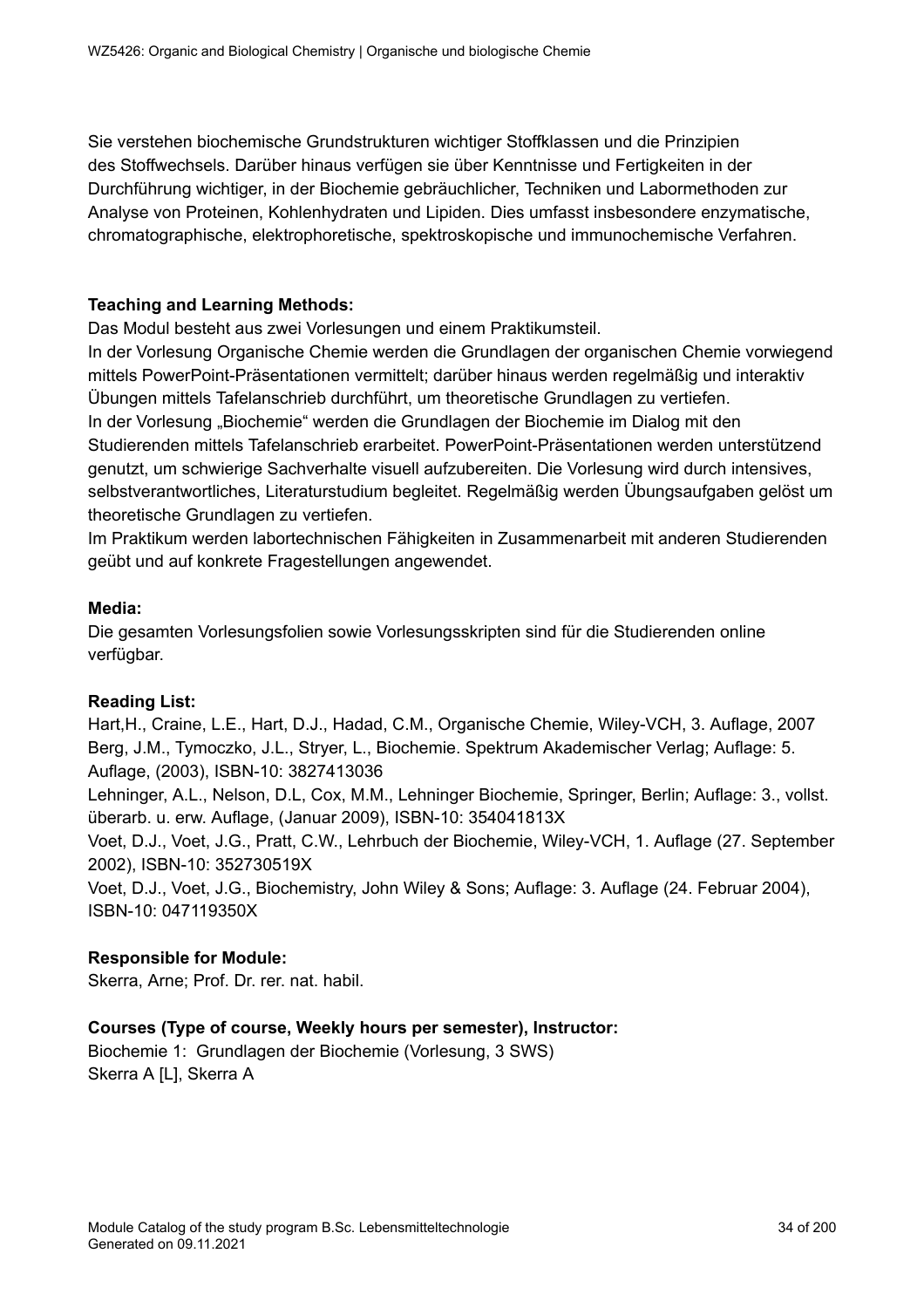Biochemisches Grundpraktikum (für Studierende der Fachrichtungen "Brauwesen und Getränketechnologie", "Technologie und Biotechnologie der Lebensmittel" und "Bioprozesstechnik") (Praktikum, 3 SWS)

Skerra A [L], Skerra A, Eichinger A, Schlapschy M, Brandt C, Anneser M For further information in this module, please click<campus.tum.de> or [here.](https://campus.tum.de/tumonline/WBMODHB.wbShowMHBReadOnly?pKnotenNr=1520842&pOrgNr=15556)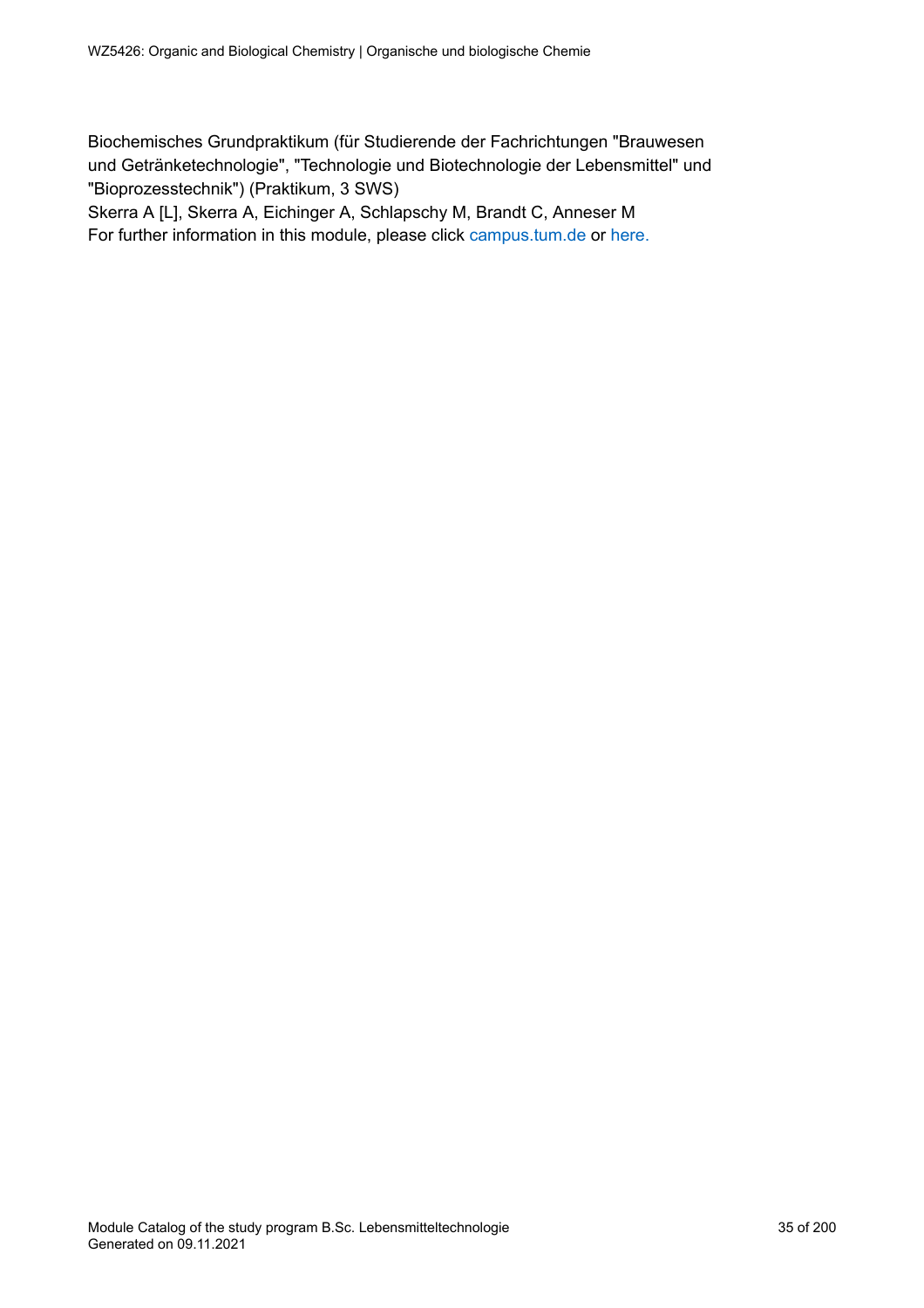# <span id="page-35-0"></span>**WZ5442: Applied Mechanics | Technische Mechanik**

Version of module description: Gültig ab winterterm 2019/20

| <b>Module Level:</b><br><b>Bachelor</b> | Language:<br>German | <b>Duration:</b><br>two semesters | Frequency:<br>winter/summer<br>semester |
|-----------------------------------------|---------------------|-----------------------------------|-----------------------------------------|
| Credits:*                               | <b>Total Hours:</b> | <b>Self-study Hours:</b>          | <b>Contact Hours:</b>                   |
| 8                                       | 150                 | 90                                | 60                                      |

Number of credits may vary according to degree program. Please see Transcript of Records.

### **Description of Examination Method:**

Die Fachkompetenz der Studierenden wird in einer schriftlichen Klausur (120 min) geprüft. Die Studierenden zeigen, dass sie die Gesetzmässigkeiten, die der Statik, Elastostatik, Dynamik, Kinetik und Kinematik zu Grunde liegen, kennen und in mathematisch korrekter Form wiedergeben können. Weiterhin müssen sie diese Gesetzmäßigkeiten anhand von ausgewählten Fallbeispielen auf verschiedene mechanische Systeme übertragen. Hierzu müssen sie vorgegebene Problemstellungen in mathematische Ausdrücke überführen und so fehlende Größen und Parameter berechnen.

### **Repeat Examination:**

Next semester

### **(Recommended) Prerequisites:**

"Module Mathematik, Physik für Life Science Ingenieure 1 und 2. Ein sicherer Umgang mit den in der Vorlesung verwendeten mathematischen Werkzeugen (Algebraische Umformungen, Differentation, Integration, Vekoralalgebra - Skalarprodukte, Kreuzprodukte) ist elementar."

### **Content:**

Das Modul beinhaltet die mathematische Herleitung von Grundgleichungen der Statik, Elastostatik, Dynamik, Kinetik, sowie der Kinematik. Es umfasst Themengebiete wie physikalische Einheiten, Newton'sche Axiome, Kräfte- und Momentengleichgewicht, Schwerpunkt, Lager und Lagerreaktionen, Freikörperbilder, Fachwerke, Stabwerke, Freiheitsgradanalyse, Schnittgrößenverläufe, Spannungen und Deformation, Biegelinien, Kinematik (in karthesischen und Polarkoordinaten, Relativbewegung), Dynamik von Punktmassen und starren Körpern (Bewegungsgleichungen, Impuls- und Drehimpulssatz in integraler und differentieller Form, Energiesatz, Newton'sche Axiome), sowie Trägheits-, Feder- und Widerstandskräfte. Aus diesen lassen sich wesentliche Zusammenhänge einzelner mechanischer Teilgebiete ableiten.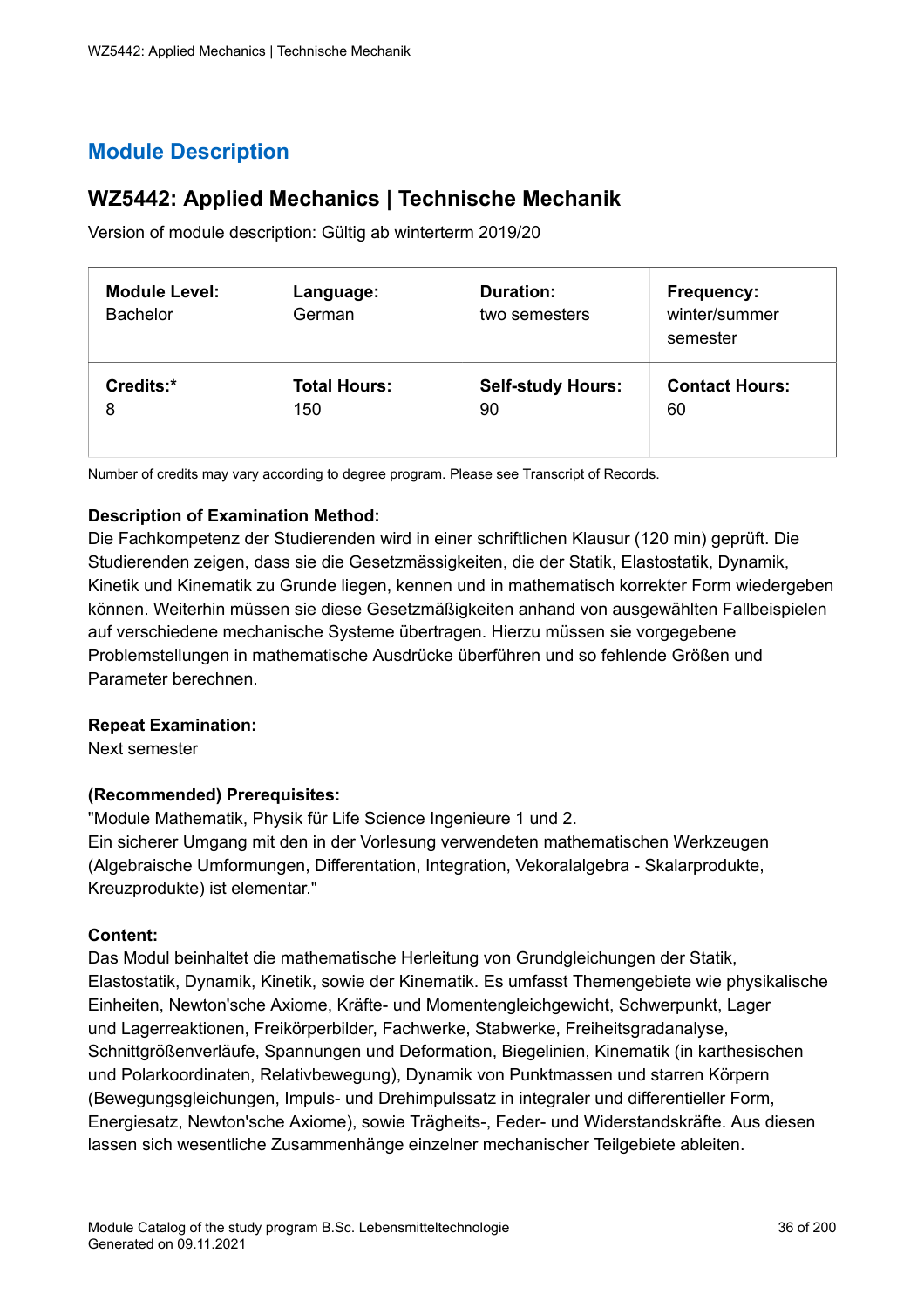#### **Intended Learning Outcomes:**

Nach der Teilnahme am Modul kennen und verstehen die Studierenden die Grundgleichungen der Statik, Elastostatik, Dynamik, Kinetik und Kinematik und sind in der Lage, die Gleichungen auf verschiedene Fälle anzuwenden. Die Studierenden sind in der Lage, die in einem vorliegenden System dominierenden Kräfte zu erkennen und dann die für die Lösung des Problems relevanten Terme korrekt zu formulieren. Neben dieser Fach- und Methodenkompetenz erweitern die Studierenden ihre Selbstkompetenz, da sie nach erfolgreicher Teilnahme am Modul die Möglichkeiten und Grenzen mathematischer Beschreibungen in den Ingenieurwissenschaften kennen. Darüber hinaus sind sie befähigt, komplexe Problemstellungen der Teilgebiete in der Praxis in mathematische Ausdrücke zu überführen. Diese Kompetenz ermöglicht den Studierenden, in ihrem Berufsalltag ihren Mitarbeitern komplizierte Sachverhalte pragmatisch zu erklären sowie grundlegende Fragestellungen der technischen Mechanik des betrieblichen Alltags sachgerecht zu hinterfragen.

#### **Teaching and Learning Methods:**

"Das Modul besteht aus zwei Lehrveranstaltungen - Technische Mechanik 1 und 2. Beide Elemente beinhalten eine Vorlesung und eine begleitende Übung.

Lehrmethode: Vortrag, unterstützt durch Folien und ppt-Präsentation, Diskussion ausgewählter Fragestellungen in Gruppen unter Anleitung des Dozenten, Einzelarbeit, Co-teaching, einwöchiges Repetitorium Lernaktivitäten: Relevante Materialrecherche, Studium von Literatur, Bearbeiten von Problemen und deren Lösungsfindung, Zusammenarbeit mit anderen Studierenden"

#### **Media:**

Die Auswahl der wichtigsten Kernfolien zum Modul ist als Ausdruck erhältlich. Das komplette Skript, alle Übungsaufgaben und Musterklausuren mit Lösungen sind digital verfügbar und werden über die eLearning Plattform Moodle zur Verfügung gestellt.

#### **Reading List:**

" R. C. Hibbeler: Technische Mechanik 1 - Statik; Pearson Studium, 2005. R. C. Hibbeler: Technische Mechanik 2 - Festigkeitslehre; Pearson Studium, 2006. R. C. Hibbeler: Technische Mechanik 3 - Dynamik; Pearson Studium, 2005.

#### **Responsible for Module:**

Prof. Dr.-Ing. Heiko Briesen

#### **Courses (Type of course, Weekly hours per semester), Instructor:**

Technische Mechanik 2 (Vorlesung, 2 SWS) Briesen H [L], Briesen H

Übungen zur Technischen Mechanik 2 (Übung, 1 SWS) Briesen H [L], Müller H, Friedrich T For further information in this module, please click<campus.tum.de> or [here.](https://campus.tum.de/tumonline/WBMODHB.wbShowMHBReadOnly?pKnotenNr=1755306&pOrgNr=14190)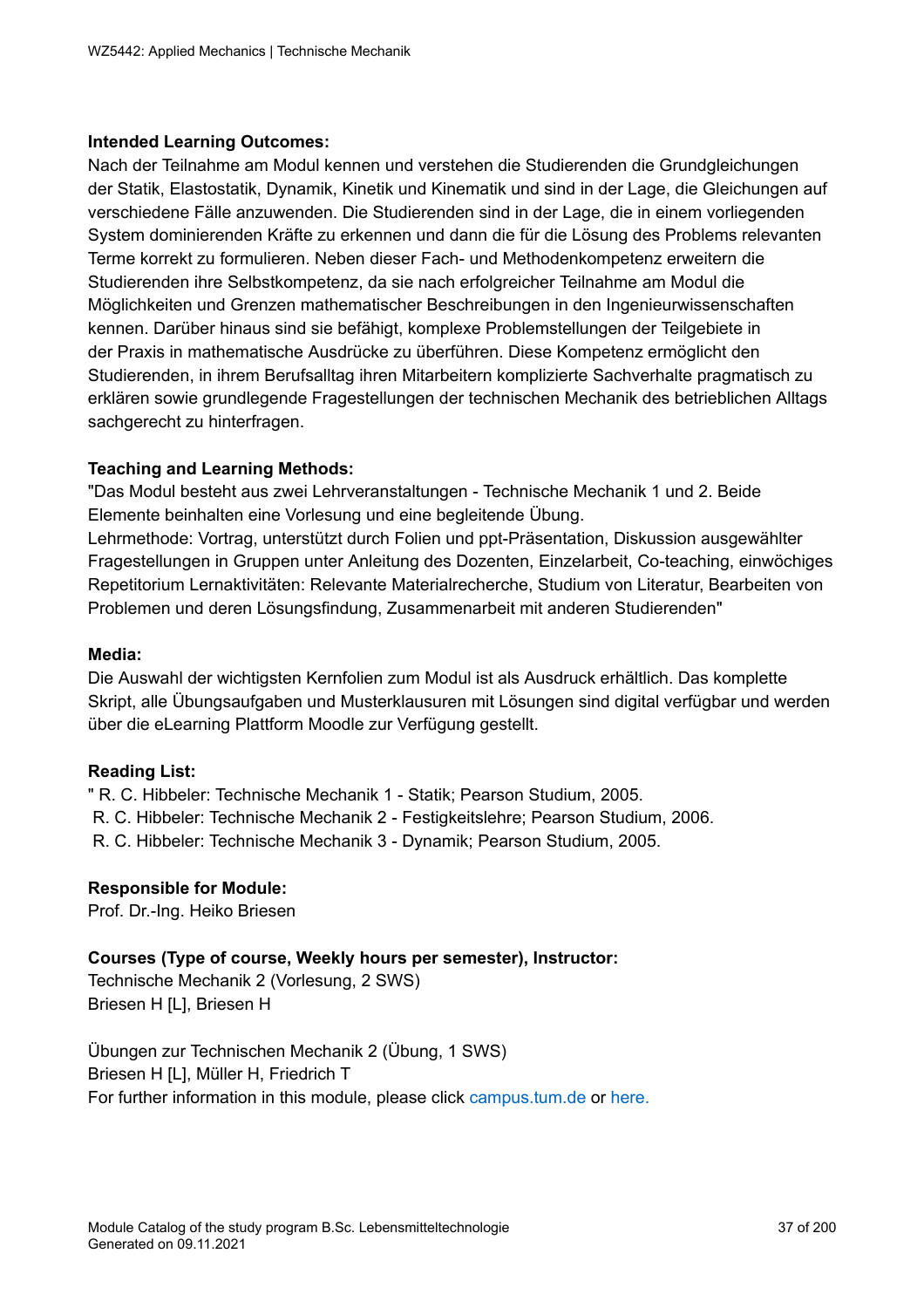### **WZ5438: Thermodynamics | Thermodynamik**

Version of module description: Gültig ab winterterm 2019/20

| <b>Module Level:</b> | Language:           | <b>Duration:</b>         | <b>Frequency:</b>     |
|----------------------|---------------------|--------------------------|-----------------------|
| <b>Bachelor</b>      | German              | one semester             | winter semester       |
| Credits:*            | <b>Total Hours:</b> | <b>Self-study Hours:</b> | <b>Contact Hours:</b> |
| 6                    | 150                 | 90                       | 60                    |

Number of credits may vary according to degree program. Please see Transcript of Records.

#### **Description of Examination Method:**

Die Prüfungsleistung wird in Form einer schriftlichen benoteteten Klausur (120 min) erbracht. In der Klausur werden die vermittelten thermodynamischen Grundlagen zu ausgewählten Inhalten des Moduls überprüft. Teil der Klausur sind Kurz- und Verständnisfragen zur Theorie sowie Rechenaufgaben aus der thermodynamischen und prozesstechnischen Praxis. Zugelassene Hilfsmittel sind die vom Lehrstuhl für Biothermodynamik zur Verfügung gestellte Formelsammlung und ein nicht programmierbarer Taschenrechner.

#### **Repeat Examination:**

Next semester

#### **(Recommended) Prerequisites:**

Für das Verständnis dieses Moduls empfiehlt sich die erfolgreiche Teilnahme an den Modulveranstaltungen "Experimentalphysik 1 & 2" und "Mathematik". Grundkenntnisse in den Naturwissenschaften Physik und Chemie sind Voraussetzung.

#### **Content:**

Im Rahmen dieses Moduls werden den Studierenden die Grundlagen der Technischen Thermodynamik vermittelt. Dies beinhaltet unter anderem das Verhalten idealer Gase, Mischungen idealer Gase, insbesondere (feuchte)Luft, die Behandlung thermodynamischer Systeme sowie die Beschreibung offener und geschlossener Systeme.

Die Begriffe Energie, Arbeit und Wärme werden detailliert behandelt. Es werden die Hauptsätze der Thermodynamik, Zustände und Zustandsänderungen sowie intensive und extensive Zustandsgrößen behandelt und zur Berechnung technischer Prozesse angewendet. Weiterhin werden ausgewählte thermodynamische Kreisprozesse, die für technische Anwendungen relevant sind, betrachtet und berechnet, z.B. Carnotprozess, Jouleprozess.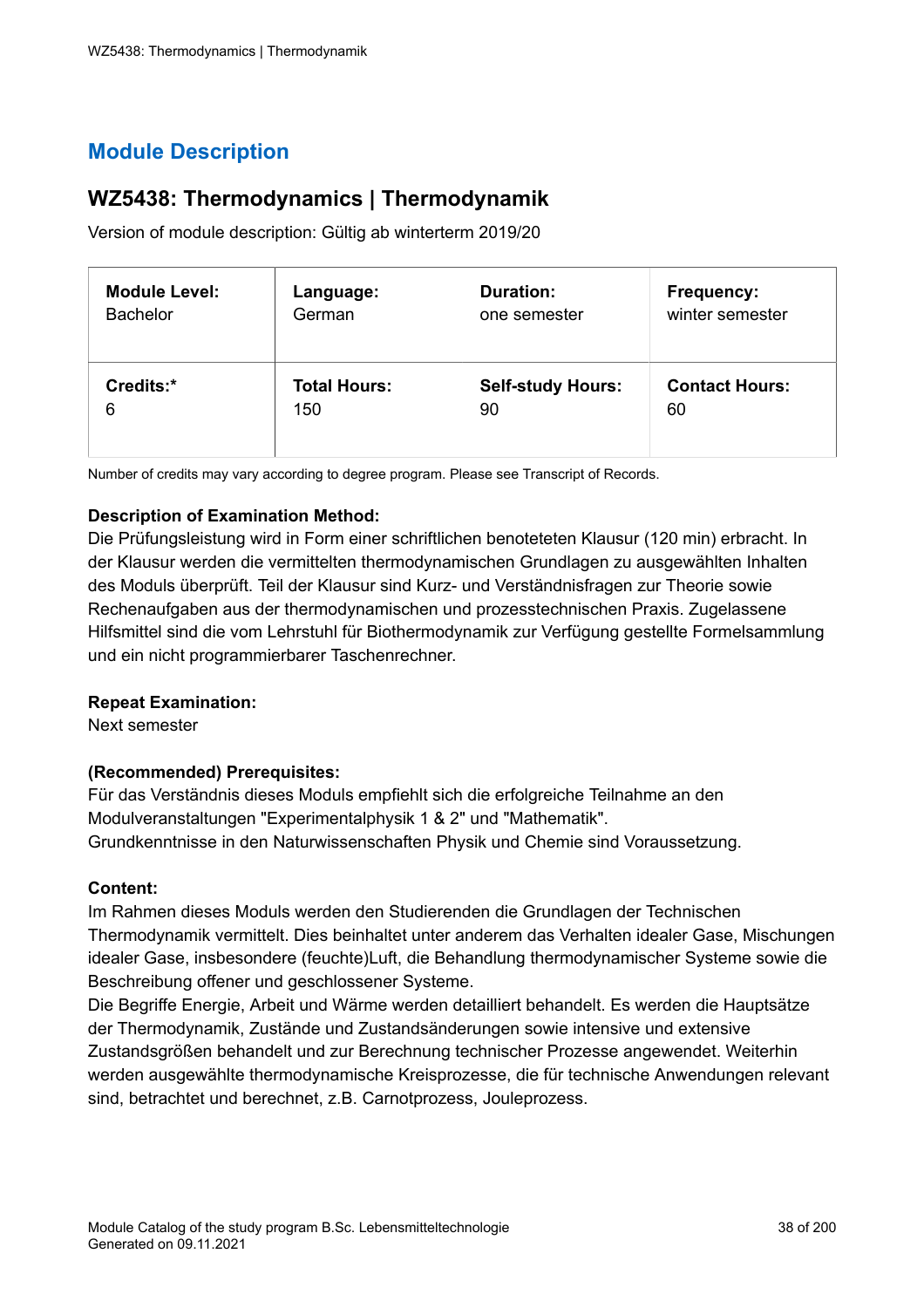#### **Intended Learning Outcomes:**

Nach der Teilnahme am Modul "Technische Thermodynamik" sind die Studierenden in der Lage, verschiedene thermodynamische Systeme zu verstehen und Energie- sowie Massenbilanzen aufzustellen. Weiterhin können die Studierenden ideale Gase und Mischungen idealer Gase beschreiben und berechnen. Insbesondere beherrschen Sie die Gesetzmäßigkeiten bei Prozessen mit (feuchter) Luft. Die Studierenden kennen die verschiedenen Zustandsänderungen, die in thermodynamischen Systemen durchlaufen werden und können die verschiedenen Zustände, die durchlaufen werden, berechnen und interpretieren. Sie kennen die Hauptsätze der Thermodynamik und können sie auf reale Maschinen und Prozesse anwenden. Sie können reversible und irreversible Zustandsänderungen unterscheiden und berechnen. Dieses Modul bildet unter anderem die Grundlage für Module in höheren Semestern, v.a. "Energieversorgung technischer Prozesse", "Verfahrenstechnik" und "Verpackungstechnik - Systeme".

#### **Teaching and Learning Methods:**

Die Inhalte und insbesondere die theoretischen Grundlagen werden in der Vorlesung vermittelt. In der zugehörigen Übung werden wesentliche Inhalte der Vorlesung wiederholt und anhand von Übungsaufgaben erklärt und vertieft. Auf der moodle-Lernplattform werden den Studierenden die Folien zur Vorlesung und zu den Übungsaufgaben, die zur Selbstkontrolle dienen sollen, zur Verfügung gestellt.

#### **Media:**

- Powerpoint-Präsentation

- Tafelanschrieb

#### **Reading List:**

Cerbe G., Wilhelms G.: Technische Thermodynamik: Theoretische Grundlagen und praktische Anwendungen, Hanser Lüdecke D., Lüdecke C.: Thermodynamik. Physikalisch-chemische Grundlagen der thermischen Verfahrenstechnik Baehr, H. D.: Thermodynamik, Springer Wilhelms, G.: Übungsaufgaben Technische Thermodynamik, Hanser

#### **Responsible for Module:**

Mirjana Minceva, Prof. Dr.-Ing. habil. mirjana.mincheva@tum.de

#### **Courses (Type of course, Weekly hours per semester), Instructor:**

Technische Thermodynamik (Vorlesung, 2 SWS) Minceva M [L], Minceva M

Technische Thermodynamik Übung (Übung, 2 SWS) Minceva M [L], Minceva M, Popovic M, Schmieder B For further information in this module, please click<campus.tum.de> or [here.](https://campus.tum.de/tumonline/WBMODHB.wbShowMHBReadOnly?pKnotenNr=1548475&pOrgNr=46717)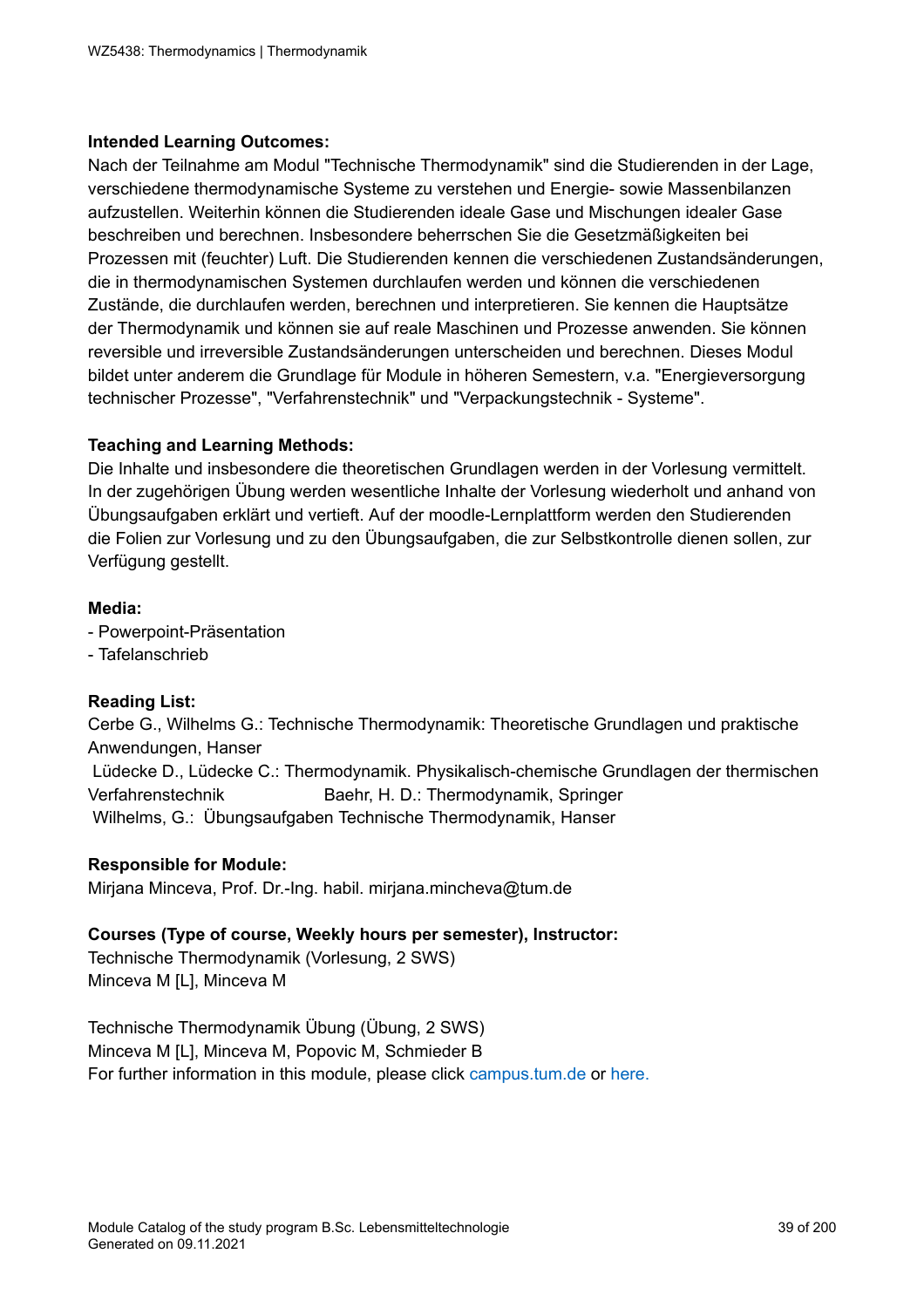## **WZ5437: Food Chemistry | Lebensmittelchemie**

Version of module description: Gültig ab winterterm 2019/20

| <b>Module Level:</b><br><b>Bachelor</b> | Language:<br>German | <b>Duration:</b><br>two semesters | Frequency:<br>winter/summer<br>semester |
|-----------------------------------------|---------------------|-----------------------------------|-----------------------------------------|
| Credits:*                               | <b>Total Hours:</b> | <b>Self-study Hours:</b>          | <b>Contact Hours:</b>                   |
| 5                                       | 150                 | 90                                | 60                                      |

Number of credits may vary according to degree program. Please see Transcript of Records.

#### **Description of Examination Method:**

Die Prüfungsleistung wird in Form von einer schriftlichen Klausur (180 Min.) erbracht. In der Klausur müssen die Studierenden die behandelten Lebensmittelinhaltsstoffe nennen, deren chemische Strukturformeln wiedergeben und deren physiologische Bedeutung sowie deren chemische Reaktionen erläutern.

#### **Repeat Examination:**

Next semester

#### **(Recommended) Prerequisites:**

Für die Vorlesung Lebensmittelchemie II dient das Hören der Vorlesung Lebensmittelchemie I als Voraussetzung.

#### **Content:**

Die Vorlesung befasst sich mit den Hauptkomponenten der LM, d.h. Proteine, Lipide und Kohlenhydrate. Desweiteren werden Zusatzstoffe, Vitamine, Mineral- und Aromastoffe behandelt. Chemische Strukturen, Reaktionen und Analytik und deren Einfluss auf die Technologie von Lebensmitteln werden intensiv anhand ausgewählter Lebensmittelgruppen behandelt. LebensmittelchemieI: 1. Aminosäuren, Proteine und Enzyme 2.Kohlenhydrate 3.Lipide LebensmittelchemieII: 1.Zusatzstoffe 2.Vitamine 3.Mineralstoffe 4. Aromastoffe und Kontaminanten 5.Fleisch 6.Milch 7.Getreide

#### **Intended Learning Outcomes:**

Nach der erfolgreichen Teilnahme an der Modulveranstaltung Lebensmittelchemie sind die Studierenden in der Lage, die Hauptkomponenten der Lebensmittel Aminosäuren, Proteine, Enzyme, Kohlenhydrate und Lipide, hinsichtlich Struktur, spezifischer Reaktionen und Analytik zu identifizieren. Desweiteren können sie Lebensmittelzusatzstoffe, Vitamine und Mineralstoffe definieren und die Auswirkungen von chemischen Modifikationen der Inhaltsstoffe auf die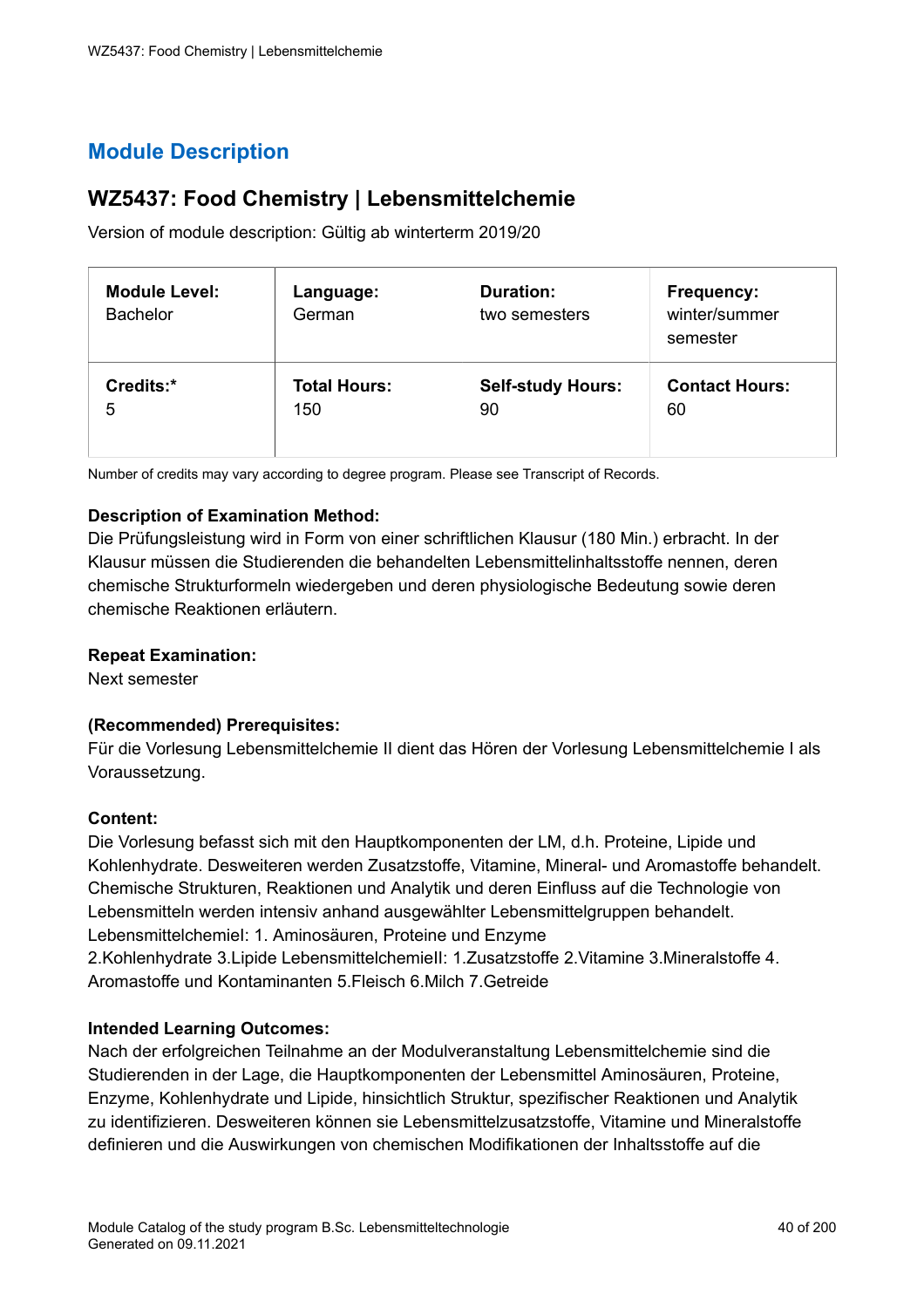Struktur und die Sensorik von Lebensmittel nennen. Die Studierenden verstehen grundlegende technologische und chemische Aspekte (wie zum Beispiel Verderb) an ausgewählten Lebensmittelgruppen wie Fleisch, Milch und Getreide.

#### **Teaching and Learning Methods:**

Das Modul besteht aus zwei Vorlesungen, die nacheinander im Winter- bzw. Sommersemester gehört werden können: Lebensmittelchemie I (2 SWS) und Lebensmittelchemie II (2 SWS) Vorlesung: Vortrag, unterstützt durch Folien und ppt-Präsentationen Lernaktivitäten: Studium von Vorlesungsskript, -mitschrift und Literatur.

#### **Media:**

Ein Skriptum ist digital verfügbar und wird über die elearning Plattform Moodle bereitgestellt.

**Reading List:**

#### **Responsible for Module:**

Rychlik, Michael; Prof. Dr. rer. nat. habil.

#### **Courses (Type of course, Weekly hours per semester), Instructor:**

Lebensmittelchemie 1 (Vorlesung, 2 SWS) Rychlik M [L], Rychlik M, Köhler P, Asam S For further information in this module, please click<campus.tum.de> or [here.](https://campus.tum.de/tumonline/WBMODHB.wbShowMHBReadOnly?pKnotenNr=1542926&pOrgNr=43299)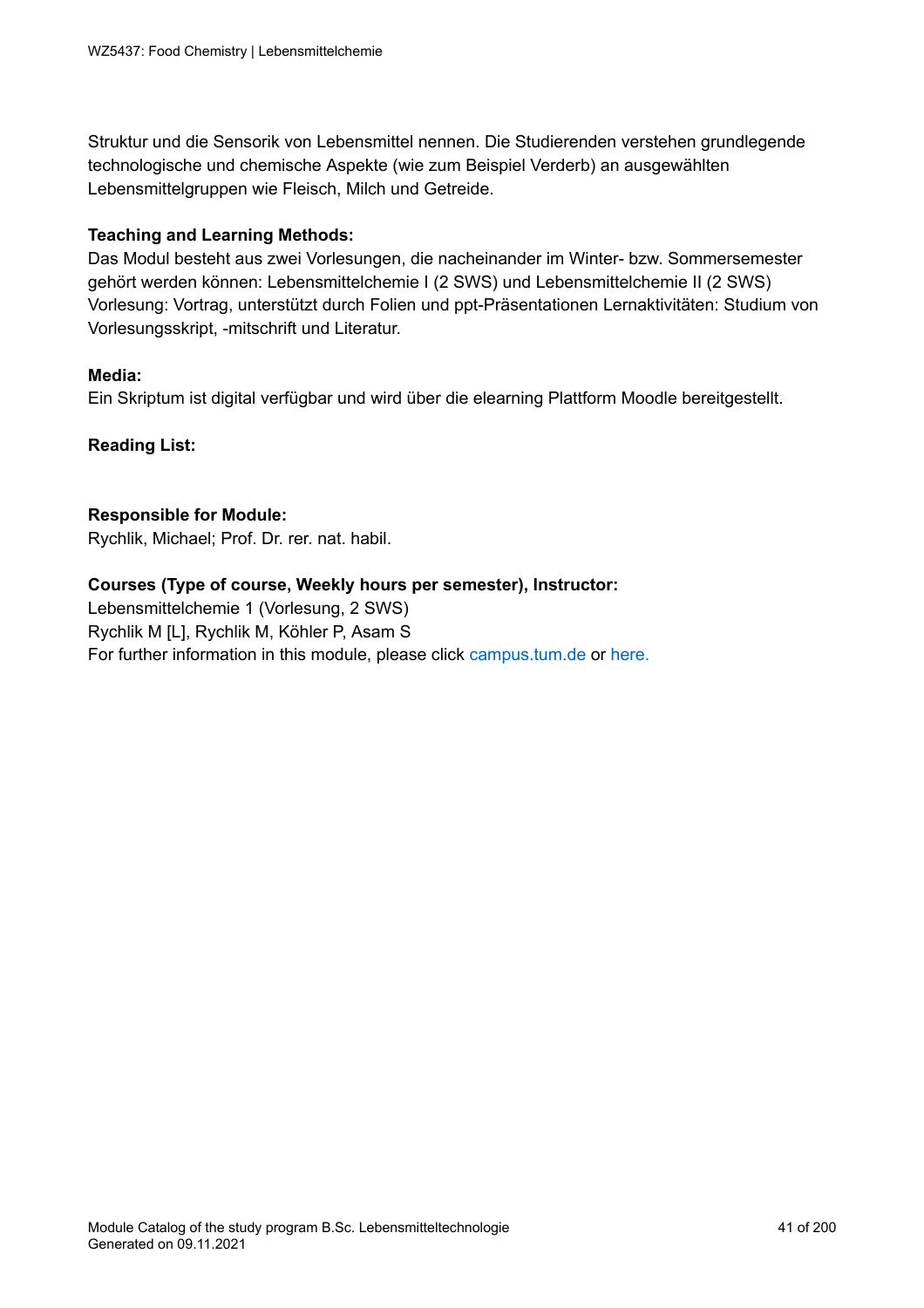### **WZ5435: Machine and Plant Engineering | Ingenieurwissenschaftliche Grundlagen des Apparatebaus**

Version of module description: Gültig ab summerterm 2021

| <b>Module Level:</b> | Language:           | <b>Duration:</b>         | <b>Frequency:</b>     |
|----------------------|---------------------|--------------------------|-----------------------|
| <b>Bachelor</b>      | German              | one semester             | summer semester       |
| Credits:*            | <b>Total Hours:</b> | <b>Self-study Hours:</b> | <b>Contact Hours:</b> |
| 6                    | 180                 | 75                       | 105                   |

Number of credits may vary according to degree program. Please see Transcript of Records.

#### **Description of Examination Method:**

Die Prüfungsleistung wird im Rahmen einer Klausur (150 min) erbracht. In der Klausur werden die theoretischen Grundlagen und Auslegungsmodelle für Behälter und Bauteile des Anlagenund Apparatebaus abgeprüft. Die Studierenden müssen zeigen, dass sie die physikalischen und mechanischen Gesetzmäßigkeiten für Behälter und Verbindungselemente verstehen und grundsätzliche Gestaltungsregeln berücksichtigen, um diese auszulegen.

Darüber hinaus besteht die Möglichkeit, eine freiwillige Studienleistung als Mid-Term-Leistung gemäß APSO §6 Abs. 5 zu erbringen. Hierfür werden in zwei Einheiten die vermittelten Kenntnisse des Technischen Zeichnen anhand von eigens anzufertigenden Zeichnungen abgefragt. Durch das Bestehen der Studienleistung kann die Modulnote um 0,3 verbessert werden, wenn dies auf Grund des Gesamteindrucks den Leistungsstand der/s Studierenden besser kennzeichnet und die Abweichung auf das Bestehen der Prüfung keinen Einfluss hat. Für die Mid-Term-Leistung wird kein Wiederholungstermin angeboten. Im Falle einer Wiederholung der Modulprüfung wird eine bereits erbrachte Mid-Term-Leistung berücksichtigt.

#### **Repeat Examination:**

Next semester

#### **(Recommended) Prerequisites:**

Erfolgreiche Teilnahme am Modul Technische Mechanik

#### **Content:**

Technische Zeichnungen von Anlagen und Apparaten bzw. Details wie Verbindungselementen, Bohrungen, Gewinden, Bolzen, Wellen und Lager (Ansicht/Beschriftung/Bemaßung/Schnittart/ Schnittverlauf/Linienart/Format/Maßstab/Norm)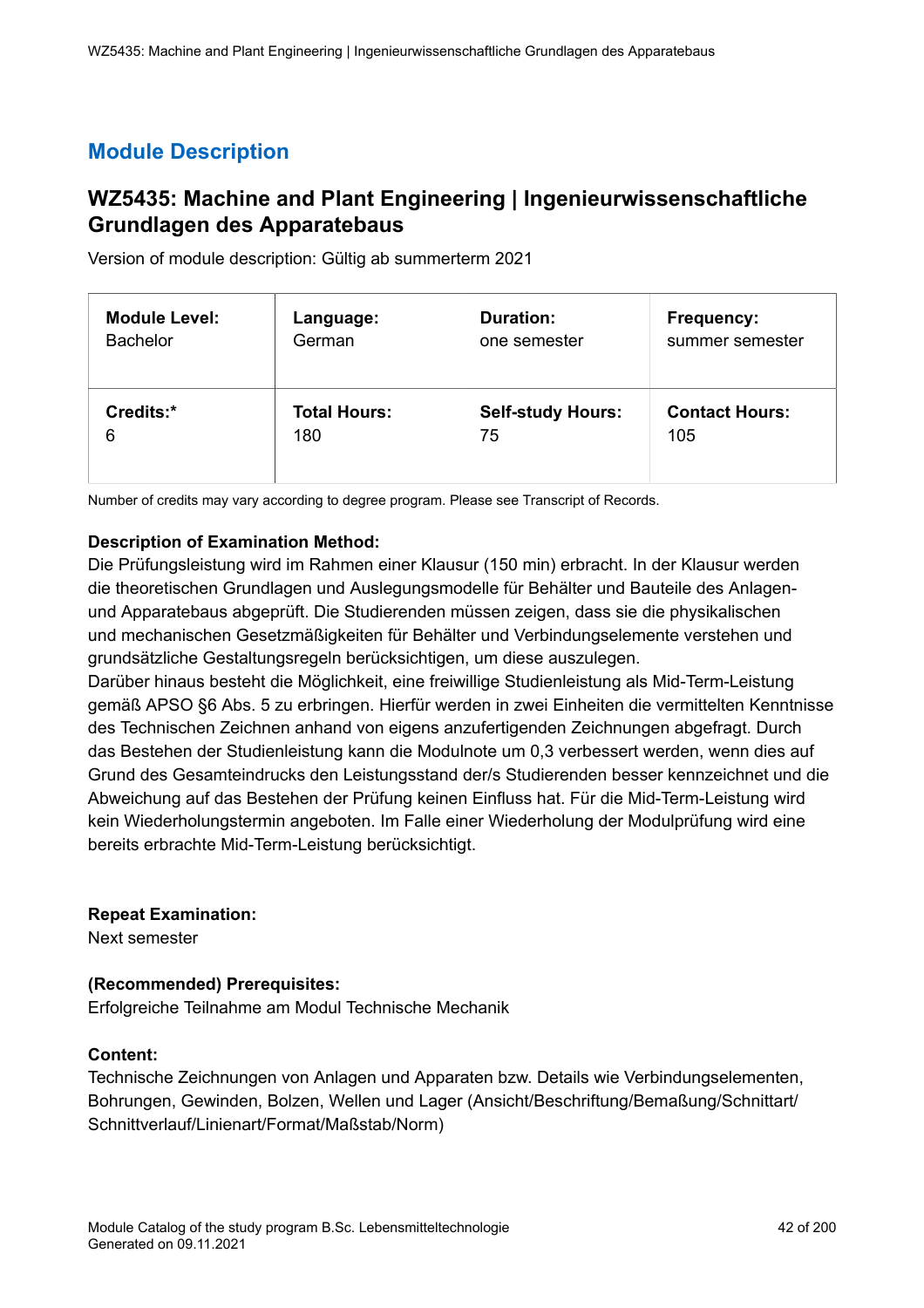¬- Festigkeit (Vergleichsspannung/Wöhlerkurve/Gestaltfestigkeit) - Behälter (Druckbehälter/ Berechnung der Zargenstärke/ Druckverteilung)

- ¬- Schraubenverbindungen (Gewindearten/Schraubensicherungen/ Schraubenanziehmoment)
- ¬- Schweißverbindungen (Schweissnähte/Vergleichsspannung)
- ¬- stoffschlüssige Verbindungen (Löten/Kleben)
- ¬- Fließbilder/Rohrleitungen/Fördern von Flüssigkeiten/Kavitation
- ¬- Werkstoffe (Kunststoffe/Stahl/Edelstahl/Zweistoffsysteme)
- ¬- Korrosion (Ursachen/Erscheinungsformen/Schutz gegen Korrosion/Katodischer Schutz)
- ¬- Hygienic Design (Rechtliche Grundlagen/Werkstoffe/Gestaltungsgrundsätze/Testmethoden)

#### **Intended Learning Outcomes:**

Nach der Teilnahme am Modul sind die Studierenden in der Lage, technische Zeichungen von Anlagen, Apparaturen und Einzelbauteilen zu verstehen und selbstständig zu erstellen. Darüber hinaus sind sie in der Lage, Bauteile für den Anlagen- und Apparatebau unter Berücksichtigung der physikalischen und mechanischen Gesetzmäßigkeiten und grundsätzlicher Gestaltungsregeln in geeigneten Fließbildern zu veranschaulichen sowie dementsprechend auszulegen.

#### **Teaching and Learning Methods:**

Das Modul besteht aus zwei Vorlesungen und zwei vorlesungsbegleitenden Übungen. Lernaktivitäten: Studium von Literatur, Bearbeiten von Problemen und deren Lösungsfindung

#### **Media:**

Für das Modul ist ein digitales Skript verfügbar, das über die Homepage des Lehrstuhls abzurufen ist.

#### **Reading List:**

- Böge, A., Handbuch Maschinenbau, ISBN 978-3-8348-0487-7

¬- Hoischen, H., Technisches Zeichnen, Cornelsen Verlag GmbH + C; Auflage: 29., aktualis. A. (Januar 2003), ISBN-10: 3464480097

¬- Labisch, S., Technisches Zeichnen, Grundkurs, Vieweg Verlagsgesellschaft; Auflage: 1 (September 2004), ISBN-10:3528049618

¬- Läpple, V., Einführung in die Festigkeitslehre,ISBN 978-3-8348-0426-6

¬- Roloff/Matek, Maschinenelemente, ISBN 978-3-8348-0262-0

#### **Responsible for Module:**

Prof. Dr. Heiko Briesen heiko.briesen@mytum.de

#### **Courses (Type of course, Weekly hours per semester), Instructor:**

For further information in this module, please click<campus.tum.de> or [here.](https://campus.tum.de/tumonline/WBMODHB.wbShowMHBReadOnly?pKnotenNr=1542849&pOrgNr=15643)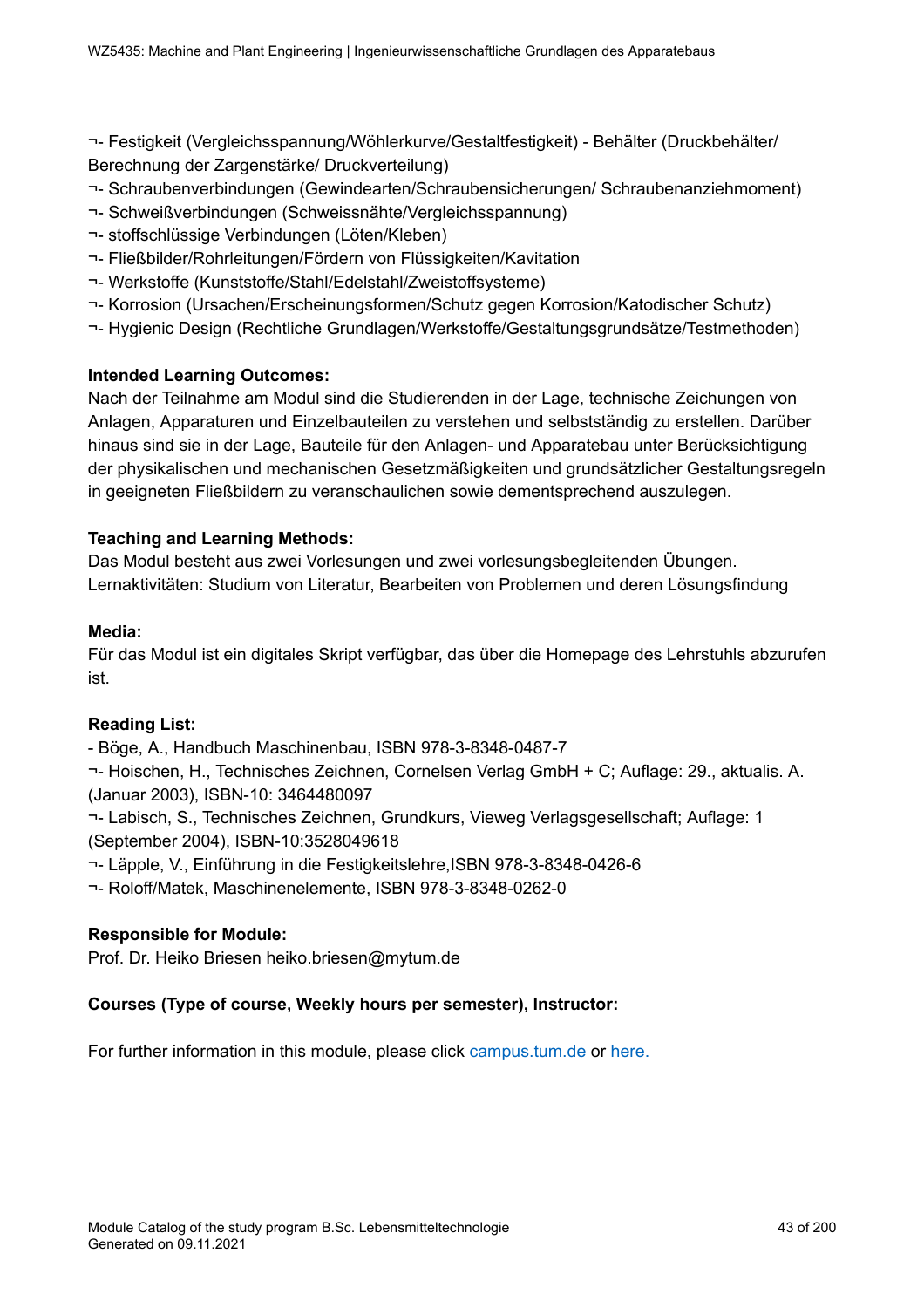### **WZ5015: Energy Supply | Energieversorgung technischer Prozesse**

Version of module description: Gültig ab winterterm 2021/22

| <b>Module Level:</b> | Language:           | <b>Duration:</b>         | <b>Frequency:</b>     |
|----------------------|---------------------|--------------------------|-----------------------|
| <b>Bachelor</b>      | German              | one semester             | winter semester       |
| Credits:*            | <b>Total Hours:</b> | <b>Self-study Hours:</b> | <b>Contact Hours:</b> |
| 5                    | 150                 | 105                      | 45                    |

Number of credits may vary according to degree program. Please see Transcript of Records.

#### **Description of Examination Method:**

Die Modulprüfung ist schriftlich (Klausur, 90 min). Die Studierenden erstellen in der Prüfung Energie- und Massenbilanzen für ausgewählte Anlagen bzw. Anlagenteile und berechnen verschiedene technisch relevante Größen und Parameter anhand von gegebenen Praxisbeispielen. Sie beantworten weiterhin Verständnisfragen zu den in der Vorlesung behandelten Maschinen und Anlagen(-teilen), erklären in Worten deren Funktionsprinzipien und geben zugrunde liegende Formeln wieder. Sie geben Definitionen wieder und zeichnen bzw. skizzieren ausgewählte Anlagen/Bauteile.

#### **Repeat Examination:**

Next semester

#### **(Recommended) Prerequisites:**

Grundlegende mathematische und physikalische Kenntnisse (Module Mathematik sowie Experimentalphysik 1 & 2) werden genauso vorausgesetzt, wie eine erfolgreiche Teilnahme an den Modulen Technische Thermodynamik, Strömungsmechanik, Technische Mechanik und Ingenieurwissenschaftliche Grundlagen des Apparatebaus.

#### **Content:**

Im Rahmen dieses Moduls werden den Studierenden Energiesituationenen sowie Möglichkeiten und Verfahren zur Energieversorgung in der Lebensmittel- und Pharmaindustrie erläutert. Insbesondere behandelt werden Themen wie Brennstoffe und Verbrennung, Feuerungen und Dampferzeugung, Wärmekraftmaschinen und Kältetechnik.

#### **Intended Learning Outcomes:**

Nach der erfolgreichen Teilnahme an diesem Modul sind die Studierenden in der Lage, wichtige Begriffe der Energietechnik sowie die Aufgaben der Energieversorgung zu definieren. Die Studierenden können Verbrennungsvorgänge beschreiben und verschiedene Kesselsysteme für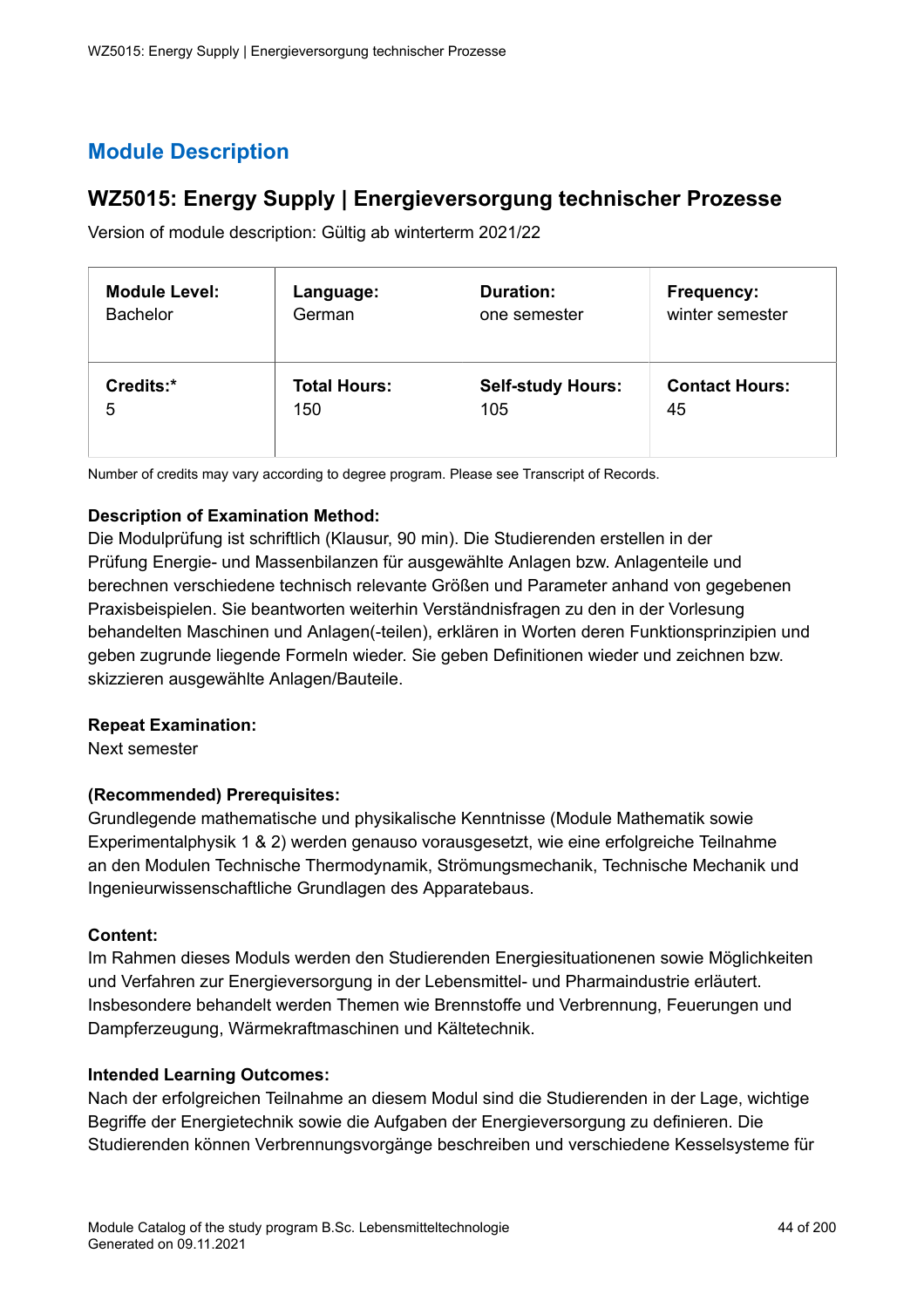die Dampferzeugung unterscheiden und bilanzieren. Weiterhin sind die Studierenden in der Lage, den ersten Hauptsatz der Thermodynamik auf verschiedene technische Bauteile anzuwenden. Sie können Wärme- und Energie-Bilanzen sowie Massenbilanzen von Kälteanlagen, Dampfkesseln, Turbinen und Wärmeverbrauchern aufstellen und berechnen sowie die betrachteten Prozesse mathematisch beschreiben.

Darüber hinaus können die Studierenden Möglichkeiten und Grenzen analytischer mathematischer Beschreibungen erfassen und sind in der Lage, komplexe Problemstellungen unter Berücksichtigung verschiedener Einflussgrößen in analytisch lösbare Fälle zu vereinfachen. Sie können Anlagenschemata mit den in der Technik üblichen Symbolen zeichnen. Sie verstehen die Funktionsprinzipien von verschiedenen Verbrennungskraftmaschinen, Dampfkessel- und Kälteanlagentypen, sowie die theoretischen Hintergründe, die diesen zu Grunde liegen.

#### **Teaching and Learning Methods:**

Das Modul besteht aus einer wöchentlich stattfindenden Vorlesung. Vorlesungsbegleitend findet eine Übung statt. In der Übung werden die Inhalte der Vorlesung an praktischen Rechenbeispielen veranschaulicht und vertieft. Es werden teilweise Aufgaben vorgerechnet und ausführlich erklärt, teilweise werden Aufgaben in Gruppenarbeit mit individueller Betreuung erarbeitet.

#### **Media:**

Es steht eine digital abrufbare Foliensammlung über die Inhalte der Vorlesung zur Verfügung. Weiterhin gibt es eine Sammlung von Übungsaufgaben mit Musterlösungen zum Download.

#### **Reading List:**

#### **Responsible for Module:**

Minceva, Mirjana; Prof. Dr.-Ing. habil.

#### **Courses (Type of course, Weekly hours per semester), Instructor:**

Energieversorgung technischer Prozesse (Vorlesung mit integrierten Übungen, 3 SWS) Minceva M [L], Gerigk M, Minceva M For further information in this module, please click<campus.tum.de> or [here.](https://campus.tum.de/tumonline/WBMODHB.wbShowMHBReadOnly?pKnotenNr=2837577&pOrgNr=46717)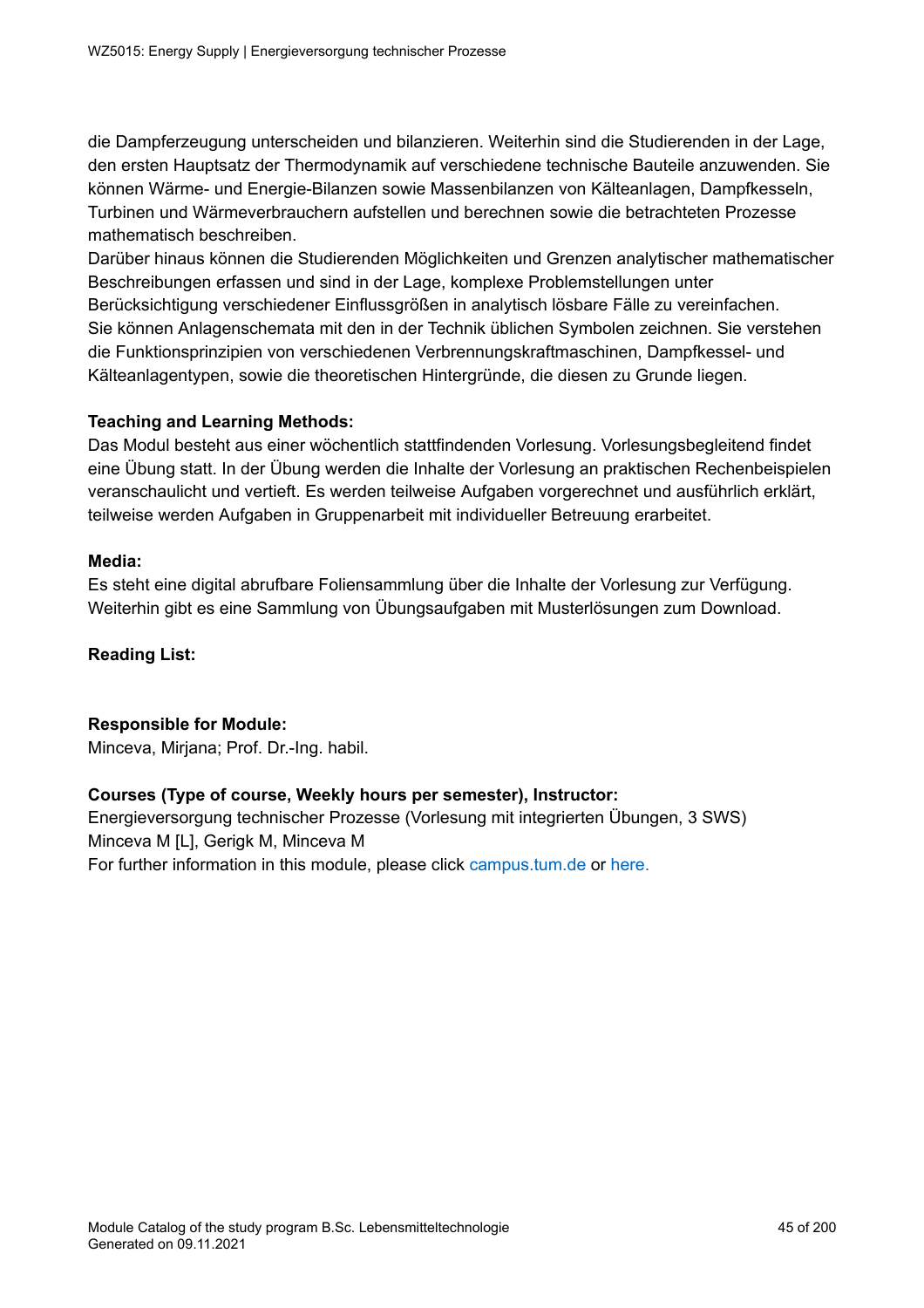## **WZ5013: Fluid Mechanics | Strömungsmechanik**

Version of module description: Gültig ab winterterm 2014/15

| <b>Module Level:</b> | Language:           | <b>Duration:</b>         | Frequency:            |
|----------------------|---------------------|--------------------------|-----------------------|
| <b>Bachelor</b>      | German              | one semester             | summer semester       |
| Credits:*            | <b>Total Hours:</b> | <b>Self-study Hours:</b> | <b>Contact Hours:</b> |
| 5                    | 150                 | 90                       | 60                    |

Number of credits may vary according to degree program. Please see Transcript of Records.

#### **Description of Examination Method:**

Die Prüfungsleistung wird im Rahmen einer schriftlichen, benoteten Klausur (120 min) erbracht. Die Studierenden beantworten in eigenen Worten Verständnisfragen zu den Grundgleichungen der Strömungsmechanik sowie deren Herleitungen, zu Messprinzipien und Anwendungen, und zeigen damit, dass sie die Prinzipien der Strömungsmechanik verstanden haben. Anhand von Rechenaufgaben müssen die Studierenden die Grundgleichungen der Strömungsmechanik (Kontinuitätsgleichung und Impulserhaltungsgleichung) in verschiedenen, analytisch lösbaren Fällen anwenden. Sie müssen überdies hinaus zeigen, dass sie befähigt sind, strömungsmechanische Fragestellungen des betrieblichen Alltags sachgerecht zu diskutieren.

#### **Repeat Examination:**

Next semester

#### **(Recommended) Prerequisites:**

Die erfolgreiche Teilnahme am Modul Strömungsmechanik setzt den sicheren Umgang mit den in Mathematik für Ingenieure erlernten Grundtechniken voraus. Insbesondere die korrekte Handhabung von Differentialgleichungen ist unabdingbar. Die Module Experimentalphysik 1 + 2 und Technische Mechanik oder vergleichbare Module anderer Universitäten legen die mechanischen Grundlagen für die Strömungsmechanik und werden als bekannt vorausgesetzt.

#### **Content:**

Grundlage des Moduls Strömungsmechanik ist die mathematische Herleitung der strömungsmechanischen Grundgleichungen. Aus diesen lassen sich wesentliche Zusammenhänge einzelner strömungsmechanischer Teilgebiete ableiten. Die Veranstaltung umfasst die Themengebiete Energieerhaltung, Hydrostatik, Grenzflächenspannung, Ähnlichkeitstheorie, integraler Impulssatz und viskose Strömungen.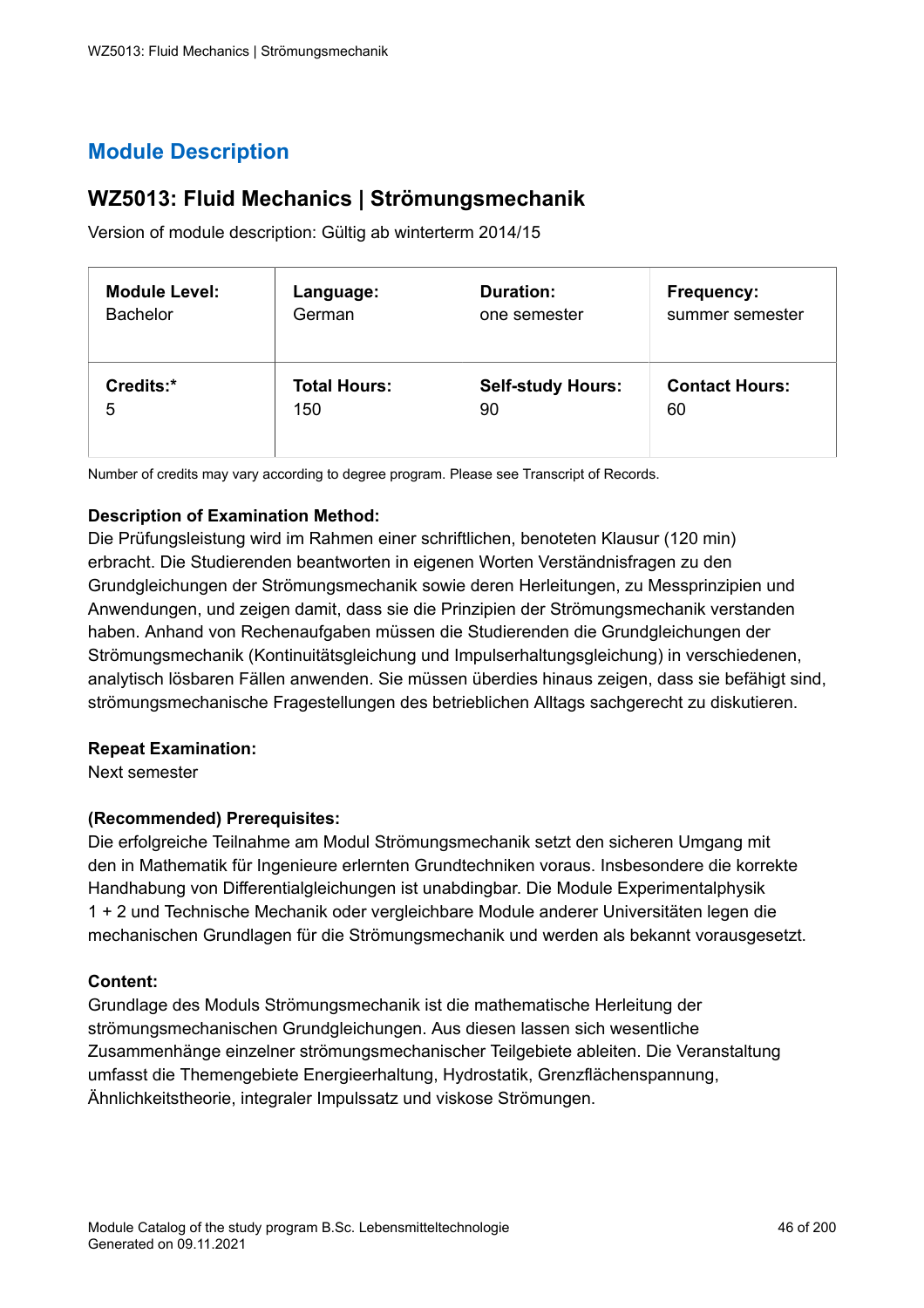#### **Intended Learning Outcomes:**

Nach der Teilnahme am Modul Strömungsmechanik kennen und verstehen die Studierenden die Grundgleichungen der Strömungsmechanik (Kontinuitätsgleichung und Impulserhaltungsgleichung) und sind in der Lage, die Gleichungen in verschiedenen, analytisch lösbaren Fällen anzuwenden. Grundvoraussetzung hierzu ist es, die in einer vorliegenden Strömung dominierenden Kräfte zu erkennen, um dann die für die Lösung des Problems relevanten Terme korrekt zu extrahieren. Insbesondere verstehen es die Studierenden die Grundgleichungen der Strömungsmechanik herzuleiten (Kontinuitäts- und Impulsgleichung in differentieller und integraler Form) und diese auf ausgesuchte Anwendungsbeispielen zu übertragen (z.B. Kapillar-, Schichten-, Schleich- oder Grenzschichtenströmung). Zusätzlich können die Studierenden zwischen idealen und realen Fluiden unterscheiden und sind in der Lage deren Auswirkung in Prozessen zu identifizieren und berechnen. Mit Hilfe der Ähnlichkeitstheorie können die Studierenden dimensionslose Kennzahlen herleiten und sie verstehen die Möglichkeiten und Grenzen in der Anwendung dieser Zahlen. Neben dieser Fach- und Methodenkompetenz erweitern die Studierenden ihre Selbstkompetenz, da sie nach erfolgreicher Teilnahme am Modul Strömungsmechanik sowohl Möglichkeiten und Grenzen analytischer mathematischer Beschreibungen in den Ingenieurwissenschaften kennen als auch darüber hinaus befähigt sind, komplexe Problemstellungen in der Praxis unter Berücksichtigung dominanter Einflussgrößen in analytisch lösbare Fälle zu vereinfachen. Diese Kompetenz hilft den Studierenden, in ihrem späteren Berufsalltag die Kompetenz zu entwickeln, ihren Mitarbeitern komplizierte Sachverhalte pragmatisch zu erklären sowie grundlegende strömungsmechanische Fragestellungen des betrieblichen Alltags zu analysieren, zu bewerten und sachgerecht zu hinterfragen. Insbesondere lernen die Studierenden Lösungsstrategien für strömungsmechanische relevante Anwendungen zu entwickeln.

#### **Teaching and Learning Methods:**

Das Modul besteht aus einer Vorlesung und einer Übung. In der Vorlesung werden die strömungsmechanischen Grundlagen auf der Basis von Folien-Projektionen und einem ergänzenden Tafelanschrieb hergeleitet. Zur aktiven Förderung des Lernprozesses erarbeiten und diskutieren die Studierenden regelmäßig während der Veranstaltung ausgewählte strömungsmechanische Fragestellungen unter Anleitung des Dozenten. Die in der Übung zu behandelnden Aufgabenstellungen lösen die Studierenden mit den in der Vorlesung gewonnenen Erkenntnissen zunächst unter Anleitung, dann in zunehmender Eigenarbeit. Die Ergebnisse werden abschließend durch den Dozenten oder die Studierenden nochmals detailliert erläutert. Während der Eigenarbeitsphase aufgekommene Fragen werden hierbei im Plenum diskutiert und beantwortet. Unmittelbar vor der Prüfung bietet der Dozent in freiwilliger Ergänzung der Eigenstudiumszeit ein einwöchiges Repetitorium an. In dieser Veranstaltung vertiefen die Studierenden ihr Wissen anhand weiterer Aufgaben und Musterprüfungen.

#### **Media:**

Der Dozent präsentiert und erläutert die Inhalte der Vorlesung gestützt durch Folien-Projektionen und Tafelanschrieb. Die Studierenden erhalten die Folien sowohl als Handout als auch zum Download. Eine Dokumentation der Vorlesung wird sichergestellt. Darüber hinaus werden alle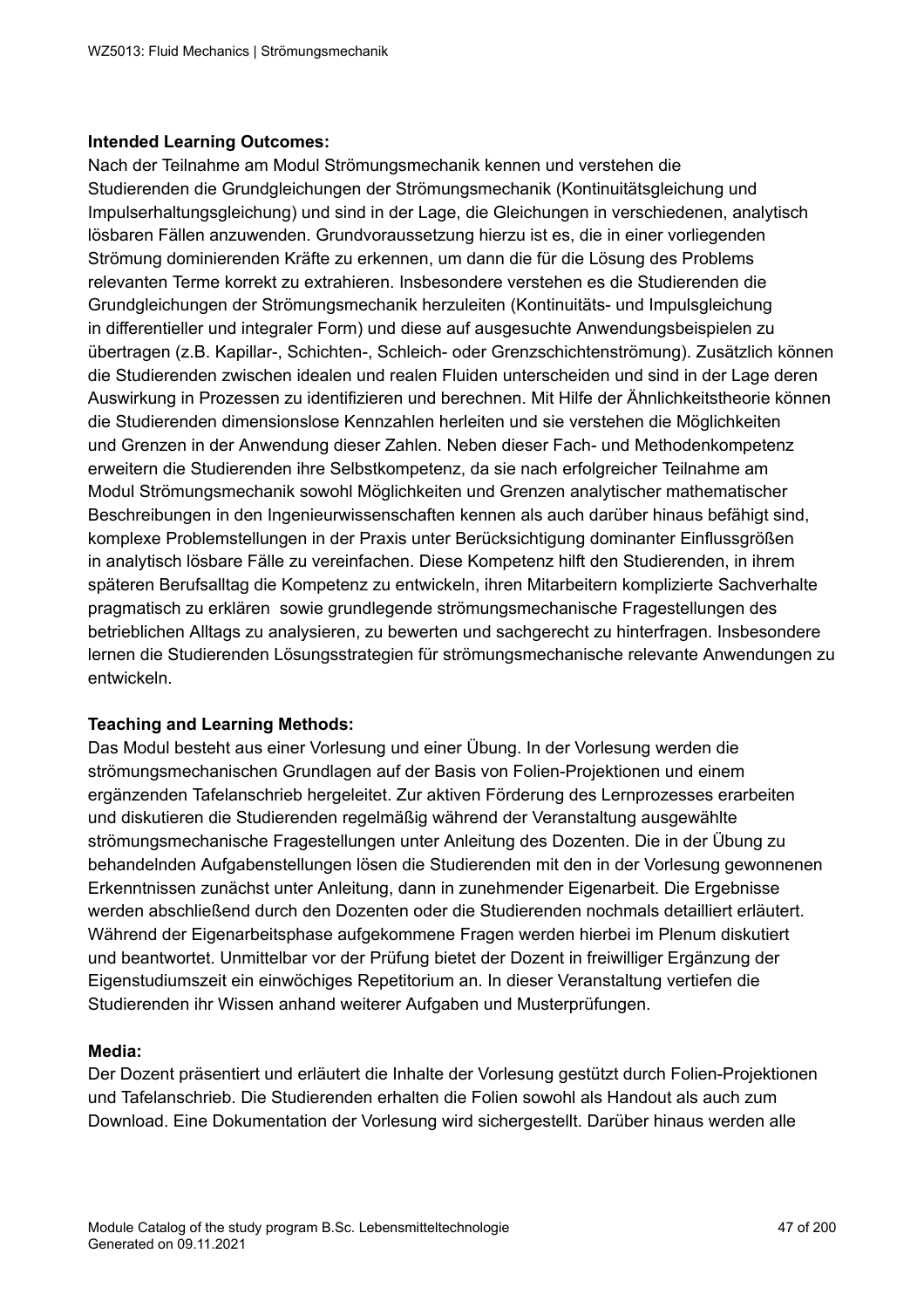Übungsaufgaben und Musterklausuren mit Lösungen an die Studierenden ausgegeben und zum Download bereit gestellt.

#### **Reading List:**

- Grundlagen der Strömungsmechanik: Eine Einführung in die Theorie der Strömung von Fluiden. Franz Durst. Springer, Berlin, 2006

-- Strömungslehre: Einführung in die Theorie der Strömungen. Joseph H. Spurk, Nuri Aksel. Springer, Berlin, 2007

#### **Responsible for Module:**

Prof. Natalie Germann natalie.germann@tum.de

### **Courses (Type of course, Weekly hours per semester), Instructor:**

Vorlesung Strömungsmechanik

Übung Strömungsmechanik

For further information in this module, please click<campus.tum.de> or [here.](https://campus.tum.de/tumonline/WBMODHB.wbShowMHBReadOnly?pKnotenNr=462244&pOrgNr=15643)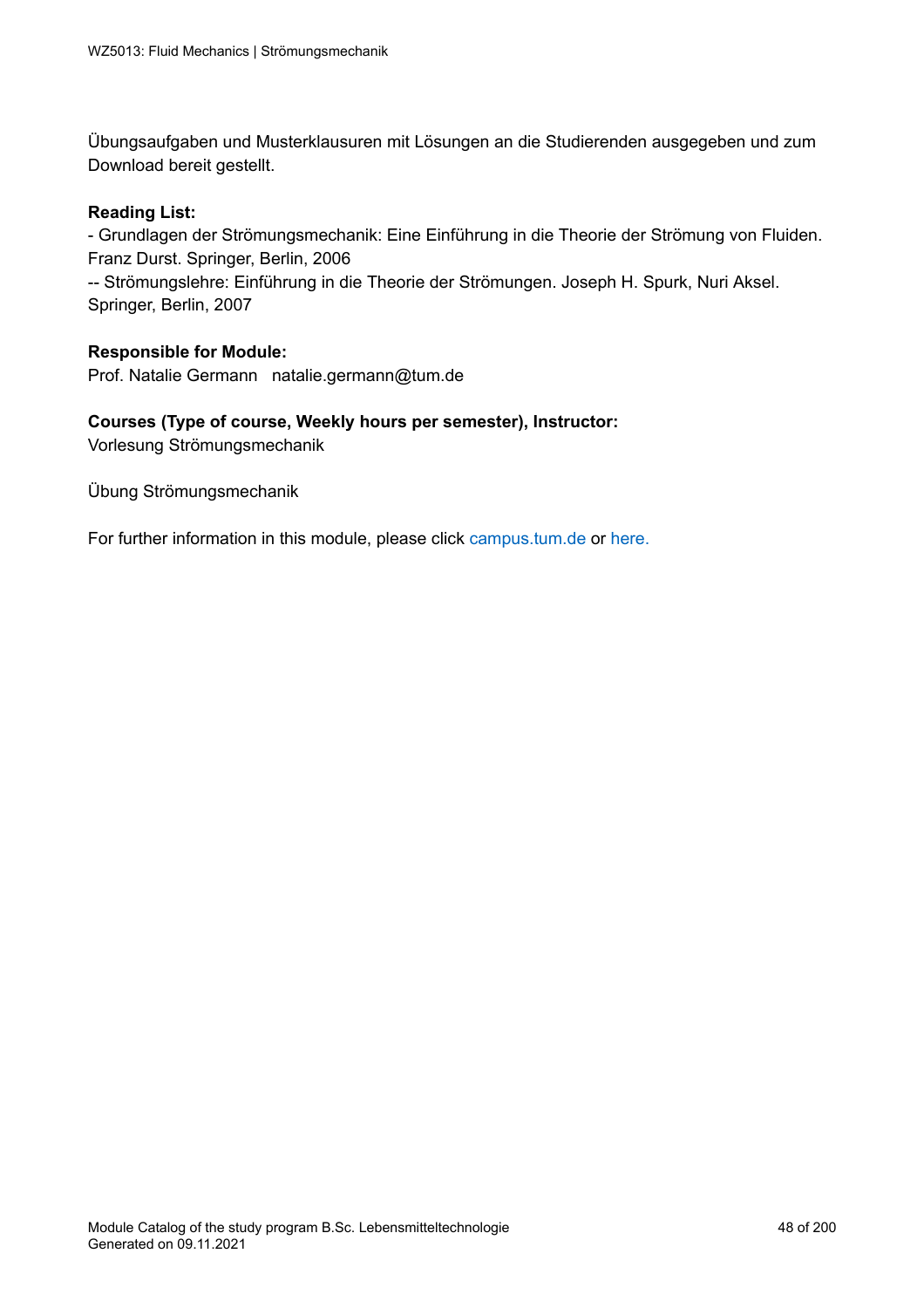## **WZ5433: Food Analytics | Lebensmittelanalytik**

Version of module description: Gültig ab winterterm 2021/22

| <b>Module Level:</b><br><b>Bachelor</b> | Language:<br>German | <b>Duration:</b><br>two semesters | Frequency:<br>winter/summer<br>semester |
|-----------------------------------------|---------------------|-----------------------------------|-----------------------------------------|
| Credits:*                               | <b>Total Hours:</b> | <b>Self-study Hours:</b>          | <b>Contact Hours:</b>                   |
|                                         | 210                 | 60                                | 150                                     |

Number of credits may vary according to degree program. Please see Transcript of Records.

#### **Description of Examination Method:**

Die Prüfungsleistung erfolgt durch eine schriftliche, benotete Klausur (90 min). Es müssen die theoretischen Erkenntnisse aus den Vorlesungen wiedergegeben werden sowie auf konkrete Anwendungen übertragen werden können. Zudem müssen die Studierenden zeigen, dass sie die im Praktikum erlernten Fertigkeiten haben, anhand ausgewählter Lebensmittelgruppen qualitative und quantitative Analysen durchführen zu können und die Ergebnisse zu diskutieren. Anhand der Fragen müssen sie darlegen, dass sie befähigt sind, Inhaltstoffe anhand geeigneter Beispiele (u.a. Fleisch, Milch, Fette, Öle, Honig, alkoholischer und alkoholfreier Getränke, Trinkwasser) erfolgreich zu identifizieren und quantifizieren. Das Praktikum wird zusätzlich als unbenotete Studienleistung gewertet.

#### **Repeat Examination:**

Next semester

#### **(Recommended) Prerequisites:**

Grundkenntnisse in anorganischer, organischer und analytischer Chemie und Lebensmittelchemie.

#### **Content:**

Vorlesung Lebensmittelanalytik:

Analyse von Nahrungsmittelbestandteilen, Probenahme und Vorbereitung der Nahrungsmittel zur Analyse, Clean-up, interner und externer Standard, Aufreinigungmethoden, Identifizierung und Quantifizierung von Nahrungsmittelbestandteilen, Metallanalytik, Chromatographie, spektroskopiosche Methoden (UV-, MS, Fluoreszenz, Phosphoreszenz)

Praktikum und dazugehörige Vorlesung "Vorlesung zum Praktikum Lebensmittelanalytik": Analytik von

- Wassergehalt: Trockenschrankmethode, azeotrope Destillation, Karl-Fischer-Titration, Mikrowelle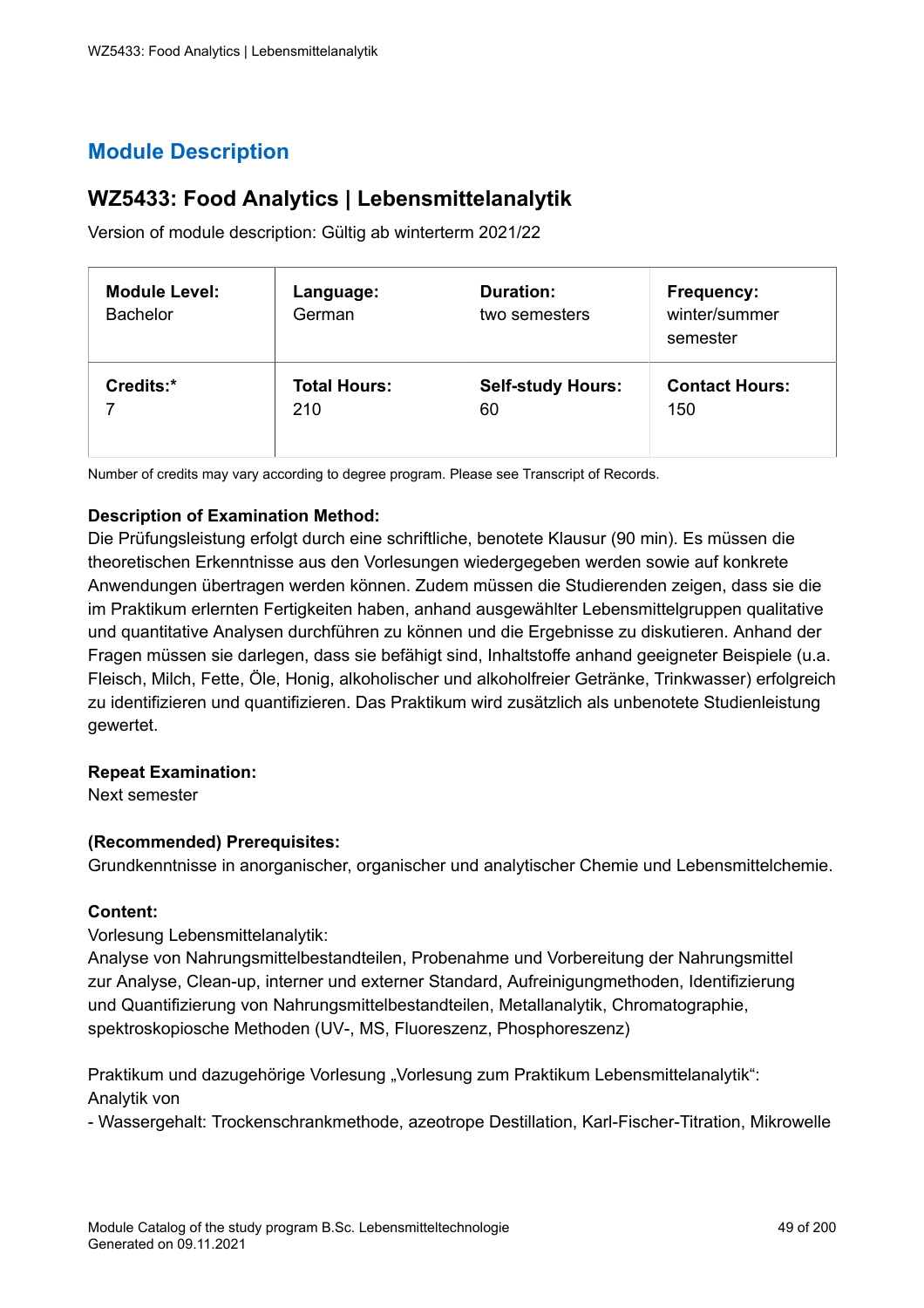- Extrakt und Alkohol: Destillationsmethode, Refraktometrie, Areometrie, Pyknometrie, **Biegeschwinger** 

- Wasserinhaltsstoffen: Ca/Mg-Gehalt, Gesamthärte, Karbonathärte, Nitrat, Nitrit, Ammonium, Eisen, Sulfat, Chlorid, Oxidierbarkeit, Sauerstoff (Winkler, elektrochemisch)

- Fett: Freies Fett, Gesamtfett, Weibull-Stoldt, Gottlieb-Röse, Halbmikrobuttersäurezahl, Fettkennzahlen, Fettsäurespektum, essentielle Fettsäuren (enzymatisch)
- Kohlenhydraten: Luff-Schoorl, Polarimetrie, Chromatographie, Enzymatik
- Balaststoffen

- Proteine und Aminosäuren: Gesamtproteine (Kjeldahl), Aminosäuren (FAN photometrisch, Formolzahl, Prolin)

- Aschebestimmung
- Nachweis und Bestimmung von Zusatzstoffen (DC, photometrisch)
- Coffein-, Chininbestimmung (HPLC)
- Vitamin C
- freies und Gesamt-Schwefeldioxid
- Kohlendioxid (manometrisch, titrimetrisch)
- Organische Säuren: flüchtige organische Säuren, Gesamtsäure, DC
- Datenerfassung,- auswertung und Beurteilung

#### **Intended Learning Outcomes:**

Nach der erfolgreichen Teilnahme am Modul Lebensmittelanalytik sind die Studierenden in der Lage, die Grundlagen der Lebensmittelanalytik zu definieren, um Inhaltstoffe anhand geeigneter Beispiele (u.a. Fleisch, Milch, Fette, Öle, alkoholischer und alkoholfreier Getränke, Trinkwasser) erfolgreich zu identifizieren und quantifizieren. Sie sind desweiteren befähigt, verschiedenste chemisch-technische Lebensmittelanalysen (Dichtemessung, spektralphotometrische, refraktometrische, polarimetrische Methoden, Analyse von Kohlenhydraten, Proteinen, Aminosäuren, Fett, Fettkennzahlen, Wasser, Asche, organische Säuren und Schwefeldioxid) sowie "klassische" nasschemische und moderne instrumentelle Verfahren (Chromatographie, UV/VIS-Photometrie, Enzymatik, Schnellmethoden) anzuwenden und gewonnene Ergebnisse zu bewerten.

#### **Teaching and Learning Methods:**

Das Modul besteht aus zwei Vorlesungen (je 2 SWS) und einem begleitenden Praktikum Lebensmittelanalytik (6 SWS).

Vorlesungen: Vortrag, unterstützt durch Folien bzw. ppt-Präsentationen

Praktikum: Partner-/Gruppenarbeit unterstützt durch Analysenvorschriften und Betreuung durch wissenschaftliches Personal.

Lernaktivitäten: Studium von Literatur, Zusammenarbeiten mit anderen Studierenden, Üben von labortechnischen Fertigkeiten

#### **Media:**

Das Skript zur Vorlesung sowie die Arbeitsvorlagen und Analysenvorschriften für die Praktika stehen digital zur Verfügung.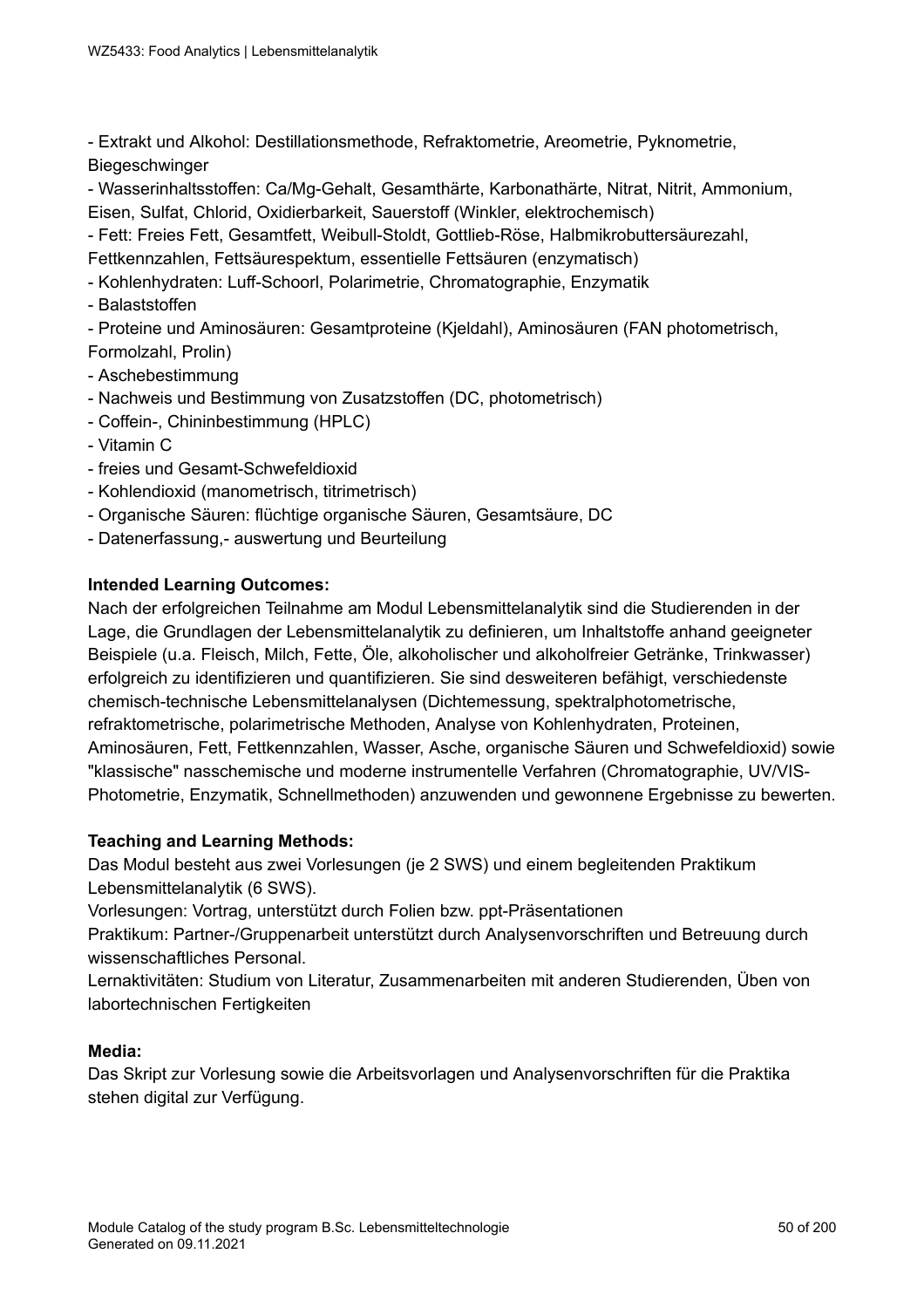#### **Reading List:**

- Belitz, H.-D., Grosch, W., Schieberle, P., Lehrbuch der Lebensmittelchemie, Springer-Verlag - Matissek, R., Steiner, G., Fischer, M., Lebensmittelanalytik Springer-Verlag

- Maier, H.-G., Lebensmittel- und Umweltanalytik: Methoden und Anwendungen, Steinkopff Verlag

- Fanghänel, E., Lehrwerk Chemie, Einführung in die Laboratoriumspraxis, VEB Deutscher Verlag für Grundstoffindustrie

#### **Responsible for Module:**

Reil, Gerold; Dr. rer. nat.

#### **Courses (Type of course, Weekly hours per semester), Instructor:**

Lebensmittelanalytik I (Vorlesung, 2 SWS) Coelhan M

Praktikum Lebensmittelanalytik (Praktikum, 6 SWS) Reil G, Weiss W, Breu V, Haas C

For further information in this module, please click<campus.tum.de> or [here.](https://campus.tum.de/tumonline/WBMODHB.wbShowMHBReadOnly?pKnotenNr=1545200&pOrgNr=43299)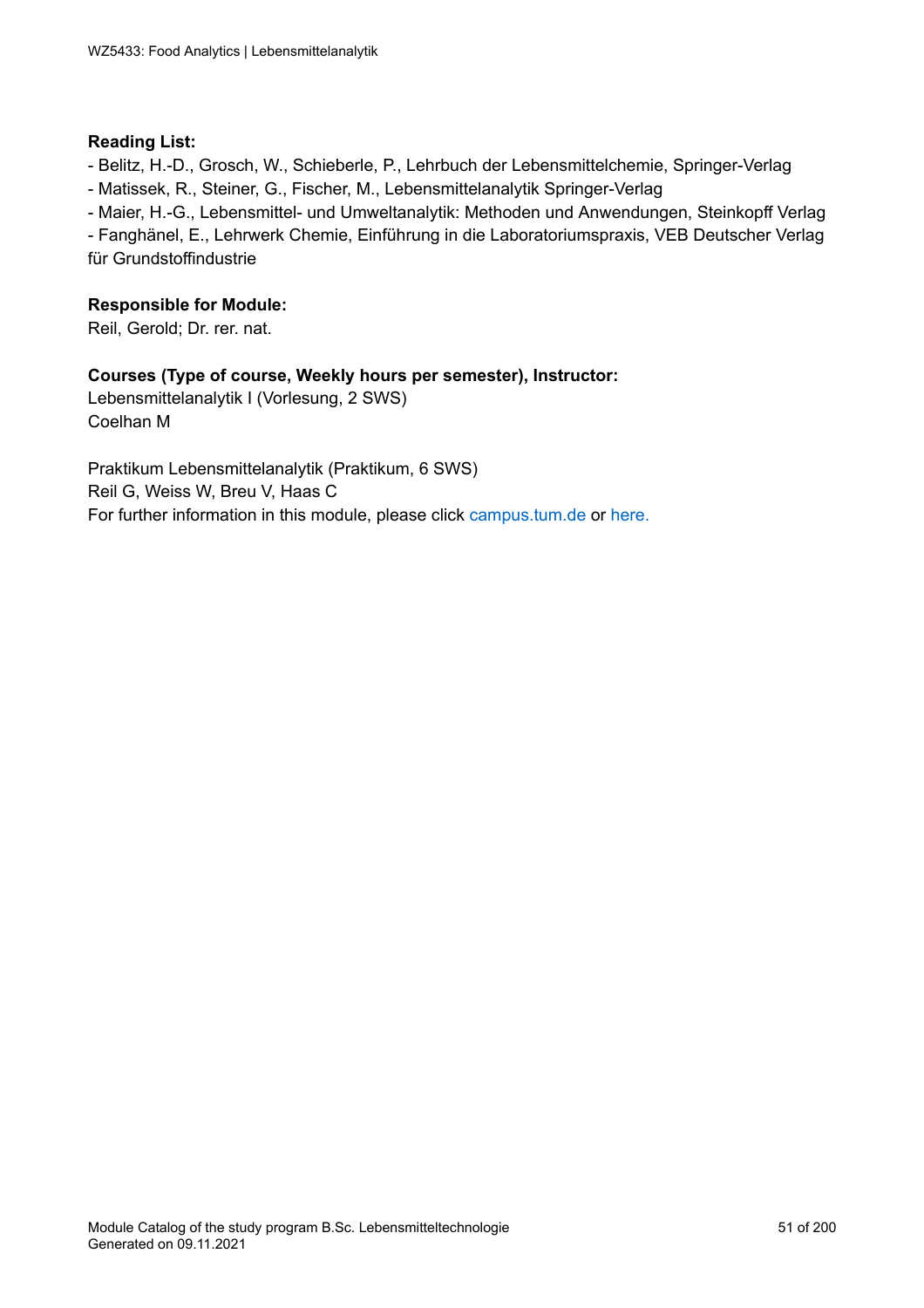## **LS30003: Food Microbiology | Lebensmittelmikrobiologie**

Version of module description: Gültig ab winterterm 2021/22

| <b>Module Level:</b> | Language:           | <b>Duration:</b>         | <b>Frequency:</b>     |
|----------------------|---------------------|--------------------------|-----------------------|
| <b>Bachelor</b>      | German              | one semester             | winter semester       |
| Credits:*            | <b>Total Hours:</b> | <b>Self-study Hours:</b> | <b>Contact Hours:</b> |
| 5                    | 150                 | 60                       | 90                    |

Number of credits may vary according to degree program. Please see Transcript of Records.

#### **Description of Examination Method:**

Das Modul schließt mit einer Klausur (120 min) und einer Laborleistung (Studienleistung, unbenotet) ab, die die erworbenen Kompetenzen prüft. In der schriftlichen Überprüfung demonstrieren die Studierenden, ob sie in der Lage sind, das erlernte Wissen zu strukturieren und die wesentlichen Aspekte darzustellen. Diese Prüfung beinhaltet Sach-, Verständnis-, und Transferfragen über alle Themen, die in der Vorlesung angesprochen und ausgeführt wurden. Hierbei dient die Foliensammlung nur als Grundlage. Die Studierenden zeigen, ob sie in der Lage sind, Lebensmittel anhand Ihres mikrobiologischen Status zu analysieren und zu bewerten. Sie sollen lebensmittelverursachte Krankheiten mechanistisch darstellen und das Verhalten von Mikroorganismen in Lebensmittelfermentationen erklären können. Zusätzlich werden die erlernten praktischen Kompetenzen durch eine Laborleistung geprüft. Diese umfasst Experimentalarbeiten, z.B. die Durchführung von mikrobiologischen Analysen, das Auswerten der Ergebnisse in Form von Berichten und das Aufzeigen des Verständnisses der Zusammenhänge in mündlichen Testaten. Die Lernenden zeigen in den Berichten zu ihren praktischen Arbeiten und den Testaten, ob sie die erarbeiteten Informationen beschreiben, interpretieren und auf ähnliche Sachverhalte übertragen können, sowie die unterschiedlichen Informationen zu einem neuartigen Ganzen verknüpfen können.

#### **Repeat Examination:**

Next semester

#### **(Recommended) Prerequisites:**

Kenntnisse zur Allgemeinen Mikrobiologie

#### **Content:**

Das Modul besteht aus einer Vorlesung und einem Praktikum. Im Modul "Lebensmittelmikrobiologie" werden folgende Themengebiete behandelt: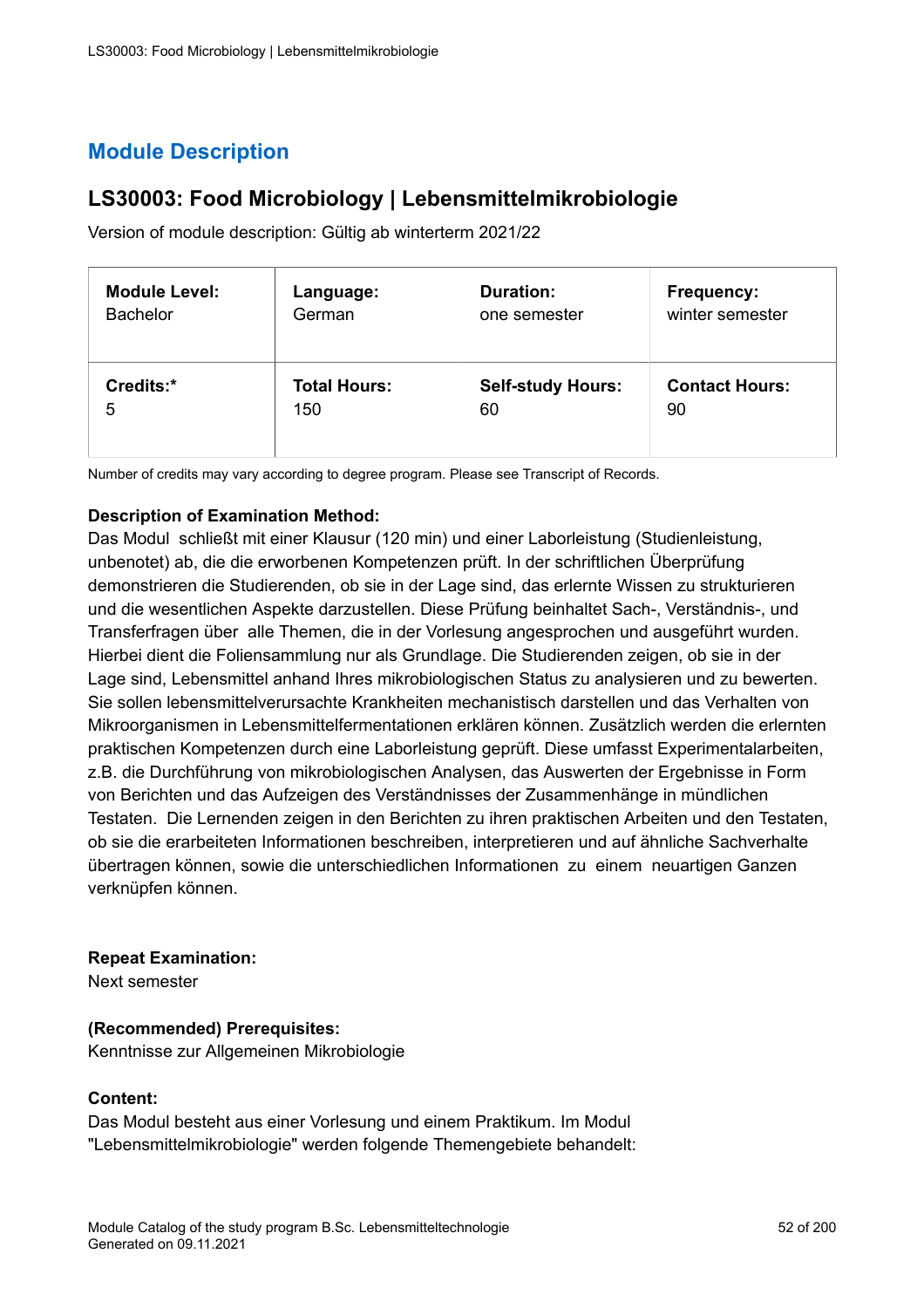- Mikroorganismen und Lebensmittel
- Verderb von Lebensmitteln
- Beeinflussung des Wachstums
- Interne und externe Parameter

- Lebensmittelkonservierung (Kühlung, Kontrolle der Feuchtigkeit, Kontrolle der Atmospähre, Erhitzung und Konservieren, Bestrahlung und Mikrowellen, Konservierungsstoffe, Fermentationen)

- Mikrobiologie spezifischer Produkte (Gewürze, Ei, Geflügel)
- Lebensmittelinfektionen
- Lebensmittelintoxikationen

- Dargestellt werden spezifische Arbeitsgebiete der Lebensmittelhygiene, Hygieneindikatoren, Übertragungswege, ausgewählte Tierseuchen, Zoonosen und Parasitosen, Probennahme, Richt- und Warnwerte, Prüfpläne für die Lebensmittelüberwachung, HACCP- Strategien, Infektionsschutzgesetz und Laborsicherheit,

Im Praktikum liegt der Fokus auf der Einführung bzw. Vertiefung allgemeiner mikrobiologischer Arbeits-Methoden. Amtliche Richtlinien für die mikrobiologische Untersuchung von Lebensmitteln Laborausstattung und Verhaltensregeln: Sicherer Umgang mit Mikroorganismen der Sicherheitsstufen S1 und S2. Zu folgenden Aspekten werden an 10 Versuchstagen Experimente durchgeführt:

- Spezielle Methoden zur Untersuchung von Lebensmitteln:

Probenaufbereitung Homogenisierung fester, flüssiger Lebensmittel

Verderbsbestimmende Parameter, Wirkungsweisen von Konservierungsstoffen und anderer Hemmstoffe ( z.B. Antibiotika-Rückstände) in Lebensmitteln

Erkennen und Untersuchung von Verderbsfällen: Konserven, Fleischproben , Getränke (Fruchtsaft, Limonaden), Ei bzw. Ei-Produkte, Fisch

Verschiedene Verfahren (Plattieren, Gußplatten, MPN-Verfahren, Filtration) zur

Keimzahlbestimmung und Bedeutung der sublethalen Schädigung.

- Betriebskontrolle (Wasser, Luft, Umgebung, Überwachung der Personalhygiene, fäkale Kontamination)

- Untersuchung von Wasser auf Coliforme Keime mit unterschiedlichen Verfahren (MPN, Filtration), Bedeutung der Trinkwasserverordnung

Durchführung zur Bestimmung der Kontamination von Oberflächen (destruktive- und Kontaktverfahren)

- Spezielle Lebensmittel-relevante Keime: Wirkungsweisen von Selektiv-, Differential- und Anreicherungsmedien. Funktionsweise immunologischer Verfahren

- Eigenschaften, Nachweis und Isolierung von speziellen Lebensmittel-relevanten

Mikroorganismen (Staphylococcus aureus, Salmonella/Campylobacter, Enterobacter,

Sporenbildner aerob (Bacillus) und anaerob (Clostridien)

- Nachweis von proteolytisch und lipolytisch aktiven Mikroorganismen in Milchprodukten. Nachweis von Schimmelpilzen und Analytik von Mykotoxinen

- Bestimmung der Keimzahlen und Identifizierung der Mikrroorganismen fermentierter Lebensmittel (Milch und Fleisch-produkte)

- Bildung natürlicher Hemmstoffe hier Untersuchung bakteriozinbildender Mikroorganismen

- Verfahren zum Nachweis von Bakteriophagen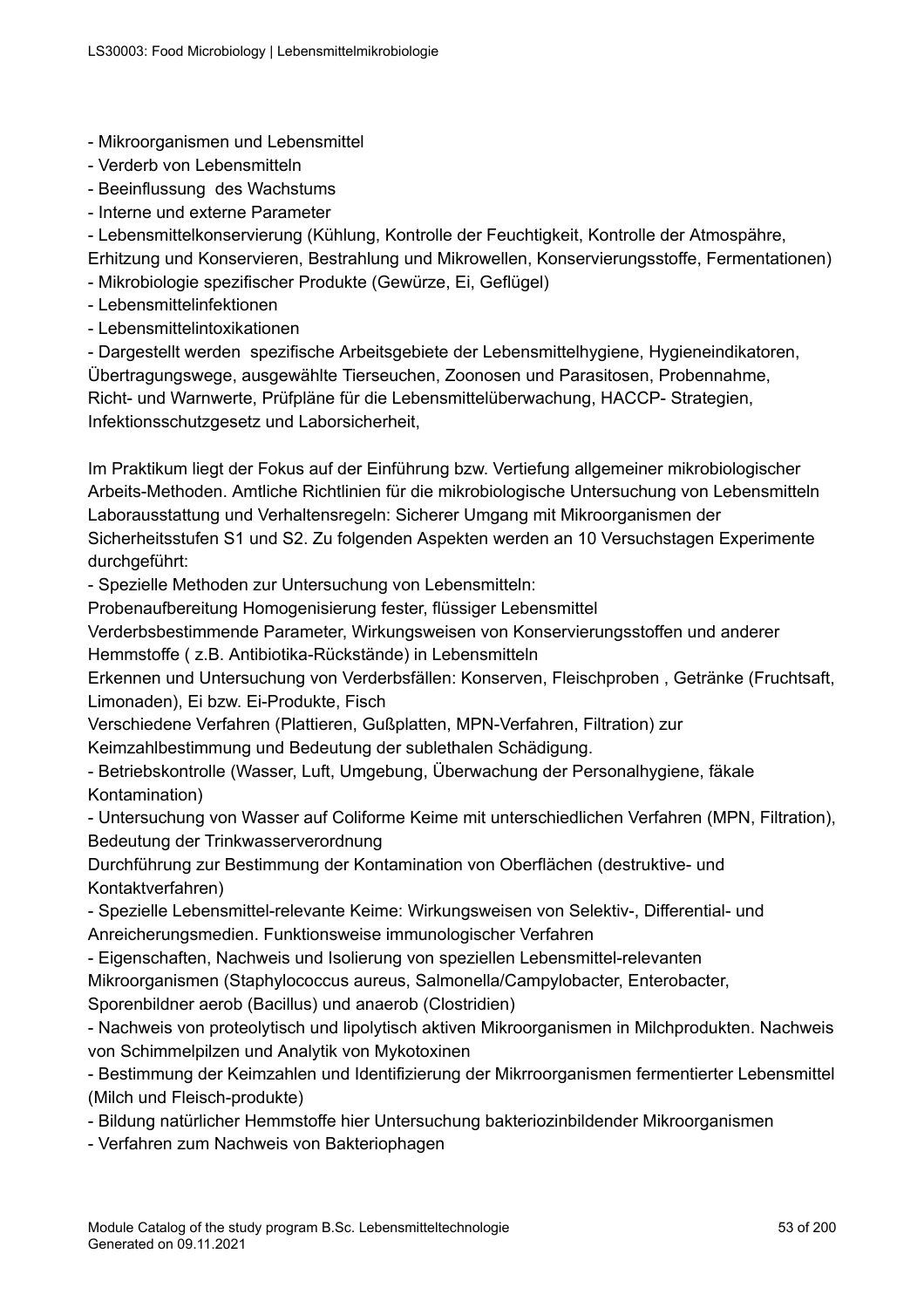#### **Intended Learning Outcomes:**

Nach dem erfolgreichen Ablegen des Moduls sind die Studierenden in der Lage, Lebensmittel hinsichtlich Ihre mikrobiologischen Status zu analysieren und zu bewerten. Sie kennen alle relevanten Mikroorganismen, die in Lebensmitteln zum Verderb beitragen. Zusätzlich können Sie spezifische Mikroorganismen zur Herstellung von Lebensmitteln auswählen und charakterisieren. Die Studierenden besitzen insbesondere Kenntnisse:

- allgemeiner mikrobiologischer Arbeitsmethoden

- im sicheren Umgang mit pathogenen und toxigenen Mikroorganismen

- zur Bedeutung und Umsetzung von Verordnungen und Richtlinien (Hackfleisch-, Trinkwasser-Verordnung)

- unterschiedlicher Probenaufbereitungs-Verfahren.

- spezieller Nachweisverfahren der Lebensmittel-Mikrobiologie: Notwendigkeit und Wirkung spezieller Anreicherungs-, Selektiv- und Differentialmedien.

- intrinsischer und extrinsischer Wachstums-Parameter von Mikroorganismen in Lebensmitteln und Fähigkeit selbständig das mikrobiologische Verderbspotential unterschiedlicher Lebensmittel zu erkennen.

- über lebensmittelmikrobiologisch relevante Mikroorganismen hier: Staphylococcus aureus,

Sallmonella/Campylobacter, Sporenbildner aerob (Bacillus) und anaerob (Clostridien) Schimmelpilzen.

- über das Gefahrenpotential (Lebensmittel-bedingte Infektion – Intoxikation – Verderb) Verständnis von Wirk-Mechanismen und Einsatzmöglichkeiten spezieller Verfahren und Wirkstoffen zur Haltbarmachung unterschiedlicher Lebensmittel.

- von Biologie, Nachweisverfahren und Rolle von Bakteriophagen in der

Lebensmittelbiotechnologie.

- von Verfahren und Mikroorganismen zur Herstellung fermentierter Lebensmittel.

#### **Teaching and Learning Methods:**

Vorlesung: Vortrag, unterstützt durch Folien bzw. ppt-Präsentationen

Praktikum: Gruppenarbeit-/Einzelarbeit, unterstützt durch Analysenvorschriften bzw. Betreuung durch wissenschaftliches Personal. Lernaktivitäten: relevante Literaturrecherche, Zusammenarbeit mit anderen Studierenden

#### **Media:**

Für dieses Modul steht ein digital abrufbares Skript zur Verfügung, das auf der Homepage des Lehrstuhls bereitgestellt wird.

#### **Reading List:**

Krämer, J. Lebensmittel-Mikrobiologie - Ulmer Doyle, Beuchat, Montville, Food Microbiology - Fundamentals and Frontiers ISBN 1-55581-117-5 ASM Press, Washington D.C. Salgers, A.; Whitt; 1994 Bacterial Pathogenesis ISBN 1-55581-094-2 - ASM Press Ayres/Mundt/ Sandine Microbiology of Foods - Freeman Baumgart, J.; Mikrobiologische Untersuchung von Lebensmitteln praxisorientiert - Behr´s Verlag Schlegel, H. G.; Allgemeine Mikrobiologie - Thieme Taschenbuch Brock, T. D.; Madigan, M. T.; Biology of Microorganisms, Prentice Hall,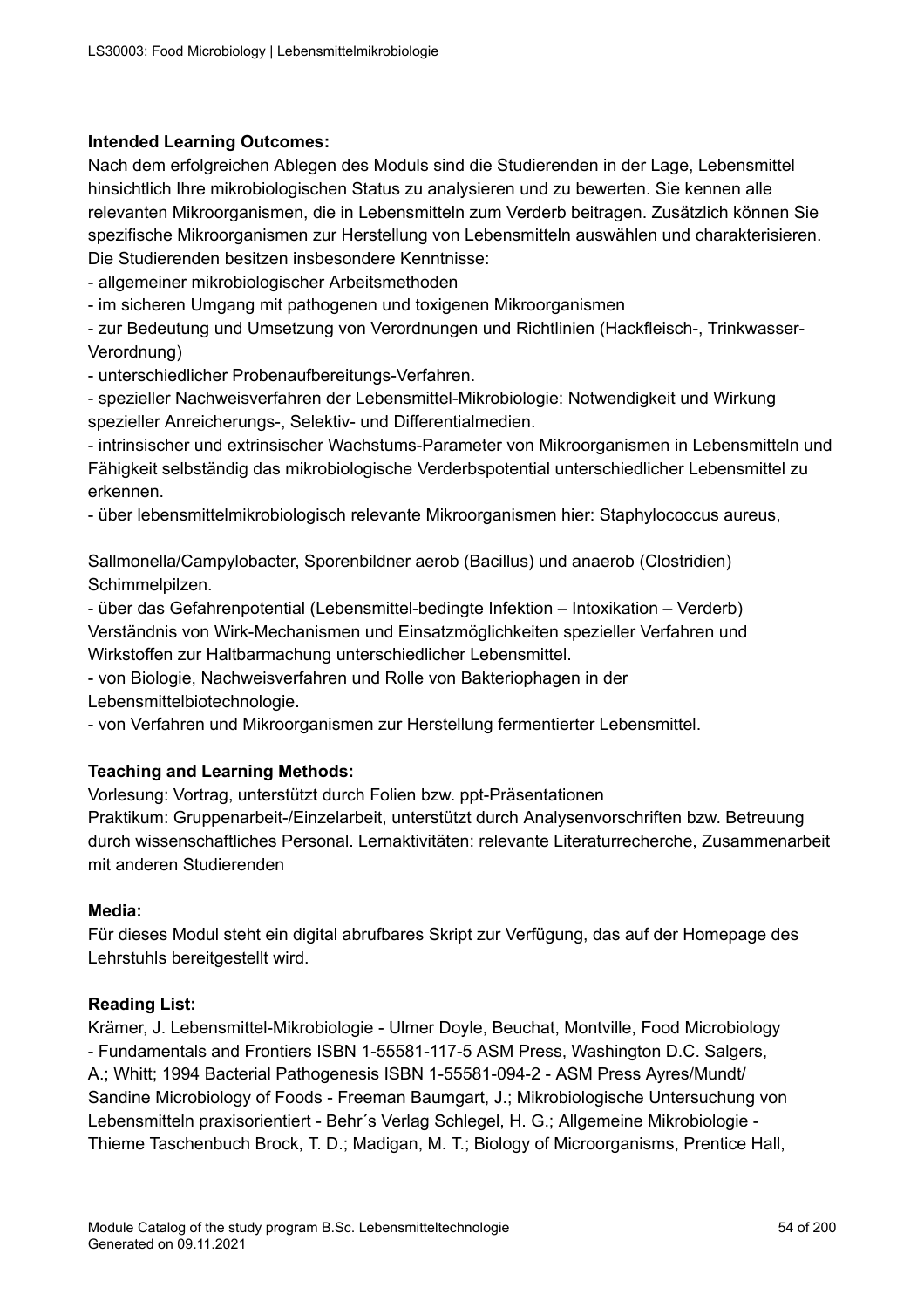Allgemeine und ausgewählte Kapitel zu Stoffwechsel, Ökologie, Krankheiten und Biotechnologie www.foodscience.ws

#### **Responsible for Module:**

Ehrmann, Matthias; Apl. Prof. Dr.

#### **Courses (Type of course, Weekly hours per semester), Instructor:**

Lebensmittelmikrobiologie, Food Microbiology (Vorlesung, 3 SWS) Ehrmann M

Lebensmittelmikrobiologie, Food Microbiology practical course (Praktikum, 3 SWS) Ehrmann M, Niessen M For further information in this module, please click<campus.tum.de> or [here.](https://campus.tum.de/tumonline/WBMODHB.wbShowMHBReadOnly?pKnotenNr=2938806&pOrgNr=15558)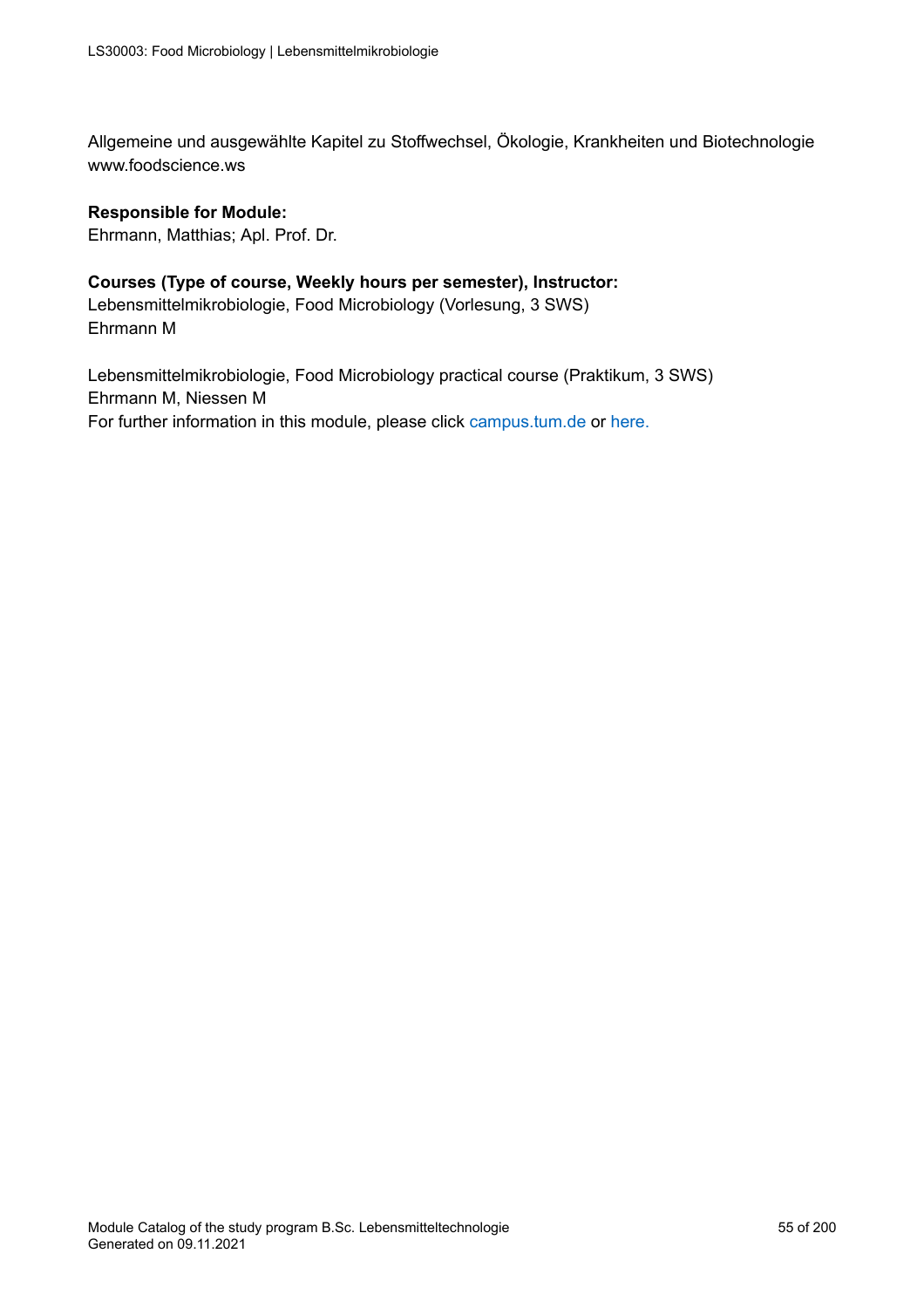## **WZ5299: Statistics | Statistik**

Version of module description: Gültig ab summerterm 2016

| <b>Module Level:</b> | Language:           | <b>Duration:</b>         | <b>Frequency:</b>     |
|----------------------|---------------------|--------------------------|-----------------------|
| <b>Bachelor</b>      | German              | one semester             | winter semester       |
| Credits:*            | <b>Total Hours:</b> | <b>Self-study Hours:</b> | <b>Contact Hours:</b> |
| 5                    | 150                 | 75                       | 75                    |

Number of credits may vary according to degree program. Please see Transcript of Records.

#### **Description of Examination Method:**

Die Prüfung ist schriftlich (120 min) und findet nach dem zweiten Semester statt. Die Lernergebnisse werden exemplarisch überprüft. Zu ausgewählten Inhalten der Lehrveranstaltung bearbeiten die Studierenden Aufgaben. Die Lösung der Aufgaben erfordert die Anwendung der erlernten und eingeübten Rechenschritte und Lösungsstrategien. Die Studierenden müssen Problemstellungen erkennen und einordnen, um dann geeignete Verfahren auszuwählen und anzuwenden.

#### **Repeat Examination:**

Next semester

#### **(Recommended) Prerequisites:**

Keine Voraussetzungen.

#### **Content:**

Beschreibende Statistik

- graphische Methoden: Histogramm, Boxplot, Punktdiagramm
- rechnerische Methoden: Mittelwert, Varianz, Kovarianz, Streuungszerlegung für einfaktorielle Varianzanalyse

- Bivariate Daten: Streudiagramm, Kleinstquadratmethode, Formeln für Achsenabschnitt und Steigung, Korrelationskoeffizient, Bestimmtheitsmass, Linearisierung

Wahrscheinlichkeitstheorie

- Axiome der Wahrscheinlichkeit
- Unabhängige Ereignisse, bedingte Wahrscheinlichkeit, Satz von Bayes
- Zuvallsvariable, Verteilung, Dichte: Bernoulli-, Binomial-, Poisson-, Normalverteilung
- Näherungsverteilung, Zentraler Grenzwertsatz

Schließende Statistik

- Konfidenzintervall, Einstichprobentest für Lage und Anteil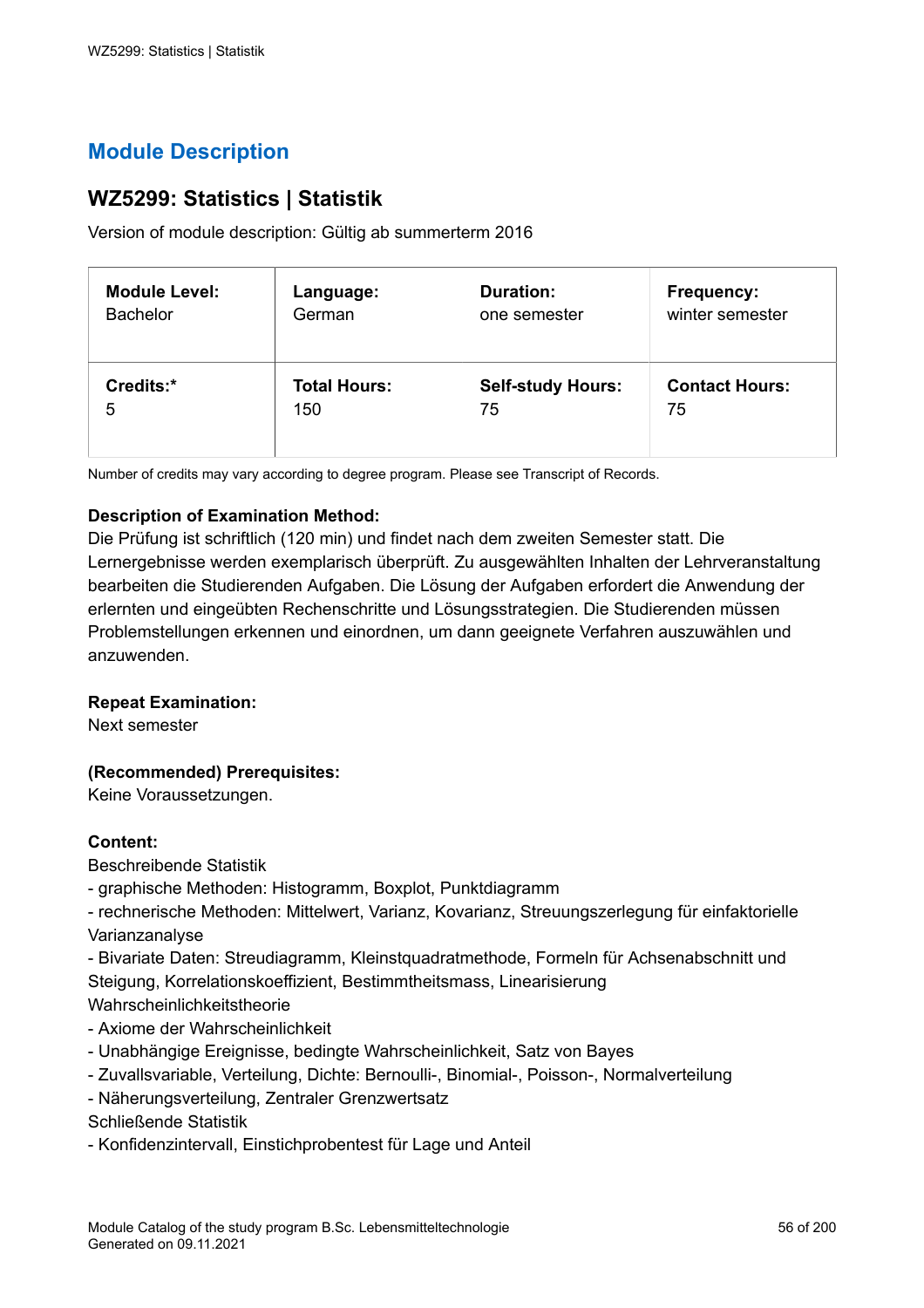- Zweistichproben test für Lage und Anteil
- Anpassungs-, Unabhängigkeits-, Homogenitätstest (Kontingenztafel)
- einfaktorielle Varianzanalyse, Post-Hoc-Test
- Vertiefung lineare Regression
- Erweiterung auf mehrere Erklärende
- Normalengleichung für die Bestimmung der Regressionskoeffizienten
- Hypothesentest für die Koeffizienten des linearen Modells
- Diagnosediagramme, Modellwahl, Dummy-Variable
- Vertiefung Varianzanalyse
- Zwei- und Mehrfaktorielle Varianzanalyse
- Wechselwirkungen, Interaktionsdiagramme
- Zusammenhang zwischen Varianzanalyse und linearer Regression Nichtparametrische Testverfahren
- Vorzeichentest, Wilcoxon-Test, Mann-Whitney-Test
- Kruskal-Wallis-Test
- Jackknife und Bootstrap
- Ermittlung der Verzerrung mit Jackknife-Verfahren
- Bootstrap als Strategie zur Ermittlung von Konfidenzintervallen
- Bootstrap-Regression, Kreuzvalidierung

Planung und Organisation von Experimenten

- Erfolgsfaktor Planung
- Antwortflächenmethode
- Versuchspläne

#### **Intended Learning Outcomes:**

Die Studierenden sind in der Lage, zwischen beschreibender und schließender Statistik zu unterscheiden. Sie kennen die Bedeutung der Wahrscheinlichkeitstheorie als Grundlage für Verteilungen und Zufallsvariablen und können zugehörige empirische Verteilungen benennen. Die Studierenden kennen das allgemeine Prinzip eines Hypothesentests und sind so in der Lage Ergebnisse eines ihnen nicht bekannten Hypothesentests zu interpretieren und richtige Schlüsse ziehen. Die Studierenden sind in der Lage, die Zahl der beobachteten Merkmale und Skalenniveaus richtig zu erkennen und anhand dieser Charakteristika den Lerninhalten richtig zuordnen, Formeln und Vorgehensweisen richtig anwenden und richtige Schlüsse zu ziehen. Die Studierenden wissen um die Bedeutung von Statistikprogrammen und können ausgewählte Standardverfahren benennen und anwenden sowie die Ausgaben richtig zuordnen und interpretieren. Die Studierenden sind in der Lage, Planung als Erfolgsfaktor bei Experimenten zu erkennen und kennen Strategien zur erfolgreichen Planung. Sie kennen die Reduktion zur experimentellen Einheit und können dies bei der Strukturierung der Daten anwenden. Die Studierenden können den Unterschied zwischen Faktorplänen und der Antwortflächenmethode erläutern und beides in einfachen Fällen anwenden.

#### **Teaching and Learning Methods:**

Es werden Vorlesungen und Übungen angeboten. Sowohl in den Vorlesungen als auch den Übungen werden anhand von Beispielen aus den Lebenswissenschaften die erarbeiteten Inhalte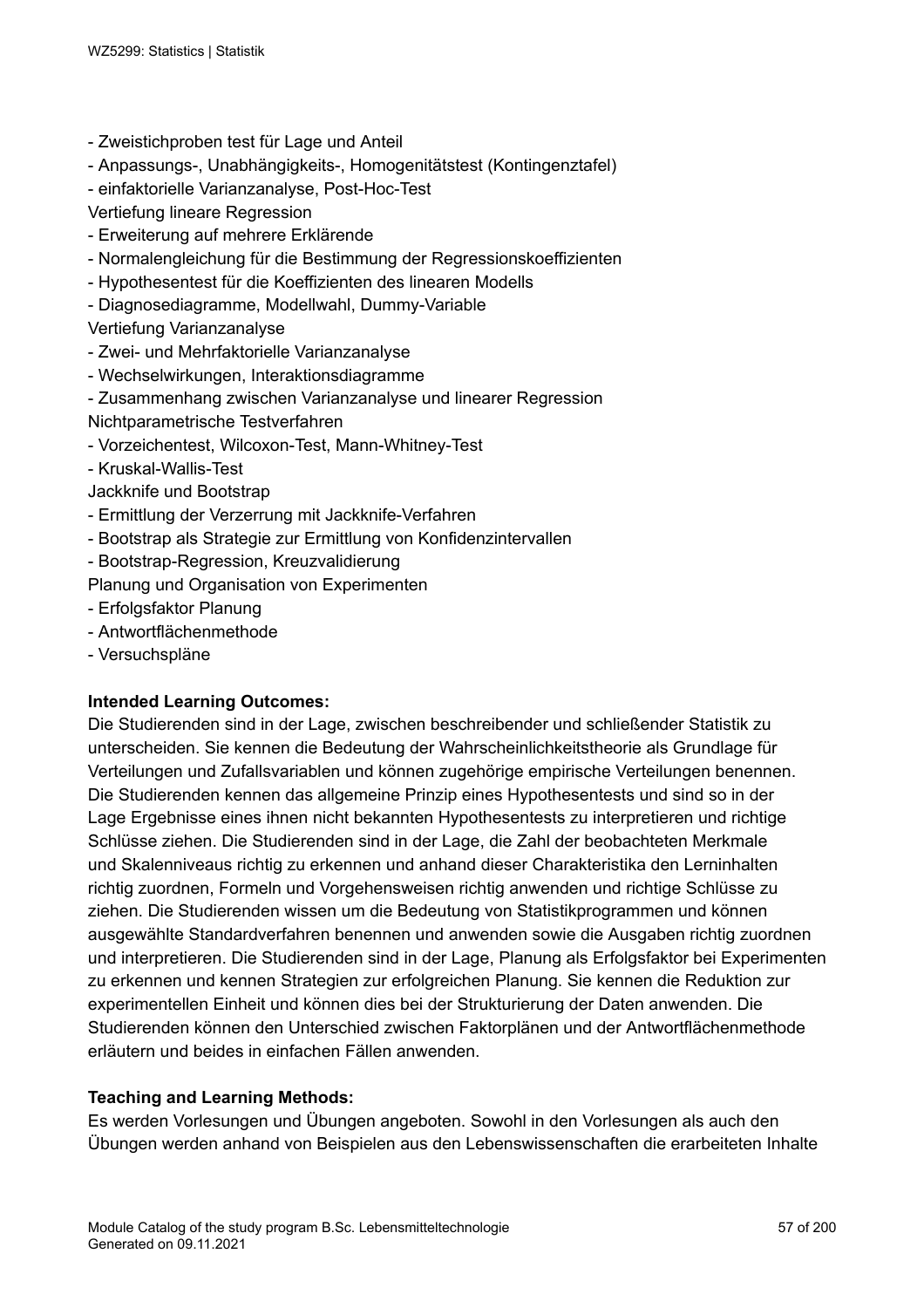angewandt und geübt. Begleitend findet eine freie Übungsstunde statt, in der die Studierenden in kleinen Gruppen gemeinschaftlich Aufgaben lösen und auf Anfrage eine Hilfestellung erhalten. Es finden Selbstkontrollen statt, die den Studierenden die Möglichkeit der Reflektion des Gelernten geben.

#### **Media:**

Klassischer Tafelvortrag, blended learning

#### **Reading List:**

Ausgearbeitetes Skript für Vorlesung und Übungsbetrieb. Zusätzliches Material über eLearning-Plattform.

Peck, Olsen, Devore. Introduction to Statistics and Data Analysis, 3rd International Student Edition. Copyright 2008. Brooks/Cole

#### **Responsible for Module:**

Dr.-Ing. Hannes Petermeier hannes.petermeier@tum.de

#### **Courses (Type of course, Weekly hours per semester), Instructor:**

Angewandte Statistik (WZW) [MA9607] (Vorlesung, 2 SWS) Petermeier J

Übungen zu Angewandte Statistik (WZW) [MA9607] (Übung, 1 SWS) Petermeier J, Neumair M For further information in this module, please click<campus.tum.de> or [here.](https://campus.tum.de/tumonline/WBMODHB.wbShowMHBReadOnly?pKnotenNr=1207884&pOrgNr=51745)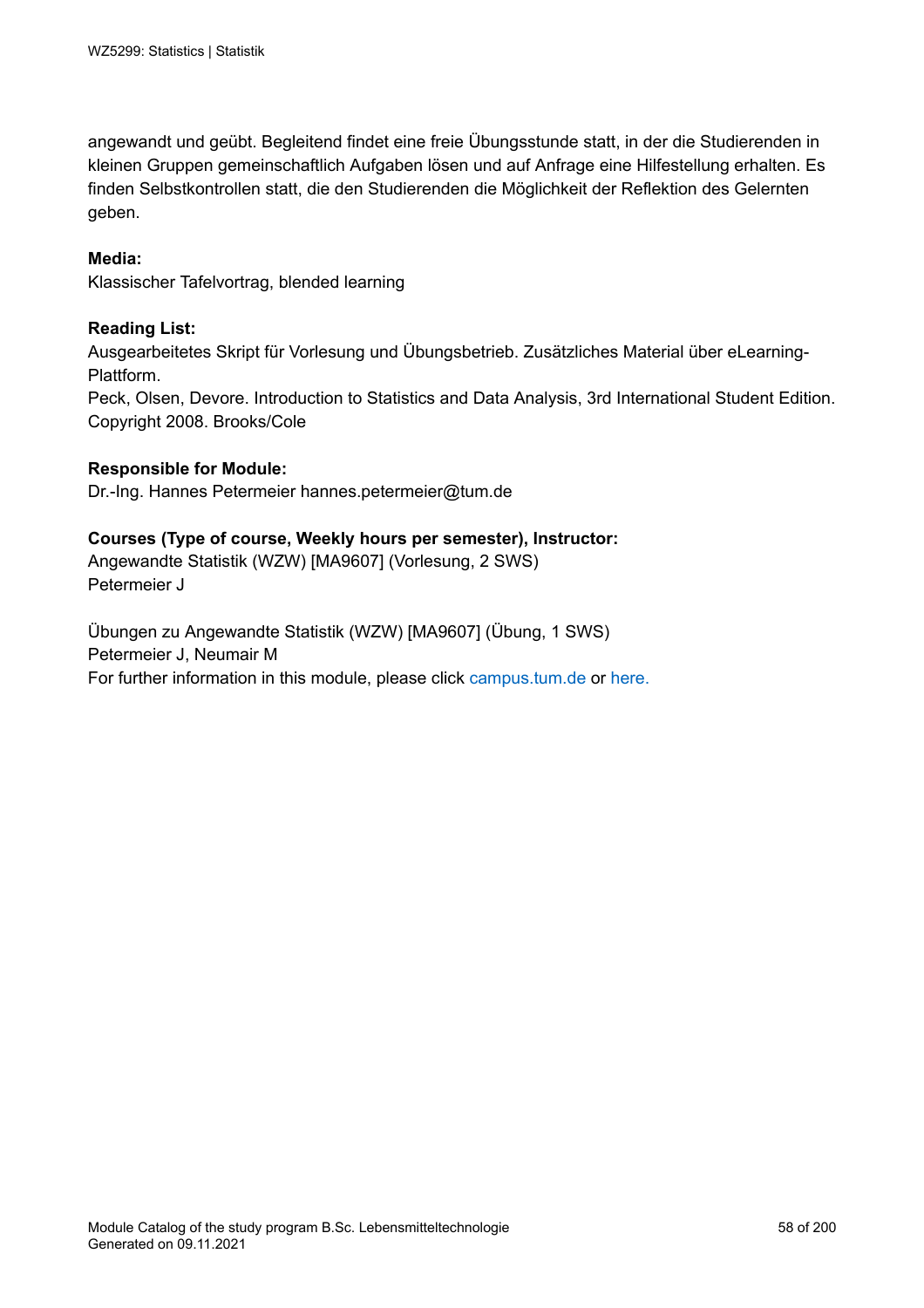## **WZ5298: Hygienic Design and Hygienic Processing | Hygienic Design und Hygienic Processing**

Version of module description: Gültig ab winterterm 2015/16

| <b>Module Level:</b> | Language:           | <b>Duration:</b>         | <b>Frequency:</b>     |
|----------------------|---------------------|--------------------------|-----------------------|
| <b>Bachelor</b>      | German              | one semester             | summer semester       |
| Credits:*            | <b>Total Hours:</b> | <b>Self-study Hours:</b> | <b>Contact Hours:</b> |
| 5                    | 150                 | 105                      | 45                    |

Number of credits may vary according to degree program. Please see Transcript of Records.

#### **Description of Examination Method:**

Die Prüfungsleistung wird in Form einer schriftlichen, benoteten Klausur (120 min) erbracht. In der Prüfung müssen die Studierenden Fragen zu den Grundlagen von Reinigung und Desinektion sowie der hygienisch optimierten Gestaltung von Produktionsanlgen beantworten. Sie müssen Verschmutzungs- und Reinigungsmechanismen anhand von eigenen Skizzen/qualitativen Zeichnungen erklären. Für konkrete Fallbeispiele bearbeiten sie Transfereaufgaben: sie schlagen zum Beispiel ein geeignetes Reinigungskonzept vor, diskutieren Vor- und Nachteile oder vergleichen die Reinigungseffizenz eines bestimmten Verfahrens mit anderen Methoden.

#### **Repeat Examination:**

Next semester

#### **(Recommended) Prerequisites:**

Grundlagen aus den Bereichen Physik, Chemie und Mikrobiologie werden vorausgesetzt.

#### **Content:**

"Im Rahmen der Vorlesung werden folgende Themen behandelt:

 Grundlagen zu Reinigung und Desinfektion: Schmutzarten, Schmutzanhaftung, (produkt- bzw. anlagenspezifische) Verschmutzungsmechanismen bzw. -reaktionen, Reingungsparameter/ Chemie der Reinigungsmittel, Reinigungstechniken in Abhängigkeit vom Werkstoff, Korrosion und Korrosionsschutz

- Rechtliche Grundlagen: Rahmenbedingungen nach EHEDG und VDMA

- Werkstoffe: Oberflächenbeschaffenheit, Testmethoden zur Qualifizierung, Reinigungsmethoden, Schweißverfahren

 Hygienegerechte Konzeption von Anlagen/Bauteilen: Rohrleitungen, Einbindung von Sensoren, Ventilen, Pumpen, Anforderungen im Rahmen aseptischer Prozesse und Behälter, Prüfmethoden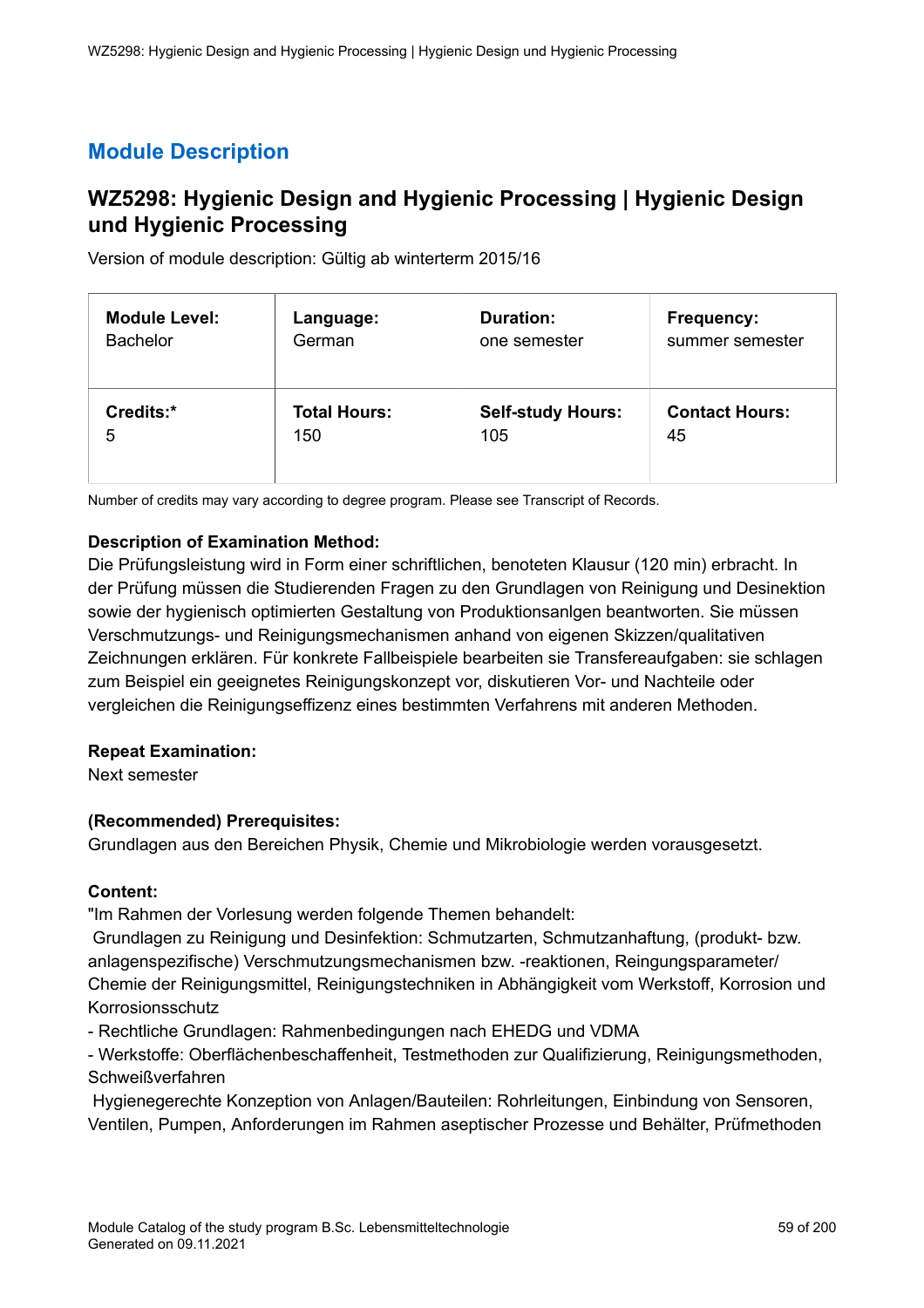Komponenten für offene Produktionsprozesse, Förderbänder und Reinräume, Hygienic **Engineering** 

Desinfektion: Physikalische Desinfektion, Chemische Desinfektion, Betriebshygiene"

#### **Intended Learning Outcomes:**

"Nach der Teilnahme am Modul Hygienic Design und Hygienic Processing verstehen die Studierenden die Grundlagen der Reinigung und Desinfektion von Anlagen und kennen die rechtlichen Rahmenbedingungen nach EHEDG und VDMA. Sie kennen die zentralen Anforderungen bei der Gestaltung von Bauelementen und Anlagen. Sie können bestehende Anlagen diesbezüglich beurteilen und optimieren sowie neue Anlagen nach den Maßgaben der hygienegerechten Konzeption auslegen. Sie kennen relevante Reinigungskonzepte und können diese auf konkrete Prozessen anwenden. Sie können produkt- und anlagenspezifische Reinigungskonzepte selbst entwickeln oder bestehende Verfahen auf andere Anwendungen übertragen.

Sie kennen die Mechanismen der Verschmutzung, kennen die verschiedenen physikalischen und chemischen Möglichkeiten der Schmutzentfernung und wissen, welche Reinugungsparameter den Reinigungserfolg beeinflusen. Sie sind in der Lage, den Reinigungserfolg mit standardisierten Prüfmethoden zu überprüfen. "

#### **Teaching and Learning Methods:**

Das Modul besteht aus einer klassischen Vorlesung, wobei insbesondere im Bereich Hygienic Design Anschauungsmaterialien/reale Bauteile gezeigt werden (z. B. gute/fehlerhafte Schweißnaht, neue/korrodierte Bauteile, verschiedenartig behandelte Oberflächen, Pumpen, Ventile). Im Rahmen von Gastvorträgen werden aktuelle Industrieanwendungen und Praxisbeispiele vorgestellt und diskutiert.

#### **Media:**

Ein Skriptum ist digital verfügbar und wird über die Homepage des Lehrstuhls zur Verfügung gestellt. Die Vorlesungsfolien sind zum Download verfügbar.

#### **Reading List:**

- Chmiel, H., Bioprozesstechnik
- Hauser, G., Hygienische Produktionstechnologie bzw. hygienegerechte Apparate und Anlagen
- -- Kessler, H.G., Food and Bioprocess Engineering, 2002
- -- Wildbrett, G., Reinigung und Desinfektion 1996

#### **Responsible for Module:**

Kulozik, Ulrich; Prof. Dr.-Ing. habil.

#### **Courses (Type of course, Weekly hours per semester), Instructor:**

For further information in this module, please click<campus.tum.de> or [here.](https://campus.tum.de/tumonline/WBMODHB.wbShowMHBReadOnly?pKnotenNr=1207879&pOrgNr=15645)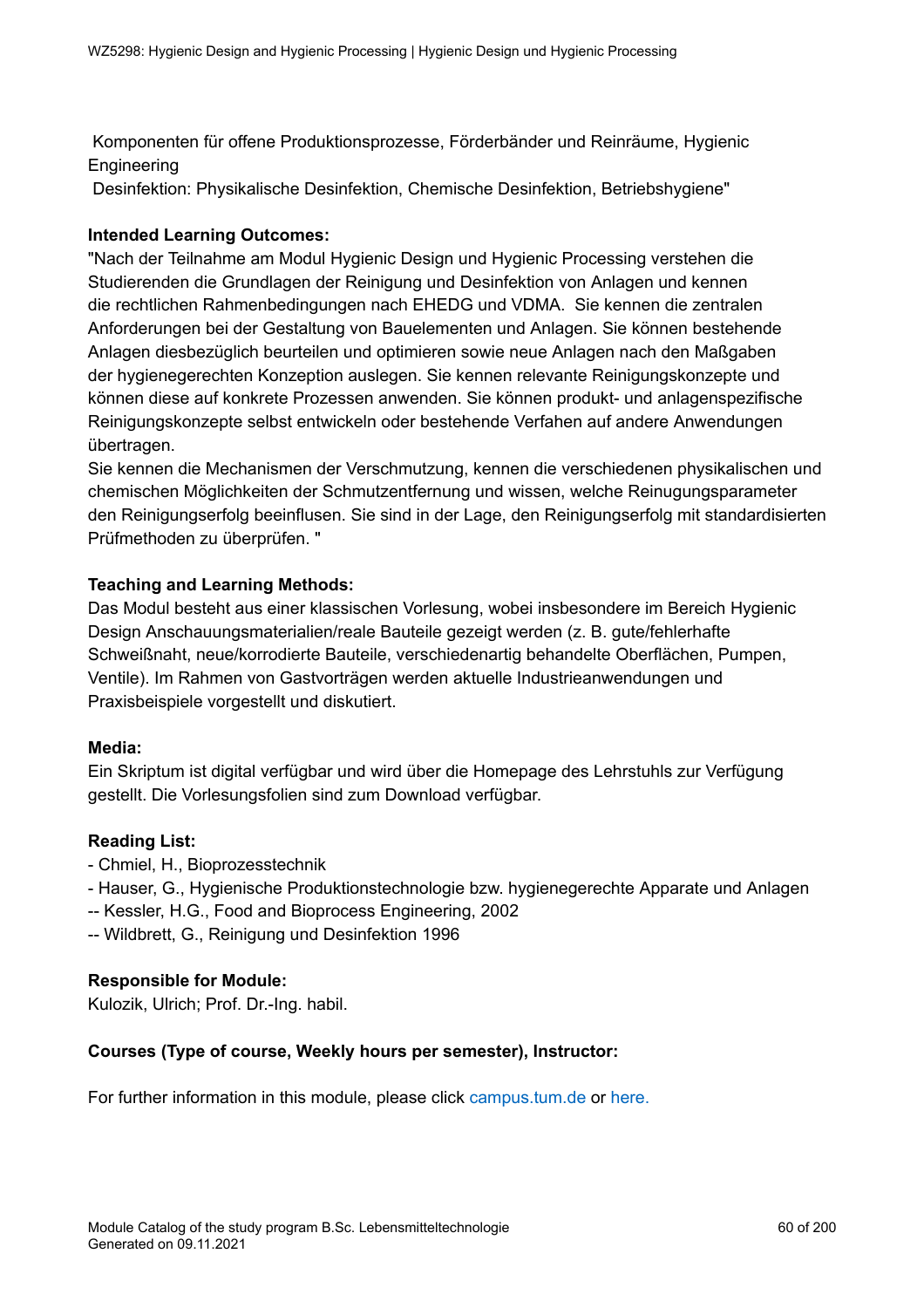### **WZ5427: Seminar Good Scientific Practice | Seminar zur guten wissenschaftlichen Praxis**

Version of module description: Gültig ab winterterm 2019/20

| <b>Module Level:</b><br><b>Bachelor</b> | Language:<br>German | <b>Duration:</b><br>one semester | <b>Frequency:</b><br>winter/summer<br>semester |
|-----------------------------------------|---------------------|----------------------------------|------------------------------------------------|
| Credits:*                               | <b>Total Hours:</b> | <b>Self-study Hours:</b>         | <b>Contact Hours:</b>                          |
| 2                                       | 60                  | 45                               | 15                                             |

Number of credits may vary according to degree program. Please see Transcript of Records.

#### **Description of Examination Method:**

Bestandteil der Portfolio-Prüfung sind die eine Literaturrecherche sowie die Absolvierung der eLearning-Kurse. Das Modul ist bestanden, wenn alle Teilaufgaben zur Projekt- und Zeitmanagement, Literaturrecherche, Umgang mit Tabellenkalkulation und mathematischen Softwarepaketen erfolgreich absolviert wurden und eine Ausarbeitung im Umfang von mindestens 4 höchstens 8 Seiten sowie eine Präsentation mit mindestens 5 höchstens 8 Folien vorgestellt wurde. Die Präsentation muss inhaltlich korrekt sein und den vereinbarten formalen Vorgaben entsprechen.

#### **Repeat Examination:**

End of Semester

#### **(Recommended) Prerequisites:**

keine

#### **Content:**

- Literaturrecherche, Literaturverwaltung
- Projektmanagement, Zeitmanagement

- Textverarbeitung: Formatvorlagen nutzen, automatisch Verzeichnisse erstellen, Einhalten von Formatvorgaben

- Tabellenkalkulation: Daten importieren, exportieren; Zellbezüge; Tabellenfunktionen; Strategien zur Gestaltung von Tabellen; Grafiken erstellen; Grenzen der Anwendung von Tabellenkalkulationsprogrammen

- Mathematische Softwarepakete: Daten importieren, exportieren; Grafiken erstellen; grundlegende Anwendung von Statistik; Literate programming; Problemlösungsstrategien mit der Hilfefunktion - Präsentationsprogramm und Vortragsstil: Anwendung, Erstellung einer Gliederung, Bedeutung

der "Geschichte" hinter dem Vortrag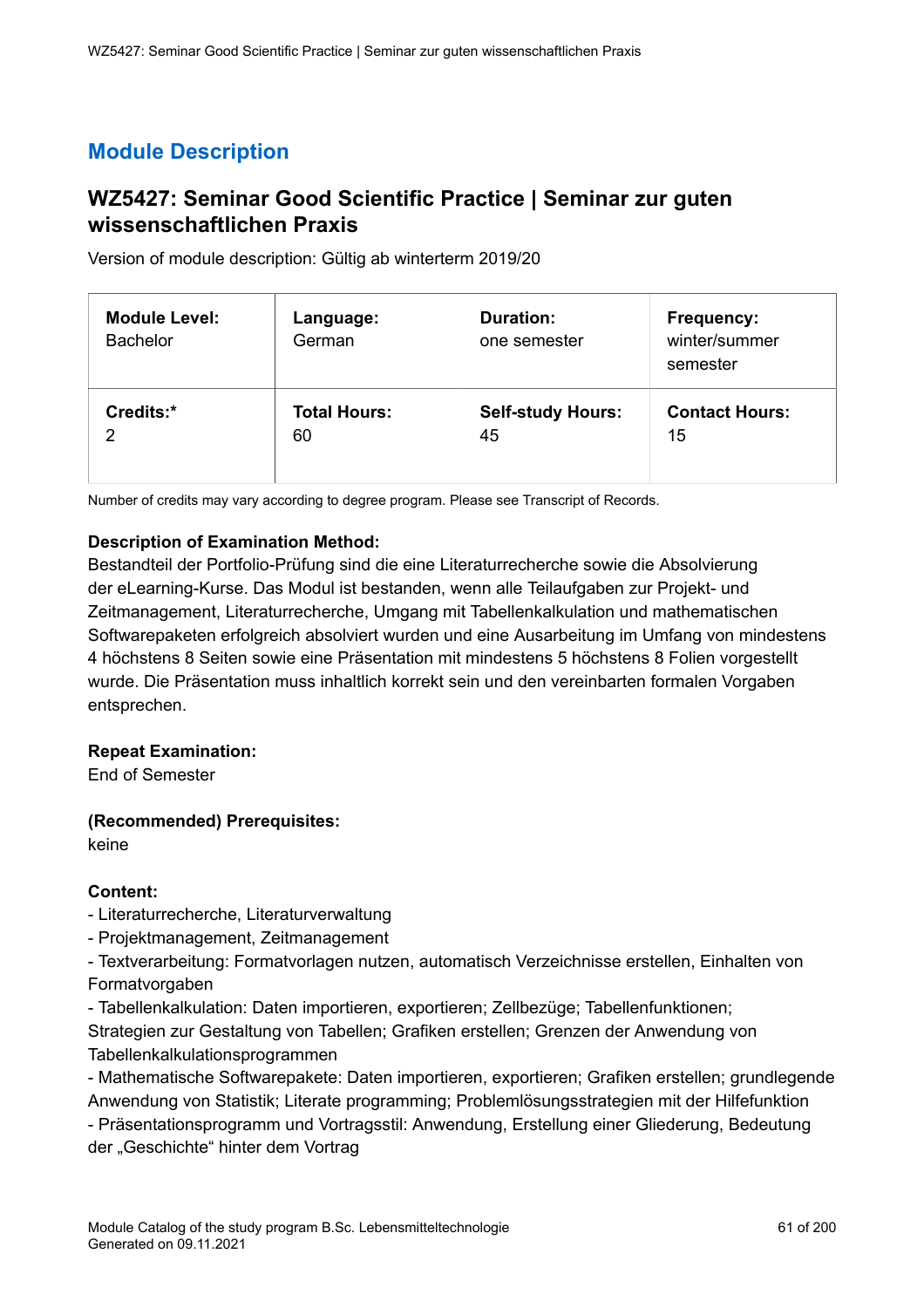- Gliederung einer wissenschaftlichen Arbeit; einfache Stilmittel zum Abfassen von Texten; Formulieren einer Forschungsfrage oder Hypothese, Einhaltung eines einheitlichen Schreibstils - Anwendung auf eine fachspezifisches Thema wie z. B. einen Laborversuch mit Datenerhebung und Verfassen eines Berichts

#### **Intended Learning Outcomes:**

Nach erfolgreichem Abschluss des Moduls sind die Studierenden in der Lage, Techniken zum Informationserwerb anzuwenden und eine selbstständige Literaturrecherche durchzuführen. Sie kennen verschiedene Programme zur Literaturverwaltung und sind mit dem Umgang vertraut. Die Studierenden können korrekte Zitierweisen erkennen und anwenden. Die Studierenden können für ein kleineres Projekt selbstständig ein Zeitmanagement erarbeiten und umsetzen. Sie kennen verschiedene Textverarbeitungssysteme und sind in der Lage eine wissenschaftliche Arbeit mit Formatvorgaben zu erstellen. Sie sind mit grundlegenden Funktionsweise eines Tabellenkalkulationsprogrammes vertraut und können es anwenden. Die Studierenden können mathematische Softwarepakete nennen und Standardprobleme lösen, sowie Grafiken und statistische Auswertungen erstellen. Die Studierenden können Hypothesen mit Bezug zu einem Aufgabenfeld aufstellen. Sie erinnern sich an Stilmittel wissenschaftlichen Schreibens und können diese Stilmittel in einem Text anwenden sowie fremde Texte analysieren. Die Studierenden sind in der Lage, ein Präsentationsprogramm zu nutzen, eine kurze Präsentation zu erstellen und einem Publikum zu präsentieren.

#### **Teaching and Learning Methods:**

Das Seminar besteht aus kurzen, insgesamt ca. 4-stündigen, Einheiten, in denen die verschiedenen Elemente der unterschiedlichen Programme (z.B. Präsentationssoftware, Textverarbeitung, Tabellenkalkulation) anhand von Beispielen anschaulich erklärt werden. Im Anschluss sollen die Studierenden eigenständig lernen und werden nur noch durch regelmäßige individuelle Rücksprache mit den Dozenten angeleitet.

Selbstständige Arbeitsweise in einem vorgegebenen Umfeld und das Reagieren auf kritische Rückmeldungen ist ein wesentlicher Bestandteil wissenschaftlichen Arbeitens. Daher werden die Lehrinhalte von den Studierenden selbstständig im Eigenstudium erarbeitet und die Teilnahme an den einzelnen Bestandteilen des Lehrportfolios selbst gesteuert. Die Studierenden legen dabei zu Beginn der Lehrveranstaltung selbst den zeitlichen Ablauf fest und wählen aus einem Themenpool wie z.B. einzelne Aufgaben oder Versuche eines studienbegleitenden Laborpraktikums das zu bearbeitenden Thema aus. Die schriftliche Ausarbeitung und der Vortrag werden durch Rückmeldung und Verbesserungsvorschlägen moderiert von einem Fachmentor durch die Studierenden begleitet. Die Studierenden erhalten auf Nachfrage angemessene Rückmeldung von einem Fachmentor.

#### **Media:**

eLearning-Kurs, Präsenzveranstaltungen

#### **Reading List:**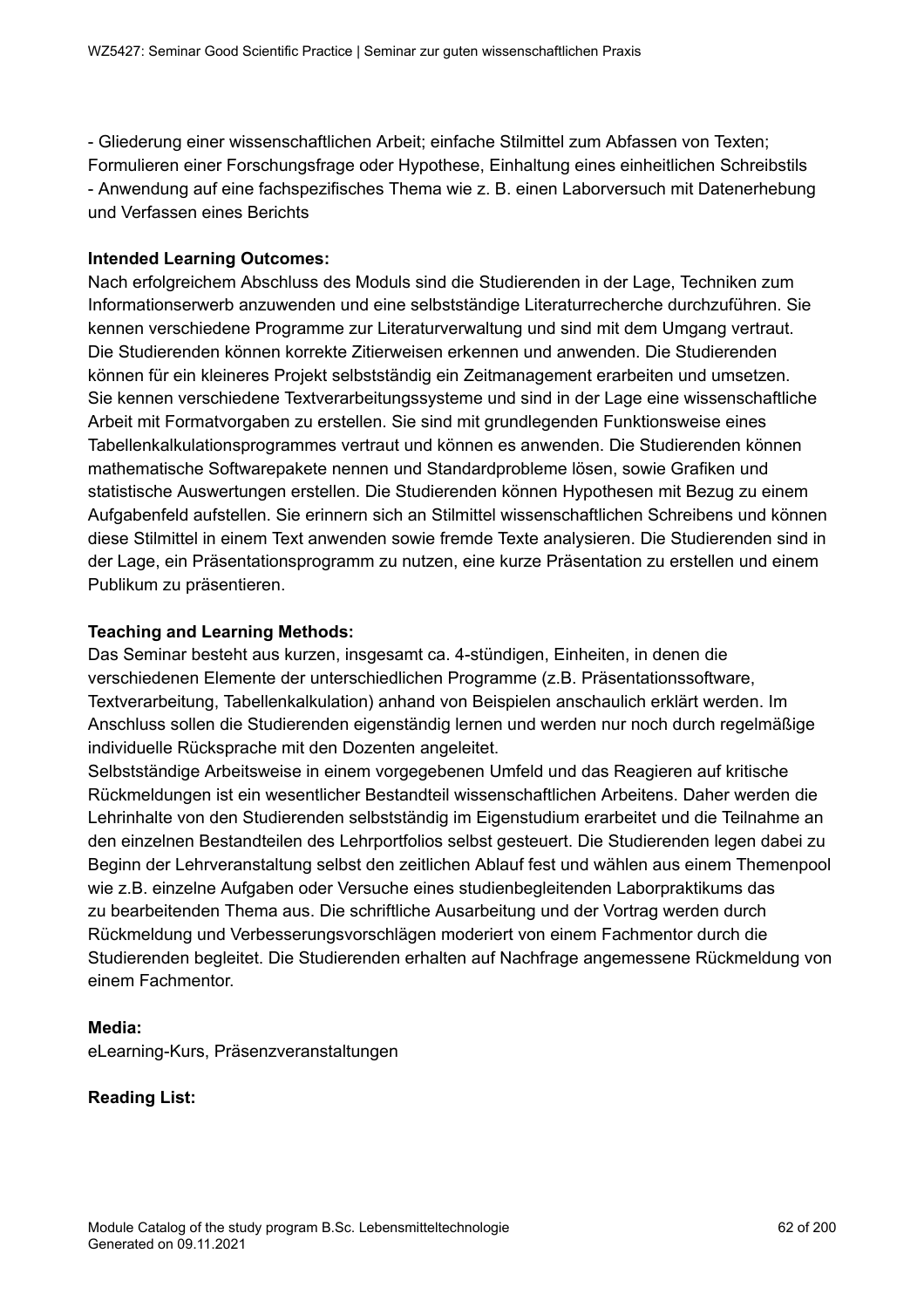#### **Responsible for Module:**

Dr.-Ing. Johannes Petermeier hannes.petermeier@tum.de

#### **Courses (Type of course, Weekly hours per semester), Instructor:**

Seminar zur guten wissenschaftlichen Praxis (Seminar, 1 SWS) Petermeier J [L], Petermeier J, Sönnichsen C For further information in this module, please click<campus.tum.de> or [here.](https://campus.tum.de/tumonline/WBMODHB.wbShowMHBReadOnly?pKnotenNr=1520844&pOrgNr=51745)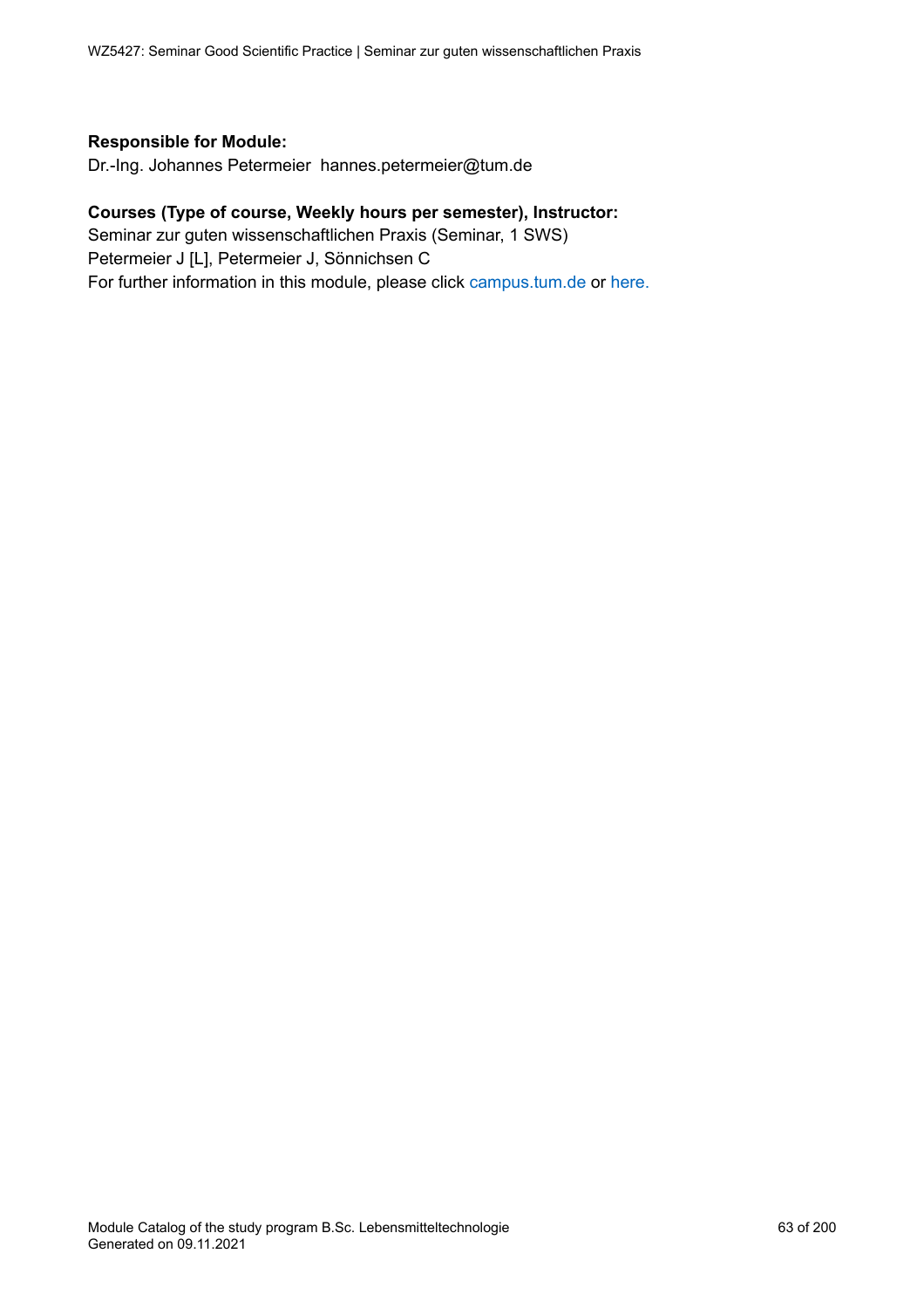### **WZ5084: Practical Course in Food Technology | Praktikum Lebensmitteltechnologie**

Version of module description: Gültig ab winterterm 2017/18

| <b>Module Level:</b> | Language:           | <b>Duration:</b>         | <b>Frequency:</b>     |
|----------------------|---------------------|--------------------------|-----------------------|
| <b>Bachelor</b>      | German              | one semester             | winter semester       |
| Credits:*            | <b>Total Hours:</b> | <b>Self-study Hours:</b> | <b>Contact Hours:</b> |
| 6                    | 180                 | 90                       | 90                    |

Number of credits may vary according to degree program. Please see Transcript of Records.

#### **Description of Examination Method:**

Dieses Praktikum wird als "bestanden" gewertet, wenn der Studierende folgende Laborleistung erbracht hat:

- Teilnahme an der Sicherheitseinweisung und Bestätigung, dass alle Sicherheitsvorkehrungen verstanden wurden

- Dokumentation und fachkundige Auswertung der 8 Versuche in einem Gruppenprotokoll pro Versuch: Bei der Auswertung müssen die Studierenden selbstständig die Messergebnisse des Versuchstages auswerten und mittels dieser Ergebnisse Rückschlüsse auf die Produktqualität ziehen.

So lange die Protokolle grob unrichtig oder unvollständig sind, gelten die Versuche als "nicht bestanden". Es besteht für jeden Versuch zweimal die Möglichkeit, dass Protokoll zu korrigieren.

#### **Repeat Examination:**

#### **(Recommended) Prerequisites:**

Biochemie Strömungsmechanik **Statistik** Lebensmittelchemie

#### **Content:**

Im Praktikum Lebensmitteltechnologie werden 11 Versuche angeboten, von denen jede Studierenden-Gruppe 8 Versuche absolviert. Die Versuche sind

- Qualitative und quantitative Bestimmung von Tensiden
- Backtechnologie: vom Mehl zur getreidebasierten Schaumstruktur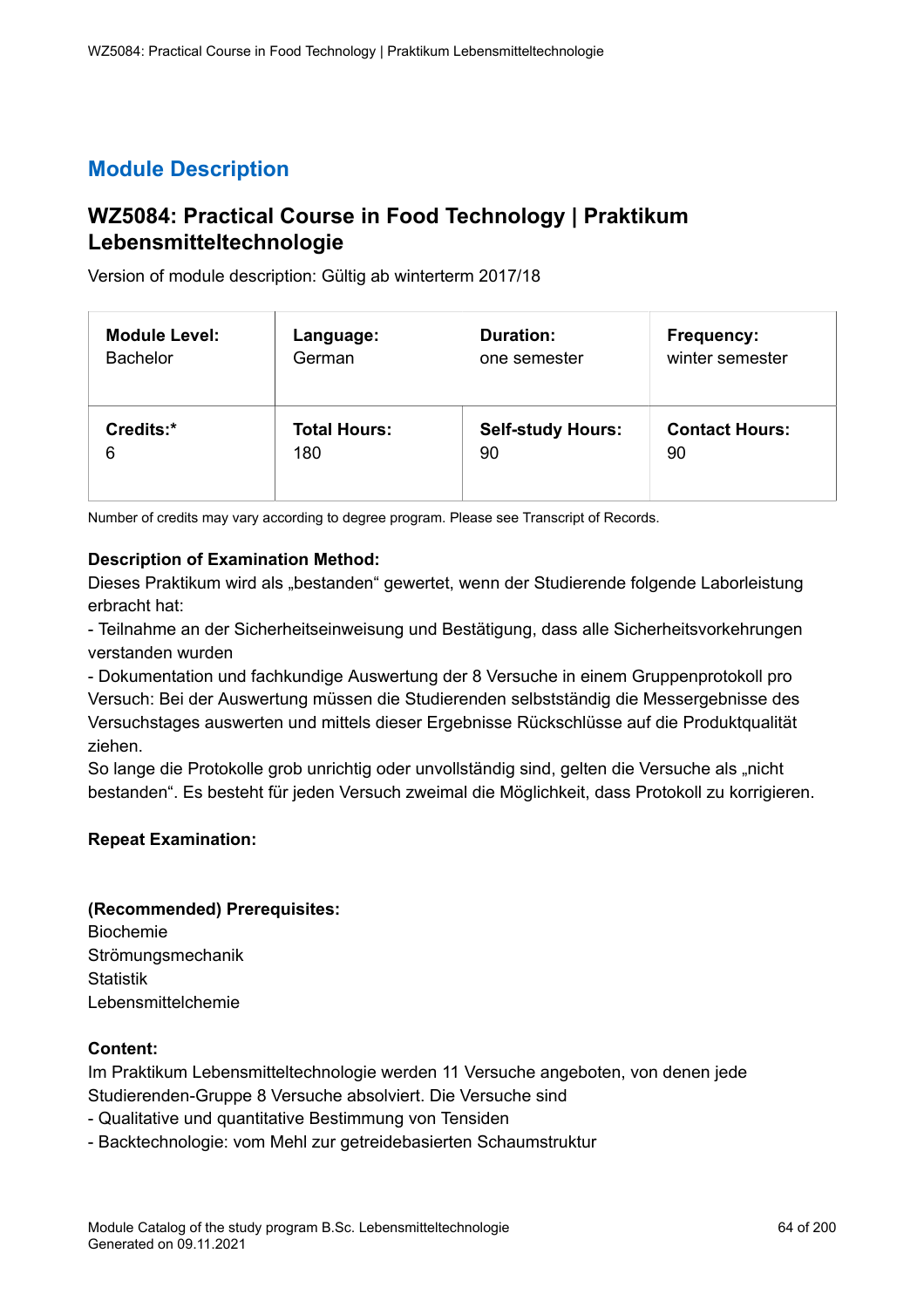- Rheologische Charakterisierung von Senf mittels Rotationsviskosimeter
- Emulgiertechnik und Emulsionszusammensetzung für essbare Emulsionen, Schäume und Gele
- Funktion und Prozesssteuerung mit einem Hochdruckhomogenisator
- Separieren von Milch, Rahm und Magermilch mit einem Tellerseparator

- Vergleich von Plattenwärmetauscher und Doppelrohrwärmetauscher bei der Wärmebehandlung von Lebensmitteln

- Eindickung von Lebensmitteln mit einem Fallstromverdampfer
- Mikrowellen-Vakuumtrocknung von Früchten
- Herstellung von Trinkbranntwein aus stärkehaltigen Rohstoffen am Beispiel eines Kartoffeldestillats
- Nachweis von bakterieller Transglutaminase in verarbeiteten Lebensmitteln
- Agglomeration von Pulvern mittels Wirbelschichtverfahren

#### **Intended Learning Outcomes:**

Nach der Teilnahme am Modul "Praktikum Lebensmitteltechnologie" sind die Studierenden in der Lage,

- die Funktionsweise von Herstellgeräten in der Lebensmitteltechnologie und den Ablauf von Herstellprozessen zu verstehen

- hygienisch Lebensmittel herzustellen
- Struktur von wichtigen Lebensmitteln zu beurteilen
- gängige Herstell- und Analysemethoden für Lebensmittel durchzuführen
- die Herstellung und Prüfung von Lebensmitteln wissenschaftlich fundiert zu dokumentieren
- bestehende Herstellungsprozesse von Lebensmitteln hinsichtlich einer konkreten Fragestellung
- zu variieren und Vorschläge zu kleineren Optimierungen zu machen
- Analyseergebnisse von Lebensmitteln zu beurteilen und kritisch zu hinterfragen

#### **Teaching and Learning Methods:**

Das Modul besteht aus einem wöchentlich stattfindenden Praktikum.

Im Praktikum lernen die Studierenden an 8 Tagen verschiedene Verfahren der Lebensmitteltechnologie, unterschiedliche Produkte, Materialien und Analysemethoden kennen. Sie werden an das praktische, saubere Arbeiten im Labor, die sorgfältige Planung, Dokumentation und Auswertung von Versuchen herangeführt. Bei mehreren Versuchen wird vorab zu Beginn des Versuchstages in einem Testat oder Kolloquium überprüft, wie sich die Studierenden auf den Versuch vorbereitet haben. Bei nicht ausreichender Vorbereitung erhalten die Studierenden die Möglichkeit, den Versuch an einem anderen Tag zu wiederholen. Bei anderen Versuchen wird vor Beginn in einem Proseminar der theoretische Inhalt des Versuchstags erläutert. Während der Versuche müssen die Studierenden die praktischen Arbeiten inklusive der verwendeten Geräte und Materialien sorgfältig dokumentieren und im Protokoll ihre Beobachtungen und Auswertungen auf Plausibilität prüfen. Das zu erstellende Protokoll muss wissenschaftlich fundiert, vollständig, nachvollziehbar, plausibel, lesbar und richtig sein. Zur Erstellung des Protokolls erhalten die Studierenden jeweils eine Woche Zeit.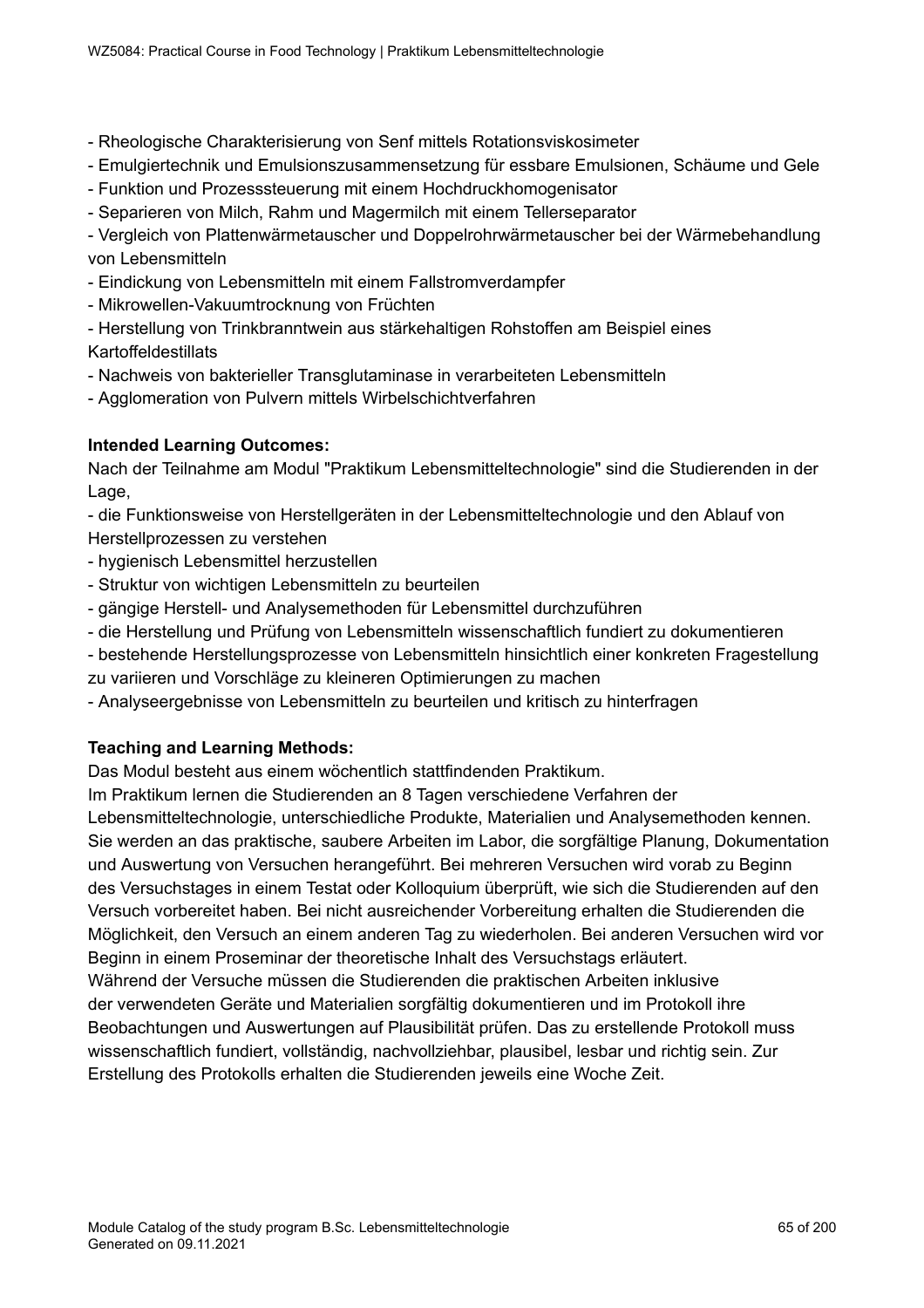#### **Media:**

Für diese Veranstaltung als Ganzes gibt es ein digitales Skript, das zum Download im moodle-Kurs bereitgestellt wird. Für jeden einzelnen Versuch werden zudem im Skript die Arbeitsanweisungen und Theorie erläutert.

#### **Reading List:**

#### **Responsible for Module:**

Caren Sönnichsen Caren.soennichsen@wzw.tum.de

#### **Courses (Type of course, Weekly hours per semester), Instructor:**

Praktikum Lebensmitteltechnologie (Praktikum, 6 SWS) Guyot E [L], Alpers T, Ambros S, Först P ( Tarmizan bin Ibrahim M ), Gütlich M, Herrmann C, Schwab W ( Meckl H ), Sönnichsen C, Weiss W For further information in this module, please click<campus.tum.de> or [here.](https://campus.tum.de/tumonline/WBMODHB.wbShowMHBReadOnly?pKnotenNr=462356&pOrgNr=46717)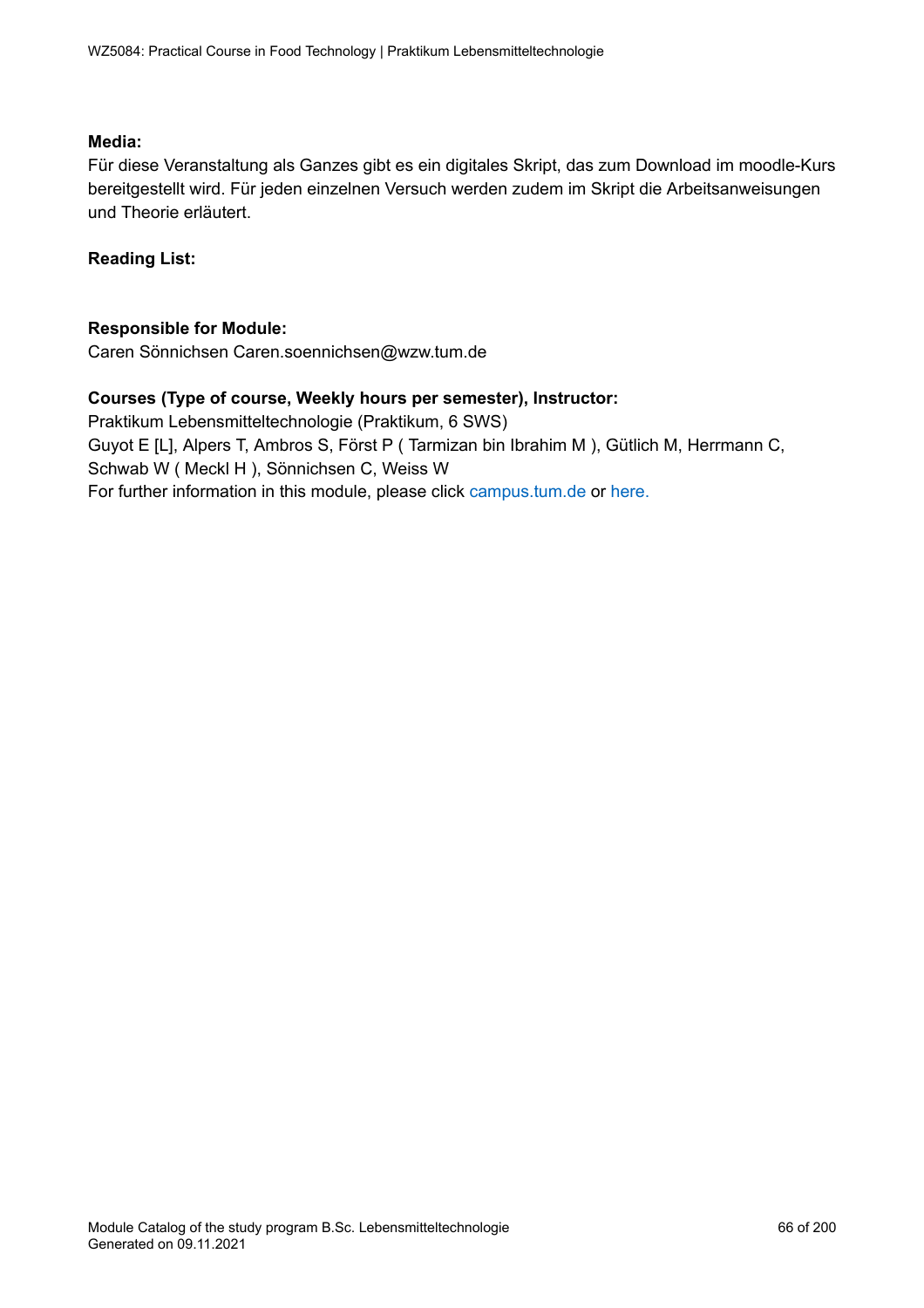### **WZ5429: professional orientation module: Part 1 (3 weeks) | Berufsorientierungsmodul: Teil 1 (3 Wochen)**

Version of module description: Gültig ab winterterm 2019/20

| <b>Module Level:</b><br><b>Bachelor</b> | Language:<br>German | <b>Duration:</b><br>one semester | Frequency:<br>winter/summer<br>semester |
|-----------------------------------------|---------------------|----------------------------------|-----------------------------------------|
| Credits:*                               | <b>Total Hours:</b> | <b>Self-study Hours:</b>         | <b>Contact Hours:</b>                   |
| 5                                       | 150                 | 0                                | 150                                     |

Number of credits may vary according to degree program. Please see Transcript of Records.

#### **Description of Examination Method:**

Das Modul wird durch die Ableistung des 3-wöchigen Berufspraktikums abgeschlossen. Die Studierenden müssen ein Praktikumszeugnis abgeben, das die wesentlichen Inhalte des geleisteten Praktikums auflistet.

Über die Anerkennung entscheidet der Prüfungsausschuss.

#### **Repeat Examination:**

#### **(Recommended) Prerequisites:**

#### **Content:**

Das Modul besteht aus insgesamt 3 Wochen Berufspraktikum zur Orientierung im Berufsfeld. Das Berufspraktikum ermöglicht den Studierenden, in einem Betrieb, Unternehmen, Institution oder Behörde ihrer Wahl, Einblicke in praktische Arbeitsweisen von künftigen Arbeitgebern zu erhalten. Die im Studium erlernten Studieninhalte können vertieft und praktisch umgesetzt werden. Die erlernten Theorien werden praktisch veranschaulicht sowie durch Experten aus der beruflichen Praxis ergänzt. Darüber hinaus vermitteln Sie einen Einblick ins Berufsfeld.

Die individuelle Ausrichtung des Praktikums dient der Orientierung der Studierenden im angestrebten Berufsfeld.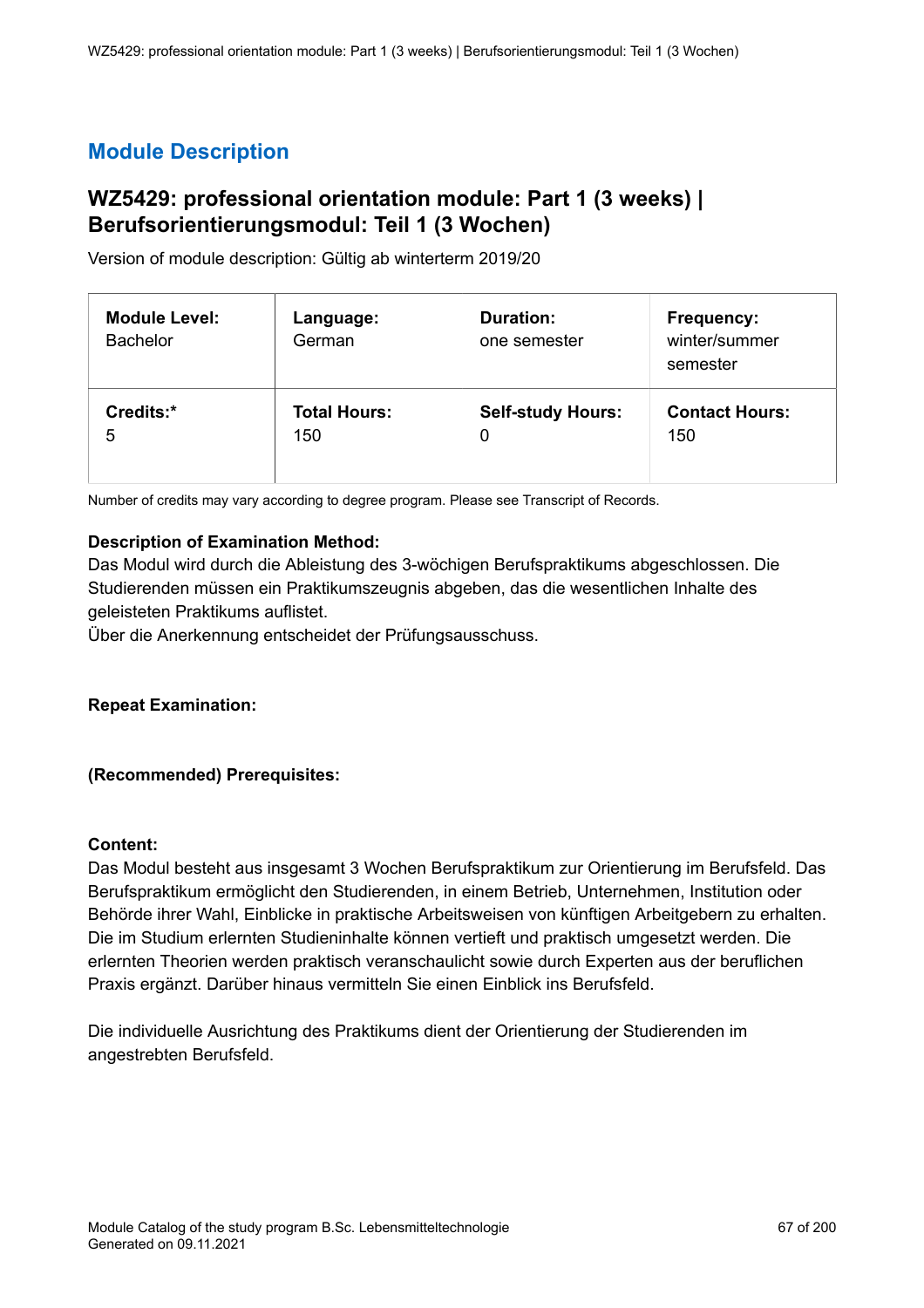#### **Intended Learning Outcomes:**

Nach der erfolgreichen Ableistung des Praktikums haben die Studierenden praktische Arbeitserfahrungen und Einblicke in die alltäglichen Abläufe eines Betriebes, Unternehmens oder einer Behörde erlangt.

Durch die Anschauung im Berufsalltag können die Studierenden die theoretischen Lerninhalte in der praktischen Anwendung und Umsetzung erleben, verstehen und vertiefen. Sie haben Kommunikations- und Teamfähigkeit gelernt und sind vertraut mit Fragen des Zeitmanagements. Des Weiteren sind sie in der Lage, betriebliche und organisatorische Situationen zu analysieren und zu bewerten.

Durch das Absolvieren des Praktikums sind die Studierenden in der Lage, sich individuell im Berufsfeld zu orientieren und entsprechend des angestrebten persönlichen Profils Entscheidungen für einen weiterführende Berufsausrichtung zu treffen.

#### **Teaching and Learning Methods:**

Im Berufspraktikum nehmen die Studierenden in unterschiedlichen Betrieben, Unternehmen oder Behörden am jeweiligen Arbeitsalltag teil. Sie lernen das Berufsfeld durch eigene Anschauung und die Zusammenarbeit mit Experten vor Ort kennen. Durch die praktische Tätigkeit werden die erlernten Theorien durch praktische Anschauung vertieft und durch Erfahrungen aus der Praxis ergänzt.

**Media:**

**Reading List:**

**Responsible for Module:**

### **Courses (Type of course, Weekly hours per semester), Instructor:**

Praktikum Berufsorientierungsmodul 1 (10 SWS) For further information in this module, please click<campus.tum.de> or [here.](https://campus.tum.de/tumonline/WBMODHB.wbShowMHBReadOnly?pKnotenNr=1542486&pOrgNr=15459)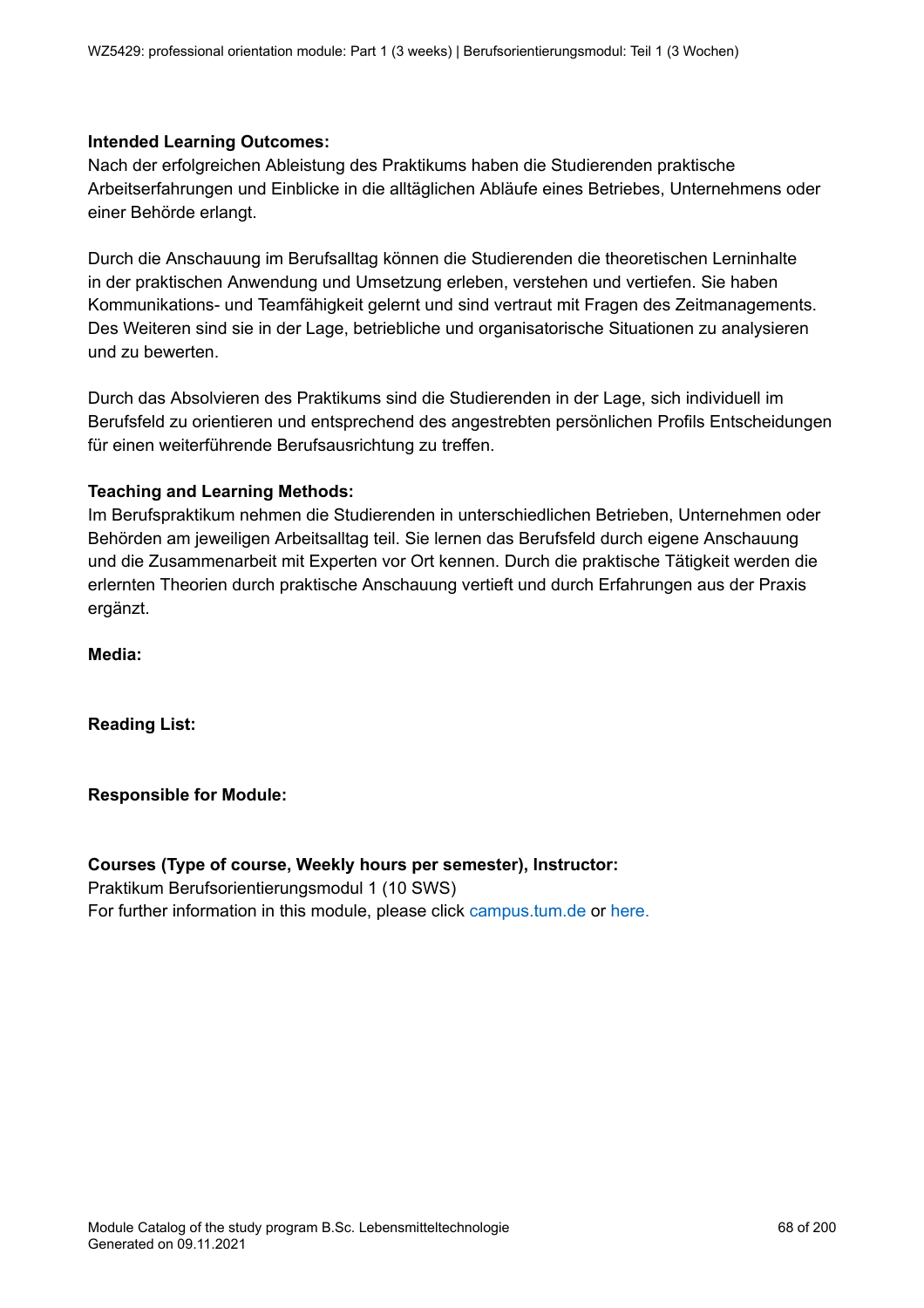### **WZ5430: professional orientation module: Part 2 (3 weeks) | Berufsorientierungsmodul: Teil 2 (3 Wochen)**

Version of module description: Gültig ab winterterm 2019/20

| <b>Module Level:</b><br><b>Bachelor</b> | Language:<br>German | <b>Duration:</b><br>one semester | Frequency:<br>winter/summer<br>semester |
|-----------------------------------------|---------------------|----------------------------------|-----------------------------------------|
| Credits:*                               | <b>Total Hours:</b> | <b>Self-study Hours:</b>         | <b>Contact Hours:</b>                   |
| 5                                       | 150                 | 0                                | 150                                     |

Number of credits may vary according to degree program. Please see Transcript of Records.

#### **Description of Examination Method:**

Das Modul wird durch die Ableistung des 3-wöchigen Berufspraktikums abgeschlossen. Die Studierenden müssen ein Praktikumszeugnis abgeben, das die wesentlichen Inhalte des geleisteten Praktikums auflistet.

Über die Anerkennung entscheidet der Prüfungsausschuss.

#### **Repeat Examination:**

#### **(Recommended) Prerequisites:**

keine

#### **Content:**

Das Modul besteht aus insgesamt 3 Wochen Berufspraktikum zur Orientierung im Berufsfeld. Das Berufspraktikum ermöglicht den Studierenden, in einem Betrieb, Unternehmen, Institution oder Behörde ihrer Wahl, Einblicke in praktische Arbeitsweisen von künftigen Arbeitgebern zu erhalten. Die im Studium erlernten Studieninhalte können vertieft und praktisch umgesetzt werden. Die erlernten Theorien werden praktisch veranschaulicht sowie durch Experten aus der beruflichen Praxis ergänzt. Darüber hinaus vermitteln Sie einen Einblick ins Berufsfeld.

Die individuelle Ausrichtung des Praktikums dient der Orientierung der Studierenden im angestrebten Berufsfeld.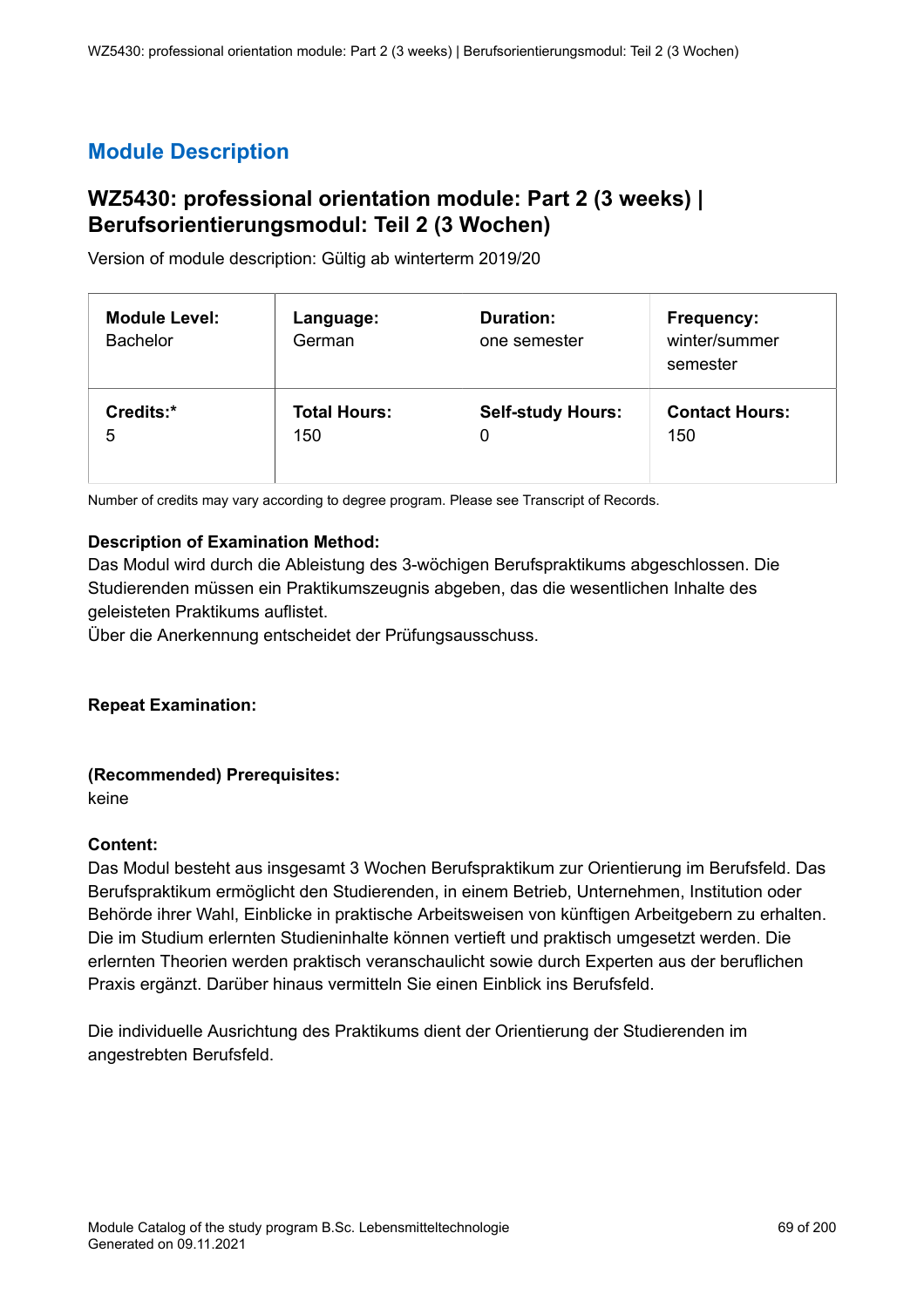#### **Intended Learning Outcomes:**

Nach der erfolgreichen Ableistung des Praktikums haben die Studierenden praktische Arbeitserfahrungen und Einblicke in die alltäglichen Abläufe eines Betriebes, Unternehmens oder einer Behörde erlangt.

Durch die Anschauung im Berufsalltag können die Studierenden die theoretischen Lerninhalte in der praktischen Anwendung und Umsetzung erleben, verstehen und vertiefen. Sie haben Kommunikations- und Teamfähigkeit gelernt und sind vertraut mit Fragen des Zeitmanagements. Des Weiteren sind sie in der Lage, betriebliche und organisatorische Situationen zu analysieren und zu bewerten.

Durch das Absolvieren des Praktikums sind die Studierenden in der Lage, sich individuell im Berufsfeld zu orientieren und entsprechend des angestrebten persönlichen Profils Entscheidungen für einen weiterführende Berufsausrichtung zu treffen.

#### **Teaching and Learning Methods:**

Im Berufspraktikum nehmen die Studierenden in unterschiedlichen Betrieben, Unternehmen oder Behörden am jeweiligen Arbeitsalltag teil. Sie lernen das Berufsfeld durch eigene Anschauung und die Zusammenarbeit mit Experten vor Ort kennen. Durch die praktische Tätigkeit werden die erlernten Theorien durch praktische Anschauung vertieft und durch Erfahrungen aus der Praxis ergänzt.

**Media:**

**Reading List:**

**Responsible for Module:**

**Courses (Type of course, Weekly hours per semester), Instructor:**  Praktikum Berufsorientierungsmodul 2 (10 SWS) For further information in this module, please click<campus.tum.de> or [here.](https://campus.tum.de/tumonline/WBMODHB.wbShowMHBReadOnly?pKnotenNr=1542505&pOrgNr=15459)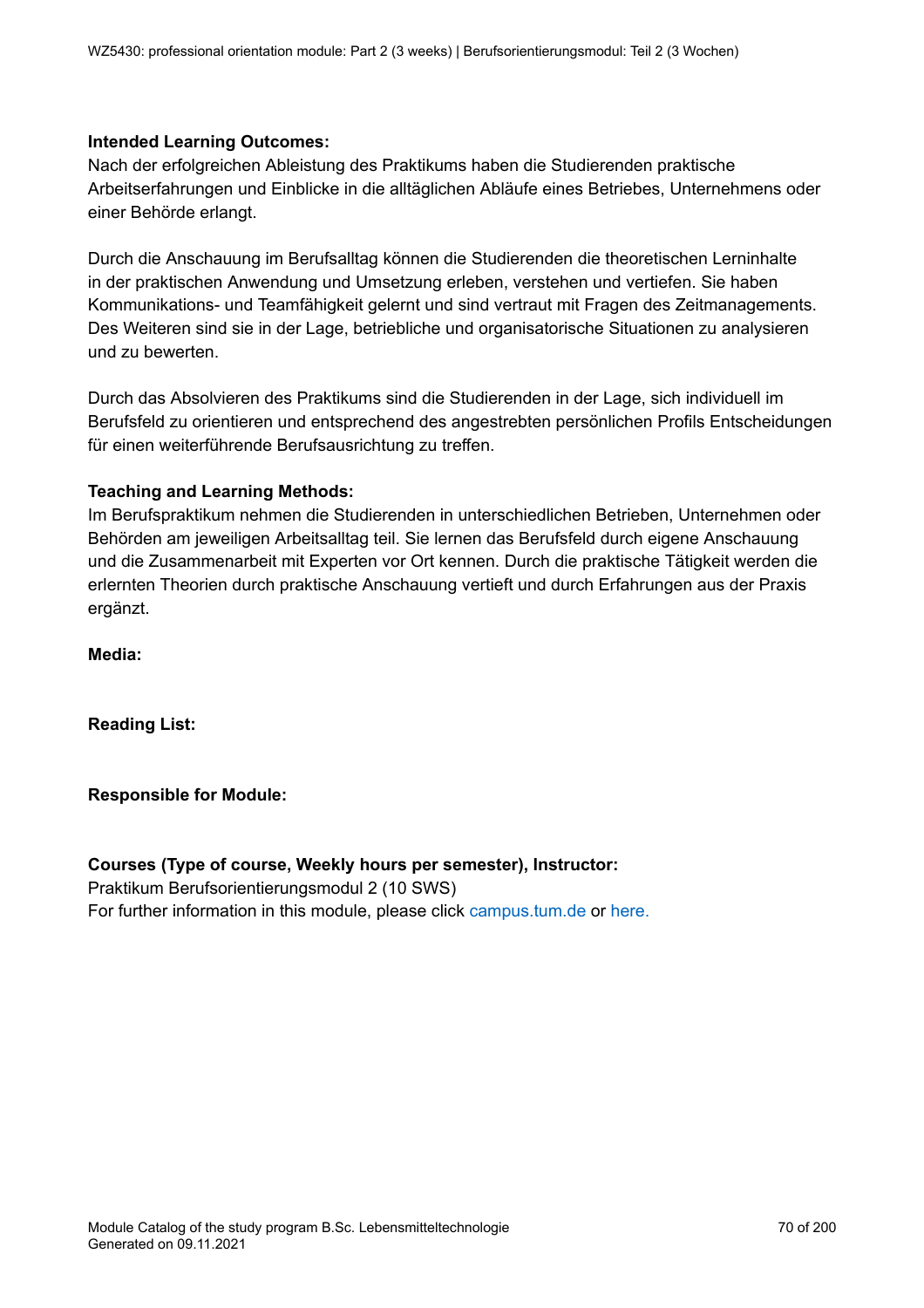## **Elective Modules | Wahlmodule**

### **Module Description**

## **WZ5499: Communicating Science and Engineering | Angewandte technisch-naturwissenschaftliche Kommunikation**

Version of module description: Gültig ab summerterm 2017

| <b>Module Level:</b><br>Bachelor/Master | Language:<br>German | <b>Duration:</b><br>one semester | <b>Frequency:</b><br>winter/summer<br>semester |
|-----------------------------------------|---------------------|----------------------------------|------------------------------------------------|
| Credits:*                               | <b>Total Hours:</b> | <b>Self-study Hours:</b>         | <b>Contact Hours:</b>                          |
| 6                                       | 180                 | 150                              | 30                                             |

Number of credits may vary according to degree program. Please see Transcript of Records.

#### **Description of Examination Method:**

Die Prüfungsleistung wird durch die eigenständige Ausarbeitung einer Lehridee in Gruppenarbeit oder als Einzelperson erbracht. Der Inhalt und Umfang des Lehrprojekts wird dabei von den Studierenden in Zusammenarbeit mit einem fachverantwortlichen Dozenten ausgewählt und die zu erarbeitenden Inhalte festgelegt. Die Ausarbeitung, die Praxisübung und das zugehörige Prüfungsgespräch (z.B. Präsentantion des erarbeiteten Lehrprojekts in der Lehrveranstaltung) gehen zu gleichen Teilen in die Gesamtbeurteilung mit ein.

#### **Repeat Examination:**

Next semester

#### **(Recommended) Prerequisites:**

#### **Content:**

Das Modul behandelt die Prinzipien von Termin- und Ablaufplanung, Grundlagen des Projektmanagements sowie unterschiedliche Medien- und Präsentationsformen für die Lehre und Kommunikation von Wissen im technischen und naturwissenschaftlichen Bereich. Der fachbezogene Inhalt, der jeweils bearbeitet wird, richtet sich - individuell nach Themenwahl der Studierende - nach aktuellen natur- und/oder ingenieurwissenschaftlichen Themen der Lehre am Wissenschaftszentrum Weihenstephan. Daneben können auch andere wissenschaftliche Aspekte aus verschiedenen Fachbereichen von den Studierenden ausgewählt werden (z.B. Entwicklung eines Tutoriums für Latex).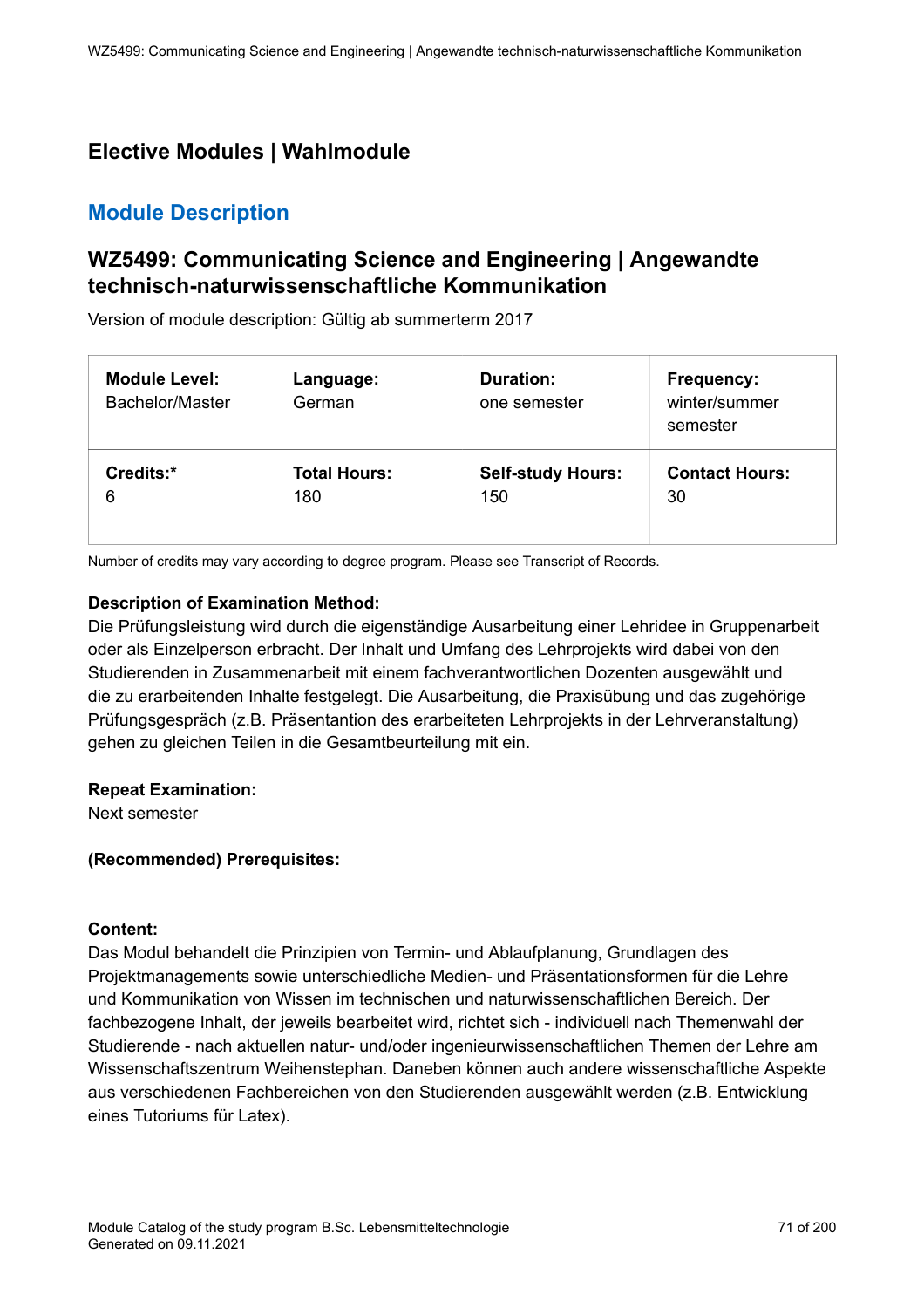#### **Intended Learning Outcomes:**

Nach der erfolgreichen Teilnahme an diesem Modul verstehen die Studierenden die Grundprinzipien zwischenmenschlicher Kommunikation und können dieses Wissen für die Vermittlung technisch-naturwissenschaftlicher Zusammenhänge anwenden. Die Studierenden sind weiterhin in der Lage, ein Kommunikationsprojekt zur Vermittlung technischnaturwissenschaftlicher Zusammenhänge zu planen, angemessene Medienformen und Präsentationsformen auszuwählen und einzusetzen. Sie sind in der Lage die Termin- und Ablaufplanung für ein Projekt durchzuführen. Weiterhin sind sie in der Lage, vertieftes Faktenwissen zu einem technischen/naturwissenschaftlichen Thema selbst zu recherchieren, die Ergebnisse der Recherche zu bewerten, zu strukturieren und für die Lehre aufzubereiten.

#### **Teaching and Learning Methods:**

Zu Beginn werden im Rahmen einer Block-Vorlesung die Prinzipien von Kommunikation im technisch-naturwissenschaftlichen Bereich vorgestellt. Auf Basis dieser Grundlagen wählen die Studierenden als Team oder als Einzelperson ein aktuelles Thema aus Wissenschaft und Technik, das im eigenen Studium von Bedeutung ist. In Gruppenarbeit und Eigenstudium sowie in Abstimmung mit einem fachverantwortlichen Dozenten wird ein konkretes Lehrprojekt erarbeitet und in der Lerngruppe erstmalig erprobt. Zum Abschluss des Moduls wird das erarbeitete Lehrprojekt in einer realen Lehrveranstaltung (z.B. im Rahmen eines Tutoriums oder Repititoriums) abgehalten und mit Hilfe einer Evaulierung durch die Teilnehmer bewertet.

#### **Media:**

Flipchart, PowerPoint, Präsentationen, Beratungsgespräch

**Reading List:** Wird bezogen auf das bearbeitete Projekt vom verantwortlichem Fachdozenten bekannt gegeben.

#### **Responsible for Module:**

Dr.-Ing. Johannes Petermeier hannes.petermeier@tum.de

#### **Courses (Type of course, Weekly hours per semester), Instructor:**

Praktikum Angewandte technisch-naturwissenschaftliche Kommunikation (4SWS) Dr.-Ing. Johannes Petermeier hannes.petermeier@tum.de For further information in this module, please click<campus.tum.de> or [here.](https://campus.tum.de/tumonline/WBMODHB.wbShowMHBReadOnly?pKnotenNr=732945&pOrgNr=51745)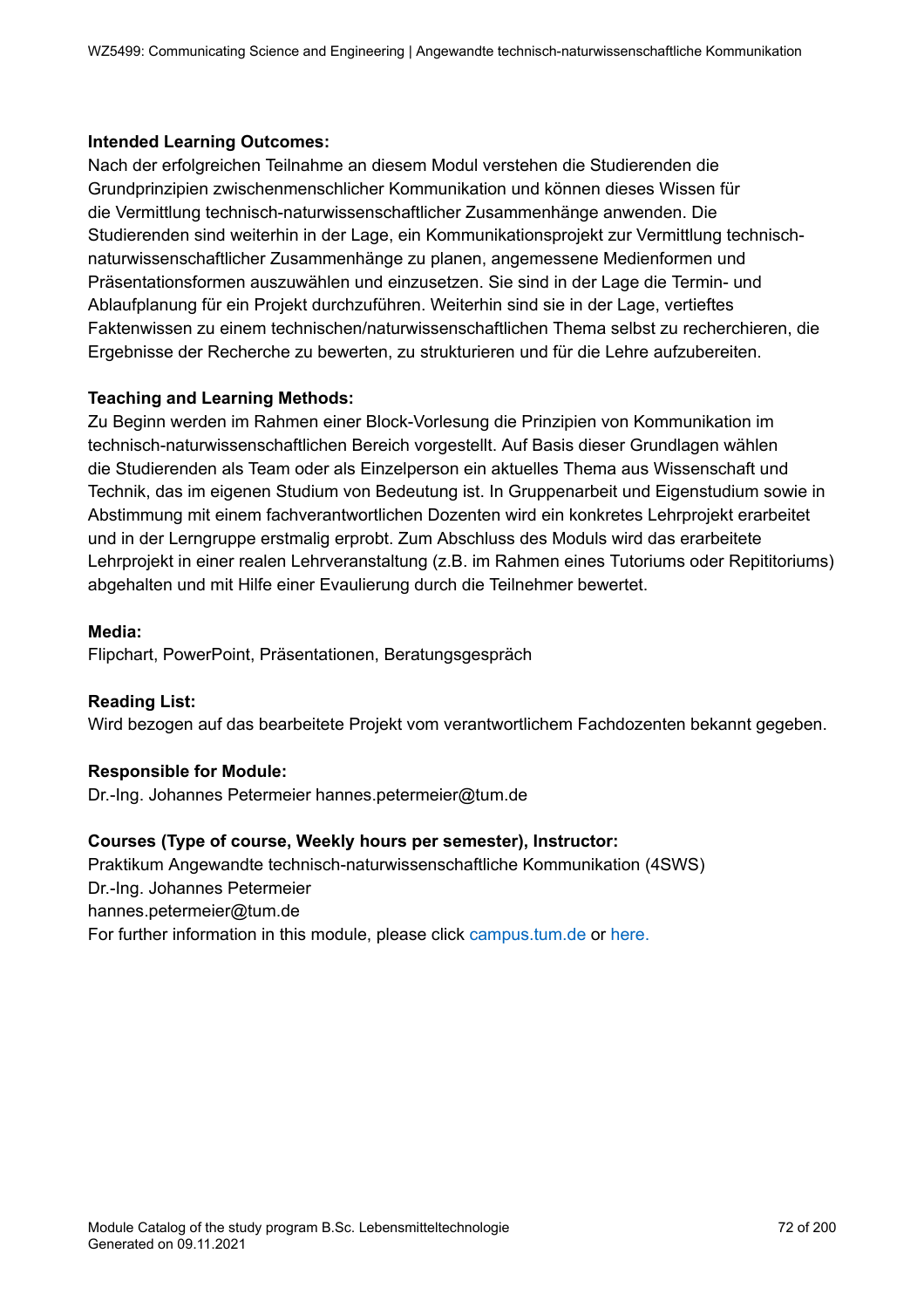# **WZ2755: Introduction to Economics | Allgemeine Volkswirtschaftslehre**

Version of module description: Gültig ab summerterm 2017

| <b>Module Level:</b> | Language:           | <b>Duration:</b>         | Frequency:            |
|----------------------|---------------------|--------------------------|-----------------------|
| <b>Bachelor</b>      | German              | one semester             | winter semester       |
| Credits:*            | <b>Total Hours:</b> | <b>Self-study Hours:</b> | <b>Contact Hours:</b> |
| 3                    | 90                  | 60                       | 30                    |

Number of credits may vary according to degree program. Please see Transcript of Records.

# **Description of Examination Method:**

Zur Vorbereitung auf die Vorlesung soll das entsprechende Kapitel des Lehrbuchs durchgelesen und daran anschließend die Widerholungsfragen beantwortet und das Arbeitsskript vervollständigt werden. Anhand der Vorlesung können die Antworten überprüft, und die Inhalte verfestigt werden. Eine Klausur (60 min, benotet) dient der Überprüfung der in Vorlesung erlernten Kompetenzen. Die Studierenden zeigen in der Klausur, ob sie in der Lage sind, das erlernte Wissen zu strukturieren und die wesentlichen Aspekte darzustellen. Darüber hinaus zeigen sie ihre Fähigkeit, die erlernten Methoden auf einfache Fragestellungen anzuwenden.

# **Repeat Examination:**

Next semester

# **(Recommended) Prerequisites:**

Keine

# **Content:**

MIKROÖKONOMIE:

- " Einführung in das Volkswirtschaftliche Denken (Zehn volkswirtschaftliche Regeln);
- " Was bestimmt Angebot und Nachfrage;
- " Elastizitäten und ihre Anwendung;
- " Wirtschaftspolitische Maßnahmen und deren Wirkung auf Angebot und Nachfrage;
- " Konsumenten, Produzenten und die Effizienz von Märkten;
- " Die Kosten der Besteuerung;
- " Die Ökonomik des öffentlichen Sektors (Externalitäten);
- " Produktionskosten;
- " Unternehmungen in Märkten mit Wettbewerb;

# MAKROÖKONOMIE:

" Die Messung des Volkseinkommens;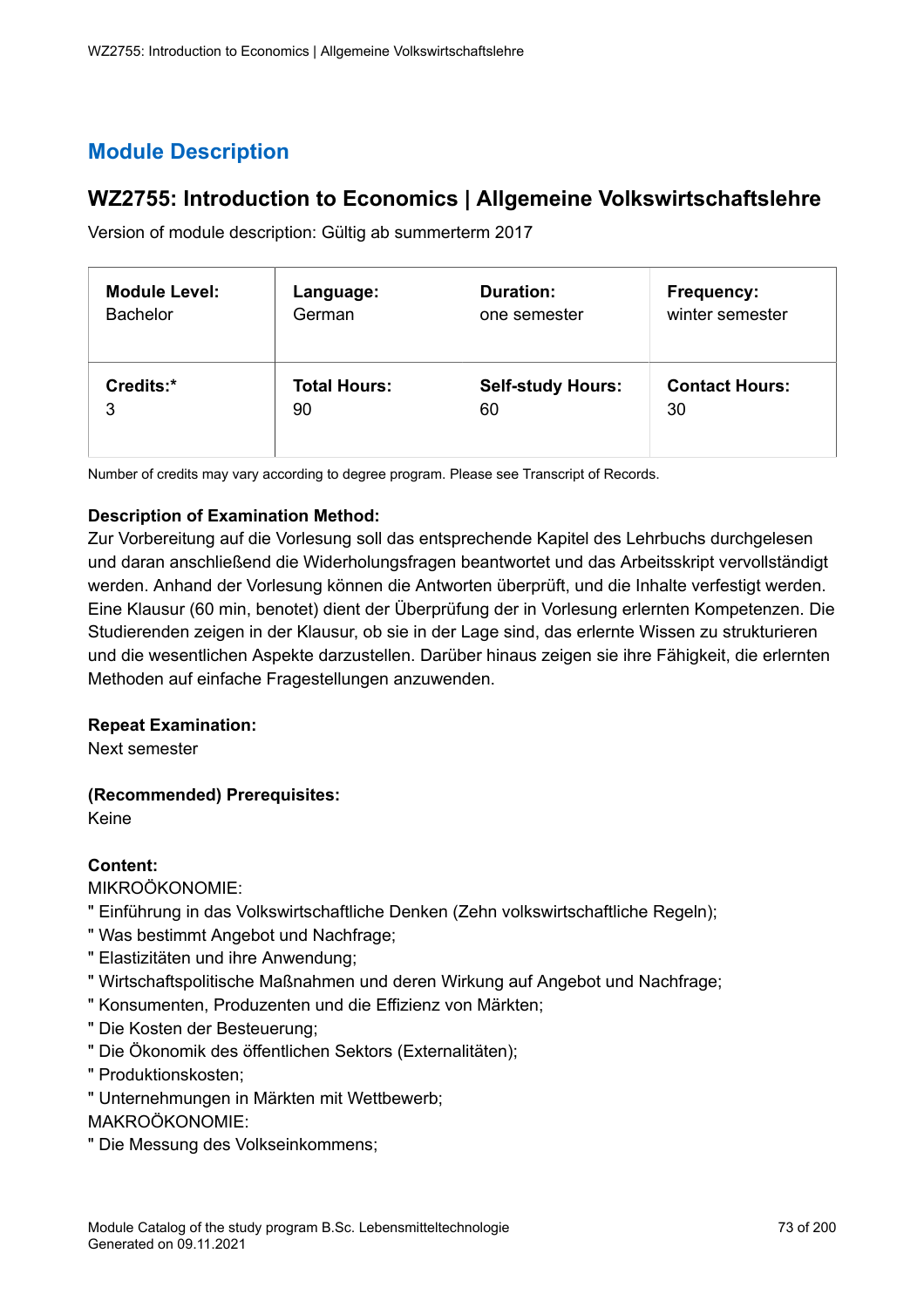- " Produktion, Produktivität und Wachstum;
- " Sparen, Investieren und das Finanzsystem;
- " Das monetäre System;
- " Geldmengenwachstum und Inflation;
- " Gesamtwirtschaftliche Nachfrage und Angebot und Wirtschaftspolitik

# **Intended Learning Outcomes:**

Nach der Teilnahme an diesem Modul sind die Studierenden in der Lage die grundlegenden Funktionsweisen von Märkten, die Gründe für Marktversagen und die wirtschaftspolitischen Möglichkeiten in Märkte einzugreifen, zu verstehen. Sie haben einen ersten Einblick darüber wie Firmen im Wettbewerb ihre Entscheidungen treffen. Sie sind mit makroökonomischen Zusammenhängen zwischen Inflation, Arbeitslosigkeit, Zinssätze und Wirtschaftswachstum, so wie die Möglichkeiten diese Faktoren durch Wirtschaftspolitik zu beeinflussen, vertraut. Sie verstehen welche Größen kurzfristig und langfristig das Wirtschaftswachstum bestimmen. Darüber hinaus kennen Sie die wichtigsten ökonomischen Grundbegriffe (economic literacy). Ebenfalls verstehen Sie wie in den Wirtschaftswissenschaften mit Hilfe von Abstraktion und Annahmen komplexe Probleme auf das wesentliche reduziert werden können.

# **Teaching and Learning Methods:**

Studium des Lehrbuchs; Überprüfung des gelernten mittels Widerholungsfragen und Arbeitsskripts; Verfestigung der Inhalte in der Vorlesung

**Media:** PowerPoint, Arbeitsskriptum

**Reading List:** Mankiw: Grundzüge der VWL, 3. Auflage, Verlag Schäffer-Poeschel

# **Responsible for Module:**

Sauer, Johannes; Prof. Dr. agr.

# **Courses (Type of course, Weekly hours per semester), Instructor:**

Allgemeine Volkswirtschaftslehre (WI000189) (Vorlesung, 2 SWS) Sauer J <sup>[L]</sup>, Sauer J For further information in this module, please click<campus.tum.de> or [here.](https://campus.tum.de/tumonline/WBMODHB.wbShowMHBReadOnly?pKnotenNr=1357387&pOrgNr=14815)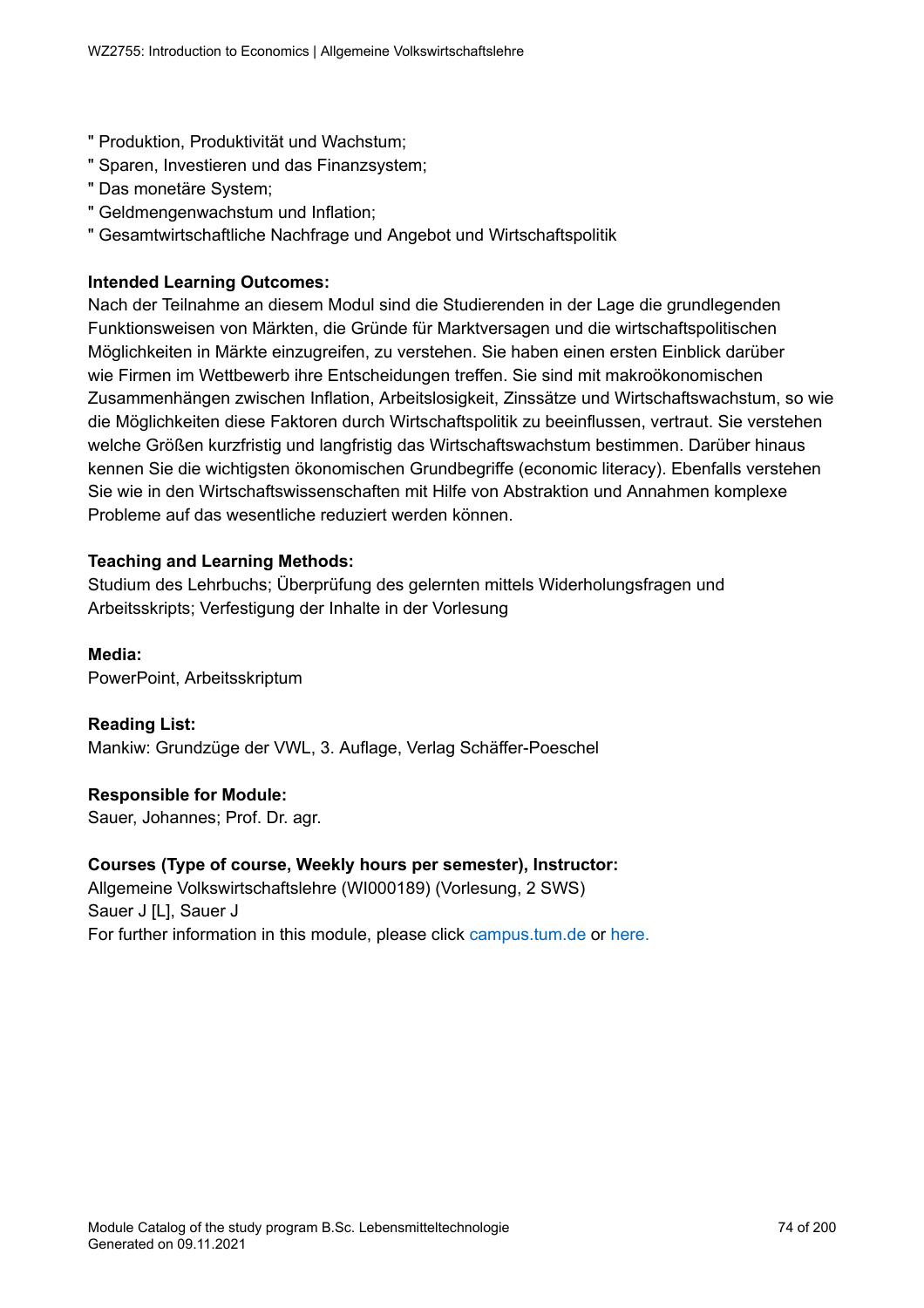# **WI000664: Introduction to Business Law | Einführung in das Zivilrecht**

Version of module description: Gültig ab summerterm 2012

| <b>Module Level:</b> | Language:           | <b>Duration:</b>         | <b>Frequency:</b>     |
|----------------------|---------------------|--------------------------|-----------------------|
| <b>Bachelor</b>      | German              | one semester             | winter semester       |
| Credits:*            | <b>Total Hours:</b> | <b>Self-study Hours:</b> | <b>Contact Hours:</b> |
| 3                    | 90                  | 60                       | 30                    |

Number of credits may vary according to degree program. Please see Transcript of Records.

# **Description of Examination Method:**

In the final assessment students will need to demonstrate to what extent they have met the Learning Objectives. This assessment will be held as a written exam of 90 minutes. In this exam students will be asked theoretical questions. This will demonstrate to what extent they have memorised and understood principles of the law of contracts (formation, discharge, and liability), tort law, and property law. Students will also be asked to apply their knowledge to known and fictional cases. This second part demonstrates if students have developed the required legal analytical skills. Students also need to demonstrate their ability to apply their knowledge to fact settings not discussed in the lecture, and to evaluate the legal consequences.

# **Repeat Examination:**

Next semester

# **(Recommended) Prerequisites:**

none

# **Content:**

This module provides an introduction to basic concepts of the german legal system and the German Civil Law.

Topics covered are:

- Intoduction to law: function of law, the building of the german legal system; fields of law; application of the law

- declaration of intent, contract
- Gereral Terms and Condition
- Law of obligations general rules: creation, content and termination of obligations
- General Terms and Conditions
- representation
- Law of obligations general rules: creation, content and termination obligations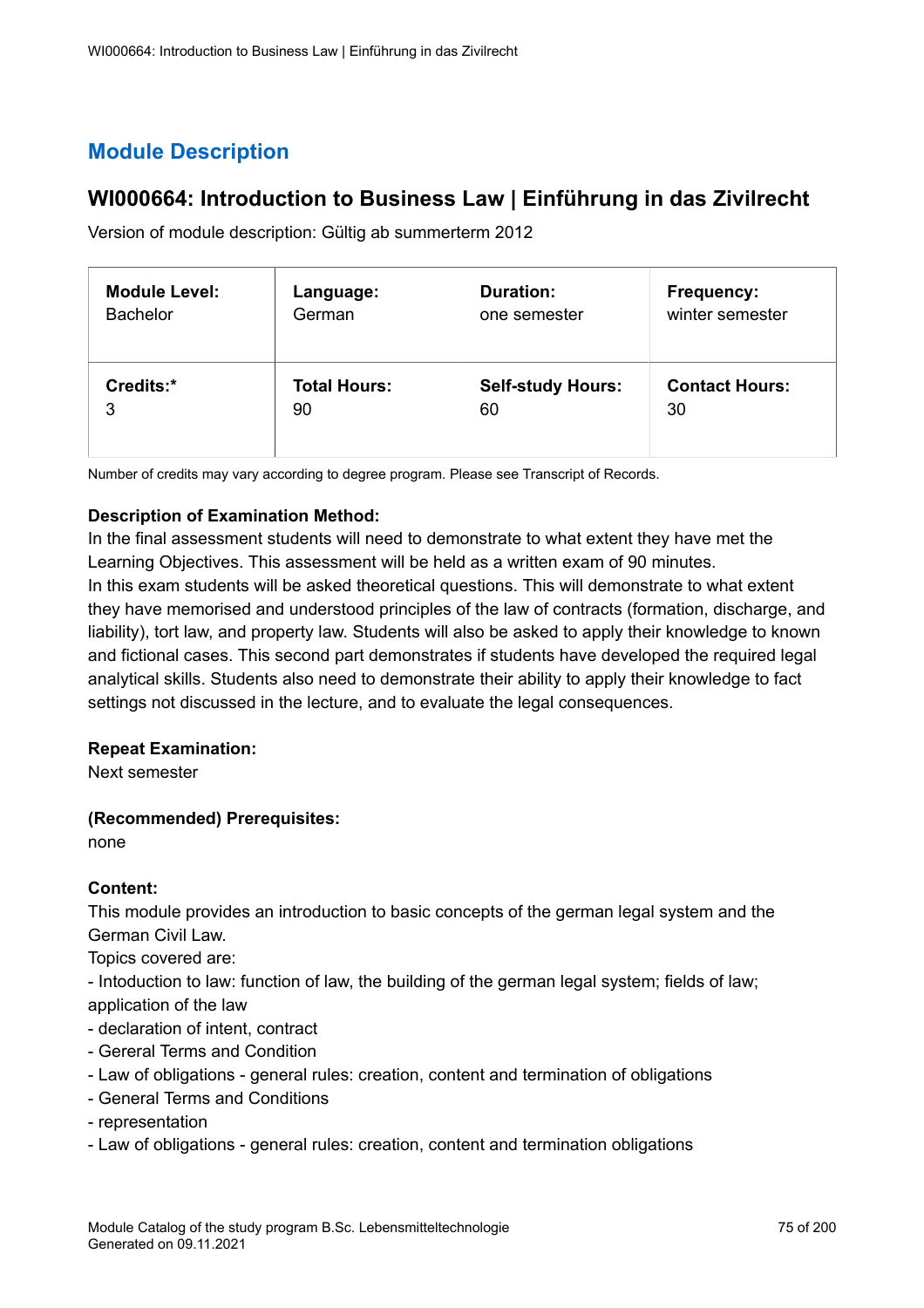- Law of obligations - special rules: agreement categories, act of sale/ contract of services, defaults (breach of duty), cancellation, abatement, compensation, purchase of consumer goods

- Unjust enrichment
- Law of torts
- Real law: possession and property, transfer of ownership

# **Intended Learning Outcomes:**

At the end of this subject students will be able (1.) to understand the basic principles of German civil law, (2.) to grasp the legal framework of business activity, in particular regarding liability under tort and contract, (3.) to analyse legal implications of typical business situations and to identify their options,

(4.) to assess real life scenarios regarding their civil law implications.

# **Teaching and Learning Methods:**

The lecture will cover the theoretical aspects of the module in a discussion with the lecturer. It will also provide the opportunity to work individually or in groups on case scenarios covering issues of contract, tort, and property law. The purpose is to repeat and to intensify the content discussed in the lecture and to review and evaluate legal issues. Students will develop the ability to present these findings in a concise and well-structured analysis.

# **Media:**

Presentations (PPT), Reader, Cases (including model answers)

# **Reading List:**

Legal digest Civil Law, Bürgerliches Gesetzbuch: BGB , Beck Texte im dtv (allowed in the written examination)

Ann/Hauck/Obergfell, Wirtschaftsprivatrecht kompakt, Verlag Vahlen Müssig, Wirtschaftsprivatrecht, Verlag C.F. Müller

# **Responsible for Module:**

Ann, Christoph; Prof. Dr.

# **Courses (Type of course, Weekly hours per semester), Instructor:**

Einführung in das Zivilrecht (WI000664) (Vorlesung, 2 SWS) Färber A For further information in this module, please click<campus.tum.de> or [here.](https://campus.tum.de/tumonline/WBMODHB.wbShowMHBReadOnly?pKnotenNr=553172&pOrgNr=14823)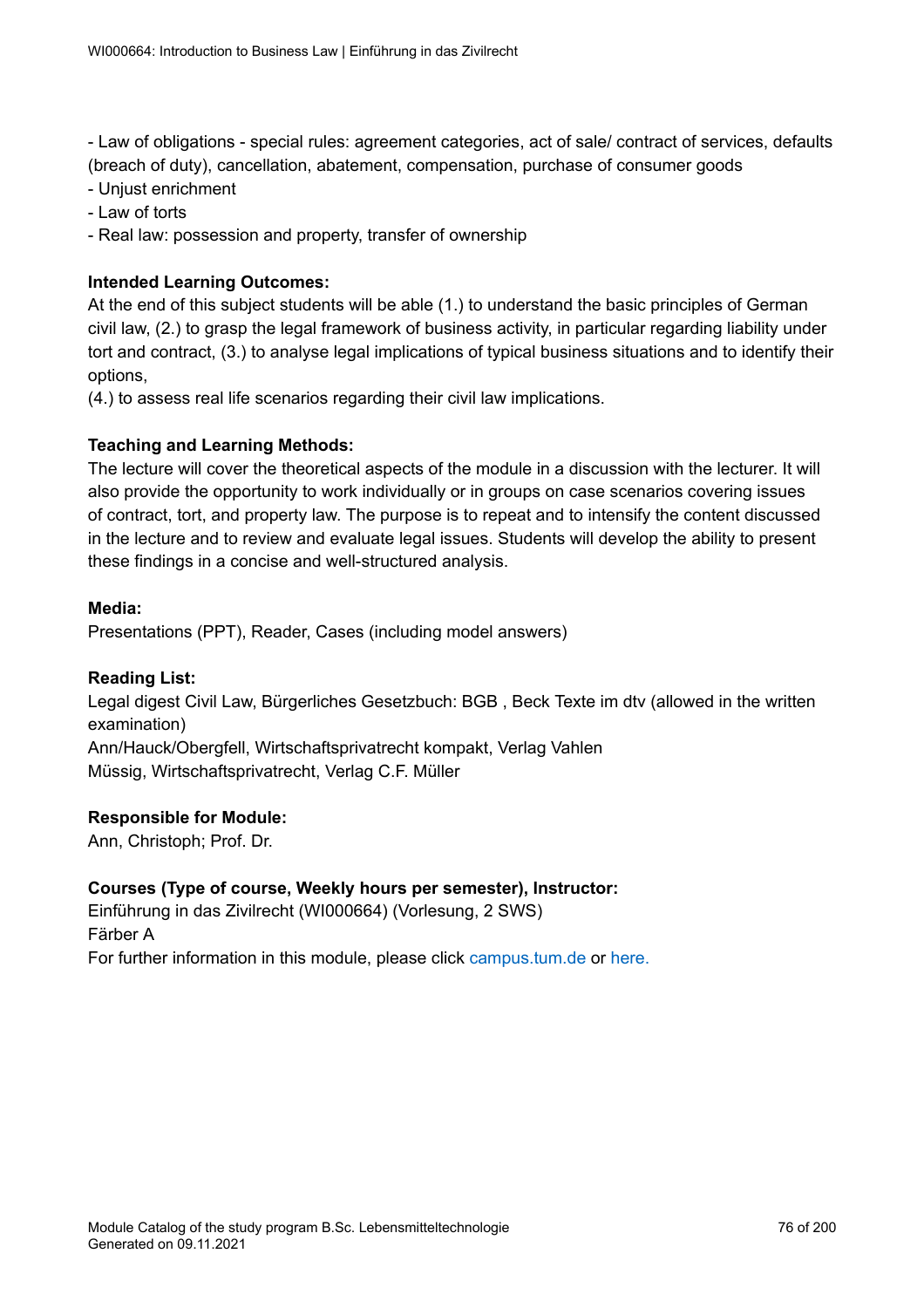# **WZ5196: Intellectual Property Law | Patente und Marken - Gewerblicher Rechtsschutz**

Version of module description: Gültig ab winterterm 2017/18

| <b>Module Level:</b> | Language:           | <b>Duration:</b>         | <b>Frequency:</b>     |
|----------------------|---------------------|--------------------------|-----------------------|
| Bachelor/Master      | German              | one semester             | winter semester       |
| Credits:*            | <b>Total Hours:</b> | <b>Self-study Hours:</b> | <b>Contact Hours:</b> |
| 5                    | 150                 | 120                      | 30                    |

Number of credits may vary according to degree program. Please see Transcript of Records.

# **Description of Examination Method:**

Die Prüfung wird schriftlich (Klausur, Dauer 60 min) abgehalten. Das erlernte Wissen wird hierbei in Gruppen abgefragt. Die Prüfungsleistung wird im Rahmen einer schriftlichen, benoteten Klausur abgefragt. In dieser müssen die Studierenden Fragen zu Patent-, Marken- und Designrecht in eigenen Worten beantworten und entsprechende Sachverhalte erklären. Darüberhinaus müssen sie Beispiele zu den jeweiligen Themengebieten aus der Vorlesung mit dem gelernten Wissen beantworten und diese miteinander vergleichen.

# **Repeat Examination:**

End of Semester

# **(Recommended) Prerequisites:**

Keine Voraussetzungen

# **Content:**

Die Vorlesung vermittelt Kentnisse über verschiedene Rechtsaspekte:

- Patentrecht
- Markenrecht

-

**Designrecht** 

# **Intended Learning Outcomes:**

Nach der erfolgreichen Teilnahme am Modul "Patente und Marken" können die Studierenden einschätzen, was für eine Patent-, Marken-, und Designanmeldung notwendig ist und welche rechtlichen Hürden es auf nationaler, europäischer und internationaler Ebene hierfür gibt. Sie sind in der Lage einzuschätzen, wann bzw. warum es zu einer Rechteverletzung kommt und welche entsprechenden rechtlichen Rahmenbedingungen gelten.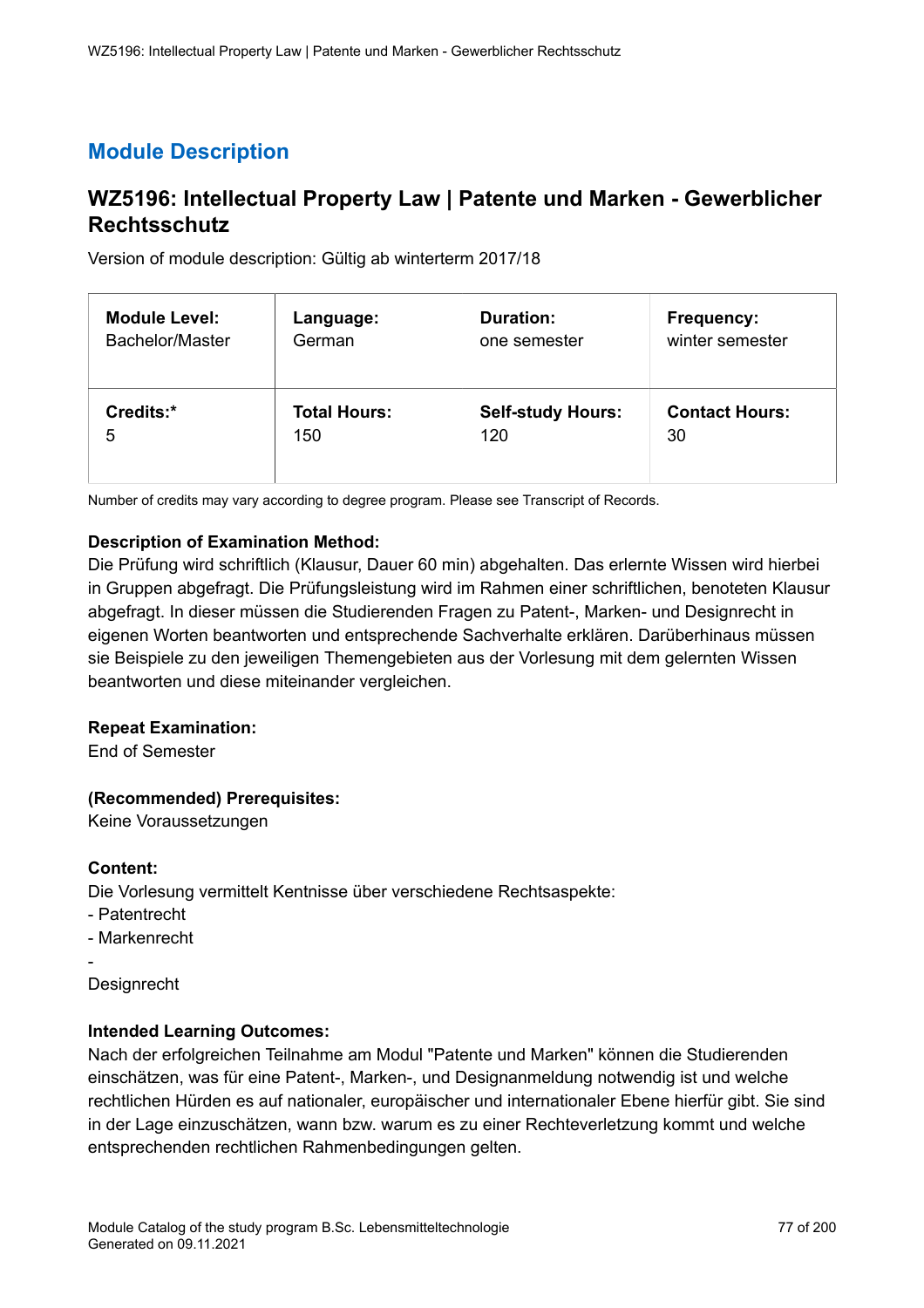# **Teaching and Learning Methods:**

Das Modul umfasst eine Blockvorlesung, welche in der Kanzlei "Bardehle Pagenberg" in München abgehalten wird. In dieser werden den Studierenden die Inhalte, die relevanten Definitionen sowie rechtlichen Grundlagen des Patent-, Marken- und Designsrechts aufgezeiegt und erklärt. Die Studierenden werden mit Fallbeispielen konfrontiert und versuchen mittels Gesetzestexten und dem vorher erlernten Wissen die gewählten Beispiele zu lösen. Zwischen den verschiedenen Rechtsblöcken wird das Wissen zur Festigung offen abgefragt.

#### **Media:**

Präsentation, Skript (wird in der Kanzlei ausgeteilt), Fallbeschreibungen.

#### **Reading List:**

Patent- und Musterrecht: PatR, Heinemann | ISBN 978-3-423-05563-5 oder ISBN 978-3-406-69930-6 (käuflicher Erwerb notwendig für die Prüfung).

#### **Responsible for Module:**

Müller-Stoy, Tilman; Hon.-Prof. Dr.

# **Courses (Type of course, Weekly hours per semester), Instructor:**

Der Schutz von Patenten, Marken und Designs – rechtliche Grundlagen und Praxisfälle (Vorlesung, 2 SWS) Kutschke P, Müller-Stoy T For further information in this module, please click<campus.tum.de> or [here.](https://campus.tum.de/tumonline/WBMODHB.wbShowMHBReadOnly?pKnotenNr=462539&pOrgNr=51258)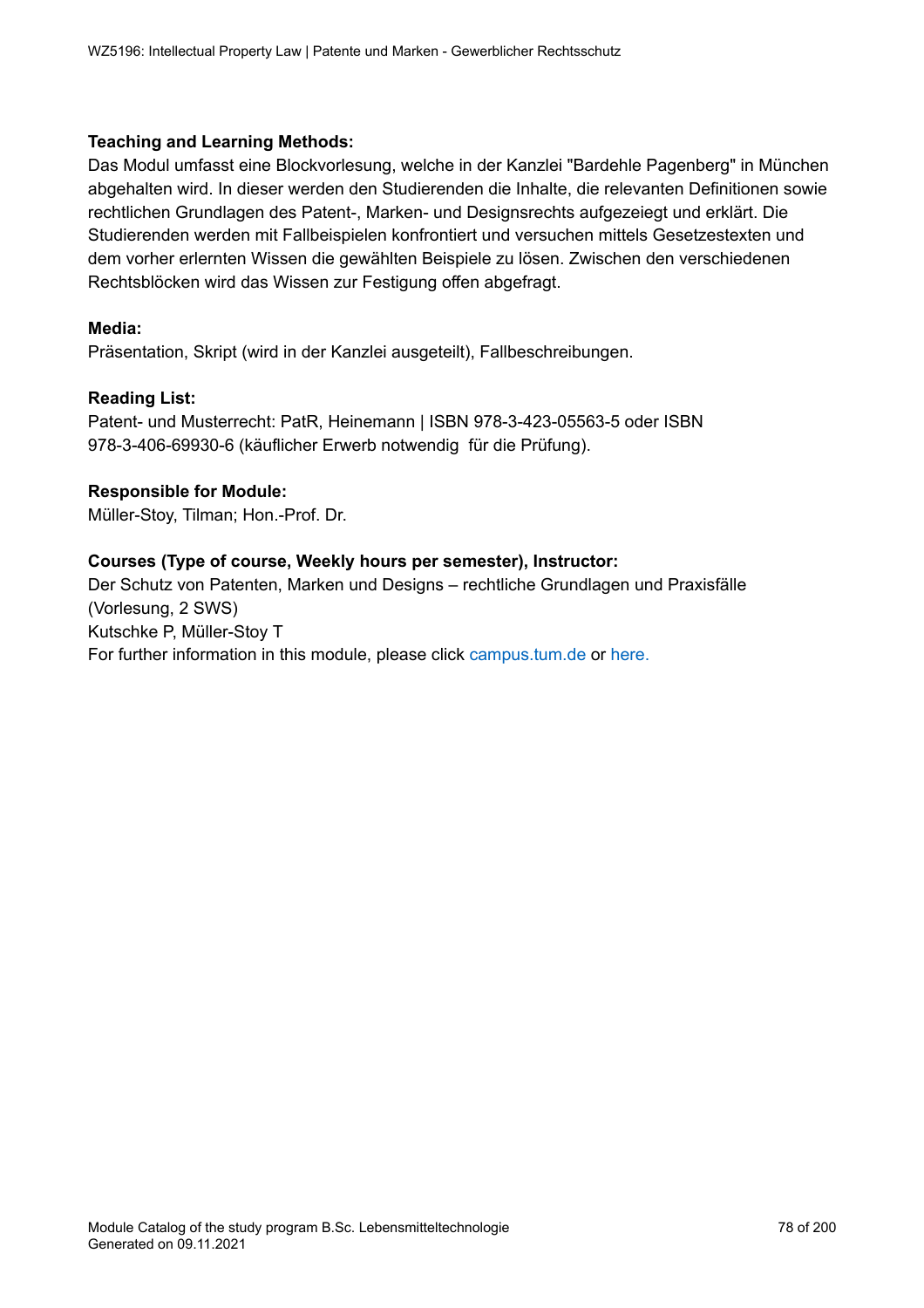# **WZ5428: Beverage Technology | Getränketechnologie**

Version of module description: Gültig ab winterterm 2019/20

| <b>Module Level:</b><br><b>Bachelor</b> | Language:<br>German | <b>Duration:</b><br>two semesters | <b>Frequency:</b><br>winter/summer<br>semester |
|-----------------------------------------|---------------------|-----------------------------------|------------------------------------------------|
| Credits:*                               | <b>Total Hours:</b> | <b>Self-study Hours:</b>          | <b>Contact Hours:</b>                          |
| 6                                       | 180                 | 120                               | 60                                             |

Number of credits may vary according to degree program. Please see Transcript of Records.

# **Description of Examination Method:**

In der Klausur (90 min) müssen die Studierenden Fragen zu Grundstoffen, Roh- und Hilfsstoffen, Rezepturen und technischen Grundoperationen zur Getränkeherstellung sowie zur Mikrobiologie von Wässern und alkoholfreien Getränken bzw. Mischgetränken in eigenen Worten beantworten. Anhand von Fließschemata müssen sie Herstellungsprozesse von Getränken aufzeigen und beschreiben. Anhand beispielhafter Prozessparameter müssen sie Getränke in Hinblick auf die relevanten rechtlichen Anforderungen prüfen und diskutieren. Darüber hinaus müssen sie analytische Verfahren in eigenen Worten beschreiben und deren Ergebnisse an geeigneten Beispielen interpretieren.

# **Repeat Examination:**

Next semester / End of Semester

# **(Recommended) Prerequisites:**

keine

# **Content:**

Im Rahmen des Moduls werden folgende Themen behandelt:

- Technische Grundoperationen: Zerkleinern, Reinigung, Emulsionen, Homogenisieren,

Pasteurisieren, Sterilisieren, Extrahieren, Trocknung, Ausmischtechniken

- Mikrobiologie und Fermentationstechnik: Zellformen, Wachstumszyklen, Mikrobiologische Untersuchungen, Getränkemikroorganismen, Fermentationstechnologie

- Bierherstellung und internationale Biere: Mälzereitechnologie, Sudhausarbeit, Biervielfalt

- Herstellung alkoholfreier Erfrischungsgetränke: Aromagewinnung, Konzentratherstellung, Grundstoffe, Ausmischung

- Technologie des Weines: Weinbau, Kellerarbeit, Weintypen, rechtliche Situation
- Spirituosenherstellung: Brennerei, Destillation, Unterscheidung versch. Brände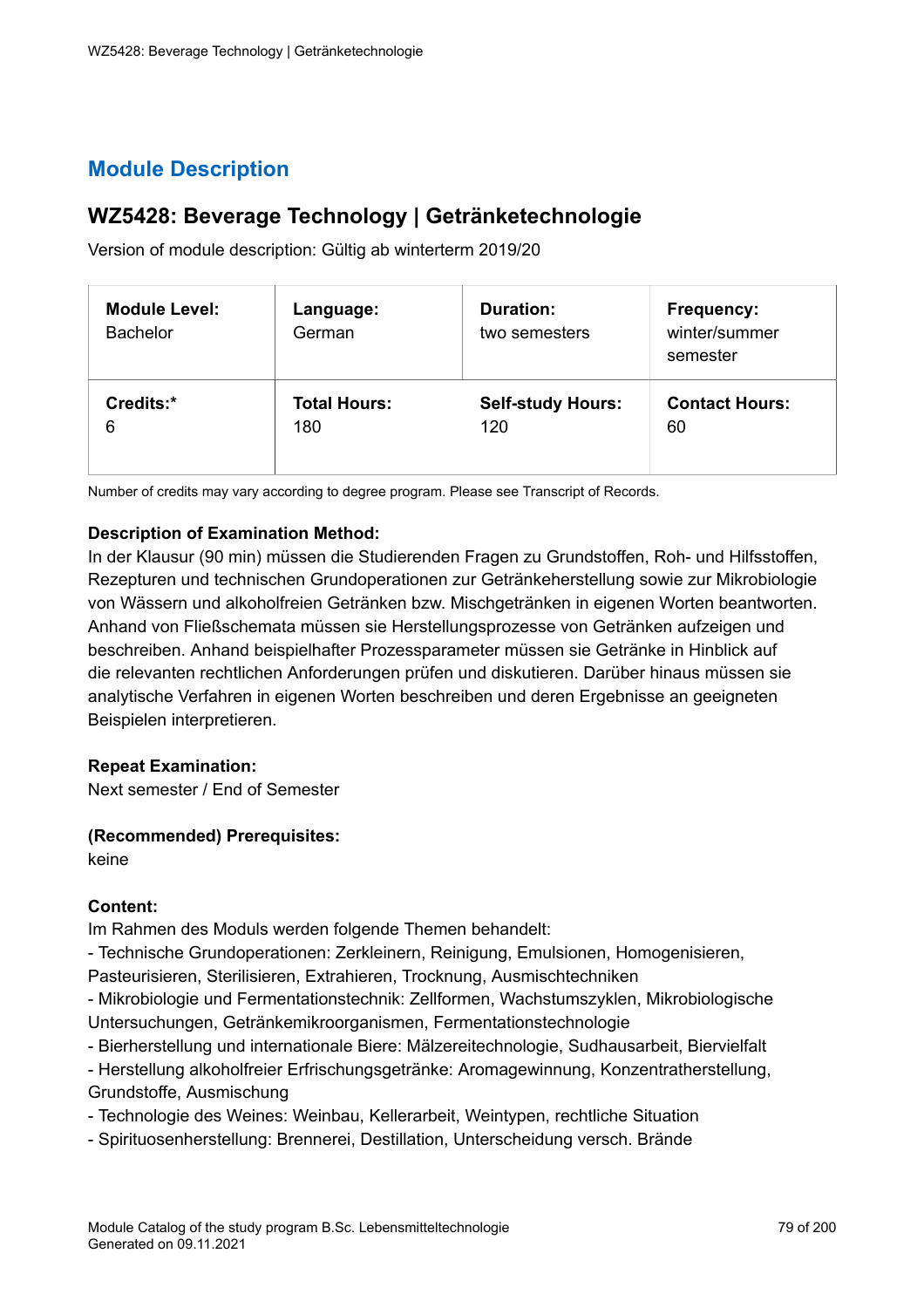- Sensorik und Qualitätskontrolle: Geschmackswahrnehmung, Verkostungsschemata, Richtlinien, praktische Beispiele für Fehlaromen

- rechtliche Grundlagen und gesetzliche Anforderungen zu Getränkeinhaltsstoffen, Roh- und Hilfsstoffen, Wässer, Getränkegattungen (Erfrischungsgetränke, hochsafthaltige Getränke), Mischgetränke - Wasser: z. B. natürliches Mineralwasser, Quellwasser, Tafelwasser, Heilwasser Roh- und Hilfsstoffe sowie Getränkeinhaltsstoffe: z. B. Kohlensäure, Kohlenhydrate, Süßungsmittel, Aminosäuren, Aromen, Essenenzen, Zusatzstoffe ¬- Herstellung alkoholfreier Erfrischungsgetränke: Aromagewinnung, Konzentratherstellung, Grundstoffe, Ausmischung, Berechnungsgrundlagen - fermentierte Getränke - Sensorik und Qualitätskontrolle alkoholfreier Getränke und Mischgetränke: Verkostungsschemata, Richtlinien, praktische Beispiele für Fehlaromen - Mischgetränke und innovative Getränke sowie Sportgetränke: Isotonie, Markttrends, Convenienceprodukte

# **Intended Learning Outcomes:**

Nach der erfolgreichen Teilnahme am Modul können die Studierenden die verfahrenstechnischen Grundlagen und rechtlichen Anforderungen der Getränkeherstellung benennen und beschreiben. Sie kennen zudem die Anforderungen der analytischen, sensorischen und mikrobiologischen Qualitätskontrolle und können diese beschreiben.

Sie kennen die üblichen auf dem Markt erhältlichen Getränkegattungen und Wässer sowie deren Inhaltsstoffe, Roh- und Hilfsstoffe. Sie sind in der Lage, verschiedene Getränke aus dem nationalen und internationalen Umfeld hinsichtlich der zum Einsatz kommenden Rohstoffe, technischen Herstellungsprozesse, rechtlichen Anforderungen und qualitätsbeurteilenden Analytik zu beschreiben. Sie können anhand der rechtlichen Rahmenverordnungen Getränke einordnen und auf Konformität prüfen.

# **Teaching and Learning Methods:**

Die Vorlesung wird durch eine Folien bzw. ppt-Präsentation unterstützt. In dieser werden den Studierenden die Inhalte des Moduls anschaulich dargelegt. Anhand von relevanten Fallbeispielen werden den Studierenden die einzelnen Grundlagen, Verfahrensschritte und individuellen Spezifikationen verschiedener Getränke aufgezeigt. Hierbei wird auch ein starker Bezug zu den rechtlichen Grundlagen hergestellt. Während der Vorlesung haben die Studierenden die Möglichkeit eigene Fragen zu stellen und bestimmte Sachverhalte zu diskutieren, bzw. erklärt zu bekommen.

# **Media:**

Für diese Veranstaltung stehen ein digital abrufbares Skript, sowie die Sammlung der Vorlesungsfolien, zur Verfügung.

# **Reading List:**

Belitz, Grosch, Schieberle; Lehrbuch der Lebensmittelchemie, 6. Auflage, Springer-Verlag, **Heidelberg** 

Handbuch Alkoholfreie Erfrischungsgetränke, Südzucker AG, Mannheim Back; Colour atlas and handbook of beverage microbiology, Hans-Carl-Verlag, Nürnberg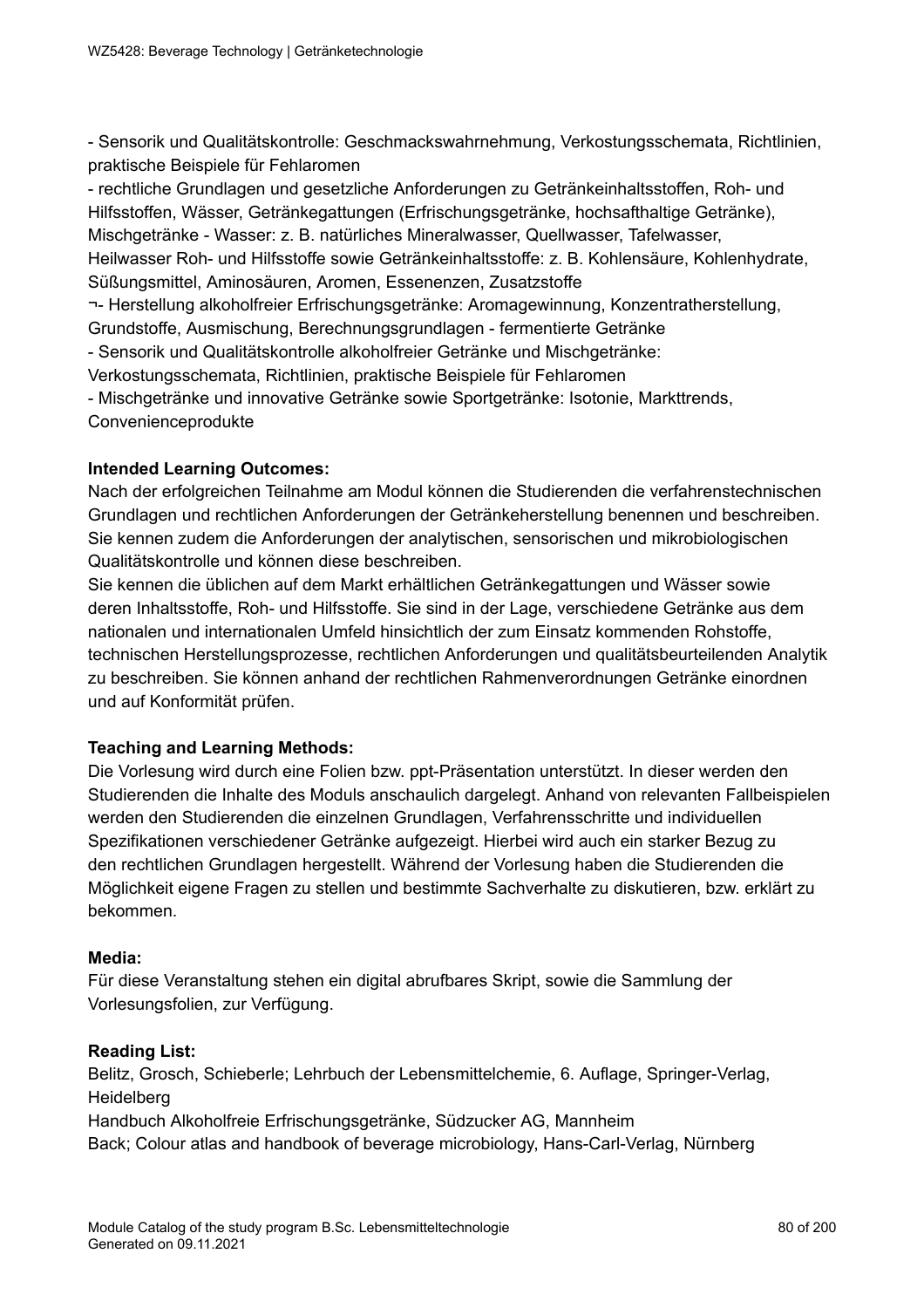Narziß; Abriß der Bierbrauerei, Wiley-VCH, Weinheim

Kunze; Technologie Brauer und Mälzer, VLB, Berlin

Schumann; Alkoholfreie Getränke, VLB, Berlin

Schobinger,U. (2001): Handbuch der Lebensmitteltechnologie, Frucht- und Gemüsesäfte, Ulmer-Verlag

Back, W. (2008): Mikrobiologie der Lebensmittel. Getränke. Behr's Verlag, Hamburg

Hütter, L. A.: Wasser und Wasseruntersuchungen. Verlag Moritz Diesterweg /Otto Salle, Frankfurt, Berlin, München

K. Rosenplenter/U. Nöhle (Hrsg.): Handbuch Süßungsmittel: Eigenschaften und Anwendung, Behr`s Verlag

H. Hoffmann/W. Mauch/W. Untze: Zucker und Zuckerwaren , Behr`s Verlag

Handbuch Erfrischungsgetränke, Südzucker AG Mannheim/Ochsenfurt

Back, W. (2008): Mikrobiologie der Lebensmittel. Getränke. Behr's Verlag, Hamburg

RSK-Werte. Die Gesamtdarstellung, Verlag Flüssiges Obst, Schönborn

Back, W. (2000): Farbatlas und Handbuch der Getränkebiologie Teil 2. Fachverlag Hans Carl, Nürnberg

Back, W. (2005): Colour Atlas and Handbook of Beverage Biology. Fachverlag Hans Carl, Nürnberg

Ziegler, Herta (ed.) (2007): Flavourings. WILEY-VCH

Klein, Raabe, Weiss: Textsammlung Lebensmittelrecht, Recht der Getränkewirtschaft, Behr`s Verlag

Wucherpfennig/Hahn/Semmler: Handbuch Alkoholfreie Getränke, Behr`s Verlag

Evers K.W.: Wasser als Lebensmittel: Trinkwasser, Mineralwasser, Qellwasser, Tafelwasser, Behr`s Verlag

Begriffsbestimmung – Qualitätsstandards für die Prädikatisierung von Kurorten, Erholungsorten und Heilbrunnen des Deutschen Heilbäderverbandes e.V.i.d.F. der 12. Auflage vom Oktober 2005 Bonn

# **Responsible for Module:**

Becker, Thomas; Prof. Dr.-Ing.

# **Courses (Type of course, Weekly hours per semester), Instructor:**

Grundlagen der Getränketechnologie (Vorlesung, 2 SWS)

Becker T [L], Becker T, Beugholt A, Gastl M, Kollmannsberger H, Kuschel S, Sacher B For further information in this module, please click<campus.tum.de> or [here.](https://campus.tum.de/tumonline/WBMODHB.wbShowMHBReadOnly?pKnotenNr=1520868&pOrgNr=39071)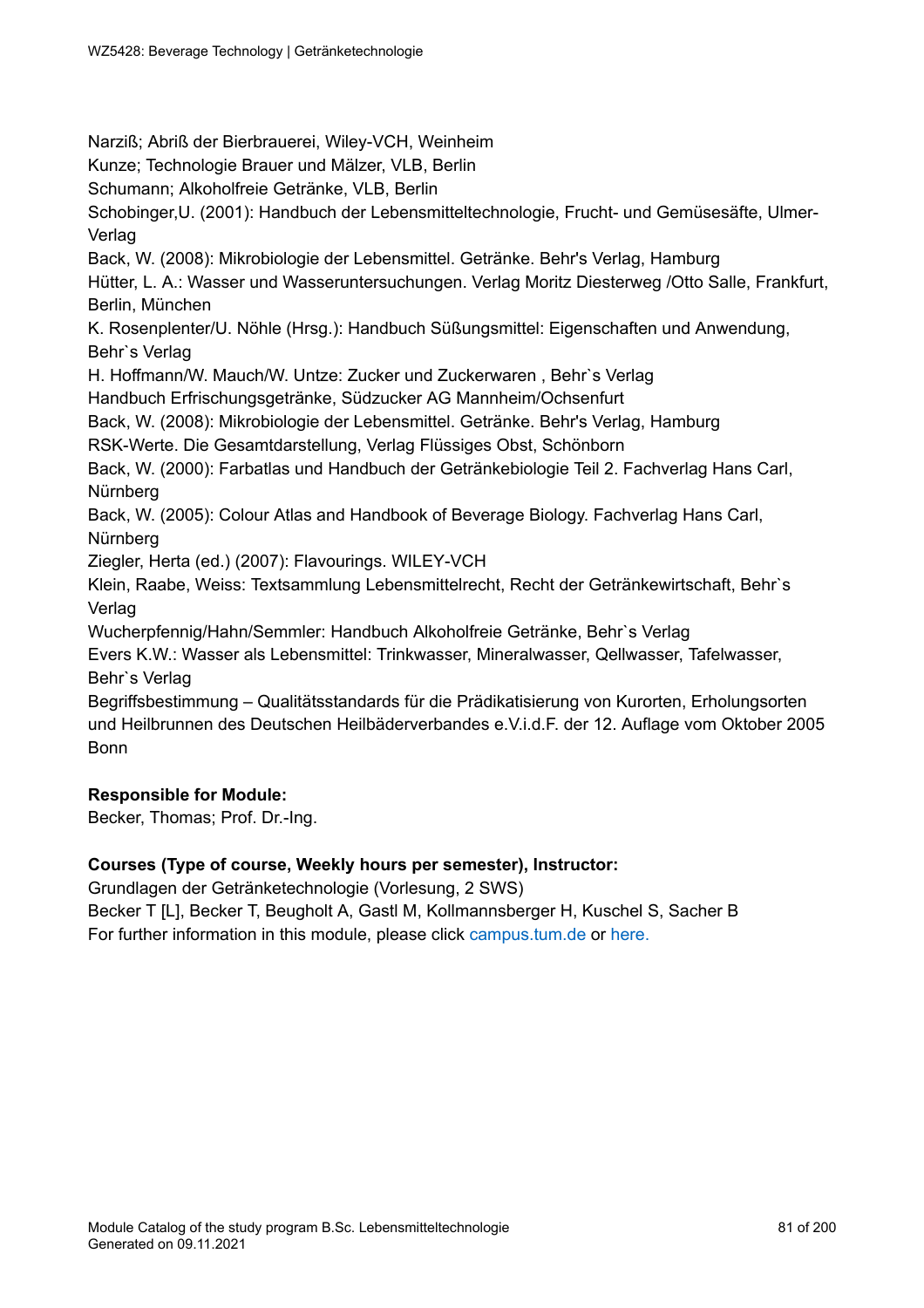# **WZ5044: Chemistry and Technology of Flavours and Spices | Chemie und Technologie der Aromen und Gewürze**

Version of module description: Gültig ab winterterm 2016/17

| <b>Module Level:</b> | Language:           | <b>Duration:</b>         | <b>Frequency:</b>     |
|----------------------|---------------------|--------------------------|-----------------------|
| Bachelor/Master      | German              | one semester             | winter semester       |
| Credits:*            | <b>Total Hours:</b> | <b>Self-study Hours:</b> | <b>Contact Hours:</b> |
|                      | 150                 | 120                      | 30                    |

Number of credits may vary according to degree program. Please see Transcript of Records.

# **Description of Examination Method:**

Die Prüfungsleistung ist im Rahmen einer schriftlichen, benoteten Klausur (60 min.) zu erbringen. Sie müssen verschiedene Gruppen von Aromen/Gewürzen mit ihren spezifischen Eigenschaften beschreiben, die zugehörigen Herstellungsprozesse skizzieren sowie die relevanten rechtlichen Grundlagen von Aromastoffen und Gewürzen darstellen. Sie müssen unterschiedliche Arten von Aromen sowie deren Bildungs- bzw. Extraktionsprozesse in eigenen Worten beschreiben und die entsprechende Strukturformel/Reaktionsgleichung wiedergeben und erklären.

# **Repeat Examination:**

Next semester

# **(Recommended) Prerequisites:**

Besuch des Moduls Sensorische Analyse der Lebensmittel/Grundkenntnisse in organischer Chemie/Lebensmittelchemie

# **Content:**

Die Vorlesung vermittelt Grundkenntnisse über Lebensmittelaromen:

- Allgemeines über Gewürze und deren wertgebende Inhaltsstoffe

- Entstehung und Zusammensetzung von Frucht-, Gemüse-, Gewürz-, Röst-, Brat- und

Kocharomen anhand ausgewählter Beispiele

- Enzymatische (Lipoxygenase, Alliinase, Myrosinase) und thermische (Maillard-Reaktion,

Streckerabbau) Bildung bzw. Veränderung von Aromastoffen bei der Lebensmittelverarbeitung

- Bildung und Vorkommen von Fehlaromen

- Technologische Gewinnung und Zusammensetzung von Aroma-Extrakten (Destillation,
- Lösungsmittelextraktion, CO2-Hochdruckextraktion)

- Analytische Methoden zur Messung und Beurteilung von Aromastoffen (Aromawert,

Aromaextrakt-Verdünnungsanalyse, elektronische Nasen)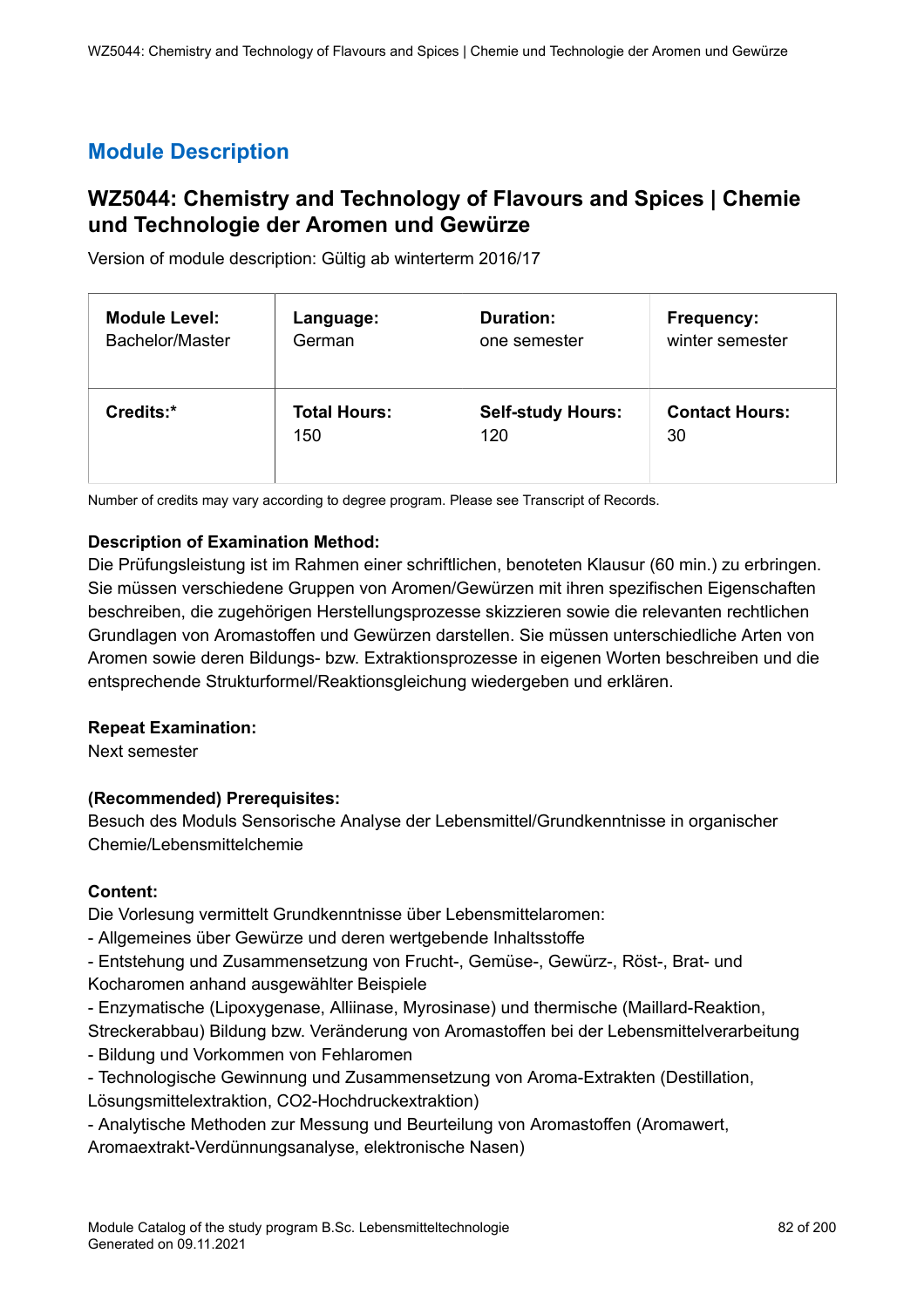# **Intended Learning Outcomes:**

Nach der erfolgreichen Teilnahme am Modul "Chemie und Technologie der Aromen und Gewürze" kennen die Studierenden wichtige Gruppen von Lebensmittelaromen und Gewürzen/Gewürz-Inhaltsstoffen sowie die relevanten rechtlichen Grundlagen dazu. Sie können sowohl die chemische Struktur unterschiedlicher Arten von Aromen erklären als auch die jeweiligen Bildungsbzw. Extraktionsprozesse beschreiben.

# **Teaching and Learning Methods:**

Das Modul umfasst eine Vorlesung (2 SWS). Lehrtechnik: Vorlesung Lernaktivitäten: Relevante Materialrecherche/Studium von Literatur Lehrmethode: Präsentation

# **Media:**

Für das Modul "Chemie und Technologie der Aromen und Gewürze" steht ein digitales Skript zur Verfügung.

# **Reading List:**

- Belitz H.D., Grosch W., Schieberle, P. Lehrbuch der Lebensmittelchemie, Springer Berlin, 6. Auflage 2008

- -- Berger, R.G.: Flavours and Fragrances, Springer Verlag, 2007
- -- Frey, W.,Gerhardt, U. Gewürze in der Lebensmittelindustrie, Behr-Verlag, Hamburg 1994, 3.

Auflage 2010

- -- Göök, R.: Das Buch der Gewürze, Mosaik Verlag, München, 1977
- -- Küster, H.J.: Kleine Kulturgeschichte der Gewürze. C.H. Beck'sche Verlagsbuchhandlung, 1997
- -- Maarse, H. Volatile compounds in Foods and Beverages, CrC Press 2001
- -- Melchior, H., Kastner, H.: Gewürze, Parey, 1974
- -- Morton,I.D., MacLeod, A.J.: Food Flavours, Elsevier 1981
- -- Salzer/Siewek: Handbuch Aromen und Gewürze, Behr-Verlag, Hamburg
- 2011:Loseblattsammlung 2300 Seiten in 3 Ordnern
- -- Ziegler, E., Ziegler, H.: Flavourings, Wiley-VCH, 1998, 2.Aufl 2007

# **Responsible for Module:**

Hubert Kollmannsberger, Dr.rer.nat. h.kollmannsberger@mytum.de

# **Courses (Type of course, Weekly hours per semester), Instructor:**

Chemie und Technologie der Aromen und Gewürze (Vorlesung, 2 SWS) Becker T [L], Gastl M, Kollmannsberger H For further information in this module, please click<campus.tum.de> or [here.](https://campus.tum.de/tumonline/WBMODHB.wbShowMHBReadOnly?pKnotenNr=462294&pOrgNr=39071)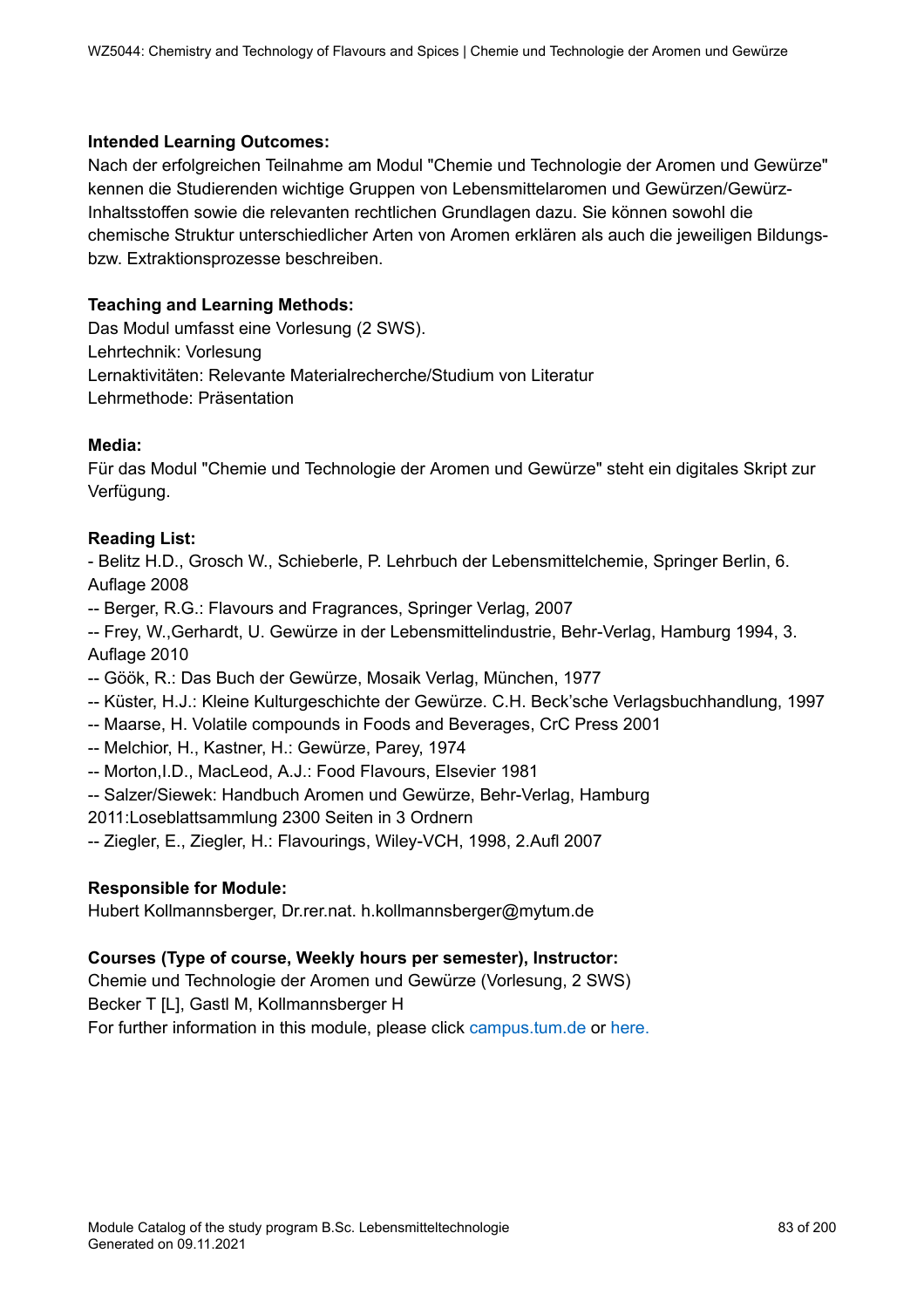# **WZ5141: Meat Technology | Technologie der Fleischgewinnung und verarbeitung**

Version of module description: Gültig ab winterterm 2015/16

| <b>Module Level:</b> | Language:           | <b>Duration:</b>         | Frequency:            |
|----------------------|---------------------|--------------------------|-----------------------|
| <b>Bachelor</b>      | German              | one semester             | summer semester       |
| Credits:*            | <b>Total Hours:</b> | <b>Self-study Hours:</b> | <b>Contact Hours:</b> |
| 5                    | 150                 | 120                      | 30                    |

Number of credits may vary according to degree program. Please see Transcript of Records.

# **Description of Examination Method:**

Die Modulprüfung ist schriftlich (60 min). Es sind keine weiteren Hilfsmittel zugelassen. Mit Hilfe von Skizzen und graphischen Darstellungen müssen die Studierenden kritische Punkte und Verfahren beim Schlachten von Tieren benennen. In eigenen Worten müssen sie dabei verschiedene Schritte der Fleischverarbeitung wiedergeben und rechtliche Aspekte benennen können.

# **Repeat Examination:**

Next semester

# **(Recommended) Prerequisites:**

Grundlagenkenntnisse in den Bereichen Verfahrenstechnik, Lebensmittelchemie, Lebensmittelmikrobiologie.

# **Content:**

Der Inhalt umfasst die Fleischgewinnung von der Schlachtung über grob zerlegte Zwischenprodukte bis hin zu einzelnen Fleischprodukten und Fleischerzeugnissen. Die Bedeutung von Tiergesundheit, Fleischhygiene, hygienischer Prozessführung und des HACCP-Konzeptes im Hinblick auf die Herstellung eines sicheren Lebensmittels stellt dabei einen Kernpunkt dar. Weiterhin werden, basierend auf einem grundlegenden Verständnis der Biochemie des tierischen Muskels, die Wechselwirkungen der komplexen Lebensmittelmatrix Fleisch behandelt. Anhand spezifischer Produktgruppen, wie Brüh- und Kochwürsten bzw. Rohwürsten und Pökelwaren werden die Bedeutung und das Zusammenspiel von Zerkleinerungstechnik, Milieubedingungen, thermischer Prozesstechnik sowie mikrobiologischer Reifung auf Struktur, Geschmack und Haltbarkeit erklärt.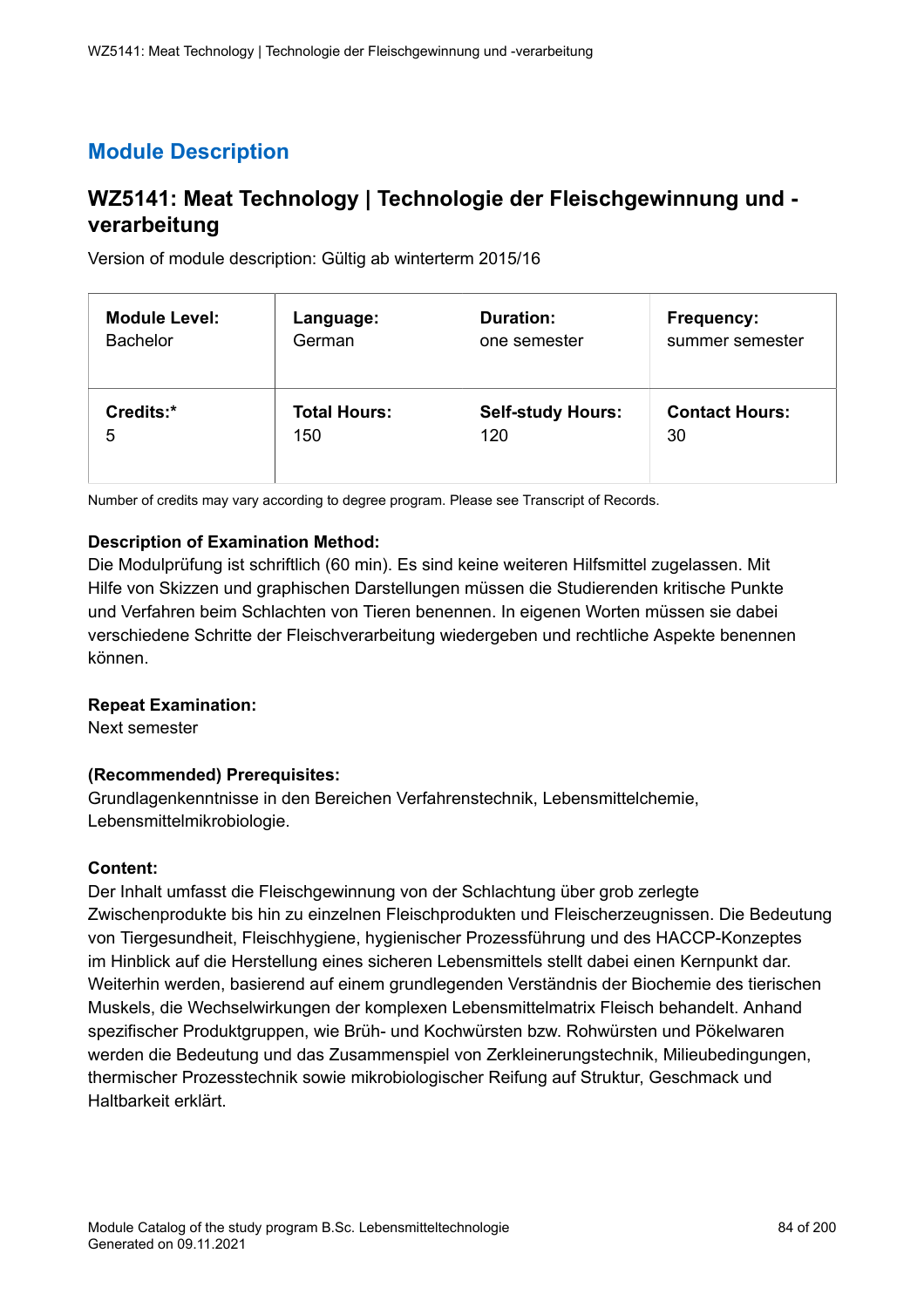# **Intended Learning Outcomes:**

Nach erfolgreichem Ablegen der Modulprüfung kennen und verstehen die Studierenden die Grundlagen und Besonderheiten der Herstellung von Fleisch, Fleischprodukten und -erzeugnissen. Zudem kennen die Studierenden die rechtlichen und hygienischen Anforderungen bei der Fleischverarbeitung und können diese auf einen realen Herstellungsprozess anwenden. Sie haben, ein grundlegendes Verständnis für die Biochemie des tierischen Muskels und die Wechselwirkungen der komplexen Lebensmittelmatrix Fleisch. Sie sind in der Lage, ihre im Studium erworbenen Kenntnisse und Kompetenzen aus den Bereichen thermische und mechanische Verfahrenstechnik, Lebensmittelchemie, Lebensmittelmikrobiologie und Lebensmittelverfahrenstechnik auf konkrete Herstellungsprozesse von Fleisch, Fleischprodukten und -erzeugnissen anzuwenden.

# **Teaching and Learning Methods:**

Das Modul besteht aus einer klassischen Vorlesung die mit PowerPoint Präsentationen unterstützt wird.

# **Media:**

Für diese Veranstaltung steht eine digital abrufbare Foliensammlung zur Verfügung, welche maßgeblich prüfungsrelevant ist.

# **Reading List:**

# **Responsible for Module:**

Prof. Dr.-Ing. Ulrich Kulozik ulrich.kulozik@tum.de

# **Courses (Type of course, Weekly hours per semester), Instructor:**

Vorlesung Technologie der Fleischgewinnung und Fleischverarbeitung (2SWS)

Prof. Dr.-Ing. Ulrich Kulozik ulrich.kulozik@tum.de For further information in this module, please click<campus.tum.de> or [here.](https://campus.tum.de/tumonline/WBMODHB.wbShowMHBReadOnly?pKnotenNr=462448&pOrgNr=15645)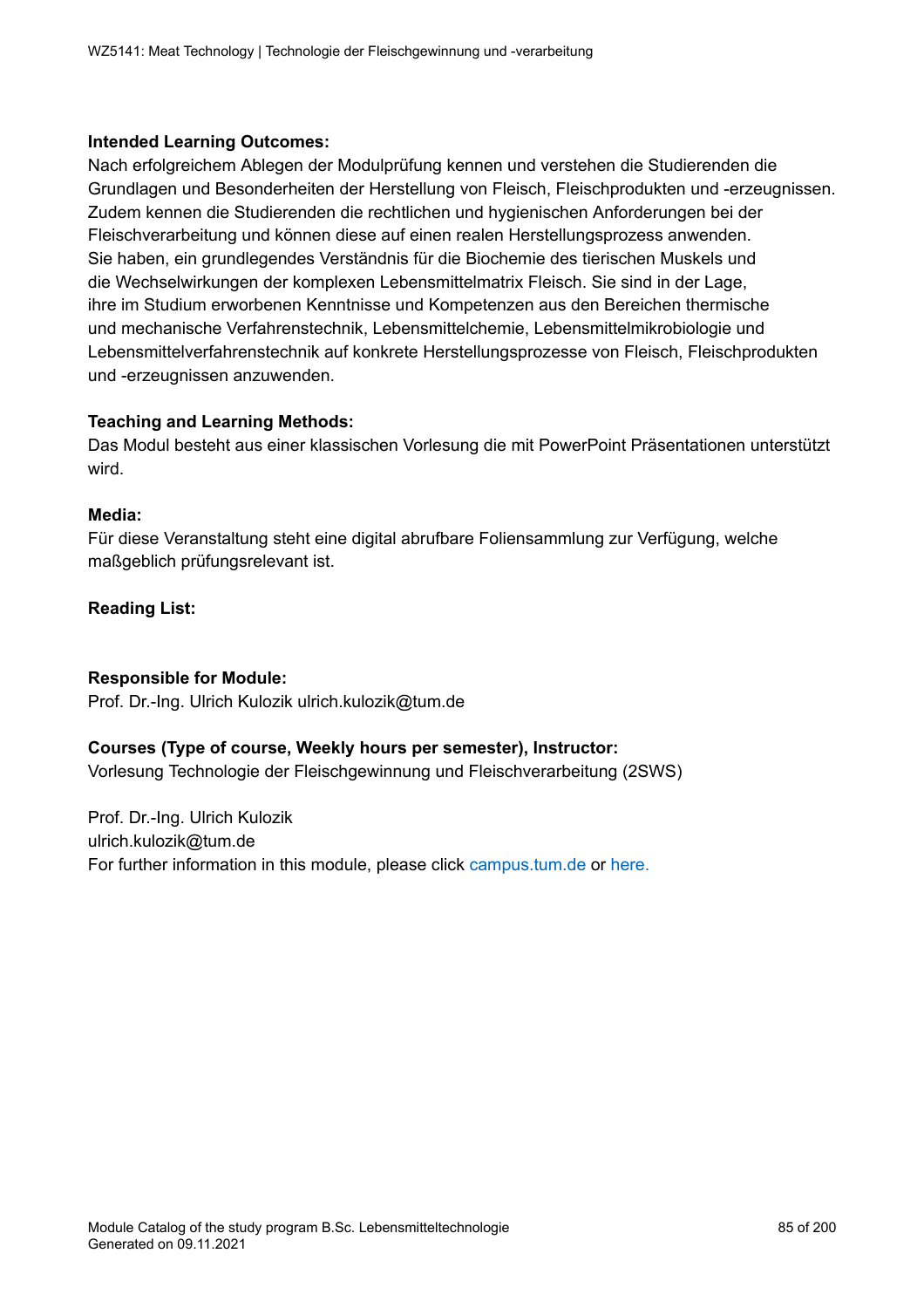# **WZ5133: Sensory Analysis of Food | Sensorische Analyse der Lebensmittel**

Version of module description: Gültig ab summerterm 2019

| <b>Module Level:</b> | Language:           | <b>Duration:</b>         | <b>Frequency:</b>     |
|----------------------|---------------------|--------------------------|-----------------------|
| Credits:*<br>5       | <b>Total Hours:</b> | <b>Self-study Hours:</b> | <b>Contact Hours:</b> |

Number of credits may vary according to degree program. Please see Transcript of Records.

#### **Description of Examination Method:**

#### **Repeat Examination:**

**(Recommended) Prerequisites:**

**Content:**

**Intended Learning Outcomes:**

**Teaching and Learning Methods:**

**Media:**

**Reading List:**

**Responsible for Module:**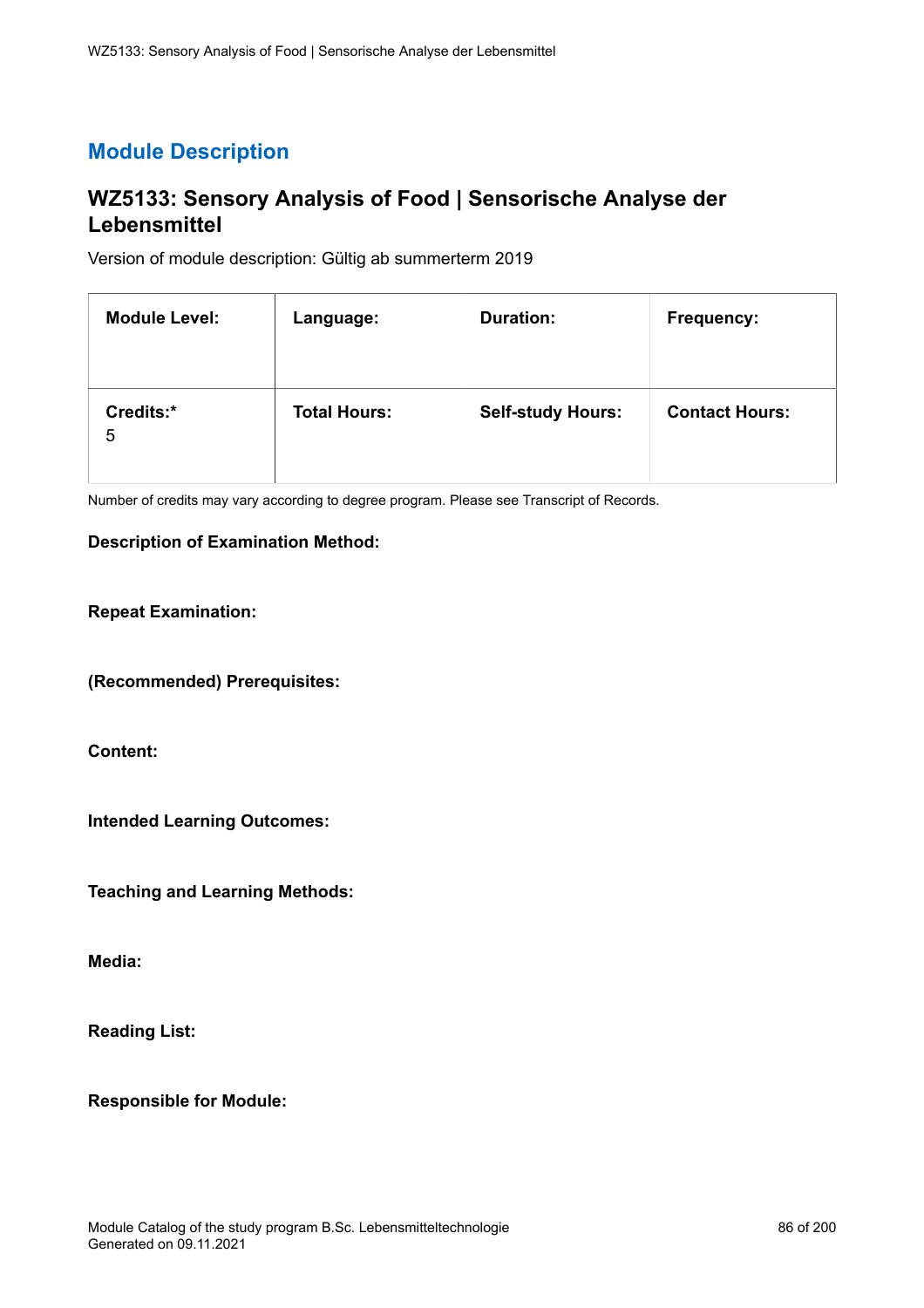# **Courses (Type of course, Weekly hours per semester), Instructor:**

For further information in this module, please click<campus.tum.de> or [here.](https://campus.tum.de/tumonline/WBMODHB.wbShowMHBReadOnly?pKnotenNr=1755657&pOrgNr=39071)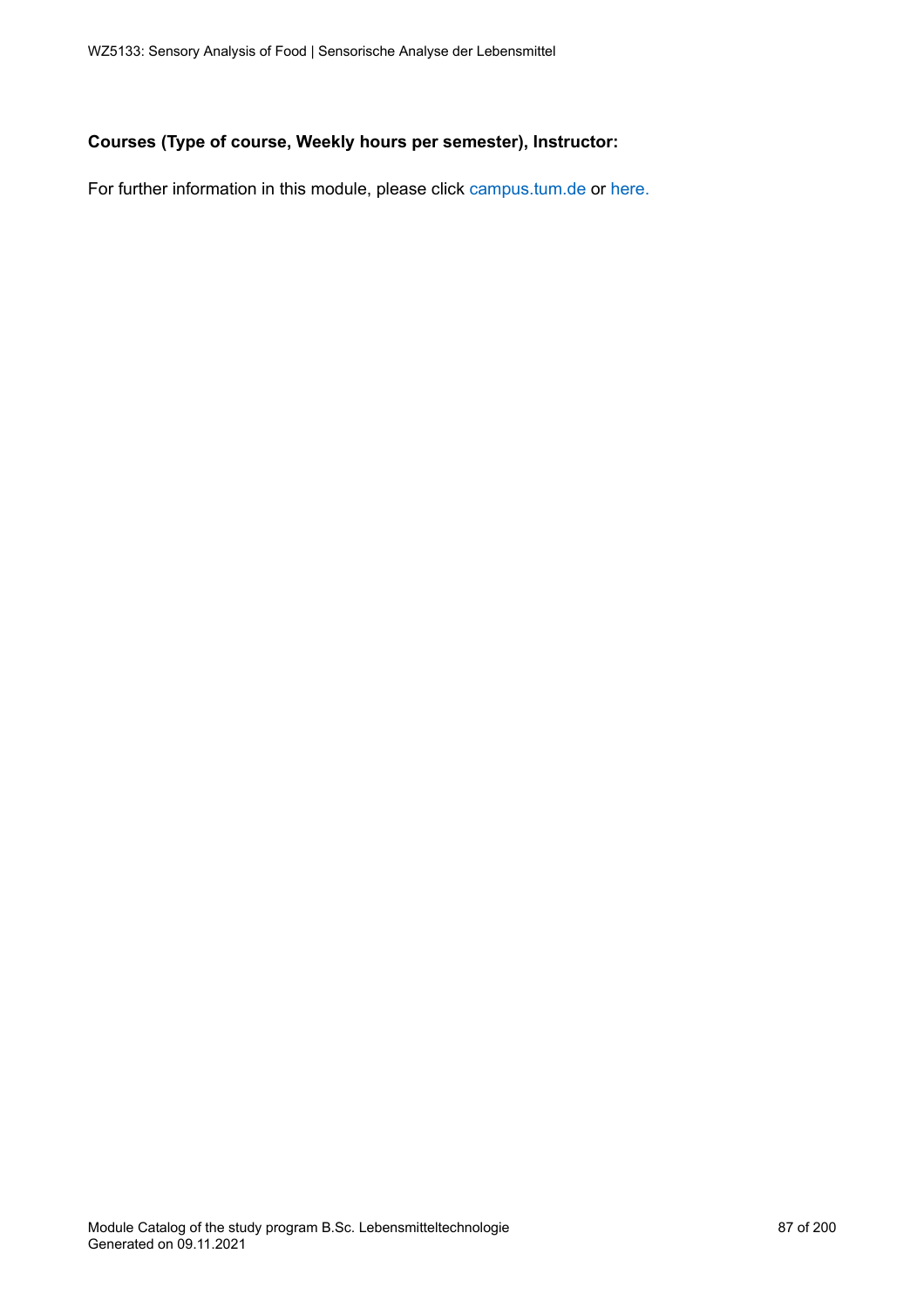# **WZ5142: Dairy Technology | Technologie der Milch und Milchprodukte**

Version of module description: Gültig ab winterterm 2014/15

| <b>Module Level:</b> | Language:           | <b>Duration:</b>         | <b>Frequency:</b>     |
|----------------------|---------------------|--------------------------|-----------------------|
| Bachelor/Master      | German              | one semester             | summer semester       |
| Credits:*            | <b>Total Hours:</b> | <b>Self-study Hours:</b> | <b>Contact Hours:</b> |
| 5                    | 180                 | 120                      | 60                    |

Number of credits may vary according to degree program. Please see Transcript of Records.

# **Description of Examination Method:**

Die Prüfung ist schriftlich (120 min). Es ist ein nicht programmierbarer Taschenrechner als Hilfsmittel zugelassen.

Die Studierenden müssen in der Prüfung anhand geeigneter Skizzen die grundlegenden technologischen und physikalisch-chemischen Vorgänge bei der Herstellung von Milchprodukten darstellen. Anhand von Fließschemen sollen die verschiedenen Produktionswege und -verfahren bei der Milchverarbeitung gezeigt werden. In eigenen Worten soll dabei das Wesentliche prägnant und ingenieurmäßig dargestellt werden.

# **Repeat Examination:**

Next semester

# **(Recommended) Prerequisites:**

Die Studenten sollten Interesse an milchtechnologischen umd milchmikrobiologischen Fragestellungen mitbringen.

# **Content:**

Das Modul Technologie der Milch und Milchprodukte setzt sich aus der den Vorlesungen Techologie der Milch und Milchprodukte (75 %) sowie der Vorlesung Mirkobiologie der Milch und Milchprodukte (25%) zusammen. In der Vorlesung Technologie der Milch und Milchprodukte werden grundlegende Kenntnisse zu den chemisch-physikalischen Eigenschaften von Milch und zur Herstellung unterschiedlicher Milchprodukte vermittelt. Folgende Themengebiete bilden die Schwerpunkte der Vorlesung

- Chemie und Physik der Milch
- Eigenschaften der Milchinhaltsstoffe
- Konsummilch-Herstellung
- Sahne-und Buttertechnologie
- Sauermilchprodukte & Joghurt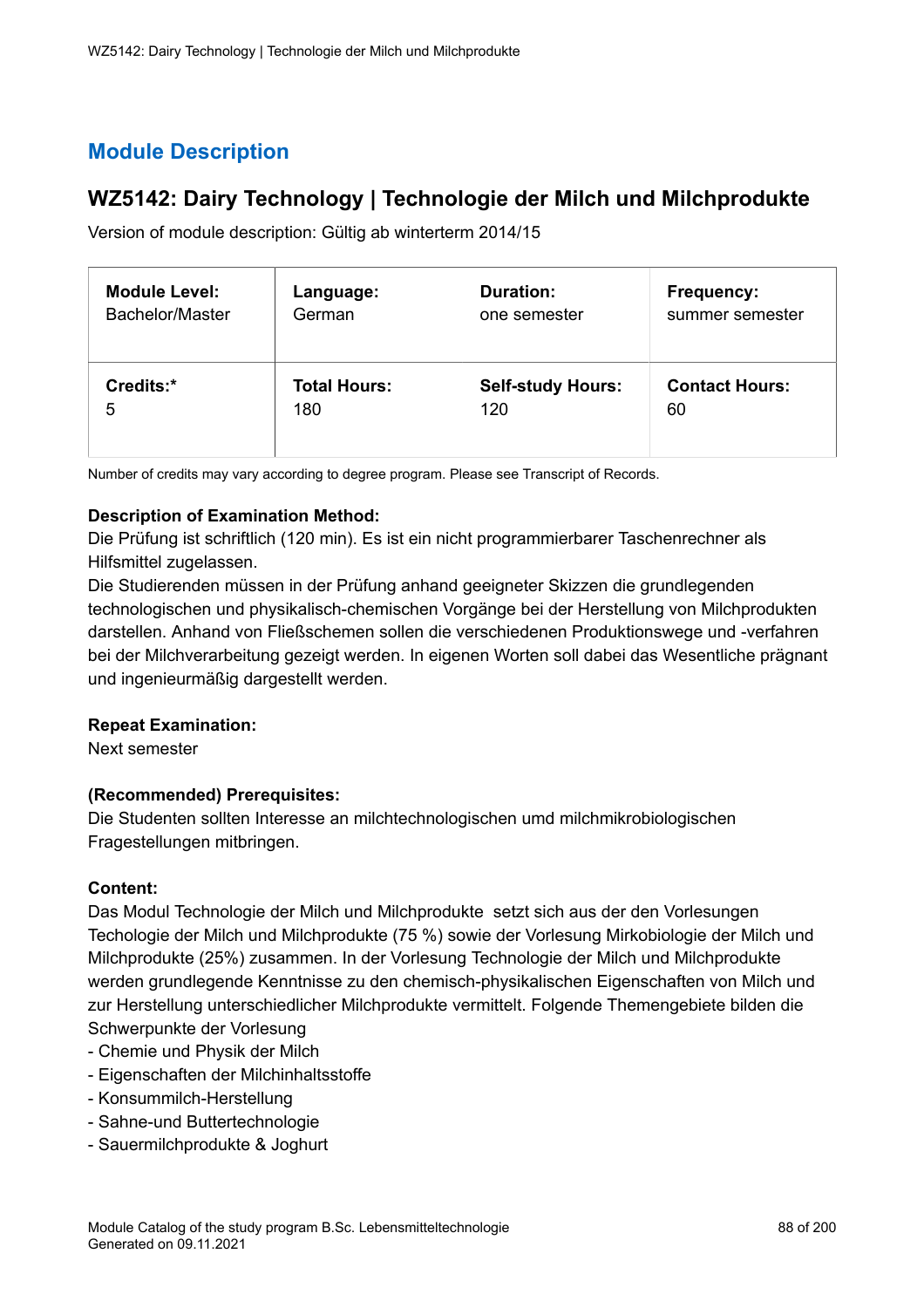- Molke & Molkenprodukte
- Käsetechnologie (Frisch-, Lab-, Schmelz- Schnittkäse)
- Speiseeis-Herstellung
- Trockenmilcherzeugnisse
- neuartige Einsatzgebiete von Milchinhaltsstoffen

In der Vorlesung Mikrobiologie der Milch und Milchprodukte werden folgende Schwerpunkte vermittelt: - Starter- und reifungskulturen; - Mikrobiologie der Milchen: Rohmilch, Past Milch, ESL Milch, UHT Milch, Kondensmilch. Milchpulver; - Mikrobiologie der Sauermilcherzeugnisse: Sauermilchen, Kefir, Joghurt; - Mikrobiologie der Käserherstelllung: Frischkäse, Sauermilchkäse, Labkäse; - Mikrobiologische Produktionsprobleme.

Im Praktikum Milchtechnologie, stellen die Studenten die verschiedenen Produkte im Technikum selbst her. Optional wird darüber hinaus eine Exkursion von 2-3 Tagen zu Molkereien angeboten, so dass die Studenten einen Eindruck bekommen wie die Prozesse industriell umgesetzt werden.

# **Intended Learning Outcomes:**

Nach erfolgreicher Absolvierung des Moduls haben die Studenten einen Überblick über verschiedenste Verfahren und Zusammenhänge im Bereich Molkereiwesen. Sie besitzen ein tieferes Verständnis für die Verfahren der oben genannten Prozesse. Sie verstehen, wie sich die Milchbestandteile verändern und wie die unterschiedlichen Prozesse gezielt gesteuert und unkontrollierte Veränderungen vermieden werden können.

#### **Teaching and Learning Methods:**

Das Modul besteht aus einer wöchentlich stattfindenden Vorlesung. Zudem lernen die Studierenden im Rahmen von 2-3 Industrievorträgen von 60-90 Minuten (halbe Vorlesungszeit) die Prozesse aus der Sicht der Industrie kennen. Darüber hinaus erhalten sie einen Überblick über potentielle Arbeitgeber.

#### **Media:**

Die Vorlesung wird in Form von PowerPoint-Folien gehalten. Darüber hinaus wird die Tafel benutzt um prozesstechnische Vorgänge zu verdeutlichen. Weiterhin werden kleine Praxisversuche in der Vorlesung durchgeführt (z.B. Herstellung von Butter, sensorischer Vergleich unterschiedlich erhitzer Milchen, Käseverkostung...)

#### **Reading List:**

Lebensmittel- und Bioverfahrenstechnik- Molkereitechnolgie (H.G. Kessler)

Handbuch Milch- und Molkereitechnik (Tetra Pak), Technologie der Milchverarbeitung (H. Speer)

Chemie und Physik der Milch (A. Töpel). Ellner R (2015) Milchwirtschaftlöiche Mikrobiologie - Fragen und Antworten. Behrs Verlag

# **Responsible for Module:**

Prof. Dr. Ing. Ulrich Kulozik ulrich.kulotzik@wzw.tum.de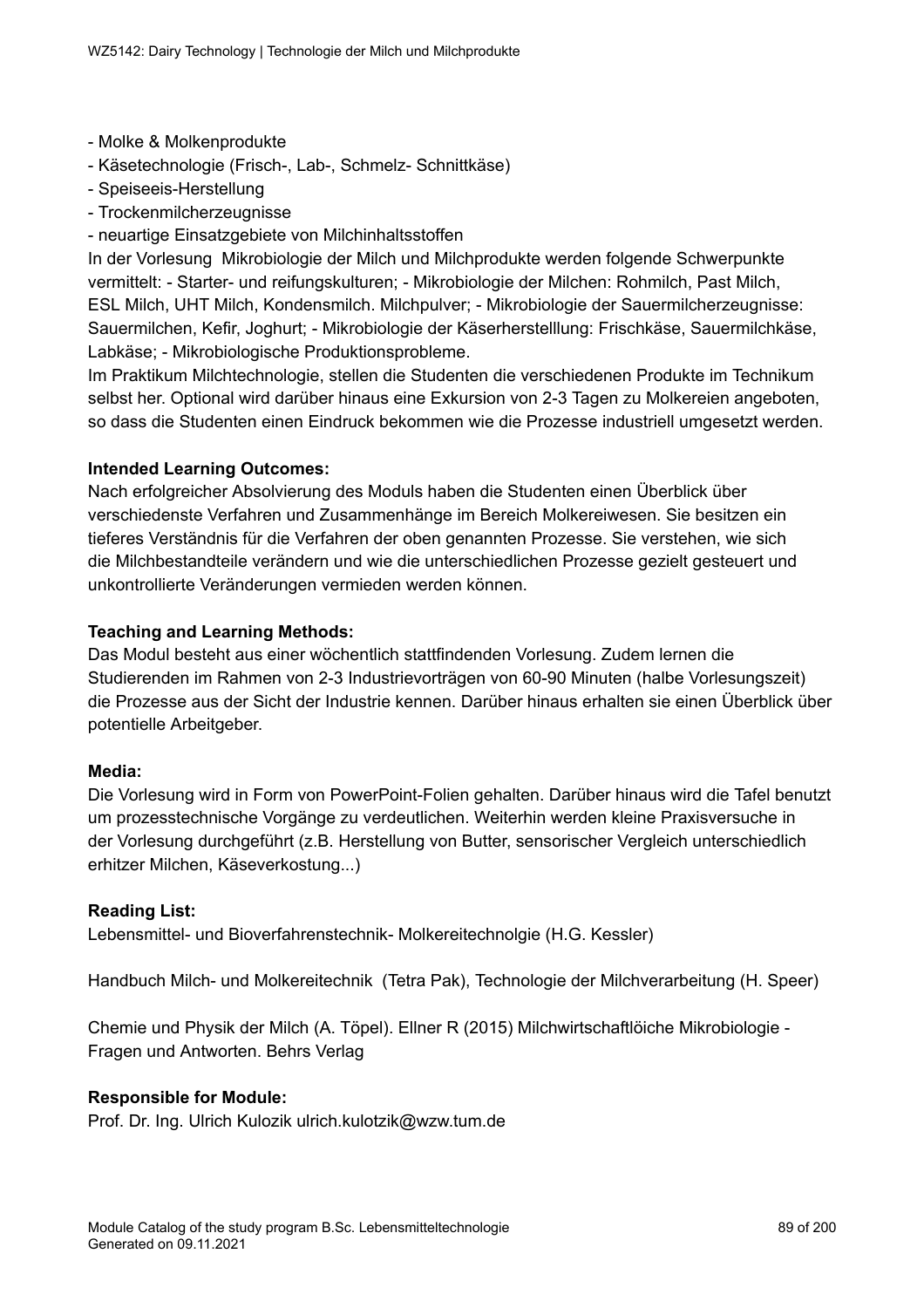# **Courses (Type of course, Weekly hours per semester), Instructor:**

For further information in this module, please click<campus.tum.de> or [here.](https://campus.tum.de/tumonline/WBMODHB.wbShowMHBReadOnly?pKnotenNr=462450&pOrgNr=15645)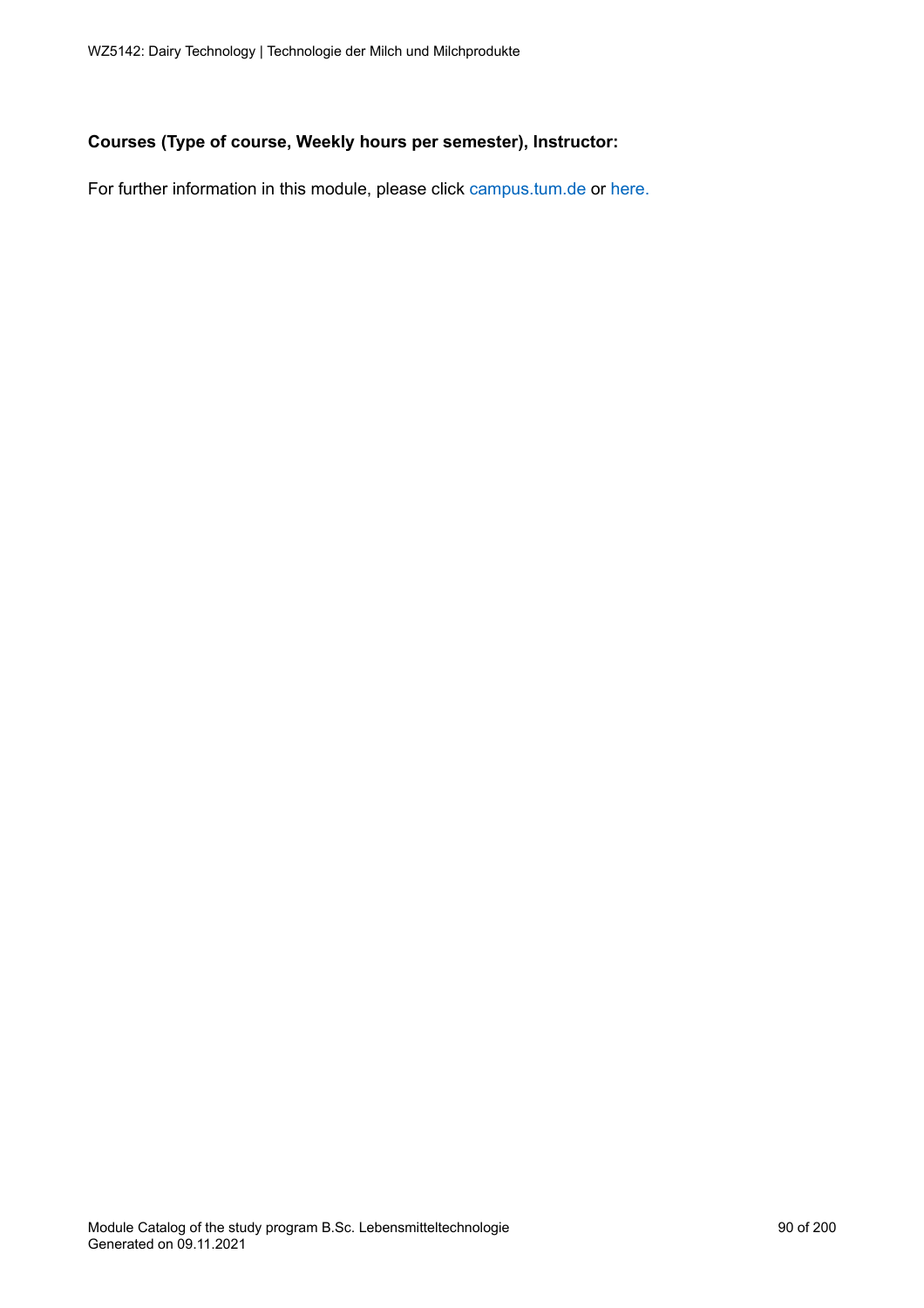# **WZ5143: Technology of Wine Making | Technologie des Weines**

Version of module description: Gültig ab winterterm 2016/17

| <b>Module Level:</b> | Language:           | <b>Duration:</b>         | Frequency:            |
|----------------------|---------------------|--------------------------|-----------------------|
| <b>Bachelor</b>      | German              | one semester             | summer semester       |
| Credits:*            | <b>Total Hours:</b> | <b>Self-study Hours:</b> | <b>Contact Hours:</b> |
| 5                    | 150                 | 120                      | 30                    |

Number of credits may vary according to degree program. Please see Transcript of Records.

# **Description of Examination Method:**

Das Lernergebnis wird in einer schriftlichen, benoteten Klausur (60 min) geprüft. Die Studierenden zeigen, dass sie den Ablauf der Weinbereitung, die einzelnen Verfahrensschritte verschiedener Weine und Nebenprodukte, die zugehörigen Einflussparameter und Randbedingungen sowie die biochemischen Grundlagen der Prozesse kennen und in eigenen Worten beschreiben können. Sie erklären die Prozesse anhand von technischen Skizzen und den relevanten chemischen Reaktionsgleichungen.

# **Repeat Examination:**

Next semester

# **(Recommended) Prerequisites:**

keine

# **Content:**

Es werden die Grundlagen der Weinbereitung vermittelt. Neben dem Rohstoff Traube und dessen Verarbeitung werden die Themen Mostbehandlung, alkoholische Gärung, Abstich, Weinausbau, Schönungs- und Stabilisierungsverfahren, Einsatz schwefliger Säure, Filtration und Abfüllung behandelt. Darüber hinaus werden Champagner und Perlwein sowie weitere Spzialweine (Sherry, Port- und Süssweine) vorgestellt. Außerdem werden behandelt:

• Neue oenologische Verfahren: Mostkonzentrierung; Umkehrosmose; Kryoextraktion;

Weinstabilisierung; Spinning Cone Column; Enzyme

• Aromastoffe des Weins: Sortenbuketts, Aromapräkursoren, Aromafehler

- Mängel, Fehler und "Krankheiten" des Weins
- Grundlagen des Weinrechts
- Weinanalytik / Qualitätskontrolle: Klassische nass-chemische Analyseverfahren;
- Instrumentelle Analytik (GC, HPLC, NMR, FT-IR; Enzymatik); Schnellmethoden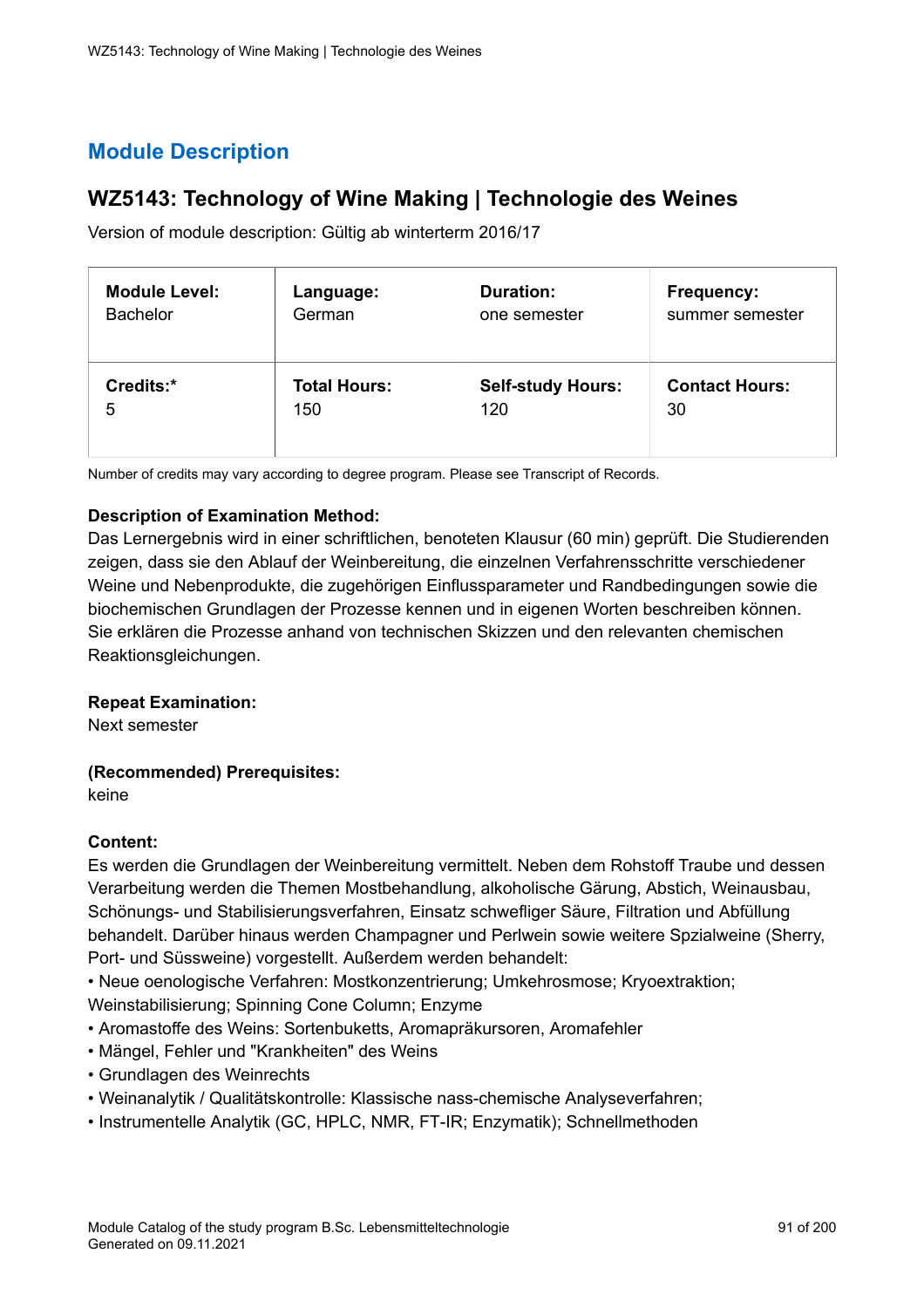# **Intended Learning Outcomes:**

Nach der erfolgreichen Teilnahme am Modul Technologie des Weins verstehen die Studierenden die einzelnen Verfahrensschritte der Weinbereitung und können verschiedene Sorten regional einordnen. Sie sind in der Lage die Unterschiede in der Bereitung verschiedener Weinstile wiederzugeben sowie die typischen Merkmale von Spezialweinen. Darüber hinaus kennen die Studierenden neue oenologische Verfahren und können die Aromastoffe und Fehler des Weins charakterisieren. Sie kennen die Grundlagen des Weinrechts sowie Möglichkeiten der Qualitätskontrolle und instrumentellen Analytik.

# **Teaching and Learning Methods:**

Vorlesung

# **Media:**

Ein Skript, das die Vorlesunginhalte begleitet und den Studierenden digital zur Verfügung steht

# **Reading List:**

1) Rapp, A.: Wein. In: (Heiss, R., Hrsg.) Lebensmitteltechnologie. Springer 6. Aufl. (2004)

- 2) Website des Lehrstuhls für Allgemeine Lebensmitteltechnologie
- 3) Vorlesungsbegleitendes Skript

# **Responsible for Module:**

Karl-Heinz Engel, Prof. Dr. rer. nat. k.h.engel@mytum.de

# **Courses (Type of course, Weekly hours per semester), Instructor:**

Vorlesung Technologie des Weins

Johannes Wegmann ga72zuy@mytum.de For further information in this module, please click<campus.tum.de> or [here.](https://campus.tum.de/tumonline/WBMODHB.wbShowMHBReadOnly?pKnotenNr=462452&pOrgNr=15574)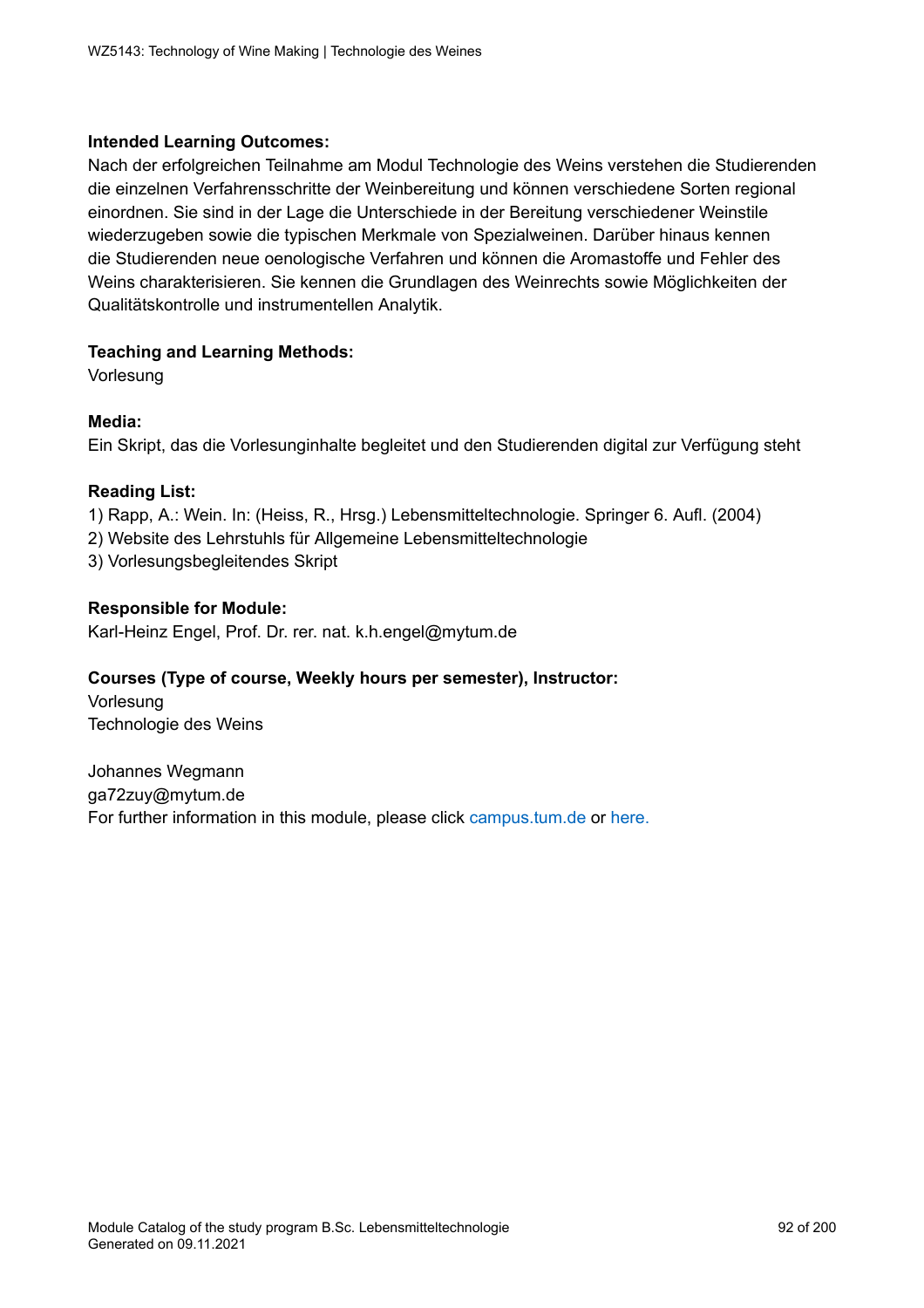# **WZ5412: Plant-derived Food Products | Technologie pflanzlicher Lebensmittel**

Version of module description: Gültig ab summerterm 2021

| <b>Module Level:</b> | Language:           | <b>Duration:</b>         | Frequency:            |
|----------------------|---------------------|--------------------------|-----------------------|
| Master               | German/English      | one semester             | summer semester       |
| Credits:*            | <b>Total Hours:</b> | <b>Self-study Hours:</b> | <b>Contact Hours:</b> |
| 5                    | 150                 | 105                      | 45                    |

Number of credits may vary according to degree program. Please see Transcript of Records.

#### **Description of Examination Method:**

The module examination is a written exam (90 min). The examination is divided into two parts: Part 1 relates to the acquired competences concerning "Technology of fats and oils" and part 2 relates to the competences in the field of "Proteins and carbohydrates from vegetable raw materials". No additives are allowed. In both parts of the examination, the students have to explain procedures for the extraction and processing of fats and oils as well as proteins and carbohydrates from vegetable raw materials by means of suitable sketches and flow charts. The questions must be answered in their own words. In some cases, chemical structural formulae must be presented.

#### **Repeat Examination:**

Next semester

# **(Recommended) Prerequisites:**

Basic knowledge in chemistry and biology.

#### **Content:**

The main focus of the lecture Technology of Fats and Oils are:

- raw materials for the production of edible fats and oils
- Process for obtaining vegetable fat and oils (pressing, extraction)
- Refining; modifications (fat hardening, transesterification, fractionation)
- Production of fat-based foods (margarine, mayonnaise)
- Use of fats and oils as renewable raw materials

The lecture focuses on proteins and carbohydrates from vegetable raw materials:

- Vegetable raw materials for the production of proteins and carbohydrates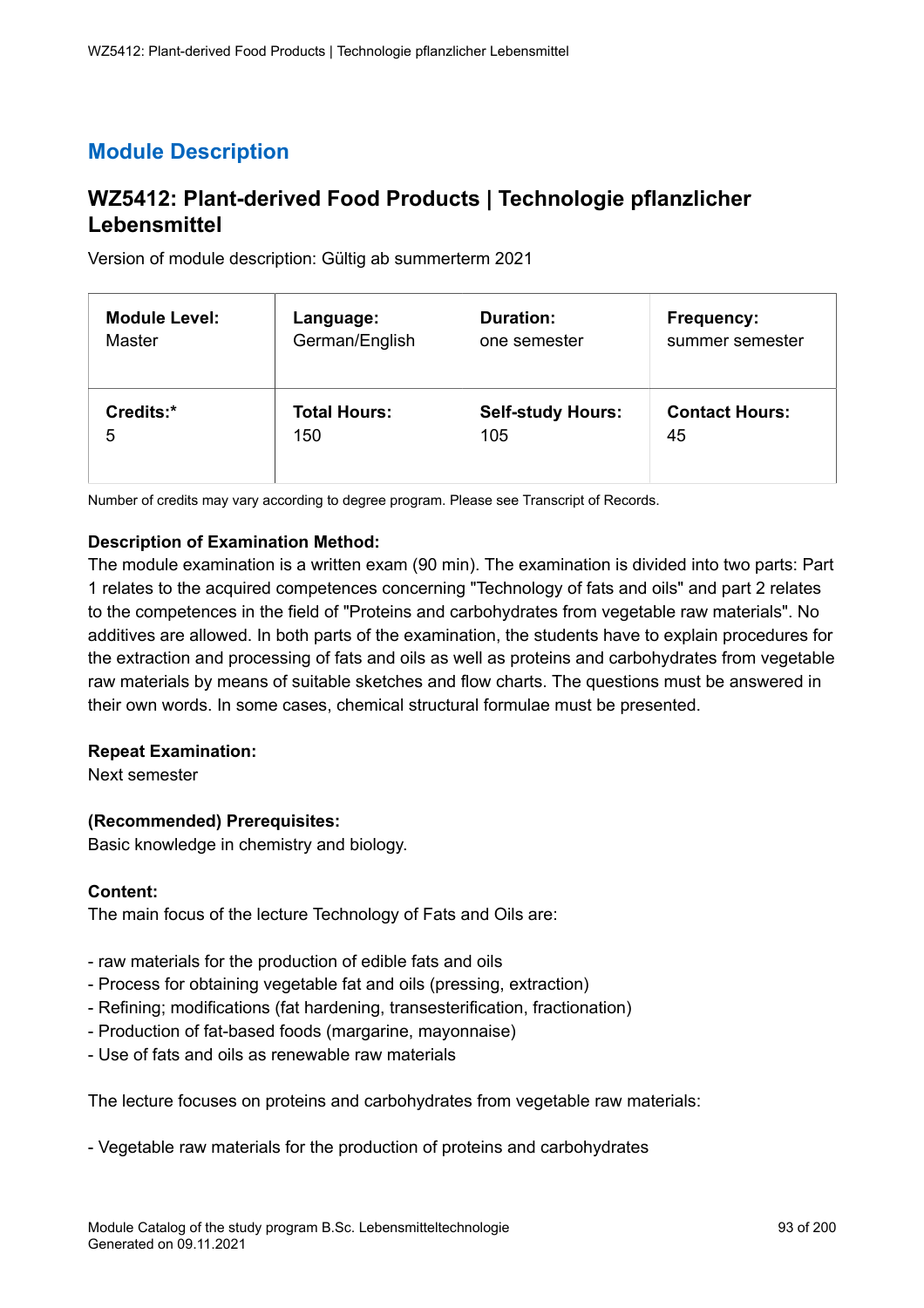- Principles of extraction of ingredients from vegetable raw materials
- Process for obtaining other protein ingredients (flours, concentrates)
- Process for obtaining protein isolates (lupine, pea, soya)
- Modification and application of proteins
- Production of starch (maize, potatoes)
- Extraction of sugar (sugar beet, sugar cane)

# **Intended Learning Outcomes:**

After participating in the module, students will have mastered the scientific fundamentals of the extraction of fats/oils, proteins and carbohydrates from plant sources. Students have both the technological and molecular knowledge to understand the technologies required for this wide range of ingredients and to apply them in a targeted manner depending on the plant source. They are also able to apply the scientific principles to the processing and storage of corresponding products.

# **Teaching and Learning Methods:**

The module consists of two lectures. Different sample products are presented for illustration.

# **Media:**

PowerPoint presentation.

# **Reading List:**

Lecture script/slide collection and further literature available for download.

# **Responsible for Module:**

Eisner, Peter; PD Dr.-Ing. habil.

# **Courses (Type of course, Weekly hours per semester), Instructor:**

For further information in this module, please click<campus.tum.de> or [here.](https://campus.tum.de/tumonline/WBMODHB.wbShowMHBReadOnly?pKnotenNr=1207223&pOrgNr=15645)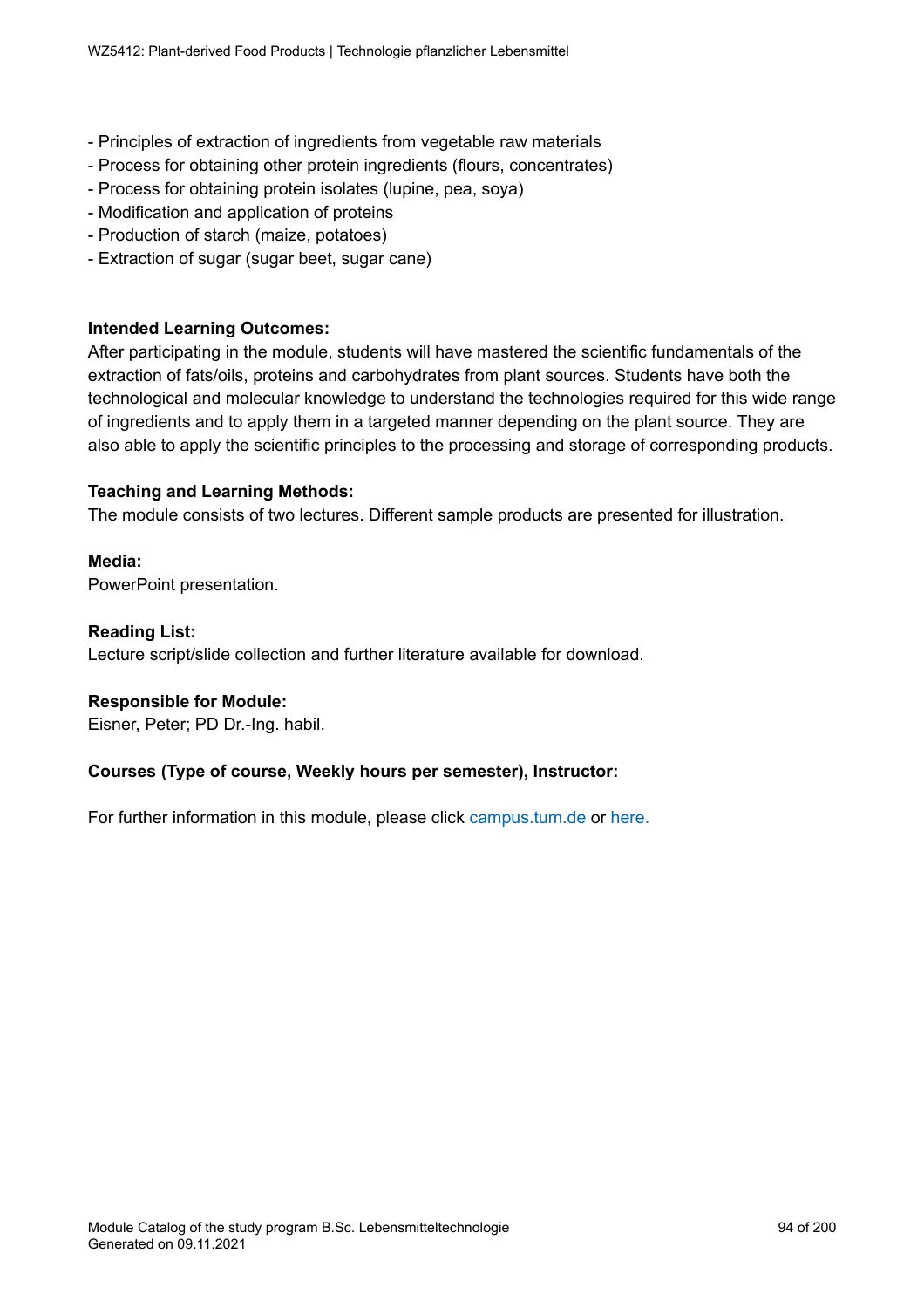# **WZ5150: Sugar, Sugar Products and Alkaloid Containing Food | Zucker, Zuckererzeugnisse und alkaloidhaltige Lebensmittel**

Version of module description: Gültig ab winterterm 2015/16

| <b>Module Level:</b> | Language:           | <b>Duration:</b>         | <b>Frequency:</b>     |
|----------------------|---------------------|--------------------------|-----------------------|
| <b>Bachelor</b>      | German              | one semester             |                       |
| Credits:*            | <b>Total Hours:</b> | <b>Self-study Hours:</b> | <b>Contact Hours:</b> |
| 5                    | 150                 | 120                      | 30                    |

Number of credits may vary according to degree program. Please see Transcript of Records.

# **Description of Examination Method:**

Die Modulprüfung ist schriftlich (60 min). Es sind keine Hilfsmittel zugelassen. Die Studierenden müssen mittels geeigneter Skizzen und Fließschemata die Herstellung von Zucker, Zuckererzeugnissen und alkaloidhaltigen Lebensmittelen darstellen. Die Fragen müssen mit eigenen Worten beantwortet werden. Grundlegende Geräteskizzen und Funktionen der wichtigsten Kernstücke müssen skizziert und in eignen Worten beschrieben werden.

# **Repeat Examination:**

Next semester

# **(Recommended) Prerequisites:**

Grundlegende Kenntnisse in anorganischer und organischer Chemie sowie allgemeiner Lebensmitteltechnologie .

# **Content:**

Die Themenschwerpunkte des Moduls "Zucker, Zuckererzeugnisse und alkaloidhaltige Lebensmittel" sind:

- Gewinnung, Herstellung und Verarbeitung von Kaffee, Tee, Kakao, Tee- und Kakaobohnenfermentation
- Kaffeeröst- und Entcoffeinierungsverfahren
- Instantkaffee
- Schokoladentechnologie
- Saccharosegewinnung aus Zuckerrübe und Zuckerrohr
- Gewinnung, Herstellung und technologische Verwendungsmöglichkeiten von Glucose

(Dextrose), Fructose, Lactose, Stärkeverzuckerungserzeugnissen, HFCS, Zuckeralkoholen,

Zuckeraustauschstoffen und Süßstoffen

- Zuckerwaren und Speiseeis.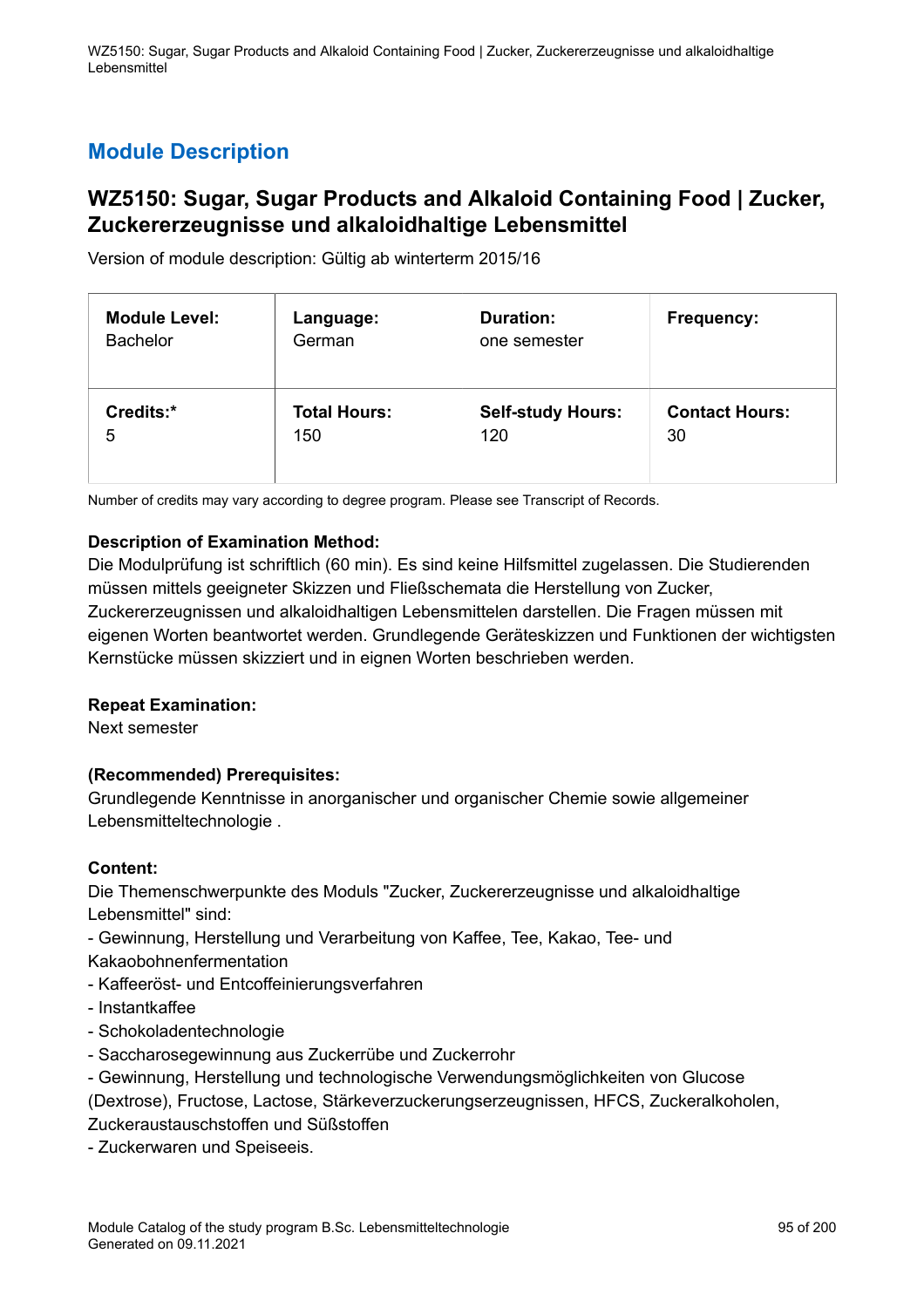WZ5150: Sugar, Sugar Products and Alkaloid Containing Food | Zucker, Zuckererzeugnisse und alkaloidhaltige Lebensmittel

### **Intended Learning Outcomes:**

Nach der Teilnahme an der Veranstaltung sind die Studierenden in der Lage, die grundlegende Chemie und Technologie bei der Gewinnung und Verarbeitung von Tee, Kaffee, Kakao sowie von Zuckern und Zuckererzeugnissen zu verstehen. Sie können den grundlegende Aufbau von Geräten zur Verarbeitung der Produkte selbstständig darstellen.

### **Teaching and Learning Methods:**

PowerPoint- und videounterstützte Vorlesung

#### **Media:**

PowerPoint Präsentation. Videos zu ausgewählten Prozessen.

#### **Reading List:**

1) Osterroth, D. (Hrsg.): Taschenbuch für Lebensmittelchemiker und -technologen II. (Springer-Verlag)

2) Heiss, R. (Hrsg.): Lebensmitteltechnologie: Biotechnologische, chemische, mechanische und thermische Verfahren der Lebensmittelverarbeitung. (Springer)

3) Belitz, H.D., Grosch, W., Schieberle, P.: Lehrbuch der Lebensmittelchemie (Springer)

4) Vorlesungsbegleitendes Skript

#### **Responsible for Module:**

Dr. rer. nat. Walter Weiss walter.weiss@mytum.de

# **Courses (Type of course, Weekly hours per semester), Instructor:**

Vorlesung Zucker, Zuckererzeugnisse und alkaloidhaltige Lebensmittel (2SWS)

Dr. rer. nat. Walter Weiss walter.weiss@mytum.de For further information in this module, please click<campus.tum.de> or [here.](https://campus.tum.de/tumonline/WBMODHB.wbShowMHBReadOnly?pKnotenNr=462464&pOrgNr=15574)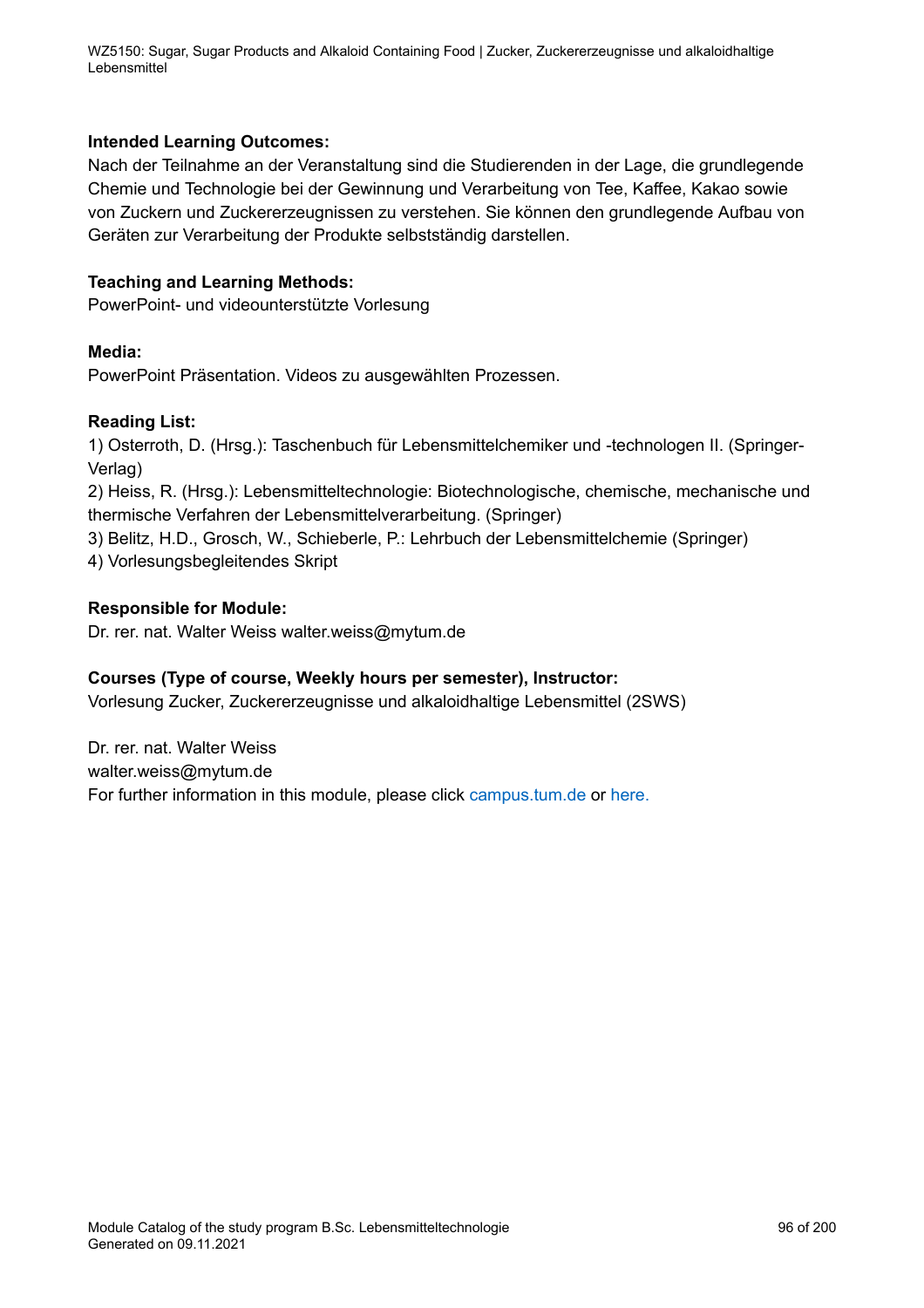# **WZ5445: Conformity of Foods | Konformität von Lebensmitteln**

Version of module description: Gültig ab summerterm 2020

| <b>Module Level:</b> | Language:           | <b>Duration:</b>         | Frequency:            |
|----------------------|---------------------|--------------------------|-----------------------|
| Bachelor/Master      | German              | one semester             | summer semester       |
| Credits:*            | <b>Total Hours:</b> | <b>Self-study Hours:</b> | <b>Contact Hours:</b> |
| 3                    | 90                  | 60                       | 30                    |

Number of credits may vary according to degree program. Please see Transcript of Records.

# **Description of Examination Method:**

Die Prüfung wird in Form einer mündlichen Prüfung (30 min) abgelegt. Dafür bereiten die Studierenden eine Präsentation über ein frei gewähltes Thema aus dem Vorlesungsstoff vor. Mit der Präsentation zeigen die Studierenden, dass sie in der Lage sind, sich intensiv mit einem wissenschaftlichen Thema auseinanderzusetzen und dieses für ein Fachpublikum aufzubereiten indem sie eine Inhaltsauswahl treffen, die Inhalte strukturieren und übersichtlich darstellen sowie in der Präsentation deren Relevanz erläutern und die wichtigsten Aspekte hervorheben. In der anschließenden Diskussion zeigen die Studierenden, dass sie kompetent auf die Fragen eines Fachpublikums eingehen können.

# **Repeat Examination:**

Next semester

# **(Recommended) Prerequisites:**

Kenntnisse der analytischen Chemie sind von Vorteil aber keine Voraussetzung.

#### **Content:**

Bestimmung des Nahrungsmittelursprungs, Bestimmung der Art des Fleisches, Unterscheidung der Pflanzenöle, Detektion von genetisch veränderten Nahrungsmitteln, chemische Unterscheidung der Fruchtsäfte und Weine, Prüfung des Honigs auf Echtheit, Bestimmung von Honigarten, Analyse von Aromen (Vanillin) auf Natürlichkeit, Isotopenverhältnisse Massenspektrometrie.

# **Intended Learning Outcomes:**

Nach dem erfolgreichen Abschluss dieses Moduls besitzen die Studierenden fundierte Kenntnisse über die Bestimmung der Art und des Ursprungs bestimmter Lebensmittel. Sie kennen die dafür notwendigen chemisch-analytischen Methoden und sind in der Lage diese gezielt einzusetzen.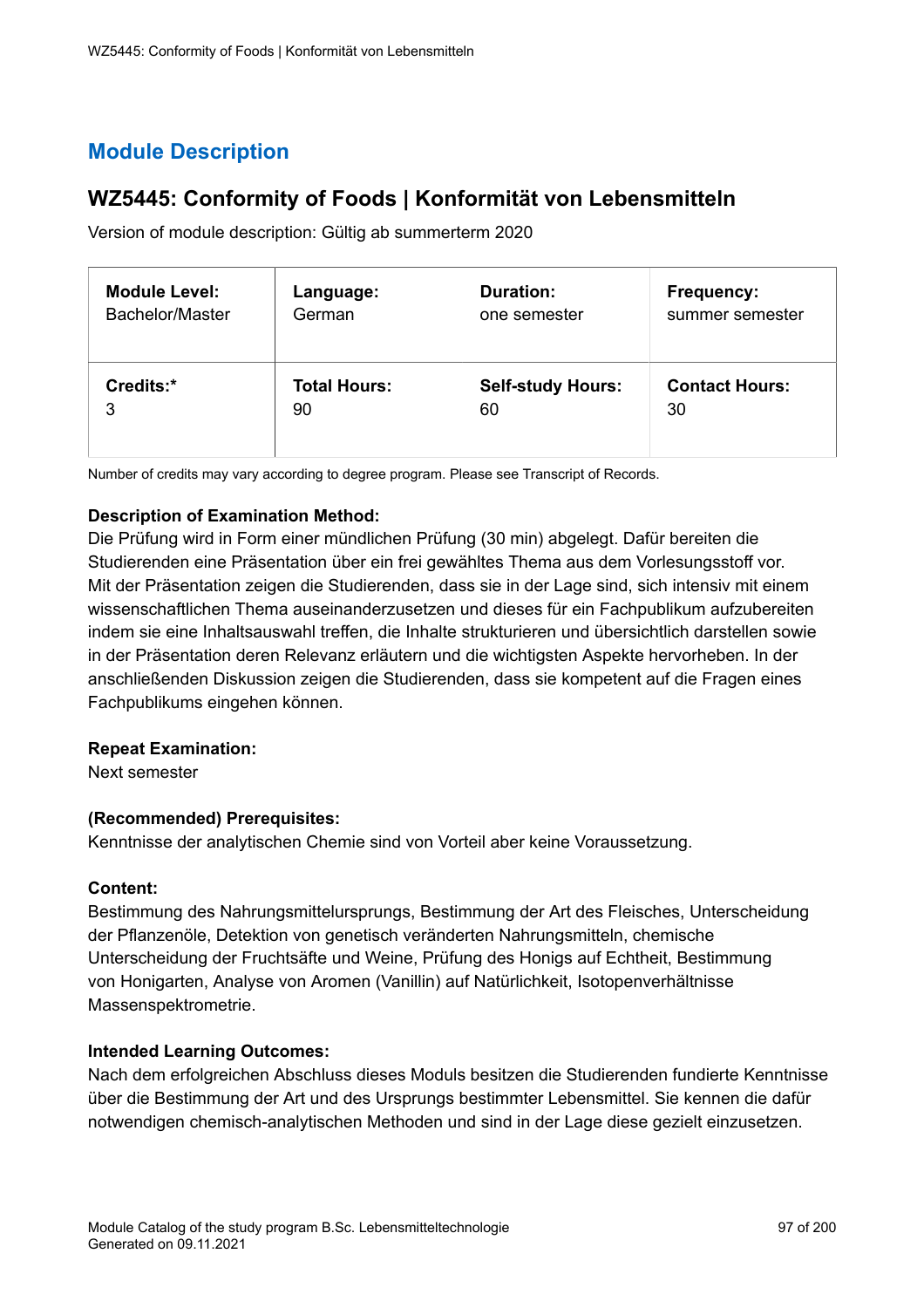Sie weisen außerdem substanzielles Fachwissen über weitere Methoden aus, um Authentizität bestimmter Lebensmittel und Zusatzstoffe zu bestimmen.

# **Teaching and Learning Methods:**

Vortrag mit Präsentation zur Erläuterung der einzelnen Themen. Durch Diskussion mit Studierenden werden Schwächen und Stärken von Kontrollverfahren erörtert. An praxisnahen Bespielen aus dem Lebensmittelbereich wird der Lernstoff behandelt.

**Media:**

Powerpoint

# **Reading List:**

u.a

https://www.sciencedirect.com/science/article/abs/pii/S0165993615301291?via%3Dihub https://onlinelibrary.wiley.com/doi/full/10.1002/jsfa.8364

#### **Responsible for Module:**

Coelhan, Mehmet; Apl. Prof. Dr. rer. nat. habil.

# **Courses (Type of course, Weekly hours per semester), Instructor:**

For further information in this module, please click<campus.tum.de>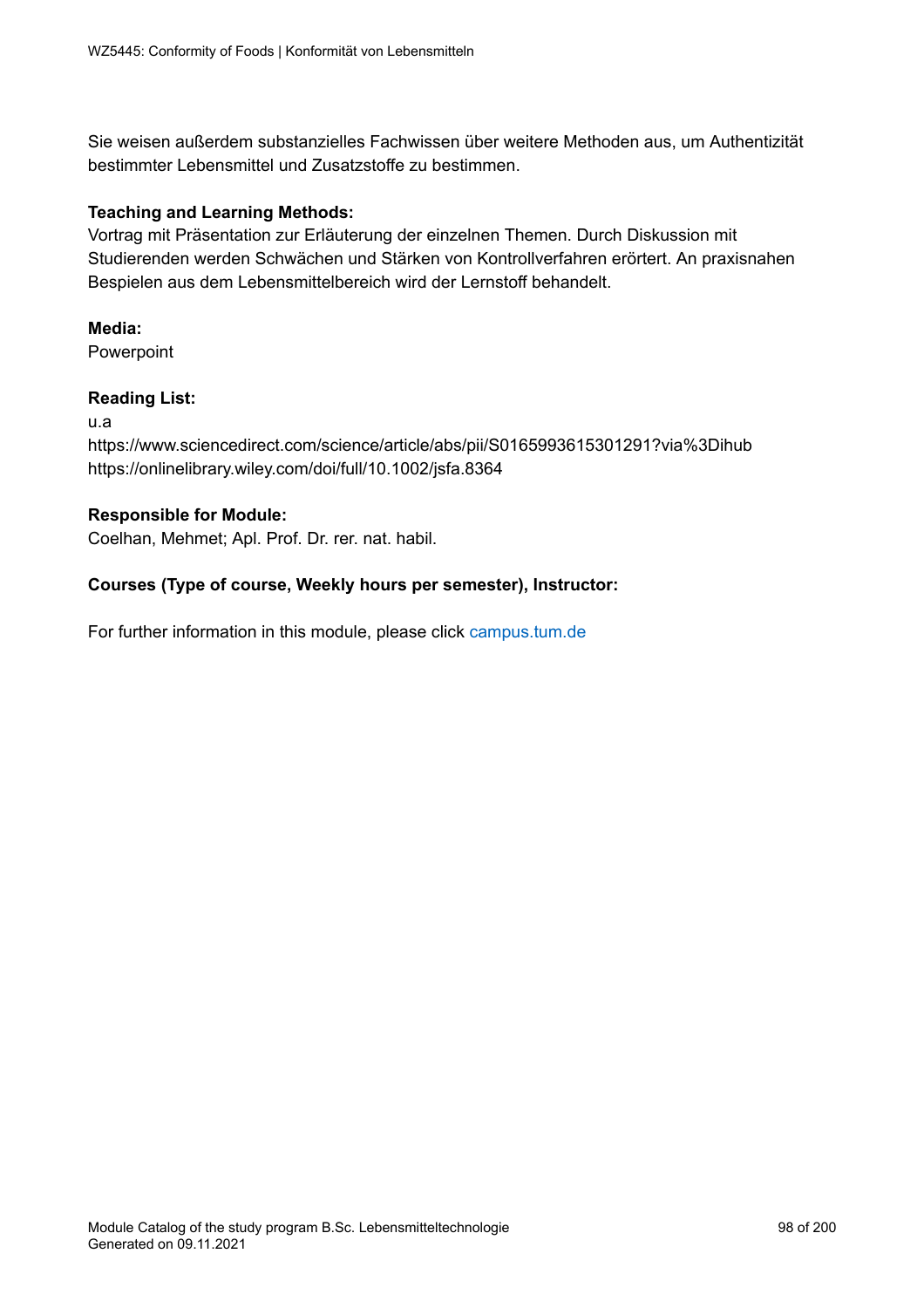# **WZ5047: Energetic Use of Biomass | Energetische Biomassenutzung**

Version of module description: Gültig ab summerterm 2021

| <b>Module Level:</b> | Language:           | <b>Duration:</b>         | Frequency:            |
|----------------------|---------------------|--------------------------|-----------------------|
| Bachelor/Master      | German              | one semester             | winter semester       |
| Credits:*            | <b>Total Hours:</b> | <b>Self-study Hours:</b> | <b>Contact Hours:</b> |
| 5                    | 150                 | 120                      | 30                    |

Number of credits may vary according to degree program. Please see Transcript of Records.

# **Description of Examination Method:**

Aufgrund des Pandemiegeschehens hat der/die Studierende auch die Möglichkeit, an einer beaufsichtigten elektronischen schriftlichen Fernprüfung (Aufsicht mit Proctorio, 60 min.) teilzunehmen (Onlineprüfung: WZ5047o). Diese schriftliche Prüfung wird zeitgleich in Präsenz angeboten (WZ5047).

# 60 min schriftlich

Die Studierenden müssen Funktionsprinzipien der behandelten Verfahren der energetischen Biomassenutzung beschreiben. Zu ausgewählten chemischen und physikalischen Umsetzungen müssen sie die ablaufenden Reaktionen nennen, als Reaktionsgleichung darstellen und einfache stöchiometrische und energetische Berechnungen durchführen. Weiterhin müssen sie die erforderlichen technischen und rechtlichen Rahmenbedingungen für einzelne Verfahren nennen und beschreiben. Sie müssen verschiedene Verfahren miteinander vergleichen, für einen bestimmten Biomassetyp ein geeignetes Verfahren auswählen und ihre Entscheidung in Worten sinnvoll und nachvollziehbar begründen.

# **Repeat Examination:**

Next semester

# **(Recommended) Prerequisites:**

Grundlagenwissen in den Naturwissenschaften Physik, Biologie, Chemie ist notwendig. Empfohlen ist außerdem die erfolgreiche Teilnahme am Modul "WZ5004 Technische Thermodynamik".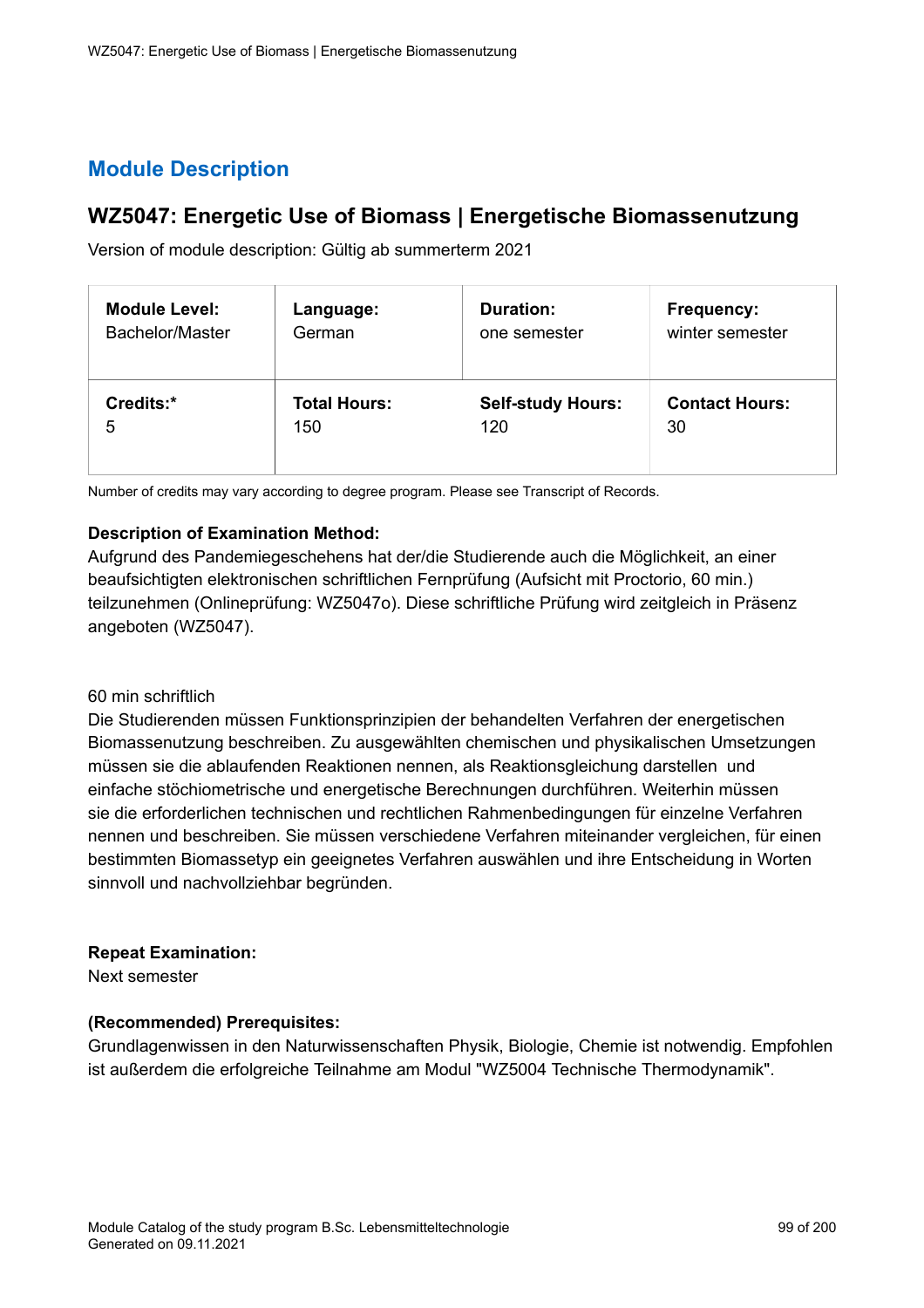# **Content:**

"Es werden die aktuell üblichen Verfahren zur energetischen Nutzung von Biomasse bearbeitet. Dabei werden sämtliche relevanten Prozessbedinungen, Einflussgrößen und Prozessabläufe erläutert. Der Schwerpunkt liegt dabei auf folgenden Aspekten:

- Allgemeine Rahmenbedingungen
- Rechtliche Grundlagen
- Erzeugung und Bereitstellung von Biomasse
- Thermochemische Umwandlungsverfahren
- Biochemische Umwandlungsverfahren
- Physikalische Umwandlungsverfahren
- Kraftstoffsynthese und -einsatz
- Wirtschaftlichkeit der Verfahren
- Ökologische Folgen energetischer Biomassenutzung

Von den einzelnen Nutzungsverfahren werden dabei die verfahrenstechnischen Grundlagen und Berechnungsverfahren vermittelt."

# **Intended Learning Outcomes:**

Nach der Teilnahme am Modul Energetische Biomassenutzung kennen die Studierenden die aktuell üblichen und möglichen Verfahren der energetischen Biomassenutzung und die jeweiligen Rahmenbedingungen und Vor- und Nachteile der einzelnen Verfahren. Sie entwickeln ein Verständnis für die mögliche Nutzung von Biomasse und deren Auswirkungen. Sie sind in der Lage, die ablaufenden biochemischen und physikalischen Umwandlungen zu verstehen und die relevanten chemischen Formeln und Reaktionen wiederzugeben. Sie können einfache energetische Berechnungen der besprochenen Prozesse durchführen.

# **Teaching and Learning Methods:**

"Lehrmethode: Vortrag, unterstützt durch Folien bzw. ppt-Präsentation Lernaktivitäten: Zusammenfassen von Dokumenten, Auswendiglernen"

**Media:** Präsentation und Skript

# **Reading List:** Vorlesungsskript/Foliensammlung zum Download verfügbar

# **Responsible for Module:**

Ulrich Buchhauser, Dr.-Ing. ne97ped@mytum.de

# **Courses (Type of course, Weekly hours per semester), Instructor:**

For further information in this module, please click<campus.tum.de> or [here.](https://campus.tum.de/tumonline/WBMODHB.wbShowMHBReadOnly?pKnotenNr=462300&pOrgNr=15643)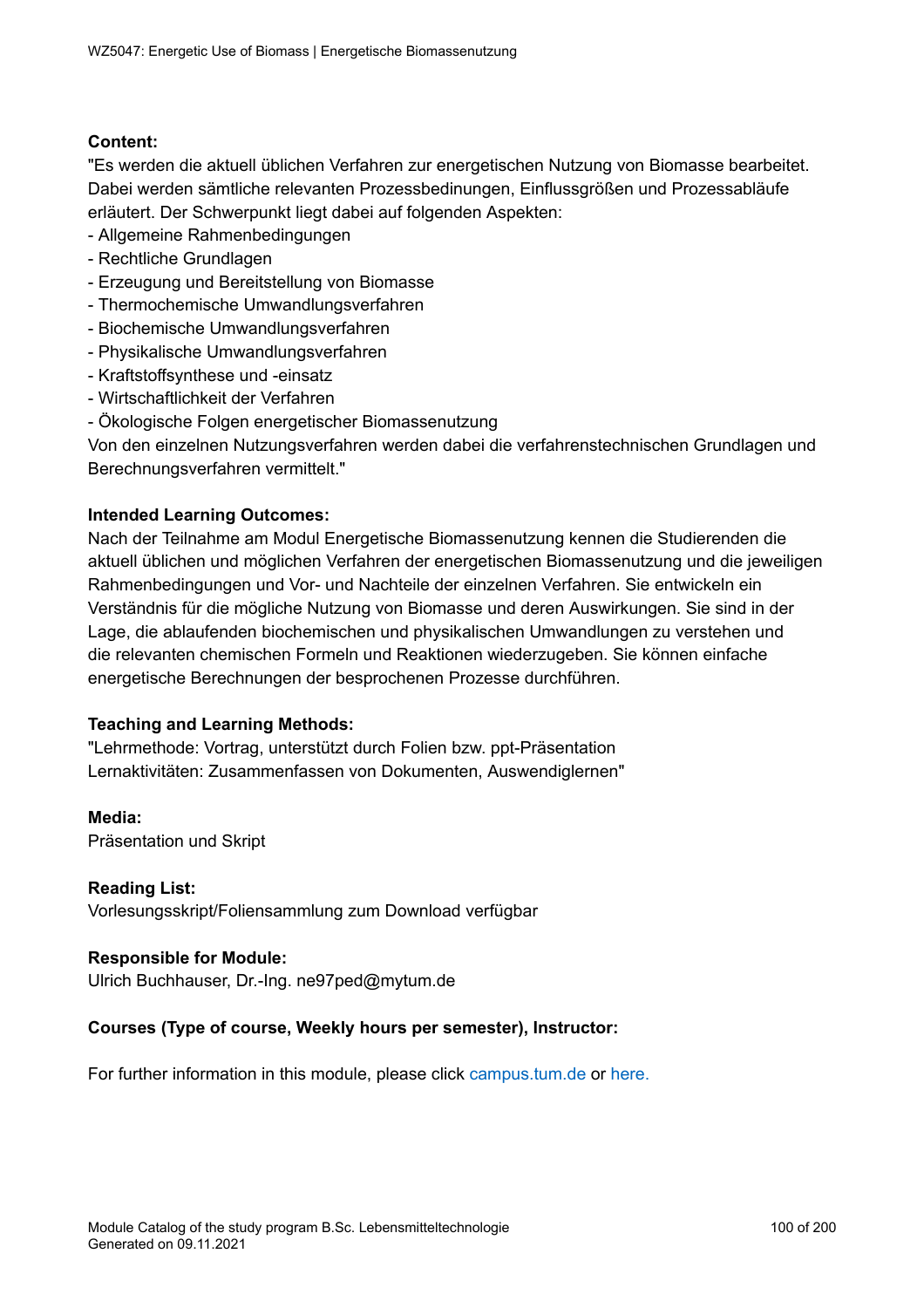# **WZ5046: Introduction to Electronics | Einführung in die Elektronik**

Version of module description: Gültig ab winterterm 2020/21

| <b>Module Level:</b> | Language:           | <b>Duration:</b>         | Frequency:            |
|----------------------|---------------------|--------------------------|-----------------------|
| <b>Bachelor</b>      | German              | one semester             | winter semester       |
| Credits:*            | <b>Total Hours:</b> | <b>Self-study Hours:</b> | <b>Contact Hours:</b> |
| 5                    | 150                 | 120                      | 30                    |

Number of credits may vary according to degree program. Please see Transcript of Records.

# **Description of Examination Method:**

Die Fach- und Methodenkompetenz der Studierenden wird in einer 20 minütigen mündlichen Prüfung geprüft. Hierzu steht den Studierenden eine vorgegebene Formelsammlung zur Verfügung, aus der sie die für die korrekte Lösung der Aufgabenstellung relevanten Gleichungen auswählen und ggf. geeignet adaptieren. In vorgelegten Schaltplänen müssen die Bauteile und deren Funktion richtig benannt werden. Die Studierenden zeigen durch passende Adaptionen der Schaltpläne, dass sie so neue Funktionen realisieren können.

# **Repeat Examination:**

Next semester

# **(Recommended) Prerequisites:**

Die erfolgreiche Teilnahme am Modul setzt den sicheren Umgang mit den in Mathematik für Ingenieure 1 + 2 und Experimentalphysik 1 + 2 (oder vergleichbaren Modulen anderer Universitäten) erlernten Grundtechniken voraus. Insbesondere die korrekte Handhabung von komplexen Zahlen, Integral- und Differentialrechnung und der Umgang mit elektrischen Größen sind unabdingbar.

# **Content:**

In der Vorlesung werden Funktion und Schaltzeichen der wichtigsten elektronischen Bauteile (z.B. Halbleiterdioden, Bipolartransistor, Operationsverstärker) sowie deren Grundschaltungen behandelt. Der Schwerpunkt liegt dabei auf dem Verständnis und dem Entwurf von Sensorschaltungen. Daneben wird das Interpretieren einfacher Schaltpläne, das Benutzen von Datenblättern und das Entwerfen einfacher Schaltungen vermittelt.

# **Intended Learning Outcomes:**

Nach der Teilnahme an der Modulveranstaltung kennen die Studierenden Funktion und Schaltzeichen der wichtigsten elektronischen Bauteile und verstehen deren Grundschaltungen.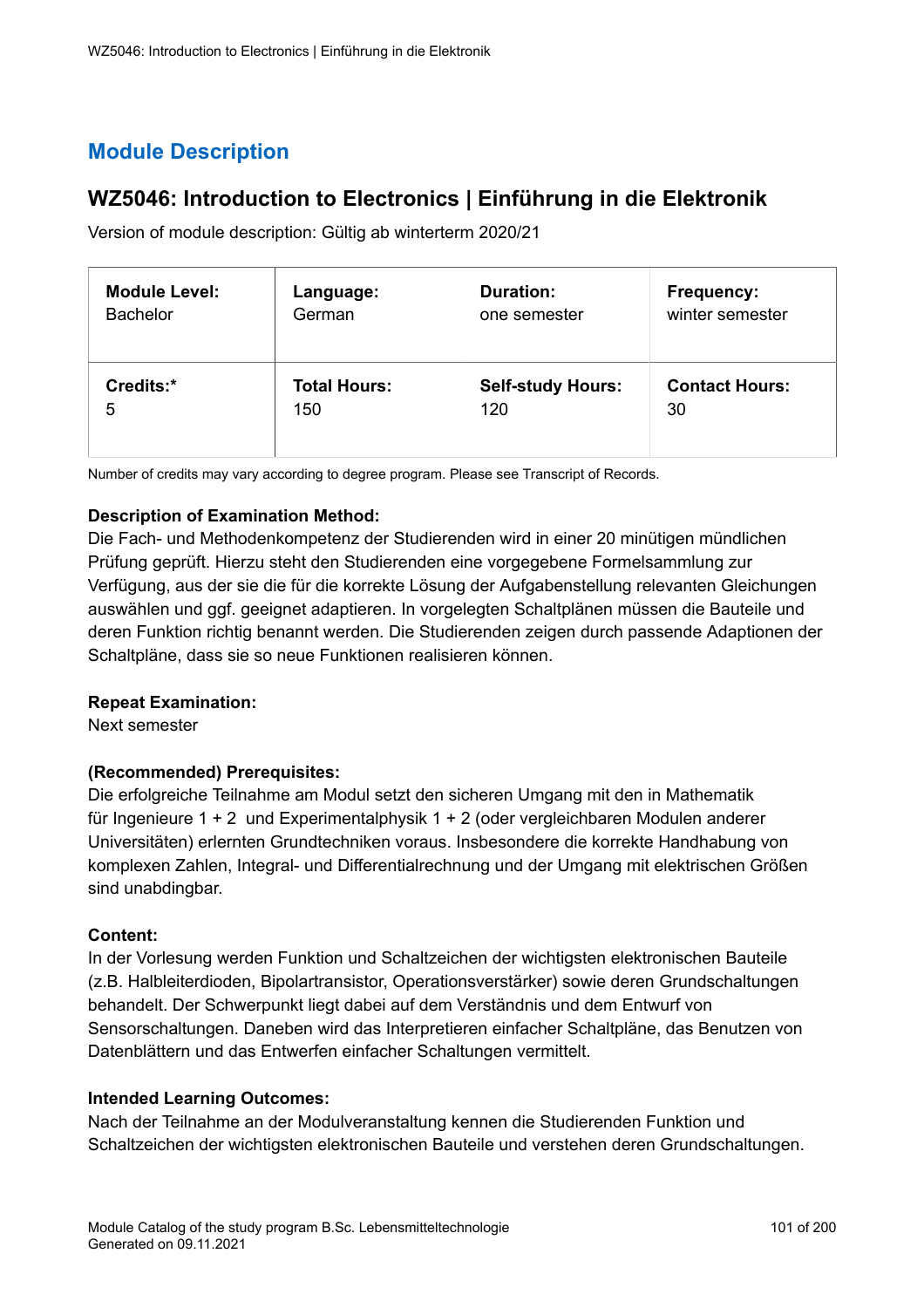Sie sind in der Lage, Schaltpläne zu zeichnen, zu interpretieren, einfache Schaltungen zu entwickeln, Bauteile zu dimensionieren und dazu ggf. Datenblätter zu benutzen. Durch die im Modul erworbenen Grundkenntnisse im Bereich der Elektronik sind die Studierenden auch in der Lage, in ihrem Berufsalltag mit Ingenieuren anderer Fachrichtungen (insb. Elektrotechnik, Informatik) kompetent zu kommunizieren.

# **Teaching and Learning Methods:**

"In der Vorlesung werden die Grundlagen der Elektronik mittels Powerpoint-Präsentation, die durch Tafelanschrieb unterstützt wird, erläutert. Aufkommende Fragen werden im Plenum diskutiert und beantwortet.

Übungsaufgaben dienen zur vertiefenden Auseinandersetzung der Studierenden mit den vorgestellten Themen. Die Studierenden diskutieren die Lösungsstrategie unter Anleitung des Dozenten, lösen dann anschließend die Aufgaben in Eigenarbeit. Die Ergebnisse werden abschließend durch den Dozenten nochmals detailliert erläutert.

Unmittelbar vor der Prüfung bietet der Dozent in freiwilliger Ergänzung der Eigenstudiumszeit ein zweitägiges Repetitorium an. In dieser Veranstaltung vertiefen die Studierenden ihr Wissen anhand weiterer Aufgaben und Musterprüfungen. "

# **Media:**

Eine Foliensammlung, ein Skript und Übungsblätter sind online abrufbar.

# **Reading List:**

"– H. Hartl, E. Krasser, W. Probyl, P. Söser, G. Winkler: Elektronische Schaltungstechnik, Pearson Studium – U. Tietze, C. Schenk: Halbleiterschaltungstechnik. Springer-Verlag – A. Rost: Grundlagen der Elektronik. Springer"

# **Responsible for Module:**

Dr. rer. nat. Kornelia Eder cornelia\_eder@mytum.de

# **Courses (Type of course, Weekly hours per semester), Instructor:**

For further information in this module, please click<campus.tum.de> or [here.](https://campus.tum.de/tumonline/WBMODHB.wbShowMHBReadOnly?pKnotenNr=462298&pOrgNr=15643)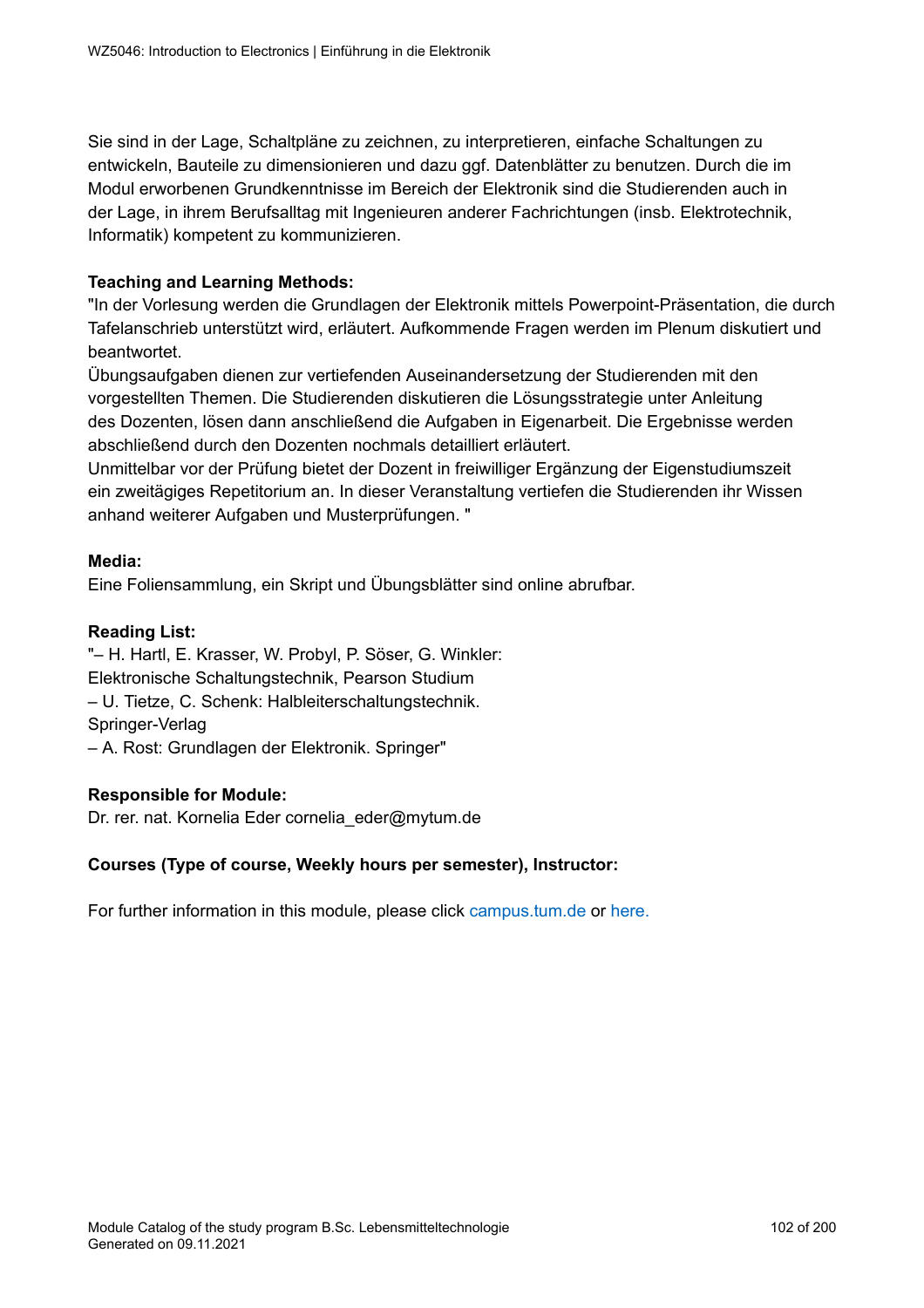# **WZ5063: Programming Basics | Grundlagen des Programmierens**

Version of module description: Gültig ab winterterm 2015/16

| <b>Module Level:</b> | Language:           | <b>Duration:</b>         | <b>Frequency:</b>     |
|----------------------|---------------------|--------------------------|-----------------------|
| <b>Bachelor</b>      | German              | one semester             | winter semester       |
| Credits:*            | <b>Total Hours:</b> | <b>Self-study Hours:</b> | <b>Contact Hours:</b> |
| 6                    | 180                 | 135                      | 45                    |

Number of credits may vary according to degree program. Please see Transcript of Records.

# **Description of Examination Method:**

Die Prüfung besteht aus zwei Prüfungselementen, wobei unterschiedliche Kompetenzen abgeprüft werden. Ein Element erfolgt schriftlich (60 Min); das andere Element erfordert praktische Arbeiten am PC. Für die Bearbeitung am PC wird eine Aufgabe gestellt, welche als ausführbares Programm umgesetzt werden soll. Dabei sollen die Studierenden einem fragmentierten System Programstrukturen und Lösungswege implementieren. Im schriftlichen Element werden die theoretischen Grundlagen geprüft; so soll beispielsweise das Verhalten bestehender Systeme vorausgesagt werden.

# **Repeat Examination:**

End of Semester

# **(Recommended) Prerequisites:**

Keine Vorraussetzungen

# **Content:**

"In dem Modul Gundlagen der Programmierung werden folgende Themen behandelt:

- Einteilung der verschiedenen Programmierparadigmen
- Aufbau eines Programms
- Schleifen
- Kontrollstukturen
- Funktionen
- Zeiger

Die Übungsaufgaben werden in C programmiert."

# **Intended Learning Outcomes:**

Die Studierenden kennen nach erfolgreicher Teilnahme am Modul die Programmiersprache C und können einfache Funktionen in C programmieren. Sie können bestehende Programme in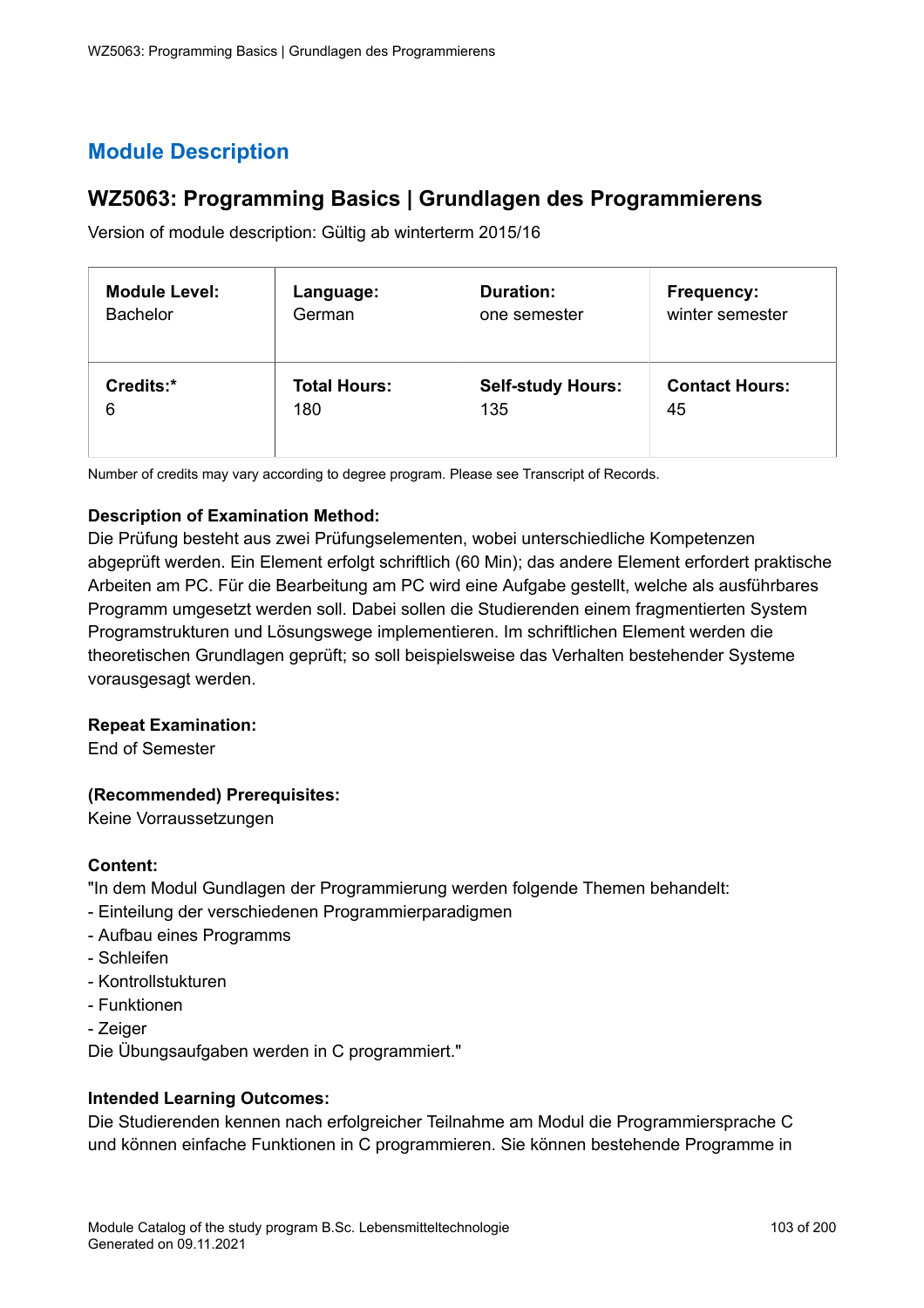Hinblick auf diverse Funktionen hin analysieren und ihre Funktionsweise beurteilen. Für einfache Problemstellungen ist es den Studierenden möglich eigene Funktionen zu implementieren.

# **Teaching and Learning Methods:**

Vorlesung und Übung am PC

# **Media:**

multimedial gestützte Lehr- und Lernprogramme unterstützt durch ein Skript

# **Reading List:**

# **Responsible for Module:**

Prof. Dr. Horst-Christian Langowski h-c.langowski@tum.de

# **Courses (Type of course, Weekly hours per semester), Instructor:**

Grundlagen des Programmierens (Vorlesung, 3 SWS) Voigt T [L], Voigt T ( Gaßner G ) For further information in this module, please click<campus.tum.de> or [here.](https://campus.tum.de/tumonline/WBMODHB.wbShowMHBReadOnly?pKnotenNr=462328&pOrgNr=39071)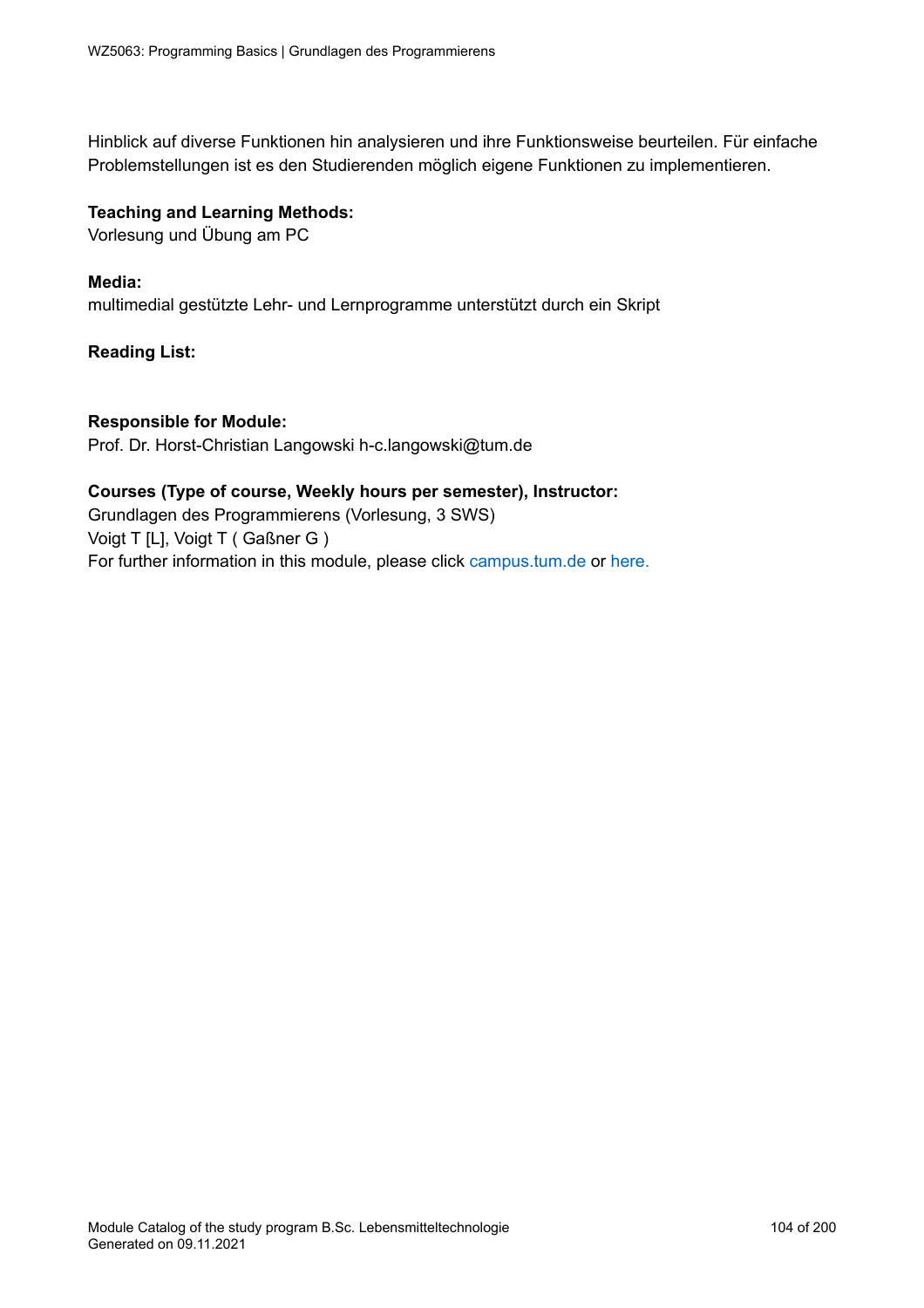# **WZ2277: Biofunctionality of Food - Basics | Biofunktionalität der Lebensmittel - Grundlagen**

Version of module description: Gültig ab summerterm 2021

| <b>Module Level:</b> | Language:           | <b>Duration:</b>         | Frequency:            |
|----------------------|---------------------|--------------------------|-----------------------|
| <b>Bachelor</b>      | German              | one semester             | winter semester       |
| Credits:*            | <b>Total Hours:</b> | <b>Self-study Hours:</b> | <b>Contact Hours:</b> |
| 3                    | 150                 | 120                      | 30                    |

Number of credits may vary according to degree program. Please see Transcript of Records.

# **Description of Examination Method:**

Aufgrund des Pandemiegeschehens hat der/die Studierende auch die Möglichkeit, an einer beaufsichtigten elektronischen schriftlichen Fernprüfung (Aufsicht mit Proctorio, 60 min.) teilzunehmen (Onlineprüfung: WZ2277o). Diese schriftliche Prüfung wird zeitgleich parallel in Präsenz angeboten (WZ2277).

# **Repeat Examination:**

End of Semester

# **(Recommended) Prerequisites:**

#### **Content:**

Die Wissenschaft der Biofunktionalität der Lebensmittel beschäftigt sich mit der Identifizierung und Charakterisierung funktioneller Lebensmittelbestandteile und mit ihrer Wirkung auf physiologische, biochemische und molekulare Prozesse in Hinblick auf die Prävention / Therapie von Krankheiten bzw. der Verbesserung des Wohlbefindens.

Die Grundlagenvorlesung beinhaltet die Entwicklung einer EU-weiten gesetzlichen Regelung für nährwert- und gesundheitsbezogene Angaben über Lebensmittel (Health Claim-Verordung), sowie die Zielbereiche funktioneller Lebensmittel (z.B. Darmgesundheit und Immunfunktion, Stoffwechsel und Diabetes, Herz-Kreislauf-System, Knochengesundheit). Außerdem werden die wichtigsten Gruppen bioaktiver Lebensmittelinhaltstoffe (Probiotika, Präbiotika, sekundäre Pflanzeninhaltstoffe, Phytosterine, Fettsäuren, Vitamine usw.) vorgestellt.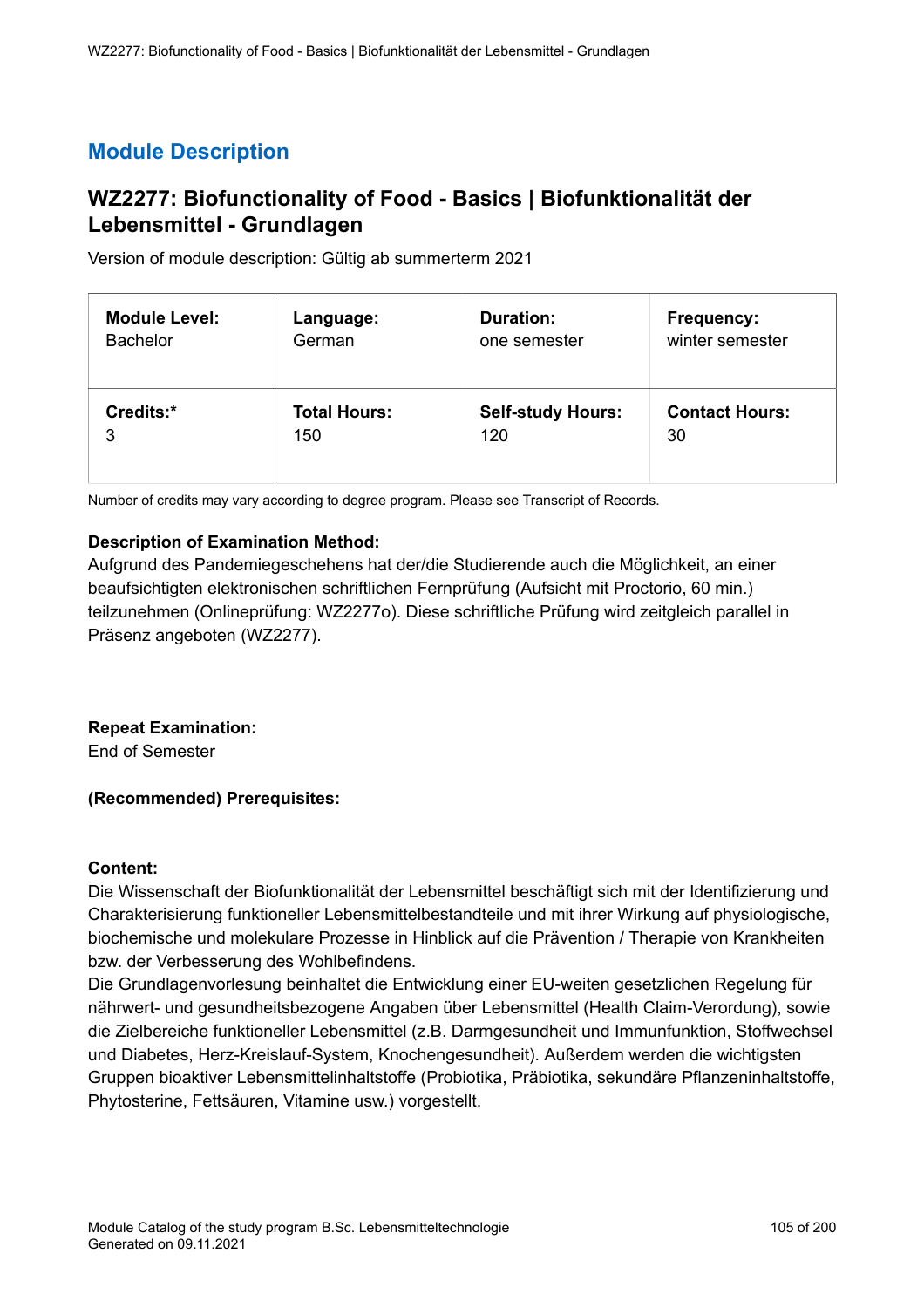# **Intended Learning Outcomes:**

Nach der erfolgreichen Teilnahme am Modul kennen die Studierenden die stofflichen Grundlagen funktioneller Lebensmittelbestandteile und deren Einfluss auf den Körper (Zielfunktionen). Weiterhin kennen sie die relevanten rechlichen Rahmenbedingungen für funktionelle Lebensmittel.

# **Teaching and Learning Methods:**

**Media:**

**Reading List:**

# **Responsible for Module:**

Schmöller, Ingrid; Dr. rer. nat.

# **Courses (Type of course, Weekly hours per semester), Instructor:**

For further information in this module, please click<campus.tum.de> or [here.](https://campus.tum.de/tumonline/WBMODHB.wbShowMHBReadOnly?pKnotenNr=466823&pOrgNr=15575)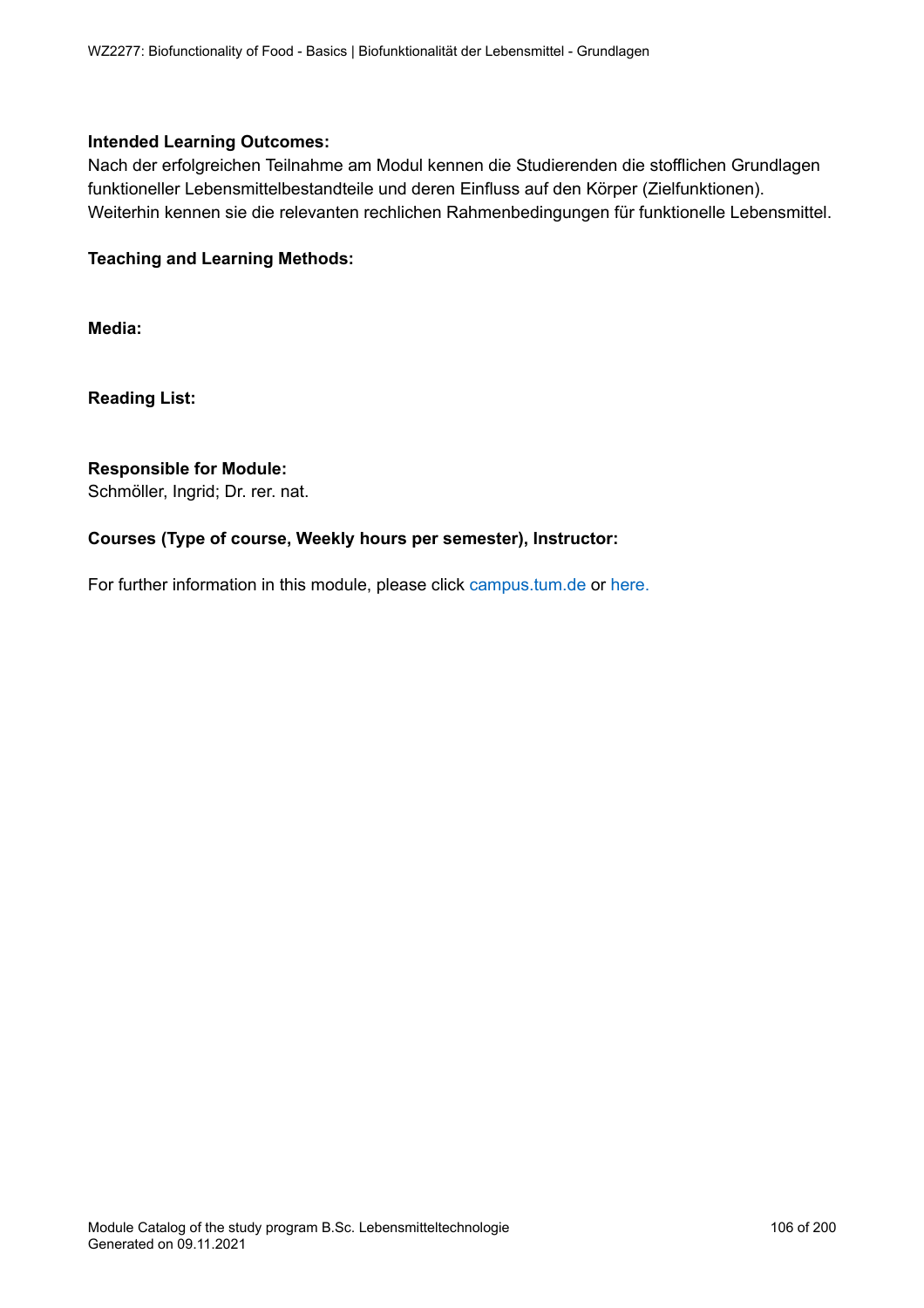# **WZ5005: Materials Engineering | Werkstoffkunde**

Version of module description: Gültig ab winterterm 2015/16

| <b>Module Level:</b> | Language:           | <b>Duration:</b>         | Frequency:            |
|----------------------|---------------------|--------------------------|-----------------------|
| <b>Bachelor</b>      | German              | one semester             | winter semester       |
| Credits:*            | <b>Total Hours:</b> | <b>Self-study Hours:</b> | <b>Contact Hours:</b> |
| 5                    | 150                 | 120                      | 30                    |

Number of credits may vary according to degree program. Please see Transcript of Records.

# **Description of Examination Method:**

Schriftliche Prüfung (60 min)

Die Studierenden müssen in der Prüfung darlegen, dass Sie kristalline Gitterstrukturen anhand von vorgelegten Beispielen verstehen. Sie müssen die Herstellung von Stahl an einem gewählten Beispiel im Phasendiagramm nachvollziehen und die Festigkeit des entstandenen Materials bewerten. Sie sollen nicht-metallische Werkstoffe unterscheiden und deren Vor- und Nachteile für Beispiele, sowohl im Lebensmittel- und Getränkebereich, als auch im Maschinen- und Apparatebau diskutieren.

# **Repeat Examination:**

Next semester

# **(Recommended) Prerequisites:**

Grundkenntnisse in Technischer Mechanik

# **Content:**

"Im Modul Werkstoffkunde werden die grundlegenden Aspekte der Materialwissenschaften behandelt:

- Struktur kristalliner Festkörper: Gitterstruktur, Klassen, Defekte in Kristallsystemen

- Phasendiagramme und deren Einsatz in der Stahlproduktion: Herleitung, Übergänge, Erstarren, Kristallisation, Schmelzen, Beispiel Wasser, mischbare und unmischbare Systeme, Hebelgesetze,

Eisen-Eisencarbid-System, Stahlerzeugung - Mechanische und physikalische Eigenschaften von Stoffen

- Nichtmetallische Werkstoffe: Kunststoffmonomere und -polymere, Herstellung, Duro-/
- Thermoplasten, Elastomere, Formgebung, Additive, mechanische Eigenschaften, Alterung

- Festigkeitslehre: statisch (Torsion, Spannung, Schub, Dehnung), Elastizität, Dauerfestigkeit, Härte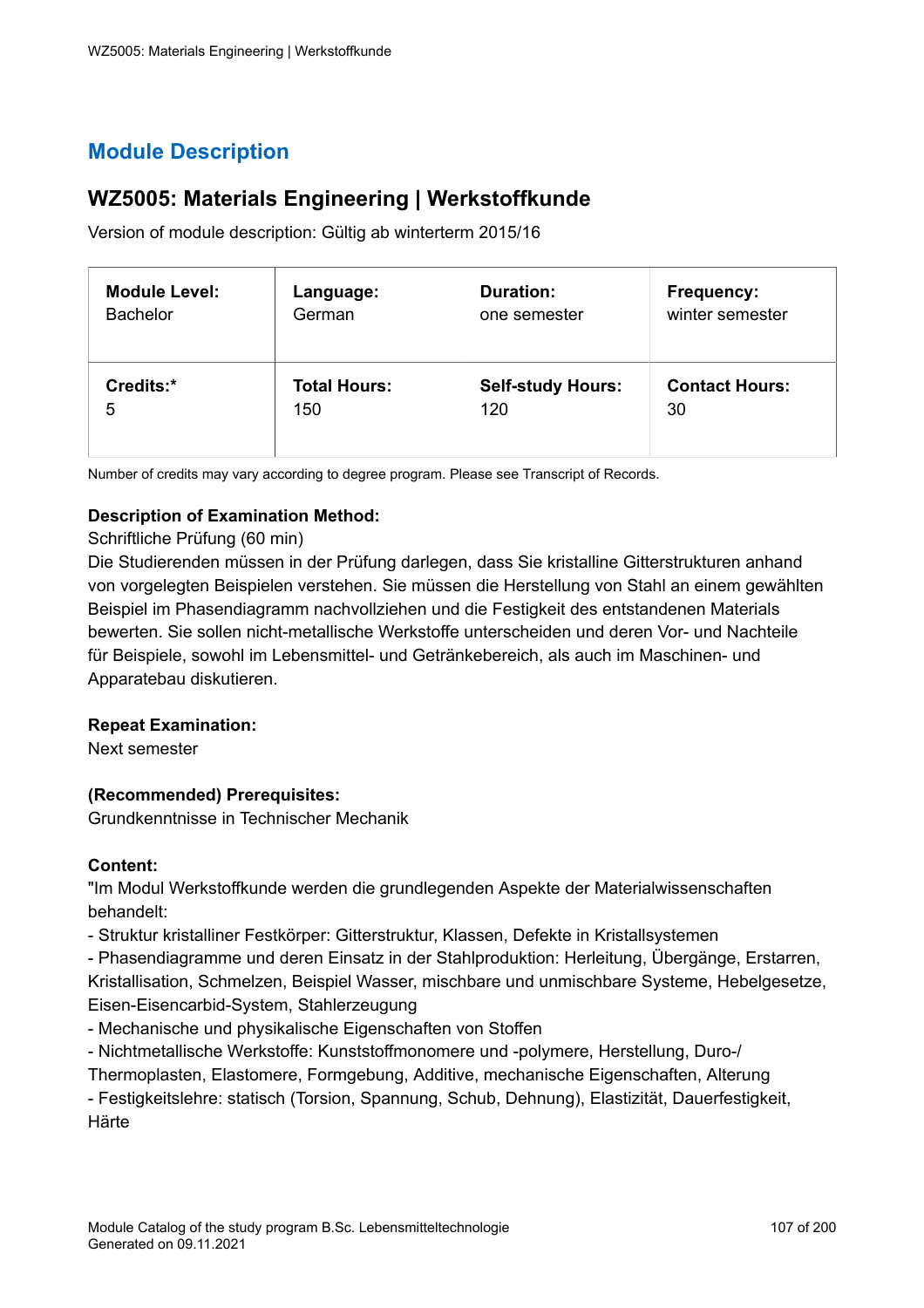- Metallische Werkstoffe: Herkunft, Roheisengewinnung, Verfahren zur Stahlproduktion, Stahleigenschaften im Maschinen- und Anlagenbau, Härten, Vergüten, Legierungen, Korrosion"

# **Intended Learning Outcomes:**

Nach dem Modul sind die Studierenden in der Lage Werkstoffe für den Maschinen- und Anlagenbau auszuwählen. Sie kennen die chemischen Strukturen und können anhand der kristallinen oder amorphen Struktur Festigkeiten und Belastbarkeiten einschätzen. Sie kennen die verschiedene Stahlsorten und deren Aufbau und können deren Herstellverfahren und die entstanden Eisenstruktur diskutieren. Sie können Festigkeitskennwerte beurteilen und unter Anleitung selbst ermitteln. Sie kennen alle für den Anlagenbau und die Lebensmittelindustrie wichtigen Kunststoffe und können deren Anwendung beurteilen. Sie verstehen verschiedene Ursachen von Korrosion und kennen die Schutzmechanismen diesen Prozess zu unterbinden.

# **Teaching and Learning Methods:**

Das Modul bestetht aus einer wöchentlich stattfindenden Vorlesung.

**Media:** Für diese Veranstaltung steht ein digital abrufbares Skipt zur Verfügung.

# **Reading List:**

Technische Mechanik 2 - Festigkeitslehre von Russell C. Hibbeler, Pearson Studium

Materialwissenschaften und Werkstofftechnik von Callister und Rethwisch, Wiley-VCH

Werkstoffkunde für Ingenieure von Roos und Maile, Sprimger Verlag

# **Responsible for Module:**

Prof. Dr.-Ing. Petra Först petra.foerst@tum.de

# **Courses (Type of course, Weekly hours per semester), Instructor:**

Vorlesung Werkstoffkunde (2SWS)

Dipl.-Ing. Christian Nied

For further information in this module, please click<campus.tum.de> or [here.](https://campus.tum.de/tumonline/WBMODHB.wbShowMHBReadOnly?pKnotenNr=462228&pOrgNr=15643)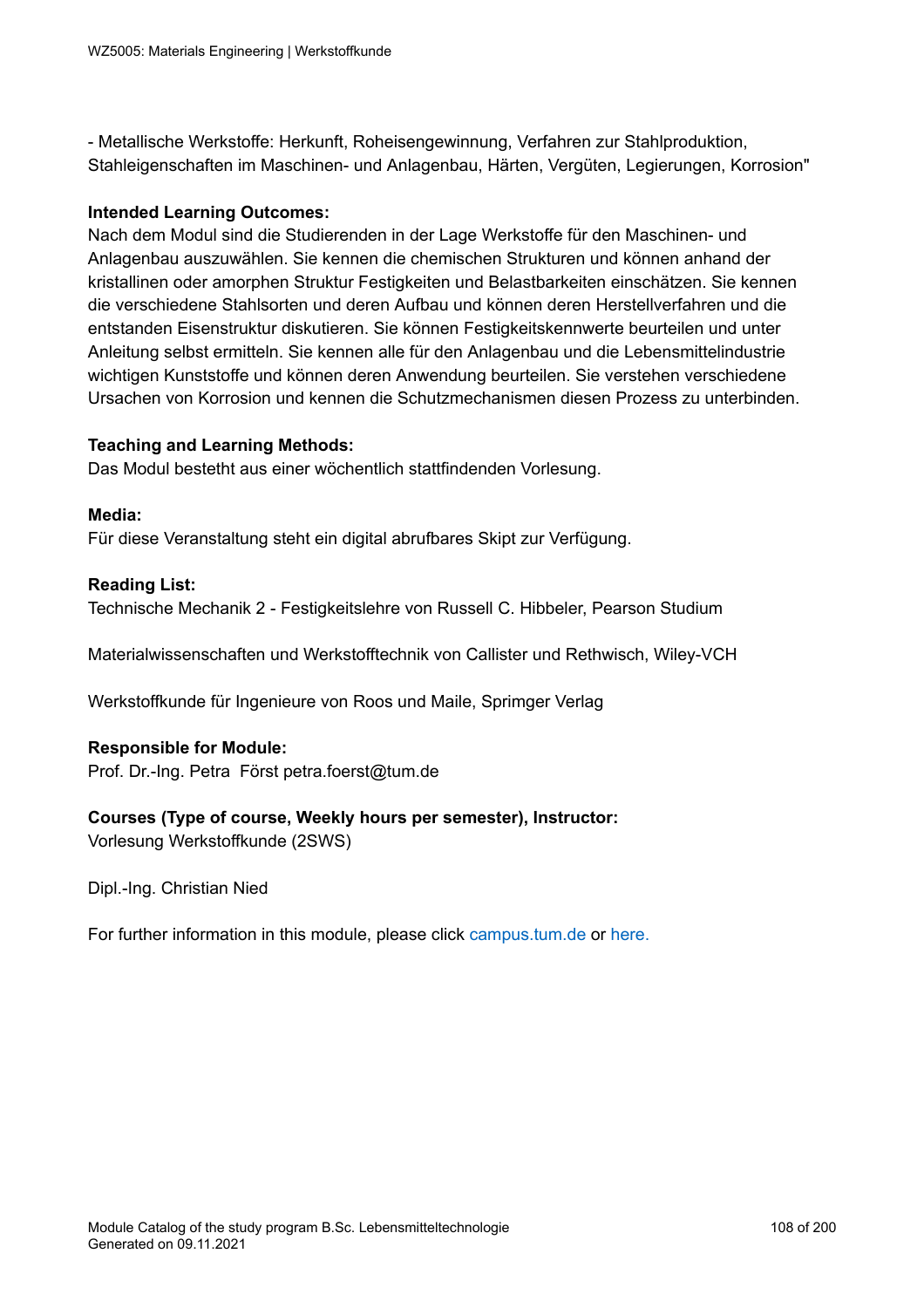# **General Education Subject | Allgemeinbildendes Fach**

# **Module Description**

# **WZ4133: Information Literacy | Informationskompetenz**

Version of module description: Gültig ab winterterm 2011/12

| <b>Module Level:</b> | Language:           | <b>Duration:</b>         | <b>Frequency:</b>     |
|----------------------|---------------------|--------------------------|-----------------------|
| <b>Bachelor</b>      | German              | one semester             | winter semester       |
| Credits:*            | <b>Total Hours:</b> | <b>Self-study Hours:</b> | <b>Contact Hours:</b> |
| 3                    | 90                  | 60                       | 30                    |

Number of credits may vary according to degree program. Please see Transcript of Records.

### **Description of Examination Method:**

- wöchentlich ein Blogartikel (Essay) über den Inhalt der aktuellen Woche; Bewertung: Pünktlichkeit, äußere Form, inhaltlicher Bezug; - Erstellung von zwei Übungs-/Prüfungsaufgaben mit Musterlösungen (zu den zwei Hauptkapiteln der LV); Bewertung: Themenbezug u. Situationsbezug der Aufgabe, Korrektheit der Lösung

#### **Repeat Examination:**

Next semester

#### **(Recommended) Prerequisites:**

gute Computerkenntnisse (Office, Dateisystem, Internetbrowser u.ä.) gute Internetkenntnisse (Navigation, Suche, social networking, Privatsphäre u.ä.), Kenntnisse des Fachvokabulars des **Studienfachs** 

#### **Content:**

1. Grundlagen der Informationskompetenz:

\* Das System der Informationsversorgung (Erzeugung und Verbreitung von Informationen und Wissen, Publikationswesen)

- \* Grundlagen von Datenbank- und Internetrecherchen
- \* Aufbau, Struktur und Nutzung von Literaturdatenbanken (Kataloge, Bibliographien, Portale...)
- \* Beschaffung von Literatur (Verfügbarkeit vor Ort, Ausleihe, Fernleihe, Dokumentlieferdienste)
- \* Bewertung, Aufbereitung und Präsentation von Rechercheergebnissen
- 2. Fachinformationskompetenz:
- \* Aufbau, Struktur und Nutzung von Fachdatenbanken

\* Thematische Suche nach Literatur (Zeitschriftenartikel, elektronische Volltexte, elektronische Bücher, ...)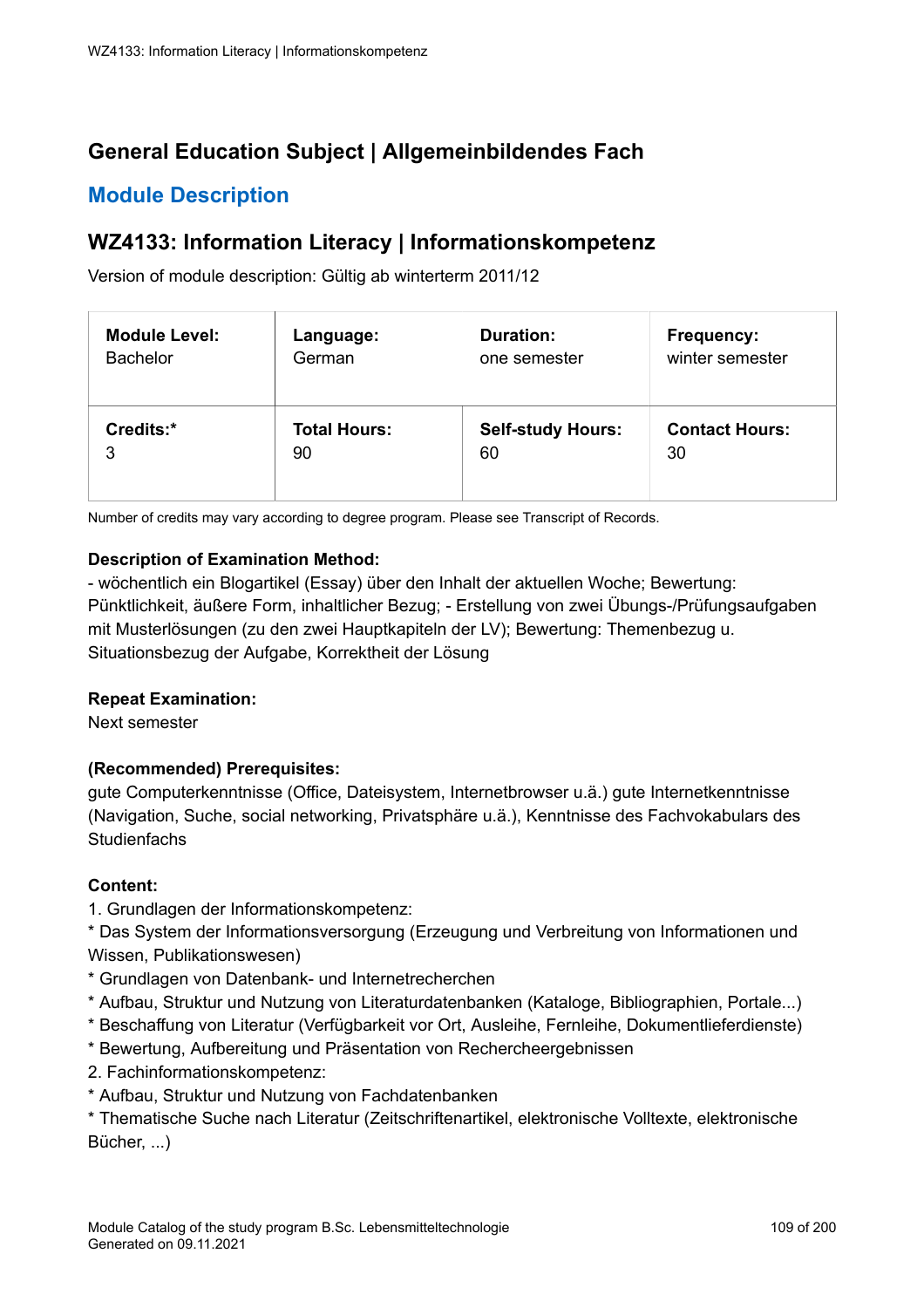\* Virtuelle Fachbibliotheken, fachlich relevante thematische Sammlungen im Internet

\* Verfügbarkeit von fachlich relevanten Datenbanken, elektronischen Zeitschriften an der TUM

\* Digitales Publizieren

## **Intended Learning Outcomes:**

Nach der erfolgreichen Teilnahme an den Lehrveranstaltungen sind die Studierenden in der Lage,

" optimale Strategien der Informationssuche und Literaturbeschaffung zu entwickeln und durchzuführen,

" Bibliothekskatalogen, Fachdatenbanken und fachlich fokussierten Internetangebote effizient zur Literaturrecherche zu nutzen,

" Bibliothekskataloge und Dokumentliefersysteme zur Beschaffung von wissenschaftlicher Literatur einzusetzen,

Literaturmanagementprogramme zu verwenden und korrekt wissenschaftlich zu zitieren

## **Teaching and Learning Methods:**

flipped classroom; blended learning

### **Media:**

eLearningplattform (TUM-Moodle) zum Selbststudium: Vodcasts, Skripten, Links zu externen Ressourcen, eTests,

PC-Übungen zur Vertiefung

## **Reading List:**

Ackerson, Linda G.: Literature search strategies for interdisciplinary research. A sourcebook for scientists and engineers. Lanham, Md. [u.a.], 2007 Bänsch, Axel: Wissenschaftliches Arbeiten. Seminar- und Diplomarbeiten. München [u.a.], 2003 Calishain, Tara: Information trapping. real-time research on the web. Berkeley, Calif., 2007 Franck, Norbert: Handbuch wissenschaftliches Arbeiten. Frankfurt am Main, 2004 Franke, Fabian: Schlüsselkompetenzen. Stuttgart [u.a.], 2010 Gash, Sarah: Effective literature searching for research. Aldershot [u.a.], 2000 Hacker, Diana: Research and documentation in the electronic age. Boston [u.a.], 2006 Haller, Michael: Recherche-Werkstatt. Konstanz, 2001 Holliday, Adrian: Doing and writing qualitative research. London [u.a.], 2007 Northey, Margot; Knight, David B.: Making sense. A student's guide to research and writing ; geography & environmental sciences, Don Mills, 2007 Stebbins, Leslie Foster: Student guide to research in the digital age. How to locate and evaluate information sources. Westport, Conn. [u.a.], 2006 Stickel-Wolf, Christine; Wolf, Joachim: Wissenschaftliches Arbeiten und Lerntechniken. Erfolgreich studieren - gewusst wie! Wiesbaden, 2005 Theisen, Manuel René: Wissenschaftliches Arbeiten. Technik - Methodik - Form. München, 2006 Weilenmann, Anne-Katharina: Fachspezifische Internetrecherche. 2. Aufl. Berlin [u.a.], 2012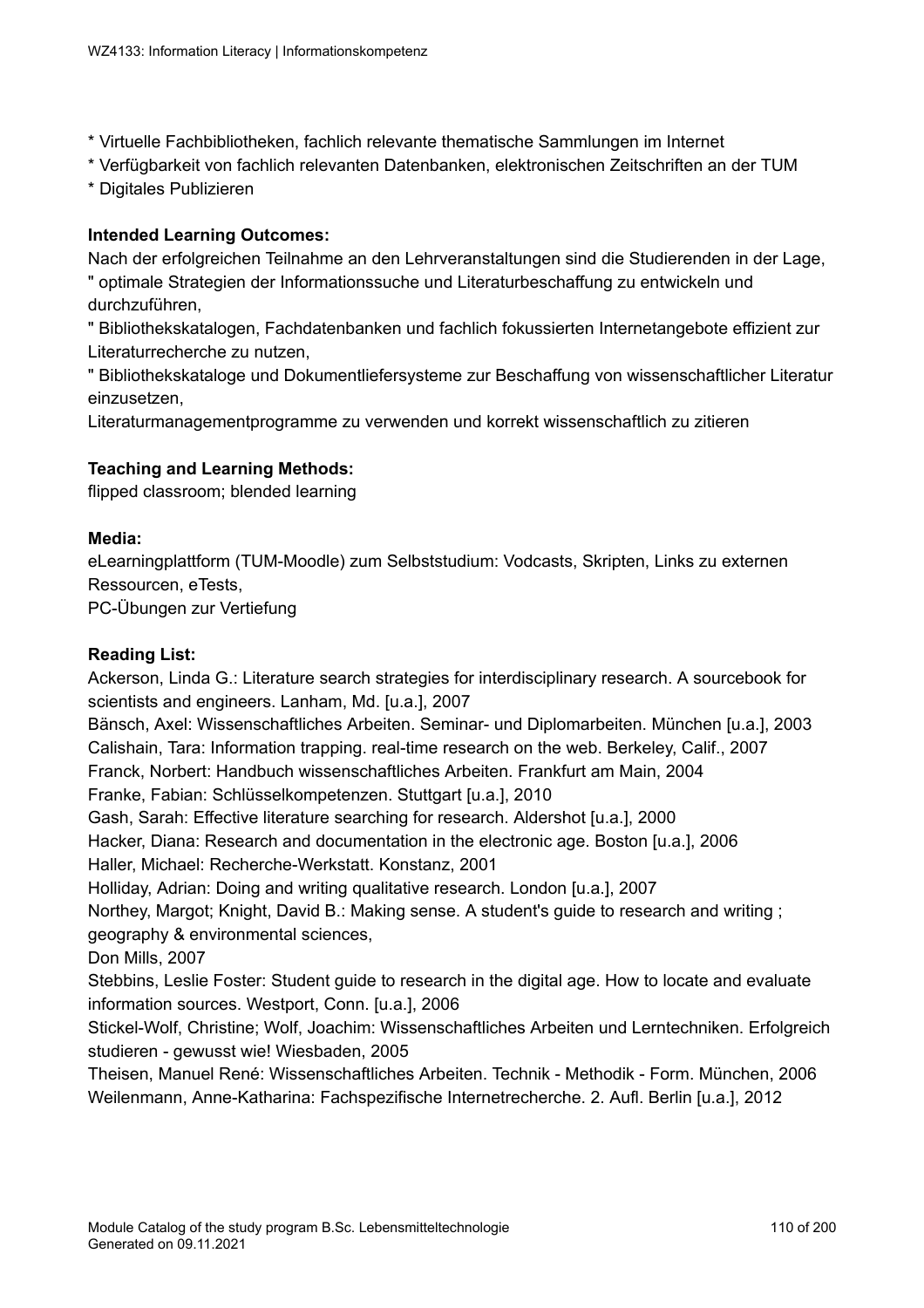#### **Responsible for Module:**

Birgid Schlindwein (schlindwein@ub.tum.de)

#### **Courses (Type of course, Weekly hours per semester), Instructor:**

For further information in this module, please click<campus.tum.de> or [here.](https://campus.tum.de/tumonline/WBMODHB.wbShowMHBReadOnly?pKnotenNr=462188&pOrgNr=14190)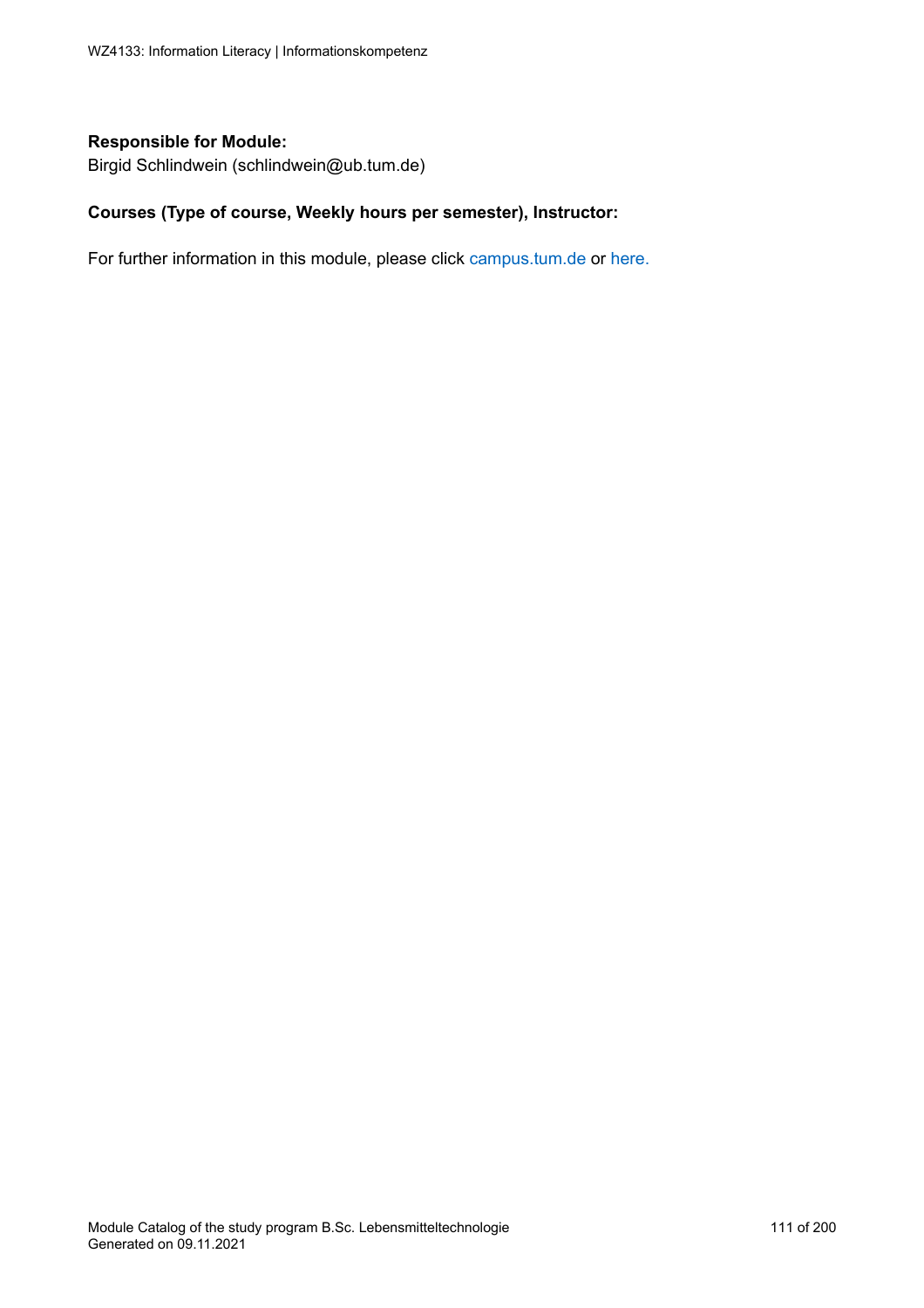# **ED0038: Technology, Economy, Society | Technik, Wirtschaft und Gesellschaft**

Version of module description: Gültig ab winterterm 2012/13

| <b>Module Level:</b> | Language:           | <b>Duration:</b>         | Frequency:            |
|----------------------|---------------------|--------------------------|-----------------------|
| Master               | German              | one semester             | winter semester       |
| Credits:*            | <b>Total Hours:</b> | <b>Self-study Hours:</b> | <b>Contact Hours:</b> |
| 3                    | 120                 | 75                       | 45                    |

Number of credits may vary according to degree program. Please see Transcript of Records.

### **Description of Examination Method:**

Die Modulprüfung besteht aus einer wissenschaftliche Ausarbeitung unter Einschluss einer Präsentation, die mit bis zu einem Drittel in die Modulnote eingeht. Die Studierenden wenden in der Ausarbeitung die erworbenen technikgeschichtlichen Kenntnisse exemplarisch an, insbesondere die Einsicht, dass relevante soziale Gruppen in gesellschaftlichen Aushandlungsprozessen neue Technik durchsetzen oder verhindern.

#### **Repeat Examination:**

End of Semester

#### **(Recommended) Prerequisites:**

B. Ed.

## **Content:**

Die Menschheit des 21. Jahrhunderts lebt in einer Welt, in der Technik alle Lebensbereiche intensiv durchdrungen hat. Existentielle Grundprozesse wie Geburt und Tod, Bewegung und Ernährung, Bildung und Arbeit oder Kommunikation und Vergnügen werden durch immer komplexere technische Systeme vermittelt. Das hat einerseits die Lebensbedingungen der Menschen in vielen Ländern enorm verbessert, sichtbar an steigender Körpergröße und längerer Lebensdauer. Andererseits ist der energie- und ressourcenintensive Lebensstil als prinzipielle Bedrohung unserer Existenzgrundlagen unter Kritik geraten, die sich im Klimawandel, Ressourcenverknappungen und einer Vielzahl neuer Risiken manifestiert. In dieser Vorlesung und Übung wird im historischen Rückblick untersucht, wie Technisierungsprozesse Gesellschaften in ökonomischer, sozialer, kultureller und ökologischer Hinsicht prägen, aber auch von ihnen geprägt werden. Die Lehrveranstaltung beschränkt sich nicht auf die moderne Zeit und die westliche Welt, sondern sie nimmt auch die Technikentwicklung und ihre Folgen in vormodernen und nichtwestlichen Gesellschaften in den Blick.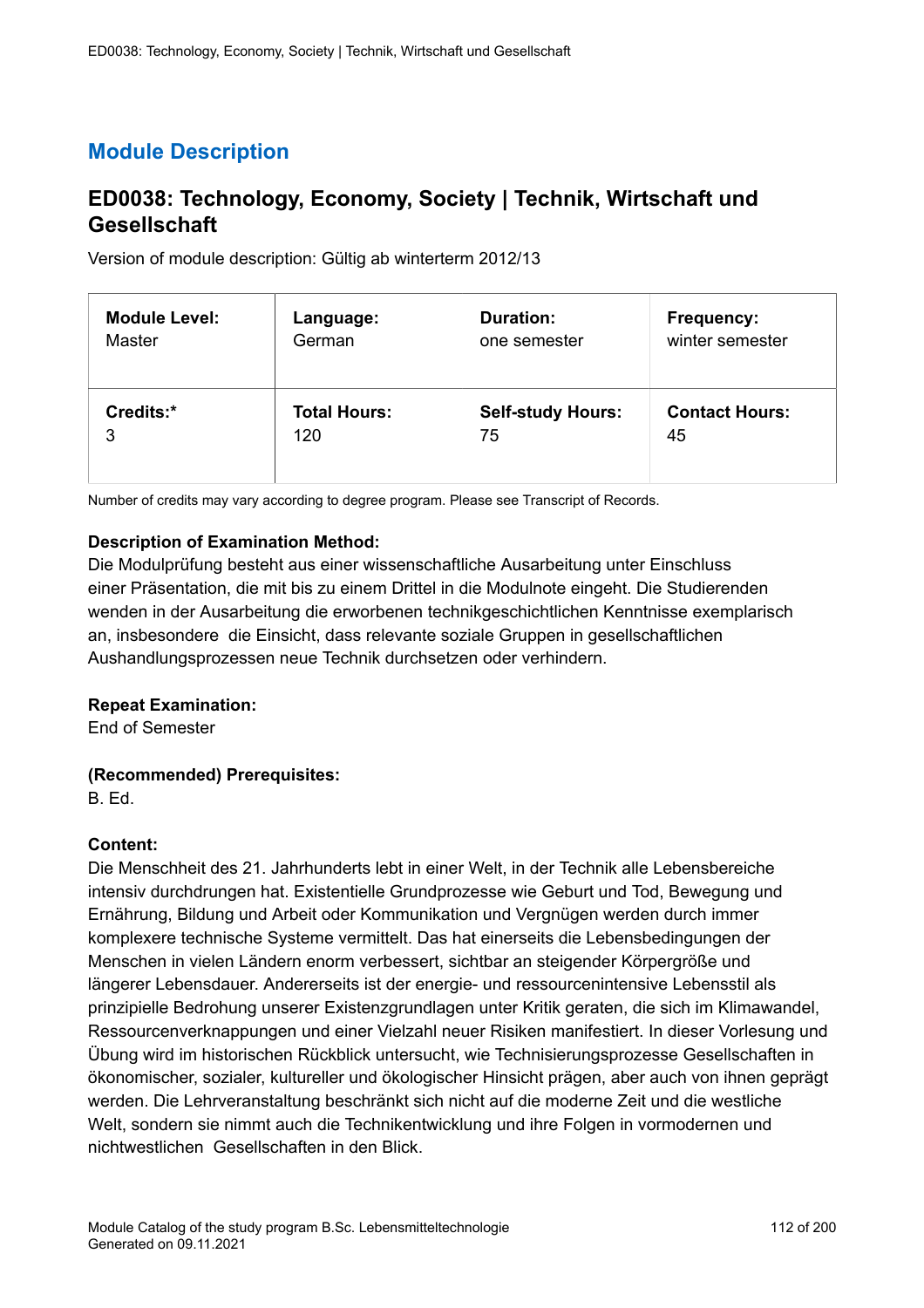### **Intended Learning Outcomes:**

TN besitzen vertiefte Kenntnisse über die historischen Dimensionen von Technisierungsprozessen. Sie sind in der Lage, die Entstehung und Nutzung technischer Angebote (in Form von Wissen, Artefakten und Dienstleistungen) in ihrer konkreten historischen Kontextgebundenheit zu verstehen und zu analysieren. Die Betrachtung vergangener Technisierungsprozesse wird die TN befähigen, Technikentwicklung und Techniknutzung als Ergebnis von gesellschaftlichen Aushandlungsprozessen zu verstehen, in denen relevante soziale Gruppen neue Techniken durchsetzen oder verhindern. Dadurch erwerben sie Orientierungswissen, das für den in allen Berufen immer komplexer werdenden Umgang mit Technik unabdingbar ist.

### **Teaching and Learning Methods:**

Vorlesung, Selbststudium, Schreiben von kleineren thematischen Abhandlungen

#### **Media:**

elektronische Vorlesungsskripten, Präsentationen

### **Reading List:**

Thomas P. Hughes, Die Erfindung Amerikas. Der technologische Aufstieg der USA seit 1870, München 1991; Wolfgang König (Hg.), Propyläen Technikgeschichte, Bd.4 und 5, Berlin 1997; Joel Mokyr, The Gifts of Athena. Historical Origins of the Knowledge Economy, Princeton, Oxford 2002; Joachim Radkau, Technik in Deutschland. Vom 18. Jahrhundert bis heute, Frankfurt/M., New York 2008

#### **Responsible for Module:**

Karin Zachmann (Karin.Zachmann@mzwtg.mwn.de)

#### **Courses (Type of course, Weekly hours per semester), Instructor:**

Technik, Wirtschaft und Gesellschaft - SEMINAR (Vorlesung, 2 SWS) Zetti D For further information in this module, please click<campus.tum.de> or [here.](https://campus.tum.de/tumonline/WBMODHB.wbShowMHBReadOnly?pKnotenNr=582571&pOrgNr=40661)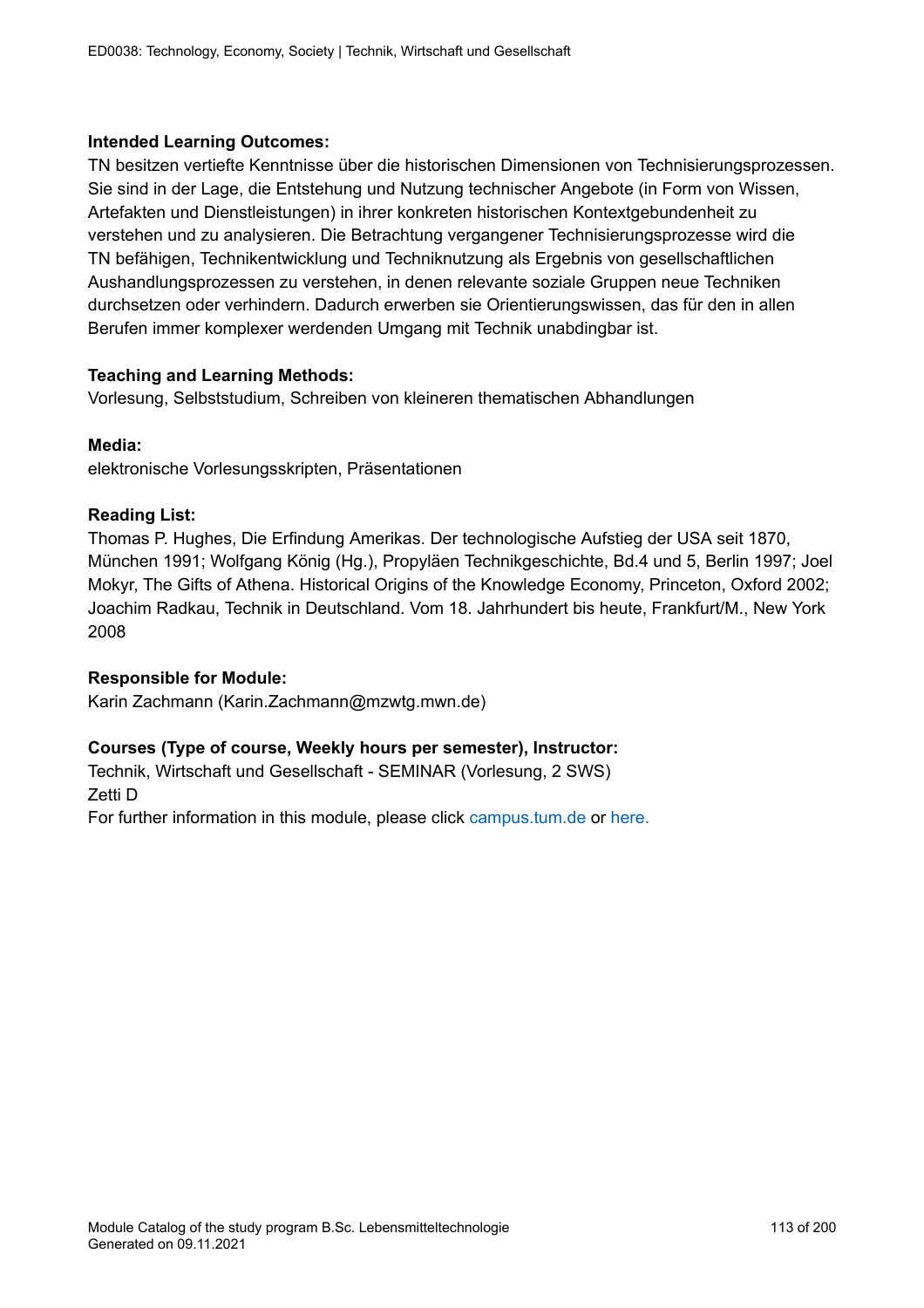# **ED0039: History of Sciences and Technology, 20th and 21st Century | Geschichte der Technik im 20./21. Jahrhundert**

Version of module description: Gültig ab summerterm 2012

| <b>Module Level:</b> | Language:           | <b>Duration:</b>         | <b>Frequency:</b>     |
|----------------------|---------------------|--------------------------|-----------------------|
| Credits:*<br>3       | <b>Total Hours:</b> | <b>Self-study Hours:</b> | <b>Contact Hours:</b> |

Number of credits may vary according to degree program. Please see Transcript of Records.

#### **Description of Examination Method:**

#### **Repeat Examination:**

**(Recommended) Prerequisites:**

**Content:**

**Intended Learning Outcomes:**

**Teaching and Learning Methods:**

**Media:**

**Reading List:**

**Responsible for Module:**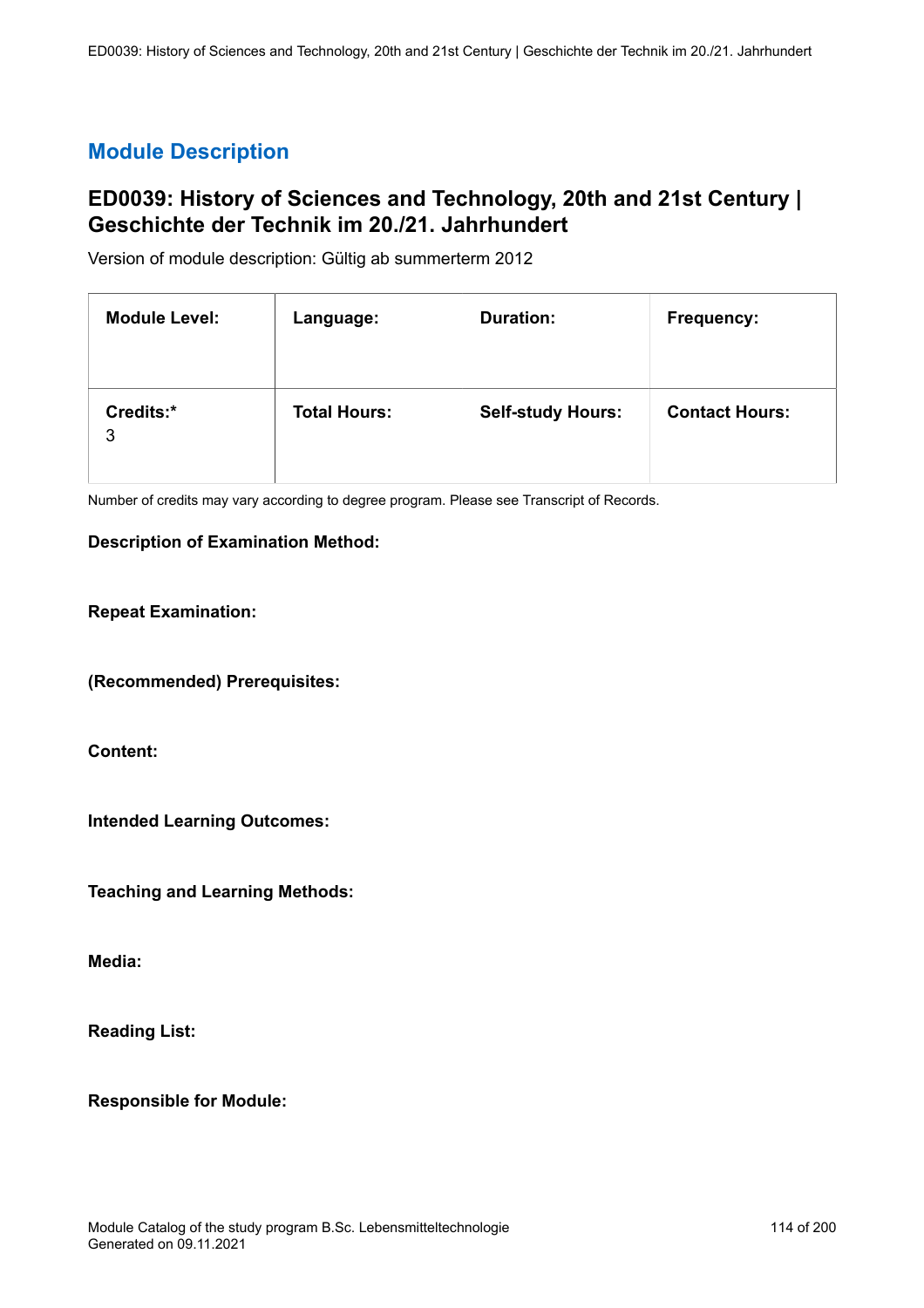#### **Courses (Type of course, Weekly hours per semester), Instructor:**

For further information in this module, please click<campus.tum.de> or [here.](https://campus.tum.de/tumonline/WBMODHB.wbShowMHBReadOnly?pKnotenNr=467937&pOrgNr=40661)

Module Catalog of the study program B.Sc. Lebensmitteltechnologie Generated on 09.11.2021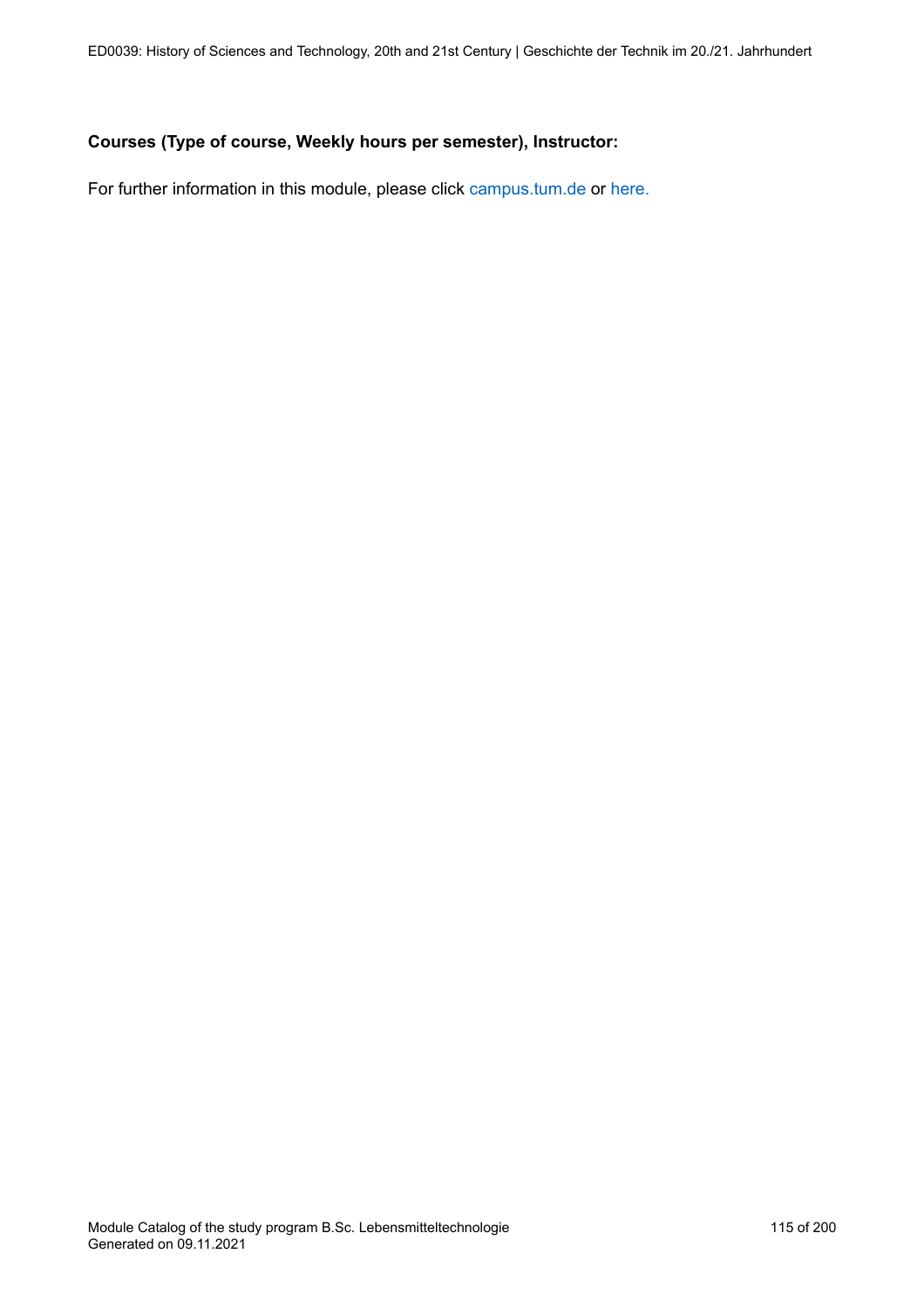# **WZ0193: Vocational and Industrial Education | Berufs- und Arbeitspädagogik**

Version of module description: Gültig ab summerterm 2020

| <b>Module Level:</b><br><b>Bachelor</b> | Language:<br>German | <b>Duration:</b><br>one semester | Frequency:<br>winter/summer<br>semester |
|-----------------------------------------|---------------------|----------------------------------|-----------------------------------------|
| Credits:*                               | <b>Total Hours:</b> | <b>Self-study Hours:</b>         | <b>Contact Hours:</b>                   |
| 5                                       | 150                 | 90                               | 60                                      |

Number of credits may vary according to degree program. Please see Transcript of Records.

#### **Description of Examination Method:**

Die Prüfungsleistung wird in Form eines Portfolios erbracht.

Das Portfolio dokumentiert den Lernzuwachs während der Vorlesungszeit zur BAP, zeigt in der Prüfungsunterweisung und der Fallanalyse die Problemlösefähigkeit der Studierenden unter Einbezug der Handlungsfelder. Die Studierenden sammeln Ihr Ergebnisse in der "Arbeitsmappe – Portfolio". Die Prüfungsleistungen "Unterweisung II" und die komplexe Fallanalyse werden im Fließtext verfasst.

Die Studierenden…

- erarbeiten als Übung eine skizzenhafte Unterweisung (Einführung während der Lehre),
- formulieren dazu die entsprechenden Kompetenzen (Lernphase)
- setzen sich mit zwei Fallanalysen während der Vorlesungszeit auseinander
- interpretieren ein Arbeitszeugnis

- formulieren eine Prüfungsunterweisung unter Berücksichtigung der Lerninhalte aus den Handlungsfeldern II, III und IV aus und ergänzen diese um die entsprechenden Kompetenzen - lösen eine komplexe Fallanalyse unter Einbezug der Handlungsfelder I – IV.

Umfang: max. 20 - 30 Seiten

**Repeat Examination:** Next semester

**(Recommended) Prerequisites:** Keine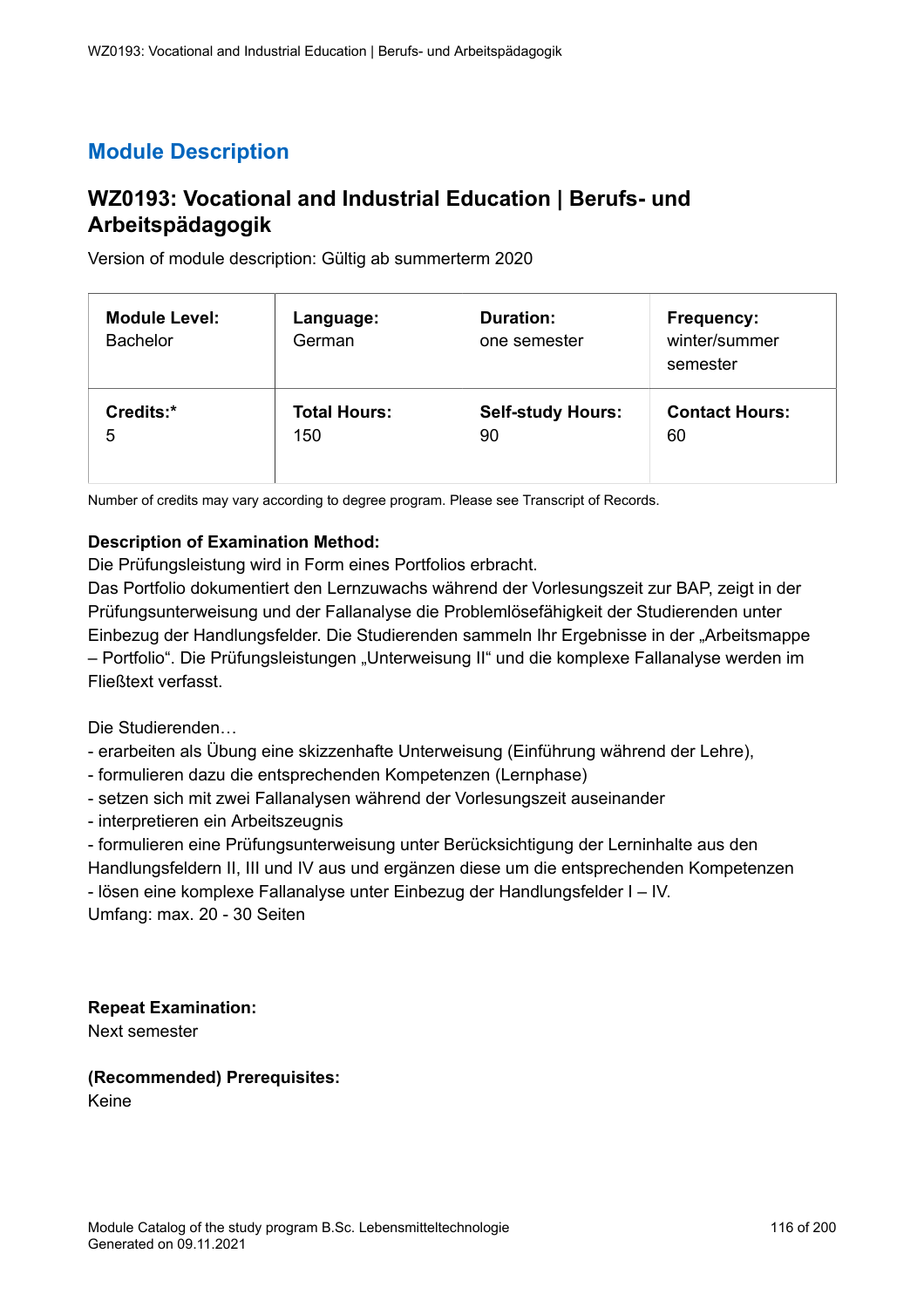## **Content:**

Die Inhalte der Berufs- und Arbeitspädagogik umfassen:

- Voraussetzung für die Ausbildung im Betrieb (Aufgaben Ausbilder, Zielsetzung, Kooperationen, rechtlicher Rahmen

- Einstellung von Auszubildenden/Mitarbeitern (Akquise, Berufsausbildungsvertrag, Arbeitsvertrag, **Probezeitgestaltung** 

- Ausbildung planen (Ausbildungsbedingungen analysieren, Ziele entwickeln, soziokulturelle und lernpsychologische Voraussetzungen klären)

- Ausbildung durchführen (Motivation, Ausbildungsmethoden auswählen und anwenden,

Differenzierungsmöglichkeiten, Lernerfolgskontrollen, Verhaltensschwierigkeiten)

- Ausbildung abschließen (Prüfungen, Zeugnis erstellen, Kündigung)

- Mitarbeiterführung (Führungsprofil entwickeln, Führungsaufgaben diagnostizieren und bewerten, beurteilen, fördern, Teamstrukturen entwickeln, Konflikte lösen, Kommunikationsstrukturen erarbeiten)

## **Intended Learning Outcomes:**

Nach der Teilnahme an diesem Modul sind die Studierenden in der Lage,

- die rechtlichen Bestimmungen der beruflichen Ausbildung zu analysieren und diese in Fallsituationen lösungsorientiert abzuwägen

- eine methodische, didaktische Planung und Durchführung von Unterweisungen anhand ausgewählter Ausbildungsrahmenpläne des Berufsfelds Agrarwirtschaft zu erstellen

- den Personenkreis für die berufliche Ausbildung einzugrenzen und mögliche Förderbedarfe und Differenzierungsmöglichkeiten zu berücksichtigen

- den Einsatz digitaler Medien im Kontext der beruflichen Ausbildung abzuwägen

- exemplarische betriebliche Ausbildungskonzepte zu strukturieren und Umsetzungsmöglichkeiten zu hinterfragen

- authentische Kommunikationsstrukturen zurecht zu legen

- einen eigenen Führungsstil zu entwickeln

- betriebliche Problemsituationen (Mobbing, Konfliktverhalten, Umgang mit Drogen am Arbeitsplatz, u.v.m.) durch geeignete Maßnahmen zu lösen

Damit sind sie insgesamt in der Lage, die nach der Ausbildungseignungsverordnung (AEVO) geforderten Kompetenzen im Kontext der beruflichen Ausbildung und im Rahmen der Mitarbeiterführung anzuwenden.

## **Teaching and Learning Methods:**

Das Modul besteht aus einer Vorlesung mit integrierter Übung. Die theoretischen Inhalte werden im Zusammenspiel mit den Studierenden am Whiteboard entwickelt und durch PowerPoint-Präsentationen visuell unterstützt. Der Wechsel von Input- und Interaktionsphasen ermöglicht den Studierenden, Grundlagen passgenau zu erhalten und diese unmittelbar in Fallstudien anwenden zu können. Dabei werden in bewusst initiierten Interaktionsphasen anhand von Fallstudien die Inhalte erarbeitet, vertieft und ein Transfer somit möglich. In Arbeitsphasen reflektieren die Studierenden ihr eigenes Führungsverhalten und legen dabei die Basis einen eigenen Führungsstil zu entwickeln. Anhand von zusätzlichen Tafelbildern in Form von "Sketchnotes" werden Prozesse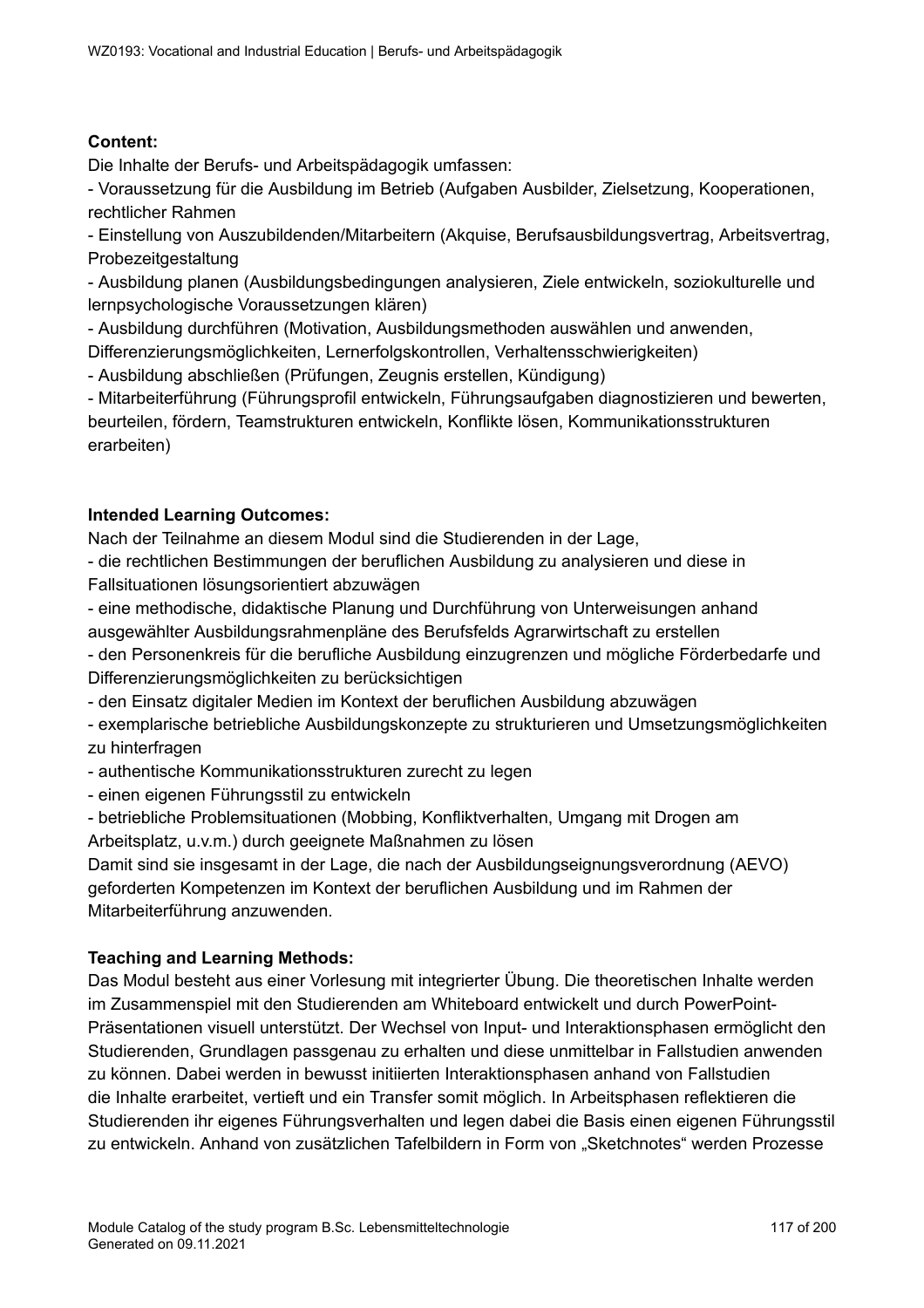mit den Studierenden erarbeitet und visualisiert. Für die Studierenden besteht zu jeder Zeit die Möglichkeit Verständnisprobleme sofort zu beheben. Vertiefende Diskussionen zur Thematik erleichtern den Transfer für späteres reflektiertes Führungsverhalten. Die empfohlene Literatur dient zum weiterführenden Studium der durchgenommenen Themen.

#### **Media:**

Präsentationen, gelöste Fallanalysen via Moodle, Tafelbilder

### **Reading List:**

Dickemann-Weber, Birgit: Prüfung für Industriemeister, IHK 2018 Fischer, Andreas; Hahn Gabriela: Berufsbildung für eine nachhaltige Entwicklung auf dem Weg in den (Unterrichts-)Alltag; Schneider Verlag – Hohengehren 2017 Möhlenbruch, Mäueler, Böcher: Ausbilden und Führen im Beruf, Ulmer Verlag, 2012 Rebmann, Karin; Tenfelde, Walter; Schlömer, Tobias: Berufs- und Wirtschaftspädagogik; Gabler-Verlag 2011 Riedl, Alfred: Didaktik der beruflichen Bildung, Steiner-Verlag 2011 Riedl, Alfred; Schelten Andreas: Grundbegriffe der Pädagogik und Didaktik beruflicher Bildung, Steiner-Verlag 2013 Schelten, Andreas: Einführung in die Berufspädagogik, Steiner-Verlag 2010 Spöttl Georg: Das Duale System der Berufsausbildung als Leitmodell; Peter Lang Verlag 2016

Weitere vertiefende Literatur wird zu Beginn des Semesters bekannt gegeben!

#### **Responsible for Module:**

Antje Eder antje.eder@tum.de

#### **Courses (Type of course, Weekly hours per semester), Instructor:**

Berufs- und Arbeitspädagogik für Brauwesen und Lebensmitteltechnologie sowie Biowissenschaften (Vorlesung, 4 SWS) Eder A

Berufs- und Arbeitspädagogik für das Berufsfeld Agrarwirtschaft und Landschaftsarchitektur (Vorlesung, 4 SWS) Eder A For further information in this module, please click<campus.tum.de> or [here.](https://campus.tum.de/tumonline/WBMODHB.wbShowMHBReadOnly?pKnotenNr=463406&pOrgNr=14190)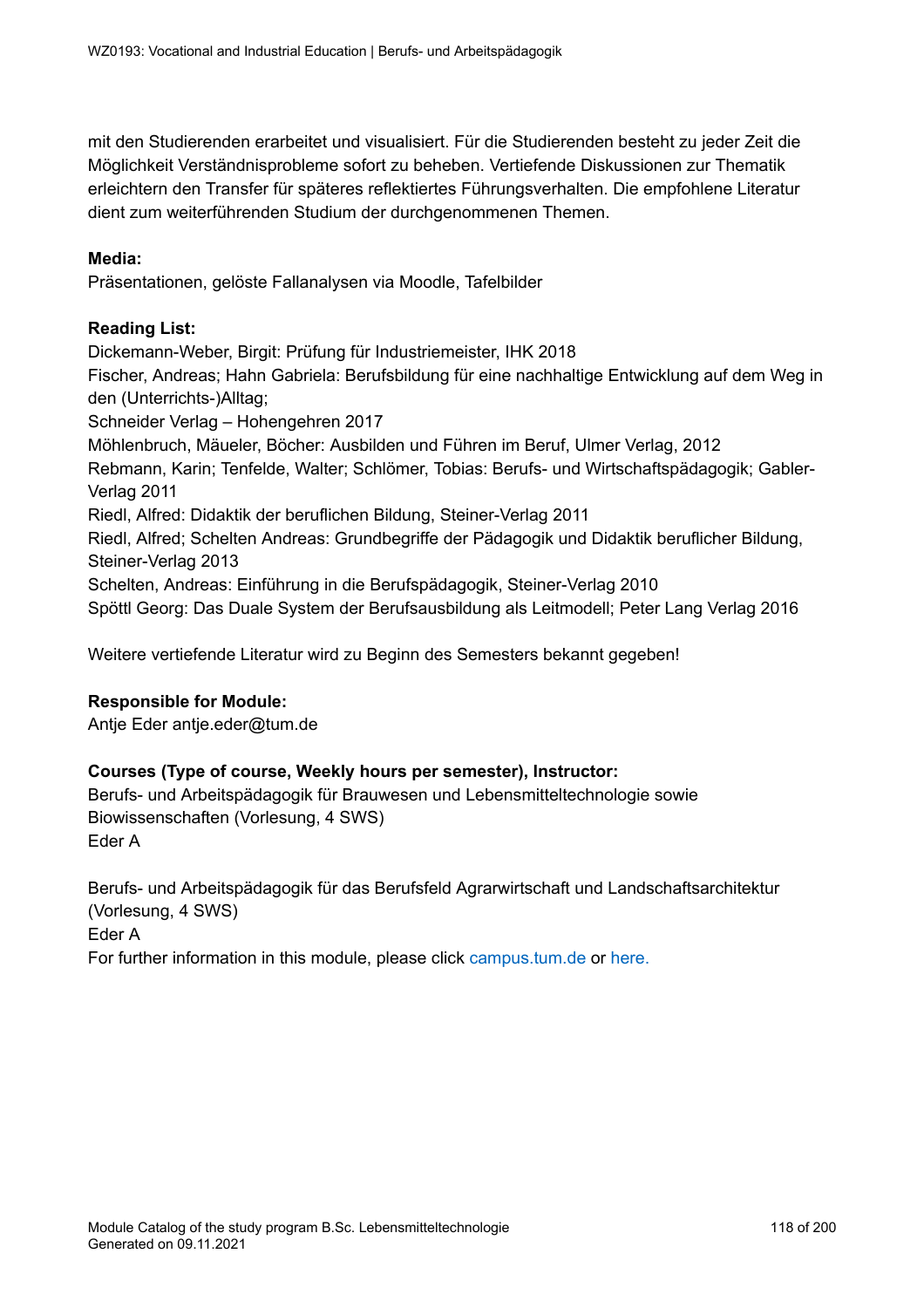# **ED0179: Technology, Nature and Society | Technik, Natur und Gesellschaft**

Version of module description: Gültig ab summerterm 2011

| <b>Module Level:</b> | Language:           | <b>Duration:</b>         | Frequency:            |
|----------------------|---------------------|--------------------------|-----------------------|
| <b>Bachelor</b>      | German              | one semester             | winter semester       |
| Credits:*            | <b>Total Hours:</b> | <b>Self-study Hours:</b> | <b>Contact Hours:</b> |
| 3                    | 90                  | 60                       | 30                    |

Number of credits may vary according to degree program. Please see Transcript of Records.

## **Description of Examination Method:**

Prüfungsdauer (in min.): semesterbegleitende Online-Aufgaben.

Studienleistungen - Besuch der Vorlesung im Umfang von 2 SWS (2 SWS = 1 CP); - Lektüre von Texten (30 h = 1 CP); - Bearbeitung der drei Onlineaufgaben (30 h = 1 CP) Das Semester begeleitend werden drei schriftliche Aufgaben zu Teilabschnitten des Vorlesungsinhaltes gestellt, die individuell zu bearbeiten sind. Die Aufgabenstellung erfolgt online. Bearbeitungszeit ist jeweils 7 Tage. Die Ergebnisse der Online-Aufgaben werden über TUMonline bekannt gegeben. Die Prüfungsnote wird aus den Ergebnissen der drei Online-Aufgaben gebildet. Eine Wiederholung in Form einer mündlichen Prüfung ist möglich; Voraussetzung hierfür ist die vorangehende Beteiligung an den Online-Aufgaben. Bei Nichtbestehen der Nachprüfung ist das gesamte Modul zu wiederholen.

#### **Repeat Examination:**

End of Semester

#### **(Recommended) Prerequisites:**

keine

## **Content:**

Wir leben in einer Zeit, in der die Technik nicht mehr als abgegrenztes Subsystem, sondern vielmehr als Superstruktur der Gesellschaft und des Lebens erfahren wird, die all ihre Existenzund Erscheinungsformen durchdringt. Noch unlängst vorherrschende Vorstellungen von einer strikten Trennung zwischen Technik und Natur bzw. zwischen Technischem und Lebendigen sind obsolet geworden. Eine Vielzahl von Lebensprozessen läuft technisch vermittelt ab (Geburt, Tod, Bewegung, Ernährung usw.) und Entwicklungen wie die der Gentechnik zeugen davon, dass die Natur selbst in einen Zustand der technischen Reproduzierbarkeit überführt worden ist. In der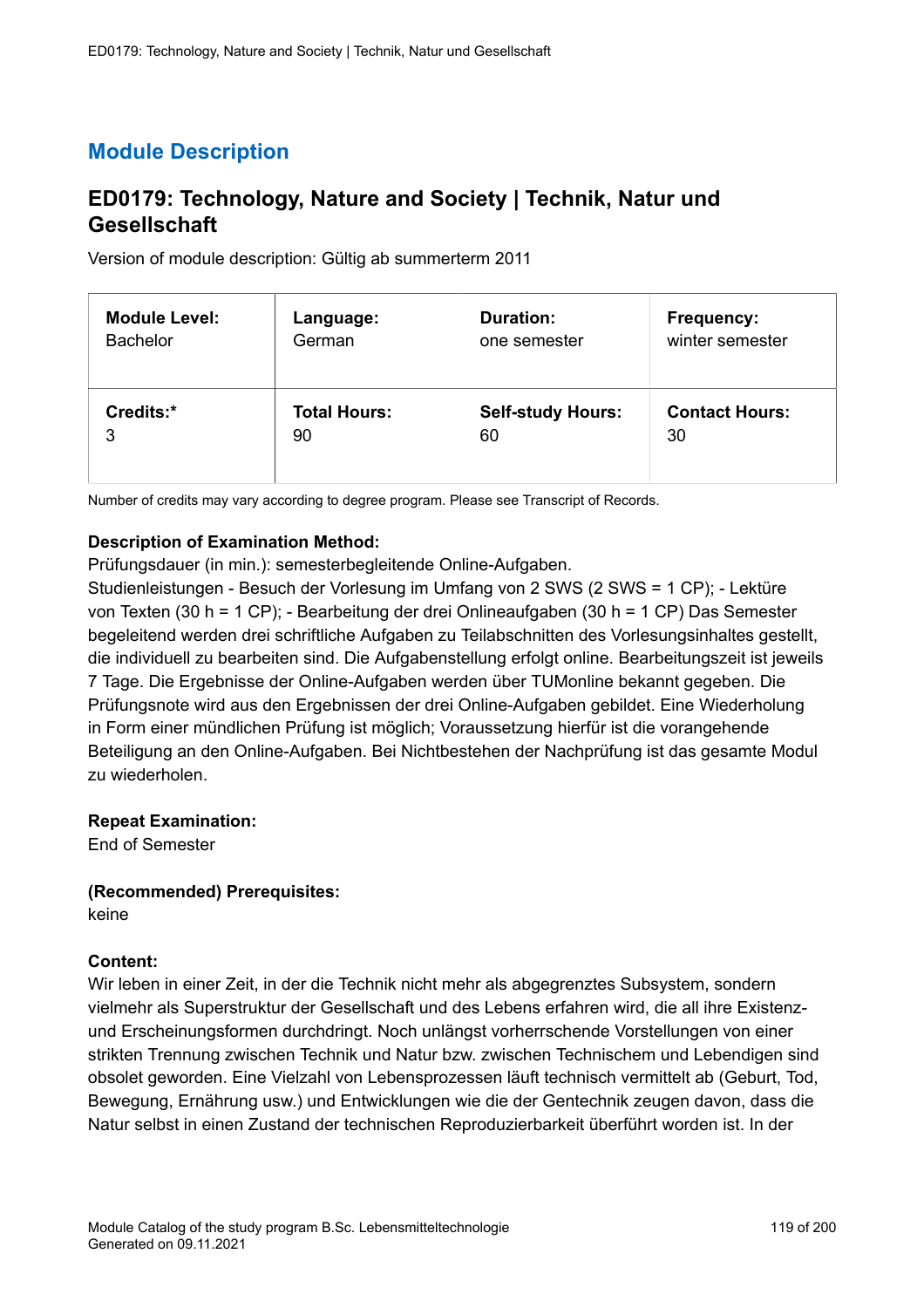Vorlesung wird die Erosion der Grenzen zwischen Technik, Natur und Gesellschaft aufgezeigt und über ihre Konsequenzen für die Spielräume menschlichen Handelns nachgedacht.

#### **Intended Learning Outcomes:**

TN sind in der Lage, unsere Vorstellungen von Technik und Natur als kulturelle Konstrukte zu analysieren, mit denen wir vor allem Aussagen über den Zustand unserer Gesellschaft und unser Selbstverständnis machen. Sie können darstellen, wie sich unsere Naturvorstellungen im Zuge des Übergangs zur prinzipiell nicht-nachhaltigen Wirtschafts- und Lebensweise der Moderne verändert haben.

#### **Teaching and Learning Methods:**

Vorlesung, Selbststudium, Schreiben von kleineren thematischen Abhandlungen

#### **Media:**

elektronische Skripten, Präsentationen

### **Reading List:**

Radkau, Joachim, Natur und Macht. Eine Weltgeschichte der Umwelt, München 2002, Sieferle, Rolf Peter, Rückblick auf die Natur. Eine Geschichte des Menschen und seiner Umwelt, München 1997,

Bayerl, Günter, Prolegomenon der Großen Industrie. Der technisch-ökonomische Blick auf die Natur im 18. Jahrhundert, in: Werner Abelshauser (Hg.), Umweltgeschichte. Umweltverträgliches Wirtschaften in historischer Perspektive; acht Beiträge, Göttingen 1994, S. 29-56 pp.

#### **Responsible for Module:**

Karin Zachmann (karin.zachmann@mytum.de)

## **Courses (Type of course, Weekly hours per semester), Instructor:**

Technik, Natur und Gesellschaft (Vorlesung, 2 SWS) Zachmann K [L], Zachmann K, Zetti D For further information in this module, please click<campus.tum.de> or [here.](https://campus.tum.de/tumonline/WBMODHB.wbShowMHBReadOnly?pKnotenNr=462989&pOrgNr=40661)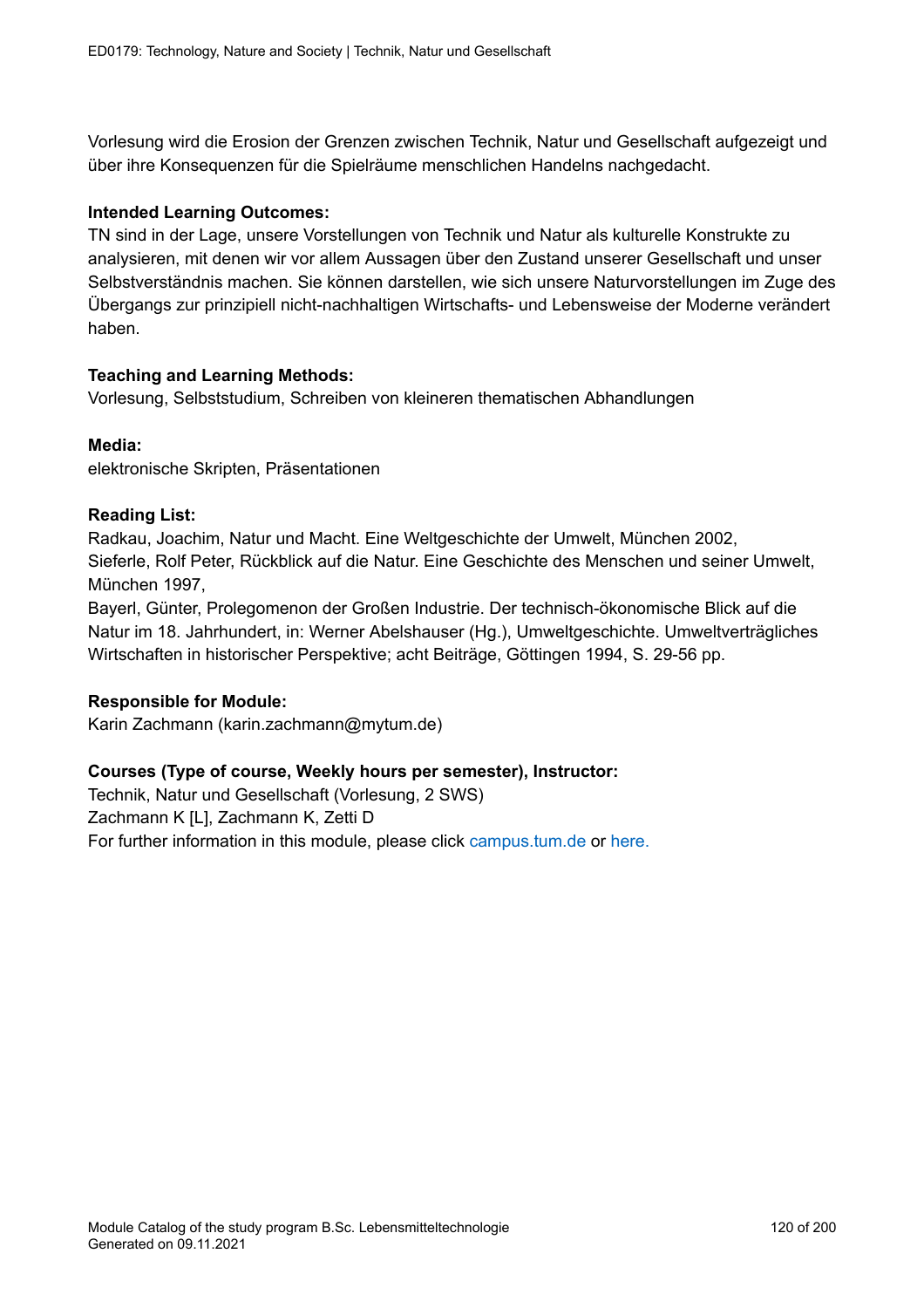# **ED0180: Philosophy and Social Sciences of Technology | Philosophie und Sozialwissenschaft der Technik**

Version of module description: Gültig ab summerterm 2011

| <b>Module Level:</b> | Language:           | <b>Duration:</b>         | <b>Frequency:</b>     |
|----------------------|---------------------|--------------------------|-----------------------|
| <b>Bachelor</b>      | German              | one semester             | summer semester       |
| Credits:*            | <b>Total Hours:</b> | <b>Self-study Hours:</b> | <b>Contact Hours:</b> |
| 3                    | 90                  | 60                       | 30                    |

Number of credits may vary according to degree program. Please see Transcript of Records.

#### **Description of Examination Method:**

Prüfungsdauer (in min.): semesterbegleitende Online-Aufgaben.

Studienleistungen - Besuch der Vorlesung im Umfang von 2 SWS (2 SWS = 1 CP); - Lektüre von Texten (30 h = 1 CP); - Bearbeitung der drei Onlineaufgaben (30 h = 1 CP) Das Semester begeleitend werden drei schriftliche Aufgaben zu Teilabschnitten des Vorlesungsinhaltes gestellt, die individuell zu bearbeiten sind. Die Aufgabenstellung erfolgt online. Bearbeitungszeit ist jeweils 7 Tage. Die Ergebnisse der Online-Aufgaben werden über TUMonline bekannt gegeben. Die Prüfungsnote wird aus den Ergebnissen der drei Online-Aufgaben gebildet. Eine Wiederholung in Form einer mündlichen Prüfung ist möglich; Voraussetzung hierfür ist die vorangehende Beteiligung an den Online-Aufgaben. Bei Nichtbestehen der Nachprüfung ist das gesamte Modul zu wiederholen.

#### **Repeat Examination:**

End of Semester

#### **(Recommended) Prerequisites:**

keine

#### **Content:**

In dieser Vorlesung werden philosphische und sozialwissenschaftliche Perspektiven zur Betrachtung und Beurteilung von Technik erarbeitet. Es wird untersucht, welche politischen, soziologischen und ökonomischen Dimensionen moderner Technik unser Leben mitbestimmen und wie soziale

Faktoren in die Gestaltung von Technik eingehen.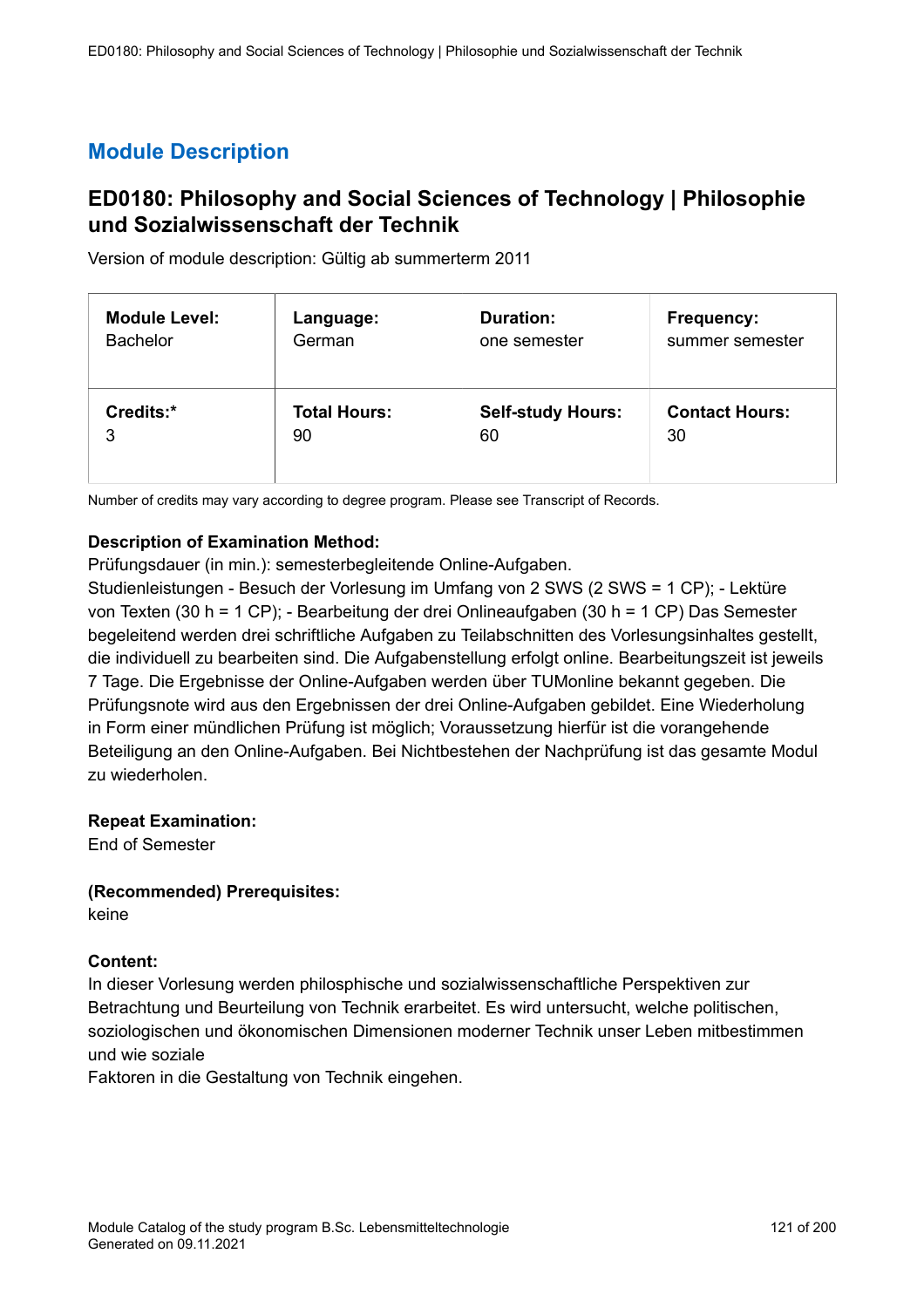#### **Intended Learning Outcomes:**

Ziel der Veranstaltung ist es, jenseits natur- und ingenieurwisenschaftlicher Spezialisierung ein umfassendes Bild von den Wirkungsformen und den meist nur stillschweigend mitgedachten, gesellschaftlichen Funktionsvoraussetzungen moderner Technik zu vermitteln.

#### **Teaching and Learning Methods:**

mit medialer Unterstützung

#### **Media:**

elektronische Vorlesungsskripte, Präsentationen

#### **Reading List:**

Je spezifisch zu den einzelnen Vorlesungswochen im Skript angegeben.

#### **Responsible for Module:**

Ulrich Wengenroth (ulrich.wengenroth@mytum.de)

### **Courses (Type of course, Weekly hours per semester), Instructor:**

For further information in this module, please click<campus.tum.de> or [here.](https://campus.tum.de/tumonline/WBMODHB.wbShowMHBReadOnly?pKnotenNr=462725&pOrgNr=40661)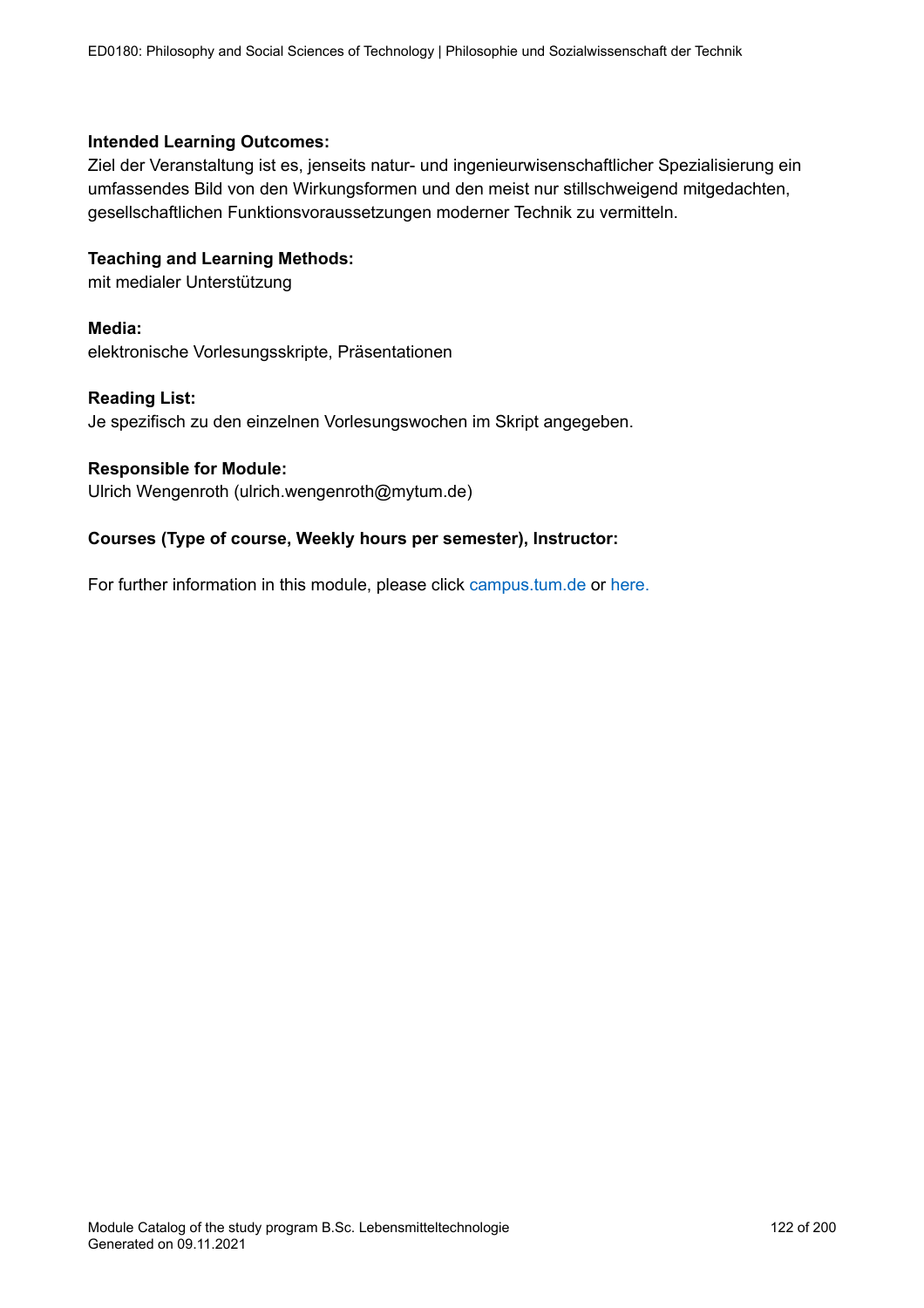# **WZ0186: Art of the World: Introduction to the Arts of Architecture | Weltkunst**

Version of module description: Gültig ab winterterm 2015/16

| <b>Module Level:</b> | Language:           | <b>Duration:</b>         | <b>Frequency:</b>     |
|----------------------|---------------------|--------------------------|-----------------------|
| Credits:*<br>3       | <b>Total Hours:</b> | <b>Self-study Hours:</b> | <b>Contact Hours:</b> |

Number of credits may vary according to degree program. Please see Transcript of Records.

#### **Description of Examination Method:**

#### **Repeat Examination:**

**(Recommended) Prerequisites:**

**Content:**

**Intended Learning Outcomes:**

**Teaching and Learning Methods:**

**Media:**

**Reading List:**

**Responsible for Module:**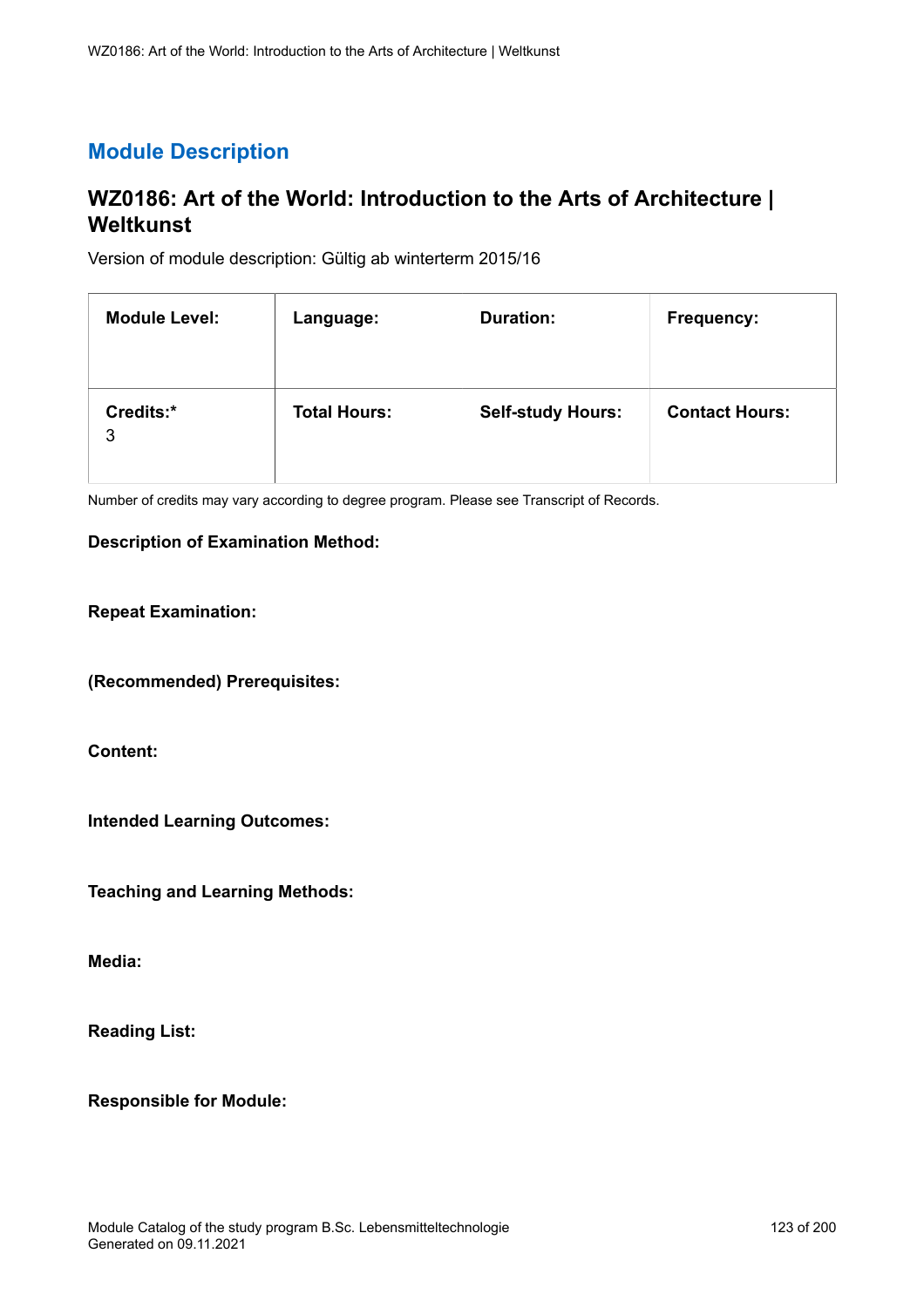#### **Courses (Type of course, Weekly hours per semester), Instructor:**

For further information in this module, please click<campus.tum.de> or [here.](https://campus.tum.de/tumonline/WBMODHB.wbShowMHBReadOnly?pKnotenNr=463182&pOrgNr=14190)

Module Catalog of the study program B.Sc. Lebensmitteltechnologie Generated on 09.11.2021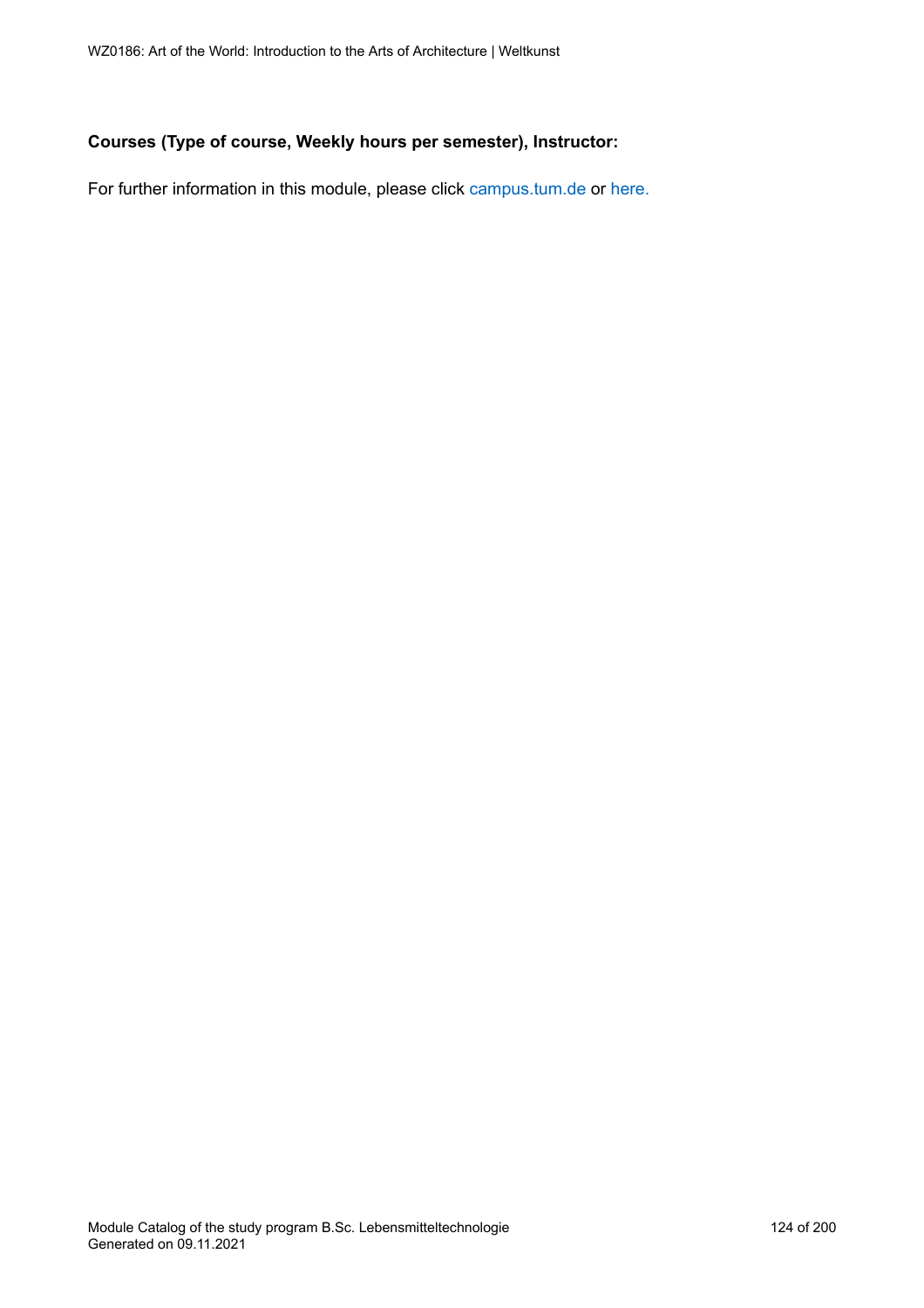## **WZ0812: Cultural Competence: Choir and Orchestra | Kulturelle Kompetenz: Chor- und Orchesterarbeit**

Version of module description: Gültig ab summerterm 2010

| <b>Module Level:</b> | Language:           | <b>Duration:</b>         | <b>Frequency:</b>     |
|----------------------|---------------------|--------------------------|-----------------------|
| Credits:*<br>3       | <b>Total Hours:</b> | <b>Self-study Hours:</b> | <b>Contact Hours:</b> |

Number of credits may vary according to degree program. Please see Transcript of Records.

#### **Description of Examination Method:**

#### **Repeat Examination:**

**(Recommended) Prerequisites:**

**Content:**

**Intended Learning Outcomes:**

**Teaching and Learning Methods:**

**Media:**

**Reading List:**

**Responsible for Module:**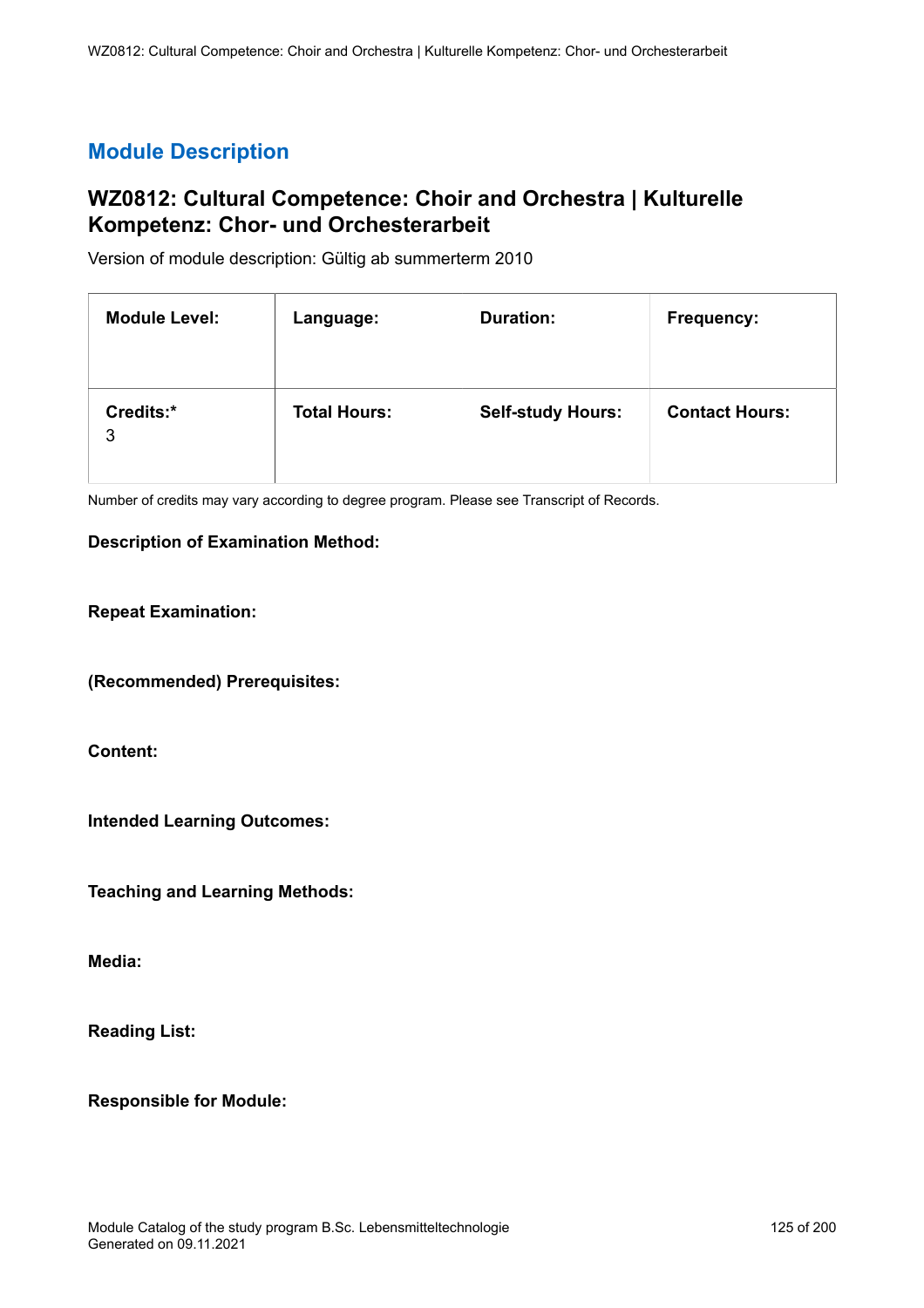### **Courses (Type of course, Weekly hours per semester), Instructor:**

Chor- und Orchesterarbeit (Workshop, 2 SWS) Mayer F For further information in this module, please click<campus.tum.de> or [here.](https://campus.tum.de/tumonline/WBMODHB.wbShowMHBReadOnly?pKnotenNr=463267&pOrgNr=14190)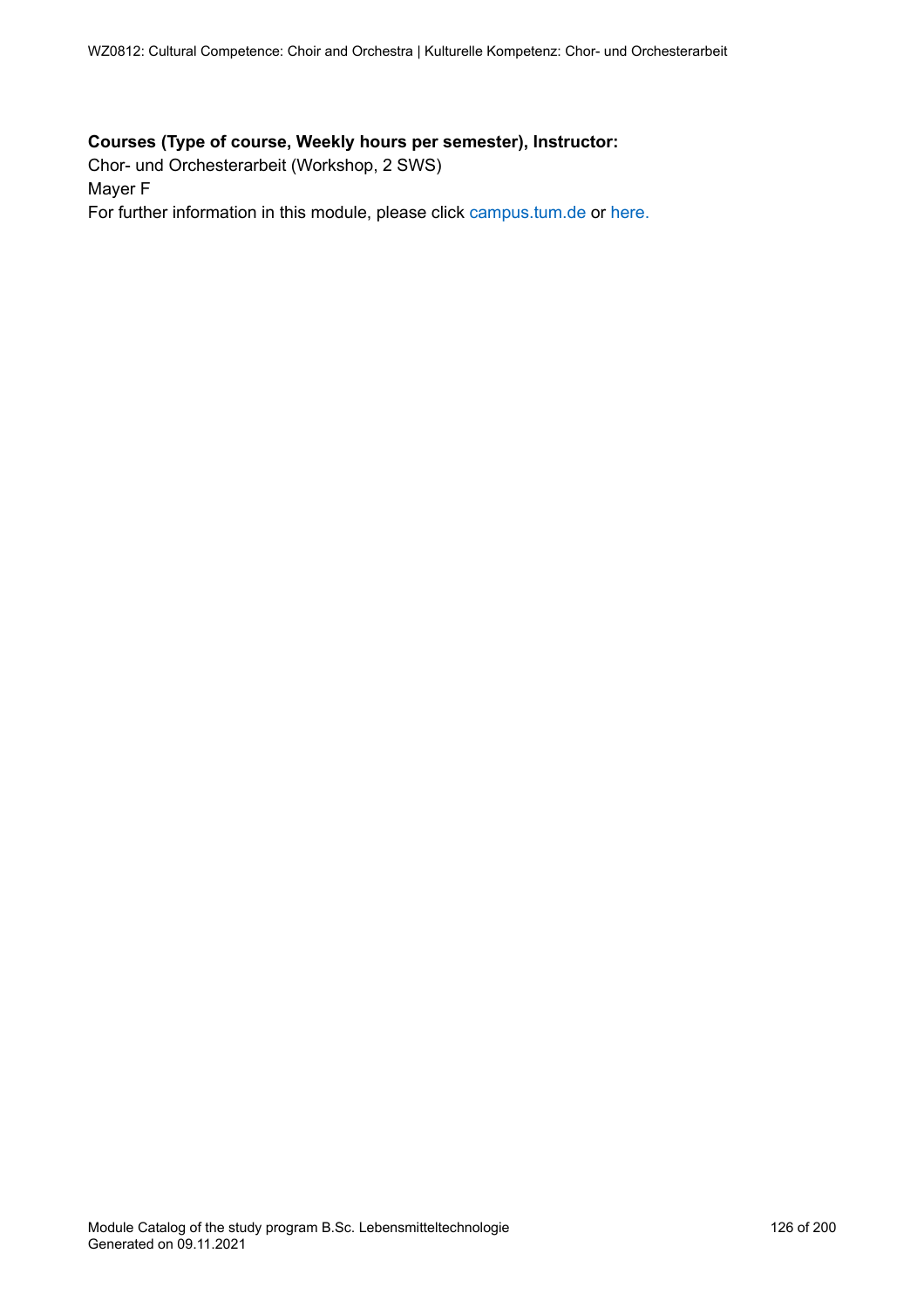WZ5443: Critical Philosophy of Science, Technology, and Society | Kritische Philosophie der Wissenschaft, Technik und **Gesellschaft** 

# **Module Description**

# **WZ5443: Critical Philosophy of Science, Technology, and Society | Kritische Philosophie der Wissenschaft, Technik und Gesellschaft**

Version of module description: Gültig ab winterterm 2019/20

| <b>Module Level:</b><br>Bachelor/Master | Language:           | <b>Duration:</b><br>one semester | Frequency:<br>winter/summer<br>semester |
|-----------------------------------------|---------------------|----------------------------------|-----------------------------------------|
| Credits:*                               | <b>Total Hours:</b> | <b>Self-study Hours:</b>         | <b>Contact Hours:</b>                   |
|                                         | 150                 | 120                              | 30                                      |

Number of credits may vary according to degree program. Please see Transcript of Records.

#### **Description of Examination Method:**

Die Prüfungsleistung besteht aus einer 25- bis 30-minütigen mündlichen Präsentation mit anschließender Diskussionsleitung (ca. 15 min) sowie einer wissenschaftlichen Ausarbeitung im Umfang von ca. 3000 Worten.

#### **Repeat Examination:**

#### **(Recommended) Prerequisites:**

Keine

#### **Content:**

In den Vorlesungseinheiten, die in der ersten Hälfte des Seminars stattfinden, wird in Argumentationstheorie, Phänomenologie und Hermeneutik eingeführt, die als wichtige Grundlagen für ein kritisches philosophisches Denken angesehen werden. Als Anwendungsfall dieser theoretischen Bausteine wird die Wechselwirkung von Wissenschaft, Technik und Gesellschaft betrachtet. In der zweiten Seminarhälfte erarbeiten sich die Teilnehmer\*innen thematisch anschließende Artikel aus Philosophie und Gesellschaftstheorie in Form von Referaten; hierbei kann auch auf individuelle Interessen eingegangen werden. Eine kritische Auseinandersetzung mit den bearbeiteten Artikeln findet abschließend in einer kurzen Hausarbeit statt. Dieses Seminar stellt nicht zuletzt auch eine Einführung in die Philosophie für Ingenieur\*innen und Naturwissenschaftler\*innen dar.

#### **Intended Learning Outcomes:**

Nach erfolgreicher Teilnahme am Modul haben die Teilnehmer\*innen einen Überblick über verschiedene philosophische Methoden, v.a. rationale Argumentation, Phänomenologie und Hermeneutik. Unter Einsatz der genannten Methoden lernen Studierende im Seminar v.a. die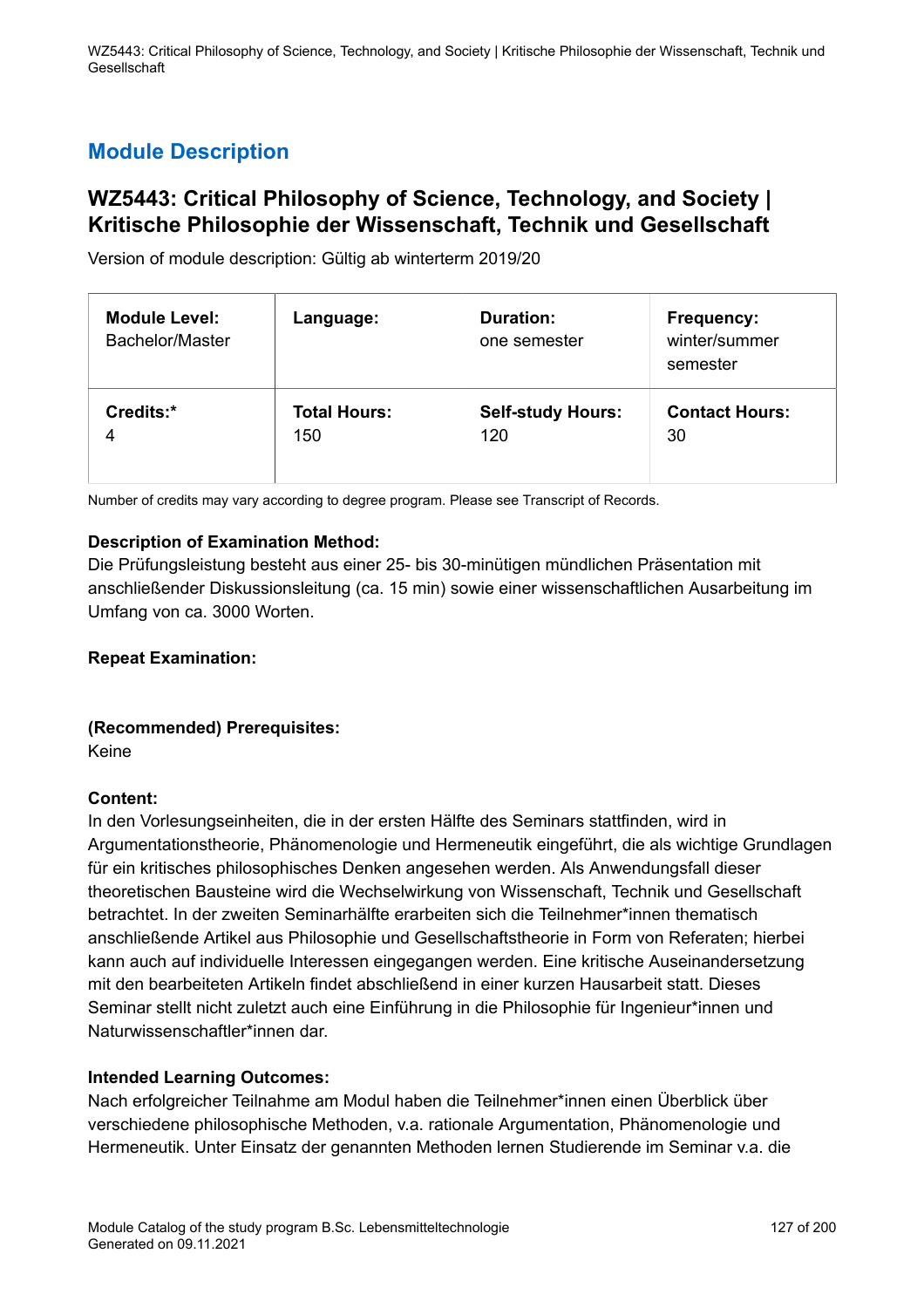WZ5443: Critical Philosophy of Science, Technology, and Society | Kritische Philosophie der Wissenschaft, Technik und **Gesellschaft** 

Wechselwirkung von Wissenschaft, Technik und Gesellschaft besser zu verstehen und kritisch einzuschätzen. Anhand der schriftlichen Diskussion eines Themas, das einzelne Aspekte des Moduls vertieft, erlangen die Teilnehmer\*innen Kompetenzen in der kritischen Auseinandersetzung mit geisteswissenschaftlichen Texten. Die mündliche Präsentation der eigenen Analyse vor einem Publikum sowie die anschließende Gesprächsleitung erlauben das Erlernen des Vortragens und Diskutierens von disziplinübergreifenden Themen.

### **Teaching and Learning Methods:**

Die behandelten Themen werden durch Vorlesungseinheiten, Referate und Diskussionen erschlossen.

#### **Media:**

Nutzung von Vorlesungsfolien zur Unterstützung der Vortragseinheiten, mündliche Diskussionen im Seminar, Artikel als Basis für Referate und Hausarbeiten bereitgestellt, alle elektronischen Unterlagen über e-Learning-Plattform geteilt

### **Reading List:**

Tatjana Schönwälder-Kuntze: Philosophische Methoden, Junius, Hamburg 2015 Holm Tetens: Philosophisches Argumentieren, Beck, München 2014 Hans Lenk: Philosophie und Interpretation, Suhrkamp, Frankfurt a.M.1993 Hans Albert: Traktat über kritische Vernunft, Mohr Siebeck, Tübingen 1991

#### **Responsible for Module:**

Dr. Ing. Michael Kuhn, michael.kuhn@tum.de

## **Courses (Type of course, Weekly hours per semester), Instructor:**

For further information in this module, please click<campus.tum.de> or [here.](https://campus.tum.de/tumonline/WBMODHB.wbShowMHBReadOnly?pKnotenNr=1750764&pOrgNr=15643)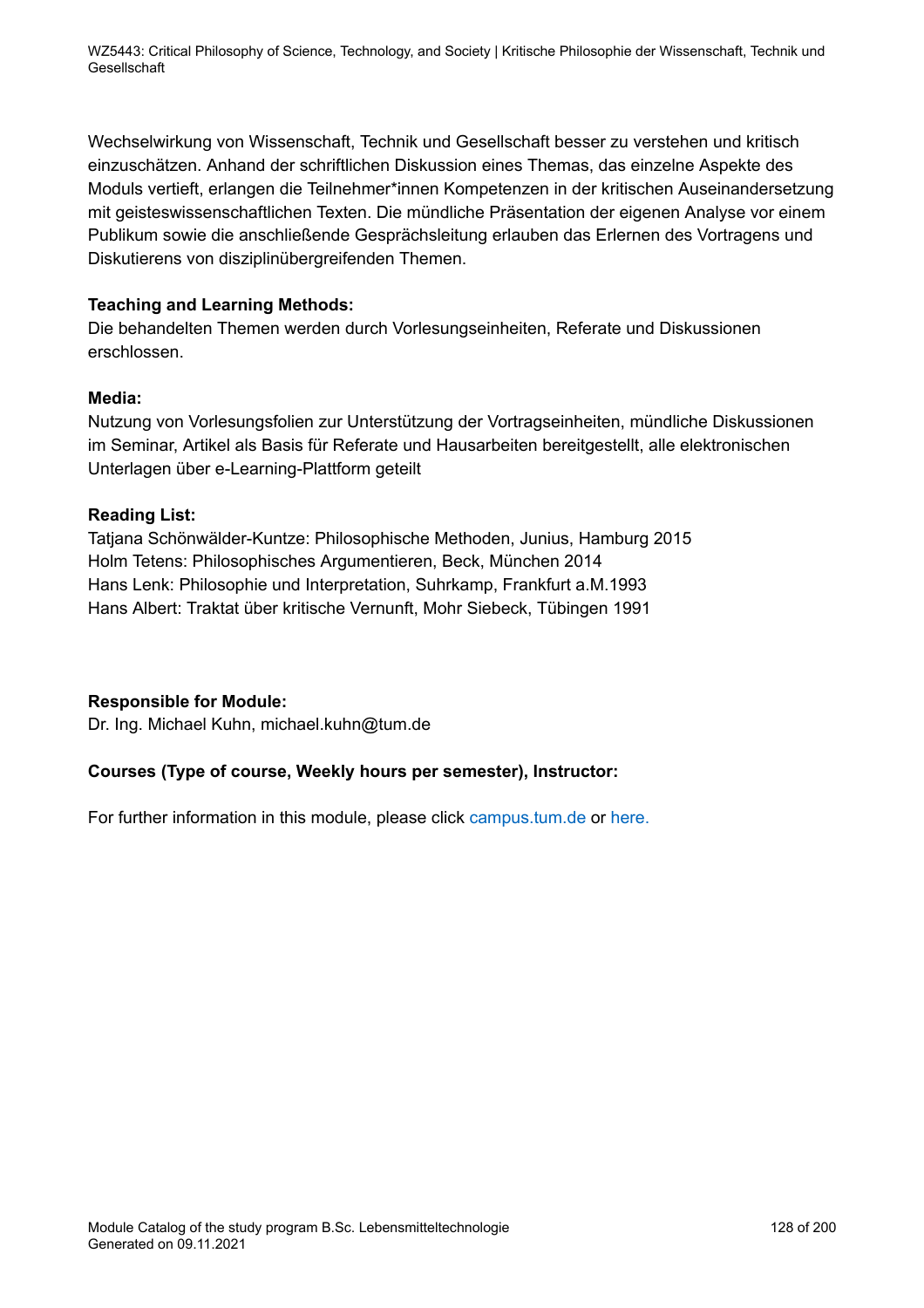# **CLA10029: Writer's Lab | Writer's Lab**

Version of module description: Gültig ab winterterm 2012/13

| <b>Module Level:</b> | Language:           | <b>Duration:</b>         | <b>Frequency:</b>     |
|----------------------|---------------------|--------------------------|-----------------------|
| Bachelor/Master      | German              | one semester             | winter semester       |
| Credits:*            | <b>Total Hours:</b> | <b>Self-study Hours:</b> | <b>Contact Hours:</b> |
|                      | 30                  | 22                       | 8                     |

Number of credits may vary according to degree program. Please see Transcript of Records.

#### **Description of Examination Method:**

Die Studierenden zeigen in einer Textprobe (3-5 Seiten) für das online Lektorat, dass sie korrekte Zitiersysteme, Literaturnachweise und Argumentationsstrukturen umsetzen können (Prüfungsleistung).

### **Repeat Examination:**

#### **(Recommended) Prerequisites:**

#### **Content:**

Ob wissenschaftliche Ausarbeitung, Exposé, oder Artikel in einer Fachzeitschrift: Schreibkompetenz ist ein Erfolgsfaktor. Die erste Sitzung des Workshops führt an das Schreiben und Strukturieren wissenschaftlicher Texte heran. In der Zeit bis zur zweiten Sitzung steht Ihnen die Referentin für ein Feedback zu individuellen Texten per E-Mail zur Verfügung. Die abschließende Sitzung dient dazu, allgemein wiederkehrende Problematiken zu besprechen sowie Tipps zum Sprachstil und Layout zu vermitteln.

#### **Intended Learning Outcomes:**

Nach der Teilnahme sind die Studierenden in der Lage

- Zitiersysteme zu unterscheiden und Literaturnachweise im eigenen Text formal richtig aufzuschreiben

- unterschiedliche wissenschaftliche Argumentationsstrukturen anzuwenden
- wissenschaftliche Sprache hinsichtlich Stil und Lesbarkeit zu optimieren
- sich in kleinen Gruppen Feedback auf die eigenen Texte zu geben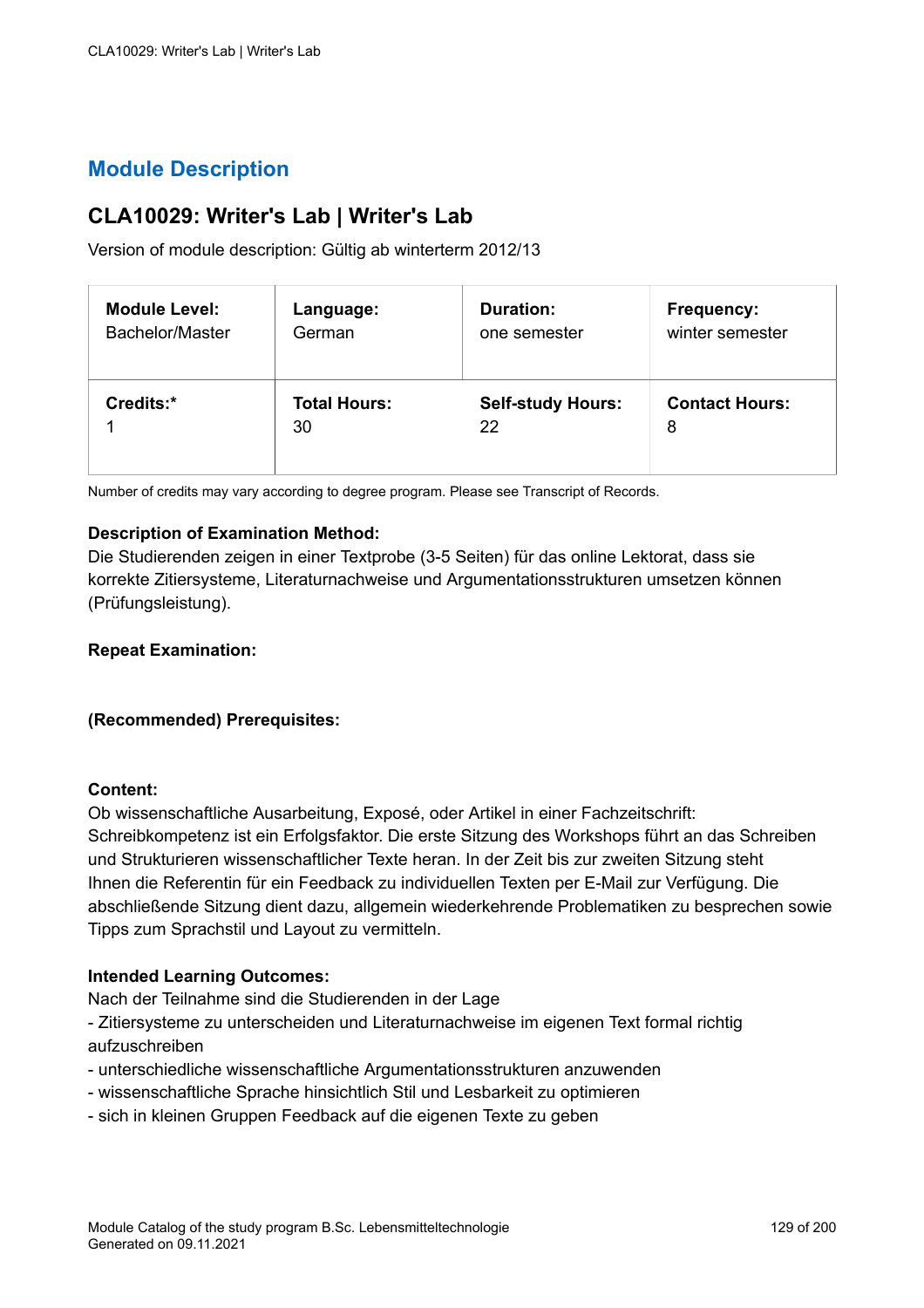## **Teaching and Learning Methods:**

Dozentenvortrag, praktische Textübungen, individuelles Online-Lektorat

#### **Media:**

#### **Reading List:**

Schneider, W. (2010). Deutsch für junge Profis – wie man gut und lebendig schreibt, Berlin: Rowohlt. Kruse, O. (2007). Keine Angst vorm leeren Blatt. Ohne Schreibblockaden durchs Studium, Frankfurt/New York: Campus. Esselborn-Krumbiegel, H. (2002). Von der Idee zum Text. Eine Anleitung zum wissenschaftlichen Schreiben, Paderborn u. a.: Schöningh.

#### **Responsible for Module:**

## **Courses (Type of course, Weekly hours per semester), Instructor:**

Writer's Lab - Scriptorium (Workshop, ,5 SWS) Uecker K ( Recknagel F ) For further information in this module, please click<campus.tum.de> or [here.](https://campus.tum.de/tumonline/WBMODHB.wbShowMHBReadOnly?pKnotenNr=679978&pOrgNr=19700)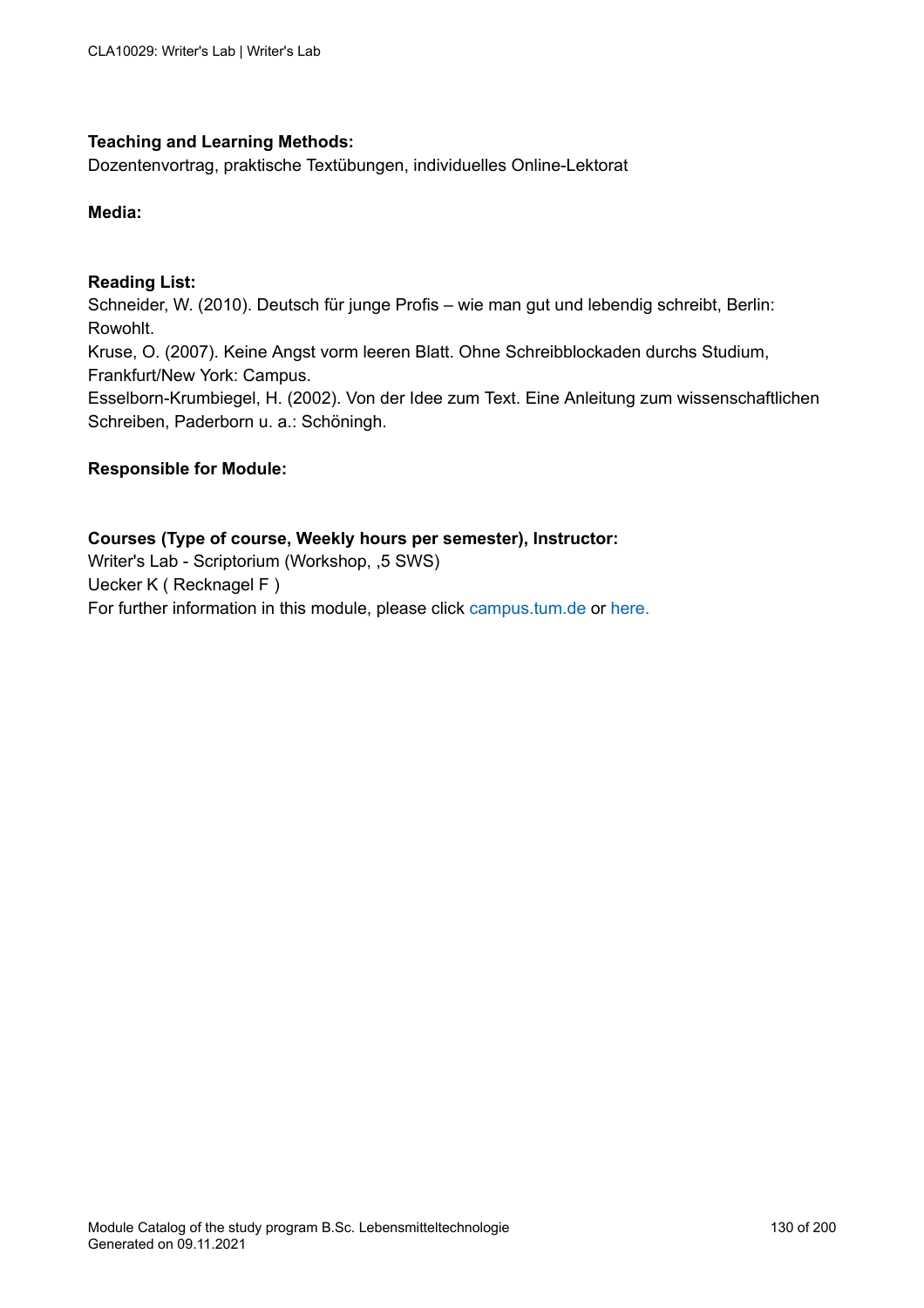# **CLA10412: Technical Writing (Engineer Your Text!) | Technical Writing (Engineer Your Text!)**

Version of module description: Gültig ab summerterm 2014

| <b>Module Level:</b><br>Bachelor/Master | Language:<br>English | <b>Duration:</b><br>one semester | <b>Frequency:</b><br>winter/summer<br>semester |
|-----------------------------------------|----------------------|----------------------------------|------------------------------------------------|
| Credits:*                               | <b>Total Hours:</b>  | <b>Self-study Hours:</b>         | <b>Contact Hours:</b>                          |
|                                         | 30                   | 15                               | 15                                             |

Number of credits may vary according to degree program. Please see Transcript of Records.

### **Description of Examination Method:**

For their coursework (=immanent examination), students may choose between writing a short persuasive essay or a proposal (max. 1000 words); alternatively, they may compile a scientific abstract for a (hypothetical) paper (max. 250 words) or their thesis (max. 500 words). It is particularly important that students show sensitivity for different audiences and demonstrate their developed knowledge about argumentational structures in the chosen assignment.

#### **Repeat Examination:**

#### **(Recommended) Prerequisites:**

Students require adequate English skills (intermediate to post-intermediate).

#### **Content:**

Fuel your studies by the alternative energy of this workshop. Maximize your skills to write. Increase your writing efficiency. Use sustainable strategies and quality tools. Learn to write TUM (Technical, Understandable, Manageable) documents.

This course will focus on the fundamentals of text manufacturing: materials, processes, designs, assembly methods, quality management, and performance monitoring.

#### **Intended Learning Outcomes:**

By the end of the course, you are expected to be able to

- identify the role of psychological factors in writing and reading.
- recognize the needs of different audiences.
- show sensitivity to usability demands.
- analyze technical documents and locate features of best-practice writing.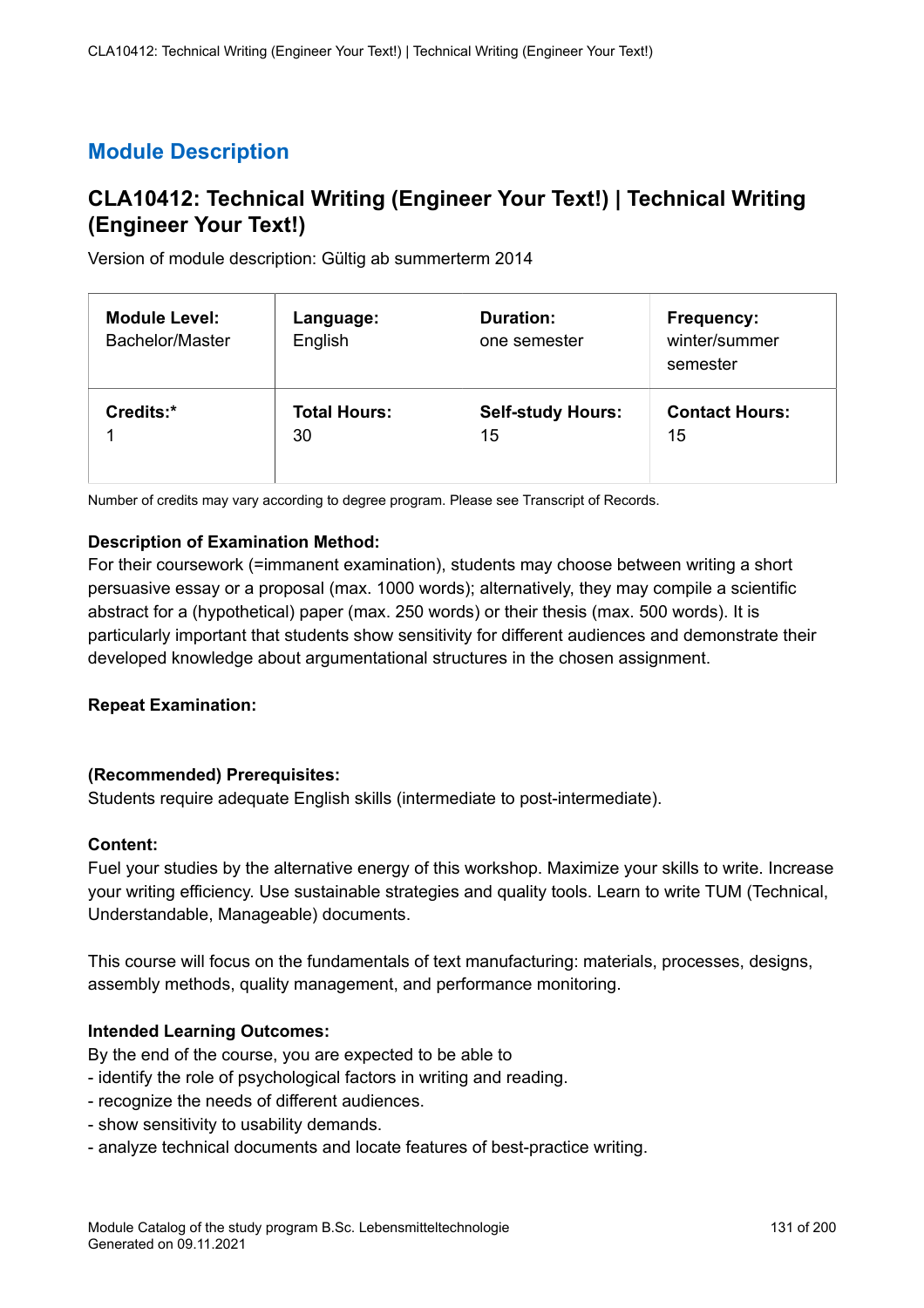- organize and manage your own writing.

#### **Teaching and Learning Methods:**

The workshop uses a constructivist approach to document analysis and text production based on recent academic literacy research. Cooperative learning methods like discussions, small group work, peer review, some direct instruction, and the independent work of the students ensure the diversity of knowledge transfer.

#### **Media:**

Flipcharts, exercise portfolio, Moodle

#### **Reading List:**

Gopen, G. D. and Swan, J. A. (1990). The science of scientific writing. American Scientist, 78:57-63. Please access this article in advance at: http://www.americanscientist.org/issues/feature/ the-science-of-scientific-writing

#### **Responsible for Module:**

#### **Courses (Type of course, Weekly hours per semester), Instructor:**

Engineer Your Text! (Technical Writing for People Who Want More) (Workshop, 1 SWS) Balazs A

For further information in this module, please click<campus.tum.de> or [here.](https://campus.tum.de/tumonline/WBMODHB.wbShowMHBReadOnly?pKnotenNr=675571&pOrgNr=19700)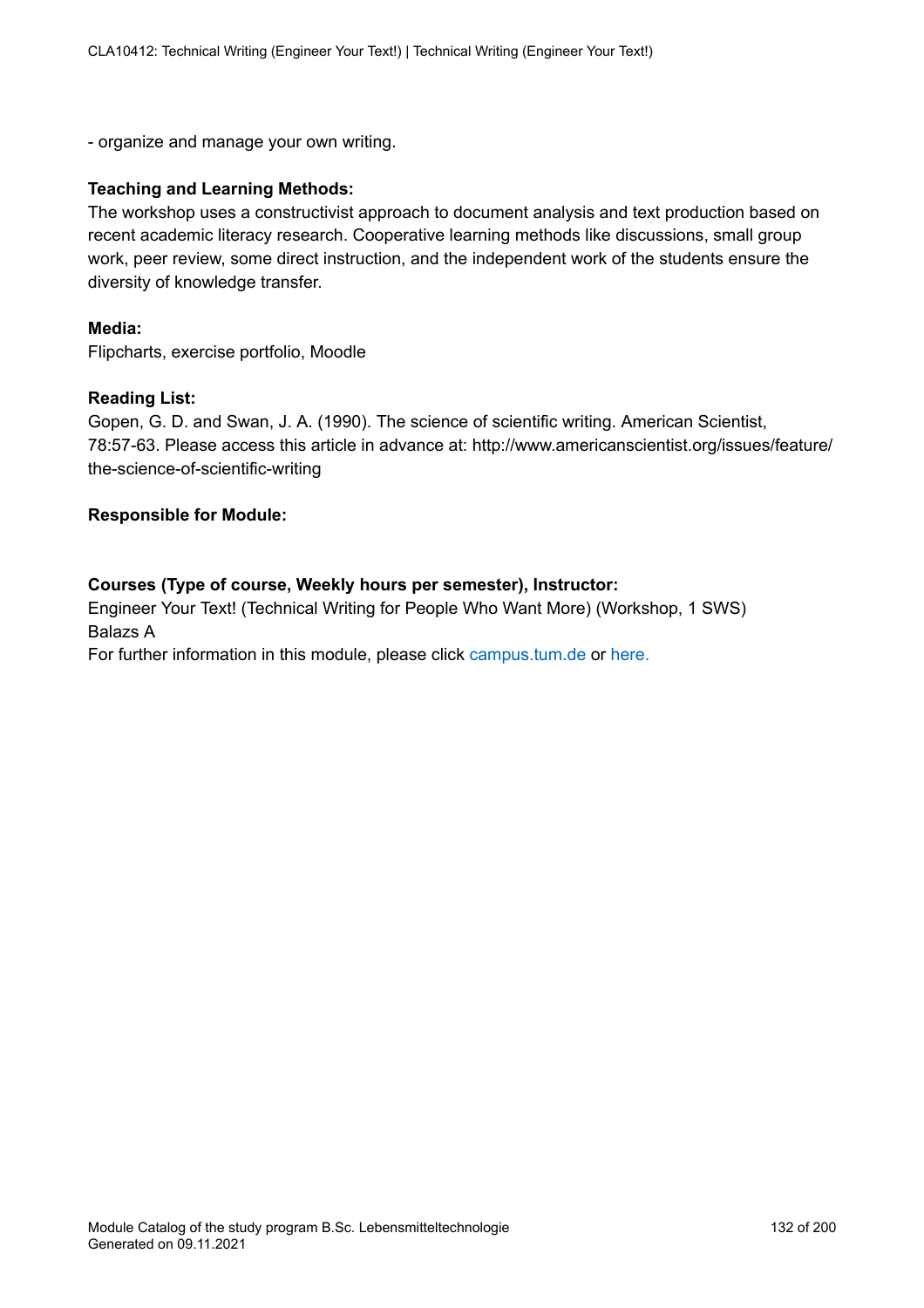# **CLA20234: Human Rights Today | Menschenrechte in der Gegenwart**

Version of module description: Gültig ab winterterm 2010/11

| <b>Module Level:</b><br>Bachelor/Master | Language:<br>German | <b>Duration:</b><br>one semester | <b>Frequency:</b><br>winter/summer<br>semester |
|-----------------------------------------|---------------------|----------------------------------|------------------------------------------------|
| Credits:*                               | <b>Total Hours:</b> | <b>Self-study Hours:</b>         | <b>Contact Hours:</b>                          |
| າ                                       | 60                  | 45                               | 15                                             |

Number of credits may vary according to degree program. Please see Transcript of Records.

#### **Description of Examination Method:**

Studierende bereiten ein Referat (15-20 Min.) vor, in dem sie ein Problem gegenwärtiger Konzeption der Menschenrechte aufgreifen und im Seminar erläutern.

#### **Repeat Examination:**

#### **(Recommended) Prerequisites:**

#### **Content:**

Ontologische, historische und politische Perspektiven der westlichen Menschenrechte.

Historische und rechtliche Entwicklung der Menschenrechte.

Menschenrechte in der deutschen Geschichte als kumulative Problemlösung für konfessionelle und weltanschauliche Konflikte.

Epochaler Wettkampf zwischen westlichen individualistischen Menschenrechten und theologisch fundierten kollektiven Rechten des islamischen Kulturkreises.

Menschenrechtspolitik als außenpolitisches Instrument der westlichen Staaten.

Problem der Legitimität der humanitären Intervention.

Marx` Kritik an den Menschenrechten.

Mischverhältnisse zwischen westlichen Menschenrechten und anderen autochtonen Rechtskulturen.

#### **Intended Learning Outcomes:**

Nach der Teilnahme sind die Studierenden in der Lage, die Menschenwürde als Fundament der Menschenrechte zu verstehen und von den historischen Ursprüngen der Menschenrechte zu unterscheiden. Sie sind ferner in der Lage, die verschiedenen Aspekte der "Humanitären Intervention", der "Responsibility to Protect" in Verbindung mit der Globalisierung und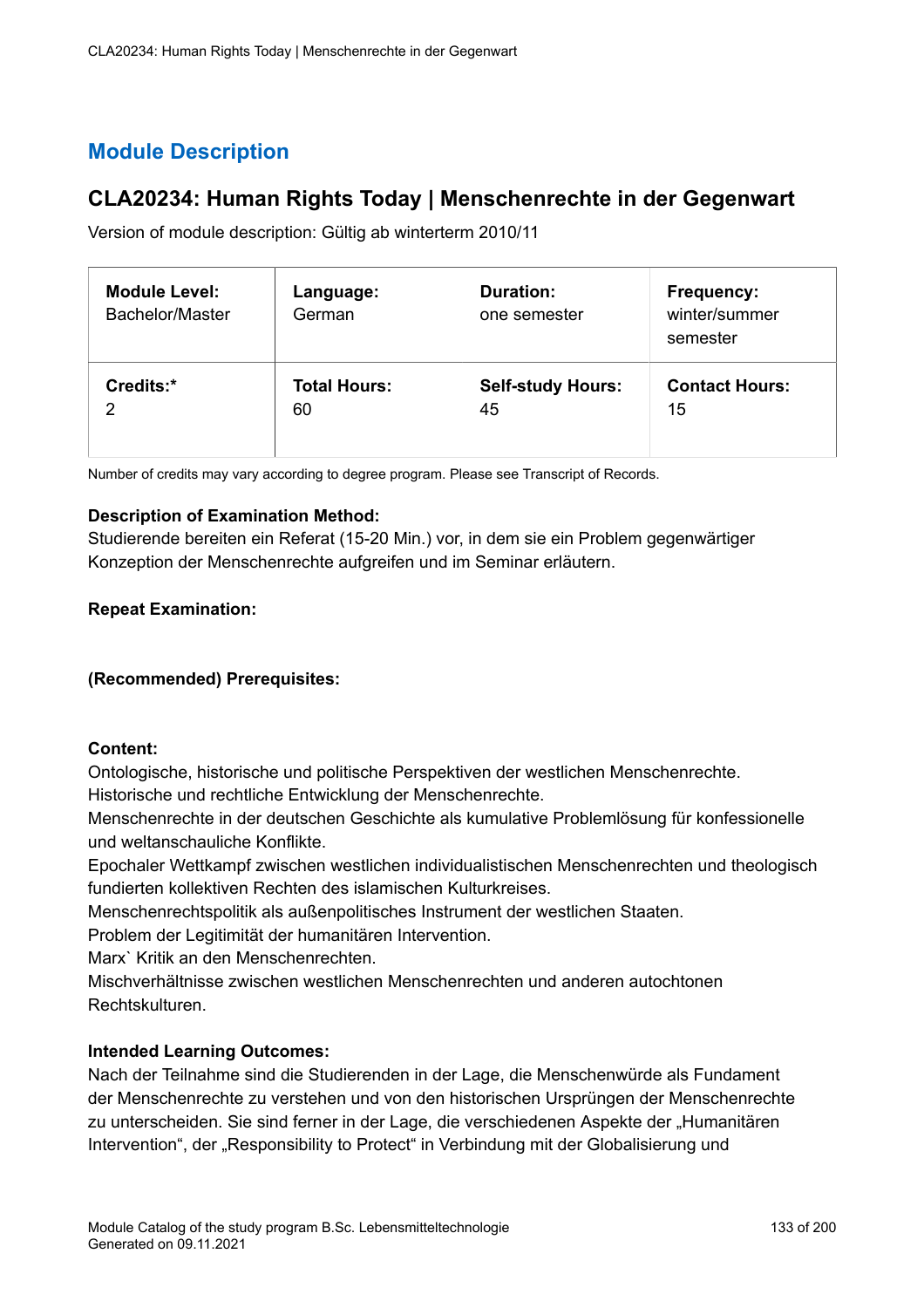deren Auswirkungen zu erkennen und beschreiben. Die Teilnehmer sind befähigt, Menschenrechtsverletzungen wahrzunehmen und deren Ursachen zu verstehen sowie Reformvorschläge kritisch zu diskutieren.

### **Teaching and Learning Methods:**

Diskussion, Referat/Essay

**Media:**

**Reading List:**

**Responsible for Module:**

#### **Courses (Type of course, Weekly hours per semester), Instructor:**

Leben, Freiheit, Menschenwürde - Errungenschaften und Aufgaben der Moderne (Workshop, 1 SWS)

Nusser K ( Recknagel F )

For further information in this module, please click<campus.tum.de> or [here.](https://campus.tum.de/tumonline/WBMODHB.wbShowMHBReadOnly?pKnotenNr=811971&pOrgNr=19700)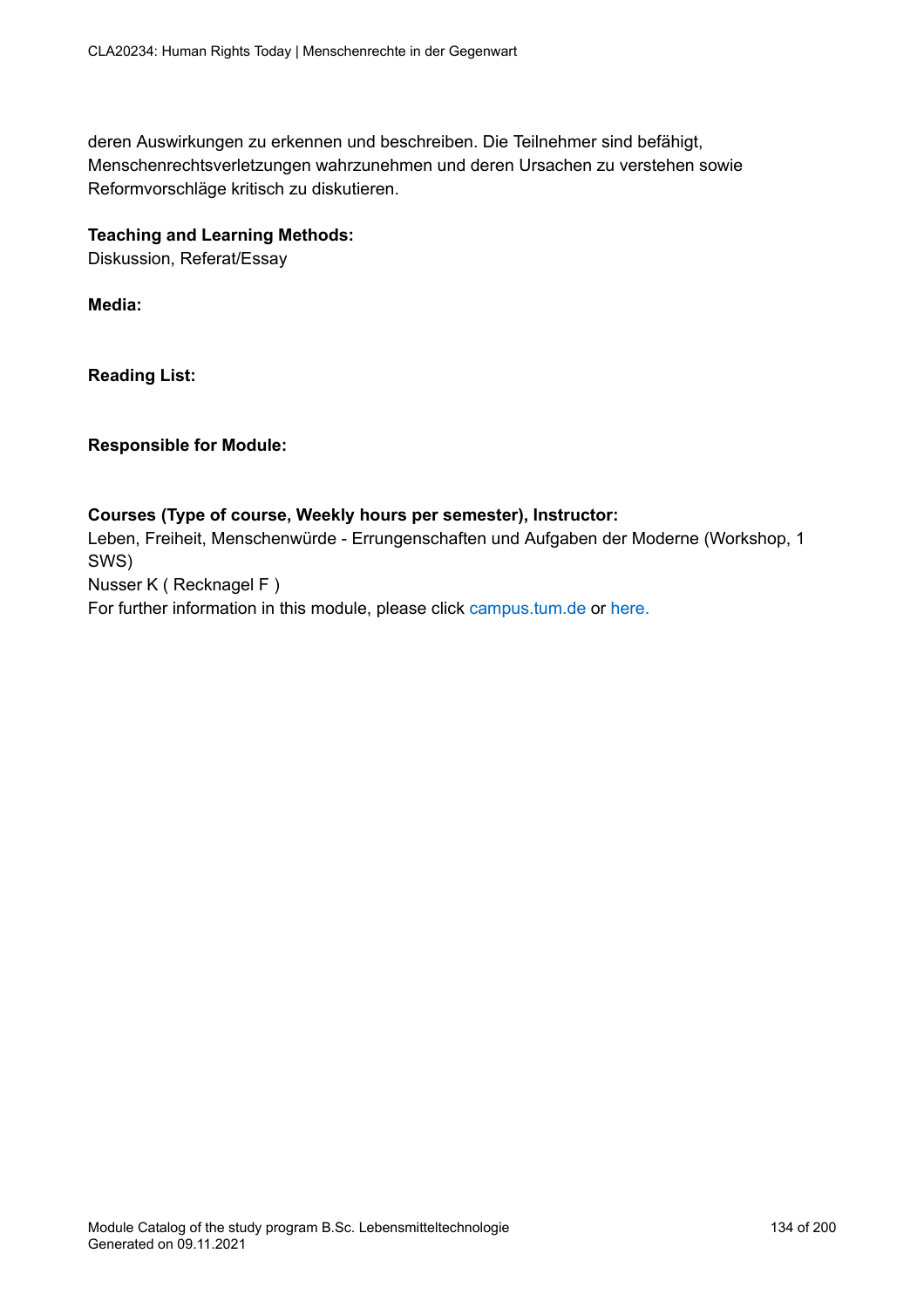# **CLA30230: Ethics and Responsibility | Ethik und Verantwortung**

Version of module description: Gültig ab winterterm 2010/11

| Module Level:<br>Bachelor/Master | Language:<br>German | <b>Duration:</b><br>one semester | Frequency:<br>winter/summer<br>semester |
|----------------------------------|---------------------|----------------------------------|-----------------------------------------|
| Credits:*                        | <b>Total Hours:</b> | <b>Self-study Hours:</b>         | <b>Contact Hours:</b>                   |
| 3                                | 60                  | 45                               | 15                                      |

Number of credits may vary according to degree program. Please see Transcript of Records.

### **Description of Examination Method:**

Das Modul wird mit einer Modulprüfung in Form eines Essays (4000-5000 Zeichen) abgeschlossen. In diesem dokumentieren die Studierenden, dass sie ethische Argumente differenziert zuordnen und i.S. von Handlungspositionen konzeptionell umsetzen, sowie sprachlich verständlich darstellen können.

In einem Referat oder einer Präsentation (25-35 min) stellen die Studierenden eine Methode ethischer Urteilsbildung für mögliche Konfliktszenarien in den Problemfeldern Wissenschaft und Technik vor (Prüfungsleistung).

#### **Repeat Examination:**

#### **(Recommended) Prerequisites:**

#### **Content:**

Wir treffen täglich Entscheidungen. Dabei spielen Fakten eine große Rolle, oft aber auch das sogenannte Bauchgefühl. In gesellschaftlichen Debatten um brisante Anwendungen von Wissenschaft und Technik kommt viel darauf an, beides voneinander zu unterscheiden und vor allem gute Gründe pro oder contra zu finden. Ethik leitet dazu an, mit Konflikten verantwortlich umzugehen. Aber welche Art von "Wissen" wird dabei eingesetzt? Wie verhalten sich Recht und Ethik zueinander? Und wie lässt sich über angewandte Ethik sprechen, ohne Moral zu predigen?

#### **Intended Learning Outcomes:**

Die Studierenden sind in der Lage mithilfe einer Methode ethischer Urteilsbildung exemplarische Konfliktszenarien auf den Problemfeldern von Wissenschaft und Technik zu beschreiben und abzuschätzen. Nach der Teilnahme am Seminar sind sie in der Lage, ethische Argumente im Hinblick auf ihre Geltungsansprüche zu unterscheiden und verantwortliche Handlungsoptionen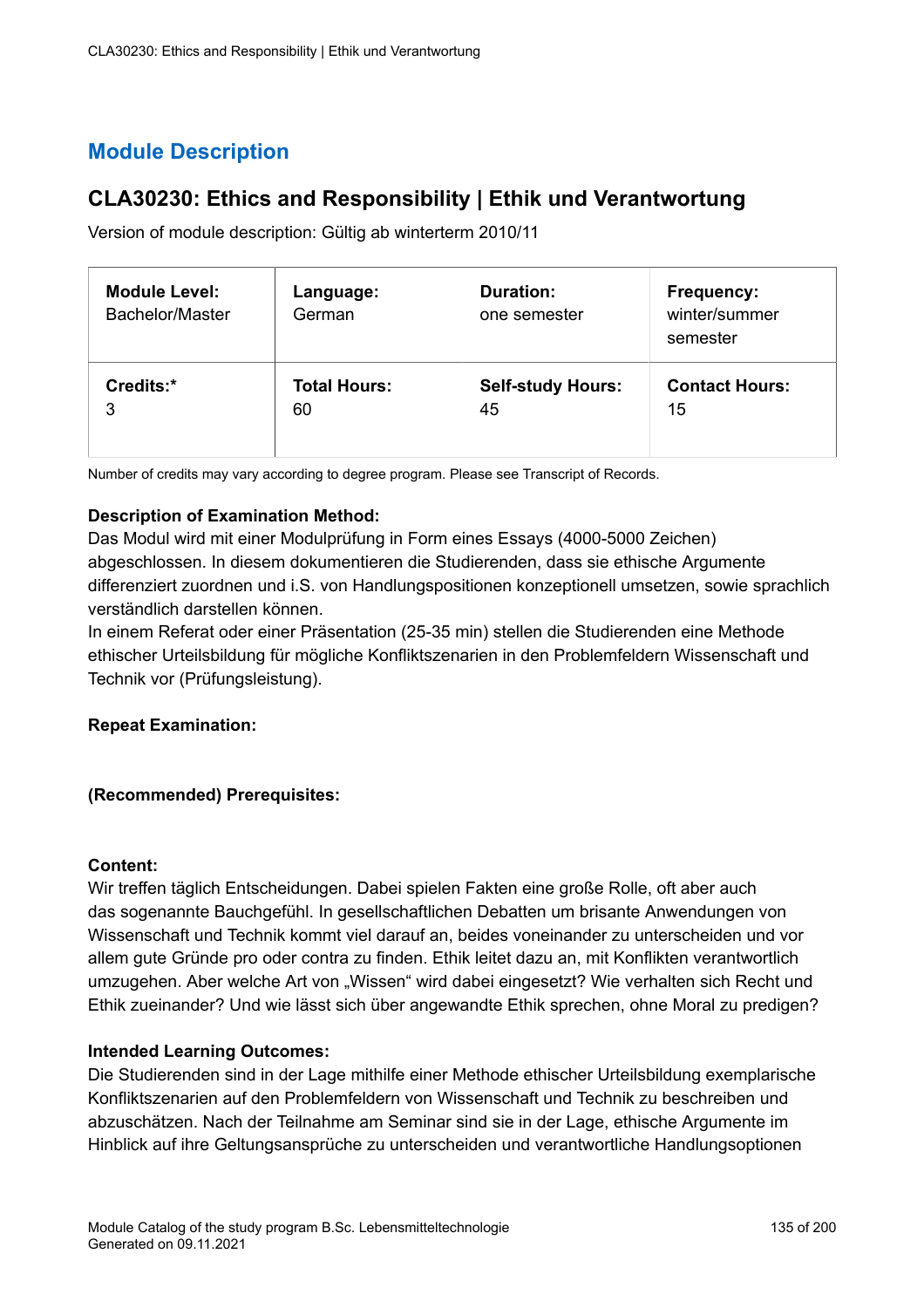in verständlicher und zugleich anwendungsnaher Sprache für ein ethisches Gutachten reflektiert aufzubereiten.

#### **Teaching and Learning Methods:**

Präsentation, Referat, Diskussion, Textanalyse

**Media:**

#### **Reading List:**

Wird im Rahmen der Veranstaltung zur Verfügung gestellt.

### **Responsible for Module:**

PD Dr. Jörg Wernecke

#### **Courses (Type of course, Weekly hours per semester), Instructor:**

Einführung in die Angewandte Ethik: aktuelle Problemfelder (Seminar, 2 SWS) Wernecke J

For further information in this module, please click<campus.tum.de> or [here.](https://campus.tum.de/tumonline/WBMODHB.wbShowMHBReadOnly?pKnotenNr=675590&pOrgNr=19700)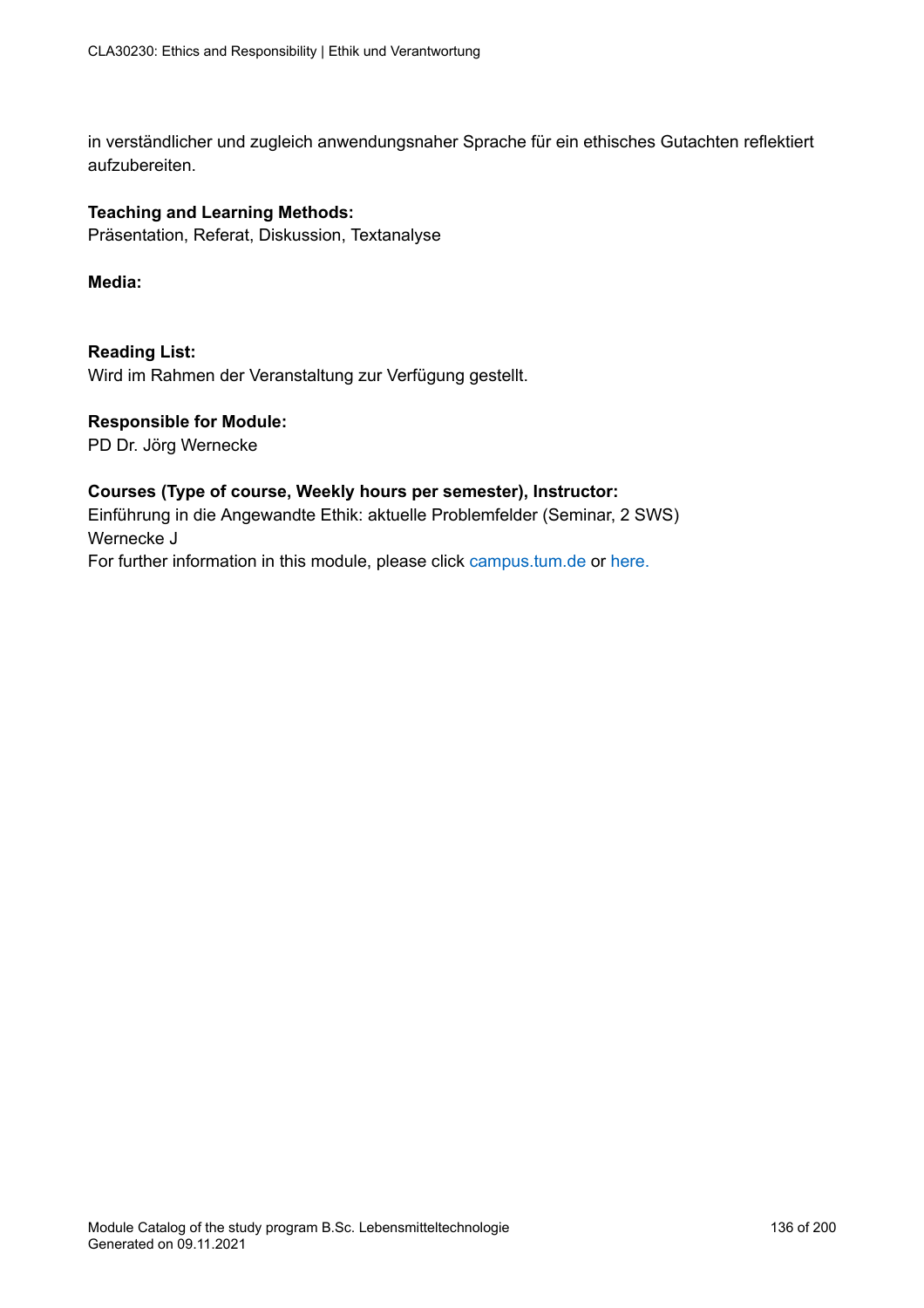# **CLA30239: Interculturality | Interkulturalität**

Version of module description: Gültig ab summerterm 2002

| <b>Module Level:</b> | Language:           | <b>Duration:</b>         | <b>Frequency:</b>     |
|----------------------|---------------------|--------------------------|-----------------------|
| Credits:*<br>3       | <b>Total Hours:</b> | <b>Self-study Hours:</b> | <b>Contact Hours:</b> |

Number of credits may vary according to degree program. Please see Transcript of Records.

#### **Description of Examination Method:**

#### **Repeat Examination:**

**(Recommended) Prerequisites:**

**Content:**

**Intended Learning Outcomes:**

**Teaching and Learning Methods:**

**Media:**

**Reading List:**

**Responsible for Module:**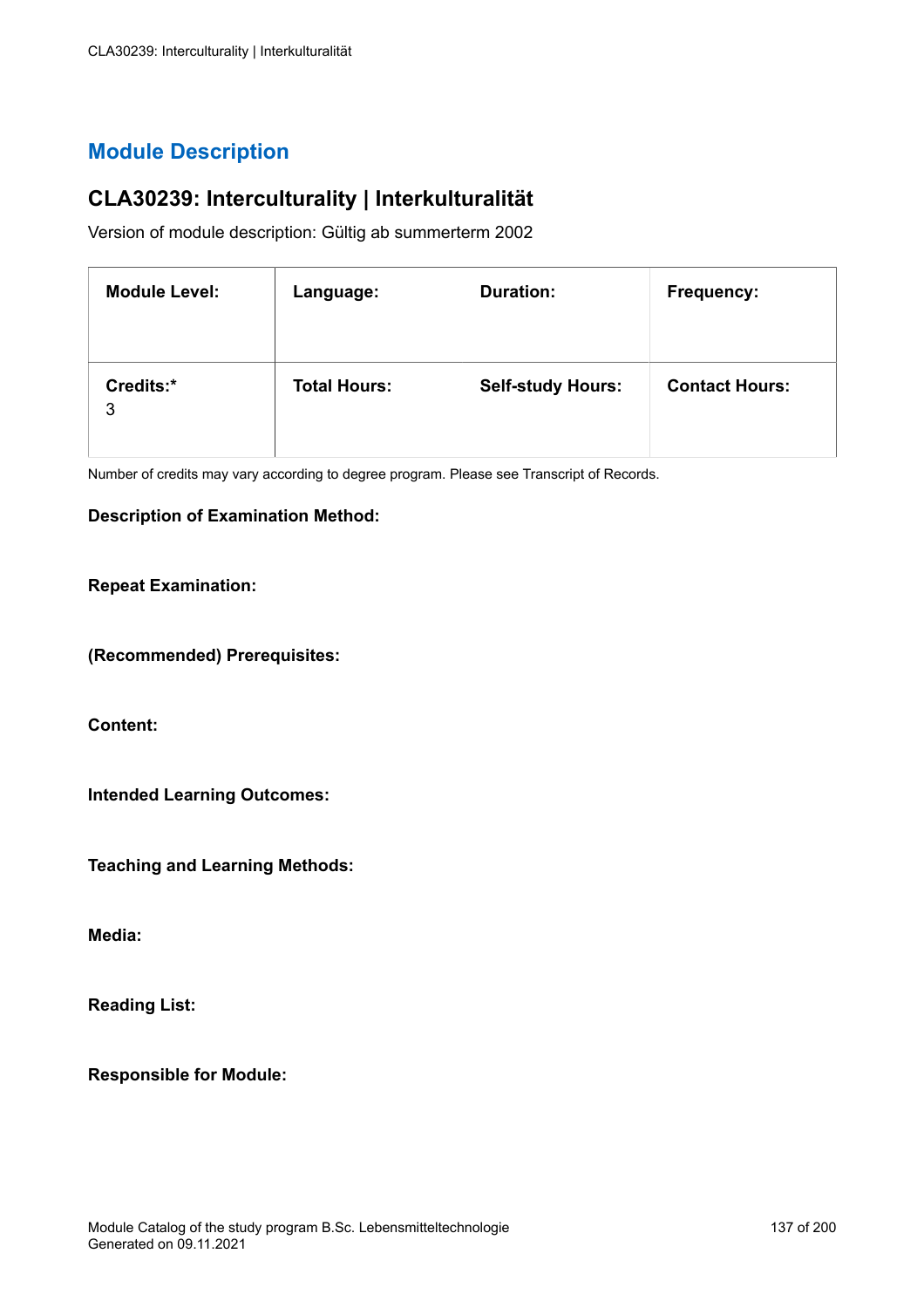## **Courses (Type of course, Weekly hours per semester), Instructor:**

For further information in this module, please click<campus.tum.de> or [here.](https://campus.tum.de/tumonline/WBMODHB.wbShowMHBReadOnly?pKnotenNr=675851&pOrgNr=19700)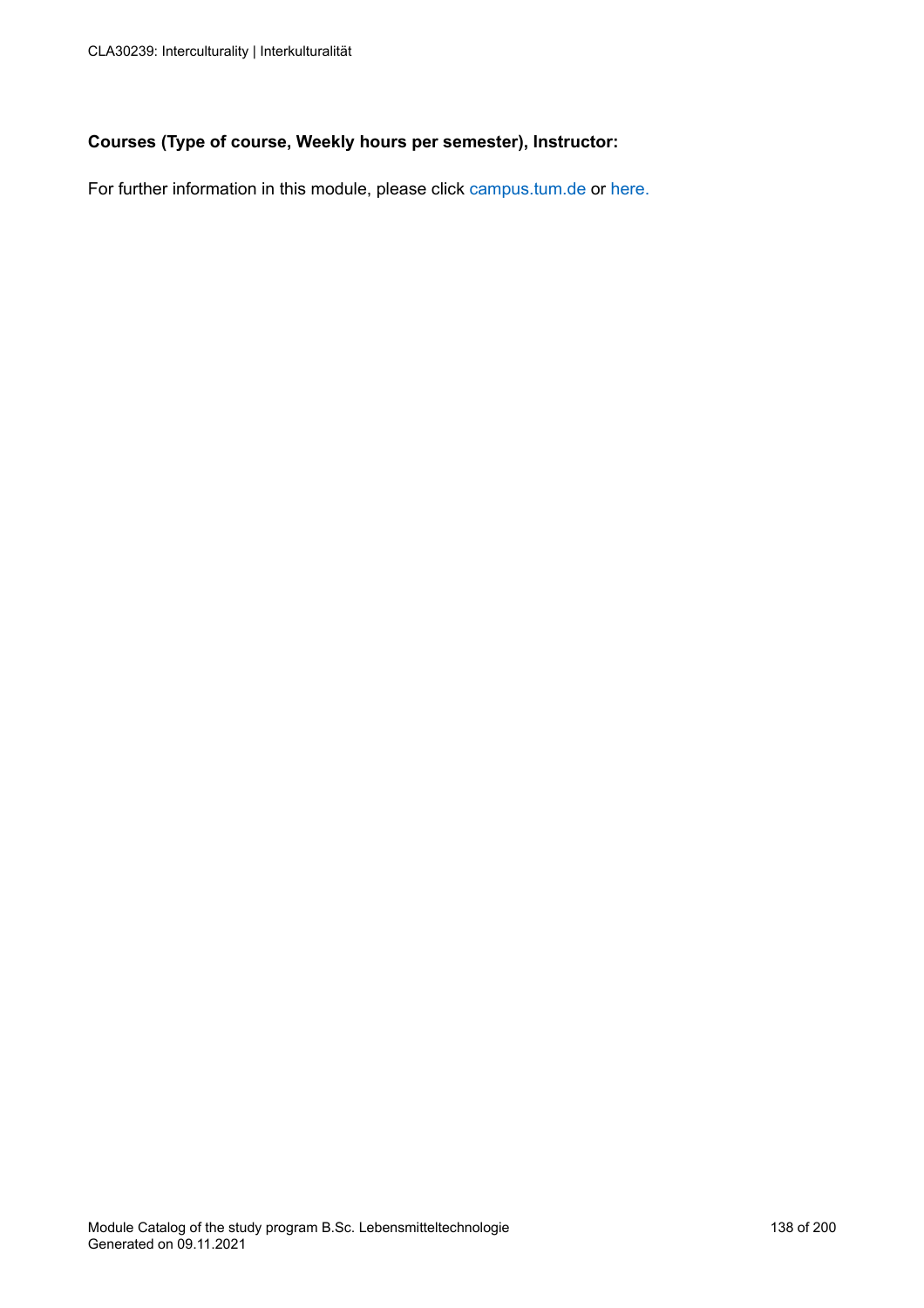# **CLA30257: Big Band | Big Band**

Version of module description: Gültig ab winterterm 2013/14

| <b>Module Level:</b><br>Bachelor/Master | Language:<br>German | <b>Duration:</b><br>one semester | <b>Frequency:</b><br>winter/summer<br>semester |
|-----------------------------------------|---------------------|----------------------------------|------------------------------------------------|
| Credits:*                               | <b>Total Hours:</b> | <b>Self-study Hours:</b>         | <b>Contact Hours:</b>                          |
| 3                                       | 90                  | 60                               | 30                                             |

Number of credits may vary according to degree program. Please see Transcript of Records.

### **Description of Examination Method:**

Studierende zeigen, dass sie ihre eigenen Gestaltungsideen einbringen und im Ensemble gemeinsam musizieren können (Studienleistung). In einer mündlichen Prüfung werden vor allem Fähigkeiten wie Blattlesen und Intonation getestet (Prüfungsteilleistung 50%), theoretische Kenntnisse werden zusätzlich in einer schriftlichen Klausur vertieft unter Beweis gestellt (Prüfungsteilleistung 50%). Die Gesamtnote setzt sich aus der gleichwertigen Evaluation dieser drei Elemente zusammen.

#### **Repeat Examination:**

#### **(Recommended) Prerequisites:**

Musikinteressierte Studierende mit ausgeprägter Spielerfahrung

#### **Content:**

In diesem Workshop liegt der Schwerpunkt in der aktiven musikalischen Erarbeitung verschiedener Arrangements, die für die klassische Jazz-Orchester-Besetzung geschrieben sind, d.h. fünf Saxophone, vier Posaunen, vier Trompeten, Rhythmusgruppe (Klavier, Bass, Schlagzeug). Bei der Auswahl des Notenmaterials wird nach Möglichkeit jede Stilrichtung berücksichtigt.

#### **Intended Learning Outcomes:**

Nach erfolgreicher Teilnahme sind die Studierenden in der Lage ein besonderes Augenmerk auf das bewusste (!) Zusammenspiel und die gemeinsame Gestaltung zu legen. D.h. sie können im Satzspiel eine gemeinsame Phrasierung, Intonation, Dynamik, Artikulation sowie einzelne rhythmische Details anwenden.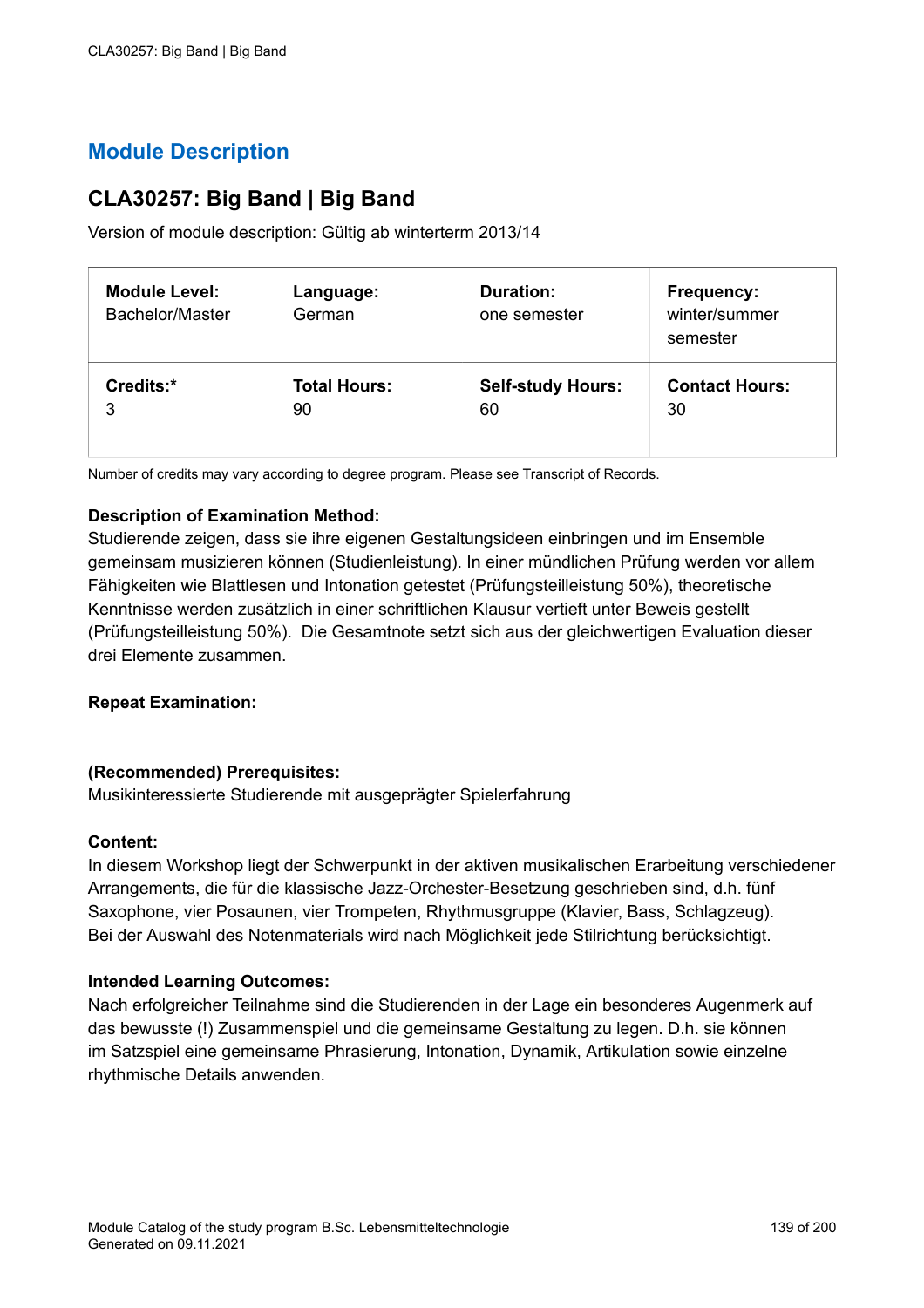## **Teaching and Learning Methods:**

In den Methoden kommen unter anderem Elemente der Körperperkussion sowie die gesangliche Umsetzung von Melodiephrasen zur Anwendung. Im Wechselspiel der verschiedenen Sätze werden kompositorische und harmonische Strukturen erläutert und erlebt. Besonders gefördert wird bei jedem Teilnehmer die Kompetenz, gleichzeitig verschiedene Anforderungen zu bewältigen, hier im Besonderen ein gesundes Gleichgewicht zu erreichen aus Aktion (Blattspiel, Notenlesen) und Reaktion (Hörvermögen und daraus resultierendes Einfühlungsvermögen in den Gesamtklang).

**Media:**

**Reading List:**

### **Responsible for Module:**

## **Courses (Type of course, Weekly hours per semester), Instructor:**

Big Band (Workshop, 2 SWS) Muskini K For further information in this module, please click<campus.tum.de> or [here.](https://campus.tum.de/tumonline/WBMODHB.wbShowMHBReadOnly?pKnotenNr=855941&pOrgNr=19700)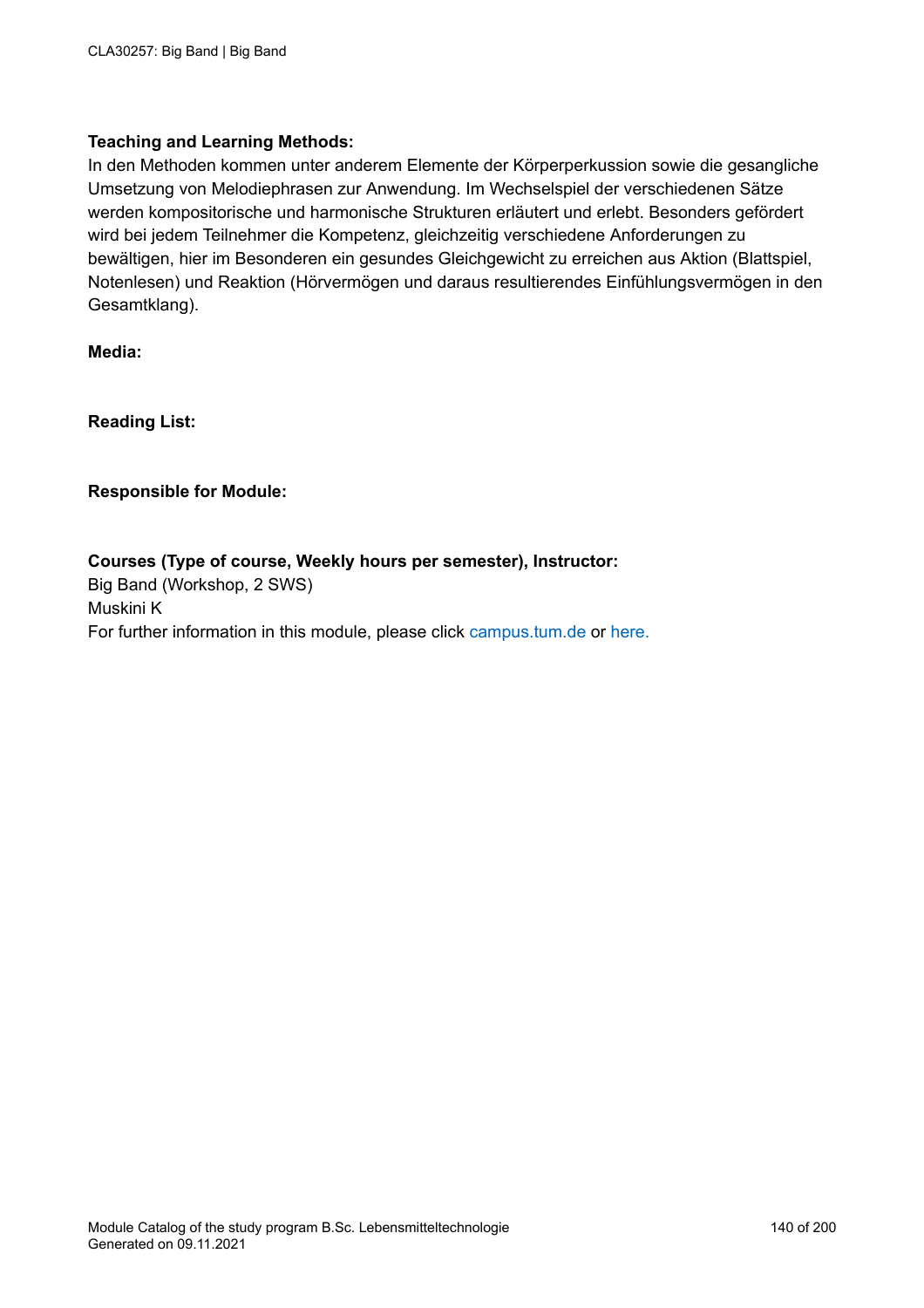# **CLA30258: Jazz Project | Jazzprojekt**

Version of module description: Gültig ab winterterm 2011/12

| Module Level:<br>Bachelor/Master | Language:<br>German | <b>Duration:</b><br>one semester | Frequency:<br>winter/summer<br>semester |
|----------------------------------|---------------------|----------------------------------|-----------------------------------------|
| Credits:*                        | <b>Total Hours:</b> | <b>Self-study Hours:</b>         | <b>Contact Hours:</b>                   |
| 3                                | 90                  | 60                               | 30                                      |

Number of credits may vary according to degree program. Please see Transcript of Records.

#### **Description of Examination Method:**

In einer schriftlichen und mündlichen Prüfung wird geprüft inwiewiet die Teilnehmer die Grundkenntnisse der Harmonielehre, Vorspielen oder Vorsingen verschiedener rhythmischer Phrasen, einfache Gehörbildung (Bestimmen verschiedener Intervalle und Akkorde), Vorspiel eines Themas mit anschließender Improvisation beherrschen. (Gerwichtung: 1:1:1:1)

#### **Repeat Examination:**

#### **(Recommended) Prerequisites:**

Grundwissen in Harmonielehre und etwas Spielerfahrung

#### **Content:**

Erarbeitung mehrerer Musikstücke

#### **Intended Learning Outcomes:**

Die Studierenden sind in der Lage, Grundlagen der Harmonielehre, Rhythmik, Gehörbildung und Improvisation anzuwenden.

#### **Teaching and Learning Methods:**

Neben den klassischen Methoden aus der Musikpädagogik werden auch Instrumente aus dem Improvisationstheater genutzt. Dadurch wird die Kompetenz der Teilnehmer bei der persönlichen Interpretation von Themen als auch bei der solistischen Improvisation über verschiedene Akkordfolgen gefördert und die nötige Routine angebahnt.

### **Media:**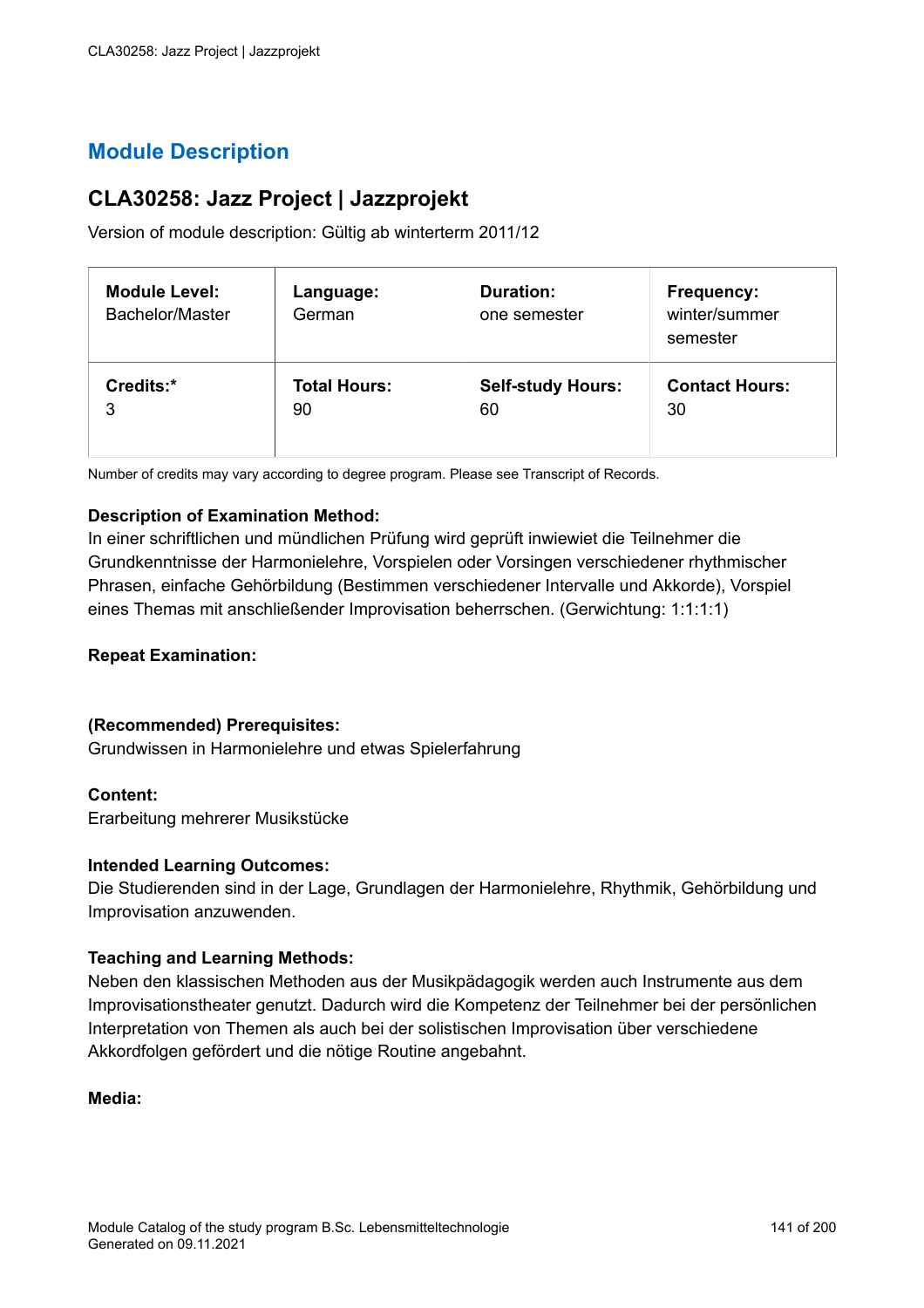## **Reading List:**

#### **Responsible for Module:**

**Courses (Type of course, Weekly hours per semester), Instructor:**  Jazzprojekt (Workshop, 2 SWS) Muskini K For further information in this module, please click<campus.tum.de> or [here.](https://campus.tum.de/tumonline/WBMODHB.wbShowMHBReadOnly?pKnotenNr=811995&pOrgNr=19700)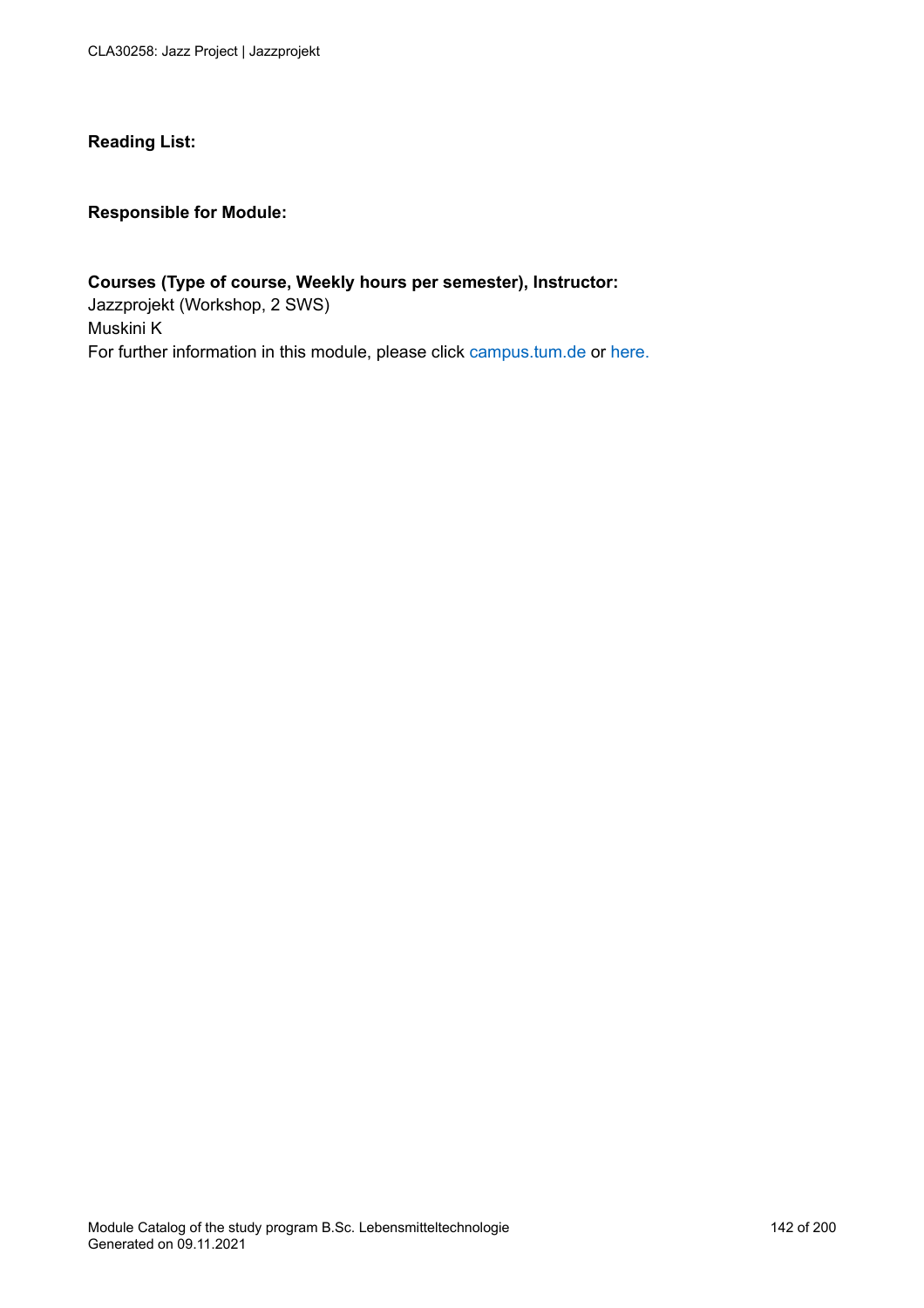# **CLA30267: Communication and Presentation | Kommunikation und Präsentation**

Version of module description: Gültig ab summerterm 2014

| <b>Module Level:</b><br>Bachelor/Master | Language:<br>German | <b>Duration:</b><br>one semester | <b>Frequency:</b><br>winter/summer<br>semester |
|-----------------------------------------|---------------------|----------------------------------|------------------------------------------------|
| Credits:*                               | <b>Total Hours:</b> | <b>Self-study Hours:</b>         | <b>Contact Hours:</b>                          |
| 3                                       | 90                  | 60                               | 30                                             |

Number of credits may vary according to degree program. Please see Transcript of Records.

#### **Description of Examination Method:**

In gezielten Präsentationssequenzen zeigen die Studierenden Ihre Souveränität und Überzeugungskraft und erhalten dabei von der Gruppe Feedback (Prüfungsteilleistung 50%). Sie analysieren verschiedene Theorien über förderliche und hinderliche Kommunikations- bzw. Präsentationsweisen in einem kurzen Essay (1000 - 1500 Worte) (Prüfungsteilleistung 50%).

#### **Repeat Examination:**

#### **(Recommended) Prerequisites:**

#### **Content:**

Kommunikation meint in der Regel die dialogische Kommunikation. Gemeinsam werden förderliche und hinderliche Verhaltens- und Kommunikationsweisen anhand der folgenden Inhalte erarbeitet:

- Grundlagen der Kommunikation
- Konstruktives Feedback
- Effektive und zielgerichtete Gesprächsführung

Mit ausgewählten Übungen haben die Studierenden Gelegenheit Ihre Kommunikationskompetenz zu erproben und zu entwickeln.

#### **Intended Learning Outcomes:**

Nach der Teilnahme sind die Studierenden in der Lage kompetenter zu kommunizieren und wirkungsvoller zu präsentieren. Sie kennen zudem die Inhalte für überzeugende Präsentationsfähigkeit:

- Aspekte der verbalen und nonverbalen Kommunikation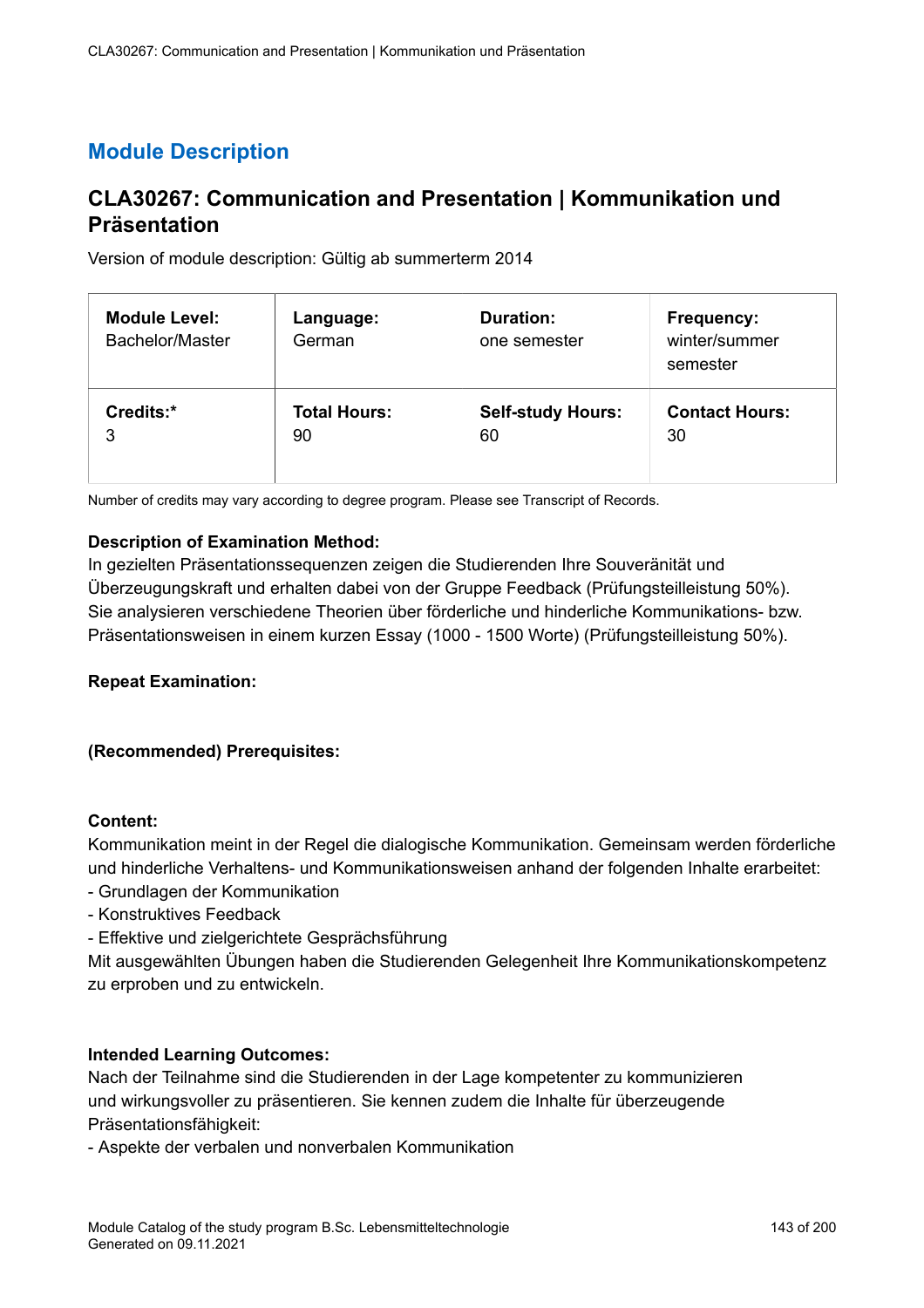- Aufbau einer Präsentation
- Visualisierung der Inhalte
- Aktivierung der Zuhörer

### **Teaching and Learning Methods:**

Ausarbeitung der Präsentationsinhalte (Kurzpräsentation), Präsentationstraining mit Medieneinsatz im Plenum, Einzelarbeit, Gruppenarbeit,Trainerinput, Feedback (mündlich und schriftlich), zusätzliche schriftliche Ausarbeitung (Essay) möglich aber nicht erforderlich.

**Media:**

**Reading List:**

#### **Responsible for Module:**

#### **Courses (Type of course, Weekly hours per semester), Instructor:**

Kommunikation und Präsentation (Workshop, 2 SWS) Mende W, Recknagel F, Zeus R For further information in this module, please click<campus.tum.de> or [here.](https://campus.tum.de/tumonline/WBMODHB.wbShowMHBReadOnly?pKnotenNr=676100&pOrgNr=19700)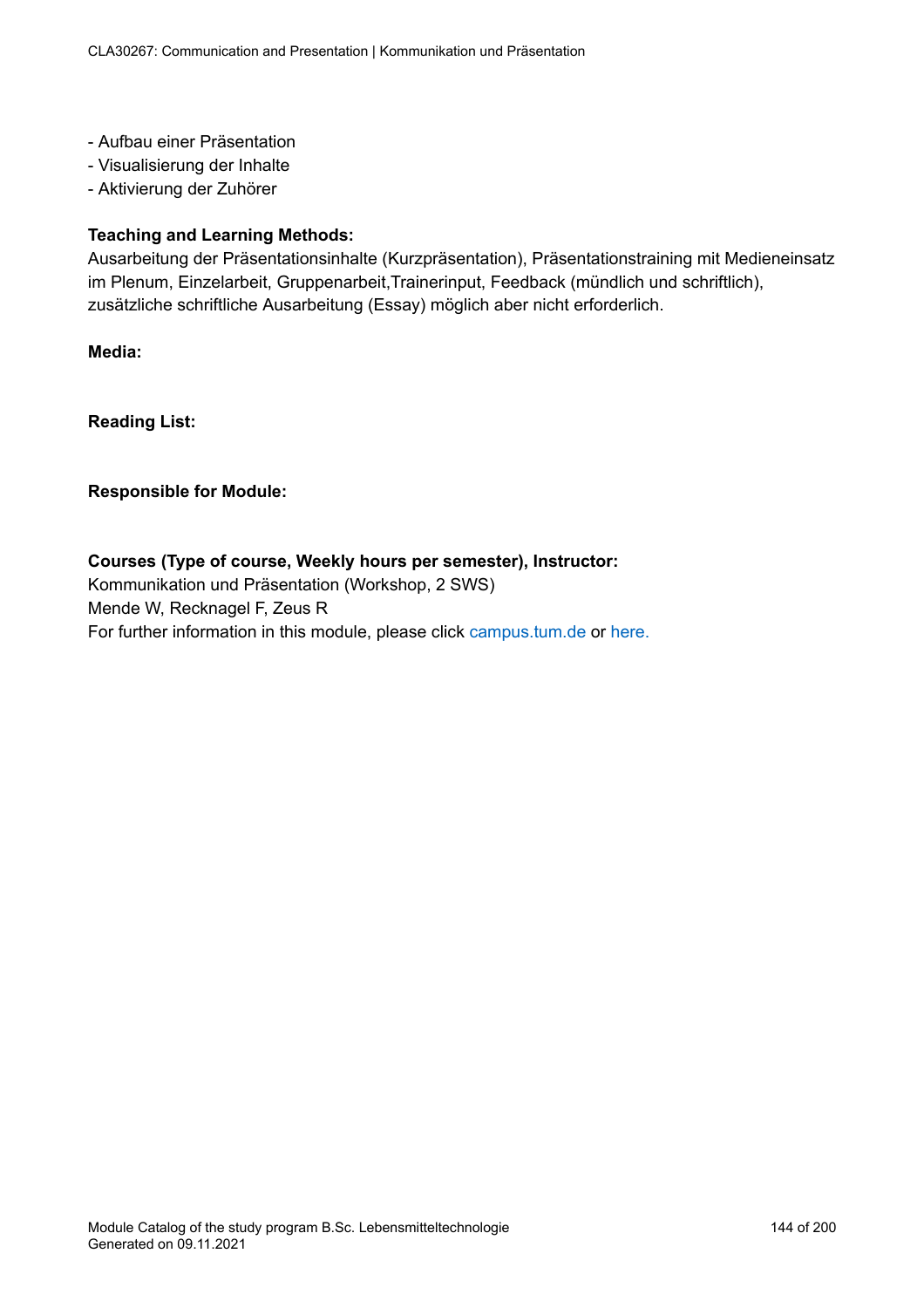## **CLA31900: Lecture Series Environment - TUM | Vortragsreihe Umwelt - TUM**

Version of module description: Gültig ab winterterm 2019/20

| <b>Module Level:</b><br>Bachelor/Master | Language:<br>English | <b>Duration:</b><br>one semester | <b>Frequency:</b><br>winter/summer<br>semester |
|-----------------------------------------|----------------------|----------------------------------|------------------------------------------------|
| Credits:*                               | <b>Total Hours:</b>  | <b>Self-study Hours:</b>         | <b>Contact Hours:</b>                          |
| 3                                       | 90                   | 67                               | 23                                             |

Number of credits may vary according to degree program. Please see Transcript of Records.

## **Description of Examination Method:**

1) Pass/fail credit requirement: 4 reports à 2 pages, not graded.For each lecture one report. Each report can be handed in within 2 weeks after the lecture. They will be graded as "passed" or "failed".

2) Examination requirement: After the completion of the lecture series students take a 90-minute written exam (single choice, graded)

The overall grade of the module is determined by the grade of the written exam only. To pass the module, all coursework and examinations must be passed.

To pass the module every single examination has to be passed.

### **Repeat Examination:**

Next semester

### **(Recommended) Prerequisites:**

### **Content:**

The systematic integration of education for sustainable development at the university is an extremely complex challenge that can only be addressed through a plural and multi-perspective approach. Within the framework of the UNESCO World Programme of Action "Bildung für Nachhaltige Entwicklung" (BNE; =Education for Sustainable Development), the interdisciplinary lecture series Umwelt - TUM takes place at the TUM Campus Garching, which deals with changing topics in the field of environmental sustainability.

It is organized by the newly founded branch of the environmental department AStA TUM at the Garching campus to promote sustainability awareness at TUM and to offer interested students the opportunity to deal with the topic in more detail.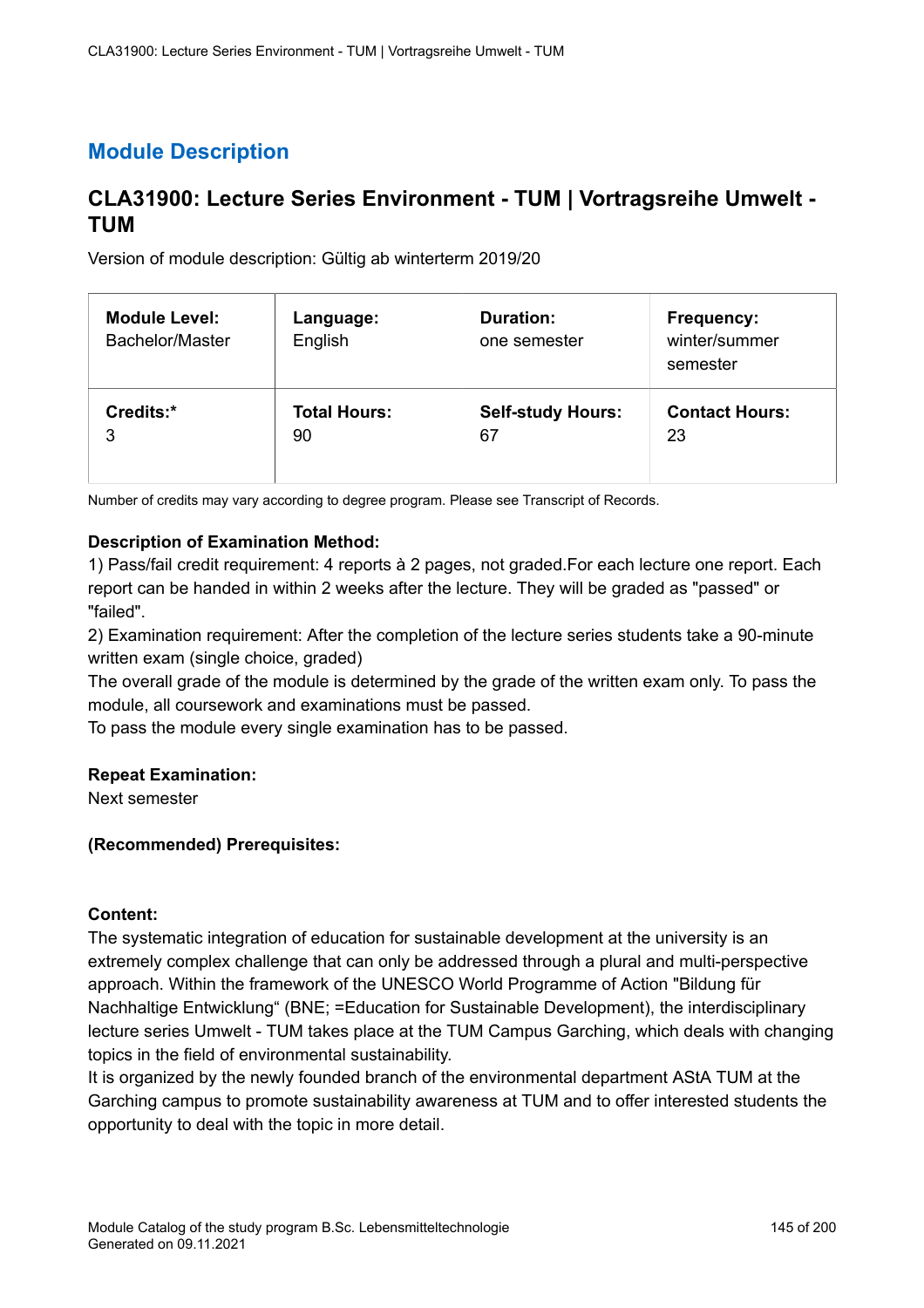After successful participation in this module, students are able to understand lectures at a high scientific level and reproduce central statements. Students are able to comprehend analyses of sustainable development and are familiar with formulating their own positions and justifying them in discussions. Furthermore, they know where they can explore the topic of sustainability in more detail on campus, whether in the form of course offerings, internships, projects or thesis.

## **Teaching and Learning Methods:**

It consists of six lectures and an organizational meeting at the beginning. Each lecture includes two 40-minute presentations, a 15-minute break and a subsequent 45-minute discussion with the speakers, which is realized in cooperation with the Zentrum for Schlüsselkompetenzen (Center for Key Competencies) of the Faculty of Mechanical Engineering.

The lectures and presentation slides will be uploaded to the online learning platform Moodle. As homework, students will prepare a short report of the lectures and the discussion session. In addition, introductory and further literature will be addressed to enhance more detailed discussions of the lectures.

**Media:**

**Reading List:**

## **Responsible for Module:**

Dr. phil. Alfred Slanitz (WTG@MCTS)

### **Courses (Type of course, Weekly hours per semester), Instructor:**

Will Technology Save Us All? A Glimpse into a Sustainable Future (Ringvorlesung Umwelt) (Vorlesung mit integrierten Übungen, 1,5 SWS) Biller B, Dörringer L, Kopp-Gebauer B, Recknagel F, Slanitz A For further information in this module, please click<campus.tum.de> or [here.](https://campus.tum.de/tumonline/WBMODHB.wbShowMHBReadOnly?pKnotenNr=1447894&pOrgNr=19700)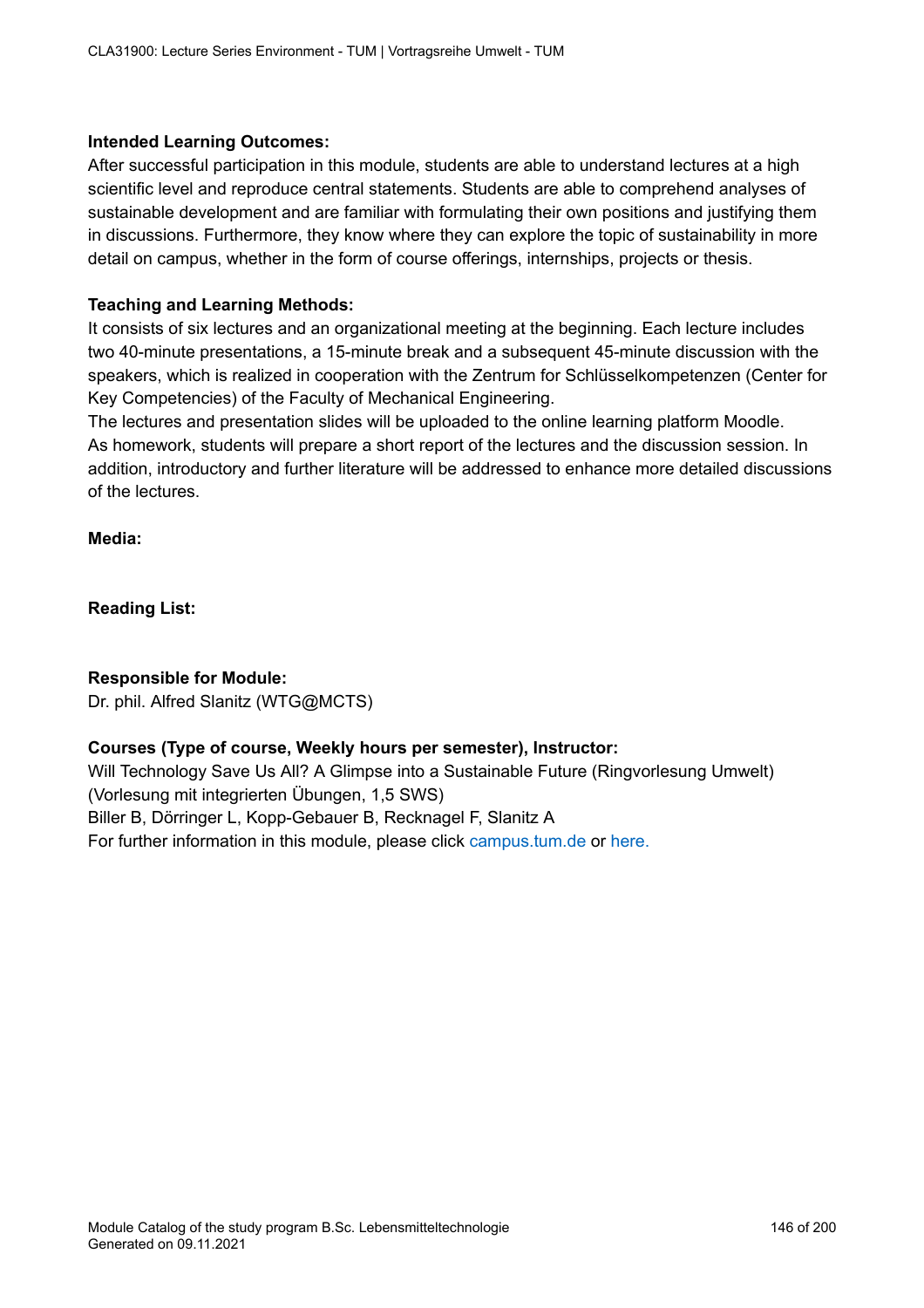## **SZ0118: Arabic A1.1 | Arabisch A1.1**

Version of module description: Gültig ab winterterm 2015/16

| <b>Module Level:</b> | Language:           | <b>Duration:</b>         | Frequency:            |
|----------------------|---------------------|--------------------------|-----------------------|
| Bachelor/Master      | Language taught     | one semester             |                       |
| Credits:*            | <b>Total Hours:</b> | <b>Self-study Hours:</b> | <b>Contact Hours:</b> |
| 3                    | 90                  | 60                       | 30                    |

Number of credits may vary according to degree program. Please see Transcript of Records.

### **Description of Examination Method:**

Schriftliche Abschlussklausur (keine Hilfsmittel erlaubt). Prüfungsdauer: 90 Minuten. In der schriftlichen Prüfung werden die in der Modulbeschreibung angegebenen Lernergebnisse geprüft. Sie beinhaltet Fragen zur Anwendung von Wortschatz und Grammatik. Hörverstehen wird für das Niveau Arabisch A1.1 in Form eines Diktats geprüft. Die spontane mündliche Reaktionsfähigkeit wird anhand von Dialogbeispielen bzw. durch die schriftliche Wiedergabe von entsprechenden Redemitteln überprüft. Die Aufgabenstellung einiger Prüfungsfragen fordert von den Studierenden in schriftlicher Form eine Adäquate Reaktionsfähigkeit ähnlich wie in mündlichen Situationen.

### **Repeat Examination:**

### **(Recommended) Prerequisites:**

Keine

### **Content:**

In diesem Modul werden neben der Einübung des arabischen Schrift- und Lautsystems Grundkenntnisse des Arabischen vermittelt, die es den Studierenden ermöglichen, sich in alltäglichen Grundsituationen - z.B. beim sich Begrüßen, beim Einkaufen, im Restaurant, und im öffentlichen Verkehr etc. - trotz geringer Sprachkenntnisse zurechtzufinden. Sie lernen/üben grundlegendes Vokabular zu Themen wie Gesundheit, Familie, Beruf, einfache Fragen zur Person/zur Familie zu stellen und zu beantworten, Zahlen und Uhrzeiten zu verstehen und zu benutzen und in einfach strukturierten Hauptsätzen Alltägliches zu berichten. Entsprechende grammatikalische Themen werden behandelt. Es werden Möglichkeiten aufgezeigt, den Lernprozess in der Fremdsprache eigenverantwortlich und effektiv zu gestalten.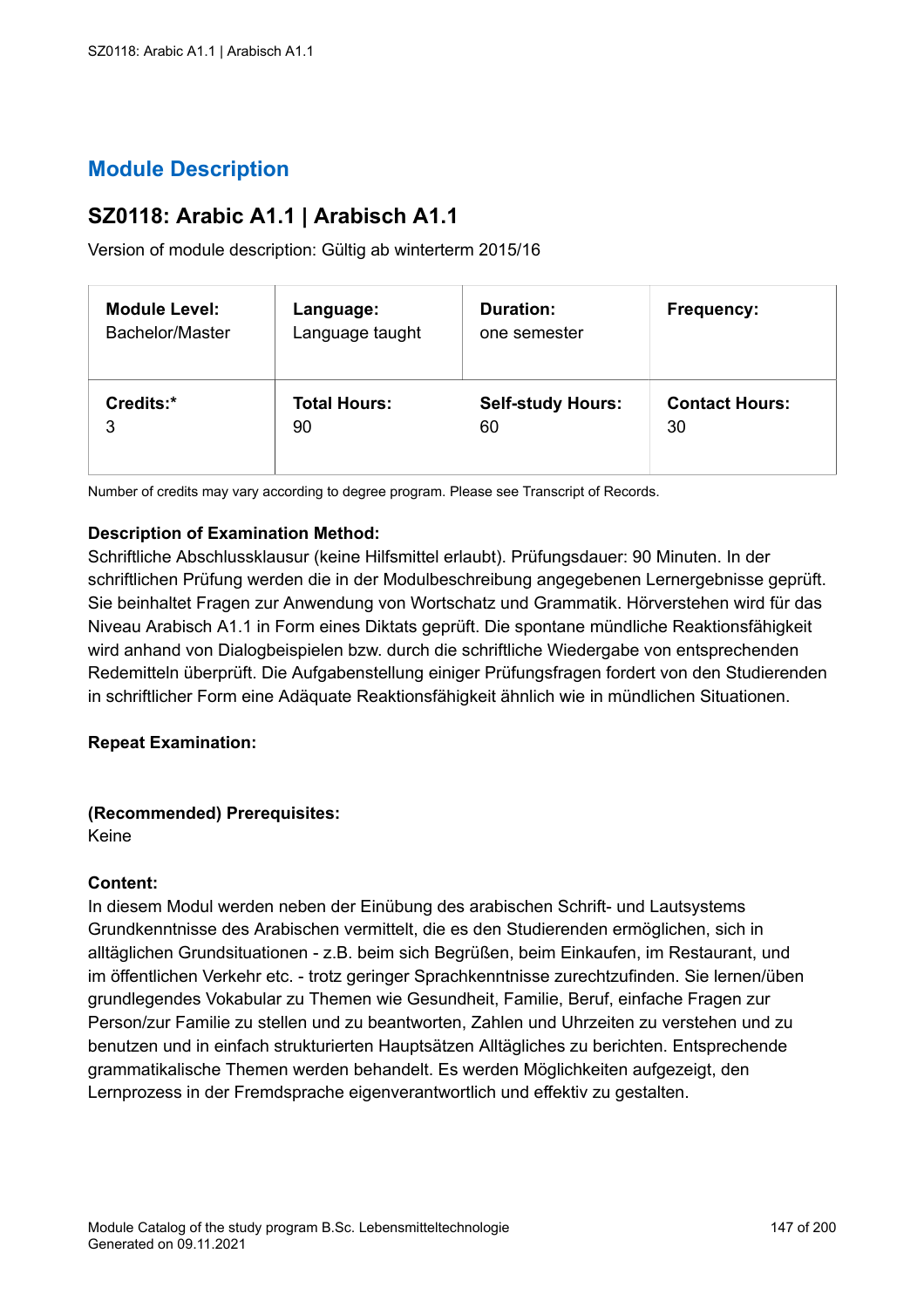Das Modul orientiert sich am Niveau A1 des GER. Der/Die Studierende erlangt Grundkenntnisse in Arabisch mit allgemeinsprachlicher Orientierung unter Berücksichtigung interkultureller und landeskundlicher Aspekte. Die Studierenden erwerben Teamkompetenz durch kooperatives Handeln in multinational gemischten Gruppen.

Nach Abschluss dieses Moduls kann der/die Studierende alltägliche Ausdrücke und sehr einfache Sätze verwenden, die auf die Befriedigung konkreter Bedürfnisse des alltäglichen Bedarfs zielen: Er/Sie kann sich und andere vorstellen und Fragen zu ihrer Person stellen und auf Fragen dieser Art Antwort geben, in einfacher Weise Tagesabläufe beschreiben und einfache schriftliche Mitteilungen zur Person machen. Er/Sie ist in der Lage, Wünsche zu kommunizieren, wenn die Gesprächspartner deutlich und langsam sprechen und bereit sind zu helfen.

Sowohl im schriftlichen als auch im mündlichen Sprachgebrauch ist der/die Studierende in der Lage, situationsadäquat, bzw. der A1.1-Stufe entsprechend, Wortschatz und Grammatik korrekt anzuwenden.

### **Teaching and Learning Methods:**

Das Modul besteht aus einem Seminar, in dem die angestrebten Lerninhalte mit gezielten Hör-, Lese-, Schreib- und Sprechübungen in Einzel-, Partner- und Gruppenarbeit kommunikativ und handlungsorientiert erarbeitet werden. Durch kontrolliertes Selbstlernen grundlegender grammatischer Phänomene und Kommunikationsmuster in der Fremdsprache mit vorgegebenen (online-) Materialien werden die im Seminar vermittelten Grundlagen vertieft. Freiwillige Hausaufgaben zur Vor-und Nachbearbeitung festigen das Gelernte.

### **Media:**

Lehrbuch; multimedial gestütztes Lehr- und Lernmaterial (Moodle, Tafel, Folie, Übungsblätter, Bild, Film, etc.), auch online.

### **Reading List:**

Lehrbuch wird in der LV bekannt gegeben.

### **Responsible for Module:**

### **Courses (Type of course, Weekly hours per semester), Instructor:**

Arabisch A1.1 (Seminar, 2 SWS) Aboelgoud E For further information in this module, please click<campus.tum.de> or [here.](https://campus.tum.de/tumonline/WBMODHB.wbShowMHBReadOnly?pKnotenNr=1176022&pOrgNr=26608)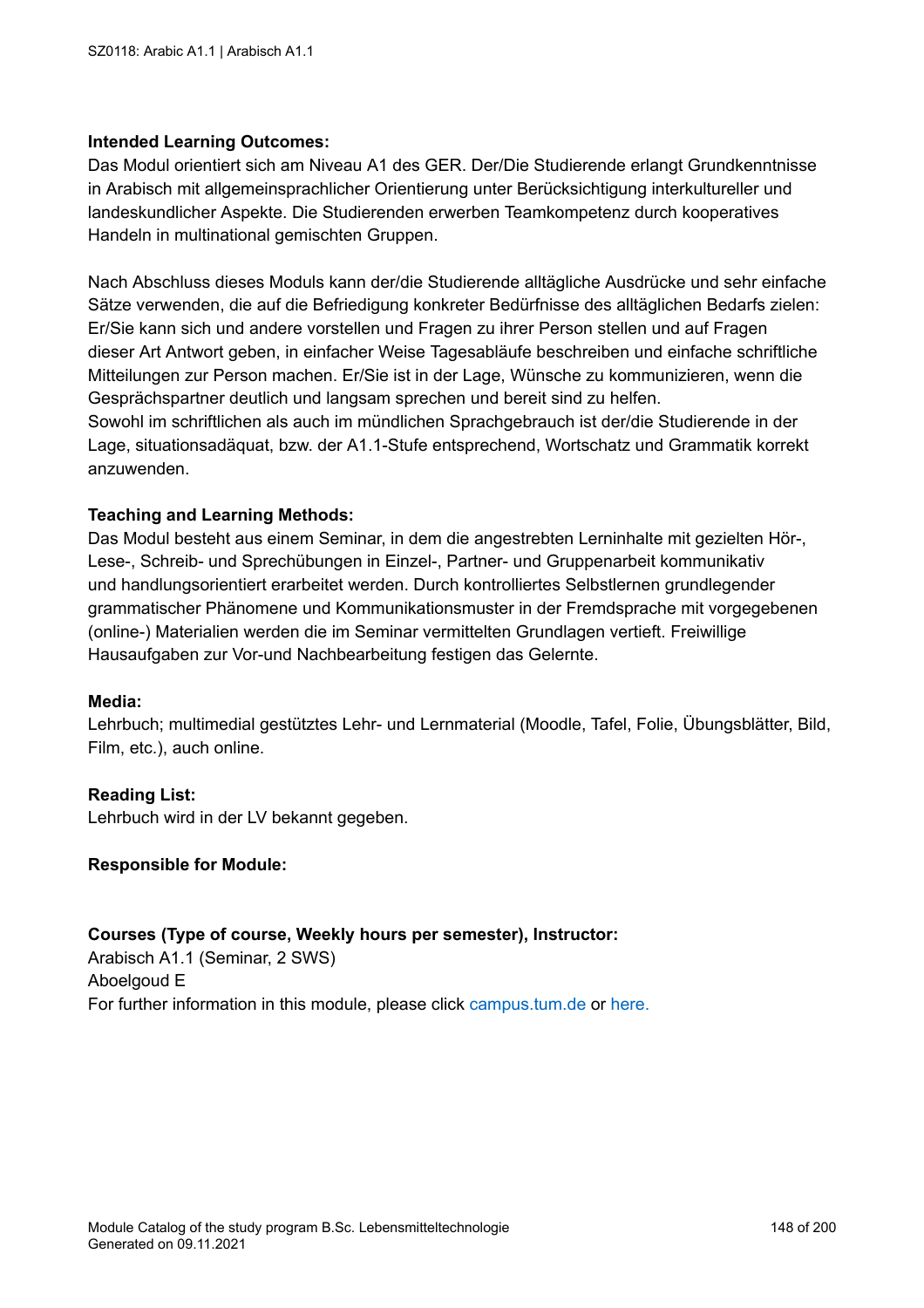## **SZ0430: English - English in Science and Technology C1 | Englisch - English in Science and Technology C1**

Version of module description: Gültig ab winterterm 2015/16

| <b>Module Level:</b> | Language:           | <b>Duration:</b>         | <b>Frequency:</b>     |
|----------------------|---------------------|--------------------------|-----------------------|
| Bachelor/Master      | English             | one semester             |                       |
| Credits:*            | <b>Total Hours:</b> | <b>Self-study Hours:</b> | <b>Contact Hours:</b> |
| 3                    | 90                  | 60                       | 30                    |

Number of credits may vary according to degree program. Please see Transcript of Records.

## **Description of Examination Method:**

Grades for an oral presentation (including a handout and visual aids) (25%) , multiple drafts of two homework assignments to allow students to develop written skills by means of a process of drafting and revising texts (25% each assignment), and a final written examination (25%) contribute to the final course grade. Duration of the final examination: 60 minutes.

In the presentation, students demonstrate an awareness of Anglo-American academic public speaking conventions and are able to put these into practice; in the homework assignments, students are graded on multiple drafts of their texts based on their ability to present content clearly and succinctly taking readers' needs and writing conventions into consideration. In the final exam, they will demonstrate the ability to use complex grammatical structures and professional vocabulary correctly (e.g. are able to differentiate accurately between situations requiring formal or familiar registers and select the correct form). Dictionaries and other aids may not be used during the exam.

## **Repeat Examination:**

### **(Recommended) Prerequisites:**

C1 level according to the online placement test

### **Content:**

This course enables students to practise scientific and technical English through active group discussions and delivery of subject-related presentations.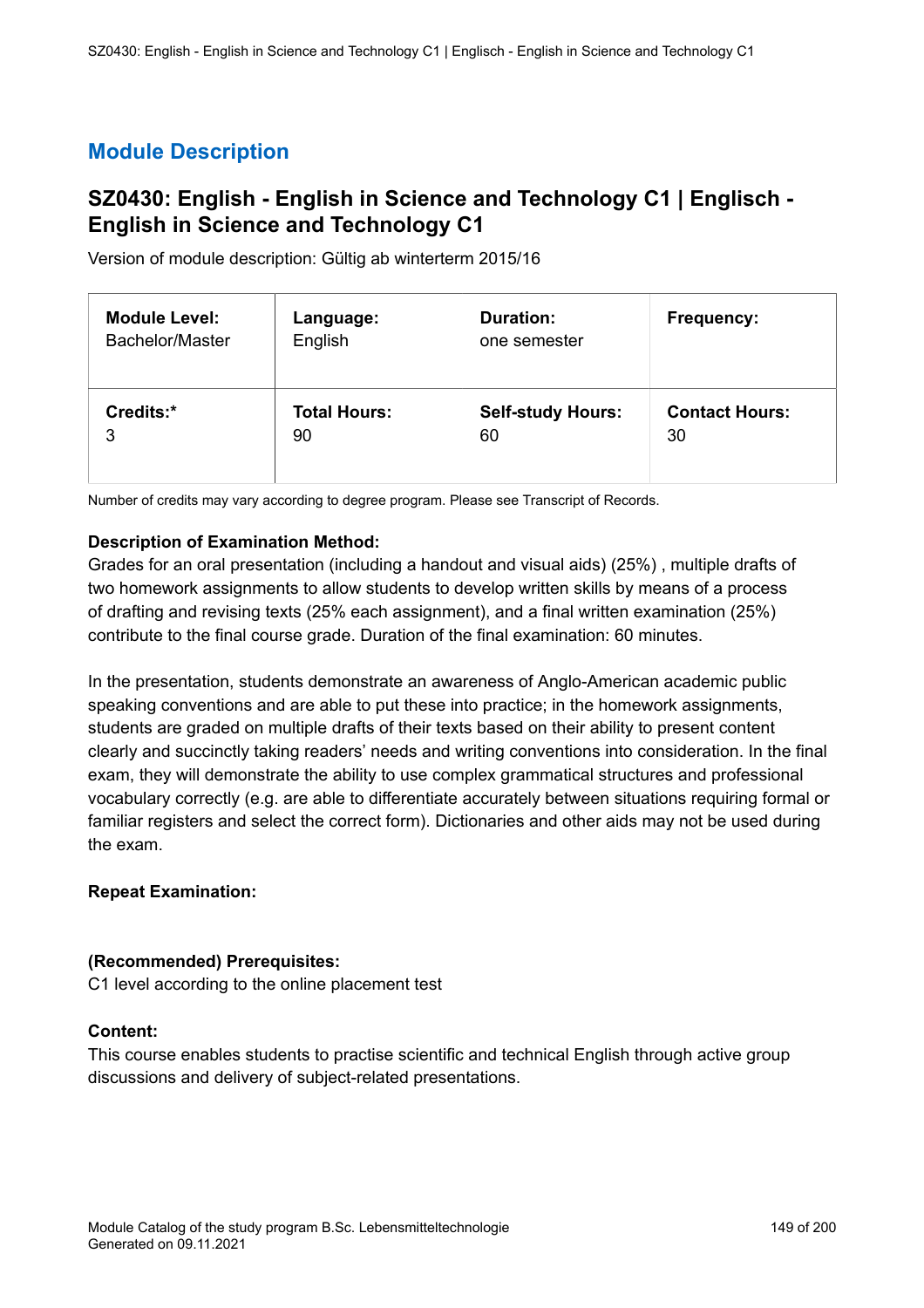On completion of this module/course students will have expanded their knowledge of vocabulary related to science and technology. The student's reading, writing and listening skills as well as oral fluency will improve.

#### **Teaching and Learning Methods:**

This course involves pair-work and group-work enabling students to develop their verbal and written skills in scientific and technical environment.

#### **Media:**

Internet sources, handouts contributed by course tutor/students, e-learning platform.

#### **Reading List:**

Internet articles, Journals such as Nature and Scientific American

#### **Responsible for Module:**

Heidi Minning

#### **Courses (Type of course, Weekly hours per semester), Instructor:**

Englisch - English in Science and Technology C1 (Seminar, 2 SWS) Hamzi-Schmidt E For further information in this module, please click<campus.tum.de> or [here.](https://campus.tum.de/tumonline/WBMODHB.wbShowMHBReadOnly?pKnotenNr=542709&pOrgNr=26608)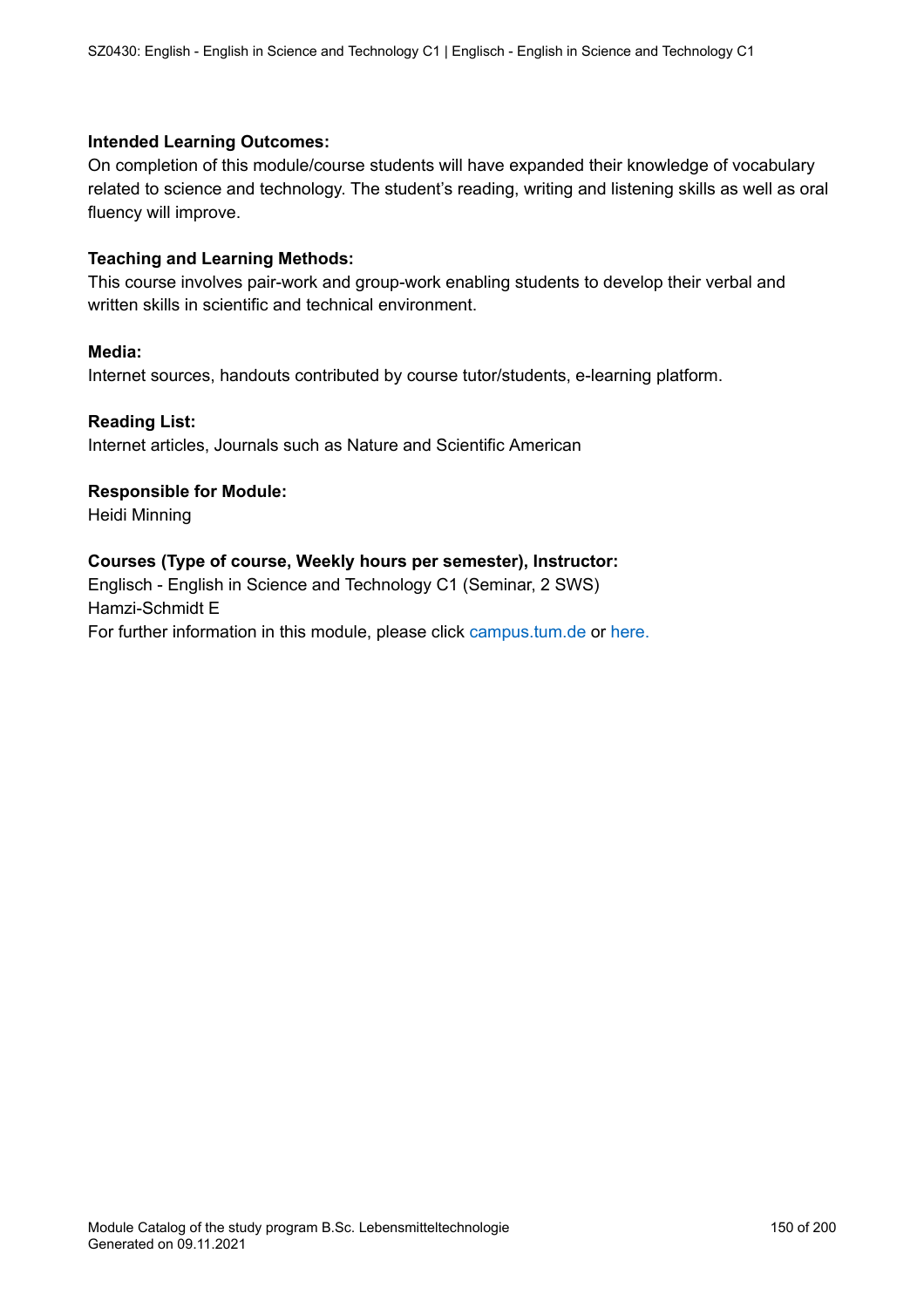## **SZ0431: English - English for Academic Purposes C1 | Englisch - English for Academic Purposes C1**

Version of module description: Gültig ab winterterm 2015/16

| <b>Module Level:</b> | Language:           | <b>Duration:</b>         | <b>Frequency:</b>     |
|----------------------|---------------------|--------------------------|-----------------------|
| Bachelor/Master      | English             | one semester             |                       |
| Credits:*            | <b>Total Hours:</b> | <b>Self-study Hours:</b> | <b>Contact Hours:</b> |
| 3                    | 90                  | 60                       | 30                    |

Number of credits may vary according to degree program. Please see Transcript of Records.

## **Description of Examination Method:**

Grades for an oral presentation (including a handout and visual aids) (25%) , multiple drafts of two homework assignments to allow students to develop written skills by means of a process of drafting and revising texts (25% each assignment), and a final written examination (25%) contribute to the final course grade. Duration of the final examination: 60 minutes.

In the presentation, students demonstrate an awareness of Anglo-American academic public speaking conventions and are able to put these into practice; in the homework assignments, students are graded on multiple drafts of their texts based on their ability to present content clearly and succinctly taking readers' needs and writing conventions into consideration. In the final exam, they will demonstrate the ability to use complex grammatical structures and professional vocabulary correctly (e.g. are able to differentiate accurately between situations requiring formal or familiar registers and select the correct form). Dictionaries and other aids may not be used during the exam.

## **Repeat Examination:**

### **(Recommended) Prerequisites:**

C1 level according to the online placement test

### **Content:**

This course includes note-taking in lectures, practising tutorial participation, academic writing and presenting a topic on a related field of study.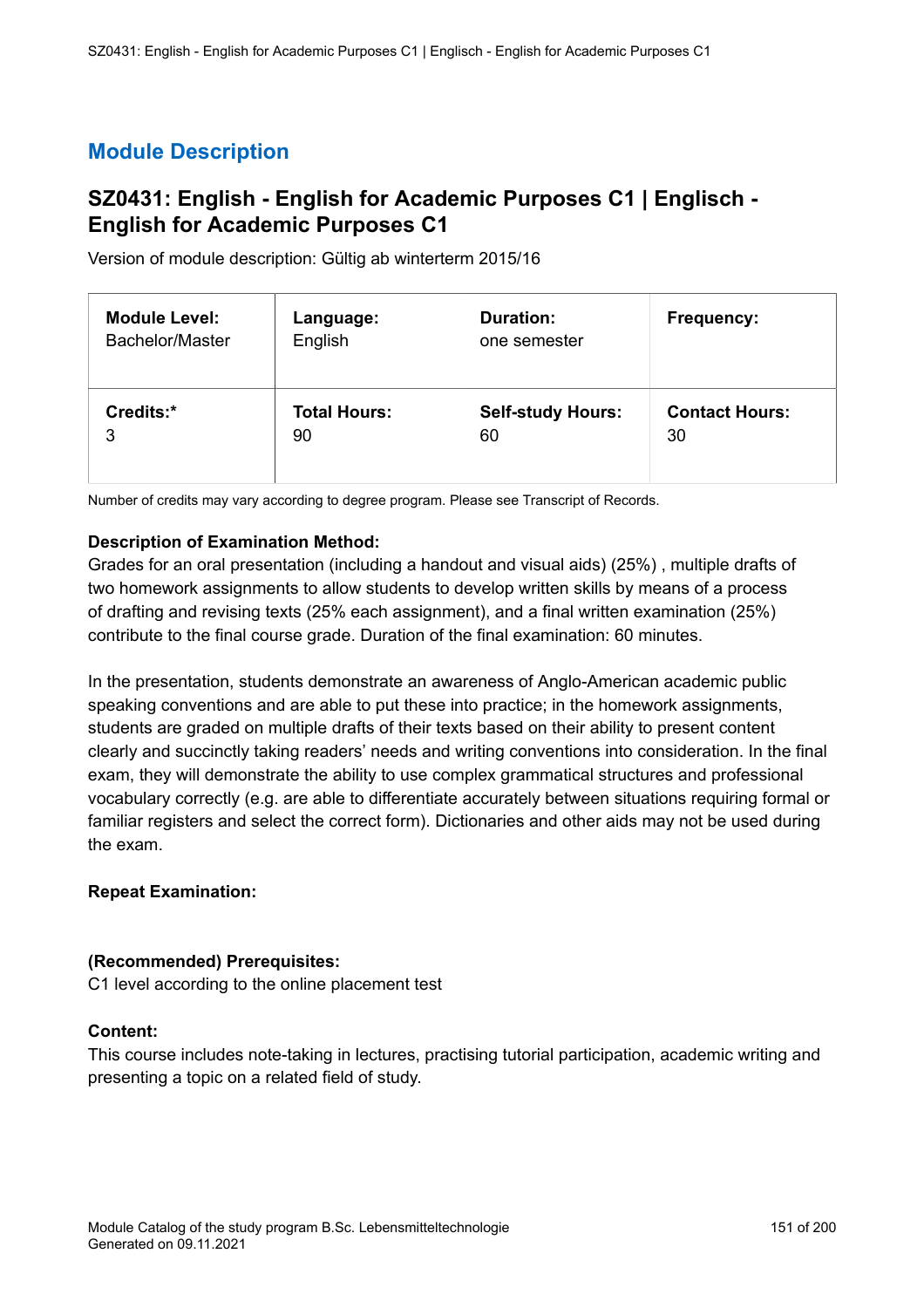On completion of this module students will have possess the study skills required for an Englishspeaking academic environment, including understanding and reproducing the content of lectures in their field of studies, being able to ask and answer questions using correct terminology. They will be able to read and understand complex texts and have the fluency to analyze the texts without being inhibited by language structures. They will be able to express their own ideas in spoken and written English.

#### **Teaching and Learning Methods:**

This course involves practising study situations (participating in seminars, tutorials, note-taking in lectures), pair-work & group-work in an English-speaking academic environment.

**Media:** Internet, handouts, Moodle

**Reading List:** Will be announced in class.

**Responsible for Module:**

Heidi Minning

#### **Courses (Type of course, Weekly hours per semester), Instructor:**

For further information in this module, please click<campus.tum.de> or [here.](https://campus.tum.de/tumonline/WBMODHB.wbShowMHBReadOnly?pKnotenNr=542712&pOrgNr=26608)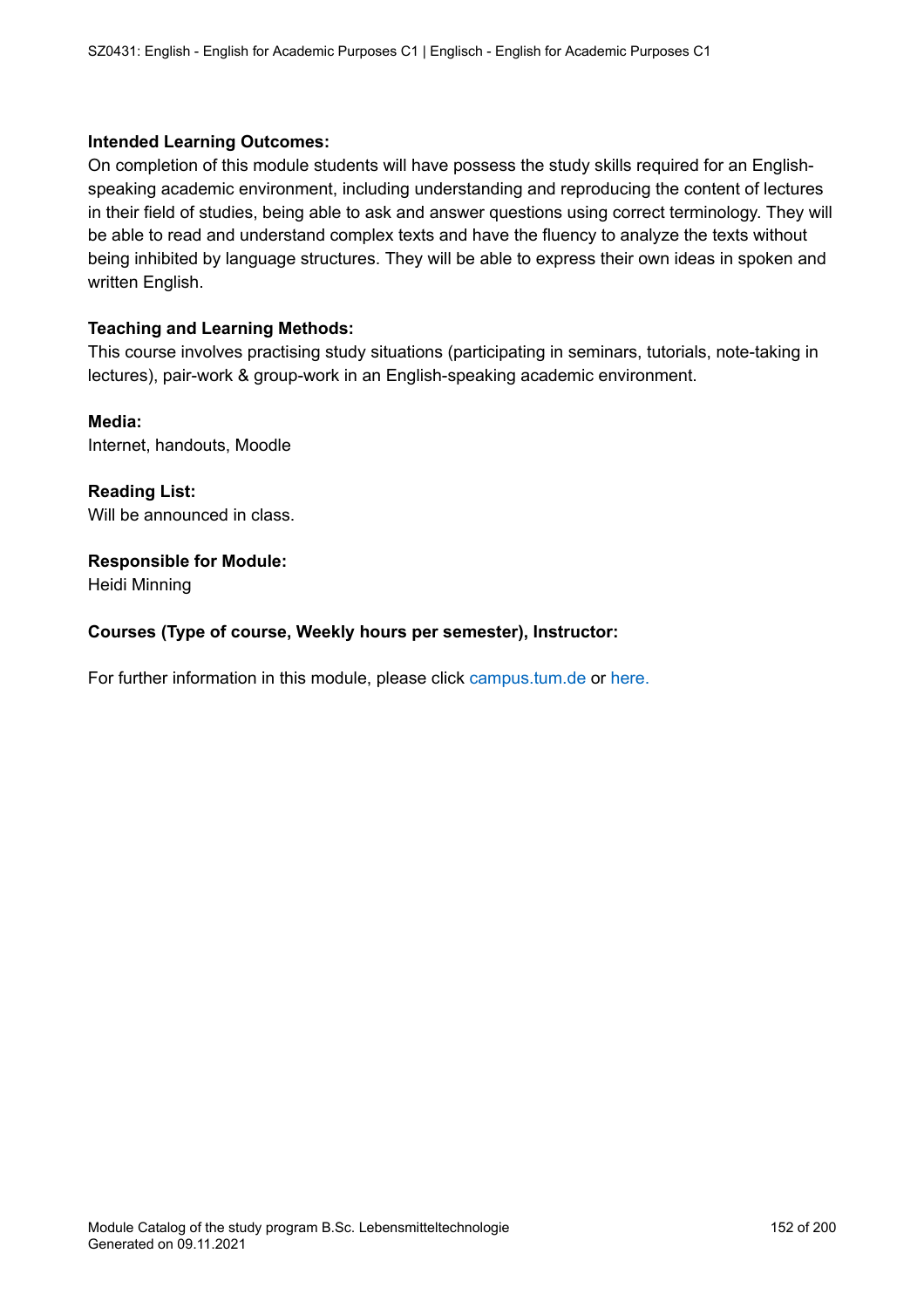## **SZ0503: French A2.1 | Französisch A2.1**

Version of module description: Gültig ab winterterm 2015/16

| <b>Module Level:</b> | Language:           | <b>Duration:</b>         | Frequency:            |
|----------------------|---------------------|--------------------------|-----------------------|
| Bachelor/Master      | Language taught     | one semester             |                       |
| Credits:*            | <b>Total Hours:</b> | <b>Self-study Hours:</b> | <b>Contact Hours:</b> |
| 3                    | 90                  | 60                       | 30                    |

Number of credits may vary according to degree program. Please see Transcript of Records.

## **Description of Examination Method:**

Schriftliche Abschlussprüfung (keine Hilfsmittel erlaubt). Prüfungsdauer: 90 Minuten. In der schriftlichen Prüfung werden die in der Modulbeschreibung angegebenen Lernergebnisse geprüft. Sie beinhaltet Fragen zur Anwendung von Wortschatz und Grammatik, zu Text- bzw. Leseverstehen, sowie Aufgaben zur freien Textproduktion. Das Hörverstehen wird anhand von Hörbeispielen mit Hörverstehens-Fragen überprüft, die schriftlich beantwortet werden müssen. Die Aufgabestellung einiger Prüfungsfragen fordert von den Studierenden in schriftlicher Form eine adäquate Reaktionsfähigkeit ähnlich wie in mündlichen Situationen.

### **Repeat Examination:**

### **(Recommended) Prerequisites:**

gesicherte Kenntnisse der Stufe A1 Einstufungstest mit Ergebnis A2/1

#### **Content:**

In diesem Modul werden Grundkenntnisse in der Fremdsprache Französisch vermittelt, die es den Studierenden ermöglichen, sich in alltäglichen Grundsituationen zurechtzufinden, z.B. auf Reisen, beim Arzt, bei der Wohnungssuche, unter Kollegen, Freunden und Nachbarn. Dabei werden interkulturelle und landeskundliche Aspekte berücksichtigt. Die grammatischen Strukturen werden weiter aufgebaut. Folgende grammatischen Themen werden behandelt, wie z.B. Verwendung von Passé Composé und Imparfait, Konditional, Relativpronomen, "en + y" Pronomen, Komparativ und Superlativ.

Es werden Strategien vermittelt, die mündlich wie schriftlich eine Verständigung trotz noch geringer Sprachkenntnisse ermöglichen. Außerdem werden Möglichkeiten aufgezeigt, den Lernprozess effektiver zu gestalten und damit die eigene Lernfähigkeit zu verbessern. Ferner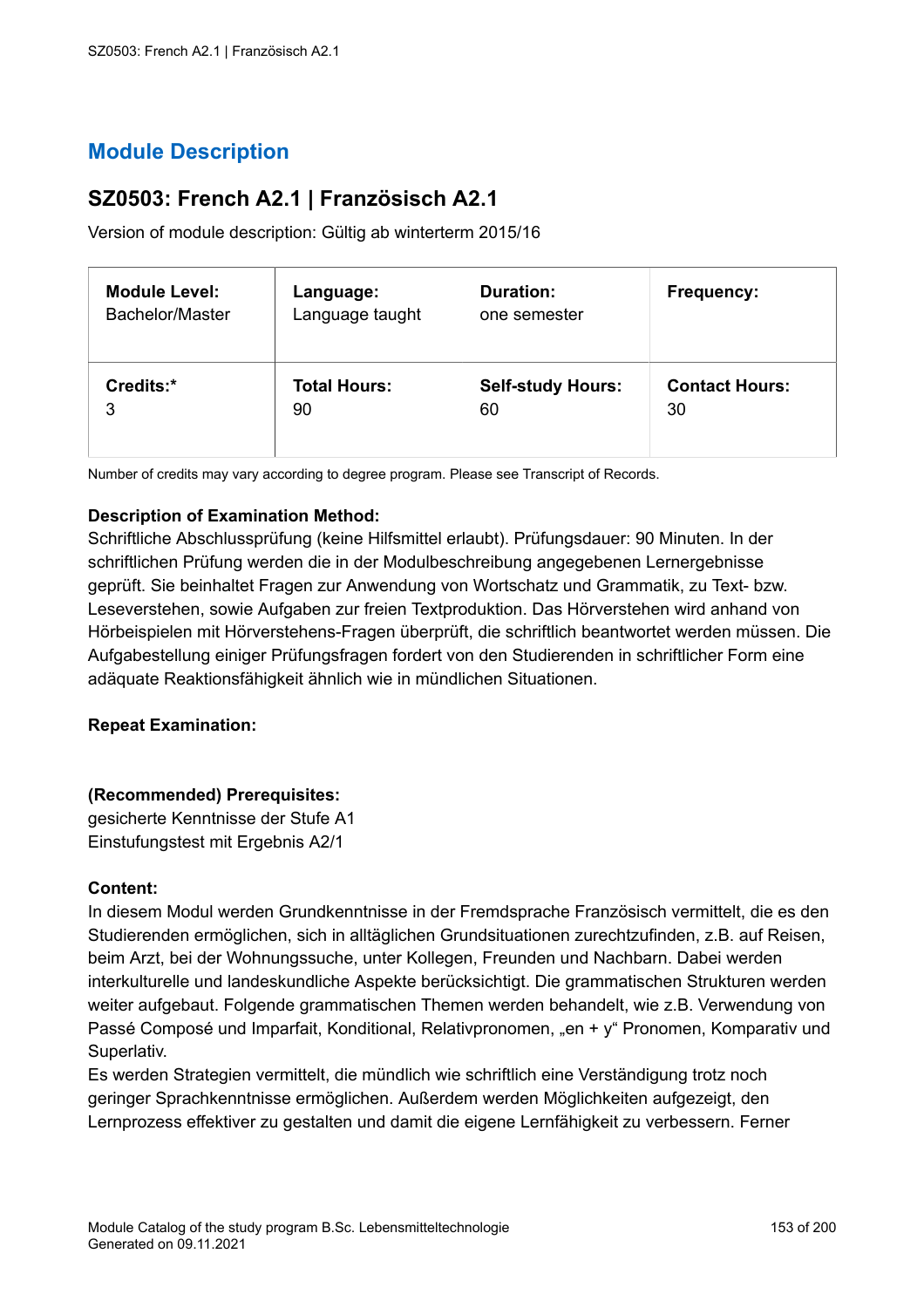werden Möglichkeiten aufgezeigt, den Lernprozess in der Fremdsprache Französisch effektiver zu gestalten und damit die eigene Lernfähigkeit zu verbessern.

### **Intended Learning Outcomes:**

Das Modul orientiert sich am "A2 – Elementare Sprachverwendung" des GER. Nach Abschluss dieses Moduls kann der/die Studierende einfache Sätze und Redewendungen zu einem erweiterten Spektrums an vertrauten Themen verstehen und gebrauchen. Er/Sie kann beispielsweise sich und andere Personen, persönliche Wohnsituation, Gesundheitszustand, Freizeitverhalten beschreiben. Er/Sie ist in der Lage, sich bei der Wohnungssuche und in wesentlichen Situationen im Urlaub oder auf (Geschäfts)Reisen zu verständigen und von daraus resultierenden Erfahrungen und Erlebnissen zu berichten. Er/Sie kann standardsprachliche Ausdrücke in vertrauten Kommunikationssituationen sowohl in mündlicher als auch in schriftlicher Form verstehen und verwenden und dabei Wortschatz und Grammatik korrekt anzuwenden.

### **Teaching and Learning Methods:**

Das Modul besteht aus einem Seminar, in dem die angestrebten Lerninhalte mit gezieltem Hör-, Lese-, Schreib- und Sprechübungen erarbeitet werden. Durch die Kombination dieser Übungen in Einzel-, Partner und Gruppenarbeit wird der kommunikative und handlungsorientierte Ansatz umgesetzt. Die Studierenden erwerben Teamkompetenz durch kooperatives Handeln in gemischten Gruppen.

Es werden Möglichkeiten aufgezeigt, den Lernprozess in der Fremdsprache Französisch eigenverantwortlich und effektiver zu gestalten und damit die eigenen Lernfähigkeiten zu verbessern.

Durch kontrolliertes Selbstlernen grundlegender grammatischer Phänomene und Kommunikationsmuster in der Fremdsprache mit vorgegebenen (online-) Materialien werden die im Seminar vermittelten Grundlagen vertieft.

Freiwillige Hausaufgaben (zur Vor-und Nacharbeitung) festigen das Gelernte.

### **Media:**

Lehrbuch; multimedial gestütztes Lehr- und Lernmaterial (Tafel, Folie, Übungsblätter, Bild, Film, etc.), auch online.

### **Reading List:**

Lehrbuch (wird im Kurs bekanntgegeben).

### **Responsible for Module:**

Jeanine Bartanus

### **Courses (Type of course, Weekly hours per semester), Instructor:**

Französisch A2.1 (Seminar, 2 SWS) Bruel J, Petit-Lafortune J, Suek C, Worlitzer M For further information in this module, please click<campus.tum.de> or [here.](https://campus.tum.de/tumonline/WBMODHB.wbShowMHBReadOnly?pKnotenNr=542724&pOrgNr=26608)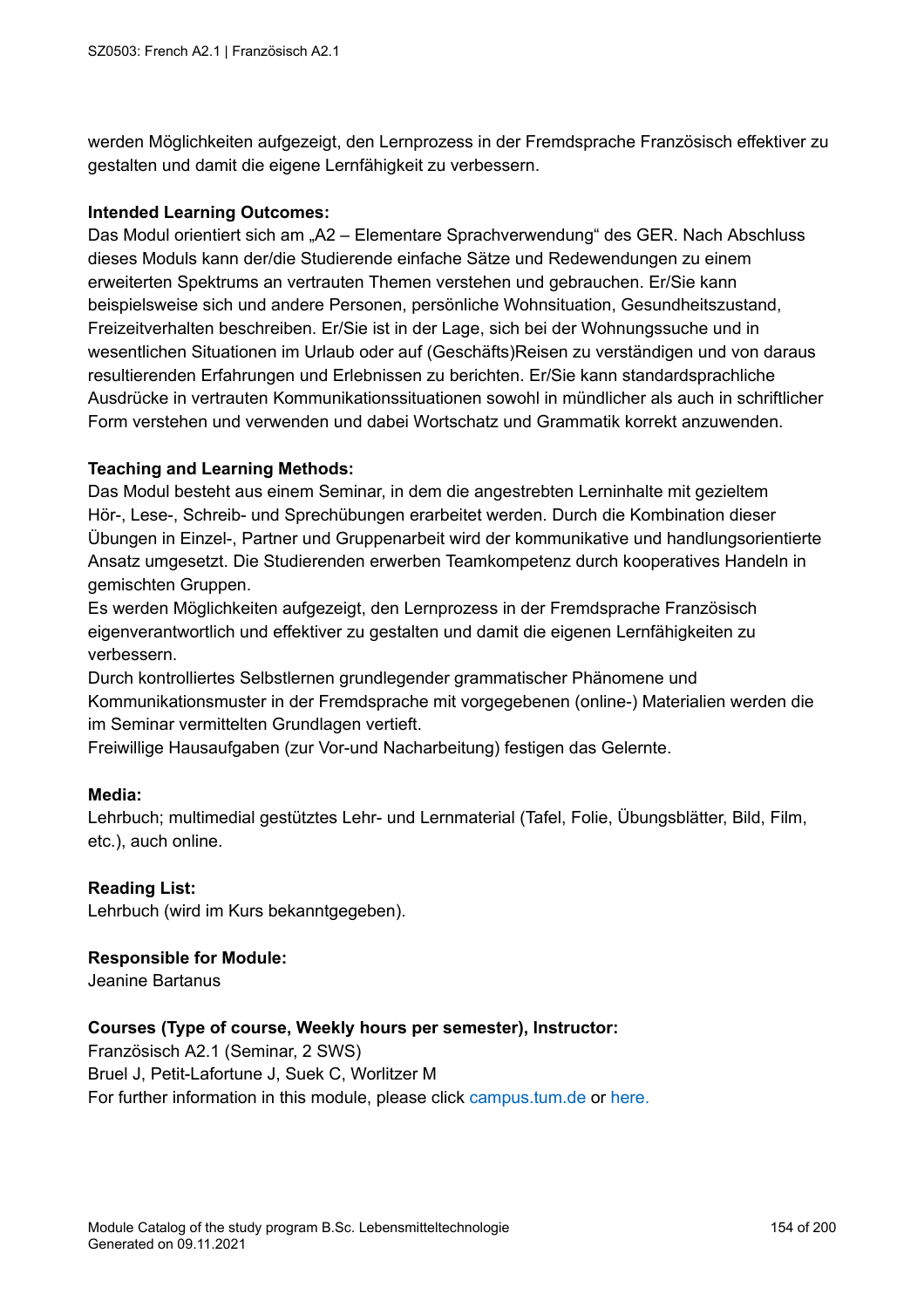## **SZ0504: French A2.2 | Französisch A2.2**

Version of module description: Gültig ab winterterm 2015/16

| <b>Module Level:</b> | Language:           | <b>Duration:</b>         | Frequency:            |
|----------------------|---------------------|--------------------------|-----------------------|
| Bachelor/Master      | Language taught     | one semester             |                       |
| Credits:*            | <b>Total Hours:</b> | <b>Self-study Hours:</b> | <b>Contact Hours:</b> |
| 3                    | 90                  | 60                       | 30                    |

Number of credits may vary according to degree program. Please see Transcript of Records.

## **Description of Examination Method:**

Schriftliche Abschlussprüfung (keine Hilfsmittel erlaubt). Prüfungsdauer: 90 Minuten. In der schriftlichen Prüfung werden die in der Modulbeschreibung angegebenen Lernergebnisse geprüft. Sie beinhaltet Fragen zur Anwendung von Wortschatz und Grammatik, zu Text- bzw. Leseverstehen, sowie Aufgaben zur freien Textproduktion. Das Hörverstehen wird anhand von Hörbeispielen mit Hörverstehens-Fragen überprüft, die schriftlich beantwortet werden müssen. Die Aufgabestellung einiger Prüfungsfragen fordert von den Studierenden in schriftlicher Form eine adäquate Reaktionsfähigkeit ähnlich wie in mündlichen Situationen.

### **Repeat Examination:**

### **(Recommended) Prerequisites:**

gesicherte Kenntnisse der Stufe A2/1 Einstufungstest mit Ergebnis A2/2

#### **Content:**

In diesem Modul werden Grundkenntnisse in der Fremdsprache Französisch vermittelt, die es den Studierenden ermöglichen, sich in alltäglichen Grundsituationen zurechtzufinden. Dabei werden interkulturelle und landeskundliche Aspekte berücksichtigt. Das Hör- und Leseverstehen sowie das Sprechen werden anhand verschiedener Hörübungen und Texten aus verschiedenen Bereichen des Alltagslebens und der Arbeitswelt trainiert. Die Wiederholung und Vertiefung der Grammatik orientiert sich an den kommunikativen Lernzielen. Es werden u.a. folgende grammatische Themen behandelt: Zukunft, Gerundium, indirekte Rede, Vergangenheitszeiten, Angleichung des Partizips, Subjonctif. Es werden Strategien vermittelt, die mündlich wie schriftlich eine Verständigung trotz noch geringer Sprachkenntnisse ermöglichen. Außerdem werden Möglichkeiten aufgezeigt, den Lernprozess effektiver zu gestalten und damit die eigene Lernfähigkeit zu verbessern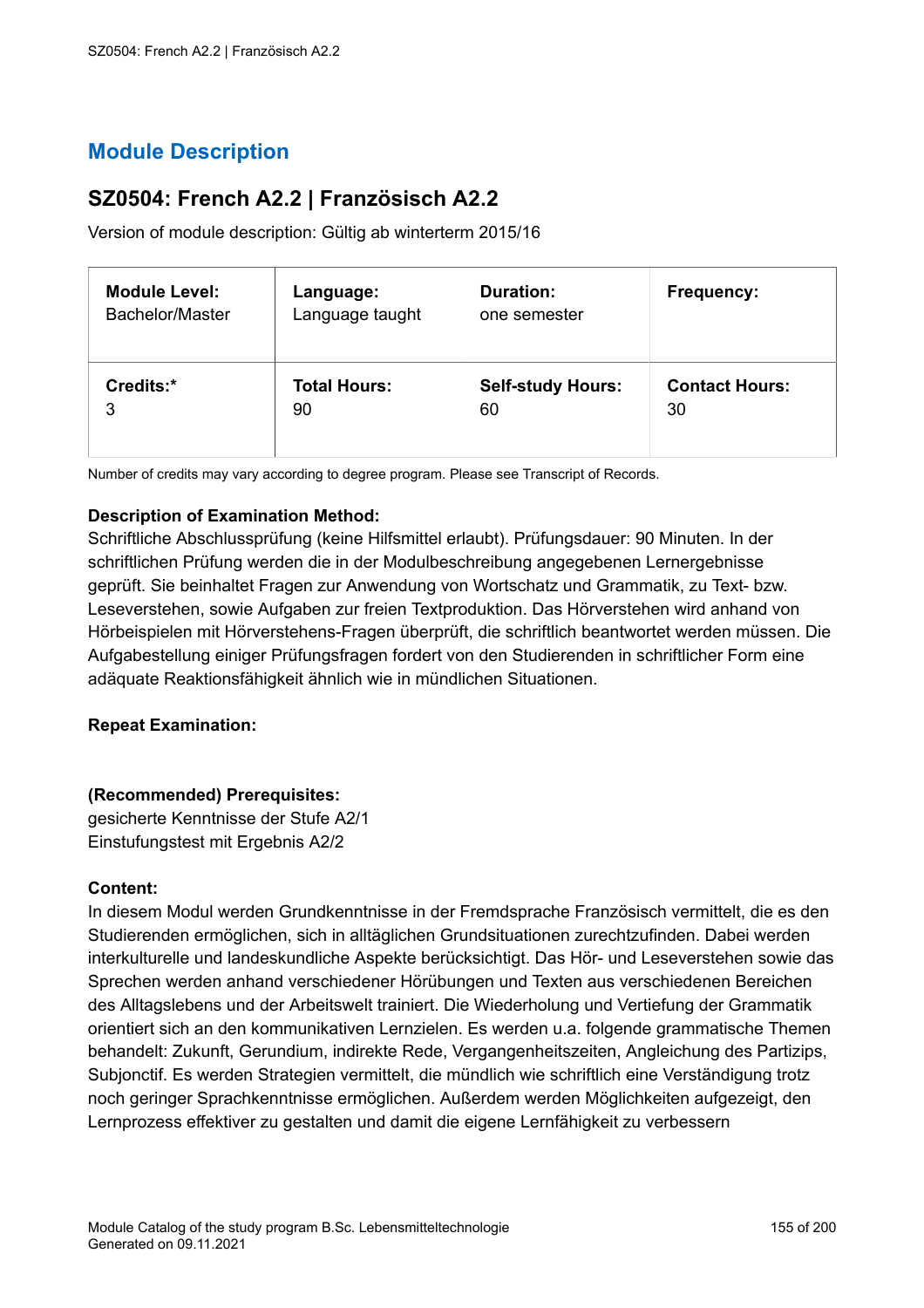Das Modul orientiert sich am Niveau "A2 – Elementare Sprachverwendung" des GER. Nach Abschluss dieses Moduls kann der/die Studierende im Gespräch einfache Sätze und Redewendungen zu einem erweiterten Spektrum an vertrauten Themen verstehen und gebrauchen. Dabei handelt es sich um grundlegende Informationen zu alltäglichen, oder studienbzw. berufsrelevanten Themen unter Einbeziehung landeskundlicher Aspekte.

Der/die Studierende kann Texte und Briefe zu vertrauten Themen verstehen, in denen gängige aber einfache alltags- oder berufsbezogene Sprache verwendet wird und in denen vorhersehbare Informationen zu finden sind. Er/Sie ist in der Lage kurze, informative Texte oder Mitteilungen zu grundlegenden Situationen in Alltag und Studium zu verfassen.

#### **Teaching and Learning Methods:**

Das Modul besteht aus einem Seminar, in dem die angestrebten Lerninhalte mit gezieltem Hör-, Lese-, Schreib- und Sprechübungen erarbeitet werden. Durch die Kombination dieser Übungen in Einzel-, Partner und Gruppenarbeit wird der kommunikative und handlungsorientierte Ansatz umgesetzt. Die Studierenden erwerben Teamkompetenz durch kooperatives Handeln in gemischten Gruppen.

Es werden Möglichkeiten aufgezeigt, den Lernprozess in der Fremdsprache Französisch eigenverantwortlich und effektiver zu gestalten und damit die eigenen Lernfähigkeiten zu verbessern.

Durch kontrolliertes Selbstlernen grundlegender grammatischer Phänomene und Kommunikationsmuster in der Fremdsprache mit vorgegebenen (online-) Materialien werden die im Seminar vermittelten Grundlagen vertieft.

Freiwillige Hausaufgaben (zur Vor-und Nacharbeitung) festigen das Gelernte.

#### **Media:**

Lehrbuch; multimedial gestütztes Lehr- und Lernmaterial (Tafel, Folie, Übungsblätter, Bild, Film, etc.), auch online.

#### **Reading List:**

Lehrbuch (wird im Kurs bekanntgegeben)

#### **Responsible for Module:**

Jeanine Bartanus

### **Courses (Type of course, Weekly hours per semester), Instructor:**

Französisch A2.2 (Seminar, 2 SWS) Bartanus J, Comte-Maillard C, Paul E For further information in this module, please click<campus.tum.de> or [here.](https://campus.tum.de/tumonline/WBMODHB.wbShowMHBReadOnly?pKnotenNr=542727&pOrgNr=26608)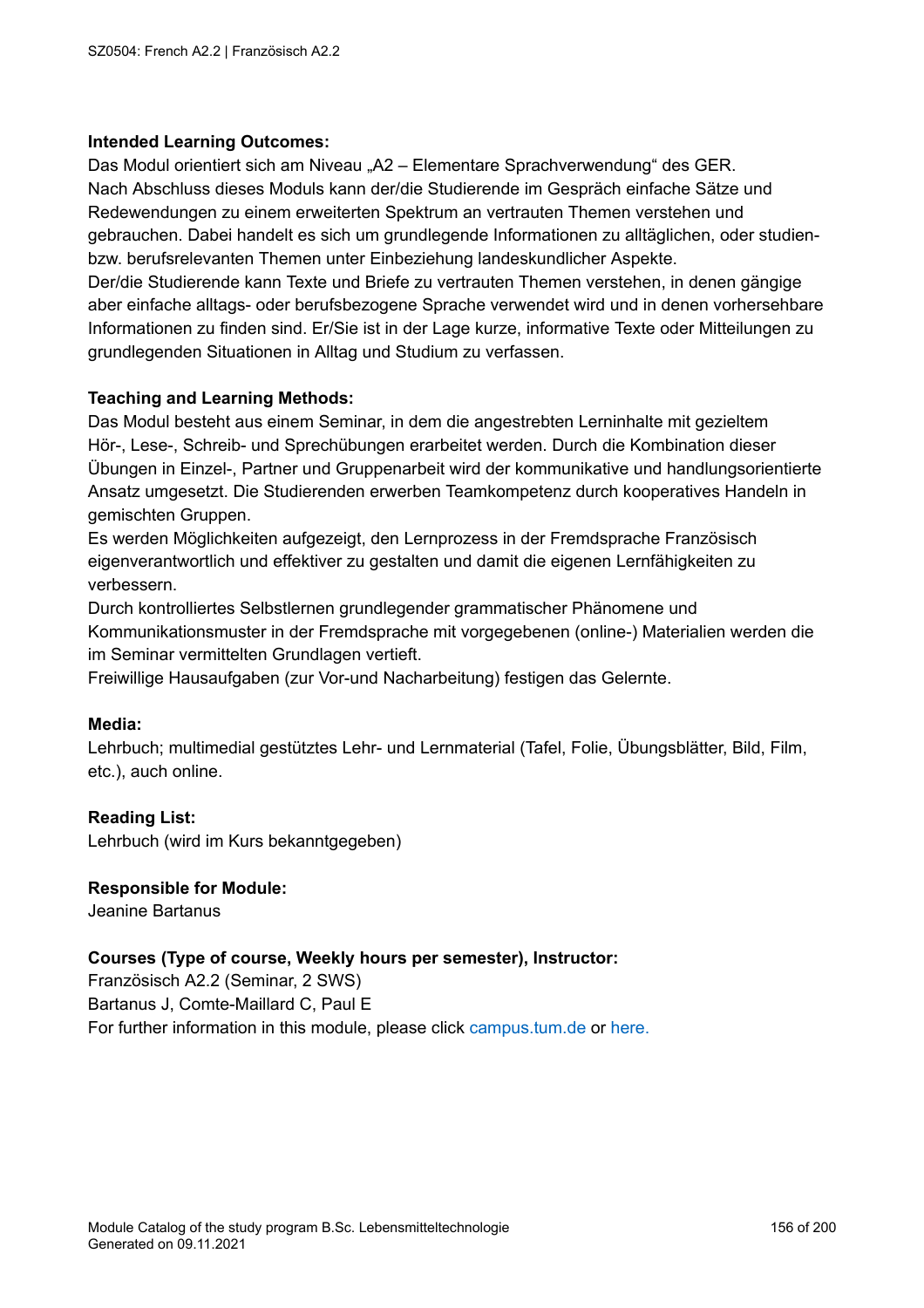## **SZ0505: French B1.1 | Französisch B1.1**

Version of module description: Gültig ab winterterm 2015/16

| <b>Module Level:</b> | Language:           | <b>Duration:</b>         | Frequency:            |
|----------------------|---------------------|--------------------------|-----------------------|
| Bachelor/Master      | Language taught     | one semester             |                       |
| Credits:*            | <b>Total Hours:</b> | <b>Self-study Hours:</b> | <b>Contact Hours:</b> |
| 3                    | 90                  | 60                       | 30                    |

Number of credits may vary according to degree program. Please see Transcript of Records.

## **Description of Examination Method:**

Schriftliche Abschlussprüfung (keine Hilfsmittel erlaubt). Prüfungsdauer: 90 Minuten. In der schriftlichen Prüfung werden die in der Modulbeschreibung angegebenen Lernergebnisse geprüft. Sie beinhaltet Fragen zur Anwendung von Wortschatz und Grammatik, zu Text- bzw. Leseverstehen, sowie Aufgaben zur freien Textproduktion. Das Hörverstehen wird anhand von Hörbeispielen mit Hörverstehens-Fragen überprüft, die schriftlich beantwortet werden müssen. Die Aufgabestellung einiger Prüfungsfragen fordert von den Studierenden in schriftlicher Form eine adäquate Reaktionsfähigkeit ähnlich wie in mündlichen Situationen.

### **Repeat Examination:**

### **(Recommended) Prerequisites:**

gesicherte Kenntnisse der Stufe A 2 Einstufungstest mit Ergebnis B1/1

### **Content:**

In diesem Modul werden Kenntnisse in der+J26 Fremdsprache Französisch erarbeitet, die es den Studierenden ermöglichen, (sich) in vertrauten Situationen, z.B. in Studium, Arbeit, Freizeit und Familie, und zu Themen von allgemeinem Interesse selbständig und sicher in der Zielsprache zu operieren/bewegen/verständigen, wenn Standardsprache verwendet wird. Dabei werden interkulturelle, landeskundliche und studienbezogene Aspekte berücksichtigt. Die Studierenden vertiefen Ihre Kenntnisse anhand verschiedenster aktueller Themen des französischen Lebens. Sie erweitern Ihren Wortschatz sowie festigen und vertiefen die bisher erlernten grammatischen Schwerpunkte der französischen Sprache.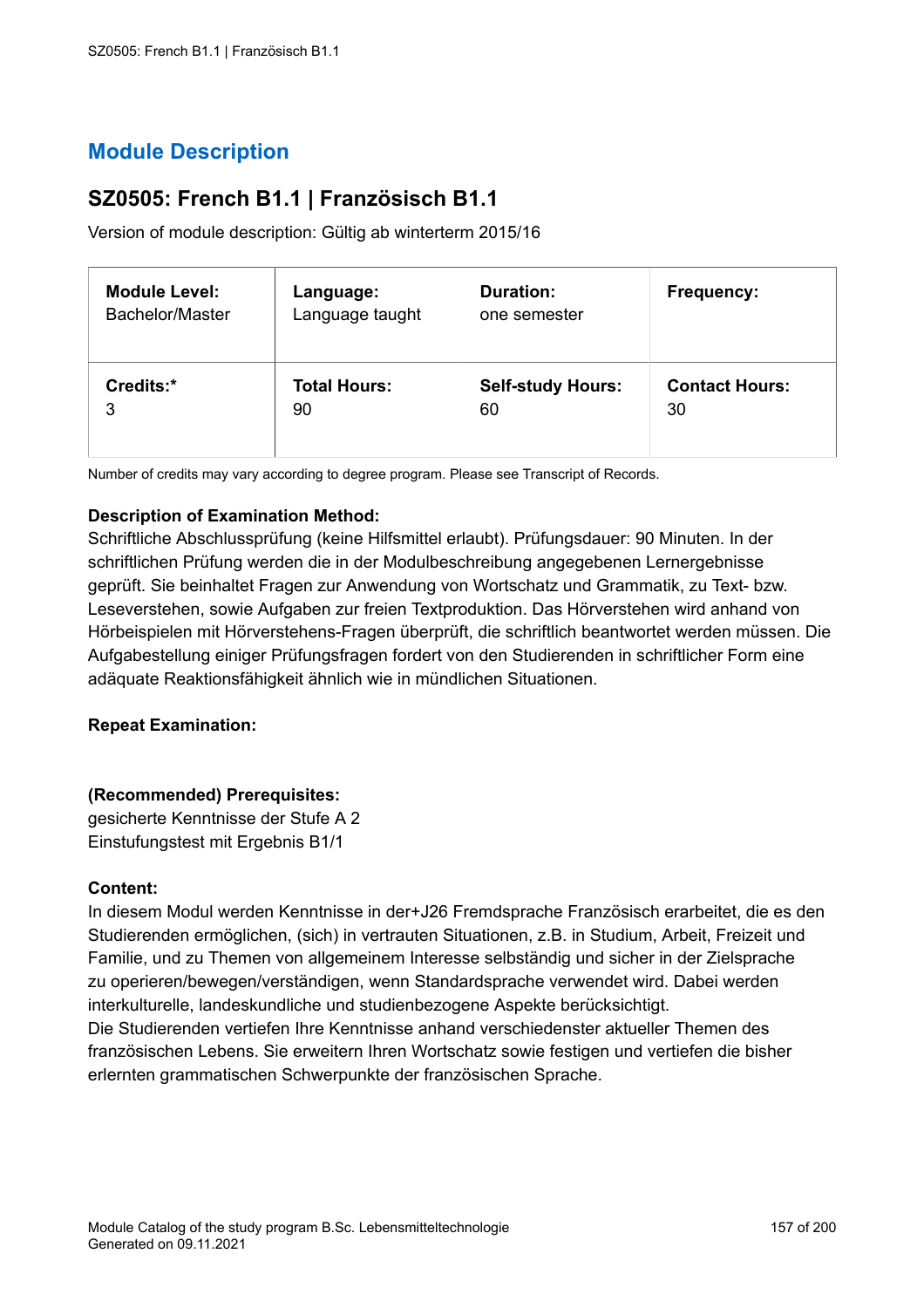Dieses Modul orientiert sich an Niveau "B 1- Selbständige Sprachverwendung" des GER. Der/die Studierende kann sich in den ihm/ihr vertrauten Situationen, denen man in Studium oder Beruf, Freizeit und auf Reisen im Sprachgebiet begegnet, sicher verständigen.

Er/sie kann wesentliche Inhalte in einfachen authentischen Texten aus alltäglichen Bereichen verstehen und sich an Gesprächen zu vertrauten Themen beteiligen. Er/sie ist in der Lage, persönliche Erfahrungen und Eindrücke schriftlich in eine längere Stellungnahme zum Ausdruck zu bringen.

Sowohl im mündlichen als auch im schriftlichen Sprachgebrauch ist der/die Studierende in der Lage, situationsadäquat, bzw. der B 1-Stufe entsprechend, Wortschatz und Grammatik korrekt anzuwenden.

### **Teaching and Learning Methods:**

Das Modul besteht aus einem Seminar, in dem die angestrebten Lerninhalte mit gezieltem Hör-, Lese-, Schreib- und Sprechübungen erarbeitet werden. Durch die Kombination dieser Übungen in Einzel-, Partner und Gruppenarbeit wird der kommunikative und handlungsorientierte Ansatz umgesetzt. Die Studierenden erwerben Teamkompetenz durch kooperatives Handeln in gemischten Gruppen.

Es werden Möglichkeiten aufgezeigt, den Lernprozess in der Fremdsprache Französisch eigenverantwortlich und effektiver zu gestalten und damit die eigenen Lernfähigkeiten zu verbessern.

Durch kontrolliertes Selbstlernen grundlegender grammatischer Phänomene und Kommunikationsmuster in der Fremdsprache mit vorgegebenen (online-) Materialien werden die im Seminar vermittelten Grundlagen vertieft.

Freiwillige Hausaufgaben (zur Vor-und Nacharbeitung) festigen das Gelernte.

### **Media:**

Lehrbuch; multimedial gestütztes Lehr- und Lernmaterial (Tafel, Folie, Übungsblätter, Bild, Film, etc.), auch online.

### **Reading List:**

Lehrbuch (wird im Kurs bekanntgegeben)

#### **Responsible for Module:**

Jeanine Bartanus

### **Courses (Type of course, Weekly hours per semester), Instructor:**

Französisch B1.1 (Seminar, 2 SWS) Bartanus J, Comte-Maillard C, Perconte-Duplain S For further information in this module, please click<campus.tum.de> or [here.](https://campus.tum.de/tumonline/WBMODHB.wbShowMHBReadOnly?pKnotenNr=542715&pOrgNr=26608)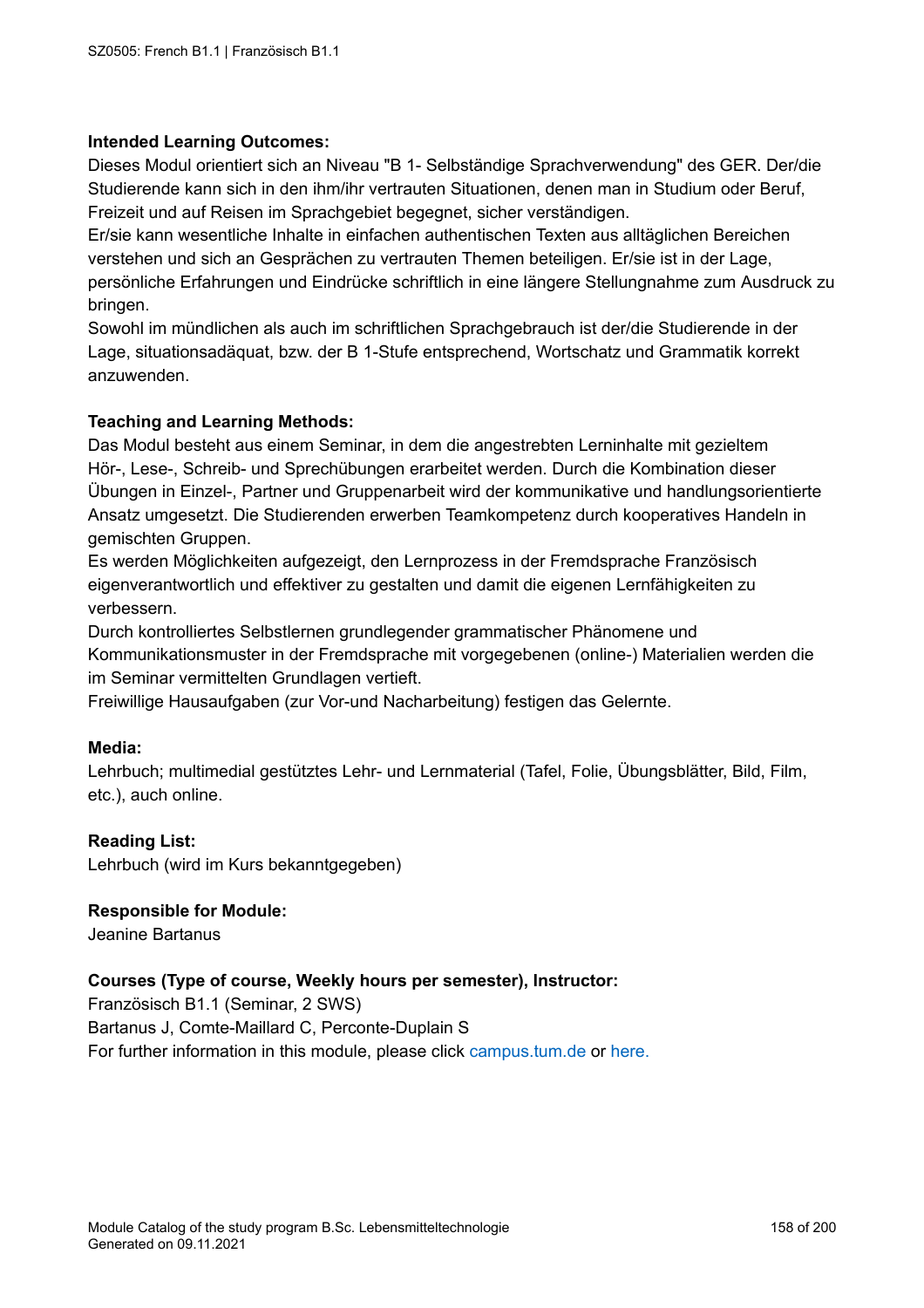## **SZ0518: French B2 Technical French | Französisch B2 Technisches Französisch**

Version of module description: Gültig ab summerterm 2015

| <b>Module Level:</b> | Language:           | <b>Duration:</b>         | <b>Frequency:</b>     |
|----------------------|---------------------|--------------------------|-----------------------|
| Bachelor/Master      | Language taught     | one semester             |                       |
| Credits:*            | <b>Total Hours:</b> | <b>Self-study Hours:</b> | <b>Contact Hours:</b> |
| 3                    | 90                  | 60                       | 30                    |

Number of credits may vary according to degree program. Please see Transcript of Records.

## **Description of Examination Method:**

Schriftliche Abschlussprüfung (keine Hilfsmittel erlaubt). Prüfungsdauer: 90 Minuten.

- Präsentation

In der schriftlichen Prüfung werden die in der Modulbeschreibung angegebenen Lernergebnisse geprüft. Sie beinhaltet Fragen zur Anwendung von Wortschatz und Grammatik, zu Text- bzw. Leseverstehen, sowie Aufgaben zur freien Textproduktion. Das Hörverstehen wird anhand von Hörbeispielen mit Hörverstehens-Fragen überprüft, die schriftlich beantwortet werden müssen. Zu der Prüfungsleistung gehört eine kurze Präsentation auf Französisch zu einem studienrelevanten fachbezogenen Thema. Diese Präsentation ist eigenverantwortlich zu gestalten und vorzutragen. Anschließend sollen auch Fragen zur eigenen Präsentation beantwortet werden

## **Repeat Examination:**

### **(Recommended) Prerequisites:**

gesicherte Kenntnisse der Stufe B 1 Einstufungstest mit Ergebnis B 2

### **Content:**

können.

Das Modul führt einerseits in die französische Fachsprache im technischen Bereich und andererseits bereitet auf ein ausländisches Studium im einem frankophonen Land vor, indem es verschiedene Aspekte der Kultur und der Gesellschaft aufgreift. und somit die interkulturelle Kompetenz und Performanz erhöht werden.

Im Vordergrund stehen folgende Komponenten:

- Vermittlung einer Fachterminologie zu einzelnen studienrelevanten fachbezogenen **Schwerpunkten**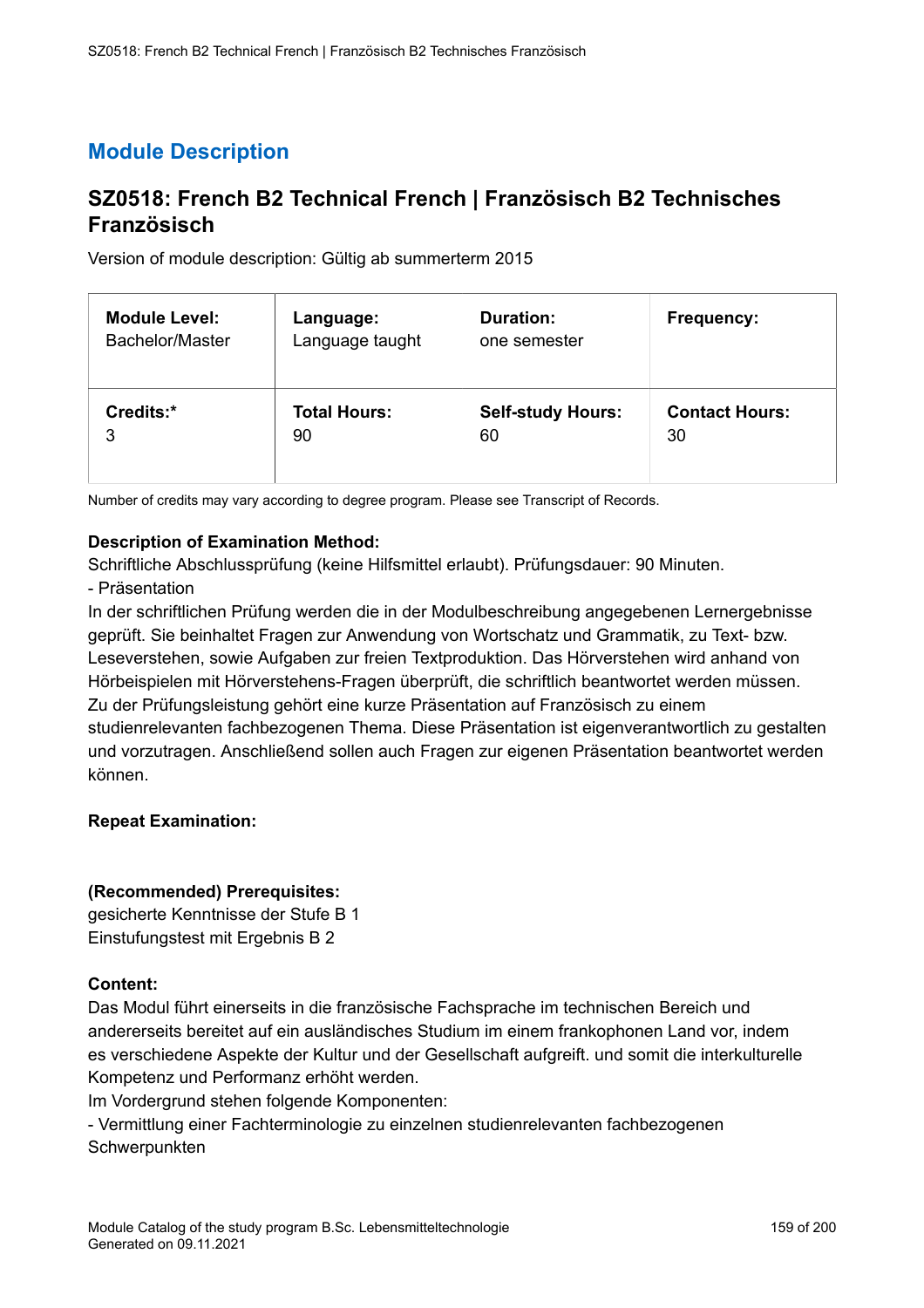- Übung und Anwendung des Gelernten in relevanten interaktiven Kontexten

- Schärfung des Bewusstseins für interkulturelle Aspekte

- Erweiterung der Handlungsfähigkeit in der Fremdsprache auf komplexe Sprechsituationen mit fachsprachlichem Inhalt

- Entwicklung von Lesekompetenz von wissenschafts- u. fachbezogenen Texten
- Entwicklung von Hörstrategien
- Einführung in die Praxis schriftlich akademischer Arbeit

Zur Festigung der mündlichen und schriftlichen Fertigkeit werden Schwerpunkte der Grammatik wiederholt und vertieft.

## **Intended Learning Outcomes:**

Das Modul orientiert sich am Niveau "B2- Selbständige Sprachverwendung" des GER. Der/ die Studierende kann den wesentlichen Inhalt von Artikeln und Berichten sowie Texte aus dem eigenen Fach- und Interessengebiet mühelos verstehen. Er/sie kann längere Redebeiträge und Vorträge sowohl zu aktuellen Themen als auch innerhalb seines/ihres Fachgebietes folgen, sofern sie klar vorgetragen werden. Er/sie ist in der Lage Texte im Kontext seines /ihres Studienfaches zu schreiben und dabei auch zu einem gewissen Grad komplexe Satzstrukturen und fachspezifisches Vokabular zu benutzen. Er/sie kann zu vielen Themen aus seinen/ihren Interessen- oder Fachgebieten klar und strukturiert in mündlicher Form kommunizieren. Er/Sie ist in der Lage, die Fremdsprache sowohl im Auslandsstudium als auch im Beruf wirksam und flexibel zu gebrauchen.

## **Teaching and Learning Methods:**

Das Modul besteht aus einem Seminar, in dem die angestrebten Lerninhalte mit gezieltem Hör-, Lese-, Schreib- und Sprechübungen erarbeitet werden. Durch die Kombination dieser Übungen in Einzel-, Partner und Gruppenarbeit wird der kommunikative und handlungsorientierte Ansatz umgesetzt. Die Studierenden erwerben Teamkompetenz durch kooperatives Handeln in gemischten Gruppen.

Es werden Möglichkeiten aufgezeigt, den Lernprozess in der Fremdsprache Französisch eigenverantwortlich und effektiver zu gestalten und damit die eigenen Lernfähigkeiten zu verbessern.

Durch kontrolliertes Selbstlernen grundlegender grammatischer Phänomene und Kommunikationsmuster in der Fremdsprache mit vorgegebenen (online-) Materialien werden die im Seminar vermittelten Grundlagen vertieft.

Freiwillige Hausaufgaben (zur Vor-und Nacharbeitung) festigen das Gelernte.

### **Media:**

Lehrbuch; multimedial gestütztes Lehr- und Lernmaterial (Tafel, Folie, Übungsblätter, Bild, Film, etc.), auch online.

### **Reading List:**

Lehrbuch (wird im Unterricht bekanntgegeben)

### **Responsible for Module:**

Jeanine Bartanus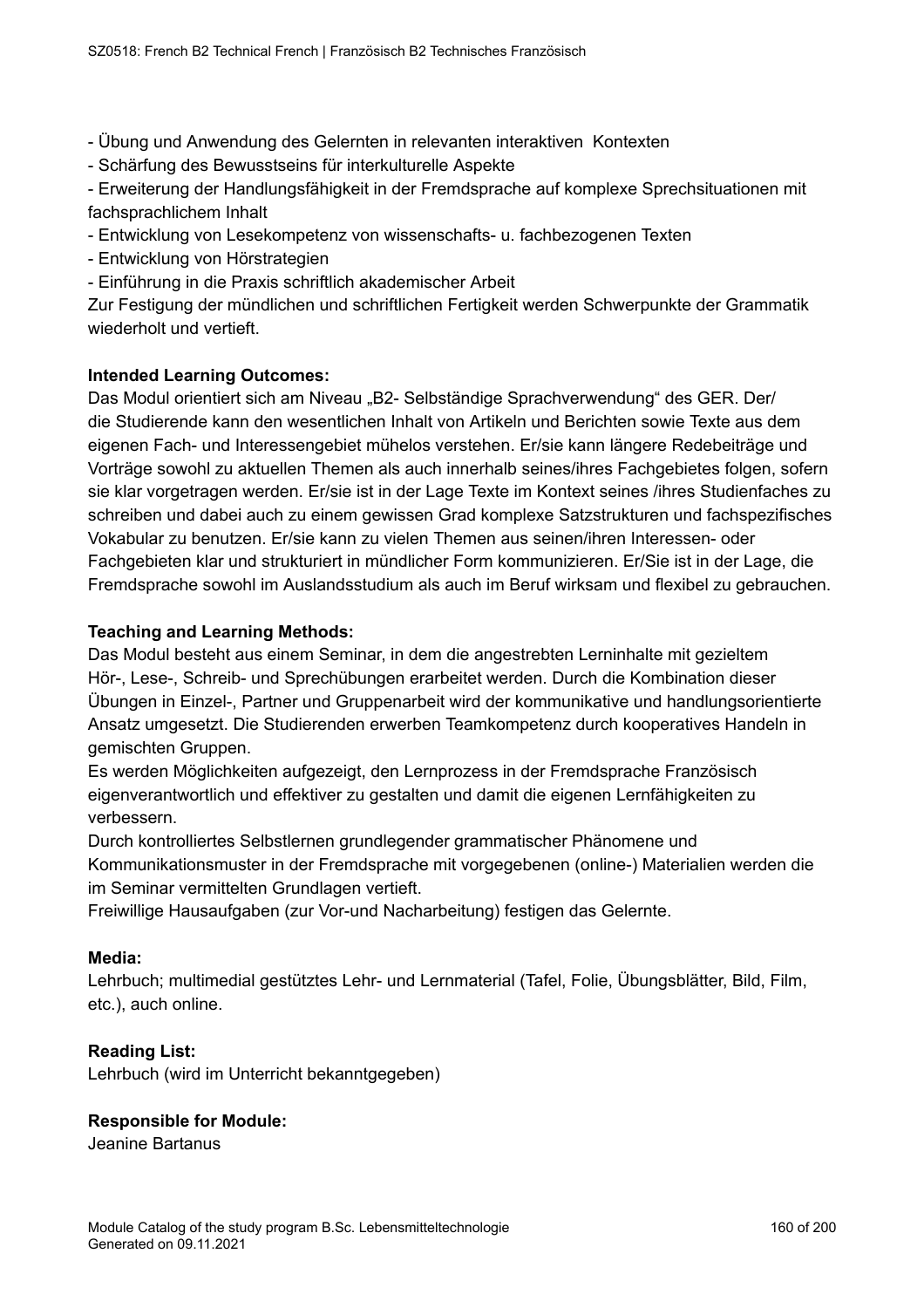### **Courses (Type of course, Weekly hours per semester), Instructor:**

For further information in this module, please click<campus.tum.de> or [here.](https://campus.tum.de/tumonline/WBMODHB.wbShowMHBReadOnly?pKnotenNr=1107334&pOrgNr=26608)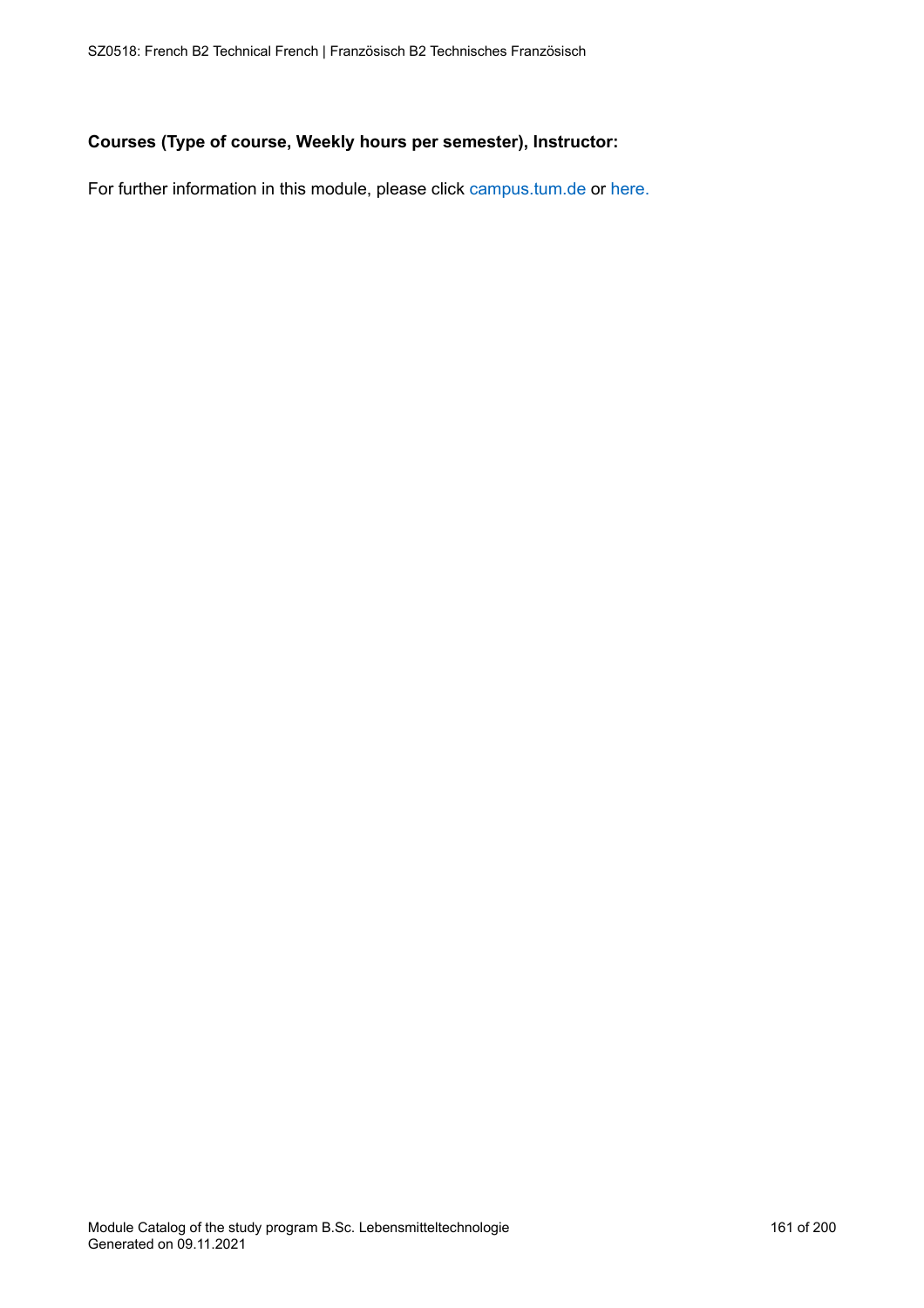## **SZ0606: Italian A2.1 | Italienisch A2.1**

Version of module description: Gültig ab winterterm 2015/16

| <b>Module Level:</b> | Language:           | <b>Duration:</b>         | <b>Frequency:</b>     |
|----------------------|---------------------|--------------------------|-----------------------|
| Bachelor/Master      | Language taught     | one semester             |                       |
| Credits:*            | <b>Total Hours:</b> | <b>Self-study Hours:</b> | <b>Contact Hours:</b> |
| 3                    | 90                  | 60                       | 30                    |

Number of credits may vary according to degree program. Please see Transcript of Records.

## **Description of Examination Method:**

Schriftliche Prüfung (keine Hilfsmittel erlaubt). Prüfungsdauer: 90 Minuten. In der Prüfung werden die in der Modulbeschreibung angegebenen Lernergebnisse geprüft. Sie beinhaltet Fragen zur Anwendung von Wortschatz und Grammatik, zu Text- bzw. Lese- und Hörverstehen sowie Aufgaben zur freien Textproduktion. Das Hörverstehen wird anhand von Hörbeispielen bzw. Hervorstehens-Fragen, die schriftlich beantwortet werden müssen, überprüft. Mündliche Reaktionsfähigkeiten werden anhand der Anwendung entsprechender Redemittel in schriftlichen Dialogbeispielen getestet.

### **Repeat Examination:**

### **(Recommended) Prerequisites:**

Gesicherte Kenntnisse des Moduls A1.2 (bestandene Klausur) oder Einstufungstest mit Ergebnis A2.1.

#### **Content:**

In diesem Modul werden Grundkenntnisse in der Fremdsprache Italienisch aufgebaut, die den Studierenden –trotz noch geringer Sprachkenntnisse- erlauben, sich in Alltagssituationen wie z. B. beim Einkaufen oder auf Reisen, in der Konversation und dem Austausch unter Kollegen, Freunden und Nachbarn zurechtzufinden. Dabei werden interkulturelle und landeskundliche Aspekte berücksichtigt.

Der/die Studierende lernt u.a. von Geschehnissen, Situationen und Gewohnheiten in der Vergangenheitsform zu erzählen, kleine schriftliche Texte über Kindheitserinnerungen in einfacher Form zu verfassen; Personen zu beschreiben; über die Familie und die Verwandtschaft zu sprechen.

Ferner werden Möglichkeiten und Strategien aufgezeigt, die den Lernprozess in der Fremdsprache Italienisch effektiver gestalten sollen.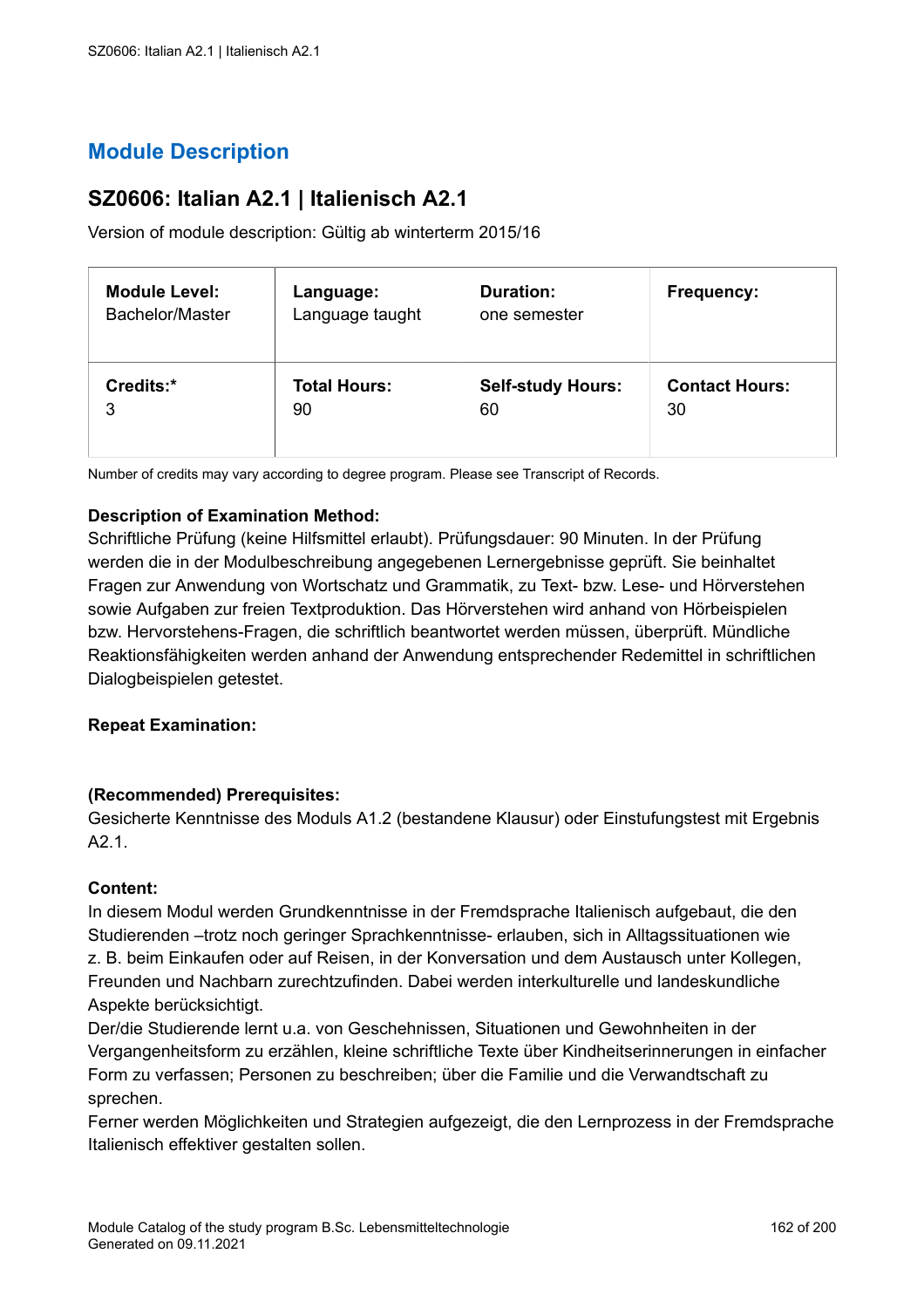Das Modul orientiert sich am Niveau A2 -Elementare Sprachverwendung des Gemeinsamen Europäischen Referenzrahmens für Sprachen.

Nach Abschluss des Moduls ist der/die Studierende in der Lage, beim Hören bzw. Lesen die wichtigsten Informationen zu bekannten Themen und in routinemäßigen Situationen zu verstehen. Mündlich und schriftlich kann er/sie u.a. Ereignisse und Erlebnisse in der Vergangenheitsform in sehr einfacher Form schildern, über Familie und Verwandtschaft sprechen; Personen beschreiben. Er/sie kann sowohl in formellen als auch in informellen Kontexten sprachlich interagieren, indem er/sie Fragen und Antworten zu bekannten und vorhersehbaren Themen in elementarer Form formuliert.

## **Teaching and Learning Methods:**

Kommunikatives und handlungsorientiertes Erarbeiten der Inhalte; gezielte Hör-, Lese-, Schreibund Sprechübungen; Einzel-, Partner- und Gruppenarbeit; Förderung kooperativen Lernens; Kontrolliertes Revidieren einzelner Aspekte der Grammatik mit vorgegebenen (online-) Materialien; Referieren und Präsentieren; moderierte Diskussionen.

Freiwillige Hausaufgaben zur Vor- und Nachbereitung festigen das Gelernte.

### **Media:**

Lehrbuch; multimedial gestütztes Lehr- und Lernmaterial, auch online.

**Reading List:**

Lehrbuch (wird im Unterricht bekannt gegeben)

### **Responsible for Module:**

Debora Mainardi

### **Courses (Type of course, Weekly hours per semester), Instructor:**

Italienisch A2.1 (Seminar, 2 SWS) Aquaro M, Mainardi D, Villadei M For further information in this module, please click<campus.tum.de> or [here.](https://campus.tum.de/tumonline/WBMODHB.wbShowMHBReadOnly?pKnotenNr=543243&pOrgNr=26608)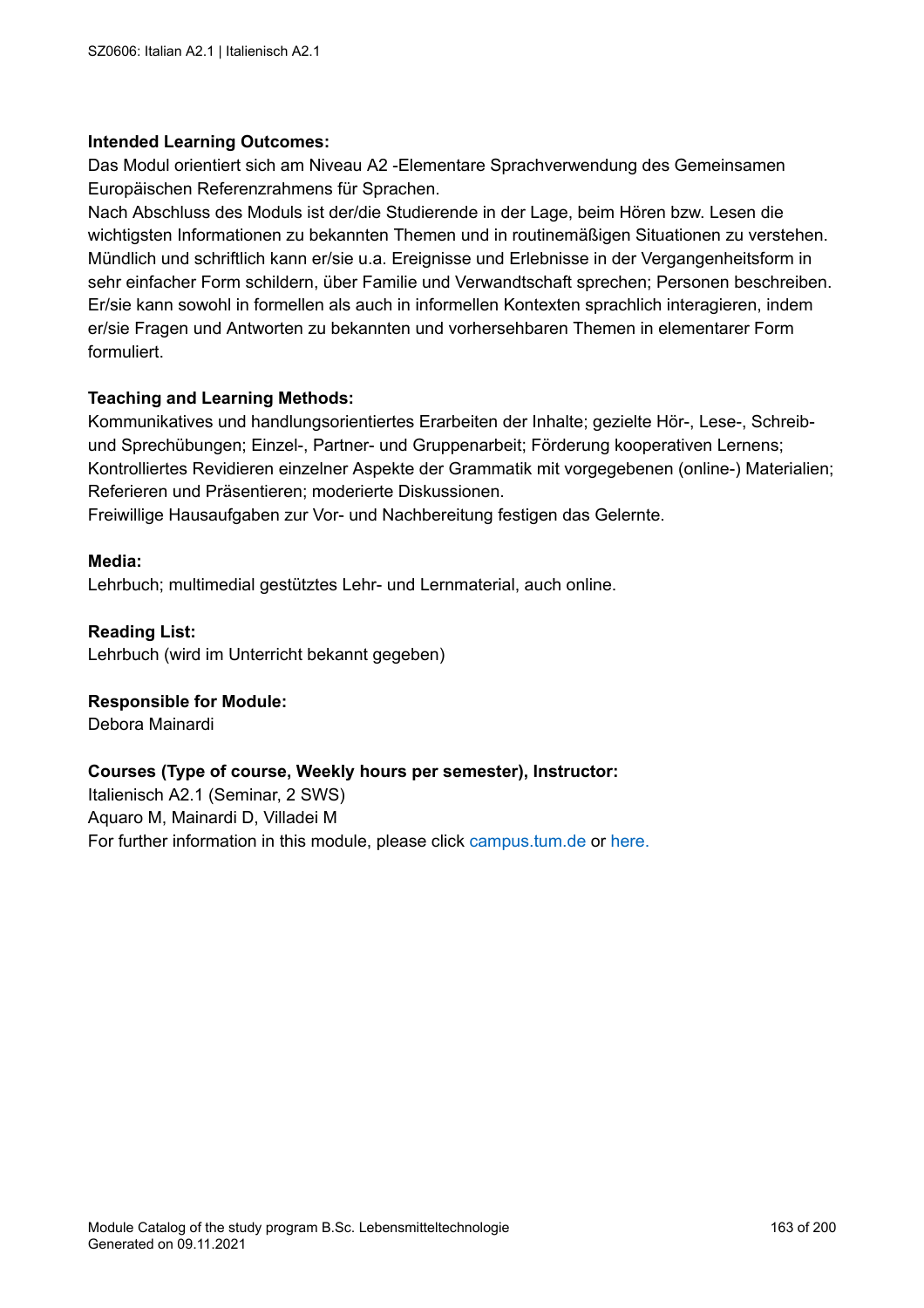## **SZ0705: Japanese A1.1 | Japanisch A1.1**

Version of module description: Gültig ab winterterm 2015/16

| <b>Module Level:</b> | Language:           | <b>Duration:</b>         | <b>Frequency:</b>     |
|----------------------|---------------------|--------------------------|-----------------------|
| Bachelor/Master      | Language taught     | one semester             |                       |
| Credits:*            | <b>Total Hours:</b> | <b>Self-study Hours:</b> | <b>Contact Hours:</b> |
| 3                    | 90                  | 60                       | 30                    |

Number of credits may vary according to degree program. Please see Transcript of Records.

## **Description of Examination Method:**

Schriftliche Abschlussklausur (keine Hilfsmittel erlaubt). Prüfungsdauer: 90 Minuten. In der schriftlichen Prüfung werden die in der Modulbeschreibung angegebenen Lernergebnisse geprüft. Sie beinhaltet Fragen zur Anwendung von Schriftzeichen, Wortschatz und Grammatik, zu Text- bzw. Lese- und Hörverstehen (als Diktat/anhand von Hörbeispielen in Kombination mit Fragen, die schriftlich beantwortet werden müssen) sowie Aufgaben zur freien Textproduktion. Mündliche Reaktionsfähigkeit wird anhand von Dialogbeispielen bzw. durch die Wiedergabe von entsprechenden Redemitteln schriftlich überprüft.

### **Repeat Examination:**

### **(Recommended) Prerequisites:**

Die Teilnehmer sollten sich vor dem Beginn des Kurses mit der Hiragana-Silbenschrift beschäftigen und diese einigermaßen lesen können.

#### **Content:**

In dieser LV werden neben der Einübung des japanischen Schrift- und Lautsystems (v.a. Hiragana) Grundkenntnisse des Japanischen vermittelt, die es den Studierenden ermöglichen, sich in alltäglichen Grundsituationen trotz geringer Sprachkenntnisse zurechtzufinden. Dabei werden interkulturelle und landeskundliche Aspekte berücksichtigt. Um dieses Ziel zu erreichen, wird Kommunikation im Kontext folgender Situationen eingeübt: sich vorstellen; einkaufen gehen; Öffnungszeiten/Telefonnummer erfragen etc. Dazu werden u.a. folgende Themen der Grammatik behandelt: Nominalaussage und Partikeln, Demonstrativpronomen, Zahlen und Zeitangaben. Die Studierenden lernen, mit dem grundlegenden Vokabular zu Themen wie Familie, Beruf, Freizeit und Wohnen einfach strukturierte Hauptsätze zu formulieren und Alltägliches zu berichten/ erfragen.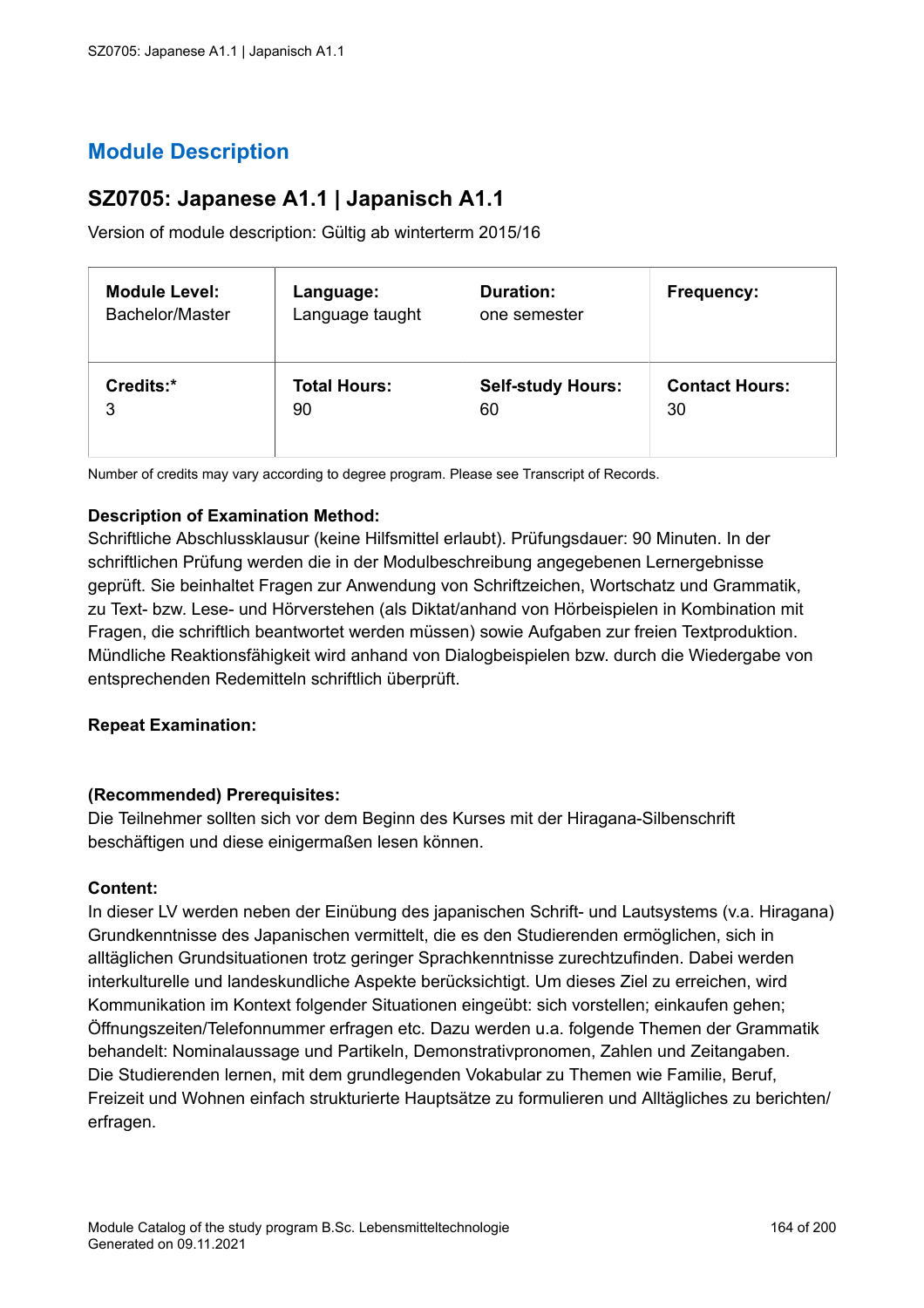Nach Abschluss dieses Moduls sind die Studierenden in der Lage, vertraute, alltägliche Ausdrücke und sehr einfache Sätze zu verstehen und zu verwenden, die auf die Befriedigung konkreter, in der Bewältigung des Alltags wesentlicher Bedürfnisse zielen. Der/die Studierende kann sich und andere vorstellen und anderen Leuten Fragen zu ihrer Person stellen, bzw. Fragen dieser Art beantworten. Er/Sie kann die japanischen Silbenschriften Hiragana selbstständig lesen, schreiben und aussprechen.

#### **Teaching and Learning Methods:**

Kommunikatives und handlungsorientiertes Erarbeiten der Inhalte; gezielte Hör-, Lese-, Schreibund Sprechübungen; Einzel-, Partner- und Gruppenarbeit; Förderung kooperativen Lernens. Freiwillige Hausaufgaben zur Vor- und Nachbearbeitung festigen das Gelernte.

#### **Media:**

Lehrbuch; multimedial gestütztes Lehr- und Lernmaterial

#### **Reading List:**

Lehrbuch (wird in der Lehrveranstaltung bekanntgegeben) Vom Kursleiter selbst angefertigte/zusammengestellte Arbeitsblätter und (online-)Materialien.

#### **Responsible for Module:**

Marie Miyayama

#### **Courses (Type of course, Weekly hours per semester), Instructor:**

Japanisch A1.1 (Seminar, 2 SWS) Bauer K, Ishikawa-Vetter M, Kato Y, Miyayama-Sinz M, Murakami N For further information in this module, please click<campus.tum.de> or [here.](https://campus.tum.de/tumonline/WBMODHB.wbShowMHBReadOnly?pKnotenNr=941379&pOrgNr=26608)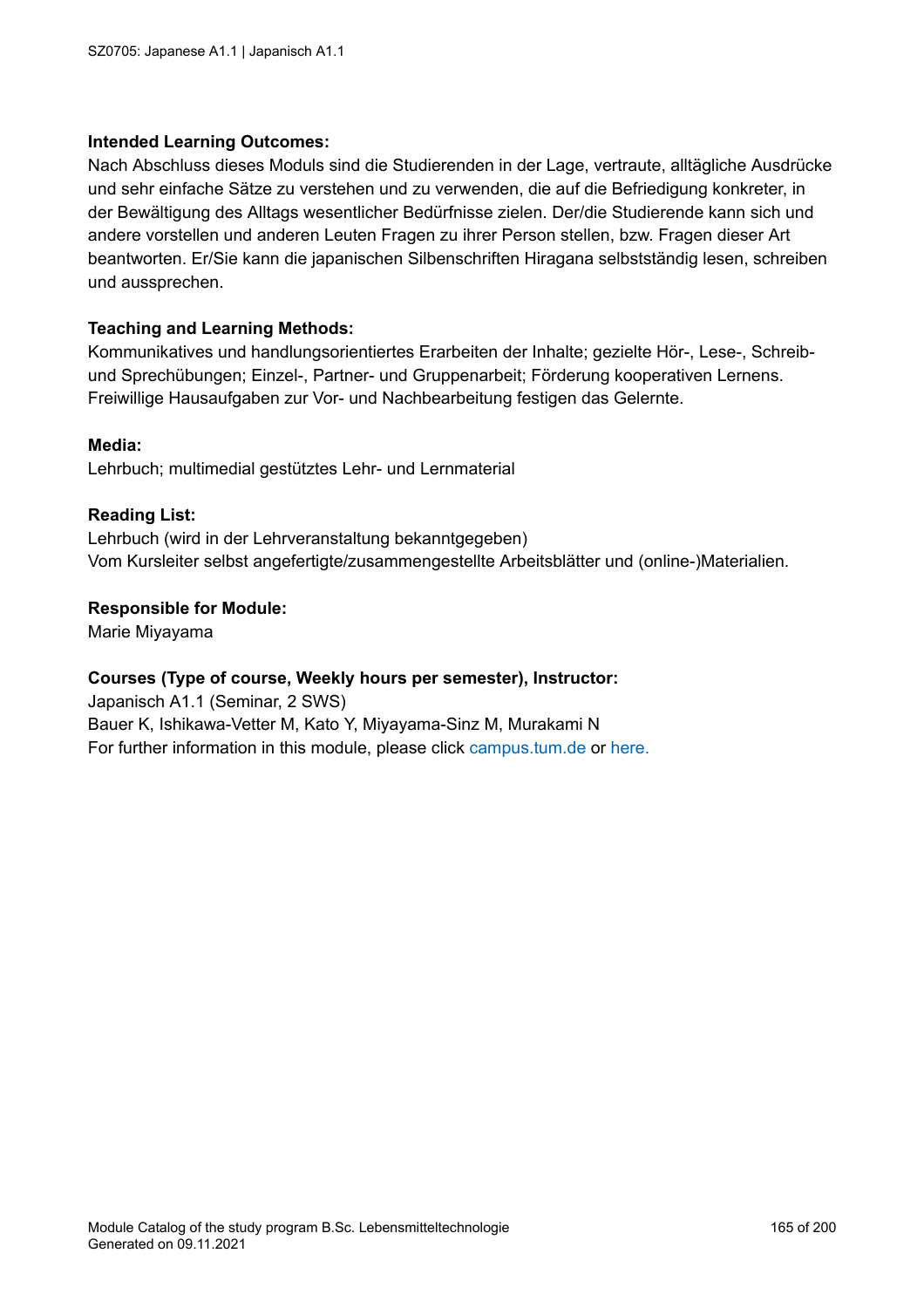## **SZ0706: Japanese A1.2 | Japanisch A1.2**

Version of module description: Gültig ab winterterm 2015/16

| <b>Module Level:</b> | Language:           | <b>Duration:</b>         | Frequency:            |
|----------------------|---------------------|--------------------------|-----------------------|
| Bachelor/Master      | Language taught     | one semester             |                       |
| Credits:*            | <b>Total Hours:</b> | <b>Self-study Hours:</b> | <b>Contact Hours:</b> |
| 3                    | 90                  | 60                       | 30                    |

Number of credits may vary according to degree program. Please see Transcript of Records.

## **Description of Examination Method:**

Schriftliche Abschlussklausur (keine Hilfsmittel erlaubt). Prüfungsdauer: 90 Minuten. In der schriftlichen Prüfung werden die in der Modulbeschreibung angegebenen Lernergebnisse geprüft. Sie beinhaltet Fragen zur Anwendung von Schriftzeichen (Kanji), Wortschatz und Grammatik, zu Text- bzw. Lese- und Hörverstehen (als Diktat/anhand von Hörbeispielen in Kombination mit Fragen, die schriftlich beantwortet werden müssen) sowie Aufgaben zur freien Textproduktion. Mündliche Reaktionsfähigkeit wird anhand von Dialogbeispielen bzw. durch die Wiedergabe von entsprechenden Redemitteln schriftlich überprüft.

### **Repeat Examination:**

### **(Recommended) Prerequisites:**

Erfolgreiche Teilnahme an der Stufe A 1.1 oder vergleichbare Kenntnisse

#### **Content:**

In dieser LV werden Grundkenntnisse des Japanischen vermittelt, die es den Studierenden ermöglichen, sich in alltäglichen Grundsituationen trotz geringer Sprachkenntnisse zurechtzufinden. Dabei werden interkulturelle und landeskundliche Aspekte berücksichtigt. Das Erlernen der Schriftzeichen (Kanji) ist ebenfalls grundlegend. Um dieses Ziel zu erreichen, wird Kommunikation im Kontext folgender Situationen eingeübt: Verabredungen treffen; jemanden besuchen; nach dem Weg fragen etc. Dazu werden u.a. folgende Themen der Grammatik behandelt: transitive Verben und Partikeln, zwei Arten von Adjektiven (i-Adjektiv u. na-adjektiv) und Existenzverben. Die Studierenden lernen, mit dem grundlegenden Vokabular zu Themen wie Familie, Beruf, Freizeit und Wohnen einfach strukturierte Hauptsätze zu formulieren und Alltägliches zu berichten/erfragen.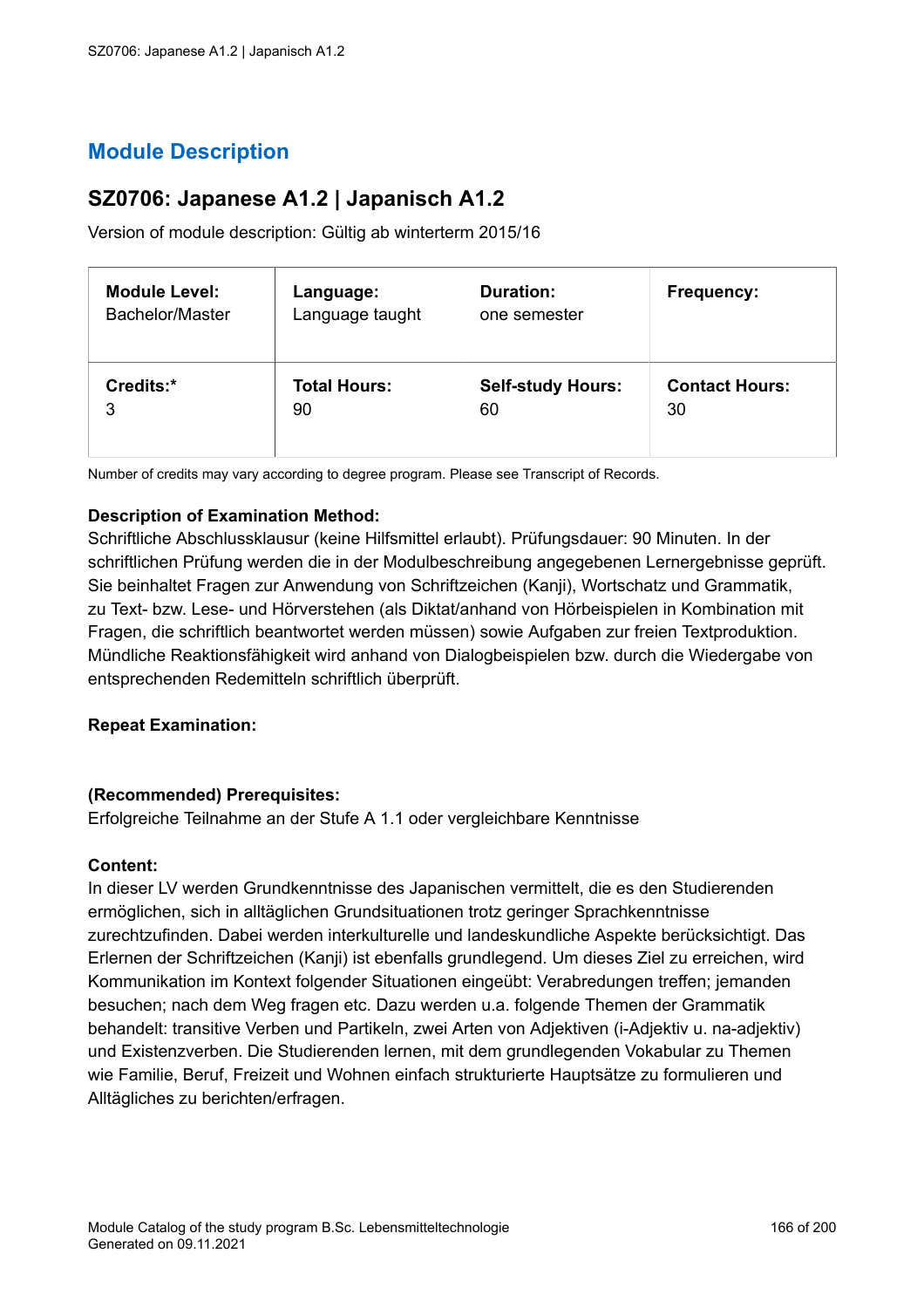Nach Abschluss dieses Moduls sind die Studierenden in der Lage, vertraute, alltägliche Ausdrücke und ganz einfache Sätze zu verstehen und zu verwenden, die auf die Befriedigung konkreter, in der Bewältigung des Alltags wesentlicher Bedürfnisse zielen. Der/die Studierende kann sich und andere vorstellen und anderen Leuten Fragen zu ihrer Person stellen, bzw. Fragen dieser Art beantworten. Er/Sie kann ein sehr kurzes Kontaktgespräch führen (begrüßen, danken, entschuldigen, Einladungen aussprechen). Außerdem kann er/sie neben den japanischen Silbenschriften Hiragana und Katakana ca. 20 für den Alltag relevante Kanji (chinesische Schriftzeichen) verstehen und verwenden.

#### **Teaching and Learning Methods:**

Kommunikatives und handlungsorientiertes Erarbeiten der Inhalte; Gezielte Hör-, Lese-, Schreibund Sprechübungen; Einzel-, Partner- und Gruppenarbeit; Förderung kooperativen Lernens. Freiwillige Hausaufgaben zur Vor- und Nachbearbeitung festigen das Gelernte.

#### **Media:**

Lehrbuch; multimedial gestütztes Lehr- und Lernmaterial

#### **Reading List:**

Lehrbuch (wird in der Lehrveranstaltung bekanntgegeben) Vom Kursleiter selbst angefertigte/zusammengestellte Arbeitsblätter und (online-)Materialien.

#### **Responsible for Module:**

Marie Miyayama

#### **Courses (Type of course, Weekly hours per semester), Instructor:**

Japanisch A1.2 (Seminar, 2 SWS) Kato Y, Miyayama-Sinz M, Murakami N For further information in this module, please click<campus.tum.de> or [here.](https://campus.tum.de/tumonline/WBMODHB.wbShowMHBReadOnly?pKnotenNr=941388&pOrgNr=26608)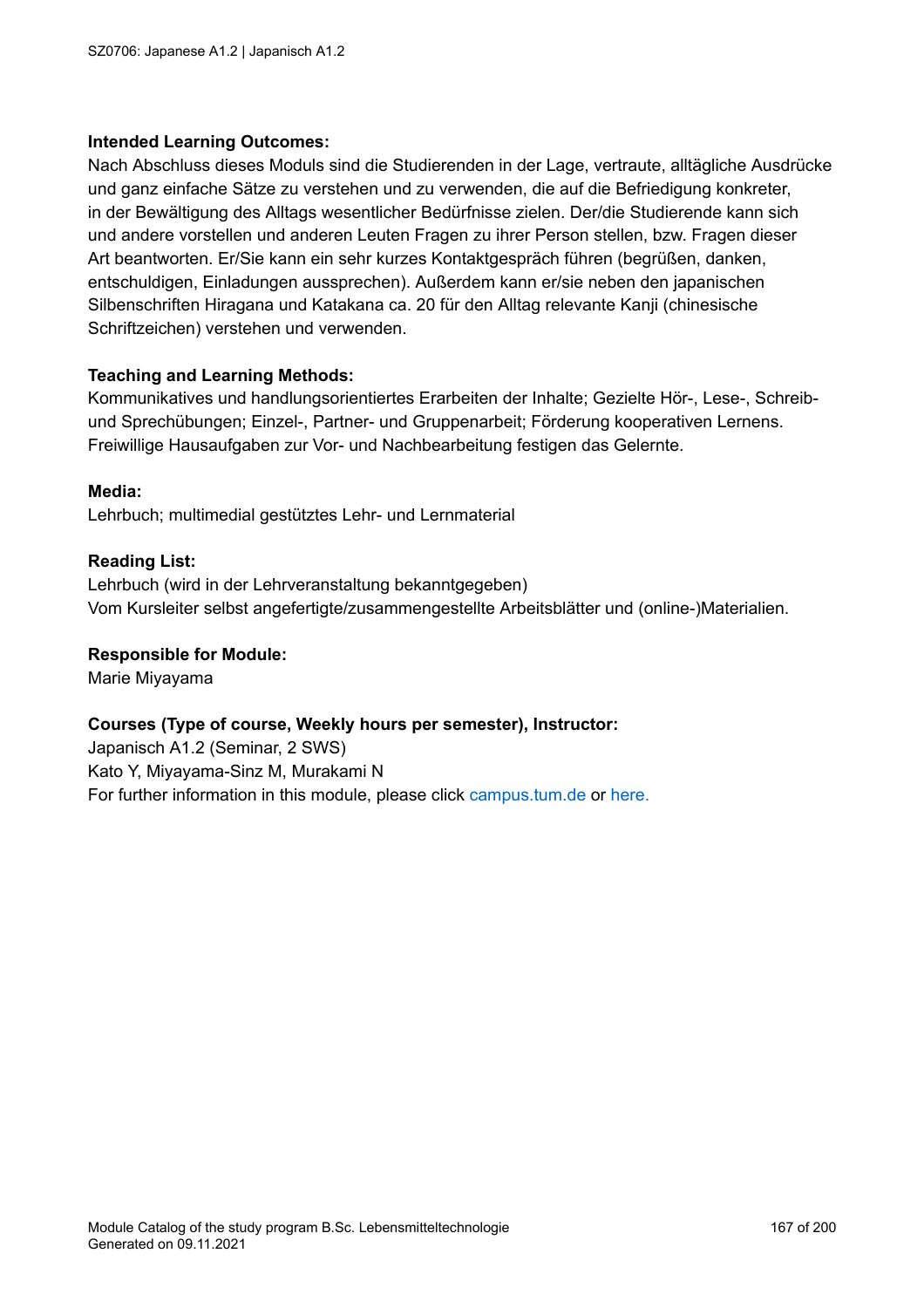## **SZ0708: Japanese A2.1 | Japanisch A2.1**

Version of module description: Gültig ab winterterm 2015/16

| <b>Module Level:</b> | Language:           | <b>Duration:</b>         | Frequency:            |
|----------------------|---------------------|--------------------------|-----------------------|
| Bachelor/Master      | Language taught     | one semester             |                       |
| Credits:*            | <b>Total Hours:</b> | <b>Self-study Hours:</b> | <b>Contact Hours:</b> |
| 3                    | 90                  | 60                       | 30                    |

Number of credits may vary according to degree program. Please see Transcript of Records.

## **Description of Examination Method:**

Schriftliche Abschlussklausur (keine Hilfsmittel erlaubt). Prüfungsdauer: 90 Minuten. In der schriftlichen Prüfung werden die in der Modulbeschreibung angegebenen Lernergebnisse geprüft. Sie beinhaltet Fragen zur Anwendung von Schriftzeichen (Kanji), Wortschatz und Grammatik, zu Text- bzw. Lese- und Hörverstehen (als Diktat/anhand von Hörbeispielen, kombiniert mit Fragen, die schriftlich beantwortet werden müssen) sowie Aufgaben zur freien Textproduktion. Mündliche Reaktionsfähigkeit wird anhand von Dialogbeispielen bzw. durch die Wiedergabe von entsprechenden Redemitteln schriftlich überprüft.

### **Repeat Examination:**

### **(Recommended) Prerequisites:**

Erfolgreiche Teilnahme an der Stufe A 1.4 oder vergleichbare Kenntnisse

#### **Content:**

In dieser LV werden die Grundkenntnisse des Japanischen erweitert, die es den Studierenden ermöglichen, sich in alltäglichen Situationen mit Basissprachkenntnissen zurechtzufinden. Dabei werden interkulturelle und landeskundliche Aspekte berücksichtigt. Das Erlernen der Schriftzeichen (Kanji) ist ebenfalls grundlegend. Um dieses Ziel zu erreichen, wird Kommunikation im Kontext folgender Situationen eingeübt: einfache Meinungen äußern; Abläufe/Zustand erklären; mit Freunden/der Familie im "einfachen Stil" (nicht im "höflichen Stil") sprechen etc. Dazu werden u.a. folgende Themen der Grammatik behandelt: direkte u. indirekte Rede, beschreibende Nebensätze und Konditionalsätze. Die Studierenden lernen, in einfach strukturierten Haupt- und Nebensätzen Alltägliches zu berichten/erfragen.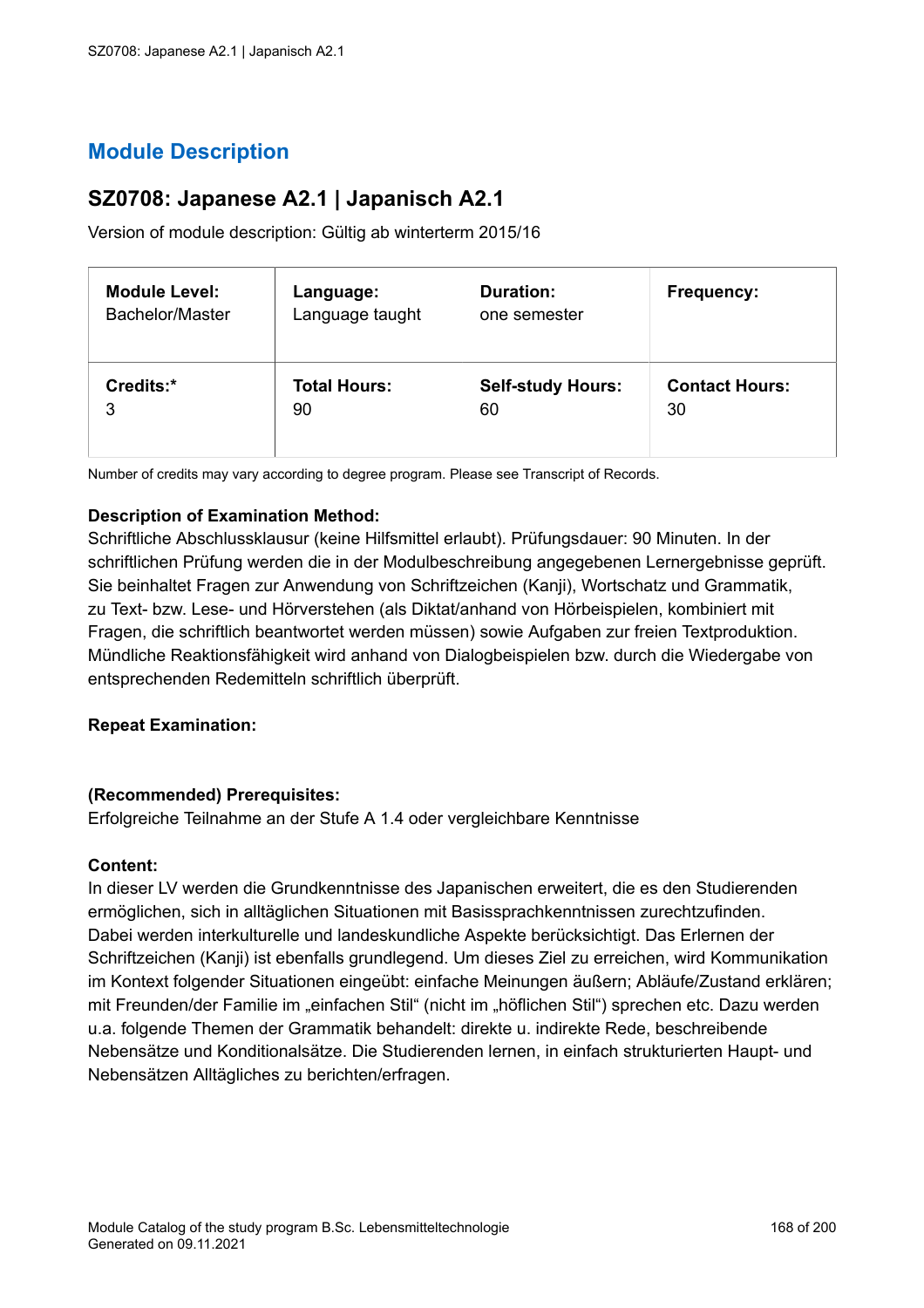Nach Abschluss dieses Moduls kann der/die Studierende im Gespräch einfache Sätze und Redewendungen zu einem erweiterten Spektrum an vertrauten Themen verstehen und gebrauchen. Dabei handelt es sich um grundlegende Informationen zu alltäglichen Themen unter Einbeziehung landeskundlicher Aspekte. Der/die Studierende ist in der Lage, Pläne, Wünsche und Hoffnungen zu äußern, Einladungen auszusprechen, anzunehmen oder abzulehnen. Außerdem kann er/sie neben den japanischen Silbenschriften Hiragana und Katakana ca. 150 für den Alltag relevante Kanji (chinesische Schriftzeichen) verstehen und verwenden.

### **Teaching and Learning Methods:**

Kommunikatives und handlungsorientiertes Erarbeiten der Inhalte; Gezielte Hör-, Lese-, Schreibund Sprechübungen; Einzel-, Partner- und Gruppenarbeit; Förderung kooperativen Lernens. Freiwillige Hausaufgaben (zur Vor- und Nachbearbeitung) festigen das Gelernte.

#### **Media:**

Lehrbuch; multimedial gestütztes Lehr- und Lernmaterial

#### **Reading List:**

Lehrbuch (wird in der Lehrveranstaltung bekanntgegeben) Vom Kursleiter selbst angefertigte/zusammengestellte Arbeitsblätter und (online-)Materialien.

#### **Responsible for Module:**

Marie Miyayama

### **Courses (Type of course, Weekly hours per semester), Instructor:**

For further information in this module, please click<campus.tum.de> or [here.](https://campus.tum.de/tumonline/WBMODHB.wbShowMHBReadOnly?pKnotenNr=941604&pOrgNr=26608)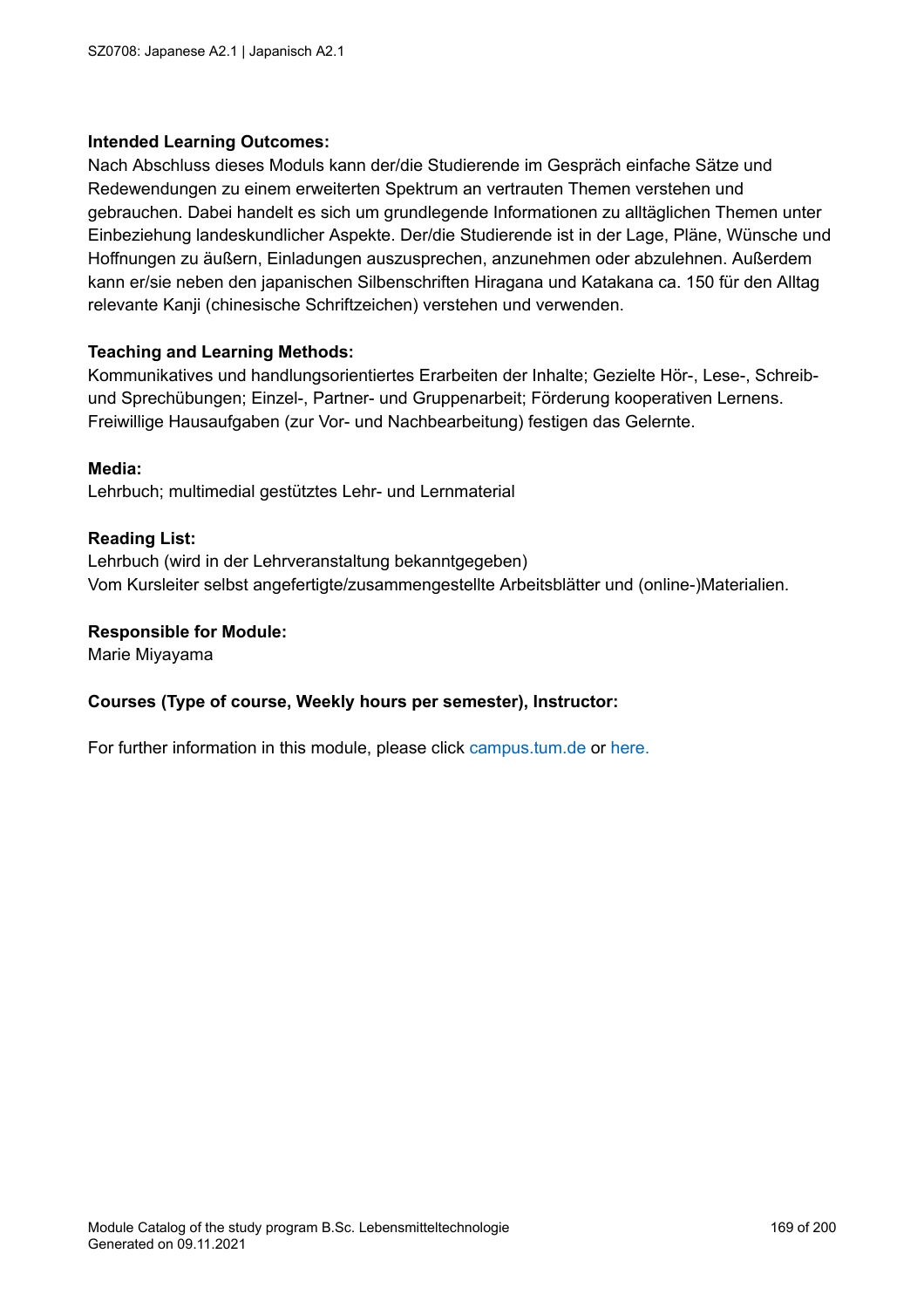## **SZ0710: Japanese A2.2 | Japanisch A2.2**

Version of module description: Gültig ab winterterm 2015/16

| <b>Module Level:</b> | Language:           | <b>Duration:</b>         | Frequency:            |
|----------------------|---------------------|--------------------------|-----------------------|
| Bachelor/Master      | Language taught     | one semester             |                       |
| Credits:*            | <b>Total Hours:</b> | <b>Self-study Hours:</b> | <b>Contact Hours:</b> |
| 3                    | 90                  | 60                       | 30                    |

Number of credits may vary according to degree program. Please see Transcript of Records.

## **Description of Examination Method:**

Schriftliche Abschlussklausur (keine Hilfsmittel erlaubt). Prüfungsdauer: 90 Minuten. In der schriftlichen Prüfung werden die in der Modulbeschreibung angegebenen Lernergebnisse geprüft. Sie beinhaltet Fragen zur Anwendung von Schriftzeichen (Kanji), Wortschatz und Grammatik, zu Text- bzw. Lese- und Hörverstehen (als Diktat/anhand von Hörbeispielen, kombiniert mit Fragen, die schriftlich beantwortet werden müssen) sowie Aufgaben zur freien Textproduktion. Mündliche Reaktionsfähigkeit wird anhand von Dialogbeispielen bzw. durch die Wiedergabe von entsprechenden Redemitteln schriftlich überprüft.

### **Repeat Examination:**

### **(Recommended) Prerequisites:**

Erfolgreiche Teilnahme an der Stufe A 2.1 oder vergleichbare Kenntnisse

### **Content:**

In dieser LV werden die Grundkenntnisse des Japanischen erweitert, die es den Studierenden ermöglichen, sich in alltäglichen Situationen mit Basissprachkenntnissen zurechtzufinden. Dabei werden interkulturelle und landeskundliche Aspekte berücksichtigt. Das Erlernen der Schriftzeichen (Kanji) ist ebenfalls grundlegend. Um dieses Ziel zu erreichen, wird Kommunikation im Kontext folgender Situationen eingeübt: einfache Meinungen äußern; Abläufe/Zustand erklären; mit Freunden/der Familie im "einfachen Stil" (nicht im "höflichen Stil") sprechen etc. Dazu werden u.a. folgende Themen der Grammatik behandelt: Verwendung von n-desu, Potenzialverben und Verbenpaare (transitiv/intransitiv). Die Studierenden lernen, in einfach strukturierten Haupt- und Nebensätzen Alltägliches zu berichten/erfragen.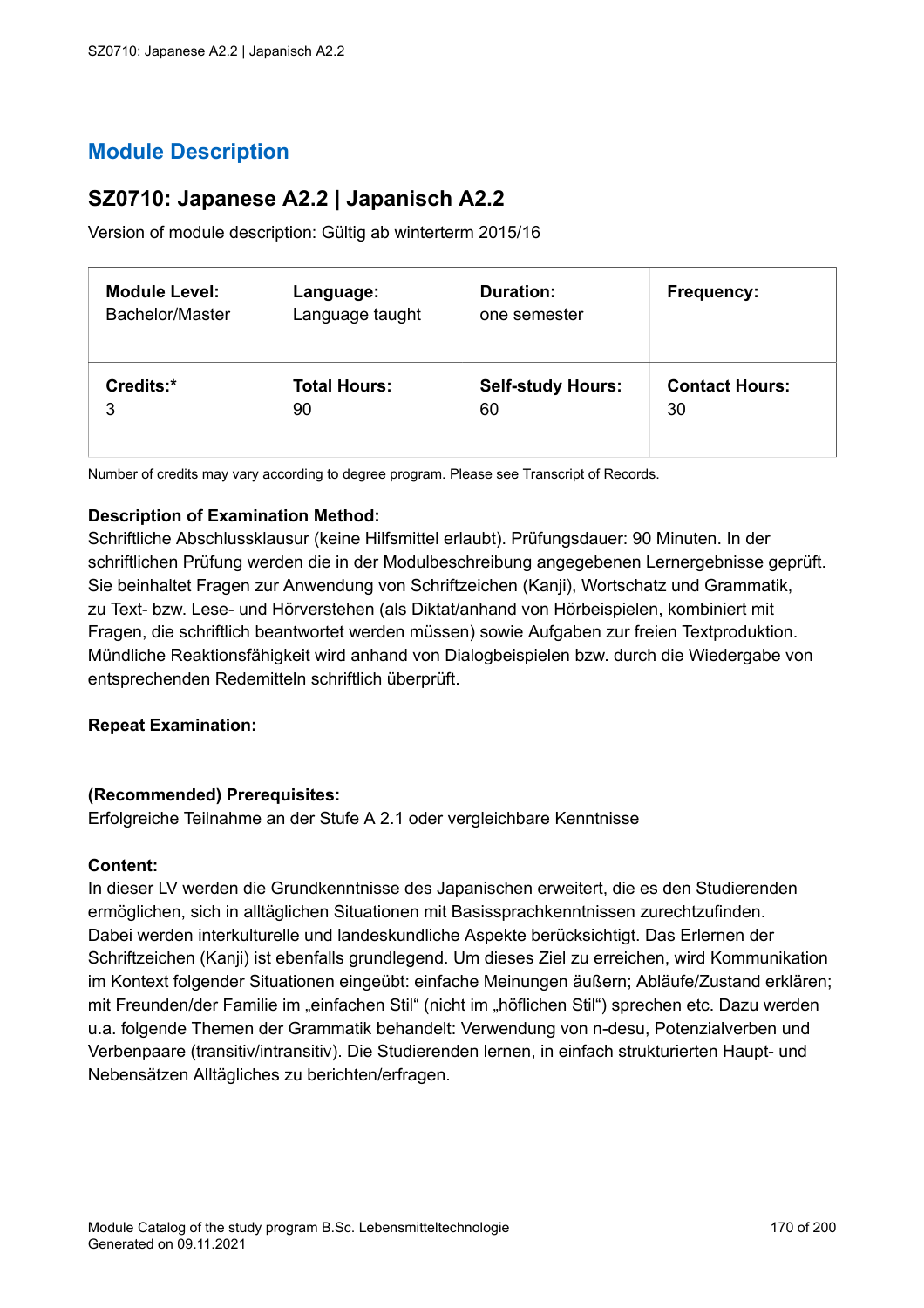Nach Abschluss dieses Moduls kann der/die Studierende im Gespräch einfache Sätze und Redewendungen zu einem erweiterten Spektrum an vertrauten Themen verstehen und gebrauchen. Dabei handelt es sich um grundlegende Informationen zu alltäglichen Themen unter Einbeziehung landeskundlicher Aspekte. Der/die Studierende ist in der Lage, mündlich wie schriftlich über Erfahrungen und Ereignisse einfach und zusammenhängend zu berichten und Gefühle zu beschreiben. Außerdem kann er/sie neben den japanischen Silbenschriften Hiragana und Katakana ca. 200 für den Alltag relevante Kanji (chinesische Schriftzeichen) verstehen und verwenden.

### **Teaching and Learning Methods:**

Kommunikatives und handlungsorientiertes Erarbeiten der Inhalte; Gezielte Hör-, Lese-, Schreibund Sprechübungen; Einzel-, Partner- und Gruppenarbeit; Förderung kooperativen Lernens. Freiwillige Hausaufgaben (zur Vor- und Nachbearbeitung) festigen das Gelernte.

#### **Media:**

Lehrbuch; multimedial gestütztes Lehr- und Lernmaterial

#### **Reading List:**

Lehrbuch (wird in der Lehrveranstaltung bekanntgegeben) Vom Kursleiter selbst angefertigte/zusammengestellte Arbeitsblätter und (online-)Materialien.

#### **Responsible for Module:**

Marie Miyayama

#### **Courses (Type of course, Weekly hours per semester), Instructor:**

For further information in this module, please click<campus.tum.de> or [here.](https://campus.tum.de/tumonline/WBMODHB.wbShowMHBReadOnly?pKnotenNr=1106156&pOrgNr=26608)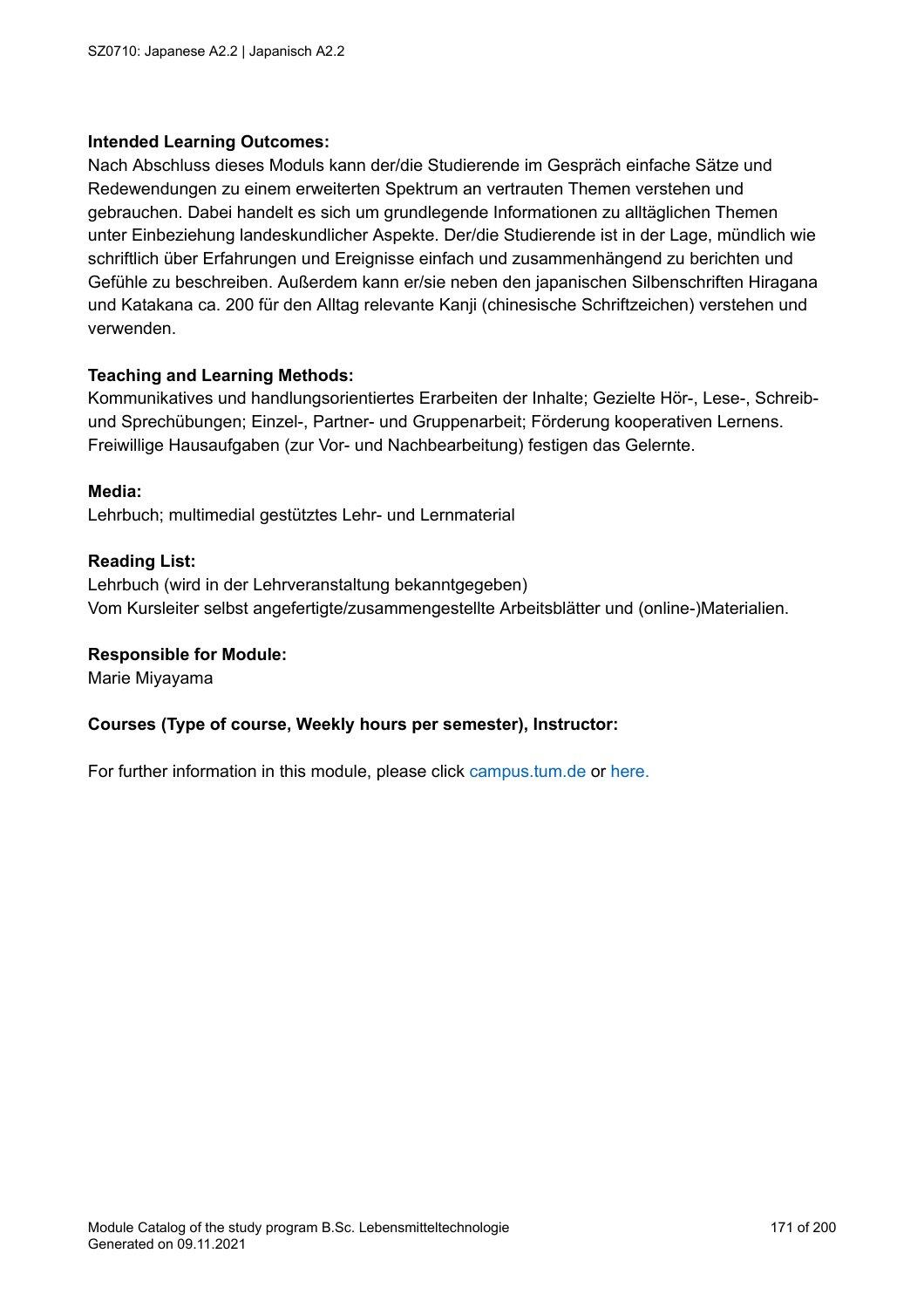# **SZ0806: Portuguese A2.1 | Portugiesisch A2.1**

Version of module description: Gültig ab winterterm 2015/16

| <b>Module Level:</b> | Language:           | <b>Duration:</b>         | Frequency:            |
|----------------------|---------------------|--------------------------|-----------------------|
| Bachelor/Master      | Language taught     | one semester             |                       |
| Credits:*            | <b>Total Hours:</b> | <b>Self-study Hours:</b> | <b>Contact Hours:</b> |
| 3                    | 90                  | 60                       | 30                    |

Number of credits may vary according to degree program. Please see Transcript of Records.

## **Description of Examination Method:**

Schriftliche Abschlussklausur (keine Hilfsmittel erlaubt). Prüfungsdauer: 90 Minuten. In der schriftlichen Prüfung werden die in der Modulbeschreibung angegebenen Lernergebnisse geprüft. Sie beinhaltet Fragen zur Anwendung von Wortschatz und Grammatik, zu Text- bzw. Lese- und Hörverstehen sowie Aufgaben zur freien Textproduktion. Mündliche Reaktionsfähigkeiten werden anhand der Anwendung entsprechender Redemittel in schriftlichen Dialogbeispielen und das Hörverstehen anhand von Hörbeispielen, bzw. Hörverstehens-Fragen, die schriftlich beantwortet werden, überprüft.

### **Repeat Examination:**

### **(Recommended) Prerequisites:**

Bestandene Abschlussklausur oder gesicherte Kenntnisse der Niveau A1.

### **Content:**

In diesem Modul werden Kenntnisse der Fremdsprache Portugiesisch vermittelt, die es den Studierenden ermöglichen, vertraute und alltägliche Ausdrücke und ganz einfache Sätze verwenden und verstehen, vorausgesetzt die Gesprächspartner äußern sich deutlich und langsam. Dabei werden interkulturelle und landeskundliche Aspekte berücksichtigt. Die Studierende lernen/ üben u.a.: Vergleiche anzustellen, über Erfahrungen zu sprechen und sie zu bewerten, über Alltagsaktivitäten zu berichten und diese zu planen, über vergangene Ereignisse zu berichten und Zustände und Probleme zu beschreiben und vergleichen. Dazu werden entsprechende, hierfür notwendige grammatische Themen bzw. Wortschatz behandelt. Es werden Strategien vermittelt, die eine Verständigung trotz noch geringer Sprachkenntnisse (in alltäglichen Grundsituationen) ermöglichen.

Im Unterricht wird zugleich auf die grammatikalischen und phonetischen Unterschiede zwischen brasilianischer und portugiesischer Sprachvariante eingegangen.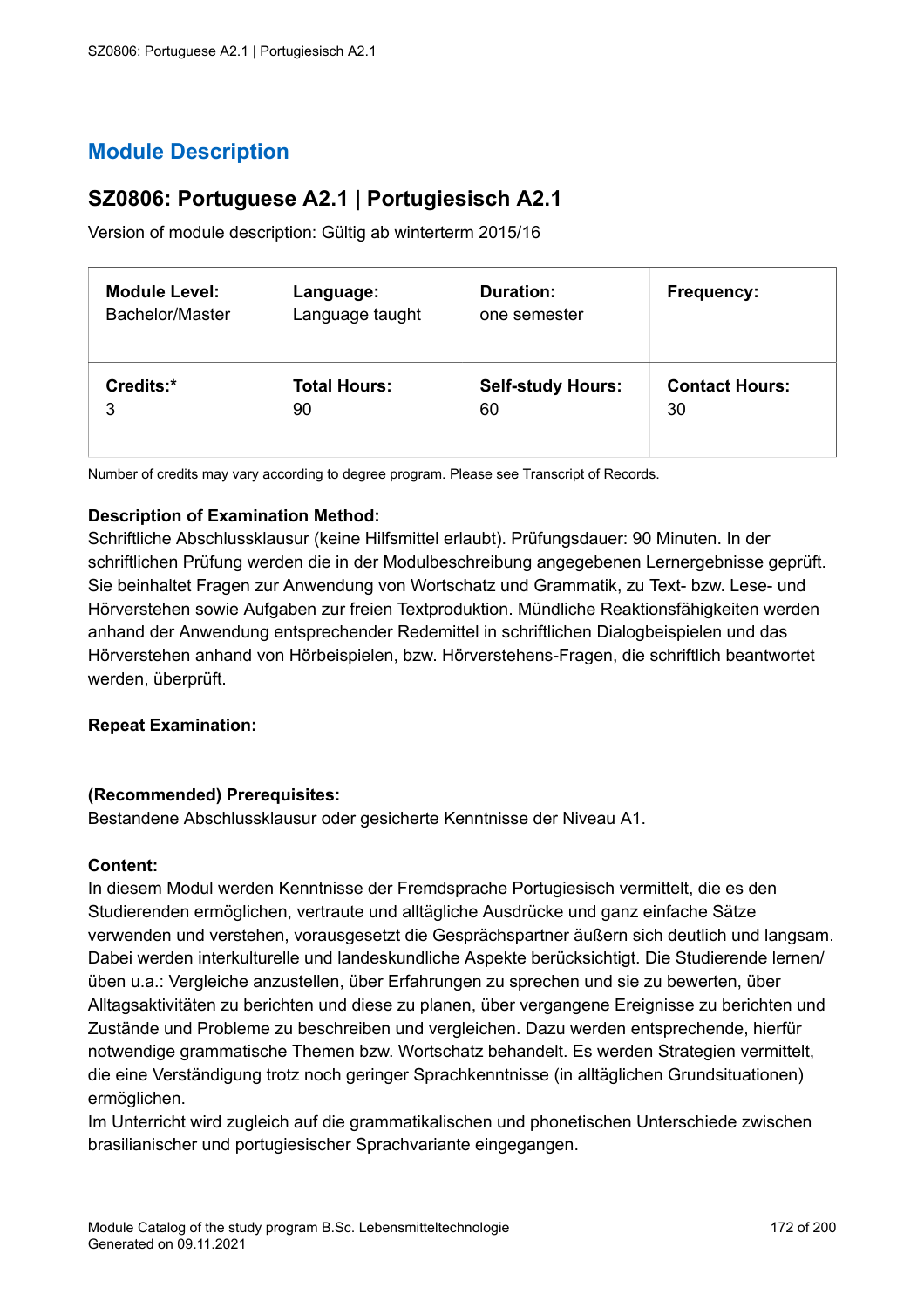Das Modul orientiert sich am Niveau A2.1 des GER. Der/Die Studierende erlangt Kenntnisse in der Fremdsprache Portugiesisch mit allgemeinsprachlicher Orientierung unter Berücksichtigung kultureller und landeskundlicher Aspekte.

Nach Abschluss des Moduls ist der/die Studierende in der Lage, Sätze und häufig gebrauchte Ausdrücke zu verstehen, die mit Bereichen von ganz unmittelbarer Bedeutung zusammenhängen (z.B. Informationen zur Person und zur Familie, Einkaufen, Arbeit, nähere Umgebung). Sie können abgeschlossene vergangene Ereignisse verstehen und schriftlich und mündlich es ausdrucken. Sie können sich in einfachen, routinemäßigen Situationen verständigen, in denen es um einen einfachen und direkten Austausch von Informationen über vertraute und geläufige Themen geht.

## **Teaching and Learning Methods:**

Die angestrebten Lehrinhalte werden mit gezielten Hör-, Lese- Schreib- und Sprechübungen in Einzel, -Partner- und Gruppenarbeit kommunikativ und handlungsorientiert erarbeitet. Durch kontrolliertes Selbstlernen grundlegender grammatischer Phänomene und Kommunikationsmuster in der Fremdsprache mit vorgegebenen (online-) Materialien werden im Seminar vermittelten Grundlagen vertieft. Freiwillige Hausaufgaben zur Vor-und Nachbearbeitung festigen das Gelernte.

### **Media:**

Lehrbuch; multimedial gestütztes Lehr- und Lernmaterial, auch online.

## **Reading List:**

Lehrbuch (wird in der LV bekannt gegeben) Vom Kursleiter selbst angefertigte / zusammengestellte Übungen; Auszüge aus kopierbaren Lehrmaterialien; Online-Materialien

### **Responsible for Module:**

Rosane Werkhausen

### **Courses (Type of course, Weekly hours per semester), Instructor:**

Portugiesisch A2.1 (Seminar, 2 SWS) Paiva Pissarra R, Viegas Cunha R For further information in this module, please click<campus.tum.de> or [here.](https://campus.tum.de/tumonline/WBMODHB.wbShowMHBReadOnly?pKnotenNr=757964&pOrgNr=26608)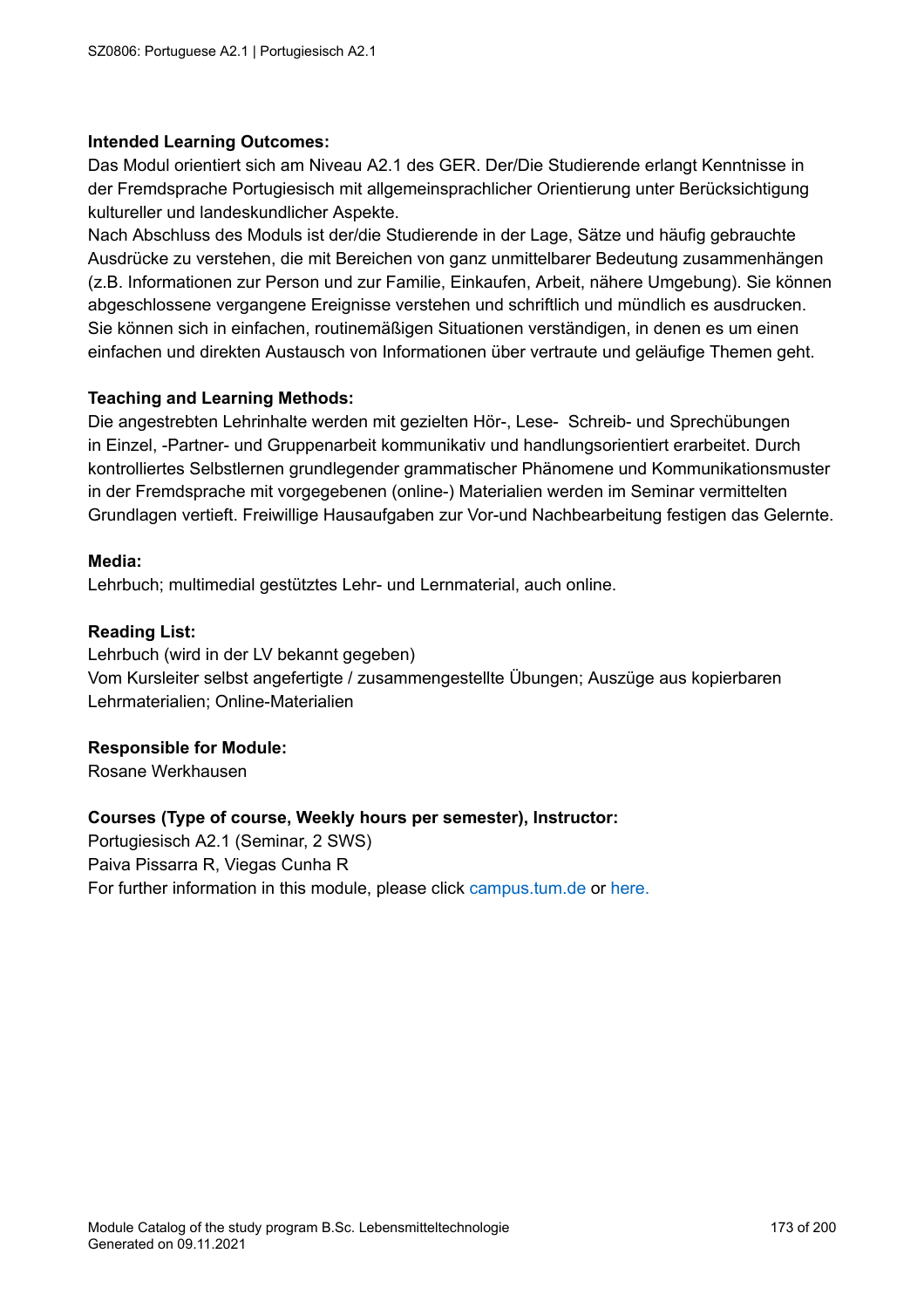## **SZ1002: Swedish A2 | Schwedisch A2**

Version of module description: Gültig ab winterterm 2015/16

| <b>Module Level:</b> | Language:           | <b>Duration:</b>         | Frequency:            |
|----------------------|---------------------|--------------------------|-----------------------|
| Bachelor/Master      | Language taught     | one semester             |                       |
| Credits:*            | <b>Total Hours:</b> | <b>Self-study Hours:</b> | <b>Contact Hours:</b> |
| 3                    | 90                  | 60                       | 30                    |

Number of credits may vary according to degree program. Please see Transcript of Records.

## **Description of Examination Method:**

Schriftliche Abschlussklausur (keine Hilfsmittel erlaubt). Prüfungsdauer: 90 Minuten. In der schriftlichen Prüfung werden die in der Modulbeschreibung angegebenen Lernergebnisse geprüft. Sie beinhaltet Fragen zur Anwendung von Wortschatz und Grammatik, zu Text- bzw. Lese- und Hörverstehen sowie Aufgaben zur freien Textproduktion. Mündliche Reaktionsfähigkeiten werden anhand der Anwendung entsprechender Redemittel in schriftlichen Dialogbeispielen und das Hörverstehen mittels Hörbeispielen, bzw. Hörverstehens-Fragen, die schriftlich beantwortet werden, überprüft.

### **Repeat Examination:**

### **(Recommended) Prerequisites:**

Bestandene Abschlussklausur A1

### **Content:**

In diesem Modul werden Grundkenntnisse in der Fremdsprache Schwedisch vermittelt, die es den Studierenden - trotz noch geringer Sprachkenntnisse – ermöglichen sollen, sich in alltäglichen Grundsituationen zurechtzufinden.

Wir lernen/üben grundlegendes Vokabular und Konversation und produzieren auch kürzere Texte (z. B. Brief; Textzusammenfassung und Kurzpräsentationen); vertiefen und erweitern die Grammatik aus der A1-Stufe und lesen Texte in leicht leserlicher Form.

Grammatische Inhalte: Wiederholung der Pronomen; Komplettierung der Possessivpronomen; komplexer strukturierte Haupt- und Nebensätze mit Modalverben; Imperativ; Präteritum; Perfekt und Plusquamperfekt; Zeitausdrücke /-angaben; Zeit-, Ort- und Richtungsadverbien, Steigerung des Adjektivs.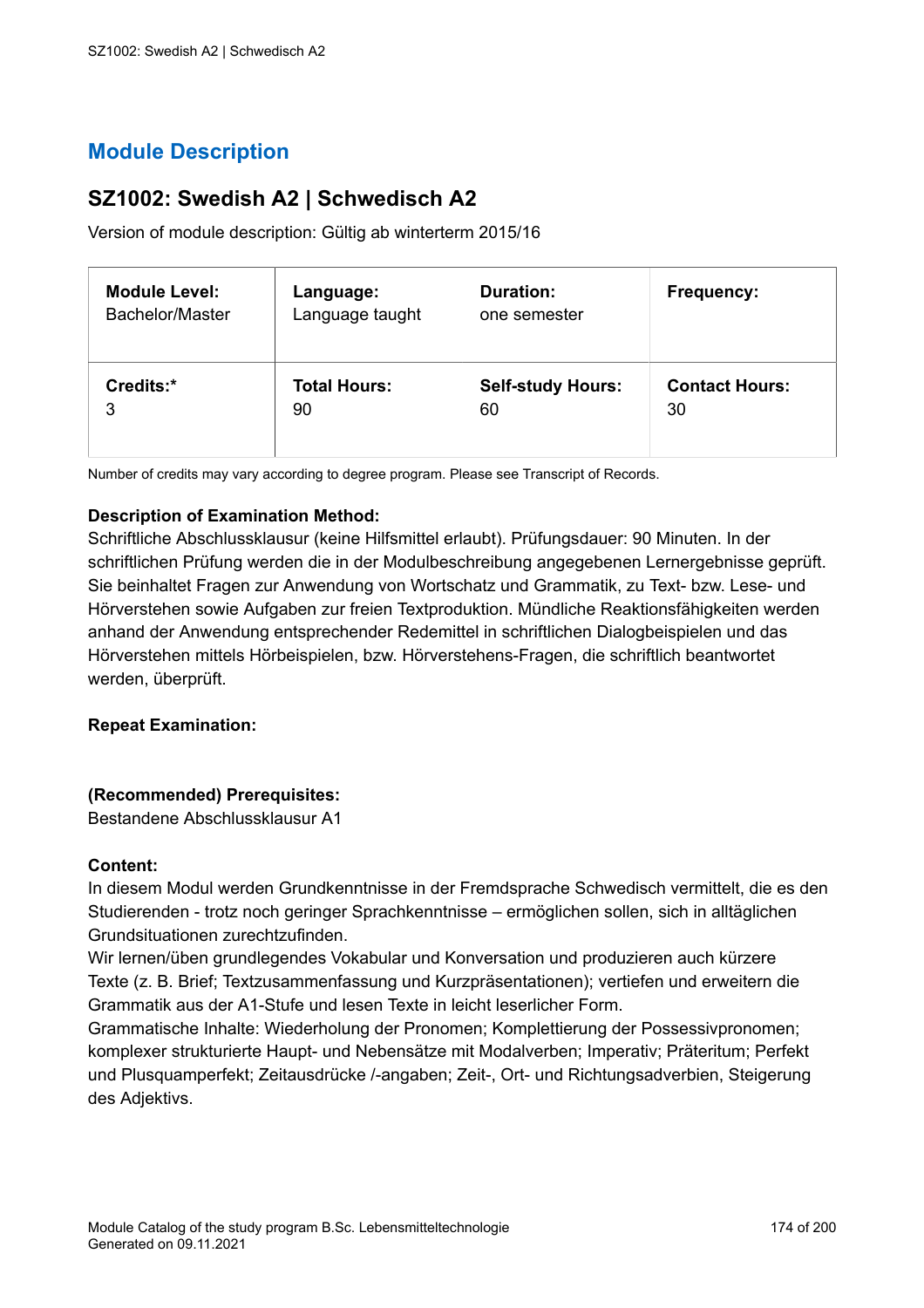Das Modul orientiert sich am Niveau A2 des GER. Der/Die Studierende erlangt Grundkenntnisse in Schwedisch mit allgemein sprachlicher Orientierung unter Berücksichtigung kultureller und landeskundlicher Aspekte. Nach Abschluss dieser LV kann der / die Studierende im Gespräch einfache Sätze und Redewendungen zu einem erweiterten Spektrum an vertrauten Themen verstehen und gebrauchen. Dabei handelt es sich um grundlegende Informationen zu alltäglichen Themen unter Einbeziehung landeskundlicher Aspekte. Der/die Studierende ist in der Lage kurze informative Texte oder Mitteilungen zu grundlegenden Situationen zu verfassen und kann längere Texte zu vertrauten Themen verstehen, in denen gängige bzw. einfache alltagsbezogene Sprache verwendet wird und in denen vorhersehbare Informationen zu finden sind.

Sowohl im mündlichen als auch im schriftlichen Sprachgebrauch ist der/die Studierende in der Lage, situationsadäquat, bzw. der A2-Stufe entsprechend, Wortschatz und Grammatik korrekt anzuwenden.

#### **Teaching and Learning Methods:**

Kommunikatives und handlungsorientiertes Erarbeiten der Inhalte; gezielte Hör-, Lese-, Schreibund Sprechübungen; Einzel-Partner- und Gruppenarbeit; Kontrolliertes Revidieren einzelner Aspekte der Grammatik mit vorgegebenen (online-) Materialien; Referieren und Präsentieren nach vorgegebenen Kriterien; moderierte (Rollen-) Diskussionen.

Freiwillige Hausaufgaben zur Vor- und Nachbearbeitung festigen das Gelernte.

#### **Media:**

Lehrbuch; multimedial gestütztes Lehr- und Lernmaterial

**Reading List:** Lehrbuch (wird in der LV bekannt gegeben); multimedial gestütztes Lehr- und Lernmaterial

### **Responsible for Module:**

Christina Thunstedt

### **Courses (Type of course, Weekly hours per semester), Instructor:**

Schwedisch A2 (Seminar, 2 SWS) Matyas E, Noreen-Thönebe J For further information in this module, please click<campus.tum.de> or [here.](https://campus.tum.de/tumonline/WBMODHB.wbShowMHBReadOnly?pKnotenNr=585480&pOrgNr=26608)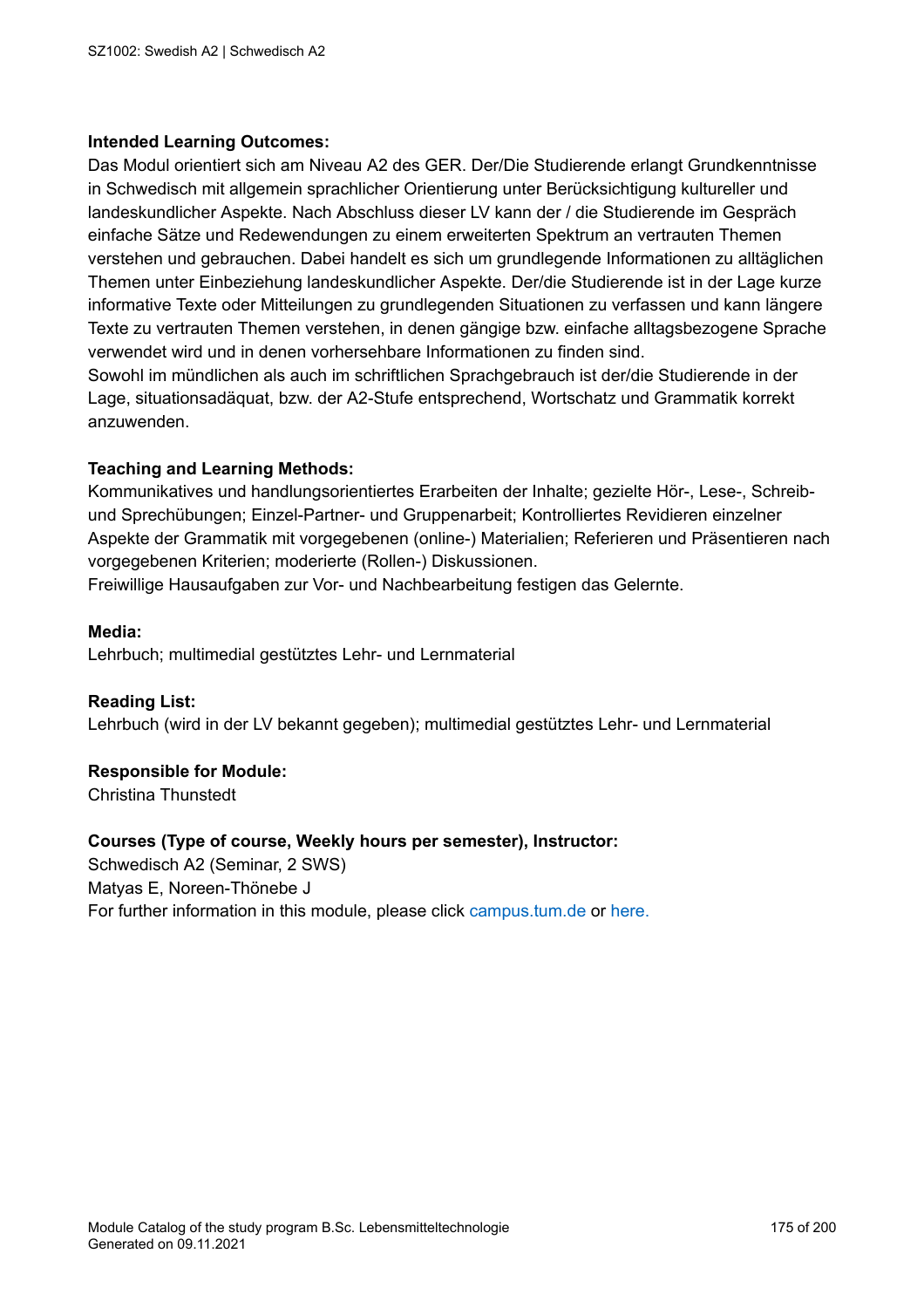## **SZ1003: Swedish B1 | Schwedisch B1**

Version of module description: Gültig ab winterterm 2015/16

| <b>Module Level:</b> | Language:           | <b>Duration:</b>         | Frequency:            |
|----------------------|---------------------|--------------------------|-----------------------|
| Bachelor/Master      | Language taught     | one semester             |                       |
| Credits:*            | <b>Total Hours:</b> | <b>Self-study Hours:</b> | <b>Contact Hours:</b> |
| 3                    | 90                  | 60                       | 30                    |

Number of credits may vary according to degree program. Please see Transcript of Records.

## **Description of Examination Method:**

Schriftliche Abschlussklausur (keine Hilfsmittel erlaubt). Prüfungsdauer: 90 Minuten. In der schriftlichen Prüfung werden die in der Modulbeschreibung angegebenen Lernergebnisse geprüft. Sie beinhaltet Fragen zur Anwendung von Wortschatz und Grammatik, zu Text- bzw. Lese- und Hörverstehen sowie Aufgaben zur freien Textproduktion. Mündliche Reaktionsfähigkeiten werden anhand der Anwendung entsprechender Redemittel in schriftlichen Dialogbeispielen überprüft. Das Hörverstehen wird anhand von Hörbeispielen, bzw. Hörverstehens-Fragen, die schriftlich beantwortet werden, überprüft.

### **Repeat Examination:**

### **(Recommended) Prerequisites:**

Bestandene Abschlussklausur A2

### **Content:**

In diesem Modul werden Kenntnisse der Fremdsprache Schwedisch erarbeitet, die es den Studierenden ermöglichen, sich in vertrauten Situationen (Studium, Arbeit, Freizeit und Familie) und zu Themen von allgemeinem Interesse wie z. B. Film, Musik, Sport selbständig in der Zielsprache zu äußern, wenn Standardsprache verwendet wird.

Kommunikationsmöglichkeiten (Vokabular, Redewendungen, Dialogmuster etc.) zu den genannten Bereichen, ergänzen das Repertoire an Nebensätzen.

Wir wiederholen / intensivieren und ergänzen elementare Aspekte der Grammatik wie die Präpositionen und Konjunktionen, die Vergangenheitsform, die Adjektive (Komparation) und Adverbien und komplettieren mit dem Gebrauch von Deponentien (Verben mit "s-Endung"); Passivkonstruktionen mit –s sowie mit Perfekt Partizip; Syntax in komplexeren Satzmustern. Wir lernen/üben grundlegendes Vokabular im Schriftlichen und Mündlichen und produzieren kürzere Texte (Kurzaufsatz; Bericht; Präsentation; Zusammenfassung); vertiefen und erweitern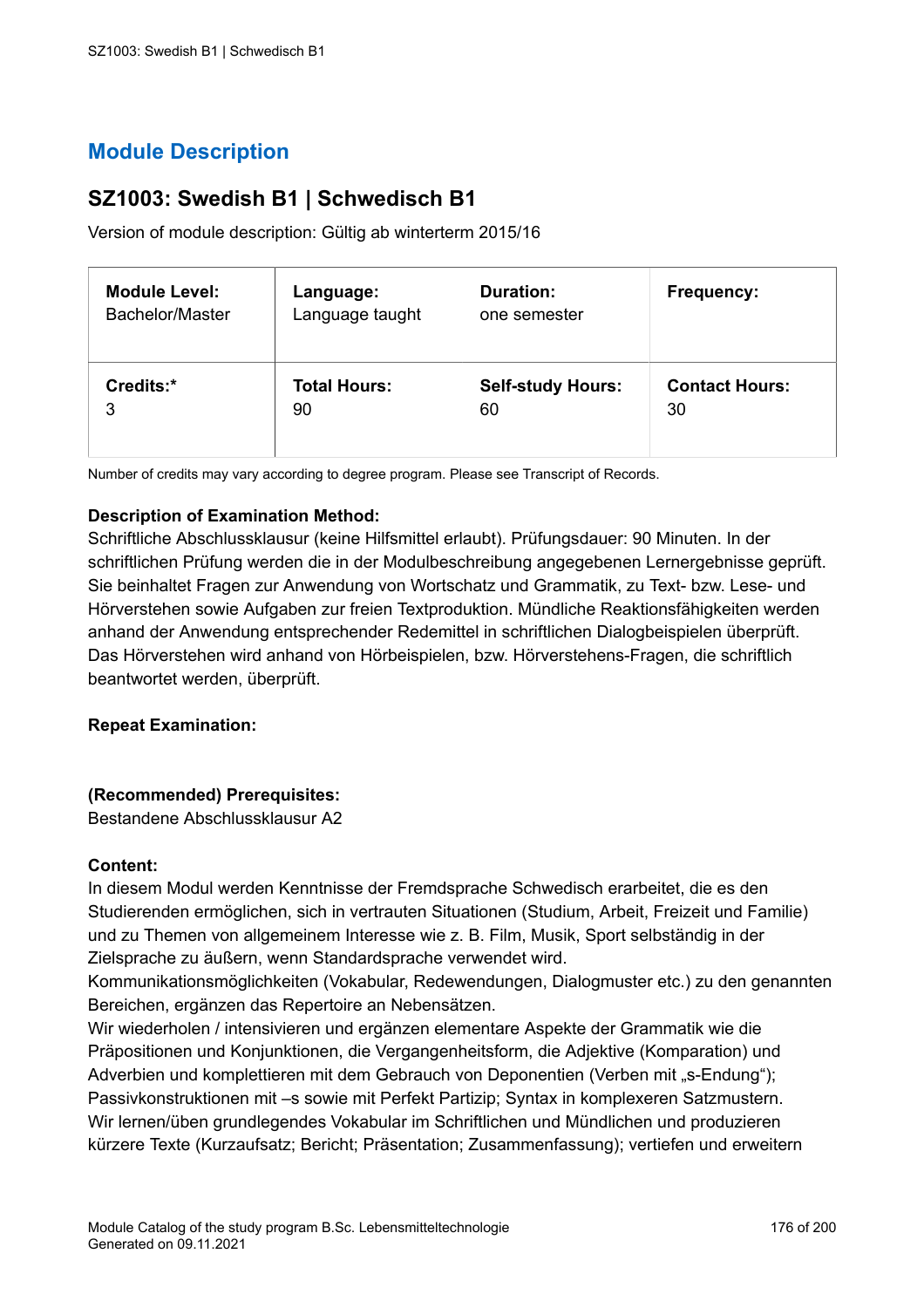die Grammatik aus der A2-Stufe und beginnen mit dem Lesen schwedischer Belletristik in leicht leserlicher Form (Easy Reader); auch werden gängige Redemittel bei Argumentation vermittelt und geprobt.

### **Intended Learning Outcomes:**

Das Modul orientiert sich am Niveau B1 des GER. Der/Die Studierende erlangt Kenntnisse in der Fremdsprache Schwedisch auf standardsprachlichem Niveau unter Berücksichtigung interkultureller, landeskundlicher, und studienbezogener Aspekte.

Nach Abschluss des Moduls kann der/die Studierende sich in den meisten Situationen, denen man in Studium oder in der Freizeit im Sprachgebiet begegnet, sicher verständigen und zu alltäglichen Themen eine persönliche Meinung äußern und widersprechen bzw. für und gegen etwas argumentieren.

Er/Sie ist in der Lage, wesentliche Inhalte in einfachen, authentischen Sachtexten, Fernsehoder Radiosendungen und literarischen Texten verstehen und wiedergeben und sich spontan an Gesprächen zu vertrauten Themen von allgemeinem Interesse beteiligen. Er kann einfache formelle und längere persönliche Texte verfassen, strukturiert zu einem alltäglichen Thema von persönlichem Interesse referieren und schriftlich eine logisch begründete Stellungnahme zu einem aktuellen Thema verfassen, wenn Hilfestellung gegeben wird.

Sowohl im mündlichen als auch im schriftlichen Sprachgebrauch ist der/die Studierende in der Lage, situationsadäquat, bzw. der B1-Stufe entsprechend, Wortschatz und Grammatik korrekt anzuwenden.

### **Teaching and Learning Methods:**

Kommunikatives und handlungsorientiertes Erarbeiten der Inhalte; gezielte Hör-, Lese-, Schreib- und Sprechübungen; Einzel-Partner- und Gruppenarbeit; Kontrolliertes Revidieren der Grundgrammatik mit vorgegebenen (online-)Materialien; Referieren nach vorgegebenen Kriterien; diskutieren in Gruppen zu vorbereiteten Themen und nach vorgegebenen Kommunikationsmustern. Freiwillige Hausaufgaben zur Vor- und Nachbearbeitung festigen das Gelernte.

### **Media:**

Lehrbuch; multimedial gestütztes Lehr- und Lernmaterial

### **Reading List:**

Lehrbuch (wird in der LV bekannt gegeben) Vom Kursleiter selbst angefertigte / zusammengestellte Übungen; Auszüge aus kopierbaren Lehrmaterialien; Online-Materialien; eine leicht leserliche Romanusgabe (easy reader)

### **Responsible for Module:**

Christina Thunstedt

### **Courses (Type of course, Weekly hours per semester), Instructor:**

Schwedisch B1 (Seminar, 2 SWS) Matyas E, Thunstedt C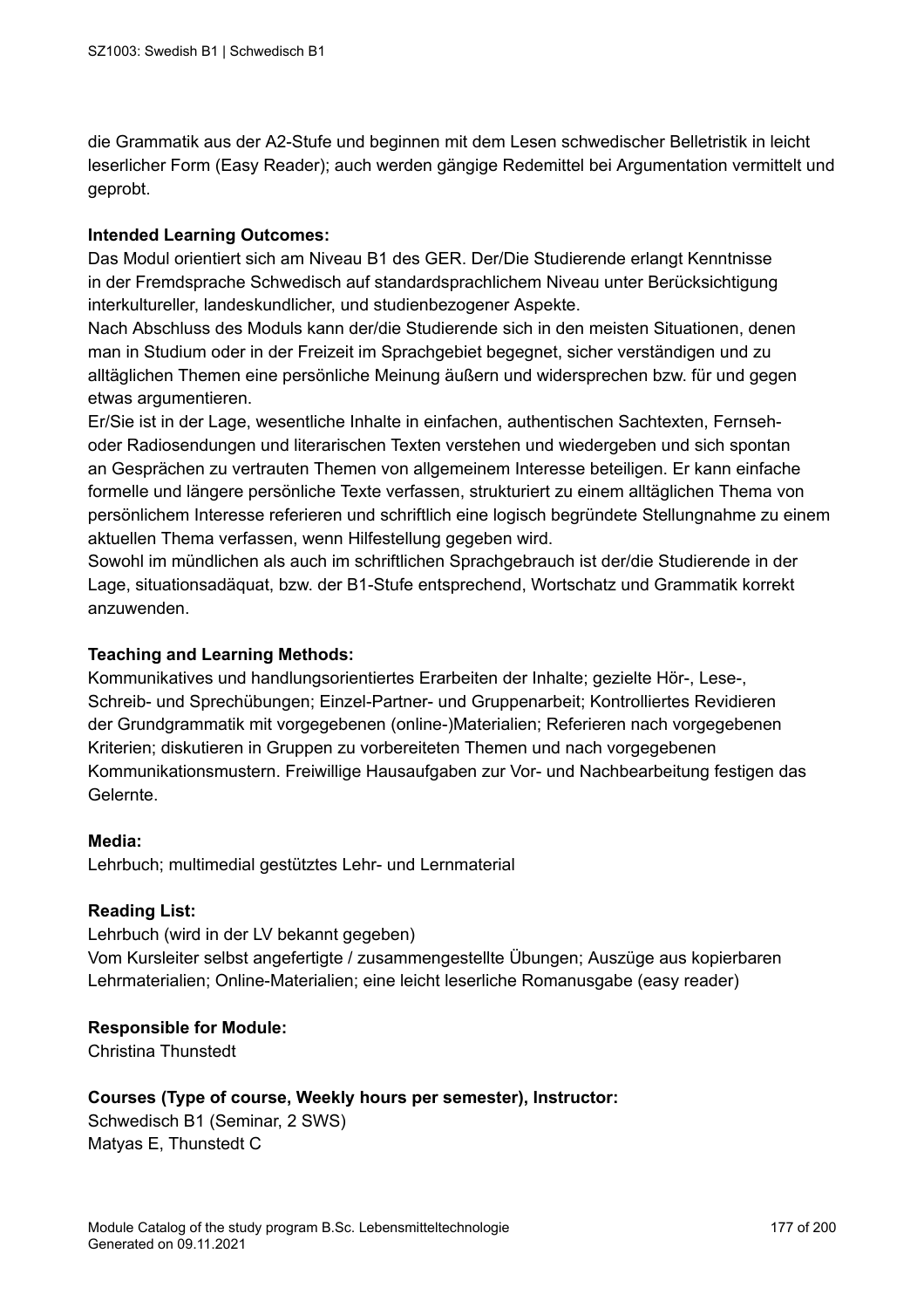For further information in this module, please click<campus.tum.de> or [here.](https://campus.tum.de/tumonline/WBMODHB.wbShowMHBReadOnly?pKnotenNr=585486&pOrgNr=26608)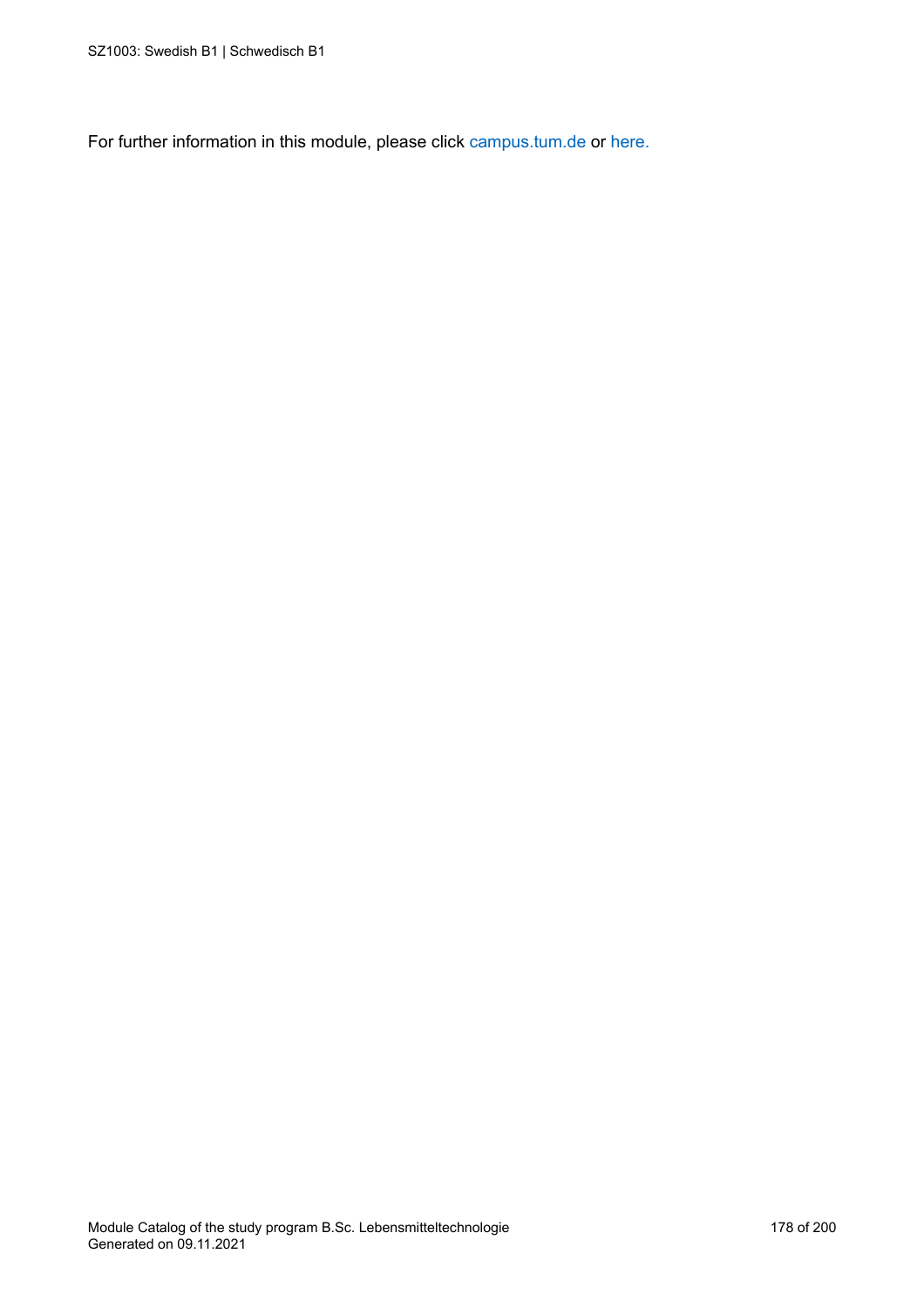## **SZ10031: Intensive Course Swedish B1 | Blockkurs Schwedisch B1**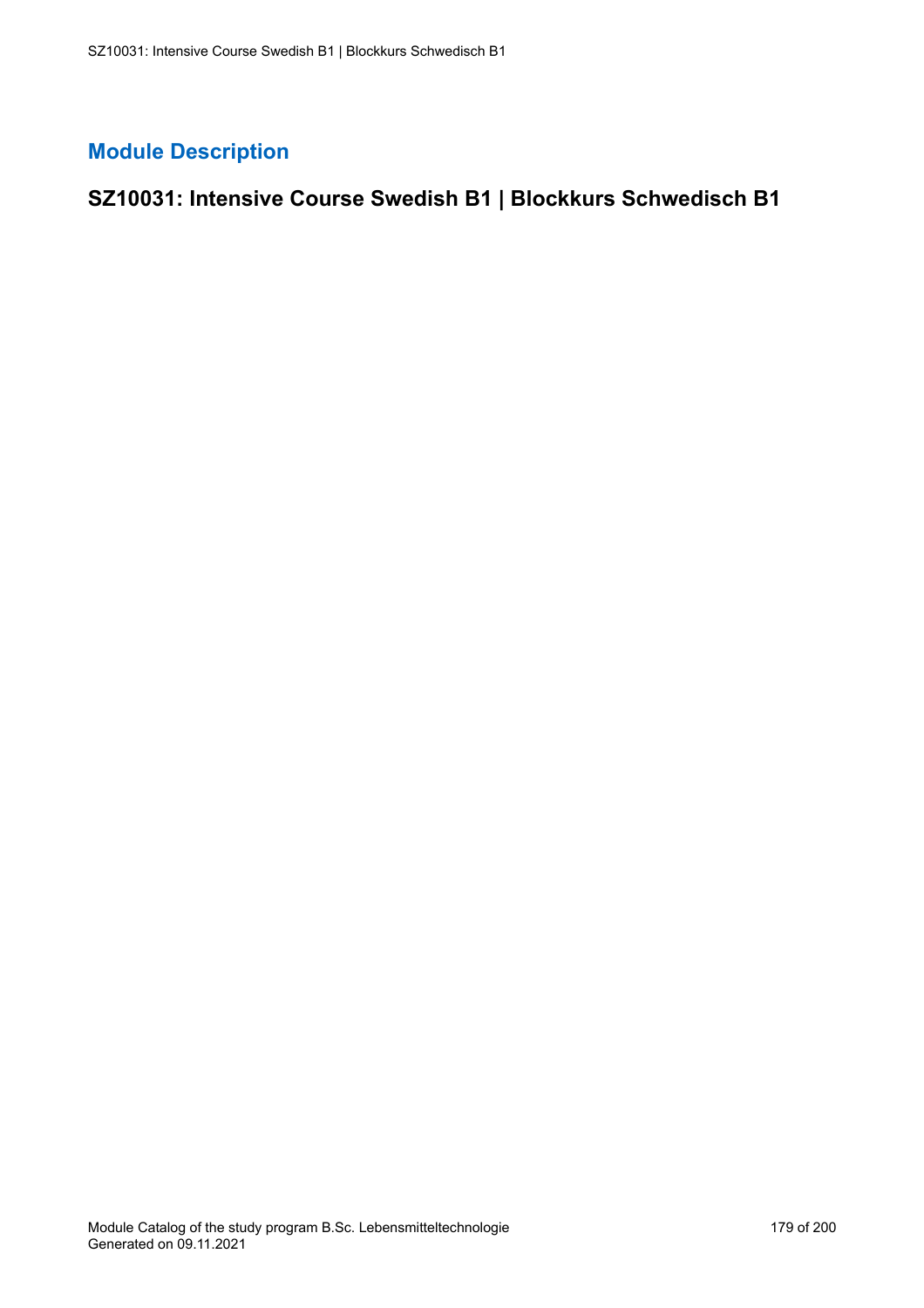## **SZ1004: Swedish B2 | Schwedisch B2**

Version of module description: Gültig ab winterterm 2015/16

| <b>Module Level:</b>   | Language:           | <b>Duration:</b>         | Frequency:            |
|------------------------|---------------------|--------------------------|-----------------------|
| <b>Bachelor/Master</b> | Language taught     | one semester             |                       |
| Credits:*              | <b>Total Hours:</b> | <b>Self-study Hours:</b> | <b>Contact Hours:</b> |
| 3                      | 90                  | 60                       | 30                    |

Number of credits may vary according to degree program. Please see Transcript of Records.

## **Description of Examination Method:**

Schriftliche Abschlussklausur (keine Hilfsmittel erlaubt). Prüfungsdauer: 90 Minuten. In der schriftlichen Prüfung werden die in der Modulbeschreibung angegebenen Lernergebnisse geprüft. Sie beinhaltet Fragen zur Anwendung von Wortschatz und Grammatik, zu Text- bzw. Lese- und Hörverstehen sowie Aufgaben zur freien Textproduktion. Mündliche Reaktionsfähigkeiten werden anhand der Anwendung entsprechender Redemittel in schriftlichen Dialogbeispielen und das Hörverstehen mittels Hörbeispielen, bzw. Hörverstehens-Fragen, die schriftlich beantwortet werden, überprüft.

### **Repeat Examination:**

### **(Recommended) Prerequisites:**

Bestandene Abschlussklausur B1

### **Content:**

In diesem Modul werden Kenntnisse in der Fremdsprache Schwedisch vermittelt /aufgebaut und vertieft, die es den Studierenden ermöglichen, aktiv und mit einem gewissen Grad an Flüssigkeit über Themen von allgemeinem Interesse oder von vertrautem Fachgebiet mit einem Muttersprachler zu diskutieren und eine Argumentation gut verständlich auszuführen. Wiederholung und Vertiefung von grammatischen Elementen der B1-Stufe wie bspw. Passiv mit –s und Partizip sowie neue Elemente wie bspw. Syntax / Wortfolge in komplexen Haupt- und Nebensätzen mit mehreren Ergänzungen.

### **Intended Learning Outcomes:**

Das Modul orientiert sich am Niveau B2 des GER. Der/Die Studierende erlangt Kenntnisse in der Fremdsprache Schwedisch auf komplexem standardsprachlichem Niveau unter Berücksichtigung interkultureller, landeskundlicher und studienbezogener Aspekte.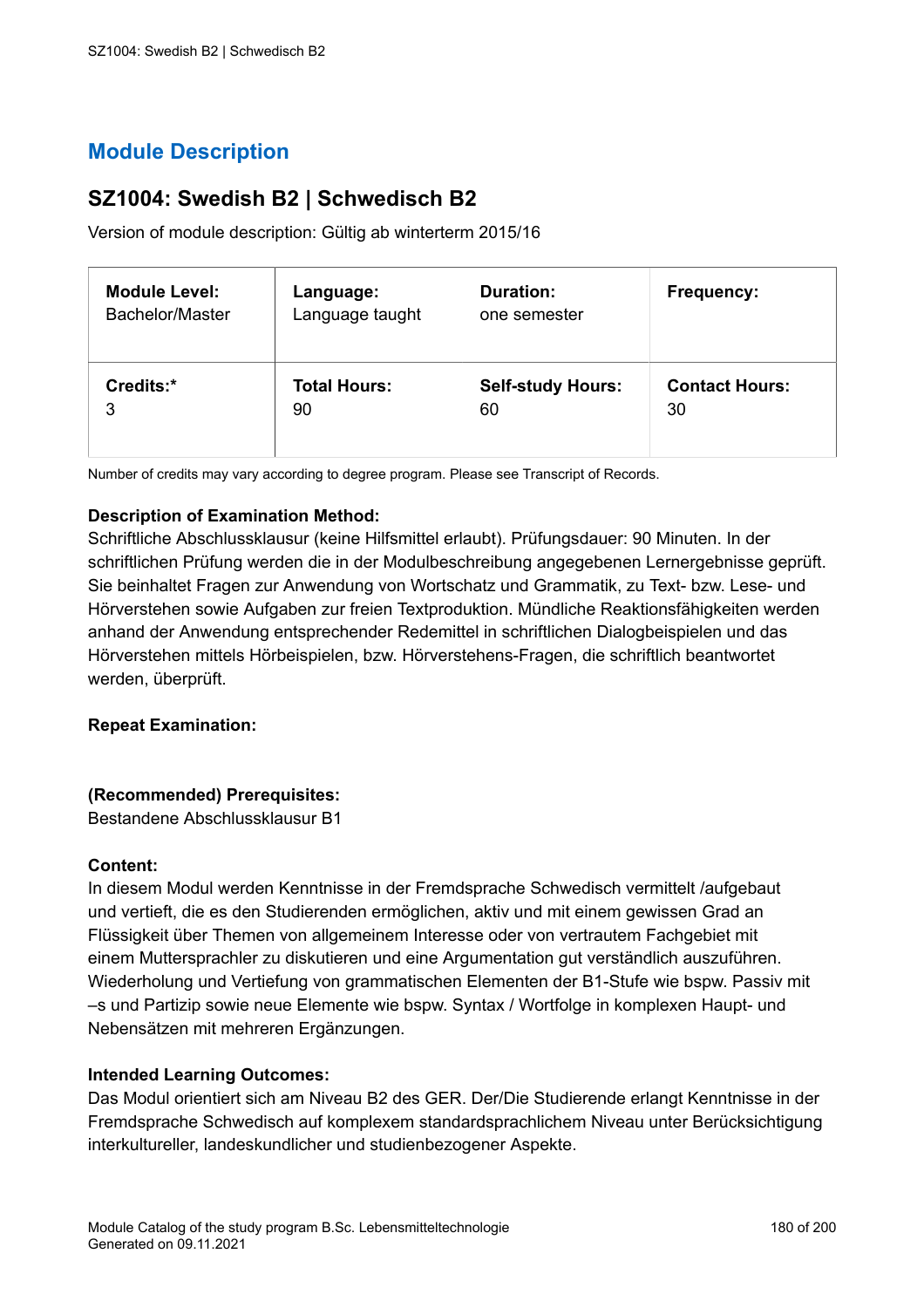Der/Die Studierende kann den wesentlichen Inhalt von Artikeln und Berichten sowie Texte aus dem eigenen Fach- und Interessengebiet selbständig /mühelos verstehen.

Er/Sie kann längere Redebeiträge und Vorträge sowohl zu aktuellen Themen als auch innerhalb seines/ihres Fachgebietes folgen, sofern sie klar vorgetragen werden.

Er/sie ist in der Lage Texte im Kontext seines /ihres Studienfaches zu schreiben und dabei auch zu einem gewissen Grad komplexe Satzstrukturen und fachspezifisches Vokabular zu benutzen. Er/Sie kann zu vielen Themen aus seinen/ihren Interessen- oder Fachgebieten klar und strukturiert in mündlicher Form kommunizieren.

#### **Teaching and Learning Methods:**

Kommunikatives und handlungsorientiertes Erarbeiten der Inhalte; gezielte Hör-, Lese- , Schreibund Sprechübungen; Einzel-Partner- und Gruppenarbeit; Kontrolliertes Revidieren einzelner Aspekte der Grammatik mit vorgegebenen (online-) Materialien; Referieren und Präsentieren nach vorgegebenen Kriterien; moderierte (Rollen-) Diskussionen. Freiwillige Hausaufgaben zur Vor- und Nachbearbeitung festigen das Gelernte.

#### **Media:**

Lehrbuch; multimedial gestütztes Lehr- und Lernmaterial, auch online

#### **Reading List:**

Eine Auswahl an Textauszügen und Übungsmaterial werden vom Kursleiter am ersten Kurstag zur Verfügung gestellt.

#### **Responsible for Module:**

Christina Thunstedt

#### **Courses (Type of course, Weekly hours per semester), Instructor:**

For further information in this module, please click<campus.tum.de> or [here.](https://campus.tum.de/tumonline/WBMODHB.wbShowMHBReadOnly?pKnotenNr=585489&pOrgNr=26608)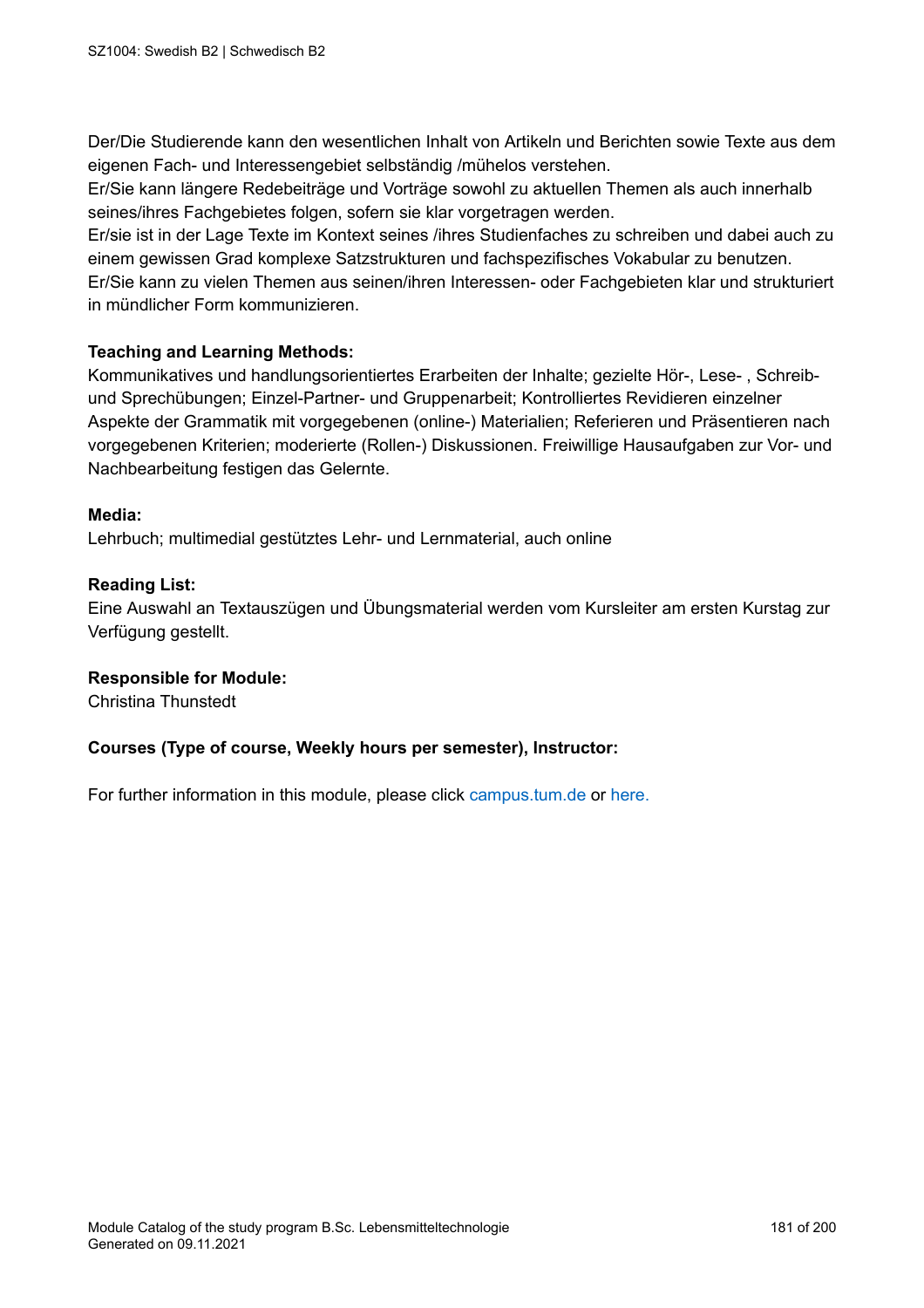### <span id="page-181-0"></span>**SZ1005: Swedish A2 - Language and Profession (Intercultural Communication) | Schwedisch A2 - Sprache & Beruf (Interkulturelle Kommunikation)**

Version of module description: Gültig ab winterterm 2015/16

| <b>Module Level:</b> | Language:           | <b>Duration:</b>         | Frequency:            |
|----------------------|---------------------|--------------------------|-----------------------|
| Bachelor/Master      | Language taught     | one semester             |                       |
| Credits:*            | <b>Total Hours:</b> | <b>Self-study Hours:</b> | <b>Contact Hours:</b> |
| 3                    | 90                  | 60                       | 30                    |

Number of credits may vary according to degree program. Please see Transcript of Records.

#### **Description of Examination Method:**

Schriftliche Abschlussklausur (keine Hilfsmittel erlaubt). Prüfungsdauer: 90 Minuten. In der schriftlichen Prüfung werden die in der Modulbeschreibung angegebenen Lernergebnisse geprüft. Sie beinhaltet Fragen zur Anwendung von Wortschatz und Grammatik, zu Text- bzw. Lese- und Hörverstehen sowie Aufgaben zur freien Textproduktion. Mündliche Reaktionsfähigkeiten werden anhand der Anwendung entsprechender Redemittel in schriftlichen Dialogbeispielen und das Hörverstehen mittels Hörbeispielen, bzw. Hörverstehens-Fragen, die schriftlich beantwortet werden, überprüft.

#### **Repeat Examination:**

#### **(Recommended) Prerequisites:**

A1 (bestandene Abschlussprüfung A1)

#### **Content:**

In diesem Modul werden Grundkenntnisse in der Fremdsprache Schwedisch (mit Berufswortschatz) sowie im Bezug auf das Berufsleben Schwedens vermittelt. Auch werden interkulturelle Unterschiede erläutert und besprochen. Die Kursinhalte sollen den Studierenden - trotz noch geringer Sprachkenntnisse – ermöglichen, sich in alltäglichen Grundsituationen – im Studium und Berufsleben - zurechtzufinden. Wir lernen/üben grundlegendes Vokabular und Konversation und produzieren auch kürzere Texte (z. B. Brief; Textzusammenfassung und Kurzpräsentationen); vertiefen und erweitern die Grammatik aus der A1-Stufe und lesen Texte in leicht leserlicher Form. Grammatische Inhalte: Wiederholung der Pronomen; Komplettierung der Possessivpronomen; komplexer strukturierte Haupt- und Nebensätze mit Modalverben; Präteritum;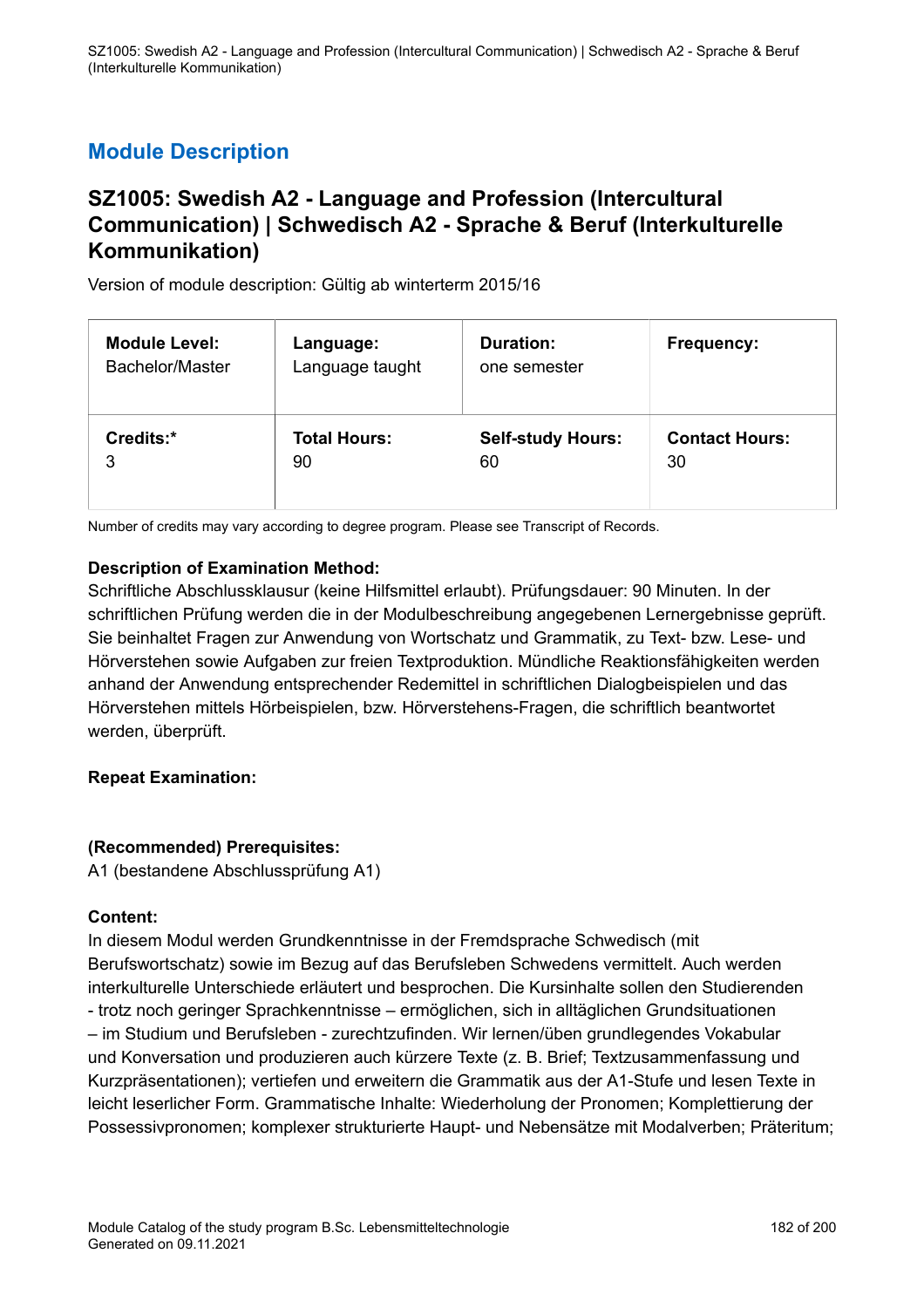Perfekt und Plusquamperfekt; Zeitausdrücke /-angaben; Zeit-, Ort- und Richtungsadverbien, Steigerung des Adjektivs und Adjektivdeklination.

#### **Intended Learning Outcomes:**

Das Modul orientiert sich am Niveau A2 des GER. Der/Die Studierende erlangt Grundkenntnisse in Schwedisch mit allgemein sprachlicher Orientierung unter Berücksichtigung (inter-)kultureller, berufsbezogener und landeskundlicher Aspekte.

Nach Abschluss dieses Moduls kann der / die Studierende im Gespräch einfache Sätze und Redewendungen zu einem erweiterten Spektrum an vertrauten Themen verstehen und gebrauchen. Dabei handelt es sich um grundlegende Informationen zu alltäglichen Themen unter Einbeziehung landeskundlicher Aspekte. Der/die Studierende ist in der Lage kurze informative Texte oder Mitteilungen zu grundlegenden Situationen zu verfassen und kann längere Texte zu vertrauten Themen verstehen, in denen gängige bzw. einfache alltagsbezogene Sprache verwendet wird und in denen vorhersehbare Informationen zu finden sind.

Sowohl im mündlichen als auch im schriftlichen Sprachgebrauch ist der/die Studierende in der Lage, situationsadäquat, bzw. der A2-Stufe entsprechend, Wortschatz und Grammatik korrekt anzuwenden.

#### **Teaching and Learning Methods:**

Kommunikatives und handlungsorientiertes Erarbeiten der Inhalte; gezielte Hör-, Lese- , Schreib- und Sprechübungen; Einzel-Partner- und Gruppenarbeit; kontrolliertes Selbstlernen mit vorgegebenem Material. Freiwillige Hausaufgaben zur Vor- und Nachbearbeitung festigen das Gelernte.

#### **Media:**

Lehrbuch und multimedial gestütztes Lehr- und Lernmaterial wird in der LV bekanntgegeben, bzw. ausgehändigt.

#### **Reading List:**

Lehrbuch und multimedial gestütztes Lehr- und Lernmaterial wird in der LV bekanntgegeben, bzw. ausgehändigt.

#### **Responsible for Module:**

Christina Thunstedt

#### **Courses (Type of course, Weekly hours per semester), Instructor:**

For further information in this module, please click<campus.tum.de> or [here.](https://campus.tum.de/tumonline/WBMODHB.wbShowMHBReadOnly?pKnotenNr=663788&pOrgNr=26608)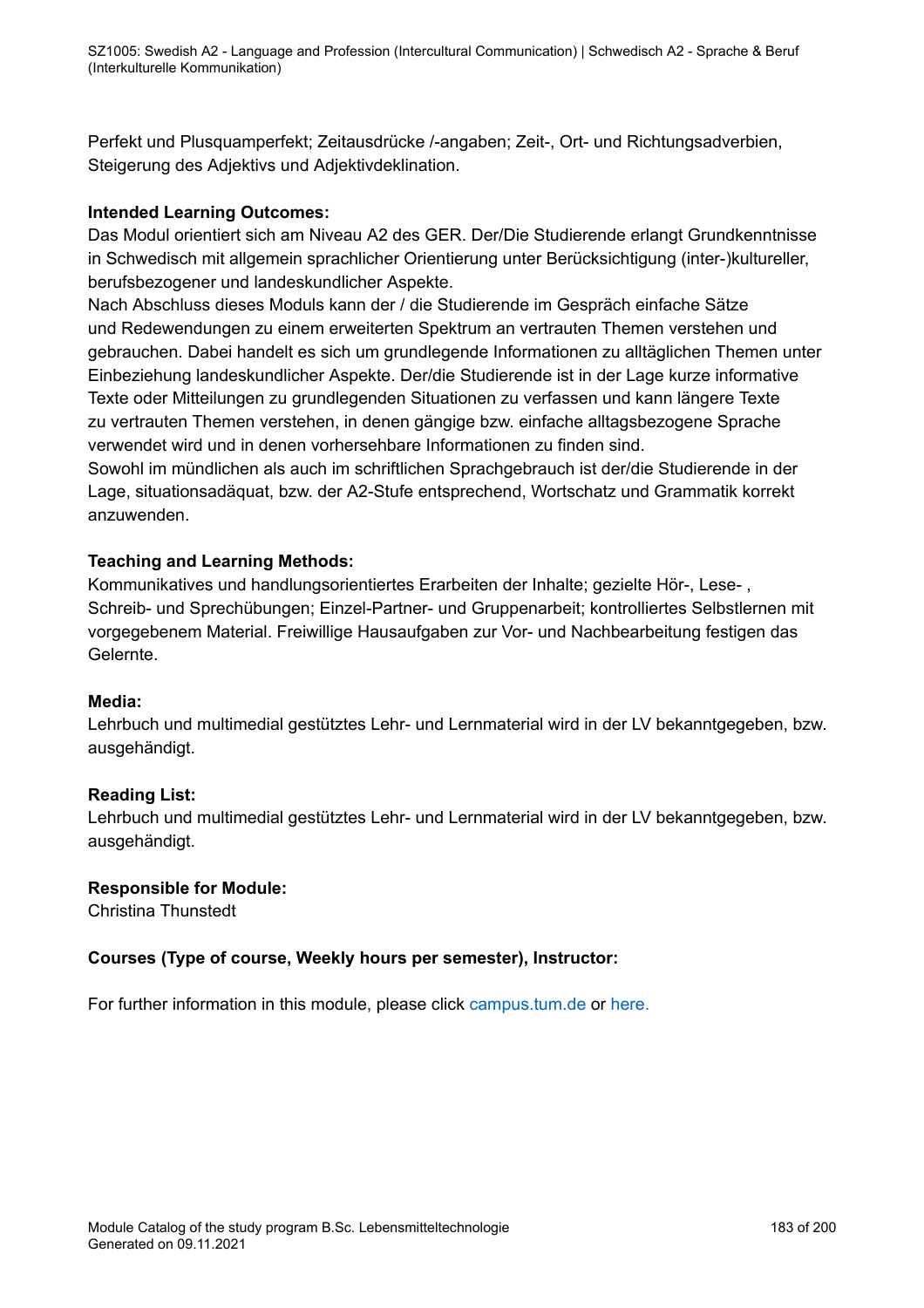## <span id="page-183-0"></span>**SZ1202: Spanish A2.1 | Spanisch A2.1**

Version of module description: Gültig ab winterterm 2015/16

| <b>Module Level:</b> | Language:           | Duration:                | <b>Frequency:</b>     |
|----------------------|---------------------|--------------------------|-----------------------|
| Bachelor/Master      | Language taught     | one semester             |                       |
| Credits:*            | <b>Total Hours:</b> | <b>Self-study Hours:</b> | <b>Contact Hours:</b> |
| 3                    | 90                  | 60                       | 30                    |

Number of credits may vary according to degree program. Please see Transcript of Records.

#### **Description of Examination Method:**

Schriftliche Abschlussprüfung (keine Hilfsmittel erlaubt). Prüfungsdauer: 90 Minuten. In der schriftlichen Prüfung werden die in der Modulbeschreibung angegebenen Lernergebnisse geprüft. Sie beinhaltet Fragen zur Anwendung von Wortschatz und Grammatik, zu Lese- und Hörverstehen, sowie Aufgaben zur freien Textproduktion. Das Hörverstehen wird anhand von Hörbeispielen mit Hörverstehens-Fragen/-Fragebogen überprüft. Die Aufgabestellung einiger Prüfungsfragen fordert von den Studierenden in schriftlicher Form eine adäquate Reaktionsfähigkeit ähnlich wie in mündlichen Situationen.

#### **Repeat Examination:**

#### **(Recommended) Prerequisites:**

Gesicherte Kenntnisse der Stufe A1 Einstufungstest mit Ergebnis A2.1

#### **Content:**

In diesem Modul werden Grundkenntnisse in der Fremdsprache Spanisch vermittelt, die es den Studierenden ermöglichen, sich in alltäglichen Grundsituationen zurechtzufinden, z.B. auf Reisen, bei der Wohnungssuche, unter Kollegen, Freunden und Nachbarn, Austausch von Erfahrungen etc. Dabei werden interkulturelle und landeskundliche Aspekte berücksichtigt.

Die grammatikalischen Strukturen werden weiter aufgebaut, wie z.B. Verwendung von den Vergangenheiten Pretérito Perfecto - Pretérito Indefinido, ser und estar, unbetonte Personal Pronomen.

Es werden Strategien vermittelt, die mündlich wie schriftlich eine Verständigung trotz noch geringer Sprachkenntnisse ermöglichen.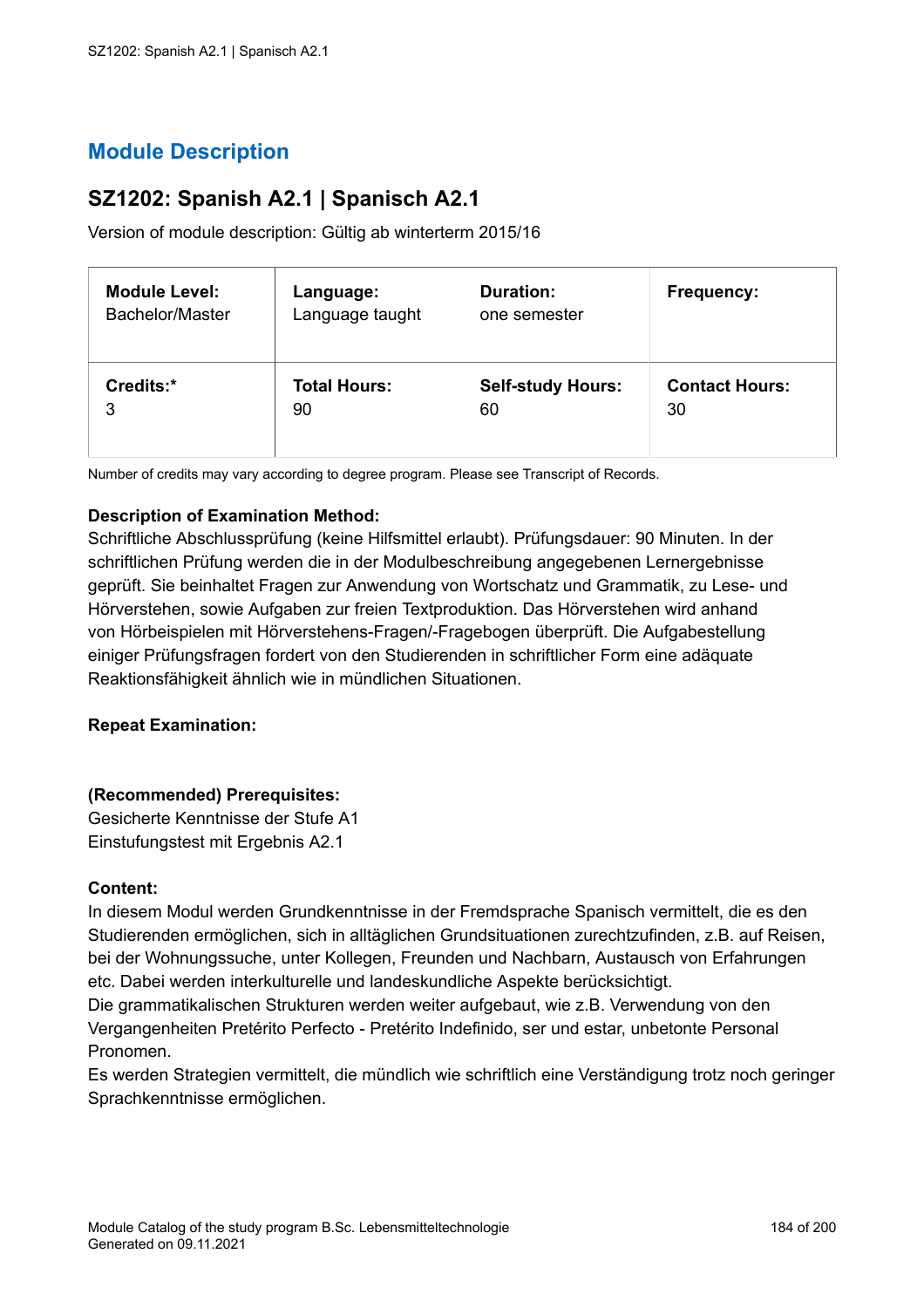#### **Intended Learning Outcomes:**

Dieses Modul orientiert sich am Niveau A2 "Elementare Sprachverwendung" der GER. Nach der Teilnahme an der Modulveranstaltung sind die Studierenden in der Lage die Bedeutung von kurzen, klaren und deutlich artikulierten Mitteilungen und Durchsagen zu erfassen. Die Kommunikation ist im Rahmen von einfachen, routinemäßigen Kontexten möglich. Der Austausch von Informationen erfolgt über kurze Dialoge mit verschiedenen Zeitbezügen (z.B.: Gegenwart, Vergangenheit, einfaches Futur) und umfasst einfache Satzgefüge mit beschränkten Strukturen zu vertrauten Tätigkeiten. Der/Die Studierende kann einfache Fragen zu Inhalten stellen und auch beantworten. Gespräche und Dialoge sind kurz, zeitlich beschränkt und orientieren sich inhaltlich an Kontexten, wie z.B. Familie, Freunde, Lebens- und Wohnraum, Reisen. Die Studierenden können kurze Texte oder Briefe lesen und verstehen, wenn diese einen häufig gebrauchten Wortschatz und bekannte Strukturen beinhaltet und wenn darin vertraute Informationen zu finden sind. Er/Sie ist in der Lage mithilfe feststehender Wendungen kurze, einfache Mitteilungen oder persönliche Briefe zu verfassen.

#### **Teaching and Learning Methods:**

Das Modul besteht aus einem Seminar, in dem die angestrebten Lerninhalte mit gezieltem Hör-, Lese-, Schreib- und Sprechübungen in Einzel-, Partner und Gruppenarbeit kommunikativ und handlungsorientiert erarbeitet werden. Durch die Kombination dieser Übungen wird die Interaktion mit den Partnern unterstützt und gefordert. Die Studierenden erwerben Teamkompetenz durch kooperatives Handeln in gemischten Gruppen.

Es werden Möglichkeiten aufgezeigt, den Lernprozess in der Fremdsprache Spanisch eigenverantwortlich und effektiver zu gestalten und damit die eigenen Lernfähigkeiten zu verbessern.

Durch kontrolliertes Selbstlernen grundlegender grammatischer Phänomene und Kommunikationsmuster in der Fremdsprache mit vorgegebenen (online-) Materialien werden die im Seminar vermittelten Grundlagen vertieft.

Freiwillige Hausaufgaben (zur Vor-und Nacharbeitung) festigen das Gelernte.

#### **Media:**

Lehrbuch; multimedial gestütztes Lehr- und Lernmaterial (Tafel, Folie, Übungsblätter, Bild, Film, etc.), auch online.

#### **Reading List:**

Lehrbuch (wird im Kurs bekanntgegeben)

#### **Responsible for Module:**

Maria Jesús García

#### **Courses (Type of course, Weekly hours per semester), Instructor:**

Spanisch A2.1 (Seminar, 2 SWS) Barreda C, Galan Rodriguez F, Guerrero Madrid V, Hernandez Zarate M, Mayea von Rimscha A, Rey Pereira C, Sosa Hernando E, Tapia Perez T For further information in this module, please click<campus.tum.de> or [here.](https://campus.tum.de/tumonline/WBMODHB.wbShowMHBReadOnly?pKnotenNr=542972&pOrgNr=26608)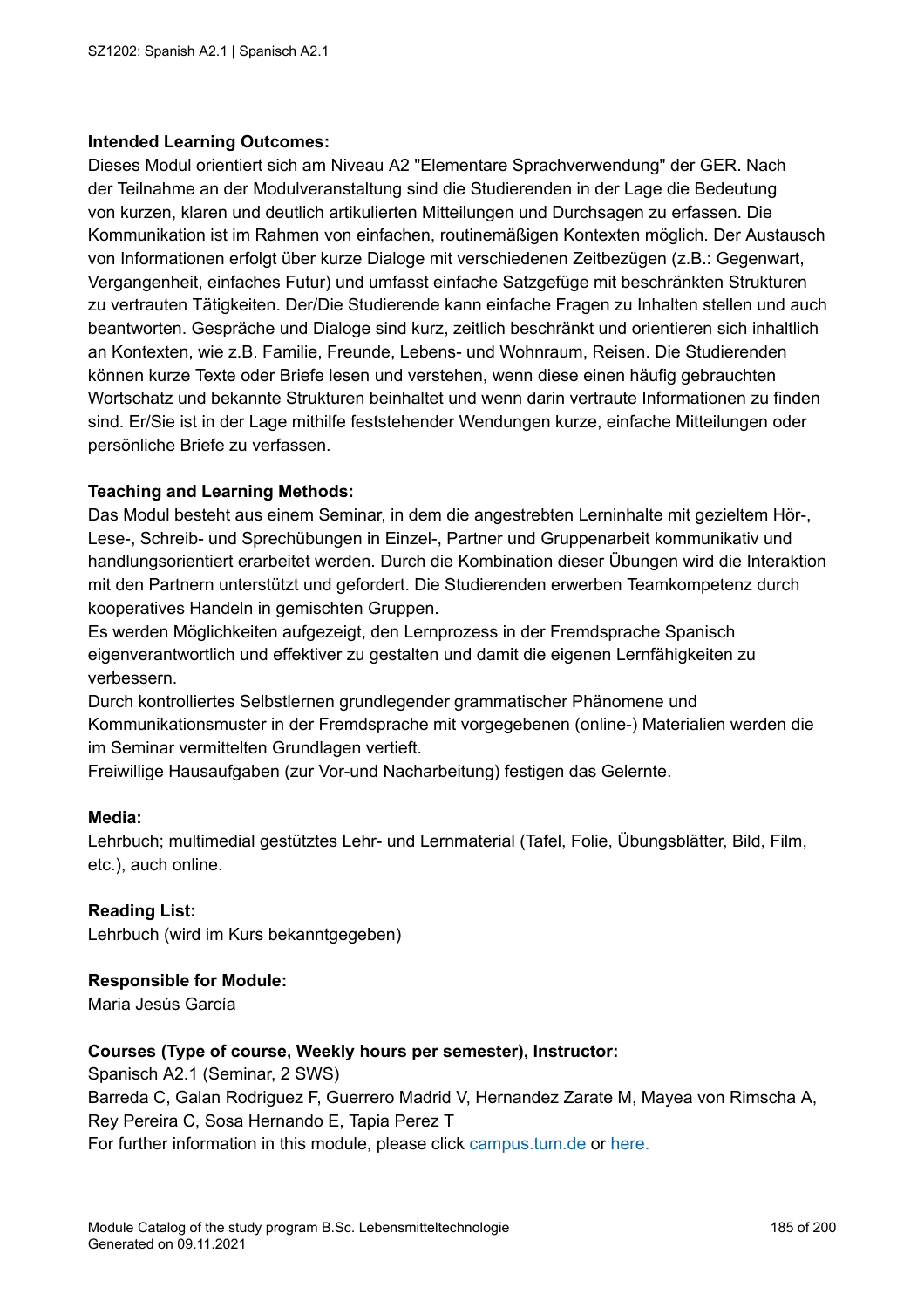## <span id="page-185-0"></span>**SZ1203: Spanish A2.2 | Spanisch A2.2**

Version of module description: Gültig ab winterterm 2015/16

| <b>Module Level:</b> | Language:           | <b>Duration:</b>         | Frequency:            |
|----------------------|---------------------|--------------------------|-----------------------|
| Bachelor/Master      | Language taught     | one semester             |                       |
| Credits:*            | <b>Total Hours:</b> | <b>Self-study Hours:</b> | <b>Contact Hours:</b> |
| 3                    | 90                  | 60                       | 30                    |

Number of credits may vary according to degree program. Please see Transcript of Records.

#### **Description of Examination Method:**

Schriftliche Abschlussprüfung (keine Hilfsmittel erlaubt). Prüfungsdauer: 90 Minuten. In der schriftlichen Prüfung werden die in der Modulbeschreibung angegebenen Lernergebnisse geprüft. Sie beinhaltet Fragen zur Anwendung von Wortschatz und Grammatik, zu Lese- und Hörverstehen, sowie Aufgaben zur freien Textproduktion. Das Hörverstehen wird anhand von Hörbeispielen mit Hörverstehens-Fragen/-Fragebogen überprüft. Die Aufgabestellung einiger Prüfungsfragen fordert von den Studierenden in schriftlicher Form eine adäquate Reaktionsfähigkeit ähnlich wie in mündlichen Situationen.

#### **Repeat Examination:**

#### **(Recommended) Prerequisites:**

Gesicherte Kenntnisse der Stufe A2.1 Einstufungstest mit Ergebnis A2.2

#### **Content:**

Das Modul besteht aus einem Seminar, in dem die angestrebten Lerninhalte mit gezieltem Hör-, Lese-, Schreib- und Sprechübungen in Einzel-, Partner und Gruppenarbeit kommunikativ und handlungsorientiert erarbeitet werden. Durch die Kombination dieser Übungen wird die Interaktion mit den Partnern unterstützt und gefordert. Die Studierenden erwerben Teamkompetenz durch kooperatives Handeln in gemischten Gruppen.

Es werden Möglichkeiten aufgezeigt, den Lernprozess in der Fremdsprache Spanisch eigenverantwortlich und effektiver zu gestalten und damit die eigenen Lernfähigkeiten zu verbessern.

Durch kontrolliertes Selbstlernen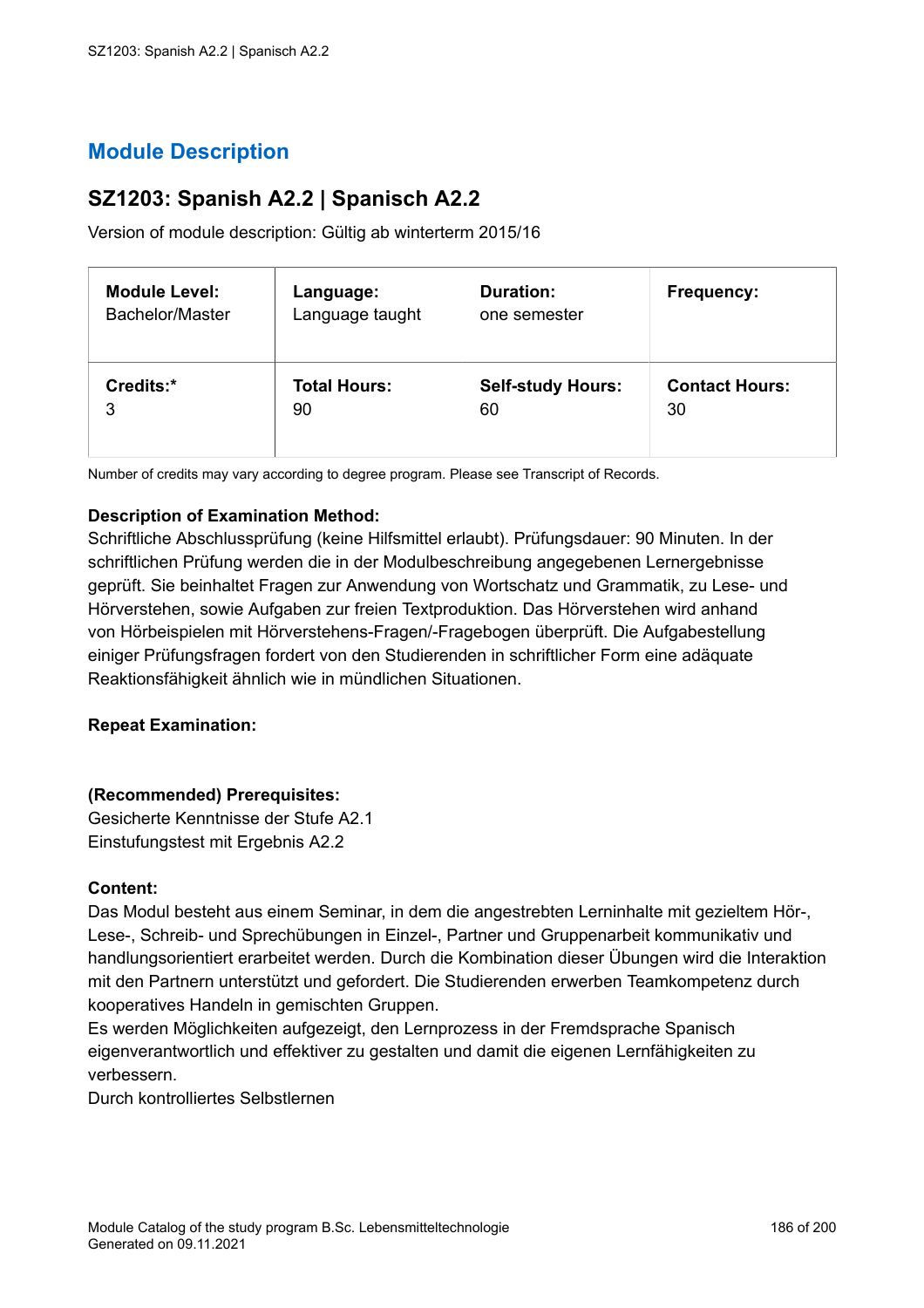#### **Intended Learning Outcomes:**

Dieses Modul orientiert sich am Niveau A2 "Elementare Sprachverwendung" des GER. Nach der Teilnahme an der Modulveranstaltung sind die Studierenden in der Lage vertraute Sätze und Redewendungen zu einem erweiterten Spektrum an Themen zu verstehen. Dabei handelt es sich um grundlegende Informationen zu alltäglichen oder Studien- bzw. berufsrelevanten Themen. Sie erfassen die Bedeutung von kurzen, klaren und deutlich artikulierten Mitteilungen und Durchsagen. Der Austausch von Informationen erfolgt kurz aber mühelos über eine Reihe bekannter Äußerungen zu vertrauten Tätigkeiten und Themen. Die Studierenden können sich aktiv in kurzen Interaktionen, die über einen beschränkten zeitlichen Umfang gehen, zu bekannten Themen einbringen. Er/Sie kann längere Texte und Briefe zu vertrauten Themen verstehen, in denen gängige aber einfache alltags- oder berufsbezogene Sprache verwendet wird und in denen vorhersehbare Informationen zu finden sind. Der/Die Studierende ist in der Lage mithilfe feststehender Wendungen kurze, informative Texte oder Mitteilungen zu verfassen. Es werden Haupt- und Nebensätze verwendet, die durch eine Reihe von Bindewörtern kontextadäquat verbunden werden.

#### **Teaching and Learning Methods:**

Das Modul besteht aus einem Seminar, in dem die angestrebten Lerninhalte mit gezieltem Hör-, Lese-, Schreib- und Sprechübungen in Einzel-, Partner und Gruppenarbeit kommunikativ und handlungsorientiert erarbeitet werden. Durch die Kombination dieser Übungen wird die Interaktion mit den Partnern unterstützt und gefordert. Die Studierenden erwerben Teamkompetenz durch kooperatives Handeln in gemischten Gruppen.

Es werden Möglichkeiten aufgezeigt, den Lernprozess in der Fremdsprache Spanisch eigenverantwortlich und effektiver zu gestalten und damit die eigenen Lernfähigkeiten zu verbessern.

#### **Media:**

Lehrbuch, multimedial gestütztes Lehr- und Lernmaterial (Tafel, Folie, Übungsblätter, Bild, Film, etc.), auch online.

#### **Reading List:**

Lehrbuch (wird im Kurs bekanntgegeben)

#### **Responsible for Module:**

Maria Jesús García

#### **Courses (Type of course, Weekly hours per semester), Instructor:**

Spanisch A2.2 (Seminar, 2 SWS) Gomez Cabornero S, Guerrero Madrid V, Hernandez Zarate M, Mayea von Rimscha A, Rey Pereira C, Rodriguez Garcia M For further information in this module, please click<campus.tum.de> or [here.](https://campus.tum.de/tumonline/WBMODHB.wbShowMHBReadOnly?pKnotenNr=542986&pOrgNr=26608)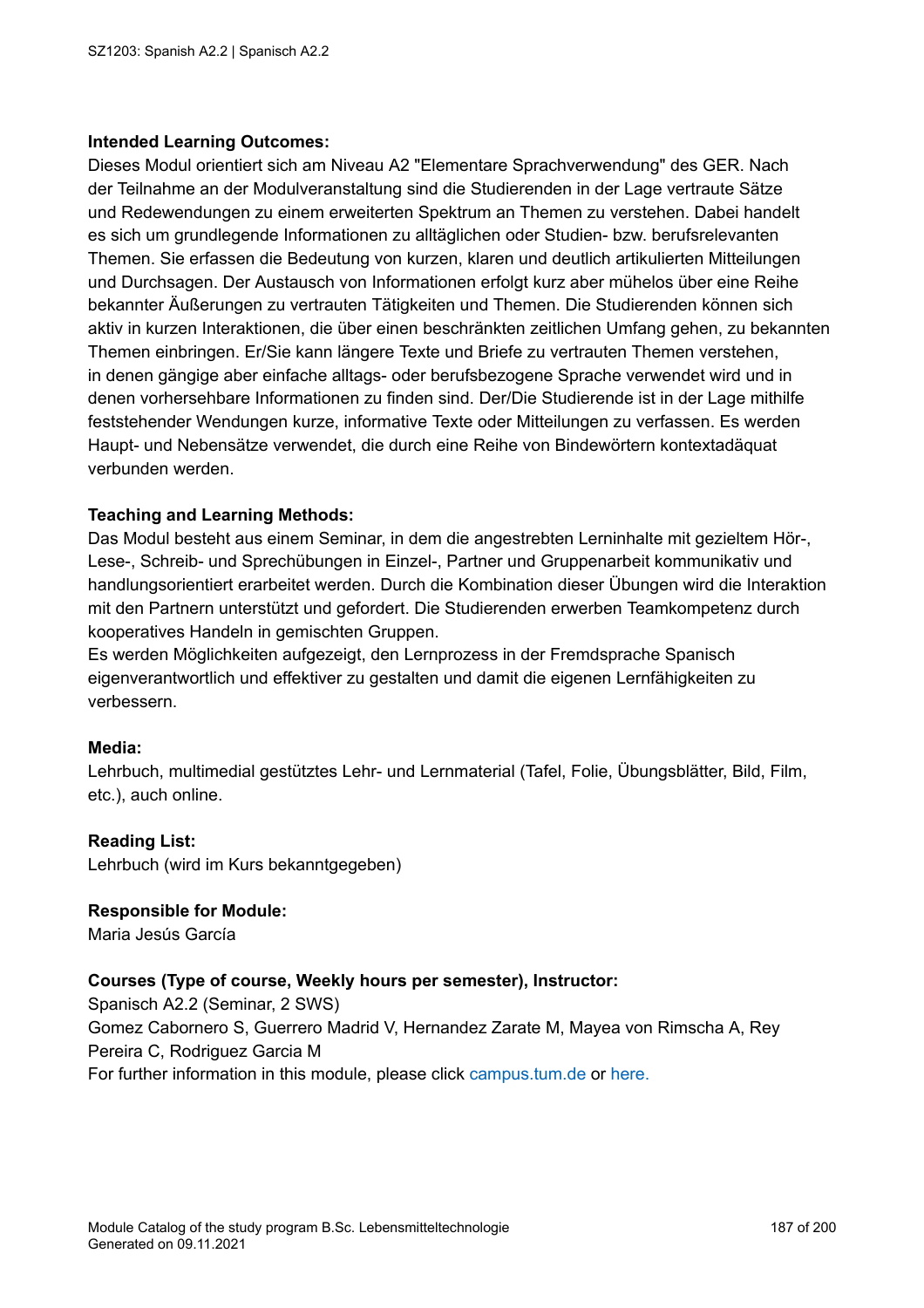### <span id="page-187-0"></span>**SZ1209: Spanish C1 - current issues in Spain and Latin America | Spanisch C1 - La actualidad en España y América Latina**

Version of module description: Gültig ab winterterm 2015/16

| <b>Module Level:</b> | Language:           | <b>Duration:</b>         | <b>Frequency:</b>     |
|----------------------|---------------------|--------------------------|-----------------------|
| Bachelor/Master      | Language taught     | one semester             |                       |
| Credits:*            | <b>Total Hours:</b> | <b>Self-study Hours:</b> | <b>Contact Hours:</b> |
| 3                    | 90                  | 60                       | 30                    |

Number of credits may vary according to degree program. Please see Transcript of Records.

#### **Description of Examination Method:**

Schriftliche Abschlussprüfung (keine Hilfsmittel erlaubt). Prüfungsdauer: 90 Minuten. In der schriftlichen Prüfung werden die in der Modulbeschreibung angegebenen Lernergebnisse geprüft. Sie beinhaltet Fragen zur Anwendung von Wortschatz und Grammatik, zu Lese- und Hörverstehen, sowie Aufgaben zur freien Textproduktion. Das Hörverstehen wird anhand von Hörbeispielen mit Hörverstehens-Fragen/-Fragebogen überprüft. Die Aufgabestellung einiger Prüfungsfragen fordert von den Studierenden in schriftlicher Form eine adäquate Reaktionsfähigkeit ähnlich wie in mündlichen Situationen.

#### **Repeat Examination:**

#### **(Recommended) Prerequisites:**

Gesicherte Kenntnisse der Stufe B2.2 Einstufungstest mit Ergebnis C1

#### **Content:**

In diesem Modul werden den Studierenden kulturelle, soziopolitische und/oder geschichtliche Kenntnisse über die Spanisch sprechende Länder vermittelt, die sie in die Lage versetzen, unter Einbeziehung interkultureller Aspekte zu kommunizieren und zu handeln. Diese Veranstaltung bietet einen Querschnitt durch die Kultur und Gesellschaft Spaniens und Lateinamerika, indem gesellschaftliche Tendenzen anhand von Literatur (Kurzerzählungen), aktuelle Zeitungsartikeln, Essays und Filme diskutiert werden. Es soll den Studierenden eine Vertiefung in das "Fremdverstehen" der gesamten Spanisch sprechende Welt ermöglichen und somit auch die interkulturelle Kompetenz erhöht werden. Es wird ein erweitertes Spektrum an Kommunikationsmöglichkeiten zu aktuellen Themen erarbeitet und Aspekte der Grammatik wiederholt und ergänzt.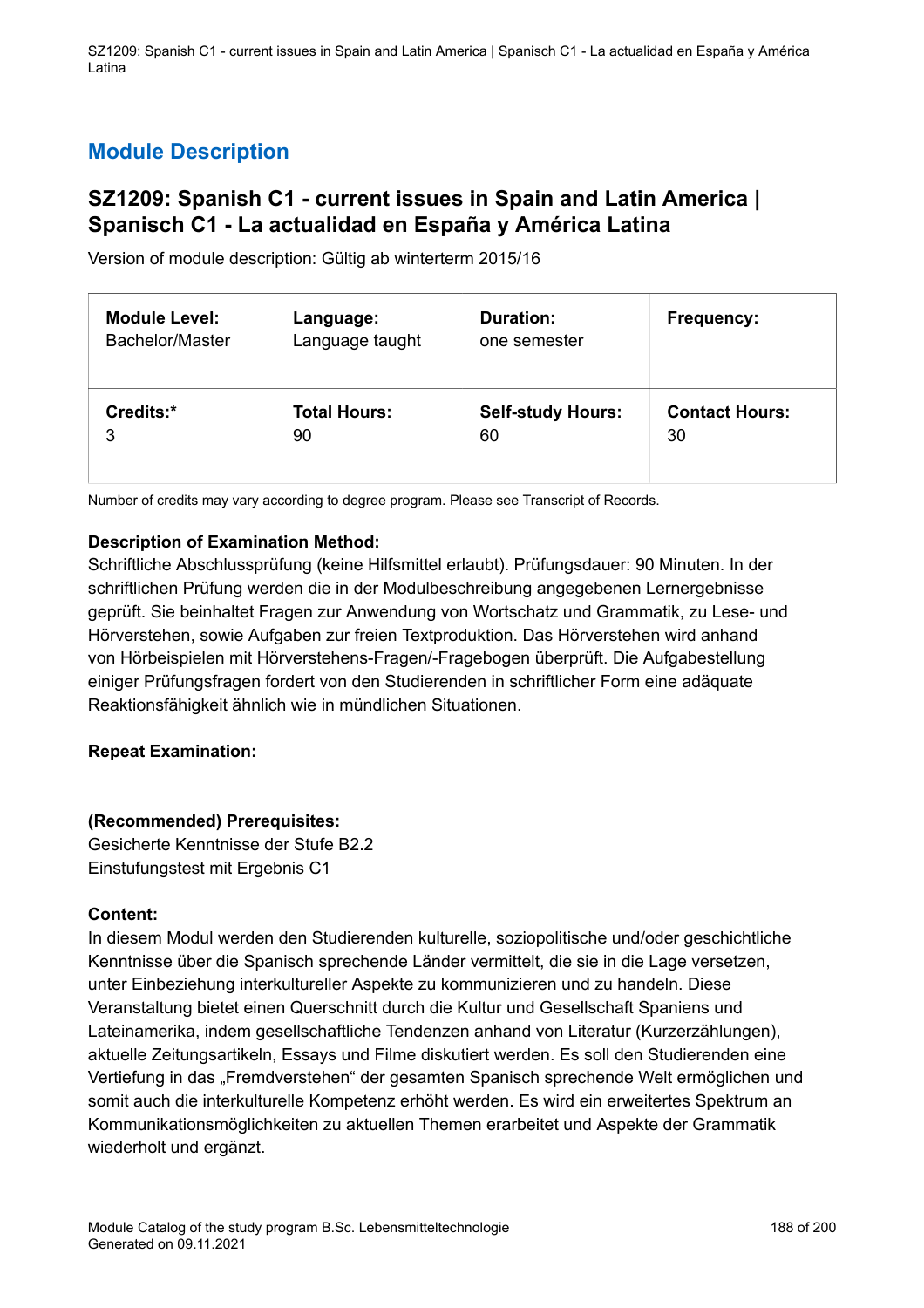SZ1209: Spanish C1 - current issues in Spain and Latin America | Spanisch C1 - La actualidad en España y América Latina

In diesem Modul haben die Studierenden die Gelegenheit, eine kurze Präsentation eigenverantwortlich zu gestalten und vorzutragen sowie anschließend auf Fragen zur eigenen Präsentation zu antworten.

#### **Intended Learning Outcomes:**

Dieses Modul orientiert sich an Niveau "C1 – Kompetente Sprachverwendung" des Gemeinsamen Europäischen Referenzrahmens für Sprachen des Europarats.

Nach Abschluss des Moduls kann der/die Studierende ein breites Spektrum anspruchsvoller, längerer Texte verstehen und auch implizite Bedeutungen erfassen. Er/Sie kann sich spontan und fließend ausdrücken, ohne öfter deutlich erkennbar nach Worten suchen zu müssen. Er/Sie kann die Sprache im gesellschaftlichen und beruflichen Leben oder in Ausbildung und Studium wirksam und flexibel

#### **Teaching and Learning Methods:**

Das Modul besteht aus einem Seminar, in dem die angestrebten Lerninhalte mit gezieltem Hör-, Lese-, Schreib- und Sprechübungen in Einzel-, Partner und Gruppenarbeit kommunikativ und handlungsorientiert erarbeitet werden. Durch die Kombination dieser Übungen wird die Interaktion mit den Partnern unterstützt und gefordert. Die Studierenden erwerben Teamkompetenz durch kooperatives Handeln in gemischten Gruppen.

Es werden Möglichkeiten aufgezeigt, den Lernprozess in der Fremdsprache Spanisch eigenverantwortlich und effektiver zu gestalten und damit die eigenen Lernfähigkeiten zu verbessern. Durch kontrolliertes Revidieren grammatischer Phänomene und Kommunikationsmuster in der Fremdsprache mit vorgegebenen (online-) Materialien werden die im Seminar vermittelten Kenntnisse vertieft.

Freiwillige Hausaufgaben (zur Vor-und Nacharbeitung) festigen das Gelernte. Referieren und Präsentieren nach vorgegebenen Kriterien; moderierte (Rollen-) Diskussionen;

Eigenständiges Referieren und Präsentieren akademischer und gesamtgesellschaftlicher Inhalte zu vorgegebenen Themen.

#### **Media:**

Lehrbücher, Online-Materialien, Presseartikel, Audio, Video.

**Reading List:** Wird im Kurs bekanntgegeben

#### **Responsible for Module:**

Maria Jesús García

#### **Courses (Type of course, Weekly hours per semester), Instructor:**

Spanisch C1 La actualidad en España y América Latina (Seminar, 2 SWS) Martinez Wahnon A For further information in this module, please click<campus.tum.de> or [here.](https://campus.tum.de/tumonline/WBMODHB.wbShowMHBReadOnly?pKnotenNr=543025&pOrgNr=26608)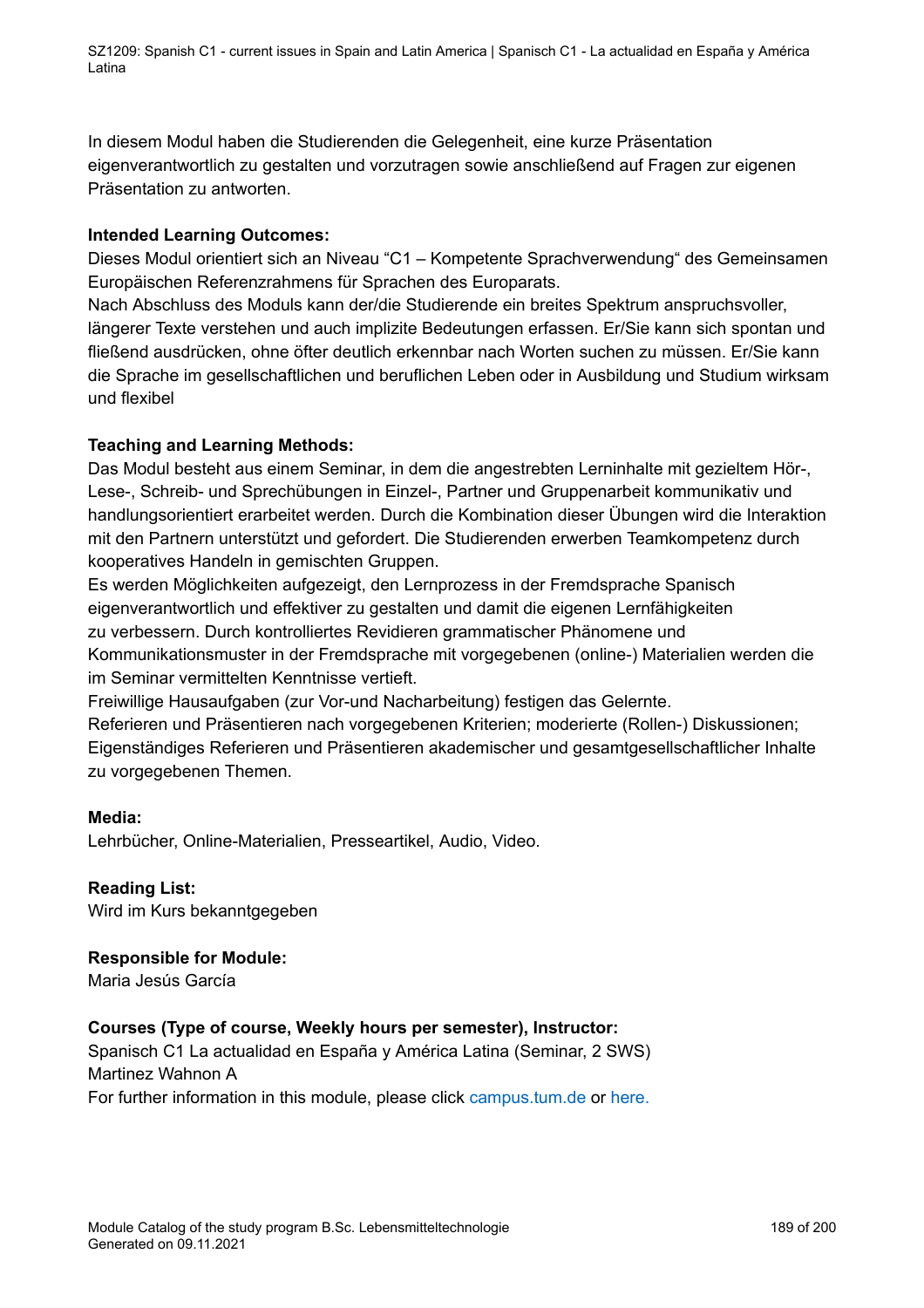### <span id="page-189-0"></span>**SZ1804: Korean A2.1 | Koreanisch A2.1**

Version of module description: Gültig ab winterterm 2015/16

| <b>Module Level:</b> | Language:           | <b>Duration:</b>         | Frequency:            |
|----------------------|---------------------|--------------------------|-----------------------|
| Bachelor/Master      | Language taught     | one semester             |                       |
| Credits:*            | <b>Total Hours:</b> | <b>Self-study Hours:</b> | <b>Contact Hours:</b> |
| 3                    | 90                  | 60                       | 30                    |

Number of credits may vary according to degree program. Please see Transcript of Records.

#### **Description of Examination Method:**

Schriftliche Abschlussklausur (keine Hilfsmittel erlaubt). Prüfungsdauer: 90 Minuten. In der schriftlichen Prüfung werden die in der Modulbeschreibung angegebenen Lernergebnisse geprüft. Sie beinhaltet Fragen zur Anwendung von Wortschatz und Grammatik, zu Text- bzw. Leseverstehen sowie Aufgaben zur freien Textproduktion. Mündliche Reaktionsfähigkeiten werden anhand der Anwendung entsprechender Redemittel in schriftlichen Dialogbeispielen überprüft.

#### **Repeat Examination:**

#### **(Recommended) Prerequisites:**

Erfolgreich abgeschlossene Stufe A1

#### **Content:**

Es werden weitere Grundkenntnisse in der Fremdsprache Koreanisch vermittelt, die den Studierenden ermöglichen, sich in alltäglichen Grundsituationen zurechtzufinden. Sie lernen/üben grundlegendes Vokabular/Ausdrucksmöglichkeiten zu alltäglichen Themen. Dabei werden interkulturelle und landeskundliche Aspekte berücksichtigt. Die Studierende lernen u. a. über Erfahrungen und Zustände zu sprechen und sie zu bewerten bzw. zu beschreiben, über Alltagsaktivitäten zu erzählen und zu planen und über vergangene Ereignisse zu berichten. Dazu werden entsprechende Themen der Grammatik behandelt. Es werden Strategien vermittelt, die eine Verständigung trotz noch geringer Sprachkenntnisse (in alltäglichen Grundsituationen) ermöglichen. Außerdem werden Möglichkeiten aufgezeigt, den Lernprozess in der Fremdsprache Koreanisch effektiver zu gestalten und damit die eigene Lernfähigkeit zu verbessern.

#### **Intended Learning Outcomes:**

Dieses Modul orientiert sich an Niveau "A2- Elementare Sprachverwendung" des GER. Nach Abschluss dieses Moduls kann der/die Studierende im Gespräch einfache Sätze und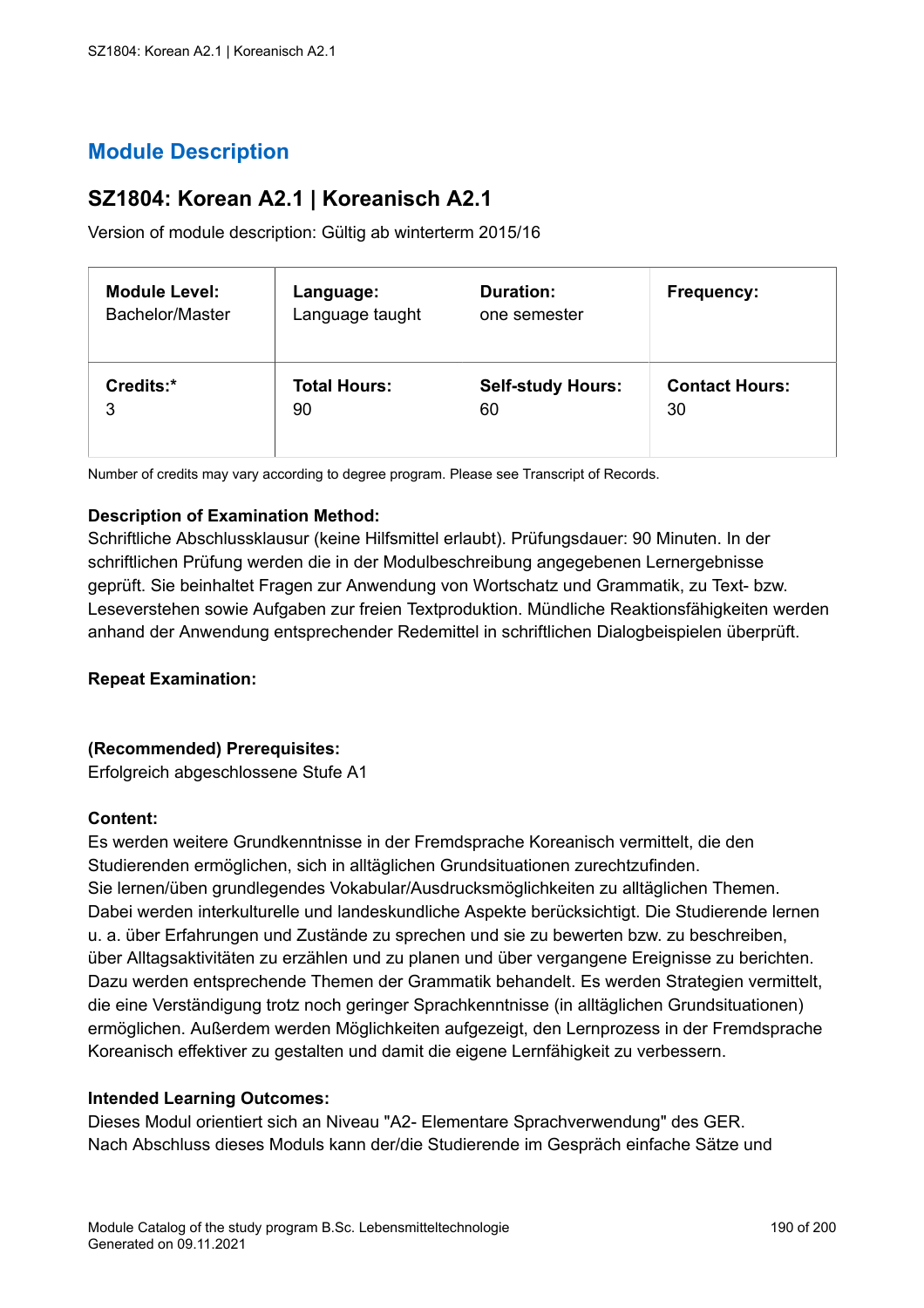Redewendungen zu einem erweiterten Spektrum an vertrauten Themen verstehen und gebrauchen. Dabei handelt es sich um grundlegende Informationen zu alltäglichen, oder studienrelevanten Themen unter Einbeziehung landeskundlicher Aspekte. Der/die Studierende kann längere Texte zu vertrauten Themen verstehen, in denen gängige aber einfache alltagsbezogene Sprache verwendet wird und in denen vorhersehbare Informationen zu finden sind. Er/Sie ist in der Lage kurze, informative Texte oder Mitteilungen zu grundlegenden Situationen in Alltag und Studium zu verfassen.

#### **Teaching and Learning Methods:**

Das Modul besteht aus einem Seminar, in dem die angestrebten Lerninhalte mit gezielten Hör-, Lese-, Schreib- und Sprechübungen in Einzel-, Partner- und Gruppenarbeit kommunikativ und handlungsorientiert erarbeitet werden. Durch kontrolliertes Selbstlernen grundlegender grammatischer Phänomene und Kommunikationsmuster in der Fremdsprache mit vorgegebenen Materialien werden die im Seminar vermittelten Grundlagen vertieft.

Freiwillige Hausaufgaben zur Vor- und Nachbearbeitung festigen das Gelernte.

#### **Media:**

Lehrbuch; multimedial gestütztes Lehr- und Lernmaterial

#### **Reading List:**

Lehrbuch; multimedial gestütztes Lehr- und Lernmaterial (wird in der LV bekannt gegeben)

#### **Responsible for Module:**

Christina Thunstedt

#### **Courses (Type of course, Weekly hours per semester), Instructor:**

Koreanisch A2.1 (Seminar, 2 SWS) Lee K For further information in this module, please click<campus.tum.de> or [here.](https://campus.tum.de/tumonline/WBMODHB.wbShowMHBReadOnly?pKnotenNr=977988&pOrgNr=26608)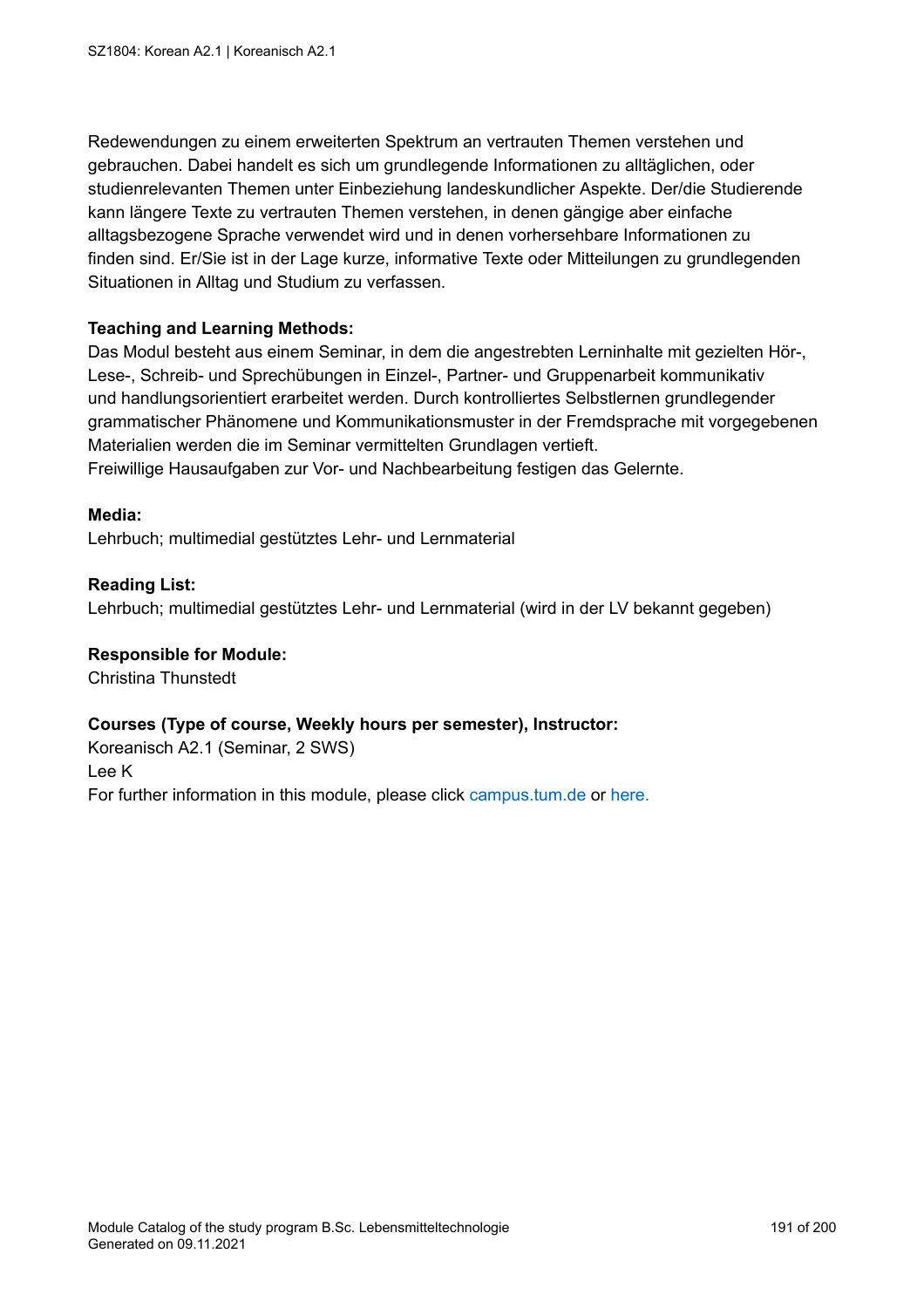## <span id="page-191-1"></span>**Bachelor's Thesis | Bachelor's Thesis**

### <span id="page-191-0"></span>**Module Description**

### **WZ5323: Bachelor´s Thesis | Bachelor´s Thesis**

Version of module description: Gültig ab winterterm 2017/18

| <b>Module Level:</b><br><b>Bachelor</b> | Language:           | <b>Duration:</b>         | Frequency:            |
|-----------------------------------------|---------------------|--------------------------|-----------------------|
| Credits:*                               | <b>Total Hours:</b> | <b>Self-study Hours:</b> | <b>Contact Hours:</b> |
| 12                                      | 360                 | 360                      | 0                     |

Number of credits may vary according to degree program. Please see Transcript of Records.

#### **Description of Examination Method:**

Die Prüfungsleistung ist im Rahmen einer schriftlichen, benoteteten Ausarbeitung (Bachelor´s Thesis) und einem unbenoteten Vortrag darüber von den Studierenden zu erbringen. Die Zeit von der Ausgabe bis zur Ablieferung der Bachelor's Thesis darf drei Monate nicht überschreiten. Zusätzlich müssen die Studierenden vier Exkursionstage nachweisen. In der schriftlichen Arbeit müssen sie darlegen, dass sie befähigt sind, ein wissenschaftliches Thema zu erfassen und im Kontext des jeweiligen Fachgebiets einzuordnen. Sie müssen bestehende Versuchsstrukturen und gewonnene Ergebnisse strukturiert darstellen. Anhand einer Präsentation und einer abschliessenden themenrelevanten Diskussion werden wissenschaftliche Diskussionsweisen und die kritische Beurteilung der eigenen Leistung dargelegt.

#### **Repeat Examination:**

Next semester

#### **(Recommended) Prerequisites:**

Voraussetzung für die Zulassung zur Bachelor's Thesis ist die vollständige Ableistung des zwölfwöchigen Berufspraktikums.

#### **Content:**

- -- Freie Wahl der Thematik der Thesis durch die Studierenden
- -- Wissenschaftliche Bearbeitung des Themas
- -- Erfassen und anpassen bestehender Versuchsstrukturen und Experimente
- -- Strategische Strukturierung der erarbeiteten Erkenntnisse
- -- Schriftliche Ausarbeitung
- -- Präsentation mit themenrelevanter Diskussion
- Besichtigung diverser relavanter Firmen der Branche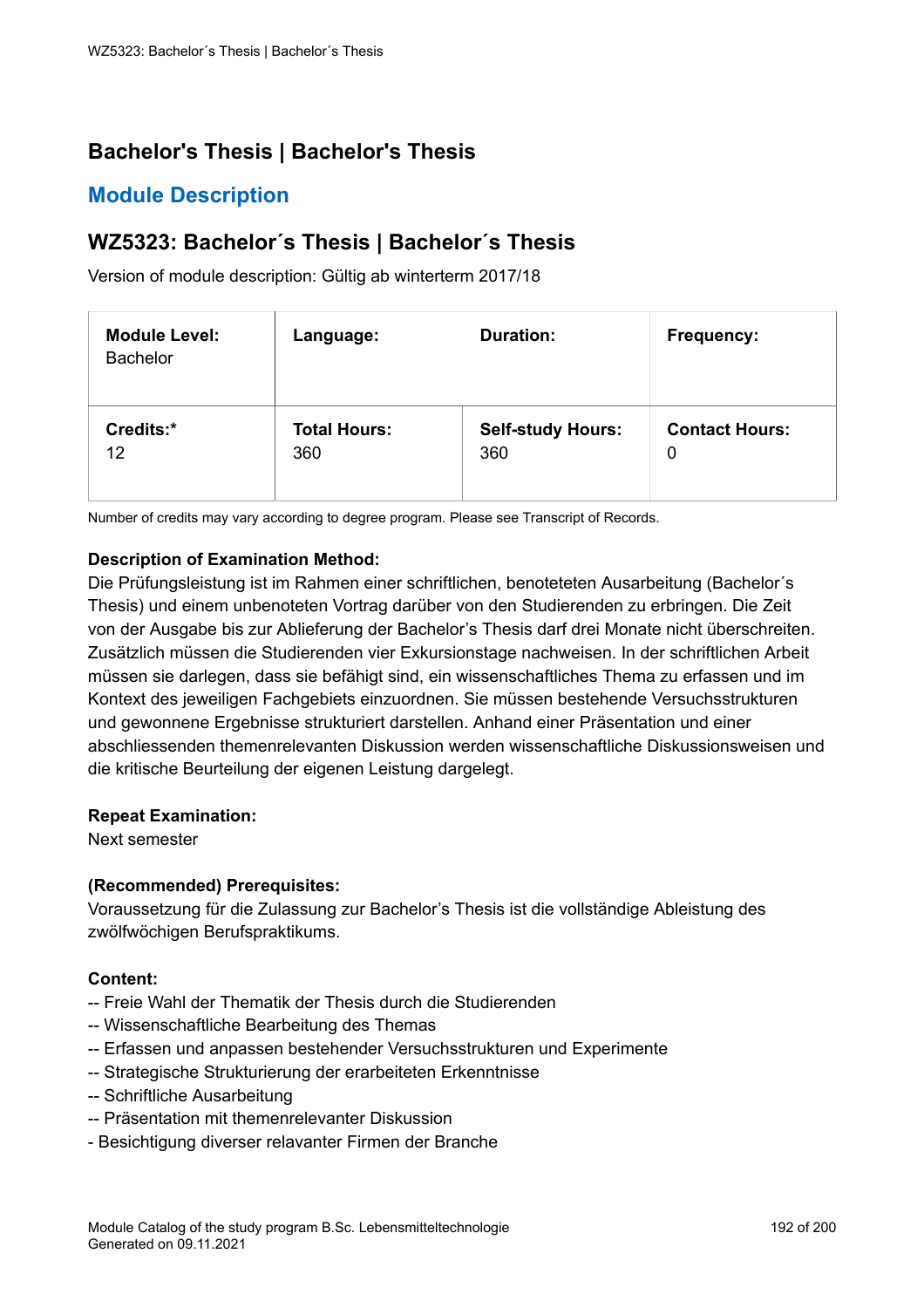#### **Intended Learning Outcomes:**

Nach erfolgreichem Absolvieren der Bachelor´s Thesis sind die Studierenden in der Lage: - ein selbstgewähltes Thema wissenschaftlich zu erfassen

- bestehende Versuche, Experimente und gewonnene Ergebnisse strukturiert zu berichten
- eigene Anpassungen der Versuche erläutern

- gewonnene Erkenntnisse zu präsentieren und in einer Diskussion themenrelevante Fragen in einem wissenschaftlichen Diskurs zu beantworten.

#### **Teaching and Learning Methods:**

Die Studierenden wählen ihr Bachelor`s Thesis Projekt in enger Abstimmung mit dem aufnehmenden Lehrstuhl oder Institut. Die Studierenden führen die wissenschaftlichen Arbeiten unter der Anleitung des jeweiligen Fachbetreuers eigenständig durch und dokumentieren ihre erzielten Ergebnisse gemäß den wissenschaftlichen Standards. Die schriftliche Ausarbeitung der Bachelor's Thesis erfolgt eigenständig durch die Studenten in enger Abstimmung und unter Rücksprache mit dem jeweiligen Fachbetreuer.

Lernaktivitäten: Relevante Materialrecherche/Studium von Literatur/Zusammenfassen von Dokumenten/Vorbereiten und Durchführen von Präsentationen/Konstruktives Kritisieren eigener Arbeit/Kritik produktiv umsetzen/Einhalten von Fristen

Lehrmethode: Einzelarbeit unterstützt durch wissenschaftliches Personal

Zur Orientierung, bietet die Studienfakultät die Möglichkeit anhand diverser Exkursionen zu brau-, lebensmittel- oder bioprozesstechnologisch relevanten Firmen einen Themenschwerpunkt zu finden. Hierbei sollen die Studierenden potentielle zukünftige Arbeitsfelder kennenlernen und über Reflexion die eigenen Entwicklungsziele erkennen. Mithilfe dieser Erfahrung, sollen die Studierenden das Thema der Bachelor's Thesis wählen.

#### **Media:**

Fachliteratur/PC-Programme

#### **Reading List:**

Literatur ist in Abhängigkeit vom jeweiligen Thema selbstständig von den Studierenden zu recherchieren.

#### **Responsible for Module:**

#### **Courses (Type of course, Weekly hours per semester), Instructor:**

Wissenschaftliche Ausarbeitung Bachelor's Thesis Vortrag Vortrag zur Bachelor's Thesis Exkursion Vier Exkursionstage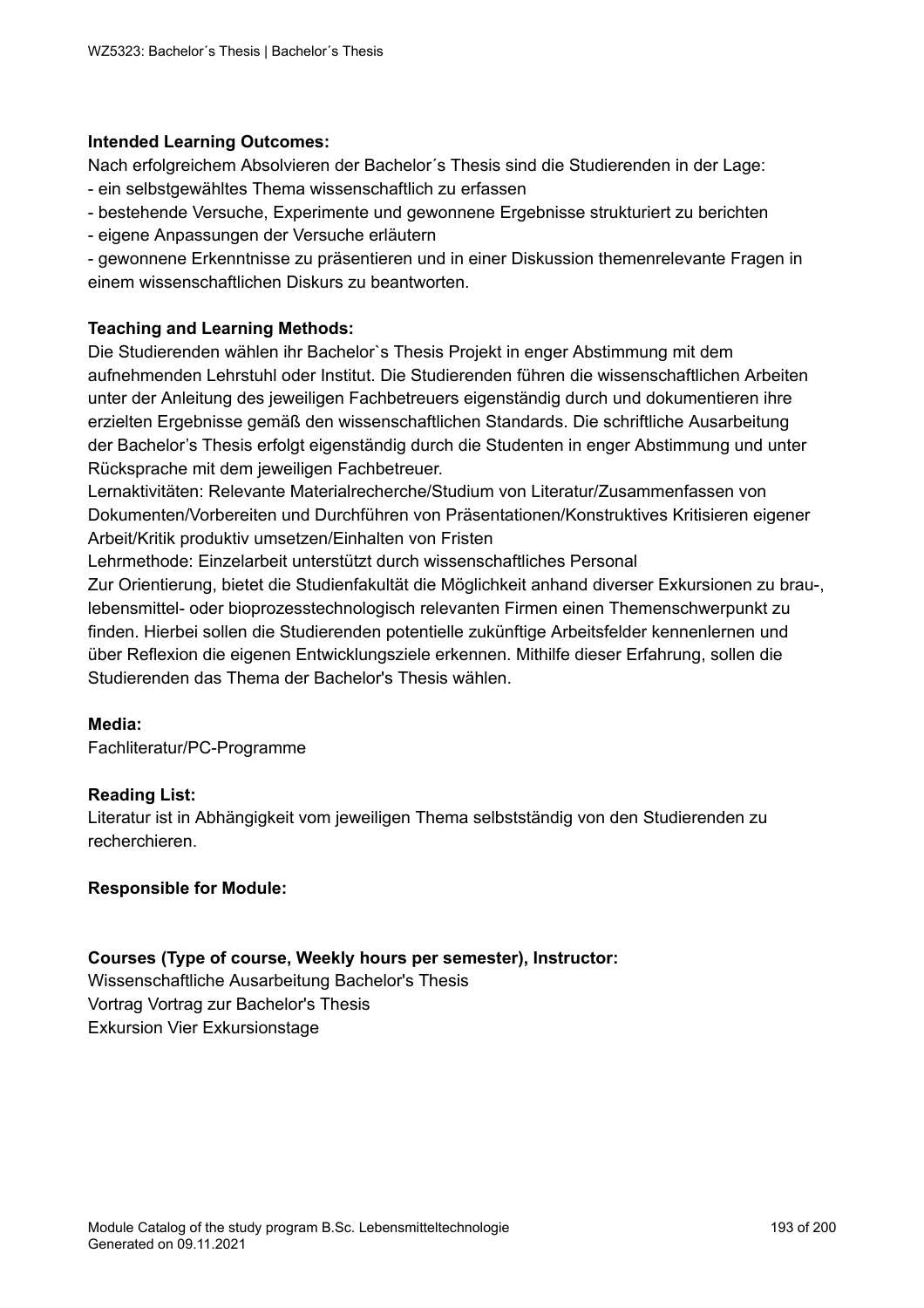For further information in this module, please click<campus.tum.de> or [here.](https://campus.tum.de/tumonline/WBMODHB.wbShowMHBReadOnly?pKnotenNr=1020649&pOrgNr=51258)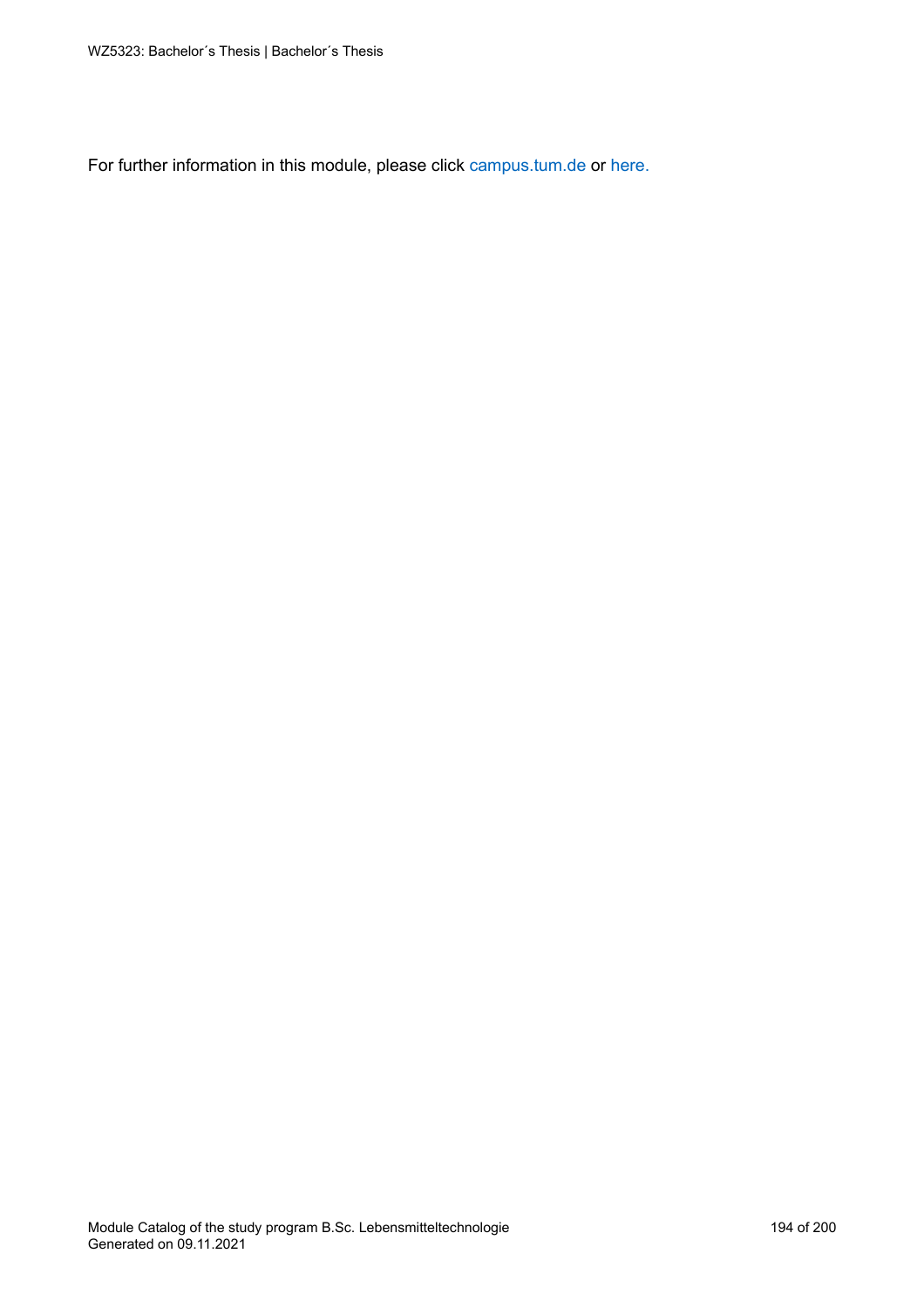## Alphabetical Index

| 22  |
|-----|
| 64  |
| 71  |
| 79  |
| 99  |
| 129 |
| 147 |
|     |

# A

| <b>[WZ5297] Accounting</b>   Buchführung, Kosten- und Investitionsrechnung | $24 - 25$ |
|----------------------------------------------------------------------------|-----------|
| <b>[WZ5442] Applied Mechanics</b>   Technische Mechanik                    | $36 - 37$ |
| [SZ0118] Arabic A1.1   Arabisch A1.1                                       | 147 - 148 |
| [WZ0186] Art of the World: Introduction to the Arts of Architecture        | 123 - 124 |
| Weltkunst                                                                  |           |

# B

| <b>Bachelor's Thesis   Bachelor's Thesis</b>                                    | 192         |
|---------------------------------------------------------------------------------|-------------|
| [WZ5323] Bachelor's Thesis   Bachelor's Thesis                                  | 192 - 194   |
| [WZ5428] Beverage Technology   Getränketechnologie                              | 79 - 81     |
| [CLA30257] Big Band   Big Band                                                  | 139 - 140   |
| [WZ2277] Biofunctionality of Food - Basics   Biofunktionalität der Lebensmittel | $105 - 106$ |
| - Grundlagen                                                                    |             |
| [WZ5329] Business Economics in Food Industry   Betriebswirtschaftslehre der     | $26 - 28$   |
| Lebensmittelindustrie                                                           |             |

# C

| [MA9615] Calculus   Höhere Mathematik                                         | $13 - 15$ |
|-------------------------------------------------------------------------------|-----------|
| <b>[WZ5044] Chemistry and Technology of Flavours and Spices</b>   Chemie und  | $82 - 83$ |
| Technologie der Aromen und Gewürze                                            |           |
| <b>[WZ5499] Communicating Science and Engineering   Angewandte technisch-</b> | 71 - 72   |
| naturwissenschaftliche Kommunikation                                          |           |
| [CLA30267] Communication and Presentation   Kommunikation und                 | 143 - 144 |
| Präsentation                                                                  |           |
| [WZ5445] Conformity of Foods   Konformität von Lebensmitteln                  | $97 - 98$ |
|                                                                               |           |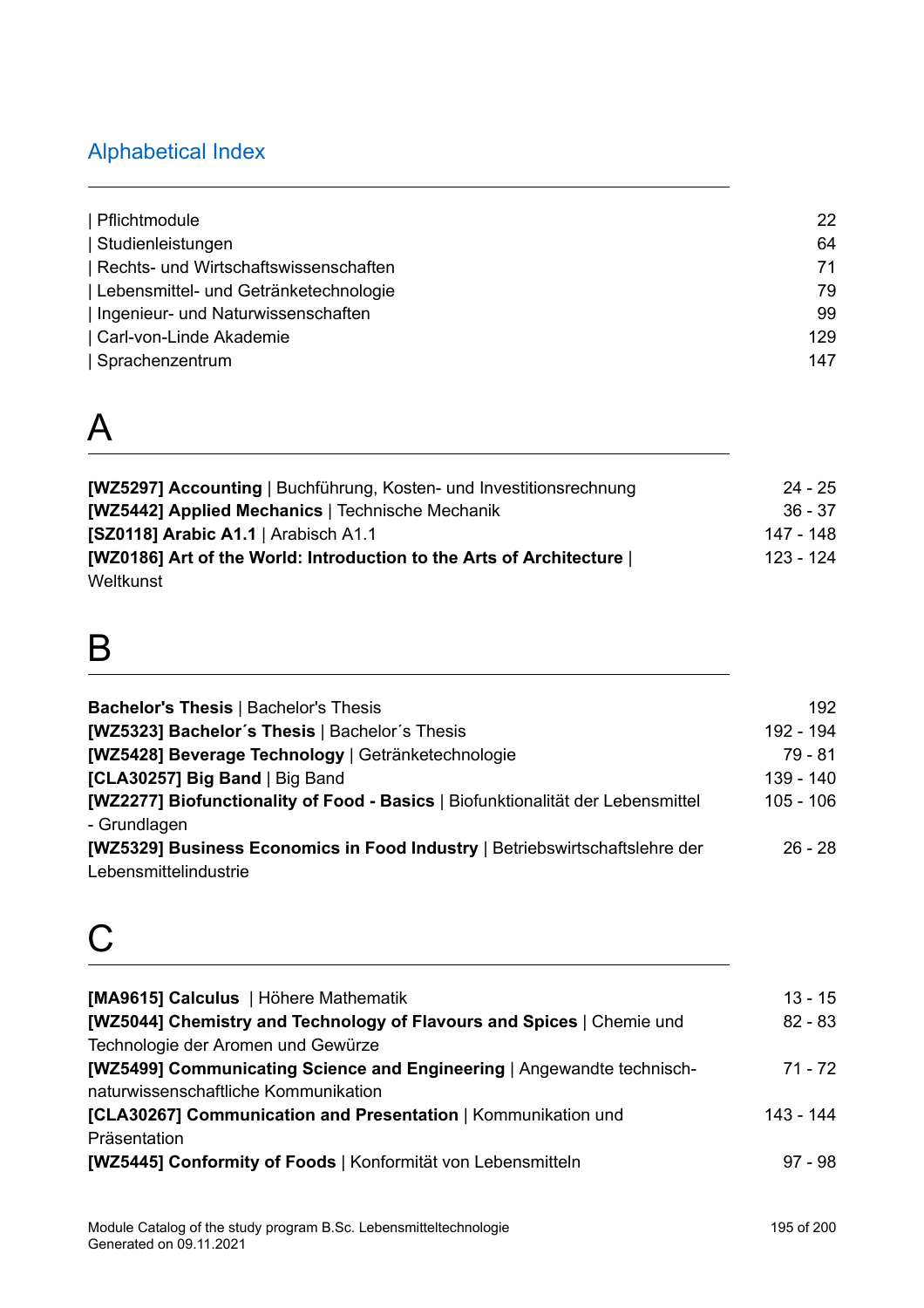| [WZ5443] Critical Philosophy of Science, Technology, and Society   Kritische<br>Philosophie der Wissenschaft, Technik und Gesellschaft | 127 - 128  |
|----------------------------------------------------------------------------------------------------------------------------------------|------------|
| [WZ0812] Cultural Competence: Choir and Orchestra   Kulturelle Kompetenz:<br>Chor- und Orchesterarbeit                                 | 125 - 126  |
|                                                                                                                                        |            |
| [WZ5142] Dairy Technology   Technologie der Milch und Milchprodukte                                                                    | $88 - 90$  |
| E                                                                                                                                      |            |
| Elective Modules   Wahlmodule                                                                                                          | 71         |
| [WZ5047] Energetic Use of Biomass   Energetische Biomassenutzung                                                                       | $99 - 100$ |
| [WZ5015] Energy Supply   Energieversorgung technischer Prozesse                                                                        | 44 - 45    |
| [SZ0431] English - English for Academic Purposes C1   Englisch - English for<br>Academic Purposes C1                                   | 151 - 152  |
| [SZ0430] English - English in Science and Technology C1   Englisch - English<br>in Science and Technology C1                           | 149 - 150  |
| [CLA30230] Ethics and Responsibility   Ethik und Verantwortung                                                                         | 135 - 136  |
| ⊢                                                                                                                                      |            |
| [WZ5013] Fluid Mechanics   Strömungsmechanik                                                                                           | $46 - 48$  |
| [WZ5433] Food Analytics   Lebensmittelanalytik                                                                                         | $49 - 51$  |
| [WZ5437] Food Chemistry   Lebensmittelchemie                                                                                           | $40 - 41$  |
| [LS30003] Food Microbiology   Lebensmittelmikrobiologie                                                                                | $52 - 55$  |
| [SZ0503] French A2.1   Französisch A2.1                                                                                                | 153 - 154  |
| [SZ0504] French A2.2   Französisch A2.2                                                                                                | 155 - 156  |
| [SZ0505] French B1.1   Französisch B1.1                                                                                                | 157 - 158  |
| [SZ0518] French B2 Technical French   Französisch B2 Technisches<br>Französisch                                                        | 159 - 161  |
|                                                                                                                                        |            |

#### **[\[WZ5322\] General and Inorganic Experimental Chemistry with Lab Course](#page-6-0)** | [Allgemeine und Anorganische Experimentalchemie inkl. Praktikum](#page-6-0)

[7 - 9](#page-6-0)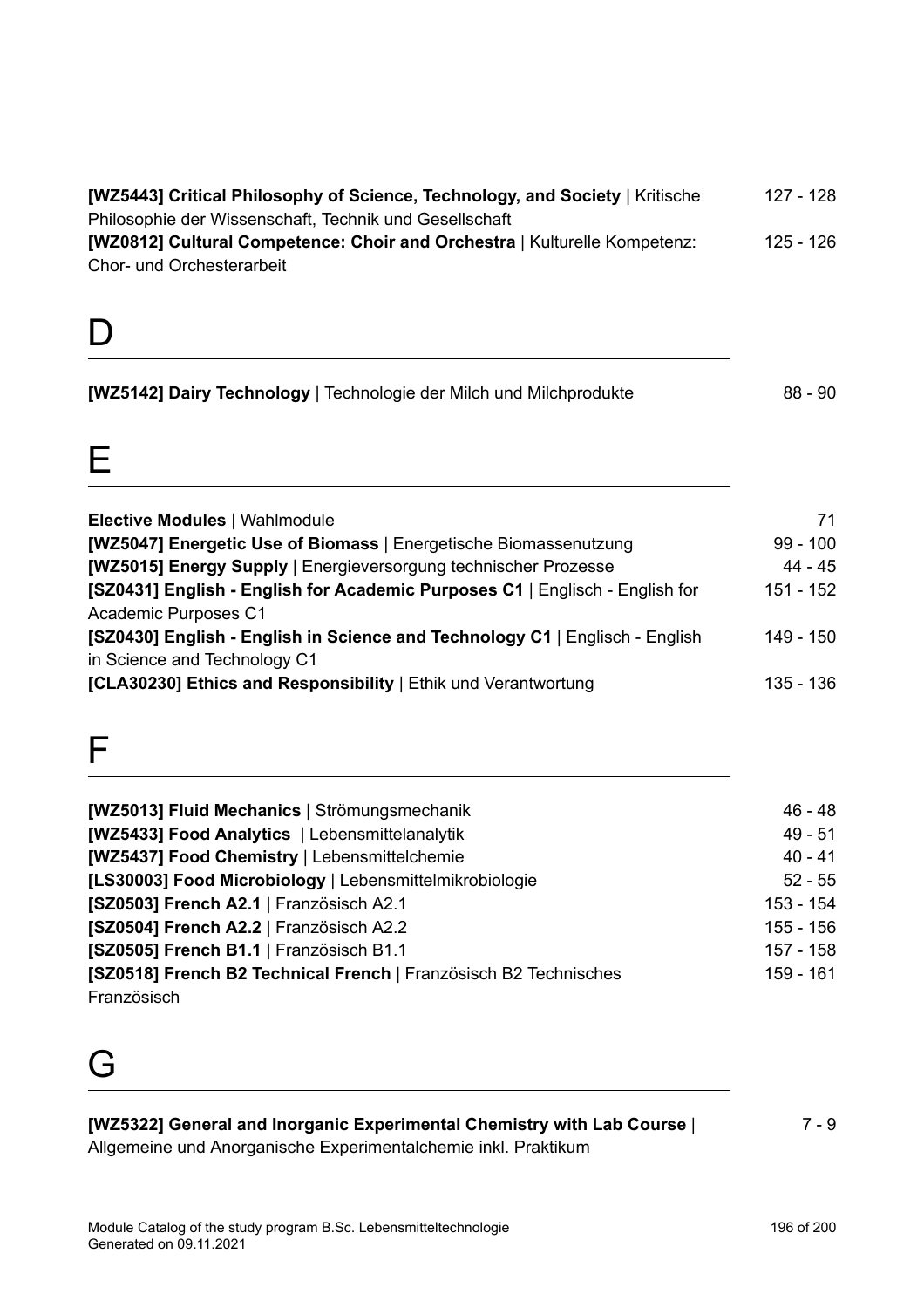#### [General Education Subject](#page-108-1) | Allgemeinbildendes Fach [109](#page-108-1)

<u> 1989 - Johann Stoff, fransk politik (d. 1989)</u>

# $H$

| [ED0039] History of Sciences and Technology, 20th and 21st Century            | 114 - 115 |
|-------------------------------------------------------------------------------|-----------|
| Geschichte der Technik im 20./21. Jahrhundert                                 |           |
| <b>[CLA20234] Human Rights Today</b>   Menschenrechte in der Gegenwart        | 133 - 134 |
| <b>[WZ5298] Hygienic Design and Hygienic Processing   Hygienic Design und</b> | $59 - 60$ |
| <b>Hygienic Processing</b>                                                    |           |

# I

| [WZ4133] Information Literacy   Informationskompetenz<br>[WZ5196] Intellectual Property Law   Patente und Marken - Gewerblicher<br>Rechtsschutz | $109 - 111$<br>$77 - 78$ |
|-------------------------------------------------------------------------------------------------------------------------------------------------|--------------------------|
| [SZ10031] Intensive Course Swedish B1   Blockkurs Schwedisch B1                                                                                 | 179                      |
| [CLA30239] Interculturality   Interkulturalität                                                                                                 | 137 - 138                |
| [WZ5290] Introduction to Bio- and Foodtechnology   Einführung in die Bio-                                                                       | $22 - 23$                |
| und Lebensmitteltechnologie                                                                                                                     |                          |
| [WI000664] Introduction to Business Law   Einführung in das Zivilrecht                                                                          | $75 - 76$                |
| [WZ2755] Introduction to Economics   Allgemeine Volkswirtschaftslehre                                                                           | $73 - 74$                |
| [WZ5046] Introduction to Electronics   Einführung in die Elektronik                                                                             | $101 - 102$              |
| [LS30000] Introduction to Microbiology   Grundlagen der Mikrobiologie                                                                           | $29 - 31$                |
| [SZ0606] Italian A2.1   Italienisch A2.1                                                                                                        | $162 - 163$              |

# J

| <b>[SZ0705] Japanese A1.1</b>   Japanisch A1.1 | 164 - 165 |
|------------------------------------------------|-----------|
| <b>[SZ0706] Japanese A1.2</b>   Japanisch A1.2 | 166 - 167 |
| <b>[SZ0708] Japanese A2.1</b>   Japanisch A2.1 | 168 - 169 |
| <b>[SZ0710] Japanese A2.2</b>   Japanisch A2.2 | 170 - 171 |
| <b>[CLA30258] Jazz Project   Jazzprojekt</b>   | 141 - 142 |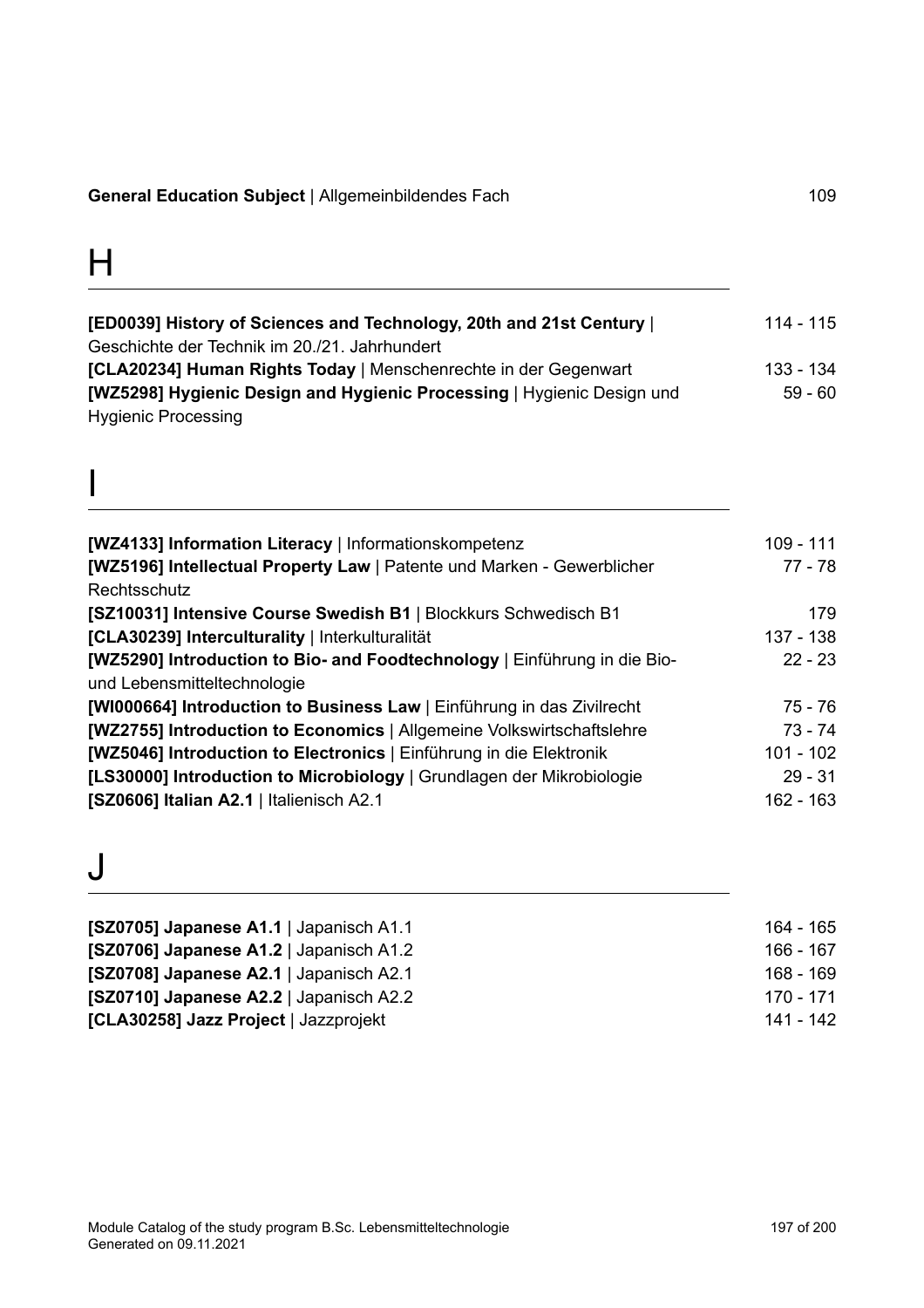| [SZ1804] Korean A2.1   Koreanisch A2.1                                                                    | 190 - 191   |
|-----------------------------------------------------------------------------------------------------------|-------------|
|                                                                                                           |             |
| [CLA31900] Lecture Series Environment - TUM   Vortragsreihe Umwelt - TUM                                  | 145 - 146   |
| M                                                                                                         |             |
| [WZ5435] Machine and Plant Engineering   Ingenieurwissenschaftliche<br>Grundlagen des Apparatebaus        | $42 - 43$   |
| [WZ5005] Materials Engineering   Werkstoffkunde                                                           | $107 - 108$ |
| [WZ5141] Meat Technology   Technologie der Fleischgewinnung und -<br>verarbeitung                         | 84 - 85     |
| [WZ5425] Methods in Molecular Biology   Molekularbiologische Methoden                                     | $16 - 18$   |
|                                                                                                           |             |
| [WZ5426] Organic and Biological Chemistry   Organische und biologische<br>Chemie                          | $32 - 35$   |
|                                                                                                           |             |
| [ED0180] Philosophy and Social Sciences of Technology   Philosophie und<br>Sozialwissenschaft der Technik | 121 - 122   |
| [PH9035] Physics for Life Science Engineers 1   Physik für Life-Science-<br>Ingenieure 1                  | $10 - 12$   |
| [PH9036] Physics for Life Science Engineers 2   Physik für Life-Science-<br>Ingenieure 2                  | $19 - 21$   |
| [WZ5412] Plant-derived Food Products   Technologie pflanzlicher Lebensmittel                              | $93 - 94$   |
| [SZ0806] Portuguese A2.1   Portugiesisch A2.1                                                             | 172 - 173   |
| [WZ5084] Practical Course in Food Technology   Praktikum<br>Lebensmitteltechnologie                       | 64 - 66     |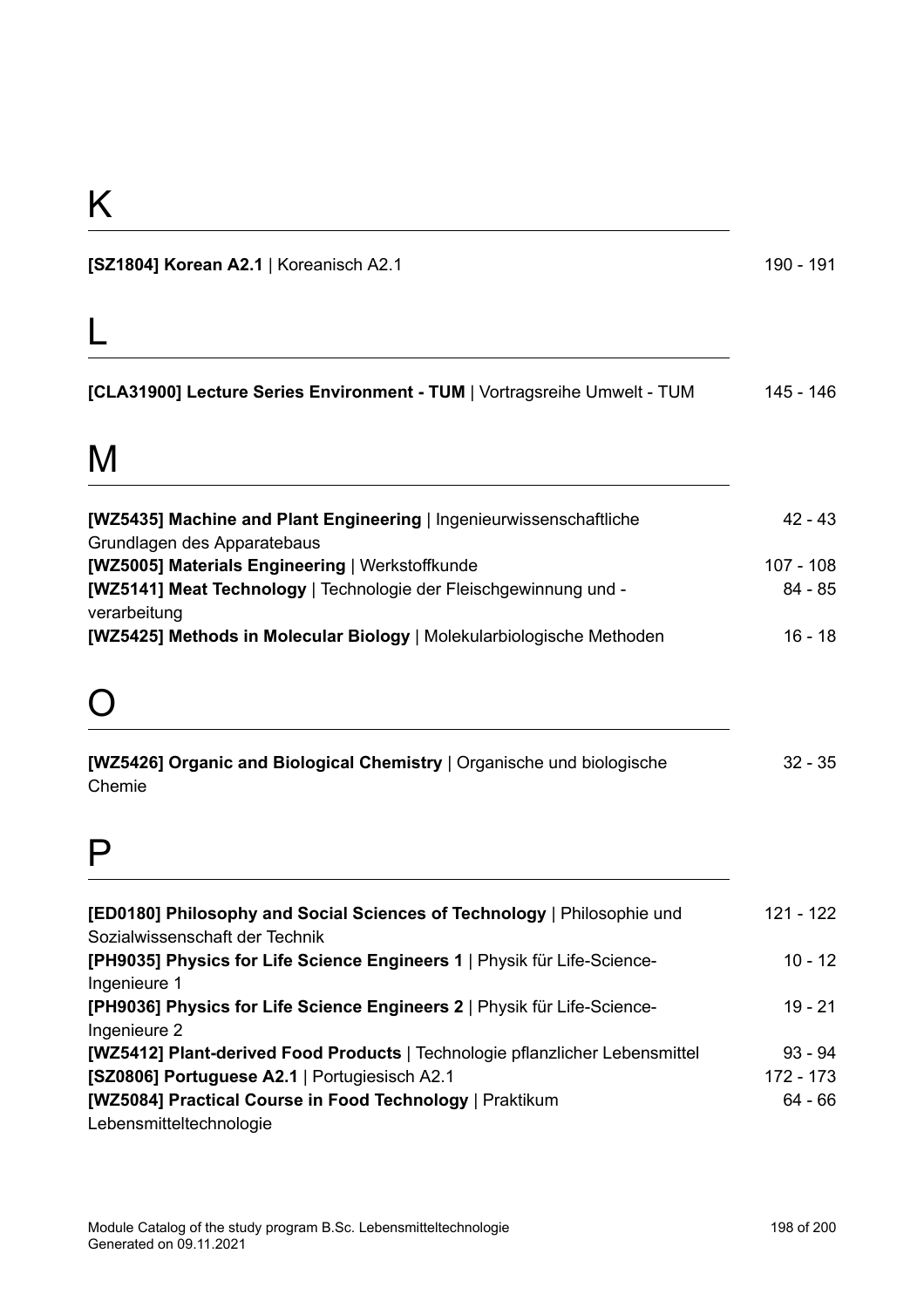| [WZ5429] professional orientation module: Part 1 (3 weeks)  | 67 - 68   |
|-------------------------------------------------------------|-----------|
| Berufsorientierungsmodul: Teil 1 (3 Wochen)                 |           |
| [WZ5430] professional orientation module: Part 2 (3 weeks)  | 69 - 70   |
| Berufsorientierungsmodul: Teil 2 (3 Wochen)                 |           |
| [WZ5063] Programming Basics   Grundlagen des Programmierens | 103 - 104 |

# S

| [WZ5427] Seminar Good Scientific Practice   Seminar zur guten<br>wissenschaftlichen Praxis | 61 - 63   |
|--------------------------------------------------------------------------------------------|-----------|
| [WZ5133] Sensory Analysis of Food   Sensorische Analyse der Lebensmittel                   | $86 - 87$ |
| [SZ1202] Spanish A2.1   Spanisch A2.1                                                      | 184 - 185 |
| [SZ1203] Spanish A2.2   Spanisch A2.2                                                      | 186 - 187 |
| [SZ1209] Spanish C1 - current issues in Spain and Latin America   Spanisch                 | 188 - 189 |
| C1 - La actualidad en España y América Latina                                              |           |
| [WZ5299] Statistics   Statistik                                                            | $56 - 58$ |
| [WZ5150] Sugar, Sugar Products and Alkaloid Containing Food   Zucker,                      | $95 - 96$ |
| Zuckererzeugnisse und alkaloidhaltige Lebensmittel                                         |           |
| [SZ1002] Swedish A2   Schwedisch A2                                                        | 174 - 175 |
| [SZ1005] Swedish A2 - Language and Profession (Intercultural                               | 182 - 183 |
| <b>Communication)</b>   Schwedisch A2 - Sprache & Beruf (Interkulturelle                   |           |
| Kommunikation)                                                                             |           |
| [SZ1003] Swedish B1   Schwedisch B1                                                        | 176 - 178 |
| [SZ1004] Swedish B2   Schwedisch B2                                                        | 180 - 181 |

# T

| [CLA10412] Technical Writing (Engineer Your Text!)   Technical Writing           | 131 - 132   |
|----------------------------------------------------------------------------------|-------------|
| (Engineer Your Text!)                                                            |             |
| <b>[WZ5143] Technology of Wine Making   Technologie des Weines</b>               | $91 - 92$   |
| [ED0038] Technology, Economy, Society   Technik, Wirtschaft und Gesellschaft     | $112 - 113$ |
| <b>[ED0179] Technology, Nature and Society</b>   Technik, Natur und Gesellschaft | $119 - 120$ |
| <b>[WZ5438] Thermodynamics</b>   Thermodynamik                                   | $38 - 39$   |